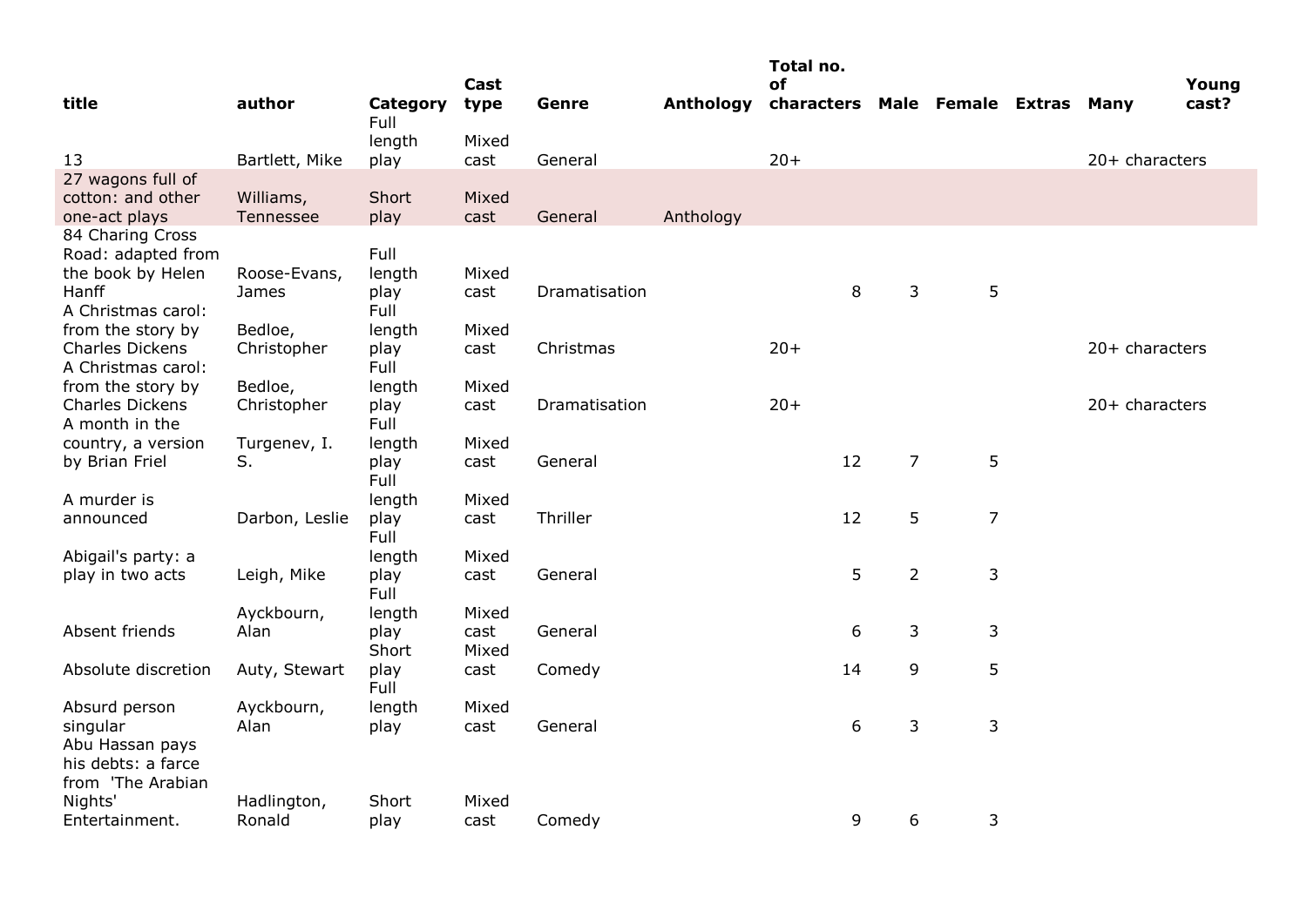| Accidental death of           |                             |               |               |               |       |    |                |                |                |
|-------------------------------|-----------------------------|---------------|---------------|---------------|-------|----|----------------|----------------|----------------|
| an anarchist,                 |                             | Full          |               |               |       |    |                |                |                |
| adapted by Gavin              |                             | length        | Mixed         |               |       |    |                |                |                |
| Richards                      | Fo, Dario                   | play          | cast          | General       |       | 6  | 5              | $\mathbf{1}$   |                |
| According to the              |                             |               |               |               |       |    |                |                |                |
| evidence: adapted             |                             | Full          |               |               |       |    |                |                |                |
| from the book by              | Douglas,                    | length        | Mixed         |               |       |    |                |                |                |
| Henry Cecil                   | Felicity                    | play<br>Full  | cast          | Dramatisation |       | 9  | $\overline{7}$ | $\overline{2}$ |                |
|                               |                             | length        | Mixed         |               |       |    |                |                |                |
| Accrington pals               | Whelan, Peter               | play          | cast          | General       |       | 10 | 5              | 5              |                |
|                               | Sinclair,                   | Short         | Female        |               |       |    |                |                |                |
| Acting peculiar<br>Adam Bede: | Naomi                       | play          | cast          | Comedy        |       | 4  | $\pmb{0}$      | $\overline{4}$ |                |
| adapted from the              |                             | Full          |               |               |       |    |                |                |                |
| novel by George               | Beevers,                    | length        | Mixed         |               |       |    |                |                |                |
| Eliot                         | Geoffrey                    | play          | cast          | Dramatisation |       | 6  | 3              | 3              |                |
| After I'm gone: a             |                             | Short         | Mixed         |               |       |    |                |                |                |
| comedy                        | Vickery, Frank<br>Stoppard, | play<br>Short | cast<br>Mixed | Comedy        |       | 4  | $\mathbf{1}$   | 3              |                |
| <b>After Magritte</b>         | Tom                         | play          | cast          | Comedy        |       | 5  | 3              | $\overline{2}$ |                |
| After midnight -              | Campton,                    | Short         | Mixed         |               |       |    |                |                |                |
| before dawn                   | David                       | play          | cast          | General       |       | 6  | $\overline{2}$ | $\overline{4}$ |                |
| After midnight -              | Campton,                    | Short         | Female        |               |       |    |                |                |                |
| before dawn                   | David                       | play<br>Full  | cast          | General       |       | 6  | $\pmb{0}$      | 6              |                |
| After my fashion: a           |                             | length        | Mixed         |               |       |    |                |                |                |
| play in three acts            | Morgan, Diana               | play<br>Full  | cast          | General       |       | 10 | $\overline{2}$ | 8              |                |
|                               |                             | length        | Mixed         |               |       |    |                |                |                |
| After September               | Chinn, Jimmie               | play<br>Full  | cast          | General       |       | 11 | $\mathbf{1}$   | 10             |                |
|                               |                             | length        | Mixed         |               |       |    |                |                |                |
| After the fall                | Miller, Arthur              | play<br>Full  | cast          | General       | $20+$ |    |                |                | 20+ characters |
| After you with the            |                             | length        | Mixed         |               |       |    |                |                |                |
| milk                          | Travers, Ben                | play          | cast          | Comedy        |       | 5  | 3              | $\overline{2}$ |                |
| Afternoon at the              | Christie,                   | Short         | Mixed         |               |       |    |                |                |                |
| seaside                       | Agatha                      | play<br>Full  | cast          | Thriller      |       | 12 | $\overline{7}$ | 5              |                |
|                               | Pielmeier,                  | length        | Female        |               |       |    |                |                |                |
| Agnes of God                  | John                        | play          | cast          | Historical    |       | 3  | $\mathbf 0$    | 3              |                |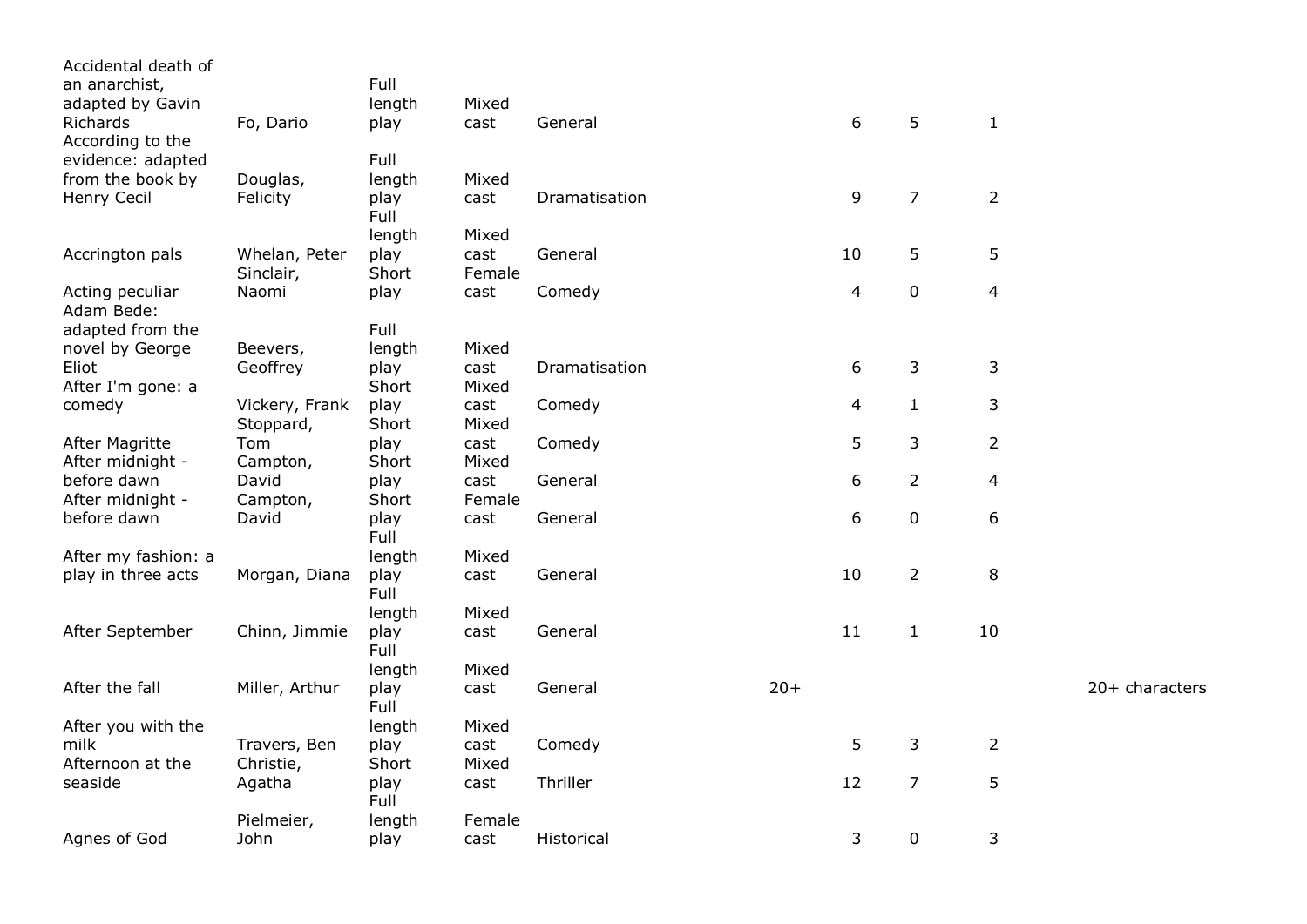| Aladdin and the              |                | Full         |        |           |           |                |                |                |                      |
|------------------------------|----------------|--------------|--------|-----------|-----------|----------------|----------------|----------------|----------------------|
| wonderful lamp: a            |                | length       | Any    |           |           |                |                |                | Extras (usually non- |
| pantomime                    | Samuel, K. O.  | play<br>Full | cast   | Pantomime |           | 10             |                |                | speaking)            |
| Aladdin: a family            |                | length       | Any    |           |           |                |                |                | Extras (usually non- |
| musical                      | Wood, David    | play         | cast   | Pantomime |           | 14             |                |                | speaking)            |
|                              |                | Full         |        |           |           |                |                |                |                      |
| Aladdin: a                   |                | length       | Any    |           |           |                |                |                |                      |
| pantomime                    | Astell, Betty  | play         | cast   | Pantomime |           | 12             |                |                |                      |
|                              |                | Full         |        |           |           |                |                |                |                      |
| Aladdin: a                   |                | length       | Any    |           |           |                |                |                | Extras (usually non- |
| pantomime                    | Crocker, John  | play<br>Full | cast   | Pantomime |           | 13             |                |                | speaking)            |
| Aladdin: a                   |                | length       | Any    |           |           |                |                |                | Extras (usually non- |
| pantomime                    | Morley, John   | play<br>Full | cast   | Pantomime |           | 19             |                |                | speaking)            |
| Aladdin: a                   | Robbins,       | length       | Any    |           |           |                |                |                | Extras (usually non- |
| pantomime                    | Norman         | play         | cast   | Pantomime |           | 11             |                |                | speaking)            |
|                              |                | Full         |        |           |           |                |                |                |                      |
| Aladdin: basic               |                | length       | Any    |           |           |                |                |                | Extras (usually non- |
| pantomime                    | Adams, P. H.   | play         | cast   | Pantomime |           | 13             |                |                | speaking)            |
|                              | Hoffman,       | Short        | Female |           |           |                |                |                | Extras (usually non- |
| Alarm clock                  | Frances        | play         | cast   | General   |           | $\overline{4}$ | $\pmb{0}$      |                | 4 speaking)          |
| Alarms and                   |                |              |        |           |           |                |                |                |                      |
| excursions: more             |                | Short        | Mixed  |           |           |                |                |                |                      |
| plays than one<br>Alarms and | Frayn, Michael | play         | cast   | Comedy    | Anthology |                |                |                |                      |
| excursions: more             |                |              |        |           |           |                |                |                |                      |
| plays than one (for          |                | Full         |        |           |           |                |                |                |                      |
| the same four                |                | length       | Mixed  |           |           |                |                |                |                      |
| actors)                      | Frayn, Michael | play         | cast   | Comedy    |           | 4              | $\overline{2}$ | $\overline{2}$ |                      |
|                              | Maskell,       | Short        | Female |           |           |                |                |                |                      |
| Alas, dear reader            | Valerie        | play         | cast   | General   |           | 5              | $\pmb{0}$      | 5              |                      |
| Albert Laddin: a             |                |              |        |           |           |                |                |                |                      |
| storm in a china             | Tydeman,       | Short        | Any    |           |           |                |                |                |                      |
| tea-cup                      | Richard        | play         | cast   | Pantomime |           | 10             |                |                |                      |
|                              | Stoppard,      | Short        | Mixed  |           |           |                |                |                |                      |
| Albert's bridge              | Tom            | play<br>Full | cast   | General   |           | 12             | 10             | $\overline{2}$ |                      |
| Alfie: a play in             |                | length       | Mixed  |           |           |                |                |                |                      |
| three acts                   | Naughton, Bill | play         | cast   | General   |           | 18             | 9              | 9              |                      |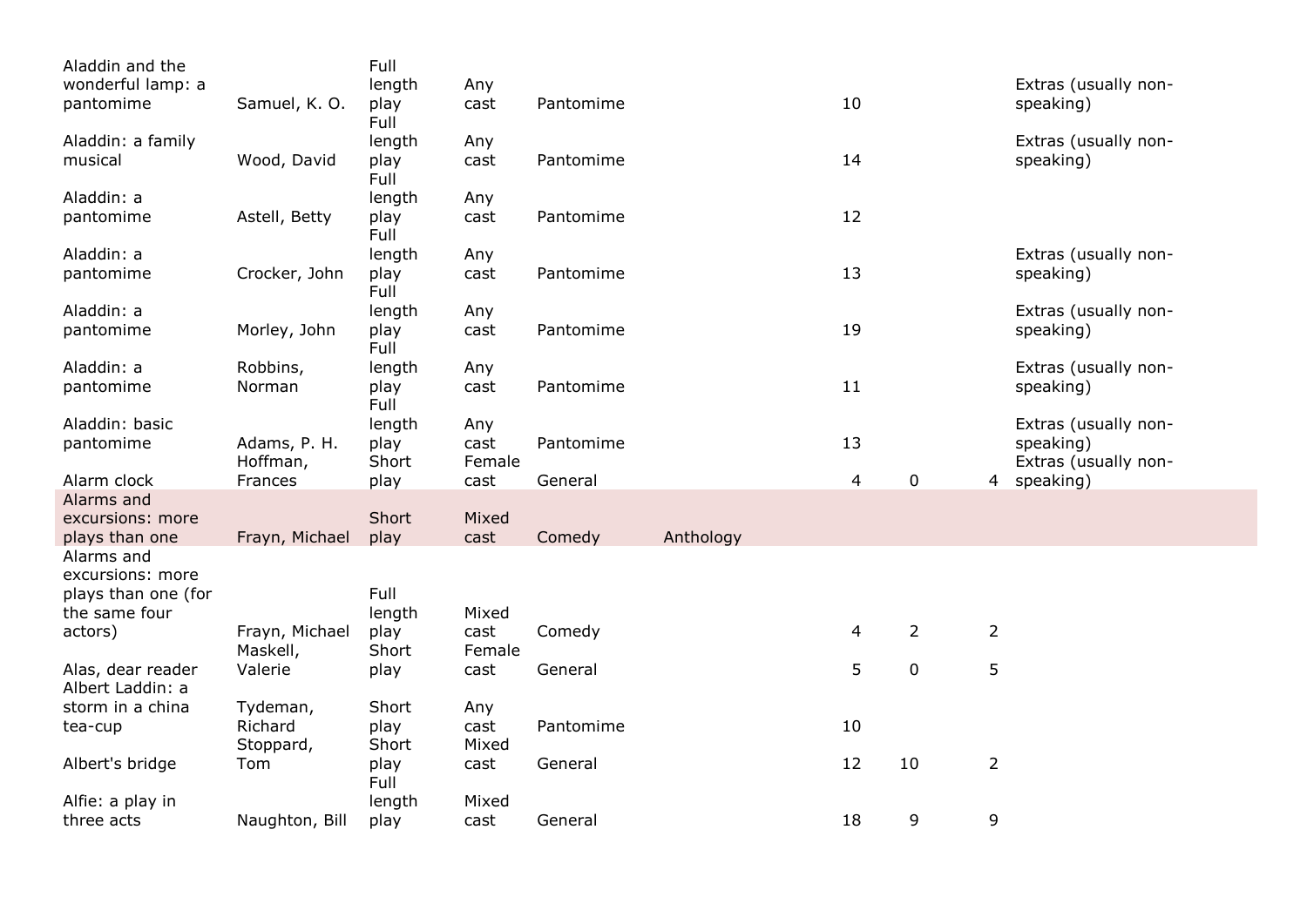| Ali Baba and the<br>forty thieves: a<br>pantomime                 | Robbins,<br>Norman      | Full<br>length<br>play | Mixed<br>cast  | Pantomime     |       | 13 | 8              | 5.             | Extras (usually non-<br>speaking) |                |                      |
|-------------------------------------------------------------------|-------------------------|------------------------|----------------|---------------|-------|----|----------------|----------------|-----------------------------------|----------------|----------------------|
| Ali the barber: a<br>potted panto-<br>parody                      | Cook, C. R.             | Short<br>play          | Any<br>cast    | Pantomime     |       | 9  |                |                | Extras (usually non-<br>speaking) |                | Suitable             |
| Alice in wonderland                                               | Hardwick,<br>Mollie     | Full<br>length<br>play | Any<br>cast    | Dramatisation |       | 23 |                |                |                                   |                | for<br>young<br>cast |
|                                                                   |                         | Full<br>length         | Mixed          |               |       |    |                |                |                                   |                |                      |
| Alice sit-by-the-fire<br>Alice: an adaptation                     | Barrie, J. M.           | play<br>Full           | cast           | General       |       | 8  | 3              | 5              |                                   |                |                      |
| of Lewis Carroll's<br>Alice in Wonderland<br>Alice: an adaptation | Wade, Laura             | length<br>play<br>Full | Mixed<br>cast  | General       |       | 10 | $\overline{7}$ | $\mathsf 3$    |                                   |                |                      |
| of Lewis Carroll's                                                |                         | length                 | Mixed          |               |       |    |                |                |                                   |                |                      |
| Alice in Wonderland<br>Alice's adventures<br>in wonderland:       | Wade, Laura             | play                   | cast           | General       | $20+$ |    |                |                |                                   | 20+ characters | Suitable<br>for      |
| from the story by                                                 |                         | Short                  | Mixed          |               |       |    |                |                |                                   | $20+$          | young                |
| Lewis Carroll                                                     | Pearn, V. A.            | play<br>Full           | cast           | Dramatisation | $20+$ |    |                |                |                                   | characters     | cast                 |
| All balls and ashes:                                              | Robberts,               | length                 | Mixed          |               |       |    |                |                |                                   |                |                      |
| a comedy                                                          | Mark<br>Assinder,       | play<br>Short          | cast<br>Female | Comedy        |       | 11 | $6\,$          | 5              |                                   |                |                      |
| All concerned                                                     | Peter                   | play<br>Full           | cast           | General       |       | 7  | $\pmb{0}$      | $\overline{7}$ |                                   |                |                      |
| All for Mary: a farce                                             | Brooke,                 | length                 | Mixed          |               |       |    |                |                |                                   |                |                      |
| in three acts                                                     | Harold                  | play<br>Short          | cast<br>Female | Comedy        |       | 6  | 4              | $\overline{2}$ |                                   |                |                      |
| All in a good cause                                               | Moulding, Bea<br>Peach, | play                   | cast           | Comedy        |       | 5  | $\pmb{0}$      | 5              |                                   |                |                      |
|                                                                   | Lawrence du             | Short                  | Female         |               |       |    |                |                |                                   |                |                      |
| All in favour                                                     | Garde                   | play<br>Full           | cast           | Comedy        |       | 8  | $\pmb{0}$      | 8              |                                   |                |                      |
| All in good time: a                                               |                         | length                 | Mixed          |               |       |    |                |                |                                   |                |                      |
| comedy in two acts                                                | Naughton, Bill          | play<br>Full           | cast           | Comedy        |       | 11 | $\overline{7}$ | $\overline{4}$ |                                   |                |                      |
| All my sons: a play                                               |                         | length                 | Mixed          |               |       |    |                |                |                                   |                |                      |
| in three acts                                                     | Miller, Arthur          | play                   | cast           | General       |       | 10 | 6              | 4              |                                   |                |                      |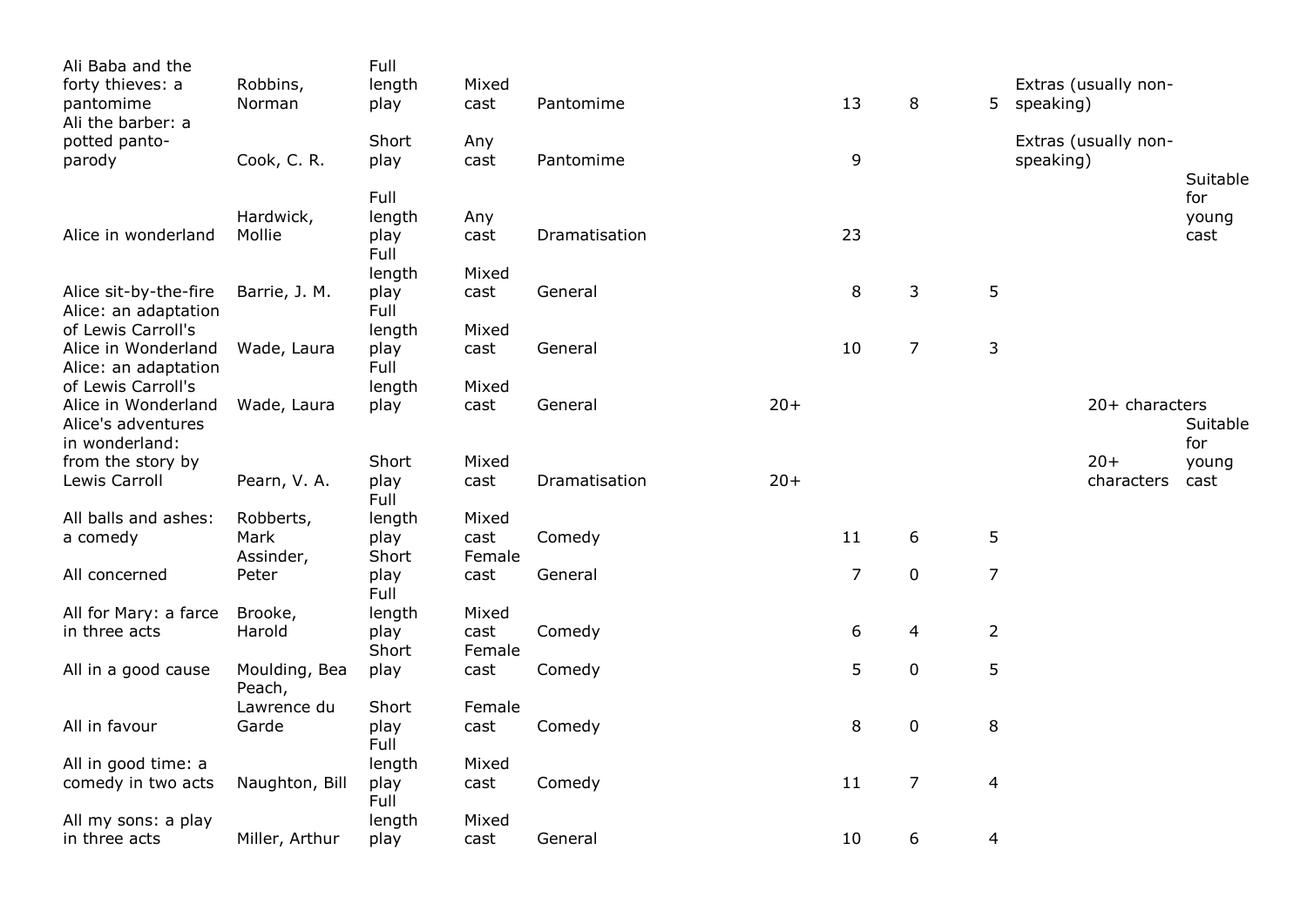| All on a summer's     |                |              |        |            |           |                |                |                |                      |
|-----------------------|----------------|--------------|--------|------------|-----------|----------------|----------------|----------------|----------------------|
| day: a comedy of      |                | Short        | Female |            |           |                |                |                |                      |
| the countryside       | Agg, Howard    | play         | cast   | Comedy     |           | 6              | $\mathbf 0$    | 6              |                      |
| All right on the      | James, Stella  | Short        | Female |            |           |                |                |                |                      |
| night!                | Wyn            | play         | cast   | Comedy     |           | 6              | $\mathbf 0$    | 6              |                      |
| All that fall: a play | Beckett,       | Short        | Mixed  |            |           |                |                |                |                      |
| for radio             | Samuel         | play<br>Full | cast   | Radio play |           | 10             | $\overline{7}$ | 3              |                      |
| All things bright     | Waterhouse,    | length       | Mixed  |            |           |                |                |                |                      |
| and beautiful         | Keith          | play<br>Full | cast   | Comedy     |           | 9              | 6              | 3              |                      |
|                       |                | length       | Mixed  |            |           |                |                |                | Extras (usually non- |
| 'Allo 'allo: a play   | Lloyd, Jeremy  | play         | cast   | Comedy     |           | 13             | 8              | 5              | speaking)            |
|                       | Plowman,       | Short        | Female |            |           |                |                |                |                      |
| Allotment             | Gillian        | play<br>Full | cast   | General    |           | 5              | $\mathbf 0$    | 5              |                      |
|                       |                | length       | Mixed  |            |           |                |                |                |                      |
| All's fair            | Vickery, Frank | play<br>Full | cast   | General    |           | 6              | $\overline{2}$ | $\overline{4}$ |                      |
| All's well that ends  | Shakespeare,   | length       | Mixed  |            |           |                |                |                | Extras (usually non- |
| well                  | William        | play<br>Full | cast   | General    |           | 17             | 12             |                | 5 speaking)          |
|                       | Bennitt,       | length       | Any    |            |           |                |                |                | Extras (usually non- |
| All-star pantomime    | Caroline       | play<br>Full | cast   | Pantomime  |           | 18             |                |                | speaking)            |
|                       |                | length       | Mixed  |            |           |                |                |                |                      |
| Alphabetical order    | Frayn, Michael | play         | cast   | General    |           | $\overline{7}$ | 4              | $\mathsf 3$    |                      |
| Alternative           | Valentine,     | Short        | Mixed  |            |           |                |                |                |                      |
| accommodation         | Pam            | play         | cast   | General    |           | $\overline{4}$ | $\mathbf{1}$   | 3              |                      |
| Altona; Men           |                | Full         |        |            |           |                |                |                |                      |
| without shadows;      | Sartre, Jean-  | length       | Mixed  |            |           |                |                |                |                      |
| The flies             | Paul           | play         | cast   | General    | Anthology |                |                |                |                      |
| American blues:       | Williams,      | Short        | Mixed  |            |           |                |                |                |                      |
| five short plays      | Tennessee      | play         | cast   | General    | Anthology |                |                |                |                      |
|                       |                | Short        | Mixed  |            |           |                |                |                |                      |
| American dream        | Albee, Edward  | play<br>Full | cast   | General    |           | 5              | $\overline{2}$ | 3              |                      |
|                       |                | length       | Mixed  |            |           |                |                |                |                      |
| Amy's view            | Hare, David    | play<br>Full | cast   | General    |           | 6              | 3              | 3              |                      |
| Anagram of            | Matthews,      | length       | Mixed  |            |           |                |                |                |                      |
| murder: a thriller    | Seymour        | play         | cast   | Thriller   |           | 6              | 3              | 3              |                      |
| Anatomist             | Bridie, James  | Full         | Mixed  | Historical |           | 12             | $\overline{7}$ | 5              |                      |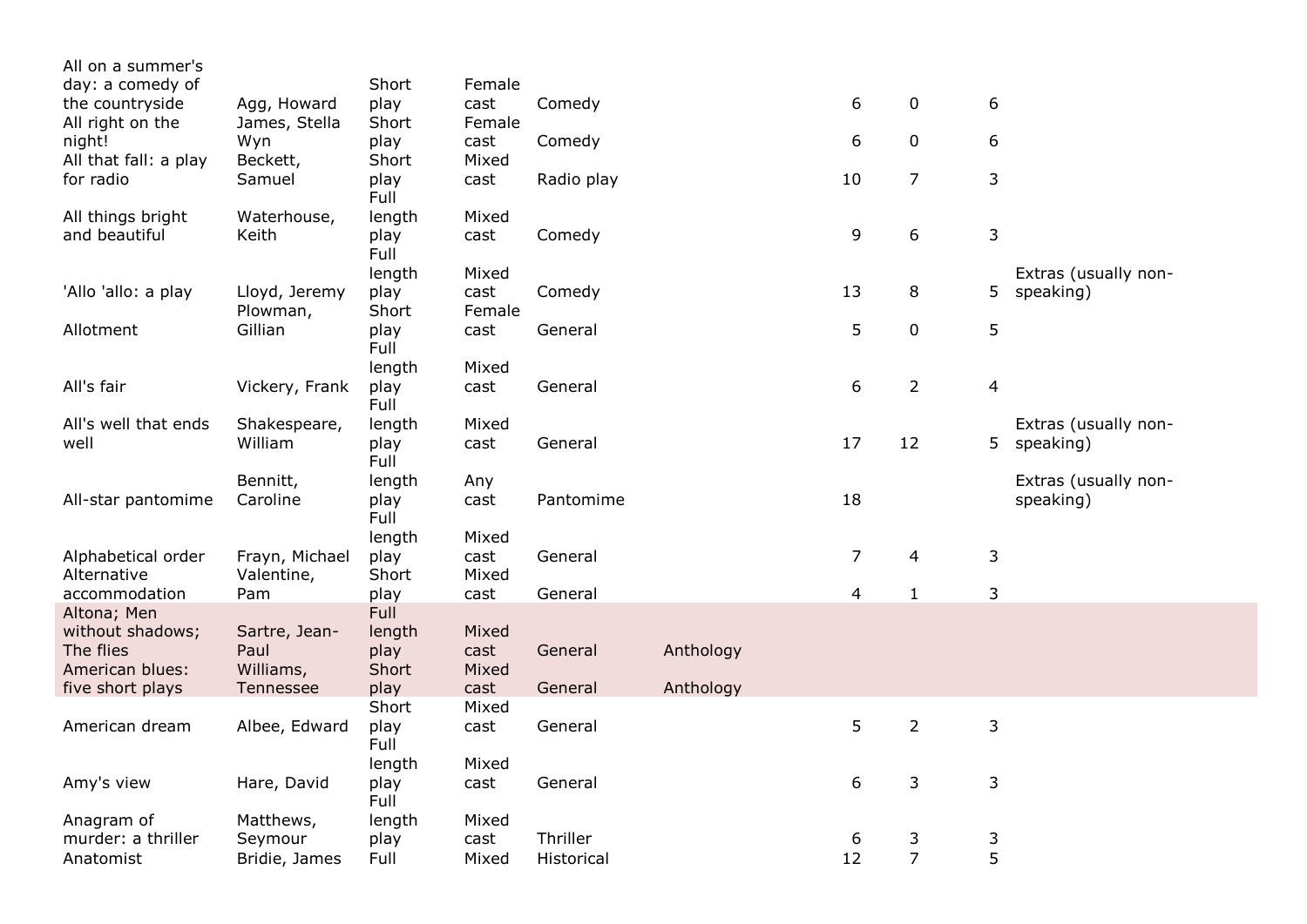|                            |               | length<br>play<br>Full | cast  |               |           |                |                |                |                      |
|----------------------------|---------------|------------------------|-------|---------------|-----------|----------------|----------------|----------------|----------------------|
|                            | Stephenson,   | length                 | Mixed |               |           |                |                |                |                      |
| Ancient lights             | Shelagh       | play<br>Full           | cast  | General       |           | 6              | $\overline{2}$ | $\overline{4}$ |                      |
| And a little love          |               | length                 | Mixed |               |           |                |                |                |                      |
| besides                    | Plater, Alan  | play<br>Full           | cast  | General       |           | $\,8\,$        | $\overline{4}$ | 4              |                      |
| And a nightingale          |               | length                 | Mixed |               |           |                |                |                |                      |
| sang                       | Taylor, C. P. | play<br>Full           | cast  | General       |           | $\overline{7}$ | 4              | 3              |                      |
| And evermore shall         | Robbins,      | length                 | Mixed |               |           |                |                |                |                      |
| be so<br>And so to bed: an | Norman        | play<br>Full           | cast  | Comedy        |           | 10             | 5              | 5              |                      |
| adventure with             | Fagan, James  | length                 | Mixed |               |           |                |                |                |                      |
| Pepys<br>And then there    | Bernard       | play<br>Full           | cast  | Historical    |           | 16             | 8              | 8              |                      |
| were none: a play          | Christie,     | length                 | Mixed |               |           |                |                |                |                      |
| in three acts              | Agatha        | play                   | cast  | Thriller      |           | 11             | 8              | 3              |                      |
| And this was odd           |               | Full                   |       |               |           |                |                |                |                      |
| (formerly entitled         | Horne,        | length                 | Mixed |               |           |                |                |                |                      |
| "Wasn't it odd")           | Kenneth       | play<br>Full           | cast  | Comedy        |           | 9              | 3              | 6              |                      |
|                            |               | length                 | Mixed |               |           |                |                |                | Extras (usually non- |
| Andorra                    | Frisch, Max   | play<br>Full           | cast  | General       |           | 11             | 9              |                | 2 speaking)          |
| Androcles and the          | Shaw,         | length                 | Mixed |               |           |                |                |                |                      |
| lion                       | Bernard       | play                   | cast  | General       |           | 17             | 15             | $\overline{2}$ |                      |
| Andromache;                |               | Full                   |       |               |           |                |                |                |                      |
| Britannicus;               |               | length                 | Mixed |               |           |                |                |                |                      |
| Berenice                   | Racine, Jean  | play                   | cast  | Tragedy       | Anthology |                |                |                |                      |
|                            |               | Full                   |       |               |           |                |                |                |                      |
| Angels in love: a          |               | length                 | Mixed |               |           |                |                |                |                      |
| comedy in two acts         | Mills, Hugh   | play                   | cast  | Comedy        |           | 9              | 5              | $\overline{4}$ |                      |
| Animal farm: a             |               |                        |       |               |           |                |                |                |                      |
| fable adapted from         |               | Full                   |       |               |           |                |                |                |                      |
| the book by George         |               | length                 | Any   |               |           |                |                |                |                      |
| Orwell                     | Bond, Nelson  | play                   | cast  | Dramatisation |           | 15             |                |                |                      |
|                            |               | Full                   |       |               |           |                |                |                |                      |
|                            |               | length                 | Mixed |               |           |                |                |                |                      |
| Anna's room                | Dryden, Ellen | play                   | cast  | General       |           | 6              | 3              | 3              |                      |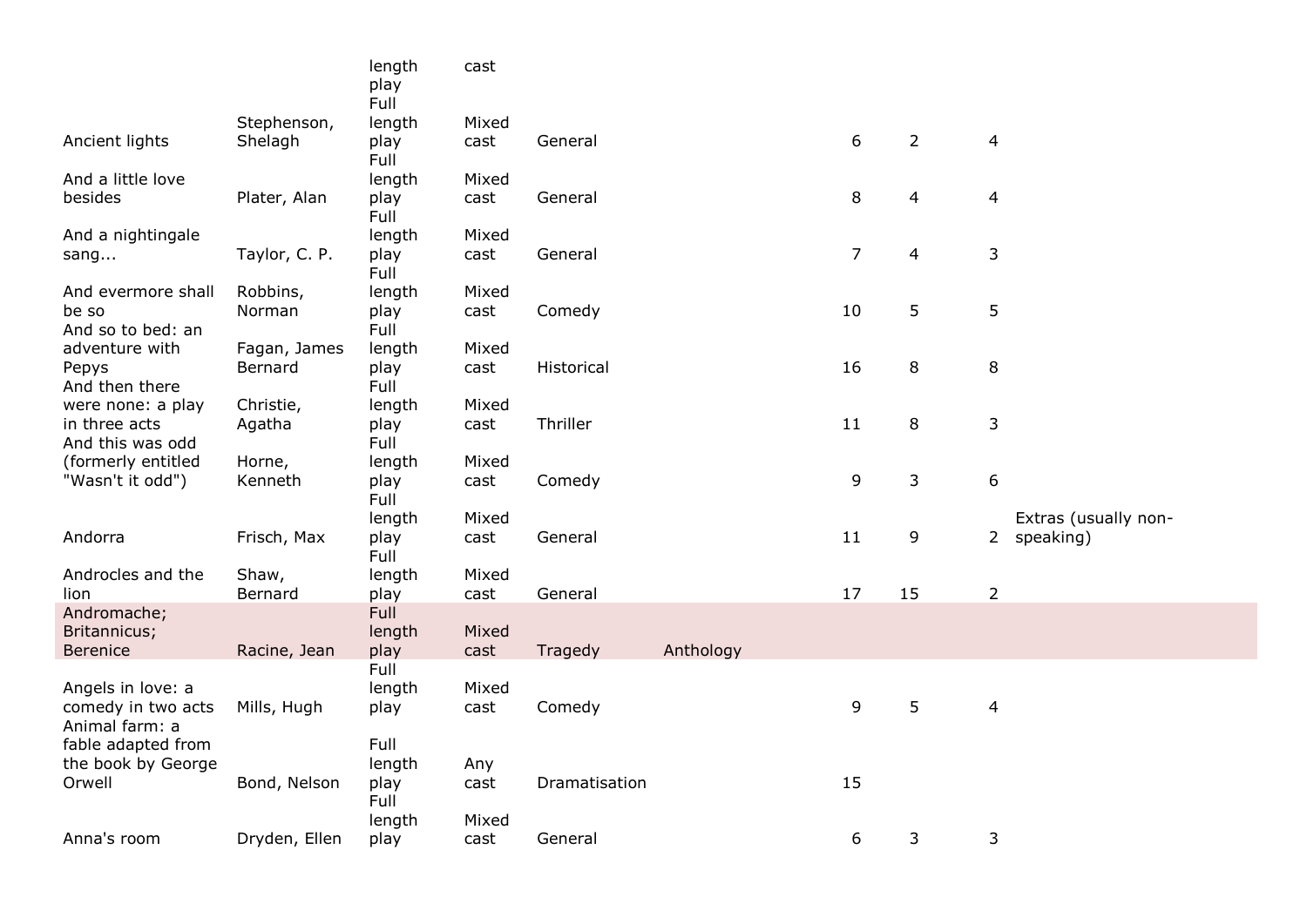| Anne of Green<br>Gables: adapted |                | Full          |                |                 |       |                |                |                         |                      |
|----------------------------------|----------------|---------------|----------------|-----------------|-------|----------------|----------------|-------------------------|----------------------|
| from the novel by                |                | length        | Mixed          |                 |       |                |                |                         |                      |
| L.M. Montgomery                  | Ashby, Sylvia  | play<br>Full  | cast           | Dramatisation   |       | 16             | $\overline{7}$ | 9                       |                      |
| Anniversary: a play              | Macilwraith,   | length        | Mixed          |                 |       |                |                |                         |                      |
| in three acts                    | Bill           | play<br>Full  | cast           | General         |       | 6              | 3              | $\mathsf{3}$            |                      |
|                                  | Harwood,       | length        | Mixed          |                 |       |                |                |                         |                      |
| Another time                     | Ronald         | play<br>Short | cast<br>Female | General         |       | 5              | $\mathsf{3}$   | $\overline{2}$          |                      |
| Anti-clockwise                   | Box, Muriel    | play<br>Full  | cast           | General         |       | $\overline{4}$ | $\pmb{0}$      | $\overline{4}$          |                      |
|                                  |                | length        | Mixed          |                 |       |                |                |                         |                      |
| Antigone                         | Anouilh, Jean  | play<br>Full  | cast           | Tragedy         |       | 12             | 8              | $\overline{\mathbf{4}}$ |                      |
| Antigone: French                 |                | length        | Mixed          |                 |       |                |                |                         | Extras (usually non- |
| text                             | Anouilh, Jean  | play<br>Full  | cast           | Tragedy         |       | 9              | 5              | 4                       | speaking)            |
| Antony and                       | Shakespeare,   | length        | Mixed          |                 |       |                |                |                         |                      |
| Cleopatra                        | William        | play<br>Full  | cast           | Tragedy         | $20+$ |                |                |                         | 20+ characters       |
| Anybody for                      | Clemens,       | length        | Mixed          |                 |       |                |                |                         |                      |
| murder: a play                   | <b>Brian</b>   | play<br>Full  | cast           | Comedy Thriller |       | 6              | 3              | 3                       |                      |
| Anyone for                       | Benfield,      | length        | Mixed          |                 |       |                |                |                         |                      |
| breakfast: a play                | Derek          | play          | cast           | Comedy          |       | 6              | 3              | 3                       |                      |
| Anyone for drama?:               | Jackson,       | Short         | Female         |                 |       |                |                |                         |                      |
| a play<br>Anyone for tennis?:    | Douglas        | play<br>Short | cast<br>Mixed  | Comedy          |       | 8              | 0              | 8                       |                      |
| a farce                          | Clark, Gwyn    | play<br>Full  | cast           | Comedy          |       | $\overline{4}$ | $\overline{2}$ | $\overline{2}$          |                      |
|                                  | Campbell,      | length        | Mixed          |                 |       |                |                |                         |                      |
| Apologia<br>Apple cart: a        | Alexi Kaye     | play<br>Full  | cast           | General         |       | $6\,$          | 3              | 3                       |                      |
| political                        | Shaw,          | length        | Mixed          |                 |       |                |                |                         |                      |
| extravaganza                     | Bernard        | play<br>Short | cast<br>Female | General         |       | 15             | 10             | 5                       |                      |
| Approaching storm                | Lamb, Evelyn   | play<br>Full  | cast           | General         |       | $\overline{7}$ | $\mathbf 0$    | $\overline{7}$          |                      |
| Arabian knights:                 |                | length        | Any            |                 |       |                |                |                         | Extras (usually non- |
| the panto                        | Lloyd, Richard | play          | cast           | Pantomime       |       | 14             |                |                         | speaking)            |
| Arabian nights                   | Cooke,         | Full          | Mixed          | Dramatisation   |       | 9              | 5              | 4                       |                      |
|                                  |                |               |                |                 |       |                |                |                         |                      |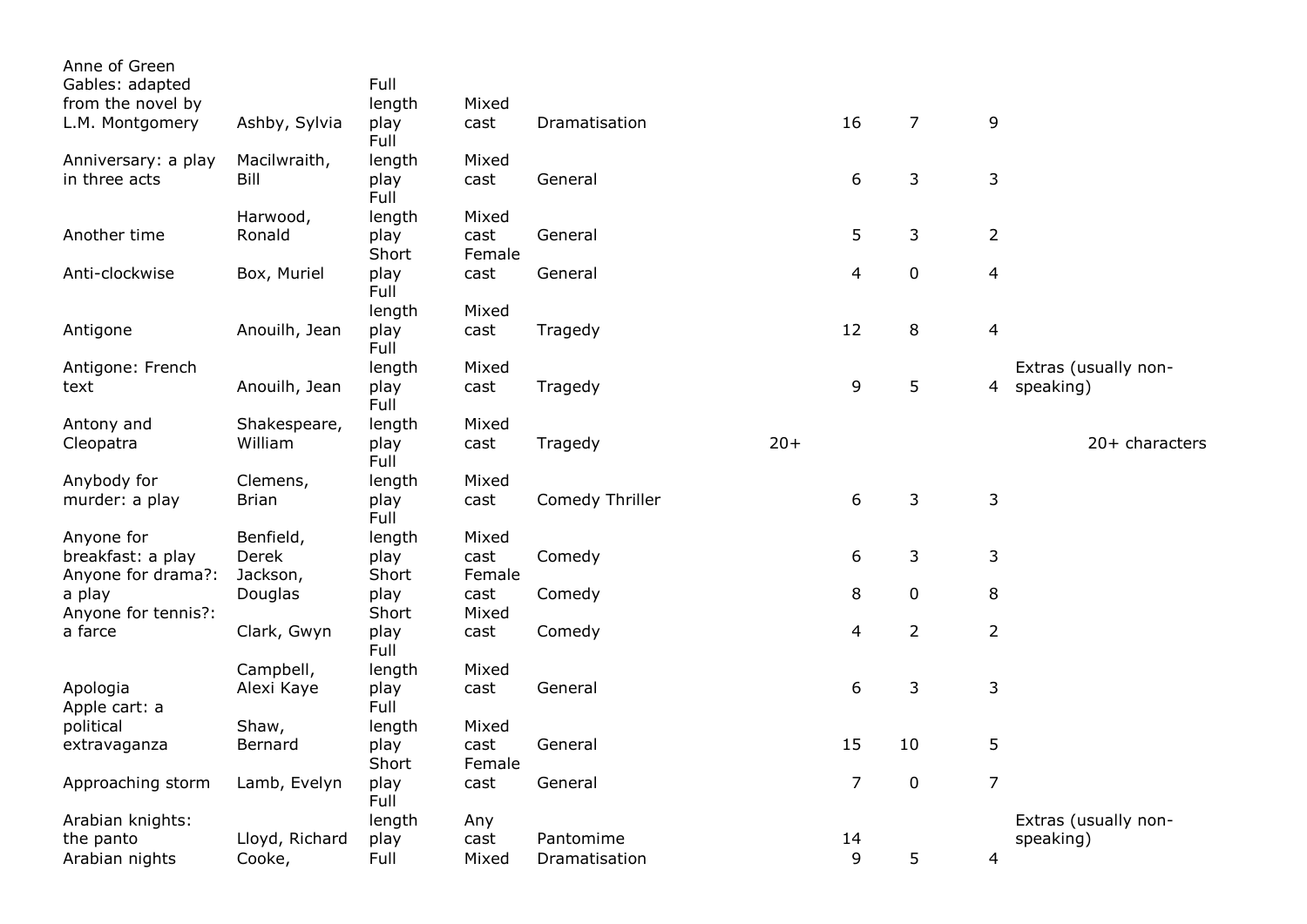|                                | Dominic              | length<br>play        | cast          |                      |           |    |                |                |                |
|--------------------------------|----------------------|-----------------------|---------------|----------------------|-----------|----|----------------|----------------|----------------|
|                                | Stoppard,            | Full<br>length        | Mixed         |                      |           |    |                |                |                |
| Arcadia                        | Tom                  | play                  | cast          | General              |           | 13 |                | 9              | $\overline{4}$ |
|                                |                      | Full                  |               |                      |           |    |                |                |                |
|                                |                      | length                | Mixed         |                      |           |    |                |                |                |
| Archbishop's ceiling           | Miller, Arthur       | play<br>Full          | cast          | General              |           |    | 5              | 3              | $\overline{2}$ |
| Are you lonesome               | Bleasdale,           | length                | Mixed         |                      |           |    |                |                |                |
| tonight?                       | Alan                 | play                  | cast          | General              |           | 14 | 10             |                | 4              |
| Arsenic and old                |                      | Full                  |               |                      |           |    |                |                |                |
| lace: a play in three<br>acts  | Kesselring,          | length                | Mixed         | Comedy Thriller      |           | 14 | 11             |                | 3              |
|                                | Joseph               | play<br>Full          | cast          |                      |           |    |                |                |                |
|                                |                      | length                | Male          |                      |           |    |                |                |                |
| Art                            | Reza, Yasmina        | play                  | cast          | General              |           |    | 3              | 3              | $\mathbf 0$    |
|                                |                      | Full                  |               |                      |           |    |                |                |                |
| As long as they're             | Sylvaine,            | length                | Mixed         |                      |           |    |                |                |                |
| happy: a farce                 | Vernon               | play                  | cast          | Comedy               |           | 12 |                | 6              | 6              |
|                                | Shakespeare,         | Full<br>length        | Mixed         |                      |           |    |                |                |                |
| As you like it                 | William              | play                  | cast          | Comedy               |           | 17 | 13             |                | 4              |
|                                | Nestroy,             | Short                 | Mixed         |                      |           |    |                |                |                |
| As you were                    | Johann               | play                  | cast          | Comedy               |           |    | $\overline{4}$ | $\overline{2}$ | $\overline{2}$ |
|                                |                      | <b>Full</b>           |               |                      |           |    |                |                |                |
| Ascent of F6, and,             |                      | length                | Mixed         |                      |           |    |                |                |                |
| On the frontier                | Auden, W. H.         | play                  | cast          | Tragedy              | Anthology |    |                |                |                |
| <b>Ask me tomorrow:</b>        |                      | <b>Full</b><br>length | Mixed         |                      |           |    |                |                |                |
| based on the novel             | <b>Barstow, Stan</b> | play                  | cast          | <b>Dramatisation</b> |           |    | 7 <sup>7</sup> | $\overline{4}$ | $\overline{3}$ |
| Aspern papers: a               |                      |                       |               |                      |           |    |                |                |                |
| comedy of letters              |                      |                       |               |                      |           |    |                |                |                |
| adapted from the               |                      | Full                  |               |                      |           |    |                |                |                |
| story by Henry                 | Redgrave,            | length                | Mixed         |                      |           |    |                |                |                |
| James                          | Michael              | play                  | cast          | Dramatisation        |           |    | 6              | $\overline{2}$ | 4              |
| At the changing of<br>the year | Young,<br>Malcolm    | Short<br>play         | Mixed<br>cast | General              |           |    | 7              | 4              | 3              |
| At the sign of the             |                      | Full                  |               |                      |           |    |                |                |                |
| crippled Harlequin:            | Robbins,             | length                | Mixed         |                      |           |    |                |                |                |
| a thriller                     | Norman               | play                  | cast          | Thriller             |           |    | 8              | 3              | 5              |
|                                |                      | Short                 | Mixed         |                      |           |    |                |                |                |
| Audience                       | Frayn, Michael       | play                  | cast          | General              |           | 13 |                | 6              | $\overline{7}$ |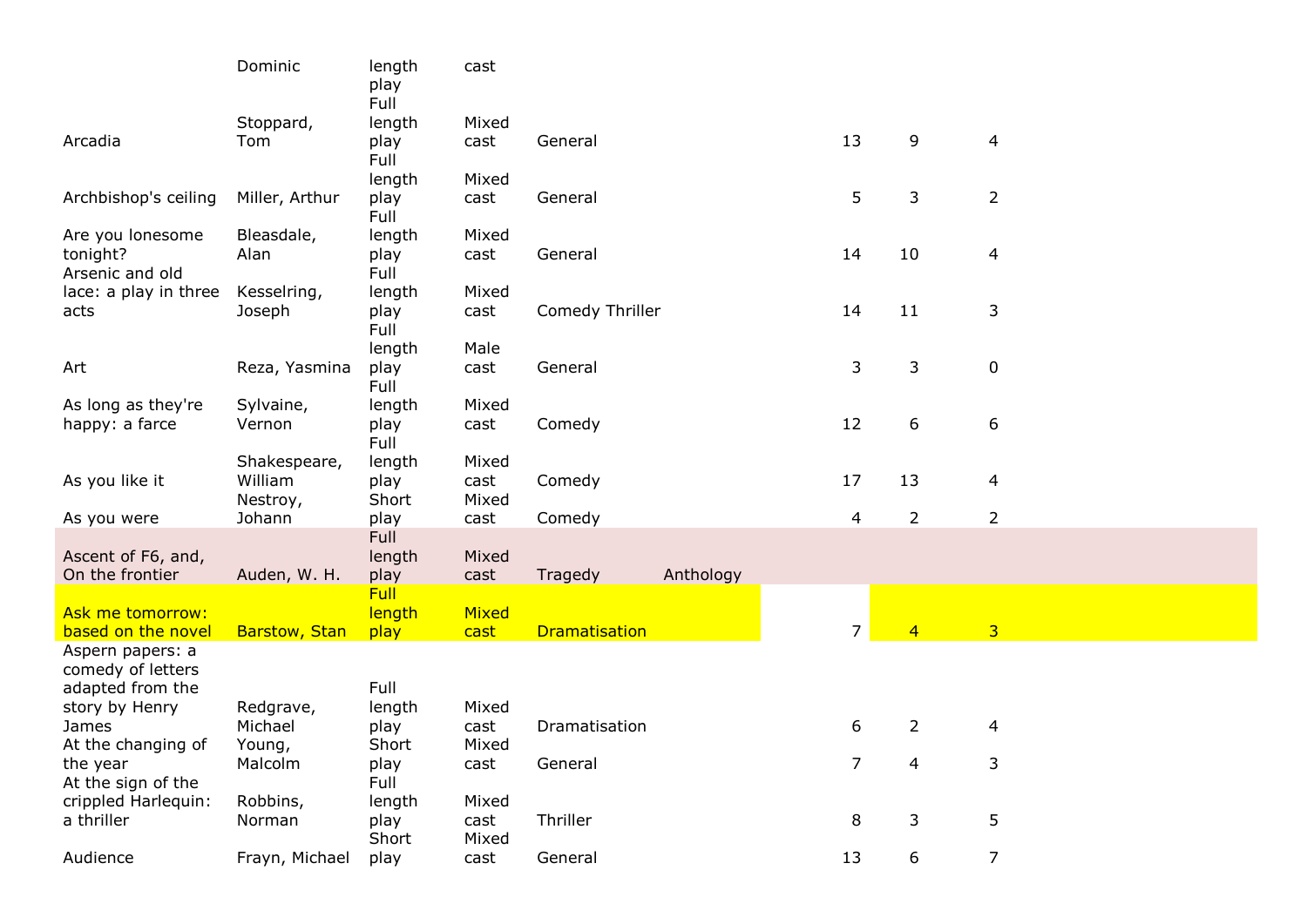| Audience with<br>murder: a thriller | Leach, Roger    | Full<br>length<br>play | Mixed<br>cast | Thriller      |           |       | $\overline{4}$ | $\overline{2}$ |         | 2 speaking) | Extras (usually non- |               |
|-------------------------------------|-----------------|------------------------|---------------|---------------|-----------|-------|----------------|----------------|---------|-------------|----------------------|---------------|
|                                     |                 | Full                   |               |               |           |       |                |                |         |             |                      |               |
| Autumn<br>manoeuvres                | Coke, Peter     | length<br>play<br>Full | Mixed<br>cast | Comedy        |           |       | 10             | $\overline{2}$ | $\,8\,$ |             |                      |               |
|                                     |                 | length                 | Mixed         |               |           |       |                |                |         |             |                      |               |
| Baal                                | Brecht, Bertolt | play                   | cast          | General       |           | $20+$ |                |                |         |             | $20+$ characters     |               |
|                                     |                 |                        |               |               |           |       |                |                |         |             |                      | Suitable      |
|                                     |                 | Full<br>length         | Mixed         |               |           |       |                |                |         |             | $20+$                | for           |
| Babe, the sheep-<br>pig             | Wood, David     | play                   | cast          | Dramatisation |           | $20+$ |                |                |         |             | characters           | young<br>cast |
|                                     |                 | Full                   |               |               |           |       |                |                |         |             |                      |               |
| Babes in the wood:                  |                 | length                 | Any           |               |           |       |                |                |         |             | Extras (usually non- |               |
| a basic pantomime                   | Polley, S. A.   | play                   | cast          | Pantomime     |           |       | 17             |                |         | speaking)   |                      |               |
| Babes in the wood:                  |                 | Full<br>length         | Any           |               |           |       |                |                |         |             | Extras (usually non- |               |
| a pantomime                         | Reakes, Paul    | play                   | cast          | Pantomime     |           |       | 14             |                |         | speaking)   |                      |               |
| Babes in the wood:                  |                 |                        |               |               |           |       |                |                |         |             |                      |               |
| a Victorian                         |                 |                        |               |               |           |       |                |                |         |             |                      |               |
| pantomime based<br>on the original  |                 |                        |               |               |           |       |                |                |         |             |                      |               |
| version by F. Locke                 |                 |                        |               |               |           |       |                |                |         |             |                      |               |
| and Osburn                          |                 | Full                   |               |               |           |       |                |                |         |             |                      |               |
| Blackboem                           |                 | length                 | Any           |               |           |       |                |                |         |             | Extras (usually non- |               |
| M'Gromagill                         | Brown, Alan     | play<br>Full           | cast          | Pantomime     |           |       | 19             |                |         | speaking)   |                      |               |
| Babes in the wood:                  |                 | length                 | Any           |               |           |       |                |                |         |             |                      |               |
| pantomime                           | Crocker, John   | play<br>Full           | cast          | Pantomime     |           |       | 13             |                |         |             |                      |               |
| Baby with the                       | Durang,         | length                 | Mixed         |               |           |       |                |                |         |             |                      |               |
| bathwater                           | Christopher     | play<br>Full           | cast          | Comedy        |           |       | 5              | $\overline{2}$ | 3       |             |                      |               |
| Baby with the                       | Durang,         | length                 | Mixed         |               |           |       |                |                |         |             |                      |               |
| bathwater<br>Bacchae and other      | Christopher     | play                   | cast          | Comedy        |           |       | 10             | $\overline{2}$ | 8       |             |                      |               |
| plays: Ion; The                     |                 | Full                   |               |               |           |       |                |                |         |             |                      |               |
| women of Troy;                      |                 | length                 | Mixed         |               |           |       |                |                |         |             |                      |               |
| Helen                               | Euripides       | play                   | cast          | General       | Anthology |       |                |                |         |             |                      |               |
| Back to                             |                 | Full                   |               |               |           |       |                |                |         |             |                      |               |
| Methuselah: a                       | Shaw,           | length                 | Mixed         |               |           |       |                | $\overline{7}$ |         |             |                      |               |
| metabiological                      | Bernard         | play                   | cast          | General       |           |       | 12             |                | 5       |             |                      |               |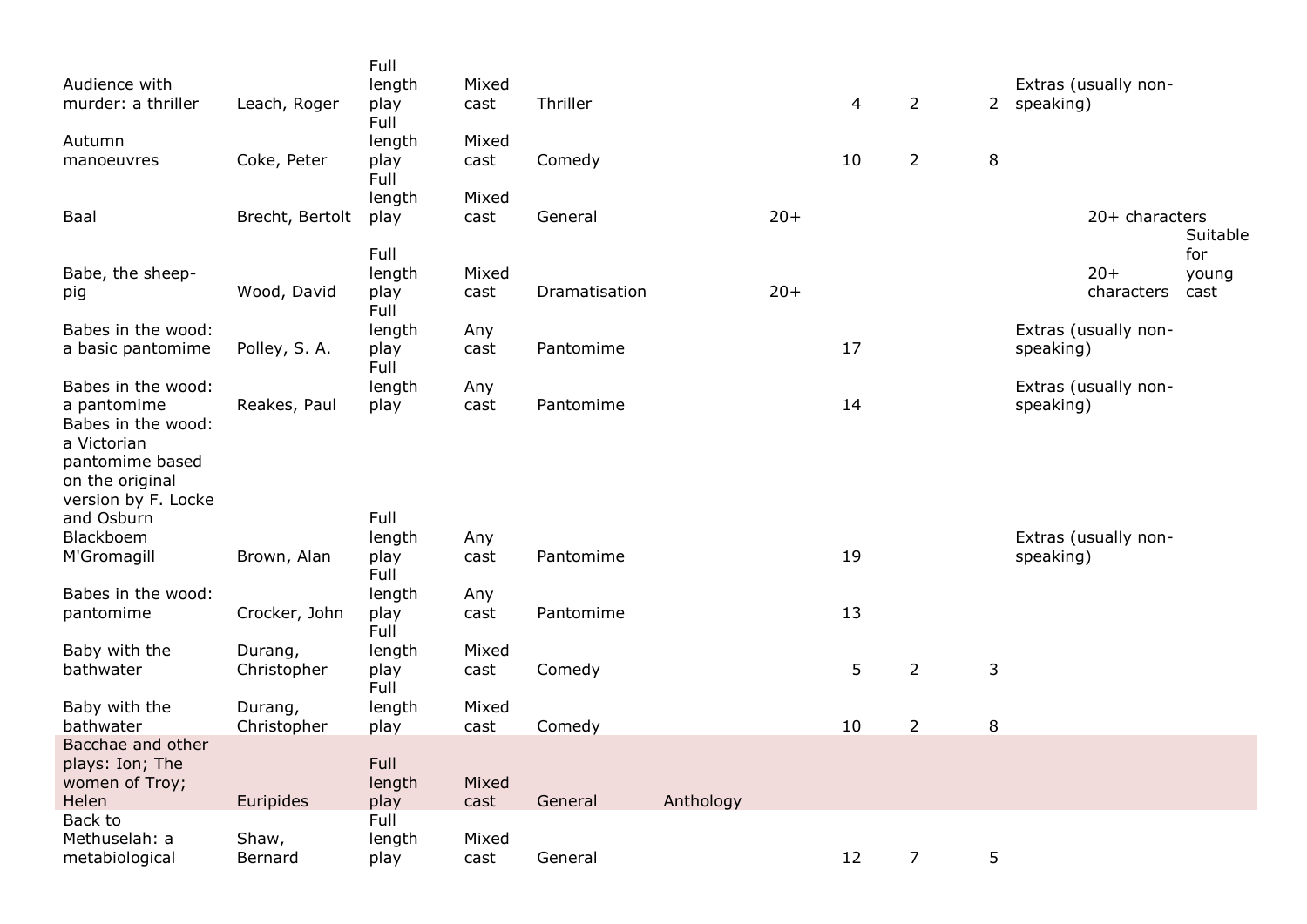Pentateuch

|                     | Smith,         | Short        | Mixed        |                 |           |       |                |                |                |                  |
|---------------------|----------------|--------------|--------------|-----------------|-----------|-------|----------------|----------------|----------------|------------------|
| Background artiste  | Stephen        | play         | cast         | Comedy          |           |       | 5              | $\overline{2}$ | 3              |                  |
|                     |                | Full         |              |                 |           |       |                |                |                |                  |
|                     |                | length       | Mixed        |                 |           |       |                |                |                |                  |
| Balcony             | Genet, Jean    | play         | cast         | General         |           | $20+$ |                |                |                | $20+$ characters |
|                     | Ionesco,       | Short        | Mixed        |                 |           |       |                |                |                |                  |
| Bald prima donna    | Eugene         | play         | cast         | General         |           |       | 6              | 3              | 3              |                  |
| Bang you're dead!:  |                | Short        | Mixed        |                 |           |       |                |                |                |                  |
| a comedy thriller   | Reakes, Paul   | play         | cast         | Comedy Thriller |           |       | 4              | $\overline{2}$ | $\overline{2}$ |                  |
|                     | Vooght,        | Short        | Mixed        |                 |           |       |                |                |                |                  |
| <b>Barbecue</b>     | Cherry         | play         | cast         | General         |           |       | $\overline{7}$ | 3              | 4              |                  |
| Barber of Seville;  | Beaumarchais,  | Full         |              |                 |           |       |                |                |                |                  |
| The marriage of     | Pierre         | length       | Mixed        |                 |           |       |                |                |                |                  |
| Figaro              | Augustin Ca    | play         | cast         | Comedy          |           |       | 8              | $\overline{7}$ | $\mathbf{1}$   |                  |
|                     |                | Full         |              |                 |           |       |                |                |                |                  |
| Barchester Towers,  |                | length       | Mixed        |                 |           |       |                |                |                |                  |
| by Anthony Trollope | Draper, John   | play         | cast         | Dramatisation   |           |       | 12             | 8              | $\overline{4}$ |                  |
|                     |                | Full         |              |                 |           |       |                |                |                |                  |
| Barefoot in the     |                | length       | Mixed        |                 |           |       |                |                |                |                  |
| park: a comedy      | Simon, Neil    | play         | cast         | Comedy          |           |       | 6              | 4              | $\overline{2}$ |                  |
| Bathroom door: a    | Jennings,      | <b>Short</b> | <b>Mixed</b> |                 |           |       |                |                |                |                  |
| farce               | Gertrude E.    | play         | cast         | Comedy          |           |       | 6              | $\overline{3}$ | $\overline{3}$ |                  |
| Bazaar and          |                |              |              |                 |           |       |                |                |                |                  |
|                     |                |              |              |                 |           |       |                |                |                |                  |
| rummage, Groping    |                | Full         |              |                 |           |       |                |                |                |                  |
| for words,          | Townsend,      | length       | Mixed        |                 |           |       |                |                |                |                  |
| Womberang           | Sue            | play         | cast         | General         | Anthology |       |                |                |                |                  |
|                     | Vooght,        | Short        | Female       |                 |           |       |                |                |                |                  |
| Be an angel         | Cherry         | play         | cast         | General         |           |       | 10             | $\mathbf 0$    | 10             |                  |
|                     |                | Short        | Female       |                 |           |       |                |                |                |                  |
| Be my guest         | Macaulife, Kay | play         | cast         | General         |           |       | 6              | $\mathbf 0$    | 6              |                  |
|                     | Plowman,       | Short        | Mixed        |                 |           |       |                |                |                |                  |
| Beata Beatrix       | Gillian        | play         | cast         | General         |           |       | $\overline{7}$ | 3              | $\overline{4}$ |                  |
| Beauty and the      |                | Full         |              |                 |           |       |                |                |                |                  |
| beast: a            |                | length       | Mixed        |                 |           |       |                |                |                |                  |
| pantomime           | Cregan, David  | play         | cast         | Pantomime       |           |       | 12             | 6              | 6              |                  |
| Beauty of           |                | Full         |              |                 |           |       |                |                |                |                  |
| Buttermere: or A    | Brown,         | length       | Mixed        |                 |           |       |                |                |                |                  |
| maid betrayed       | Alasdair       | play         | cast         | Melodrama       |           |       | $\pmb{0}$      |                |                | $20+$ characters |
| Because of the      | Cox,           | Full         | Mixed        |                 |           |       |                |                |                |                  |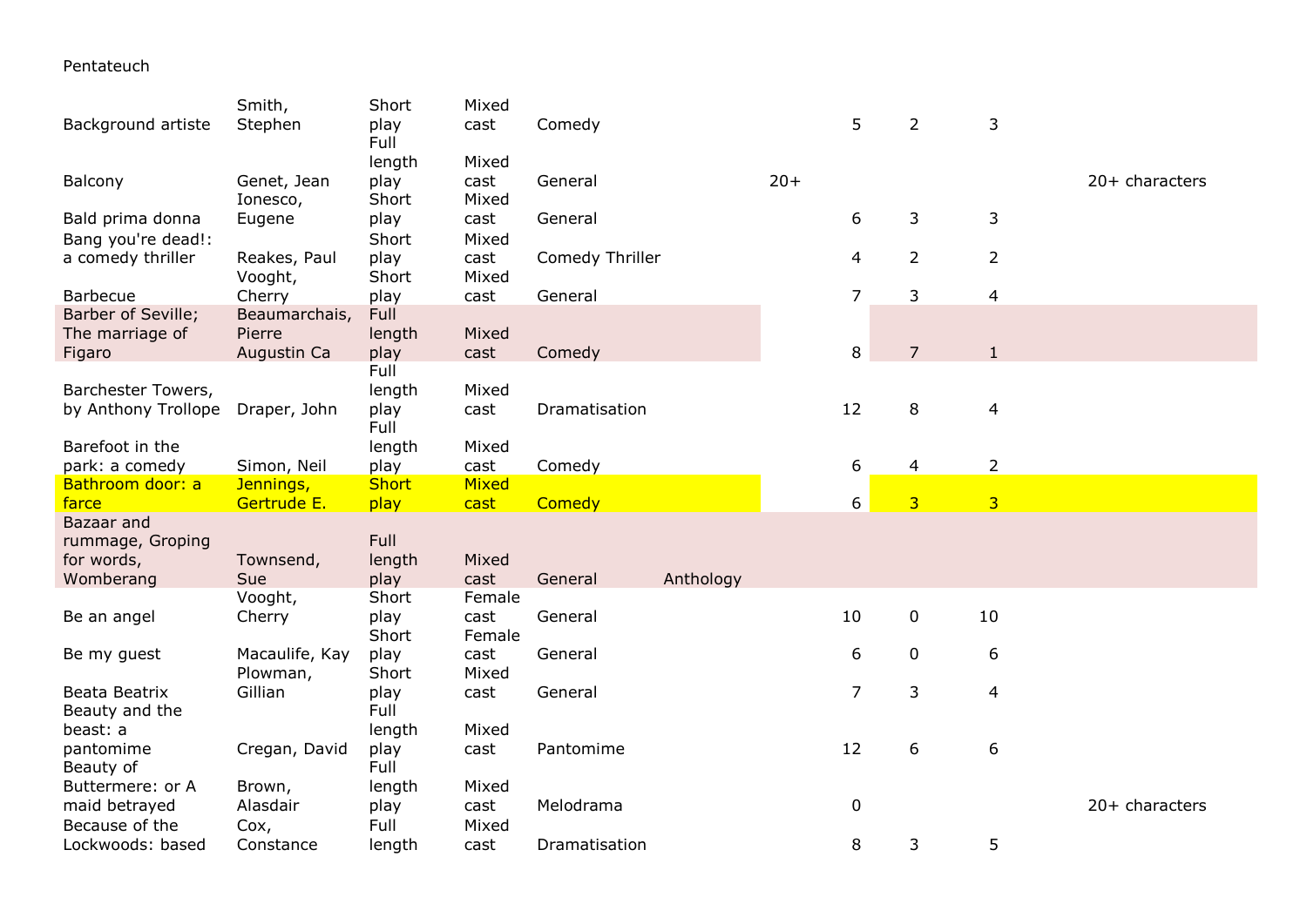| on the novel by<br><b>Constance Cox</b> |                             | play          |               |               |       |                |                         |                |                      |
|-----------------------------------------|-----------------------------|---------------|---------------|---------------|-------|----------------|-------------------------|----------------|----------------------|
|                                         |                             | Full          |               |               |       |                |                         |                |                      |
| Becket: or, the                         |                             | length        | Mixed         |               |       |                |                         |                |                      |
| honour of God<br>Bed before             | Anouilh, Jean               | play<br>Full  | cast          | Historical    | $20+$ |                |                         |                | $20+$ characters     |
| yesterday: a                            |                             | length        | Mixed         |               |       |                |                         |                |                      |
| comedy                                  | Travers, Ben                | play<br>Full  | cast          | Comedy        |       | 8              | 4                       | $\overline{4}$ |                      |
| Bedfull of                              | Freeman,                    | length        | Mixed         |               |       |                |                         |                |                      |
| foreigners                              | Dave                        | play<br>Full  | cast          | Comedy        |       | $\overline{7}$ | $\overline{\mathbf{4}}$ | $\mathsf 3$    |                      |
| Bedroom farce: a                        | Ayckbourn,                  | length        | Mixed         |               |       |                |                         |                |                      |
| comedy                                  | Alan                        | play<br>Short | cast<br>Mixed | Comedy        |       | 8              | 4                       | $\overline{4}$ |                      |
| Bedside manner                          | Vickery, Frank<br>Rattigan, | play<br>Short | cast<br>Mixed | General       |       | 6              | $\mathbf{1}$            | 5              |                      |
| Before dawn                             | Terence                     | play          | cast          | Comedy        |       | 4              | 3                       | $\mathbf{1}$   |                      |
| Before the party:                       |                             |               |               |               |       |                |                         |                |                      |
| based on a short                        |                             | Full          |               |               |       |                |                         |                |                      |
| story by Somerset                       | Ackland,                    | length        | Mixed         |               |       |                |                         |                |                      |
| Maugham                                 | Rodney                      | play<br>Full  | cast          | Dramatisation |       | $\overline{7}$ | $\overline{2}$          | 5              |                      |
|                                         | Gay, John,                  | length        | Mixed         |               |       |                |                         |                |                      |
| Beggar's opera                          | 1685-1732                   | play<br>Full  | cast          | General       | $20+$ |                |                         |                | $20+$ characters     |
| Being of sound                          | Burton, Brian               | length        | Mixed         |               |       |                |                         |                |                      |
| mind<br>Bell, book and                  | j.                          | play<br>Full  | cast          | Thriller      |       | 5              | $\overline{2}$          | $\mathsf{3}$   |                      |
| candle: a comedy                        | Van Druten,                 | length        | Mixed         |               |       |                |                         |                |                      |
| in three acts                           | John                        | play<br>Full  | cast          | Comedy        |       | 5              | 3                       | $\overline{2}$ |                      |
| Benefactors: a play                     |                             | length        | Mixed         |               |       |                |                         |                |                      |
| in two acts                             | Frayn, Michael              | play          | cast          | General       |       | $\overline{4}$ | $\overline{2}$          | $\overline{2}$ |                      |
|                                         |                             | Full          |               |               |       |                |                         |                |                      |
| Bequest to the                          | Rattigan,                   | length        | Mixed         |               |       |                |                         |                | Extras (usually non- |
| nation                                  | Terence                     | play<br>Full  | cast          | General       |       | 16             | 9                       |                | 7 speaking)          |
|                                         | Balderston,                 | length        | Mixed         |               |       |                |                         |                |                      |
| Berkeley square                         | John I.                     | play          | cast          | General       |       | 17             | $\overline{7}$          | 10             |                      |
| Beside the seaside:                     |                             | Full          | Mixed         |               |       |                |                         |                |                      |
| a comedy in three                       | Sands, Leslie               | length        | cast          | Comedy        |       | 9              | 3                       | 6              |                      |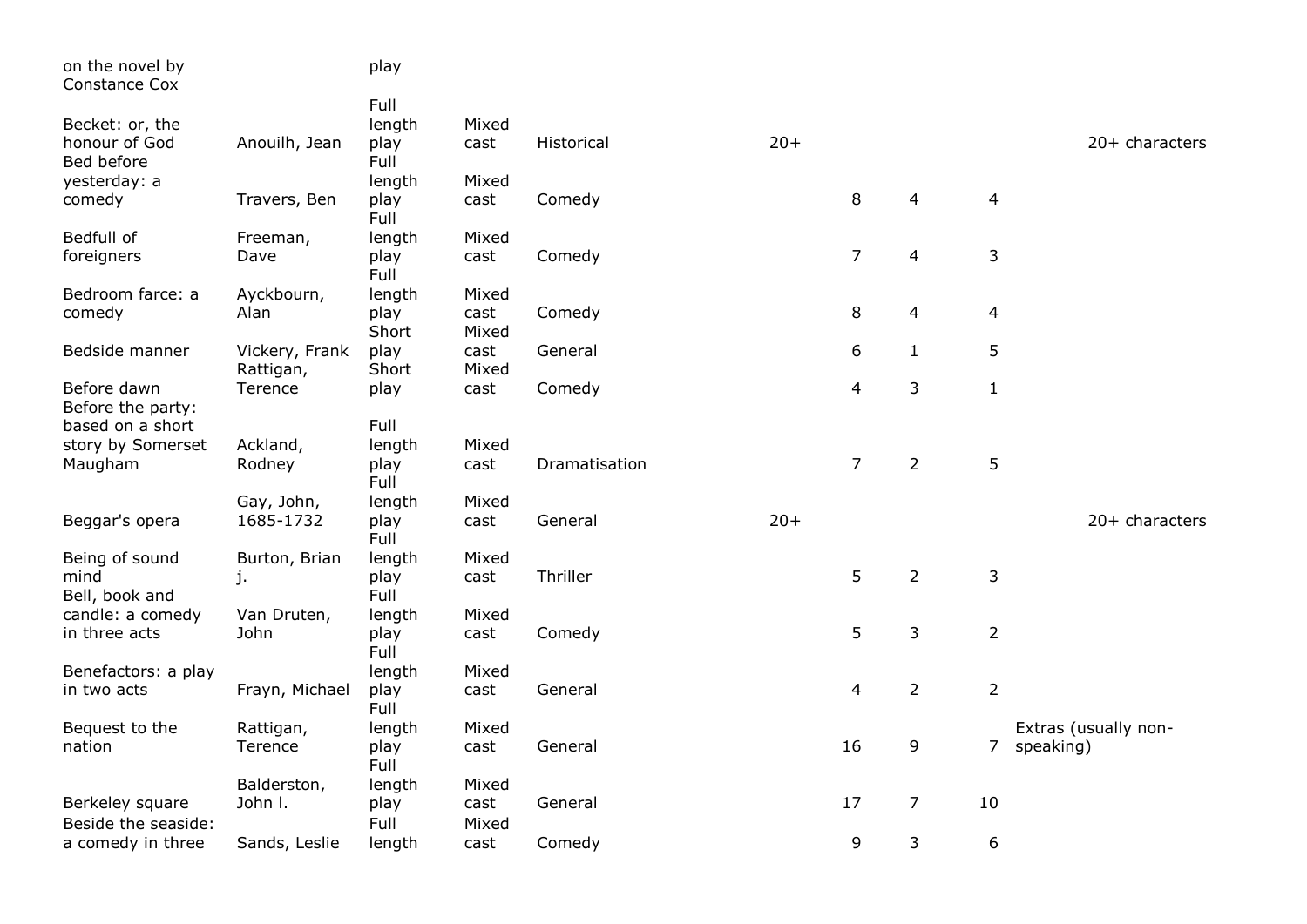| Best of friends:<br>adapted from the<br>letters and writings<br>of Dame Laurentia<br>McLachlan, Sir<br>Sydney Cockerell<br>and George<br><b>Bernard Shaw</b> | Whitemore,<br>Hugh       | Full<br>length<br>play                   | Mixed<br>cast          | Historical    |           | $\mathsf{3}$   | $\overline{2}$ | $\mathbf{1}$             |                                  |
|--------------------------------------------------------------------------------------------------------------------------------------------------------------|--------------------------|------------------------------------------|------------------------|---------------|-----------|----------------|----------------|--------------------------|----------------------------------|
| Best one-act plays<br>of 1956-57<br>Best one-act plays                                                                                                       | Miller, Hugh<br>(editor) | Short<br>play<br>Short                   | Mixed<br>cast<br>Mixed | General       | Anthology |                |                |                          |                                  |
| of 1963-64                                                                                                                                                   | Miller, Hugh             | play                                     | cast                   | General       | Anthology |                |                |                          |                                  |
| Beth: a play in four<br>scenes                                                                                                                               | Williams,<br>Emlyn       | Full<br>length<br>play<br>Full<br>length | Mixed<br>cast<br>Mixed | General       |           | $\, 8$         | $\overline{4}$ | $\overline{\mathcal{L}}$ |                                  |
| Betrayal                                                                                                                                                     | Pinter, Harold           | play<br>Full                             | cast                   | General       |           | 4              | 3              | $\mathbf{1}$             |                                  |
| Betzi                                                                                                                                                        | Home, William<br>Douglas | length<br>play<br>Full                   | Mixed<br>cast          | Historical    |           | 16             | 11             | 5                        |                                  |
| Beyond a joke                                                                                                                                                | Benfield,<br>Derek       | length<br>play<br>Full                   | Mixed<br>cast          | Comedy        |           | 8              | $\overline{4}$ | 4                        |                                  |
| Beyond reasonable                                                                                                                                            |                          | length                                   | Mixed                  |               |           |                |                |                          |                                  |
| doubt                                                                                                                                                        | Archer, Jeffrey          | play                                     | cast                   | General       |           | 14             | 11             | $\mathsf 3$              |                                  |
| <b>BFG (Big Friendly</b><br>Giant)<br>Big  bad                                                                                                               | Wood, David              | Full<br>length<br>play<br>Full<br>length | Mixed<br>cast<br>Mixed | Dramatisation |           | 8              | 4              | $\overline{4}$           | Suitable<br>for<br>young<br>cast |
| mouse!                                                                                                                                                       | King, Philip             | play<br>Short                            | cast<br>Mixed          | Comedy        |           | $\overline{7}$ | 3              | 4                        |                                  |
| Big cats                                                                                                                                                     | Baron, Alec              | play<br>Full<br>length                   | cast<br>Mixed          | General       |           | 3              | $\mathbf{1}$   | $\overline{2}$           |                                  |
| Big killing                                                                                                                                                  | Mackie, Philip           | play                                     | cast                   | Thriller      |           | 8              | 5              | 3                        |                                  |
| Billy Liar: a comedy                                                                                                                                         | Waterhouse,              | Full                                     | Mixed                  | Comedy        |           | 8              | 3              | 5                        |                                  |

acts play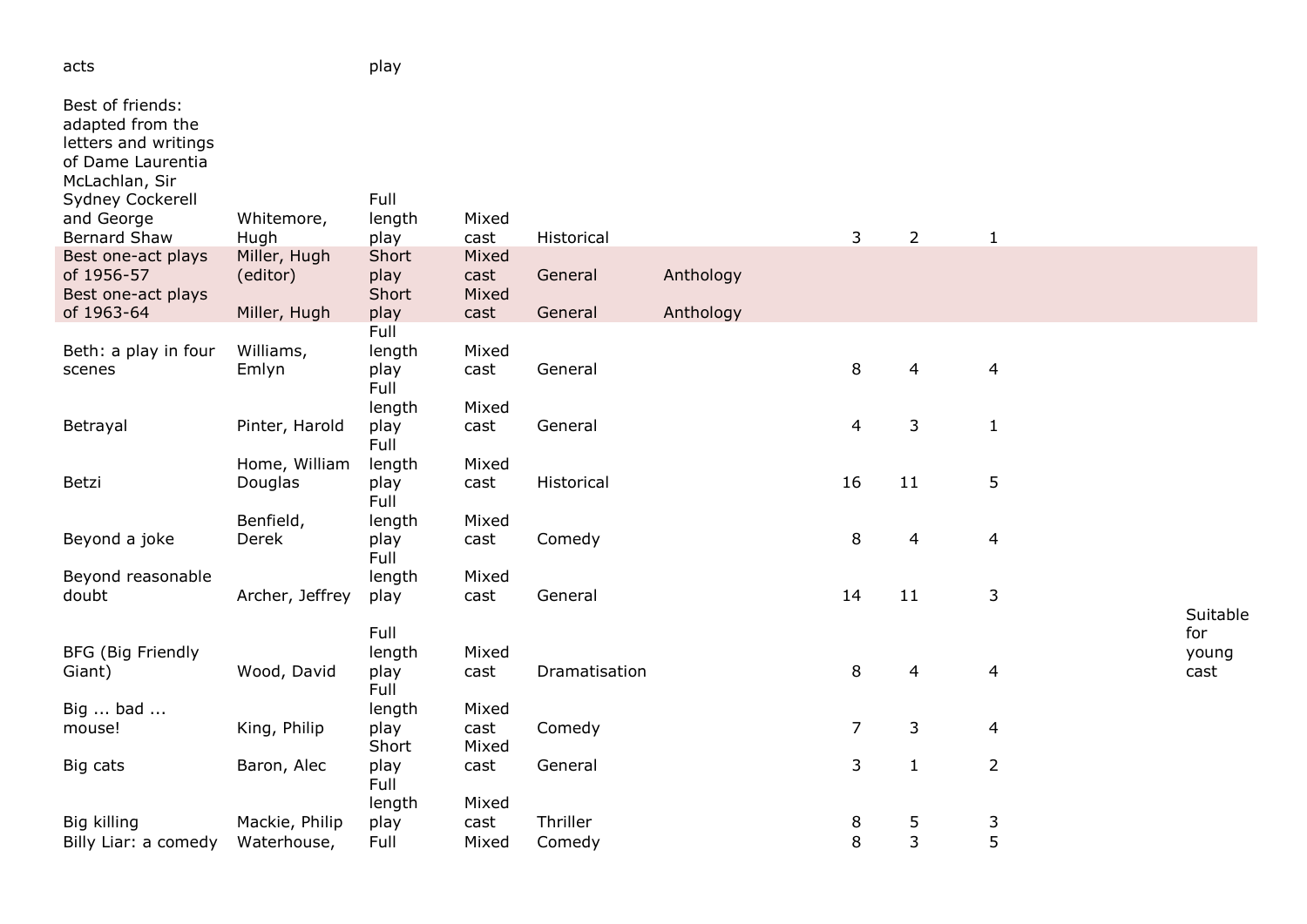|                                         | Keith          | length<br>play<br>Full | cast          |            |                |                |                |
|-----------------------------------------|----------------|------------------------|---------------|------------|----------------|----------------|----------------|
| Bingo: scenes of                        |                | length                 | Mixed         |            |                |                |                |
| money and death                         | Bond, Edward   | play<br>Full           | cast          | Historical | 12             | 7              | 5              |
| Bird in hand: a play                    | Drinkwater,    | length                 | Mixed         |            |                |                |                |
| in three acts                           | John           | play<br>Full           | cast          | General    | 8              | 6              | $\overline{2}$ |
|                                         | Benfield,      | length                 | Mixed         |            |                |                |                |
| Bird in the hand                        | Derek          | play                   | cast          | Comedy     | 10             | 4              | 6              |
| Birds stopped                           | Barker,        | Short                  | Mixed         |            |                |                |                |
| singing                                 | Lawrence       | play<br>Full           | cast          | General    | 6              | 3              | 3              |
| Birthday honours: a                     |                | length                 | Mixed         |            |                |                |                |
| light comedy                            | Jones, Paul    | play<br>Full           | cast          | Comedy     | 6              | $\overline{2}$ | $\overline{4}$ |
|                                         |                | length                 | Mixed         |            |                |                |                |
| Birthday party                          | Pinter, Harold | play<br>Full           | cast          | General    | 6              | 4              | $\overline{2}$ |
| Bit between the                         | Pertwee,       | length                 | Mixed         |            |                |                |                |
| teeth                                   | Michael        | play<br>Full           | cast          | Comedy     | 5              | 3              | $\overline{2}$ |
|                                         | Christie,      | length                 | Mixed         |            |                |                |                |
| Black coffee: a play<br>Black comedy: a | Agatha         | play<br>Short          | cast<br>Mixed | Thriller   | 13             | 10             | 3              |
| comedy                                  | Shaffer, Peter | play<br>Short          | cast<br>Mixed | Comedy     | 8              | 5              | 3              |
| Blind date                              | Marcus, Frank  | play<br>Full           | cast          | General    | $\overline{2}$ | $\mathbf{1}$   | $\mathbf{1}$   |
|                                         | Poliakoff,     | length                 | Mixed         |            |                |                |                |
| Blinded by the sun<br>Blithe spirit: an | Stephen        | play<br>Full           | cast          | General    | 8              | 4              | 4              |
| improbable farce in                     |                | length                 | Mixed         |            |                |                |                |
| three acts<br>Blood wedding: in a       | Coward, Noel   | play<br>Full           | cast          | Comedy     | 7              | $\overline{2}$ | 5              |
| new version by Ted                      | García Lorca,  | length                 | Mixed         |            |                |                |                |
| <b>Hughes</b><br>Blue Comet: a          | Federico       | play<br>Full           | cast          | Tragedy    | 11             | 3              | 8              |
| comedy in three                         | Phillpotts,    | length                 | Mixed         |            |                |                |                |
| acts<br>Blue remembered                 | Eden           | play<br>Full           | cast<br>Mixed | Comedy     | 9              | 5              | 4              |
| hills                                   | Potter, Dennis | length                 | cast          | General    | $\overline{7}$ | 5              | $\overline{2}$ |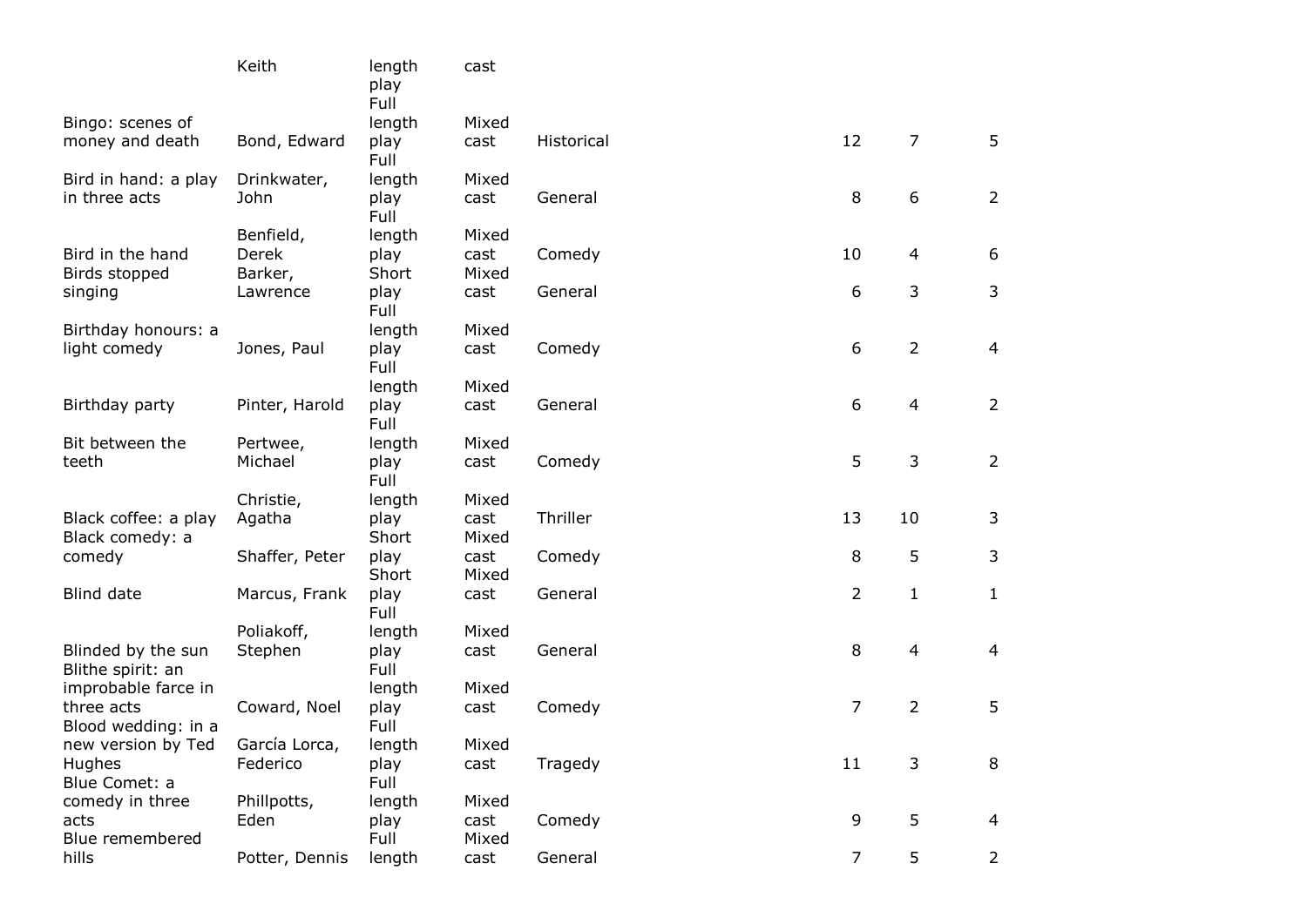|                                 |                    | play           |               |                 |       |                |                |                  |                                   |
|---------------------------------|--------------------|----------------|---------------|-----------------|-------|----------------|----------------|------------------|-----------------------------------|
|                                 |                    | Full           |               |                 |       |                |                |                  |                                   |
| Bluebeard: a<br>pantomime       | Reakes, Paul       | length<br>play | Any<br>cast   | Pantomime       |       | 12             |                |                  | Extras (usually non-<br>speaking) |
| Blush pink: a                   | McConnell,         | Short          | Female        |                 |       |                |                |                  |                                   |
| comedy                          | Jean               | play           | cast          | Comedy          |       | 6              | $\mathbf 0$    | $\boldsymbol{6}$ |                                   |
|                                 |                    | Full           |               |                 |       |                |                |                  |                                   |
|                                 | Saunders,          | length         | Mixed         |                 |       |                |                |                  |                                   |
| <b>Bodies</b>                   | James              | play           | cast          | General         |       | 4              | $\overline{2}$ | 2                |                                   |
|                                 |                    | Full           |               |                 |       |                |                |                  |                                   |
| Boeing-boeing: a                | Camoletti,         | length         | Mixed         |                 |       |                |                |                  |                                   |
| comedy in two acts              | Marc               | play           | cast          | Comedy          |       | 6              | $\overline{2}$ | 4                |                                   |
|                                 |                    | Full           |               |                 |       |                |                |                  |                                   |
| Bolt from the blue:<br>a comedy | Tristram,<br>David | length<br>play | Mixed<br>cast | Comedy          |       | $\overline{3}$ | $\overline{2}$ | $\mathbf{1}$     |                                   |
|                                 |                    | Full           |               |                 |       |                |                |                  |                                   |
| Bolt from the blue:             | Tristram,          | length         | Mixed         |                 |       |                |                |                  |                                   |
| a comedy                        | David              | play           | cast          | Comedy          | $20+$ |                |                |                  | 20+ characters                    |
|                                 |                    | Full           |               |                 |       |                |                |                  |                                   |
|                                 | Hastings,          | length         | Mixed         |                 |       |                |                |                  |                                   |
| Bonaventure                     | Charlotte          | play           | cast          | General         |       | 11             | 3              | $\,8\,$          |                                   |
| Bone-chiller: a                 |                    | Full           |               |                 |       |                |                |                  |                                   |
| comedic mystery-                |                    | length         | Mixed         |                 |       |                |                |                  |                                   |
| thriller<br>Book of the month:  | Ferris, Monk       | play<br>Full   | cast          | Comedy Thriller |       | 13             | 5              | 8                |                                   |
| a comedy in two                 |                    | length         | Mixed         |                 |       |                |                |                  |                                   |
| acts                            | Thomas, Basil      | play           | cast          | Comedy          |       | 8              | 4              | 4                |                                   |
| Bottles with                    |                    | Short          | Mixed         |                 |       |                |                |                  |                                   |
| baskets on                      | Tibbetts, Mike     | play           | cast          | General         |       | $\overline{4}$ | $\overline{2}$ | $\overline{2}$   |                                   |
|                                 |                    | Full           |               |                 |       |                |                |                  |                                   |
|                                 |                    | length         | Mixed         |                 |       |                |                |                  |                                   |
| Bottom's dream                  | Poole, Alan        | play           | cast          | General         | $20+$ |                |                |                  | 20+ characters                    |
|                                 |                    | Full           |               |                 |       |                |                |                  |                                   |
| Bouncers, and,                  |                    | length         | Female        |                 |       |                |                |                  |                                   |
| Shakers                         | Godber, John       | play<br>Full   | cast          | Comedy          |       | 4              | $\pmb{0}$      | 4                |                                   |
| Bouncers, and,                  |                    | length         | Male          |                 |       |                |                |                  |                                   |
| Shakers: plays                  | Godber, John       | play           | cast          | Comedy          |       | 4              | 4              | $\mathbf 0$      |                                   |
|                                 | Stoppard,          | Short          | Mixed         |                 |       |                |                |                  | Extras (usually non-              |
| Boundary                        | Tom                | play           | cast          | Comedy          |       | 3              | $\overline{2}$ | $\mathbf{1}$     | speaking)                         |
|                                 |                    | Short          | Female        |                 |       |                |                |                  |                                   |
| Bowled over                     | Macaulife, Kay     | play           | cast          | Comedy          |       | 5              | $\pmb{0}$      | 5                |                                   |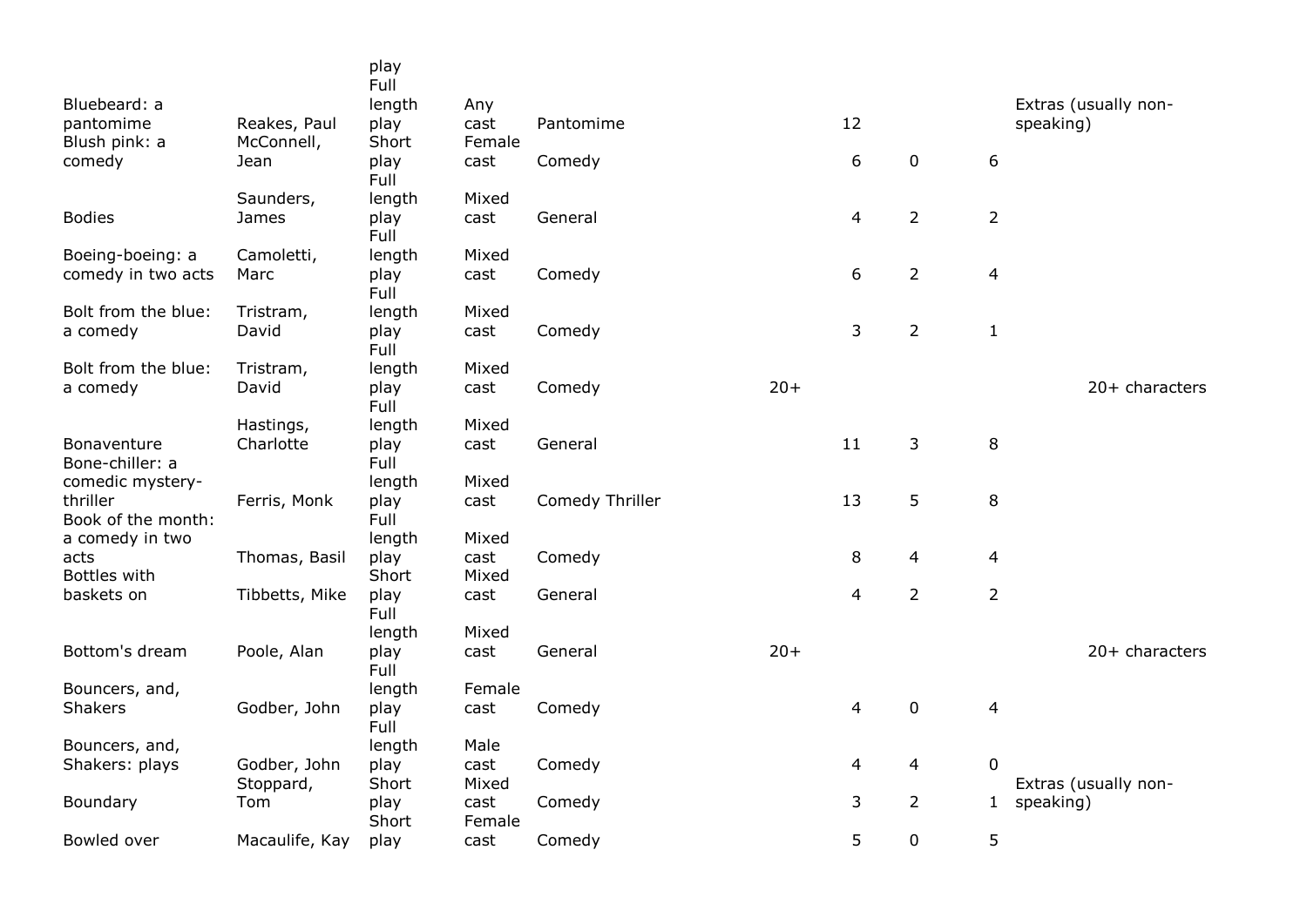|                                     |                | Full           |              |                   |                |                |                      |
|-------------------------------------|----------------|----------------|--------------|-------------------|----------------|----------------|----------------------|
| Brand: translated                   |                | length         | Mixed        |                   |                |                |                      |
| by Michael Meyer                    | Ibsen, Henrik  | play           | cast         | General           | 16             | 11             | 5                    |
|                                     | Manktelow,     | <b>Short</b>   | <b>Mixed</b> |                   |                |                |                      |
| <b>Branwell</b>                     | <b>Bettine</b> | play           | cast         | <b>Historical</b> | $\overline{4}$ | $\mathbf{1}$   | $\overline{3}$       |
| Brassed off,                        |                |                |              |                   |                |                |                      |
| adapted from the                    |                | Full           |              |                   |                |                |                      |
| screenplay by Mark                  |                | length         | Mixed        |                   |                |                | Extras (usually non- |
| Herman                              | Allen, Paul    | play           | cast         | General           | 10             | $\overline{7}$ | 3<br>speaking)       |
| Bread of heaven: a                  |                | Short          | Female       |                   |                |                |                      |
| comedy                              | Shirley, Rae   | play           | cast         | Comedy            | 6              | 0              | 6                    |
|                                     |                | Full           |              |                   |                |                |                      |
|                                     | Maugham, W.    | length         | Mixed        |                   |                |                |                      |
| Breadwinner                         | Somerset       | play           | cast         | Comedy            | 8              | 4              | 4                    |
| Breakfast for one: a                |                | Short          | Mixed        |                   |                |                |                      |
| comedy                              | Foxton, David  | play           | cast         | Comedy            | 5              | 3              | 2                    |
| Breaking point: a                   | Constanduros,  | Short          | Female       |                   |                |                |                      |
| drama                               | Mabel          | play           | cast         | General           | 6              | $\pmb{0}$      | 6                    |
| Breaking the code:                  |                |                |              |                   |                |                |                      |
| a play based on the                 |                |                |              |                   |                |                |                      |
| book Alan Turing,<br>the enigma, by | Whitemore,     | Full<br>length | Mixed        |                   |                |                |                      |
| Andrew Hodges                       | Hugh           | play           | cast         | General           | 9              | $\overline{7}$ | $\overline{2}$       |
|                                     |                | Full           |              |                   |                |                |                      |
| Breaking the                        | Poliakoff,     | length         | Mixed        |                   |                |                |                      |
| silence                             | Stephen        | play           | cast         | General           | $\overline{7}$ | 5              | $\overline{2}$       |
|                                     |                | Full           |              |                   |                |                |                      |
| Breath of spring: a                 |                | length         | Mixed        |                   |                |                |                      |
| comedy in 3 acts                    | Coke, Peter    | play           | cast         | Comedy            | 8              | 3              | 5                    |
|                                     |                | Full           |              |                   |                |                |                      |
| Breezeblock park: a                 |                | length         | Mixed        |                   |                |                |                      |
| play in two acts                    | Russell, Willy | play           | cast         | Christmas         | 9              | 5              | 4                    |
|                                     | Brandon,       | Short          | Female       |                   |                |                |                      |
| Bricks and clay                     | Eileen         | play           | cast         | General           | 9              | $\pmb{0}$      | 9                    |
| Bride and the                       |                |                |              |                   |                |                |                      |
| bachelor: a farcical                |                | Full           |              |                   |                |                |                      |
| comedy in three                     |                | length         | Mixed        |                   |                |                |                      |
| acts                                | Millar, Ronald | play           | cast         | Comedy            | 8              | 3              | 5                    |
| <b>Bride Comes back:</b>            |                | Full           |              |                   |                |                |                      |
| a comedy in three                   |                | length         | Mixed        |                   |                |                |                      |
| acts                                | Millar, Ronald | play           | cast         | Comedy            | 8              | 3              | 5                    |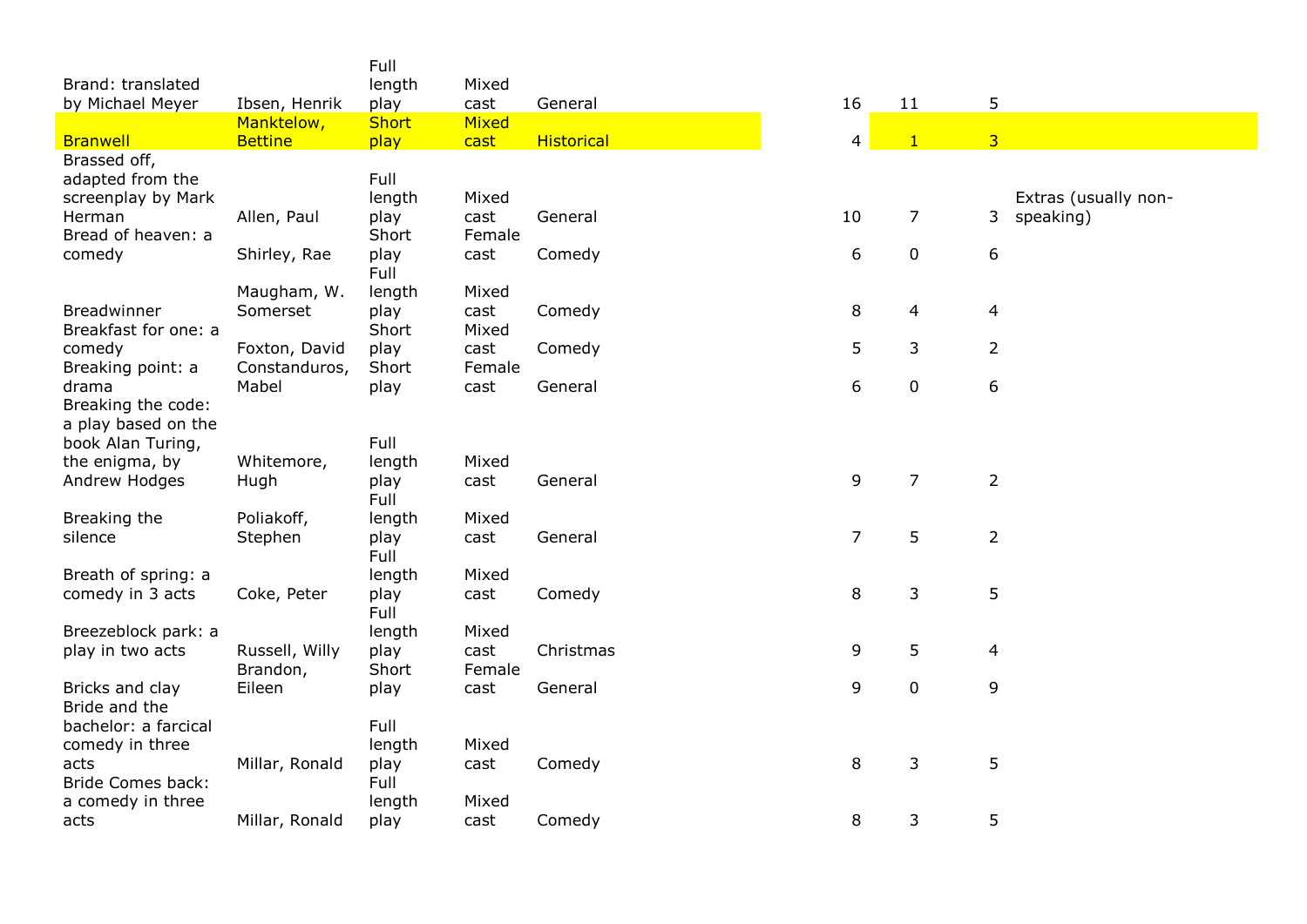| Brides of March: a                 |                | Full          |                |          |       |                |                |                |                      |
|------------------------------------|----------------|---------------|----------------|----------|-------|----------------|----------------|----------------|----------------------|
| farcical comedy in                 | Chapman,       | length        | Mixed          |          |       |                |                |                |                      |
| three acts                         | John           | play          | cast           | Comedy   |       | 15             | $\overline{7}$ | 8              |                      |
|                                    | Vooght,        | Short         | Female         |          |       |                |                |                |                      |
| Bright interval                    | Cherry         | play          | cast           | General  |       | 6              | $\pmb{0}$      | 6              |                      |
| Bright society: a                  | Vooght,        | Short         | Female         |          |       |                |                |                |                      |
| comedy in one act                  | Cherry         | play<br>Full  | cast           | Comedy   |       | 11             | 0              | 11             |                      |
| Brighton beach                     |                | length        | Mixed          |          |       |                |                |                |                      |
| memoirs                            | Simon, Neil    | play<br>Full  | cast           | General  |       | $\overline{7}$ | $\overline{2}$ | 5              |                      |
| Brimstone and                      |                | length        | Mixed          |          |       |                |                |                |                      |
| treacle                            | Potter, Dennis | play          | cast           | General  |       | 4              | $\overline{2}$ | $\overline{2}$ |                      |
|                                    | Rattigan,      | Short         | Mixed          |          |       |                |                |                |                      |
| Browning version                   | Terence        | play<br>Full  | cast           | General  |       | $\overline{7}$ | 5              | $\overline{2}$ |                      |
| Brush with a body:                 | McLoughlin,    | length        | Mixed          |          |       |                |                |                |                      |
| a play in three acts               | Maurice        | play<br>Full  | cast           | Thriller |       | 11             | 5              | 6              |                      |
|                                    |                | length        | Mixed          |          |       |                |                |                |                      |
| <b>Bundle</b>                      | Bond, Edward   | play<br>Full  | cast           | General  | $20+$ |                |                |                | 20+ characters       |
| Bunkered: a                        |                | length        | Mixed          |          |       |                |                |                | Extras (usually non- |
| comedy in two acts                 | Brittney, Lynn | play<br>Short | cast<br>Female | Comedy   |       | 8              | 4              |                | 4 speaking)          |
| Bus stop: a comedy                 | Shirley, Rae   | play<br>Full  | cast           | Comedy   |       | $\overline{7}$ | 0              | $\overline{7}$ |                      |
|                                    | Harris,        | length        | Mixed          |          |       |                |                |                |                      |
| Business of murder<br>Busy-body: a | Richard        | play<br>Short | cast<br>Mixed  | Thriller |       | 3              | $\overline{2}$ | $\mathbf{1}$   |                      |
| comedy<br>Busybody: a              | Dines, Michael | play<br>Full  | cast           | Comedy   |       | 4              | 3              | $\mathbf{1}$   |                      |
| comedy in three                    | Popplewell,    | length        | Mixed          |          |       |                |                |                |                      |
| acts                               | <b>Jack</b>    | play<br>Short | cast<br>Mixed  | Comedy   |       | 8              | 4              | 4              |                      |
| But yesterday                      | Chinn, Jimmie  | play<br>Full  | cast           | General  |       | 5              | $\overline{2}$ | 3              |                      |
| Butterflies are free:              | Gershe,        | length        | Mixed          |          |       |                |                |                |                      |
| a comedy                           | Leonard        | play<br>Full  | cast           | Comedy   |       | 4              | $\overline{2}$ | $\overline{2}$ |                      |
|                                    | McConnell,     | length        | Mixed          |          |       |                |                |                |                      |
| Café Brosse                        | Jean           | play          | cast           | Comedy   |       | 8              | 3              | 5              |                      |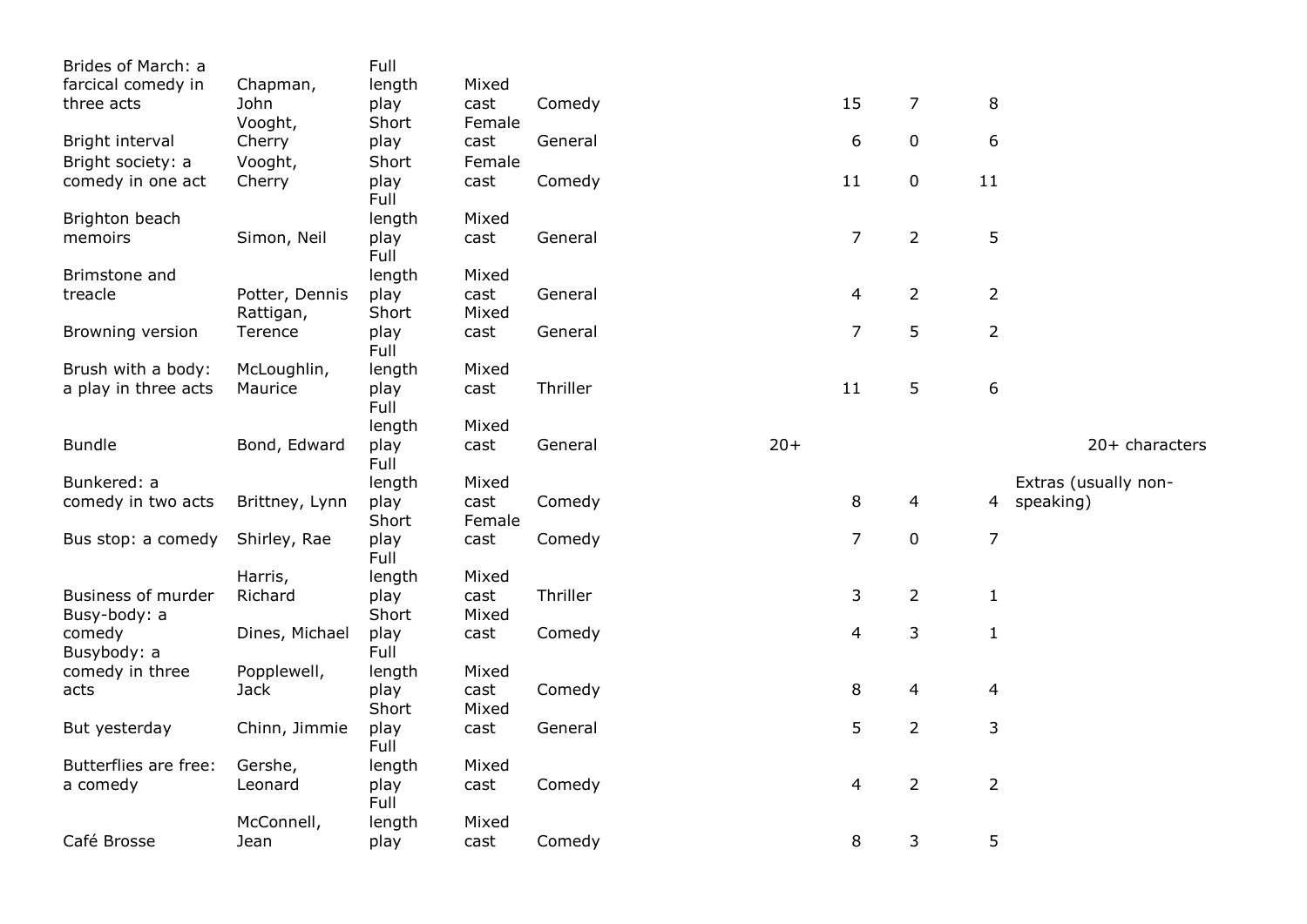|                                   |                | Full         |        |               |                |              |                |
|-----------------------------------|----------------|--------------|--------|---------------|----------------|--------------|----------------|
|                                   | McConnell,     | length       | Mixed  |               |                |              |                |
| Café Brosse                       | Jean           | play<br>Full | cast   | Comedy        | 8              | 4            | $\overline{4}$ |
|                                   | McConnell,     | length       | Mixed  |               |                |              |                |
| Café Brosse                       | Jean           | play         | cast   | Comedy        | 8              | 5            | 3              |
|                                   |                | Short        | Female |               |                |              |                |
| Cafe society                      | Raif, Ayshe    | play         | cast   | General       | 3              | 0            | 3              |
|                                   | Campton,       | Short        | Female |               |                |              |                |
| Cagebirds                         | David          | play<br>Full | cast   | General       | 8              | 0            | $\,8\,$        |
| California suite: a               |                | length       | Mixed  |               |                |              |                |
| comedy in two acts                | Simon, Neil    | play         | cast   | Comedy        | 11             | 5            | 6              |
|                                   | Crowther,      | Short        | Female |               |                |              |                |
| Calling: a comedy                 | Colin          | play         | cast   | Comedy        | 6              | 0            | 6              |
|                                   | Crowther,      | Short        | Female |               |                |              |                |
| Calling: a comedy                 | Colin          | play<br>Full | cast   | Comedy        | 6              | $\pmb{0}$    | 6              |
|                                   | Ayckbourn,     | length       | Mixed  |               |                |              |                |
| Callisto 5                        | Alan           | play         | cast   | General       | 3              | $\mathbf{1}$ | $\overline{2}$ |
| Camberwell crisis:                | Tappenden,     | Short        | Female |               |                |              |                |
| one act comedy<br>Camel's back: a | Jean           | play<br>Full | cast   | Comedy        | 7              | $\mathbf 0$  | $\overline{7}$ |
| comedy in three                   |                | length       | Mixed  |               |                |              |                |
| acts                              | Helsby, Arnold | play         | cast   | Comedy        | 9              | 3            | 6              |
| Camp confidence: a                |                | Short        | Female |               |                |              |                |
| comedy                            | Raffle, Diana  | play<br>Full | cast   | Comedy        | $\overline{7}$ | $\mathbf 0$  | $\overline{7}$ |
| Can you hear me at                |                | length       | Mixed  |               |                |              |                |
| the back?                         | Clark, Brian   | play         | cast   | General       | 5              | 3            | $\overline{2}$ |
| Can you hear the                  | Campton,       | Short        | Any    |               |                |              |                |
| music?                            | David          | play<br>Full | cast   | General       | 6              |              |                |
| Candied peel: a                   | Cary, Falkland | length       | Mixed  |               |                |              |                |
| comedy drama                      | L.             | play         | cast   | Comedy        | 12             | 5            | $\overline{7}$ |
| Canterbury tales                  |                | Full         |        |               |                |              |                |
| panto: a                          |                | length       | Any    |               |                |              |                |
| pantomime<br>Canterbury tales: a  | Sperinck, Jim  | play         | cast   | Pantomime     | 19             |              |                |
| contemporary                      |                | Full         |        |               |                |              |                |
| theatrical                        | Wengrow,       | length       | Mixed  |               |                |              |                |
| adaptation of                     | Arnold         | play         | cast   | Dramatisation | $\overline{7}$ | 4            | 3              |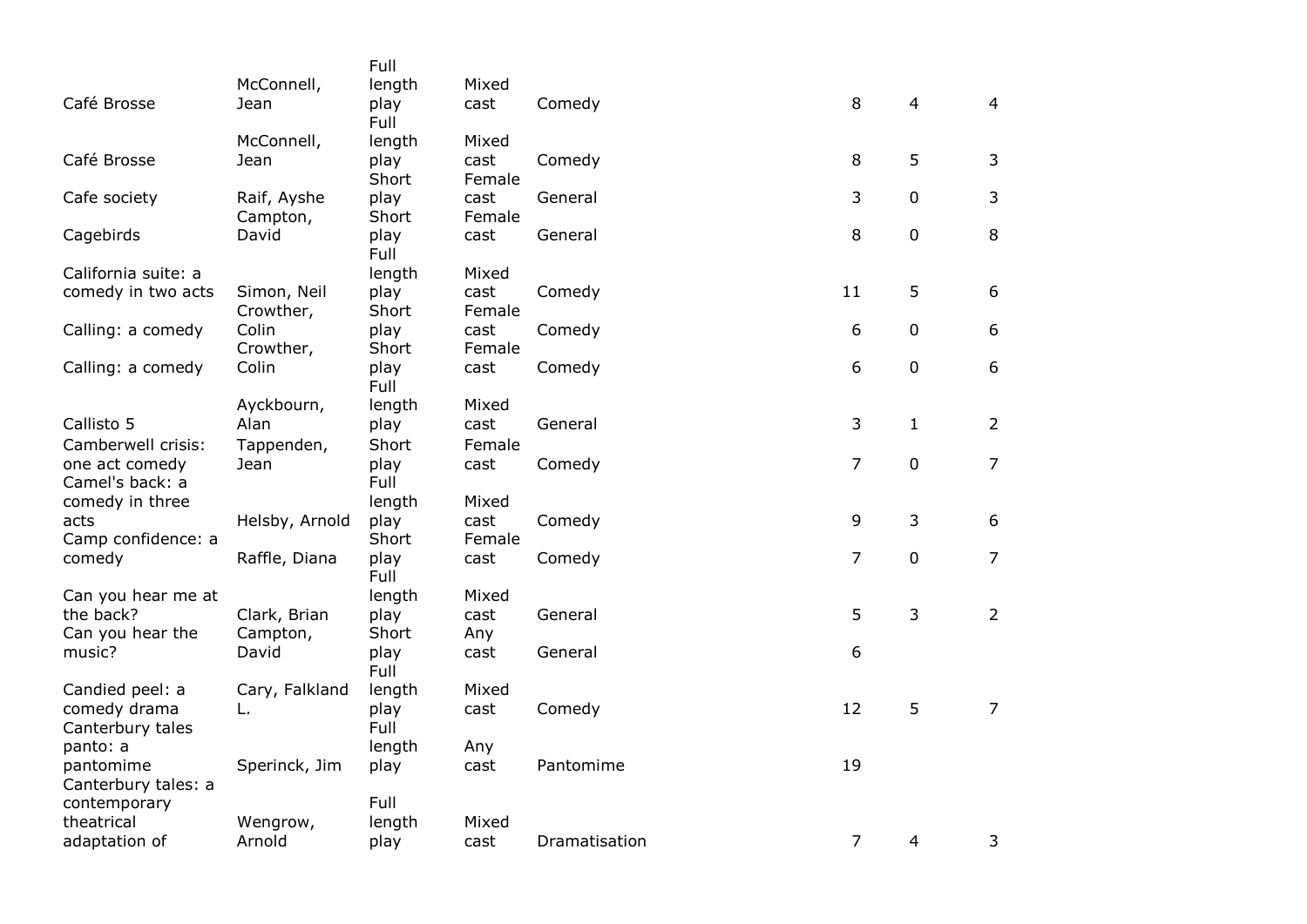| Canterbury tales:<br>Chaucer made |                 | Full<br>length | Any    |               |       |    |                |                         |                      | Suitable<br>for |
|-----------------------------------|-----------------|----------------|--------|---------------|-------|----|----------------|-------------------------|----------------------|-----------------|
| modern                            | Woods, Phil     | play<br>Full   | cast   | Dramatisation |       | 14 |                |                         |                      | young<br>cast   |
| Cards on the table:               |                 | length         | Mixed  |               |       |    |                |                         |                      |                 |
| a play                            | Darbon, Leslie  | play           | cast   | Thriller      |       | 14 | $\overline{7}$ | $\overline{7}$          |                      |                 |
| Cards, cup and                    | Campton,        | Short          | Female |               |       |    |                |                         |                      |                 |
| crystal ball                      | David           | play           | cast   | General       |       | 5  | $\mathbf 0$    | 5                       |                      |                 |
| Careful rapture: a                | Popplewell,     | Short          | Mixed  |               |       |    |                |                         |                      |                 |
| comedy                            | <b>Jack</b>     | play<br>Full   | cast   | Comedy        |       | 6  | $\mathbf 1$    | 5                       |                      |                 |
| Caretaker: a play in              |                 | length         | Male   |               |       |    |                |                         |                      |                 |
| three acts                        | Pinter, Harold  | play           | cast   | General       |       | 3  | 3              | $\pmb{0}$               |                      |                 |
| Carry me Kate: a                  | Musgrove,       | Short          | Mixed  |               |       |    |                |                         |                      |                 |
| comedy                            | Rachel          | play           | cast   | Comedy        |       | 5  | $\overline{2}$ | $\mathsf{3}$            |                      |                 |
| Carry me Kate: a                  | Musgrove,       | Short          | Mixed  |               |       |    |                |                         |                      |                 |
| comedy                            | Rachel          | play           | cast   | Comedy        |       | 8  | $\overline{2}$ | 6                       |                      |                 |
|                                   | McBain,         | Short          | Female |               |       |    |                |                         |                      |                 |
| Cast off five<br>Cat among the    | Audrey          | play<br>Full   | cast   | General       |       | 5  | $\pmb{0}$      | 5                       |                      |                 |
| pigeons: a comedy                 | Greenwood,      | length         | Mixed  |               |       |    |                |                         |                      |                 |
| in three acts                     | Duncan          | play<br>Full   | cast   | Comedy        |       | 9  | 4              | 5                       |                      |                 |
| Cat on a hot tin                  | Williams,       | length         | Mixed  |               |       |    |                |                         | Extras (usually non- |                 |
| roof                              | Tennessee       | play<br>Full   | cast   | General       |       | 11 | 6              |                         | 5 speaking)          |                 |
|                                   |                 | length         | Mixed  |               |       |    |                |                         |                      |                 |
| Cat on the fiddle                 | Dole, John      | play<br>Full   | cast   | Comedy        |       | 11 | 6              | 5                       |                      |                 |
|                                   |                 | length         | Mixed  |               |       |    |                |                         |                      |                 |
| Cat's cradle                      | Sands, Leslie   | play<br>Full   | cast   | General       |       | 8  | 4              | $\overline{\mathbf{4}}$ |                      |                 |
| Caucasian chalk                   |                 | length         | Mixed  |               |       |    |                |                         |                      |                 |
| circle                            | Brecht, Bertolt | play           | cast   | General       | $20+$ |    |                |                         | $20+$ characters     |                 |
| Caught in the net:                |                 | Full           |        |               |       |    |                |                         |                      |                 |
| the sequel to Run                 |                 | length         | Mixed  |               |       |    |                |                         |                      |                 |
| for Your Wife                     | Cooney, Ray     | play           | cast   | Comedy        |       | 7  | 4              | 3                       |                      |                 |
| Caught on the hop                 | Benfield,       | Full           | Mixed  | Comedy        |       | 8  | 4              | $\overline{4}$          |                      |                 |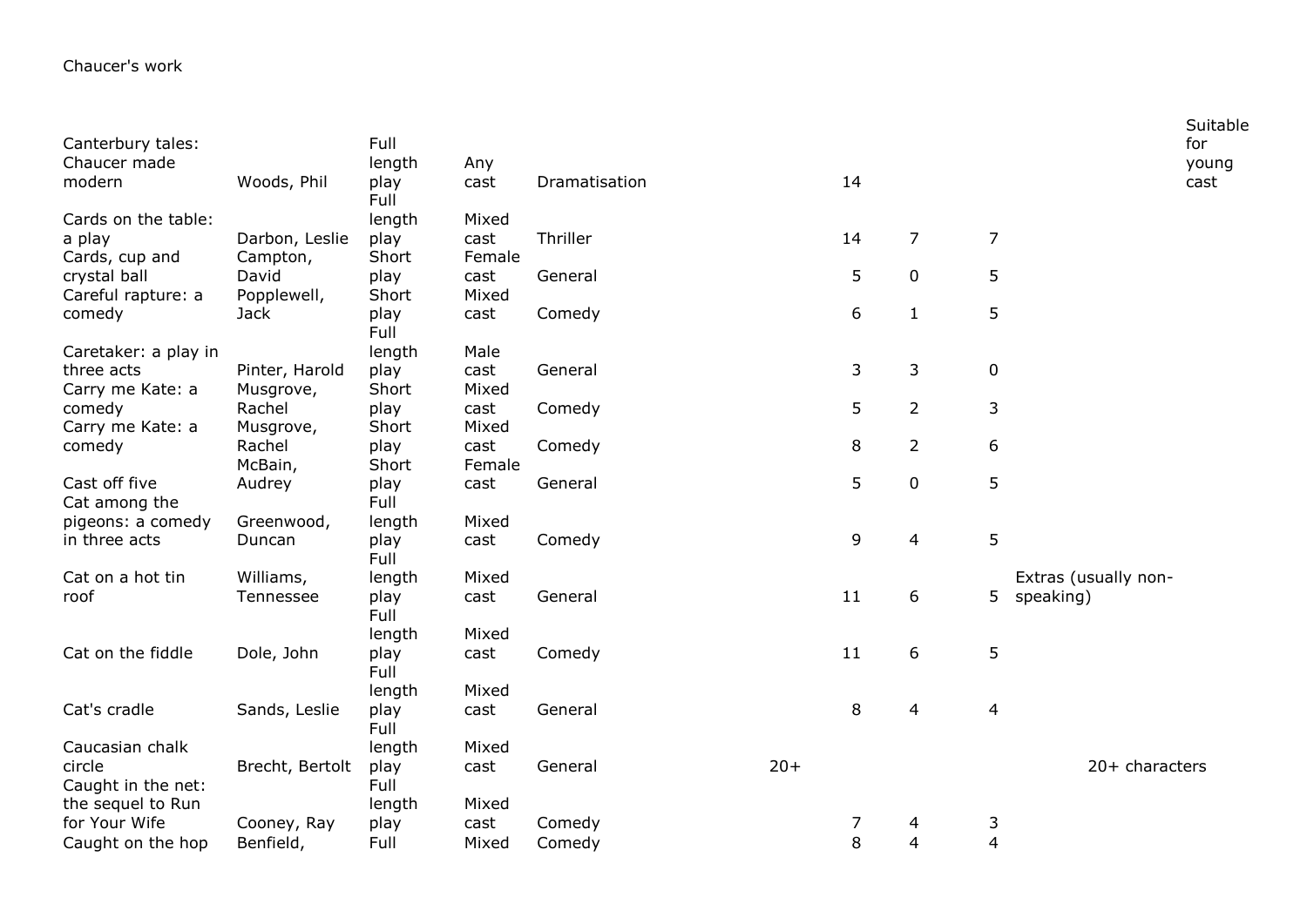|                                                                                                                         | Derek                   | length<br>play<br>Full         | cast                    |            |           |       |    |                  |                |                |
|-------------------------------------------------------------------------------------------------------------------------|-------------------------|--------------------------------|-------------------------|------------|-----------|-------|----|------------------|----------------|----------------|
|                                                                                                                         | Rattigan,               | length                         | Mixed                   |            |           |       |    |                  |                |                |
| Cause célèbre                                                                                                           | Terence<br>Plowman,     | play<br>Short                  | cast<br>Female          | Historical |           | $20+$ |    |                  |                | 20+ characters |
| Cecily<br>Celebration, and,                                                                                             | Gillian                 | play<br>Short                  | cast<br>Mixed           | General    |           |       | 3  | $\mathbf 0$      | 3              |                |
| The room                                                                                                                | Pinter, Harold          | play                           | cast                    | General    |           |       | 6  | 4                | $\overline{2}$ |                |
| Celebration, and,<br>The room<br>Celebration: a                                                                         | Pinter, Harold          | Short<br>play<br>Full          | Mixed<br>cast           | General    |           |       | 11 | 5                | $\sqrt{6}$     |                |
| double bill (cast for<br>both plays?)                                                                                   | Waterhouse,<br>Keith    | length<br>play                 | Mixed<br>cast           | General    |           |       | 16 | 8                | $\,8\,$        |                |
| Celebration: a<br>double bill. The                                                                                      |                         |                                |                         |            |           |       |    |                  |                |                |
| wedding and The<br>funeral                                                                                              | Waterhouse,<br>Keith    | Short<br>play<br>Full          | Mixed<br>cast           | General    |           |       | 12 | 6                | 6              |                |
| Cemetery club                                                                                                           | Menchell, Ivan          | length<br>play<br>Full         | Mixed<br>cast           | General    |           |       | 5  | $\mathbf{1}$     | $\overline{4}$ |                |
| Chairman                                                                                                                | Mackie, Philip          | length<br>play<br>Full         | Mixed<br>cast           | General    |           |       | 8  | 6                | $\overline{2}$ |                |
| Chalk garden: a<br>play in three acts                                                                                   | Bagnold, Enid           | length<br>play                 | Mixed<br>cast           | General    |           |       | 9  | $\overline{2}$   | $\overline{7}$ |                |
| Chamber music,<br>and other plays.<br>Open windows; The<br>hero; The conquest<br>of everest; The day<br>the whores come |                         | Short                          | Mixed                   |            |           |       |    |                  |                |                |
| out to play tennis                                                                                                      | Kopit, Arthur           | play                           | cast                    | General    | Anthology |       |    |                  |                |                |
| Chance - and Mrs.<br>Buffington                                                                                         | Brampton,<br>Joan       | Full<br>length<br>play<br>Full | Mixed<br>cast           | Comedy     |           |       | 9  | 3                | 6              |                |
| Chapter two: a<br>comedy in two acts<br>Charity begins at                                                               | Simon, Neil<br>Edwards, | length<br>play<br>Short        | Mixed<br>cast<br>Female | Comedy     |           |       | 4  | $\overline{2}$   | $\overline{2}$ |                |
| Christmas                                                                                                               | Florence                | play                           | cast                    | Christmas  |           |       | 7  | $\boldsymbol{0}$ | 7              |                |
| Charity begins:                                                                                                         | Manktelow,              | Short                          | Female                  | General    |           |       | 4  | $\mathbf 0$      | 4              |                |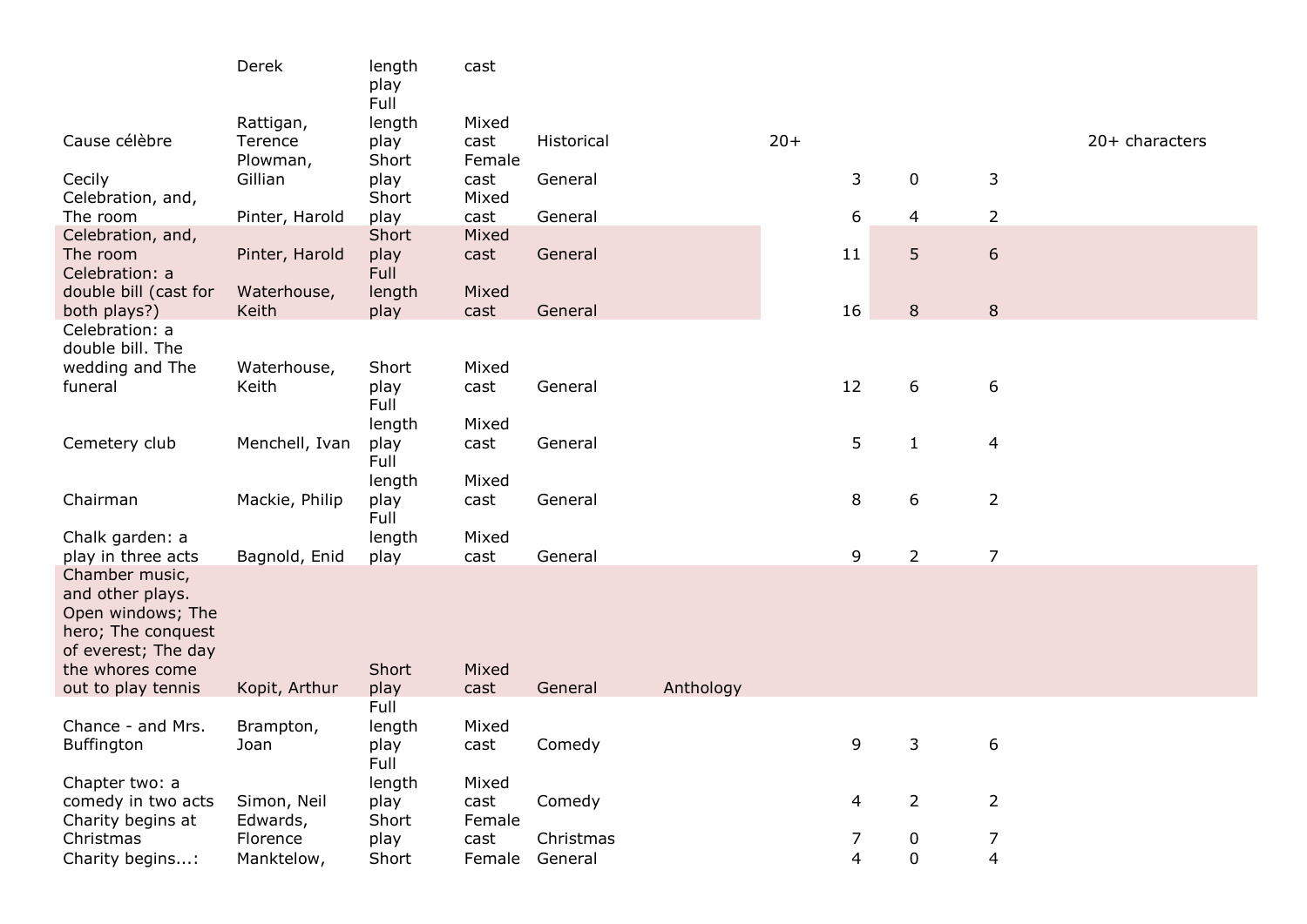|                                                              | <b>Bettine</b>            | play<br>Full                    | cast                   |               |       |                |                |                  |                                   |                      |
|--------------------------------------------------------------|---------------------------|---------------------------------|------------------------|---------------|-------|----------------|----------------|------------------|-----------------------------------|----------------------|
| <b>Charles Dickens'</b><br><b>Hard Times</b>                 | Jeffreys,<br>Stephen      | length<br>play<br>Full          | Mixed<br>cast          | Dramatisation | $20+$ |                |                |                  | $20+$ characters                  |                      |
| Charley's aunt: a<br>comedy                                  | Thomas,<br><b>Brandon</b> | length<br>play                  | Mixed<br>cast          | Comedy        |       | 10             | 6              | $\overline{4}$   |                                   | Suitable             |
| Charlie and the<br>chocolate factory: a<br>play              | George,<br>Richard        | Short<br>play                   | Mixed<br>cast          | Dramatisation |       | 18             | 11             | 9                | Extras (usually<br>non-speaking)  | for<br>young<br>cast |
| Chase me,<br>comrade!: a farce<br>in three acts              | Cooney, Ray               | Full<br>length<br>play<br>Short | Mixed<br>cast<br>Mixed | Comedy        |       | 10             | 7              | 3                |                                   |                      |
| Chatroom<br>Cherry brandy: a                                 | Walsh, Enda               | play<br>Short                   | cast<br>Female         | General       |       | 6              | 3              | 3                |                                   |                      |
| thriller<br>Cherry orchard,                                  | Ready, Stuart             | play<br>Full                    | cast                   | Thriller      |       | $\overline{7}$ | $\mathbf 0$    | $\overline{7}$   |                                   |                      |
| transalted by<br>Michael Frayn<br>Chez nous: a               | Chekhov,<br>Anton         | length<br>play<br>Full          | Mixed<br>cast          | General       |       | 14             | 9              | 5                |                                   |                      |
| domestic comedy in<br>two acts                               | Nichols, Peter            | length<br>play<br>Full          | Mixed<br>cast          | Comedy        |       | $\overline{7}$ | 4              | 3                |                                   |                      |
| Children's day<br>Child's Christmas in                       | Waterhouse,<br>Keith      | length<br>play<br>Full          | Mixed<br>cast          | Comedy        |       | $\overline{7}$ | 3              | $\overline{4}$   |                                   |                      |
| Wales: a Christmas<br>musical<br>Child's Christmas in        | Brooks,<br>Jeremy         | length<br>play                  | Mixed<br>cast          | Christmas     |       | 21             | 14             | 7                | Extras (usually non-<br>speaking) |                      |
| Wales: a Christmas<br>musical based on<br>the story by Dylan | Brooks,                   | Full<br>length                  | Mixed                  |               |       |                |                |                  |                                   |                      |
| Thomas<br>Chiltern Hundreds:                                 | Jeremy                    | play<br>Full                    | cast                   | Christmas     | $20+$ |                |                |                  | $20+$ characters                  |                      |
| a comedy in three<br>acts                                    | Home, William<br>Douglas  | length<br>play<br>Full          | Mixed<br>cast          | Comedy        |       | 8              | 4              | $\overline{4}$   |                                   |                      |
| Chinese prime<br>minister<br>Chorus of                       | Bagnold, Enid             | length<br>play                  | Mixed<br>cast          | Comedy        |       | 8              | 5              | $\mathsf{3}$     |                                   |                      |
| disapproval: a                                               | Ayckbourn,<br>Alan        | Full<br>length                  | Mixed<br>cast          | Comedy        |       | 13             | $\overline{7}$ | $\boldsymbol{6}$ |                                   |                      |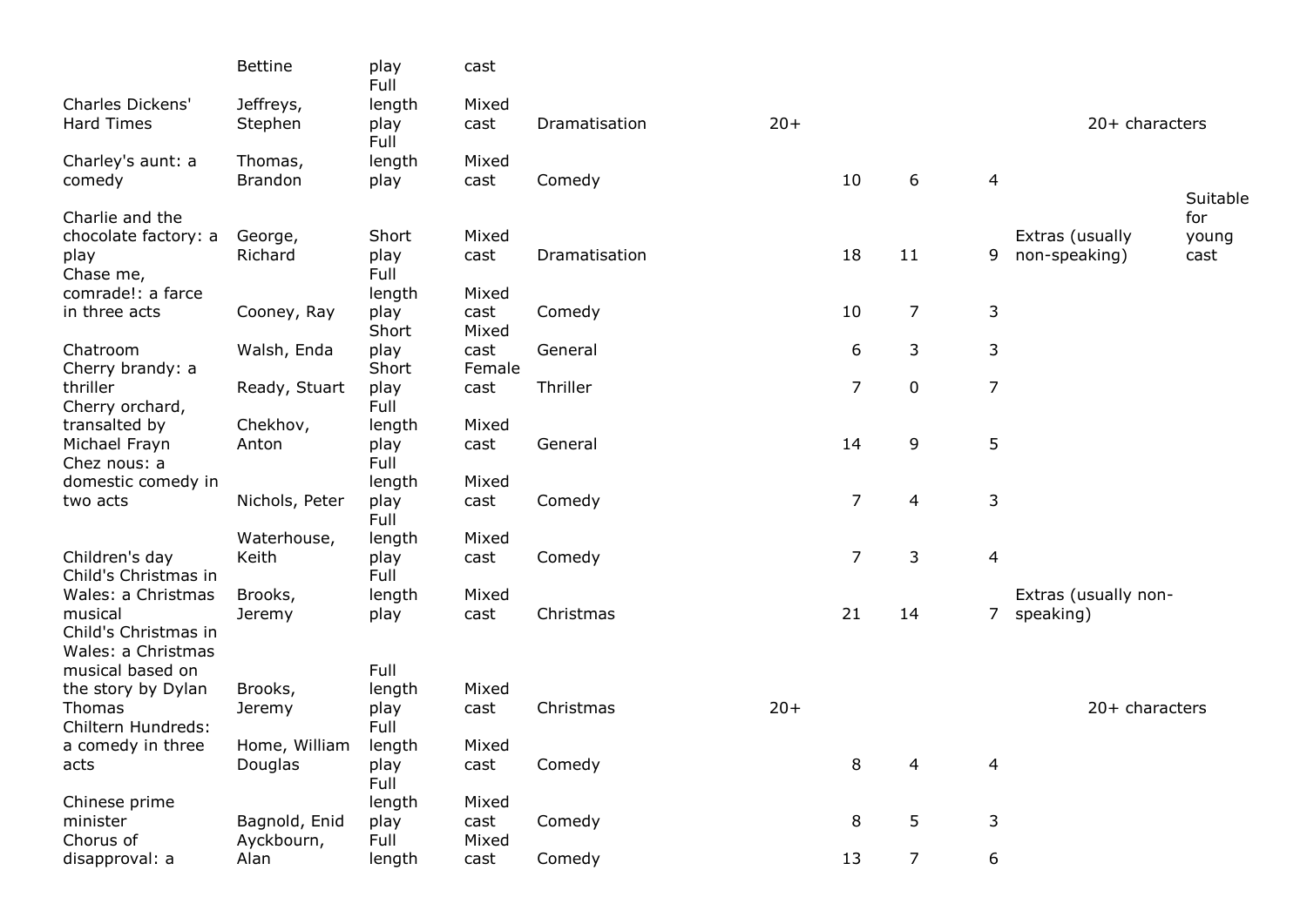| comedy                 |                | play         |        |               |       |                |   |                |                      |
|------------------------|----------------|--------------|--------|---------------|-------|----------------|---|----------------|----------------------|
|                        | Peach,         |              |        |               |       |                |   |                |                      |
| Christmas and Mrs      | Lawrence du    | Short        | Female |               |       |                |   |                |                      |
| Hooper                 | Garde          | play         | cast   | Christmas     |       | 8              | 0 | 8              |                      |
| Christmas carol:       |                | Full         |        |               |       |                |   |                |                      |
| adapted as a play      |                | length       | Mixed  |               |       |                |   |                |                      |
| in three acts          | Sutton, Shaun  | play         | cast   | Christmas     | $20+$ |                |   |                | 20+ characters       |
| Christmas carol:       |                | Full         |        |               |       |                |   |                |                      |
| from the story by      | Mortimer,      | length       | Mixed  |               |       |                |   |                |                      |
| <b>Charles Dickens</b> | John           | play         | cast   | Dramatisation | $20+$ |                |   |                | 20+ characters       |
| Christmas carol:       |                | Full         |        |               |       |                |   |                |                      |
| play from the story    | Mortimer,      | length       | Mixed  |               |       |                |   |                |                      |
| by Charles Dickens     | John           | play         | cast   | Christmas     | $20+$ |                |   |                | 20+ characters       |
| Christmas cheer:       |                |              |        |               |       |                |   |                |                      |
| comedy for six         |                | Short        | Female |               |       |                |   |                |                      |
| women                  | Bate, Sam      | play         | cast   | Christmas     |       | 6              | 0 | 6              |                      |
| Christmas crackers:    |                | Short        | Female |               |       |                |   |                |                      |
| a comedy               | Bate, Sam      | play         | cast   | Christmas     |       | 6              | 0 | 6              |                      |
| Christmas dinner: a    |                | Short        | Female |               |       |                |   |                |                      |
| play                   | Moulding, Bea  | play         | cast   | Christmas     |       | 4              | 0 | $\overline{4}$ |                      |
| Christmas              |                |              |        |               |       |                |   |                |                      |
| incorporated: a        |                | Short        | Any    |               |       |                |   |                |                      |
| satirical comedy       | Horsler, Peter | play         | cast   | Christmas     |       | 9              |   |                |                      |
| Christmas              |                |              |        |               |       |                |   |                |                      |
| incorporated: a        |                | Short        | Female |               |       |                |   |                |                      |
| satirical comedy       | Horsler, Peter | play         | cast   | Christmas     |       | 9              | 0 | 9              |                      |
| Christmas spirit: a    |                | Short        | Female |               |       |                |   |                |                      |
| festive comedy         | Bate, Sam      | play         | cast   | Christmas     |       | $\overline{7}$ | 0 | $\overline{7}$ |                      |
|                        |                | Short        | Female |               |       |                |   |                |                      |
| Christmas tree         | Raynor, Molly  | play         | cast   | Christmas     |       | $\overline{7}$ | 0 | $\overline{7}$ |                      |
| Cider with Rosie, by   |                | Full         |        |               |       |                |   |                |                      |
| Laurie Lee: a stage    | Roose-Evans,   | length       | Mixed  |               |       |                |   |                |                      |
| adaptation             | James          | play         | cast   | Dramatisation | $20+$ |                |   |                | $20+$ characters     |
|                        |                | Short        | Female |               |       |                |   |                | Extras (usually non- |
| Cinderella revisited   | Newton, Adela  | play<br>Full | cast   | Pantomime     |       | 9              | 0 | 9              | speaking)            |
| Cinderella: a family   |                | length       | Any    |               |       |                |   |                | Extras (usually non- |
| musical                | Wood, David    | play         | cast   | Pantomime     |       | 15             |   |                | speaking)            |
|                        |                | Full         |        |               |       |                |   |                |                      |
| Cinderella: a          |                | length       | Any    |               |       |                |   |                |                      |
| pantomime              | Astell, Betty  | play         | cast   | Pantomime     |       | 18             |   |                |                      |
| Cinderella: a          |                | Full         | Any    |               |       |                |   |                | Extras (usually non- |
| pantomime              | Crocker, John  | length       | cast   | Pantomime     |       | 15             |   |                | speaking)            |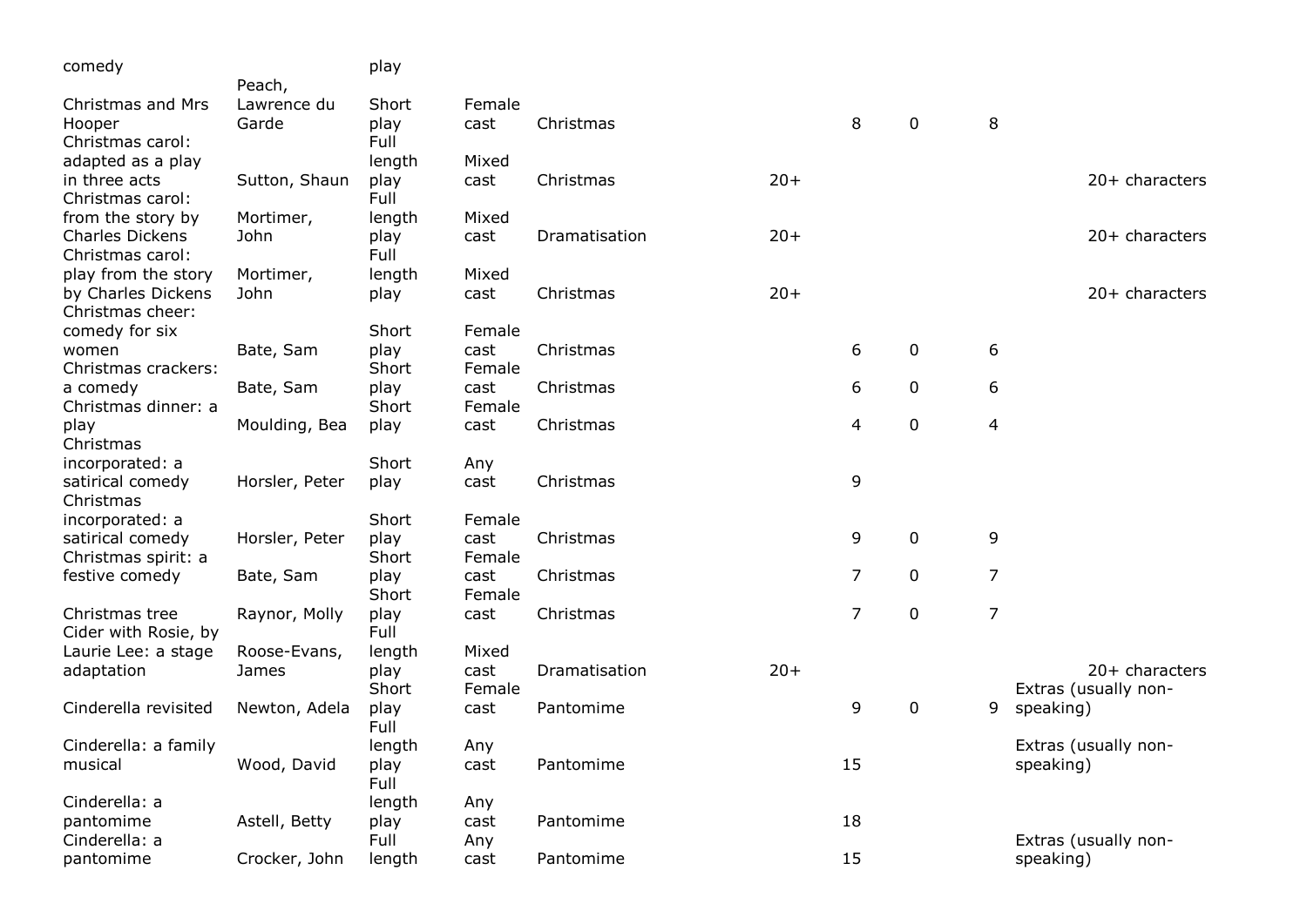|                                                                                                                                                                                                                                                                                  |                                                 | play<br>Full                    |                                 |                      |         |                  |              |                                   |
|----------------------------------------------------------------------------------------------------------------------------------------------------------------------------------------------------------------------------------------------------------------------------------|-------------------------------------------------|---------------------------------|---------------------------------|----------------------|---------|------------------|--------------|-----------------------------------|
| Cinderella: a<br>pantomime<br>Cinderella: a                                                                                                                                                                                                                                      | Robbins,<br>Norman                              | length<br>play<br>Short         | Any<br>cast<br>Any              | Pantomime            | 12      |                  |              | Extras (usually non-<br>speaking) |
| pantomime                                                                                                                                                                                                                                                                        | Samuel, K. O.                                   | play<br>Full                    | cast                            | Pantomime            | 15      |                  |              |                                   |
| Cinderladdin: a<br>pantomime                                                                                                                                                                                                                                                     | Mcloughlin,<br>Patrick                          | length<br>play<br>Full          | Any<br>cast                     | Pantomime            | 8       |                  |              | Extras (usually non-<br>speaking) |
| Circle: a comedy in<br>three acts<br>Clara's on the<br>curtains!: being a<br>further<br>misadventure of<br>the Wickley<br>Women's Guild as<br>first recounted in<br>"Her Grace will be<br>here"                                                                                  | Maugham, W.<br>Somerset<br>Lovegrove,<br>Arthur | length<br>play<br>Short<br>play | Mixed<br>cast<br>Female<br>cast | Comedy<br>Comedy     | 9<br>10 | 6<br>$\mathbf 0$ | 3<br>10      |                                   |
| <b>Classical French</b><br>drama: le Cid, by<br>Pierre Cporneille;<br>Phaedra, by Jean<br>Racine; Intellectual<br>Ladies (Les femmes<br>savantes), by<br>Moliere; Game of<br>love and chance, by<br>Pierre Marivaux;<br>Barber of Seville,<br>by Pierre-Augustin<br>Beaumarchais | Fowlie,<br>Wallace,<br>translator               | Full<br>length<br>play          | Mixed<br>cast                   | Anthology<br>General |         |                  |              |                                   |
| Claw: a comedy-                                                                                                                                                                                                                                                                  |                                                 | Short                           | Female                          |                      |         |                  |              |                                   |
| thriller                                                                                                                                                                                                                                                                         | Raynor, Molly                                   | play<br>Full                    | cast                            | Comedy Thriller      | 5       | $\mathbf 0$      | 5            |                                   |
| Clerical errors: a<br>comedy                                                                                                                                                                                                                                                     | Reid,<br>Georgina                               | length<br>play<br>Full          | Mixed<br>cast                   | Comedy               | 8       | 3                | 5            |                                   |
| Close the coalhouse<br>door                                                                                                                                                                                                                                                      | Plater, Alan                                    | length<br>play                  | Mixed<br>cast                   | General              | 11      | 8                | $\mathbf{3}$ | Extras (usually non-<br>speaking) |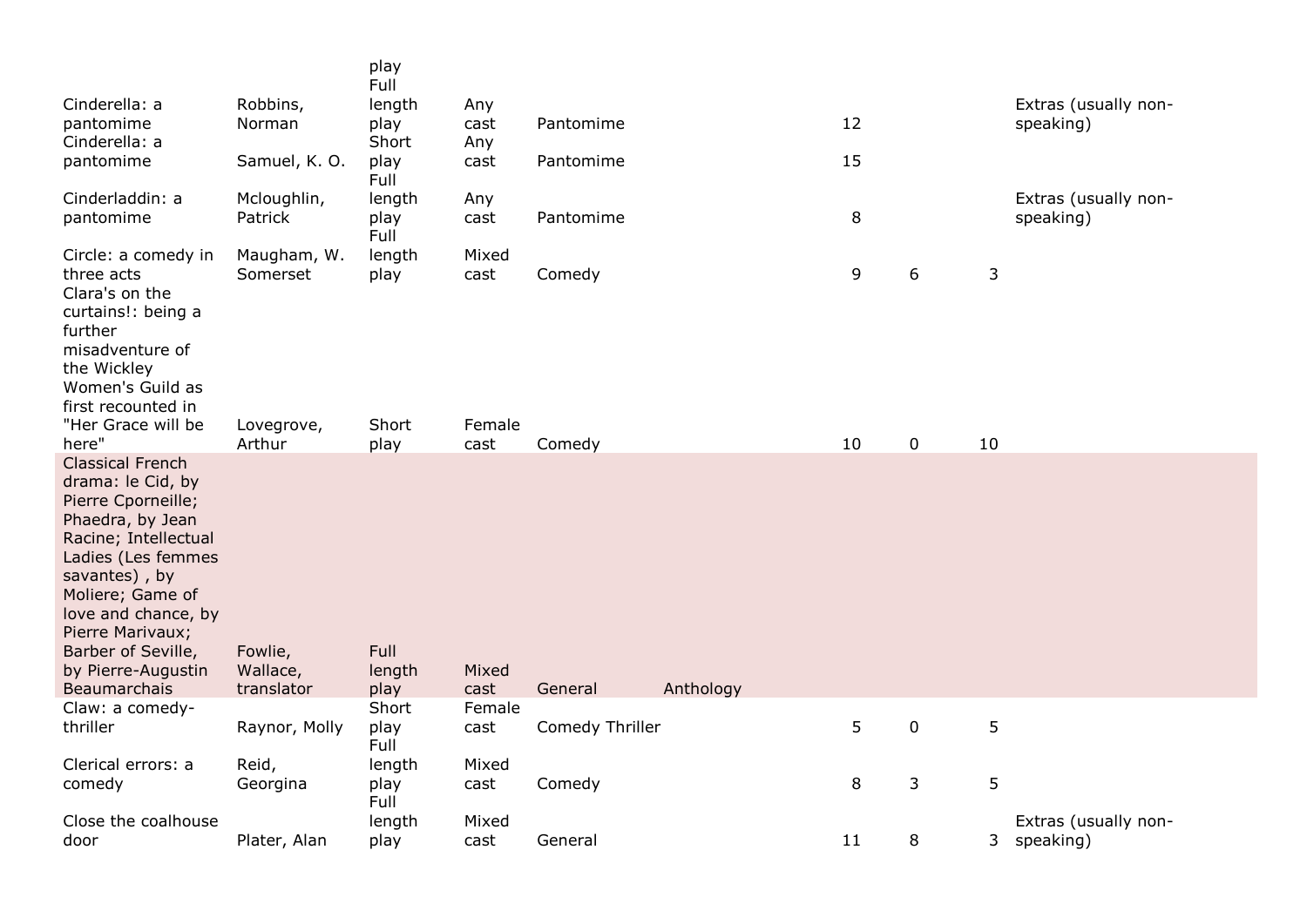| Close to Croydon                                                                                                                                                                      | Plowman,<br>Gillian      | Short<br>play<br>Full  | Mixed<br>cast | General       |           |    | $\overline{2}$ | $\mathbf{1}$   |                  | Extras (usually non-<br>1 speaking) |
|---------------------------------------------------------------------------------------------------------------------------------------------------------------------------------------|--------------------------|------------------------|---------------|---------------|-----------|----|----------------|----------------|------------------|-------------------------------------|
| Closer                                                                                                                                                                                | Marber,<br>Patrick       | length<br>play         | Mixed<br>cast | General       |           |    | 4              | $\overline{2}$ | $\overline{2}$   |                                     |
|                                                                                                                                                                                       | Holland,                 | <b>Short</b>           | Female        |               |           |    |                |                |                  |                                     |
| <b>Clouded crystal</b>                                                                                                                                                                | Norman                   | play<br>Full           | cast          | General       |           |    | 6              | $\overline{0}$ | $6\overline{6}$  |                                     |
| Clouds                                                                                                                                                                                | Frayn, Michael           | length<br>play         | Mixed<br>cast | General       |           |    | 5              | $\overline{4}$ | $\mathbf{1}$     |                                     |
| Coarse acting show<br>2: further plays for<br>coarse actors<br>Coarse acting<br>strikes back:                                                                                         | Green,<br>Michael        | Short<br>play          | Mixed<br>cast | General       | Anthology |    |                |                |                  |                                     |
| further plays for                                                                                                                                                                     | Green,                   | Short                  | Mixed         |               |           |    |                |                |                  |                                     |
| coarse actors                                                                                                                                                                         | Michael                  | play<br>Full           | cast          | Comedy        | Anthology |    |                |                |                  |                                     |
| Coat of varnish: a<br>play of murder<br>Cock-a-doodle-doo:                                                                                                                            | Millar, Ronald,<br>1919- | length<br>play<br>Full | Mixed<br>cast | Thriller      |           | 14 |                | 9              | $\overline{5}$   |                                     |
| a comedy in three<br>acts                                                                                                                                                             | Barnes,<br>Wilson        | length<br>play<br>Full | Mixed<br>cast | Comedy        |           |    | 9              | 4              | 5                |                                     |
| Cocktail party<br>Cold Comfort Farm:                                                                                                                                                  | Eliot, T. S.             | length<br>play         | Mixed<br>cast | General       |           |    | 8              | 4              | $\overline{4}$   | Extras (usually non-<br>speaking)   |
| adapted from the<br>novel by Stella<br>Gibbons                                                                                                                                        | Doust, Paul              | Full<br>length<br>play | Mixed<br>cast | Dramatisation |           | 15 |                | 9              | $\boldsymbol{6}$ |                                     |
| Collected plays<br>Living room;<br>Potting shed;<br>Complaisant lover;<br>Carving a statue;<br>Return of A.J.<br>Raffles; Great<br>Jowett; Yes and no;<br>For whom the bell<br>chimes | Greene,<br>Graham        | Full<br>length<br>play | Mixed<br>cast | General       | Anthology |    |                |                |                  |                                     |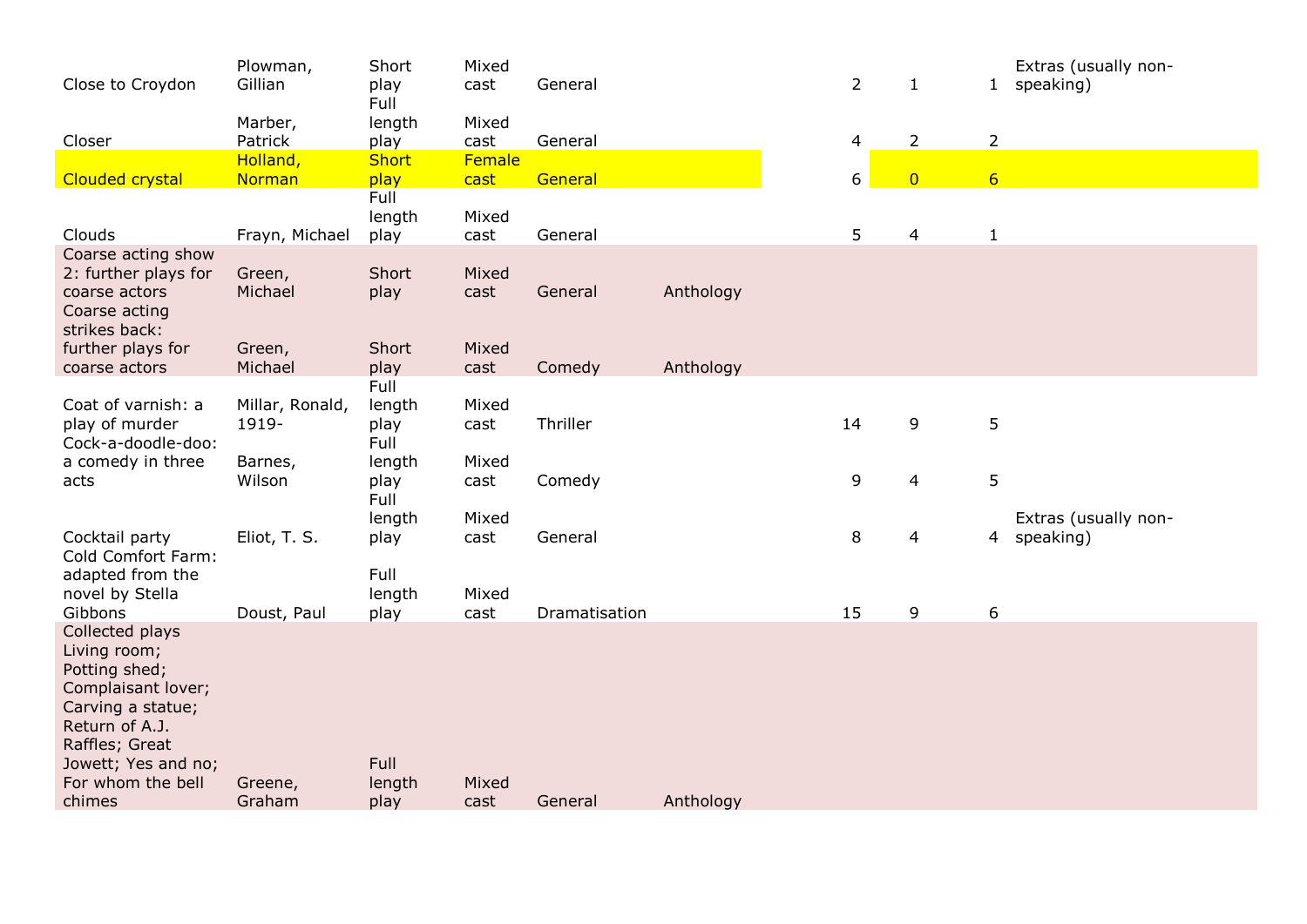| Collected plays,                           |                   |              |        |               |           |                |                |                |                      |
|--------------------------------------------|-------------------|--------------|--------|---------------|-----------|----------------|----------------|----------------|----------------------|
| vol.1: Baal; Drums<br>in the night; In the |                   |              |        |               |           |                |                |                |                      |
| jungle of cities; The                      |                   |              |        |               |           |                |                |                |                      |
| life of Edward II                          |                   |              |        |               |           |                |                |                |                      |
| King of England; A                         |                   |              |        |               |           |                |                |                |                      |
| respectable                                |                   |              |        |               |           |                |                |                |                      |
| wedding; The                               |                   |              |        |               |           |                |                |                |                      |
| beggar or the dead                         |                   | Full         |        |               |           |                |                |                |                      |
| dog; Driving out a<br>devil; Lux in        |                   | length       | Mixed  |               |           |                |                |                |                      |
| tenebris; The catch                        | Brecht, Bertolt   | play         | cast   | General       | Anthology |                |                |                |                      |
| Collected plays,                           |                   |              |        |               |           |                |                |                |                      |
| vol.7: The visions                         |                   |              |        |               |           |                |                |                |                      |
| of Simone                                  |                   |              |        |               |           |                |                |                |                      |
| Machard; Schweyk                           |                   |              |        |               |           |                |                |                |                      |
| in the Second<br>World War; The            |                   |              |        |               |           |                |                |                |                      |
| Caucasian chalk                            |                   | Full         |        |               |           |                |                |                |                      |
| circle, The Duchess                        |                   | length       | Mixed  |               |           |                |                |                |                      |
| of Malfi.                                  | Brecht, Bertolt   | play         | cast   | General       | Anthology |                |                |                |                      |
| Collection and The                         |                   | Short        | Mixed  |               |           |                |                |                |                      |
| lover                                      | Pinter, Harold    | play         | cast   | General       | Anthology |                |                |                |                      |
| Collector: a play<br>adapted from the      |                   | Full         |        |               |           |                |                |                |                      |
| novel by John                              |                   | length       | Mixed  |               |           |                |                |                |                      |
| Fowles                                     | Healy, Mark       | play         | cast   | Thriller      |           | $\overline{2}$ | $\mathbf{1}$   | $\mathbf{1}$   |                      |
| Collector: from the                        |                   | Full         |        |               |           |                |                |                |                      |
| novel by John                              |                   | length       | Mixed  |               |           |                |                |                | Extras (usually non- |
| Fowles                                     | Parker, David     | play         | cast   | Dramatisation |           | $\overline{2}$ | $\mathbf{1}$   |                | 1 speaking)          |
| Come as you are:                           | Mortimer,<br>John | Short        | Mixed  |               |           |                |                |                |                      |
| four plays<br>Come back to the 5           |                   | play<br>Full | cast   | General       | Anthology |                |                |                |                      |
| and Dime, Jimmy                            |                   | length       | Mixed  |               |           |                |                |                |                      |
| Dean, Jimmy Dean                           | Graczyk, Ed       | play         | cast   | Dramatisation |           | 9              | $\mathbf{1}$   | 8              |                      |
| Come blow your                             |                   | Full         |        |               |           |                |                |                |                      |
| horn: a comedy in                          |                   | length       | Mixed  |               |           |                |                |                |                      |
| three acts                                 | Simon, Neil       | play         | cast   | Comedy        |           | $\overline{7}$ | 3              | $\overline{4}$ |                      |
| Come into the<br>garden, Maud              | Coward, Noel      | Short        | Mixed  | Comedy        |           | 4              | $\overline{2}$ | $\overline{2}$ |                      |
| Come live with me:                         |                   | play         | cast   |               |           |                |                |                |                      |
| a one-act dialect                          | Vooght,           | Short        | Female |               |           |                |                |                |                      |
| comedy                                     |                   |              |        |               |           |                |                |                |                      |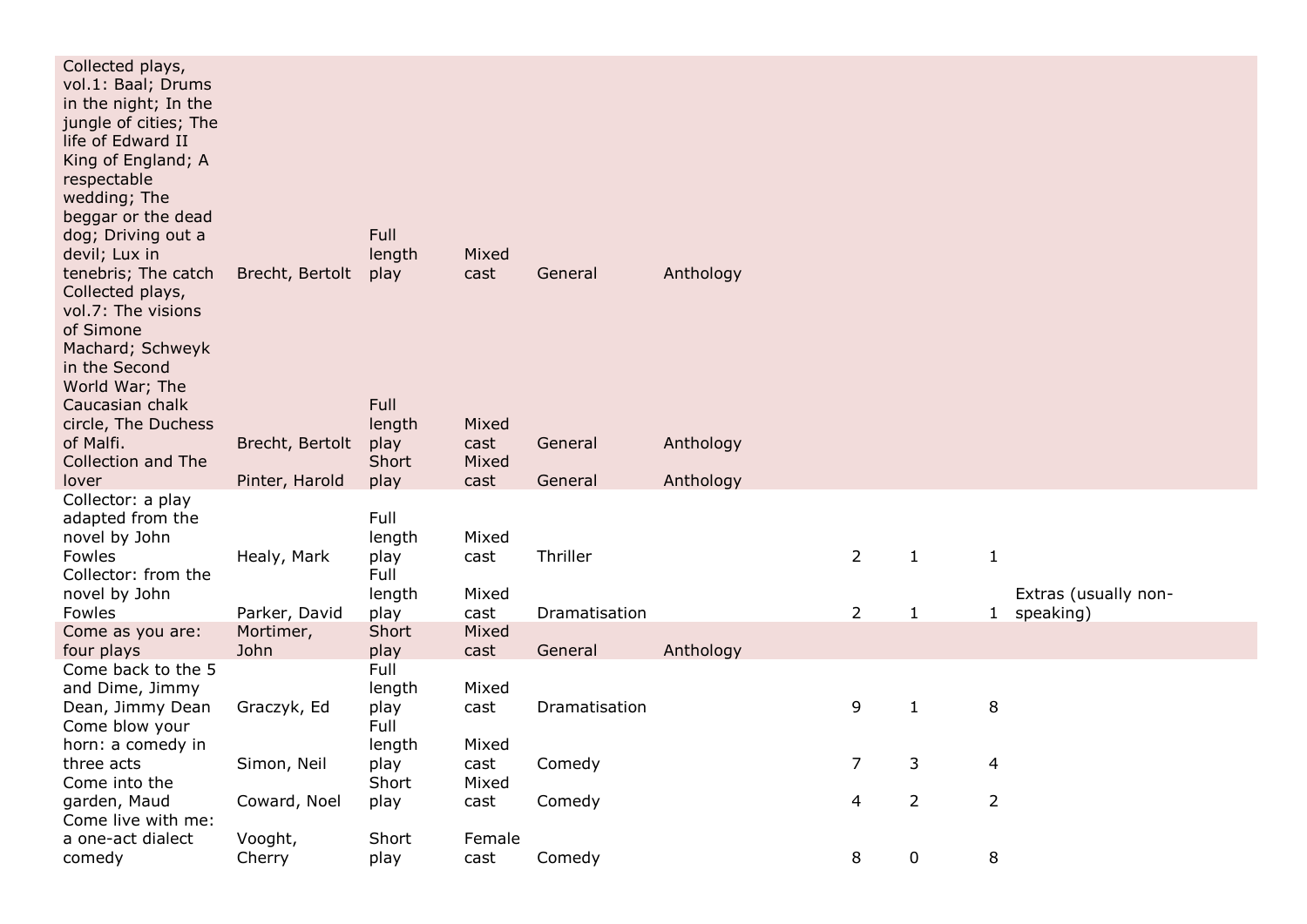| Reason, John,<br>1940-  | Short<br>play                                                  | Female<br>cast                                                                                   | General                                                         |                                                     |           | 6              | $\mathbf 0$                           | 6                                                       |                                                       |
|-------------------------|----------------------------------------------------------------|--------------------------------------------------------------------------------------------------|-----------------------------------------------------------------|-----------------------------------------------------|-----------|----------------|---------------------------------------|---------------------------------------------------------|-------------------------------------------------------|
| Shakespeare,<br>William | length<br>play                                                 | Mixed<br>cast                                                                                    | Comedy                                                          |                                                     |           | 16             | 11                                    | 5                                                       |                                                       |
| Goodrum,<br>John        | length<br>play                                                 | Mixed<br>cast                                                                                    | Comedy                                                          |                                                     |           | $\overline{2}$ | $\mathbf{1}$                          | $\mathbf{1}$                                            |                                                       |
| Ayckbourn,<br>Alan      | length<br>play                                                 | Mixed<br>cast                                                                                    | Comedy                                                          |                                                     |           | 10             | 5                                     | 5                                                       |                                                       |
| Ayckbourn,<br>Alan      | length<br>play<br>Full                                         | Mixed<br>cast                                                                                    | Comedy                                                          |                                                     | $20+$     |                |                                       |                                                         | 20+ characters                                        |
| Poliakoff,              | length                                                         | Mixed                                                                                            |                                                                 |                                                     |           |                |                                       |                                                         |                                                       |
|                         |                                                                |                                                                                                  |                                                                 |                                                     |           |                |                                       |                                                         |                                                       |
|                         |                                                                |                                                                                                  |                                                                 |                                                     |           |                |                                       |                                                         |                                                       |
|                         |                                                                |                                                                                                  |                                                                 |                                                     |           |                |                                       |                                                         |                                                       |
| Drury, Carolyn          | play<br>Full                                                   | cast                                                                                             | Comedy                                                          |                                                     |           | 10             | 4                                     | $\boldsymbol{6}$                                        |                                                       |
|                         | length                                                         | Mixed                                                                                            |                                                                 |                                                     |           | 8              |                                       |                                                         |                                                       |
| Marlowe,<br>Christopher | Full<br>length<br>play                                         | Mixed<br>cast                                                                                    | General                                                         | Anthology                                           |           |                |                                       |                                                         |                                                       |
|                         | Full                                                           |                                                                                                  |                                                                 |                                                     |           |                |                                       |                                                         |                                                       |
|                         |                                                                |                                                                                                  |                                                                 |                                                     |           |                |                                       |                                                         |                                                       |
| Ayckbourn,              | Short                                                          | Mixed                                                                                            |                                                                 |                                                     |           |                |                                       |                                                         |                                                       |
|                         | Stephen<br>Hughes, Ted<br>Friel, Brian<br>Eliot, T. S.<br>Alan | Full<br>Full<br>Full<br>Full<br>play<br>Short<br>play<br>Short<br>play<br>length<br>play<br>play | cast<br>Mixed<br>cast<br>Mixed<br>cast<br>Mixed<br>cast<br>cast | General<br>Christmas<br>Comedy<br>General<br>Comedy | Anthology |                | $\overline{7}$<br>$\overline{7}$<br>5 | $\overline{4}$<br>$\overline{4}$<br>$\overline{4}$<br>3 | $\mathsf{3}$<br>$\overline{4}$<br>3<br>$\overline{2}$ |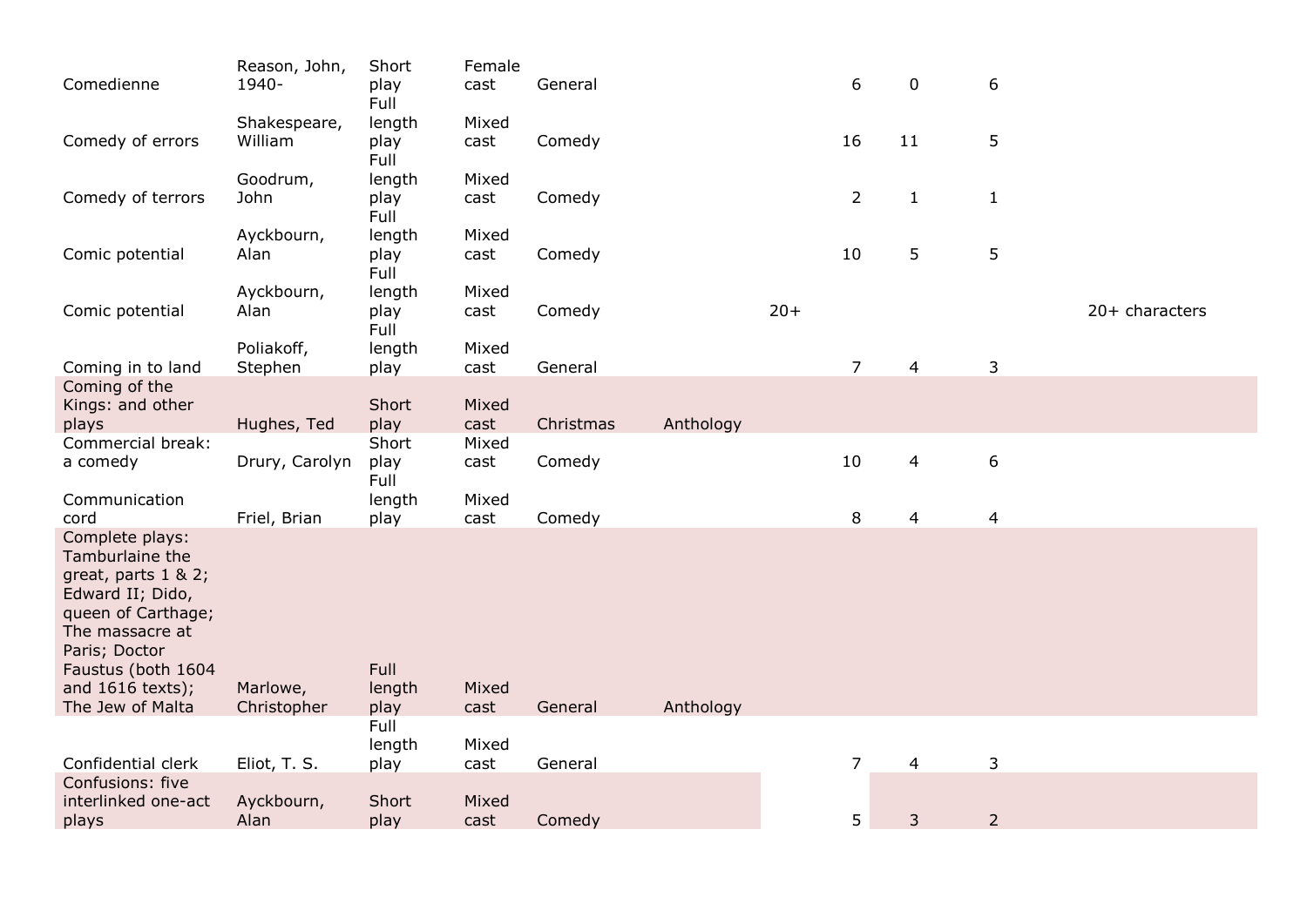|                      |                | Full           |        |           |           |       |                |                |                  |                  |
|----------------------|----------------|----------------|--------|-----------|-----------|-------|----------------|----------------|------------------|------------------|
| Constant wife: a     | Maugham, W.    | length         | Mixed  |           |           |       |                |                |                  |                  |
| play in three acts   | Somerset       | play           | cast   | General   |           |       | 9              | 4              | 5                |                  |
| Contemporary one-    | Redmond,       | Short          | Mixed  |           |           |       |                |                |                  |                  |
| act plays            | <b>James</b>   | play           | cast   | General   | Anthology |       |                |                |                  |                  |
| Convenient           |                | Full           |        |           |           |       |                |                |                  |                  |
| murder: a drama in   | Summers,       | length         | Mixed  |           |           |       |                |                |                  |                  |
| 3 acts               | David          | play           | cast   | Thriller  |           |       | 8              | $\overline{2}$ | $\boldsymbol{6}$ |                  |
| Convenient           |                | Full           |        |           |           |       |                |                |                  |                  |
| murder: a drama in   | Summers,       | length         | Mixed  |           |           |       |                |                |                  |                  |
| 3 acts               | David          | play           | cast   | Thriller  |           |       | 8              | 3              | 5                |                  |
|                      |                | Full           |        |           |           |       |                |                |                  |                  |
|                      |                | length         | Mixed  |           |           |       |                |                |                  |                  |
| Copenhagen           | Frayn, Michael | play           | cast   | General   |           |       | 3              | $\overline{2}$ | $1\,$            |                  |
|                      |                | Full           |        |           |           |       |                |                |                  |                  |
|                      | Shakespeare,   | length         | Mixed  |           |           |       |                |                |                  |                  |
| Coriolanus           | William        | play           | cast   | Tragedy   |           | $20+$ |                |                |                  | $20+$ characters |
|                      |                | Full           |        |           |           |       |                |                |                  |                  |
|                      | Williams,      | length         | Mixed  |           |           |       |                |                |                  |                  |
| Corn is green        | Emlyn          | play           | cast   | General   |           |       | 15             | 10             | 5                |                  |
| Costa del packet!:   | Booth,         | Short          | Female |           |           |       |                |                |                  |                  |
| a farce              | Anthony        | play           | cast   | Comedy    |           |       | 5              | $\pmb{0}$      | 5                |                  |
| Count your           |                |                |        |           |           |       |                |                |                  |                  |
| blessings: a         |                | Full           |        |           |           |       |                |                |                  |                  |
| comedy of the ill-   |                | length         | Mixed  |           |           |       |                |                |                  |                  |
| to-do                | Jeans, Ronald  | play           | cast   | Comedy    |           |       | 9              | 3              | 6                |                  |
|                      |                | Full           |        |           |           |       |                |                |                  |                  |
|                      | Manktelow,     | length         | Mixed  |           |           |       |                |                |                  |                  |
| Couples              | <b>Bettine</b> | play           | cast   | General   |           |       | 13             | $\overline{7}$ | 6                |                  |
| Courting disaster: a | Wood,          | Short          | Mixed  |           |           |       |                |                |                  |                  |
| comedy               | Margaret       | play           | cast   | Comedy    |           |       | $\overline{7}$ | 3              | $\overline{4}$   |                  |
|                      |                | Short          | Female |           |           |       |                |                |                  |                  |
| Cove Cottage         | Verity, Elma   | play           | cast   | Comedy    |           |       | 4              | $\mathbf 0$    | $\overline{4}$   |                  |
| Coventry mystery     | Miles, Keith,  | Short          | Mixed  | Religious |           |       |                |                |                  |                  |
| plays                | 1940-          | play           | cast   | theme     | Anthology |       |                |                |                  |                  |
|                      |                | Full           |        |           |           |       |                |                |                  |                  |
|                      |                | length         | Mixed  |           |           |       | $12\,$         |                |                  |                  |
| Creature creeps!     | Sharkey, Jack  | play<br>Full   | cast   | Comedy    |           |       |                | 4              | 8                |                  |
|                      | Simpson, N.    |                | Mixed  |           |           |       |                |                |                  |                  |
| Cresta run           | F.             | length<br>play | cast   | Comedy    |           |       | 6              | 4              | $\overline{2}$   |                  |
| Crime on Goat        |                | Full           | Mixed  |           |           |       |                |                |                  |                  |
| island               | Betti, Ugo     | length         | cast   | Thriller  |           |       | 5              | $\overline{2}$ | 3                |                  |
|                      |                |                |        |           |           |       |                |                |                  |                  |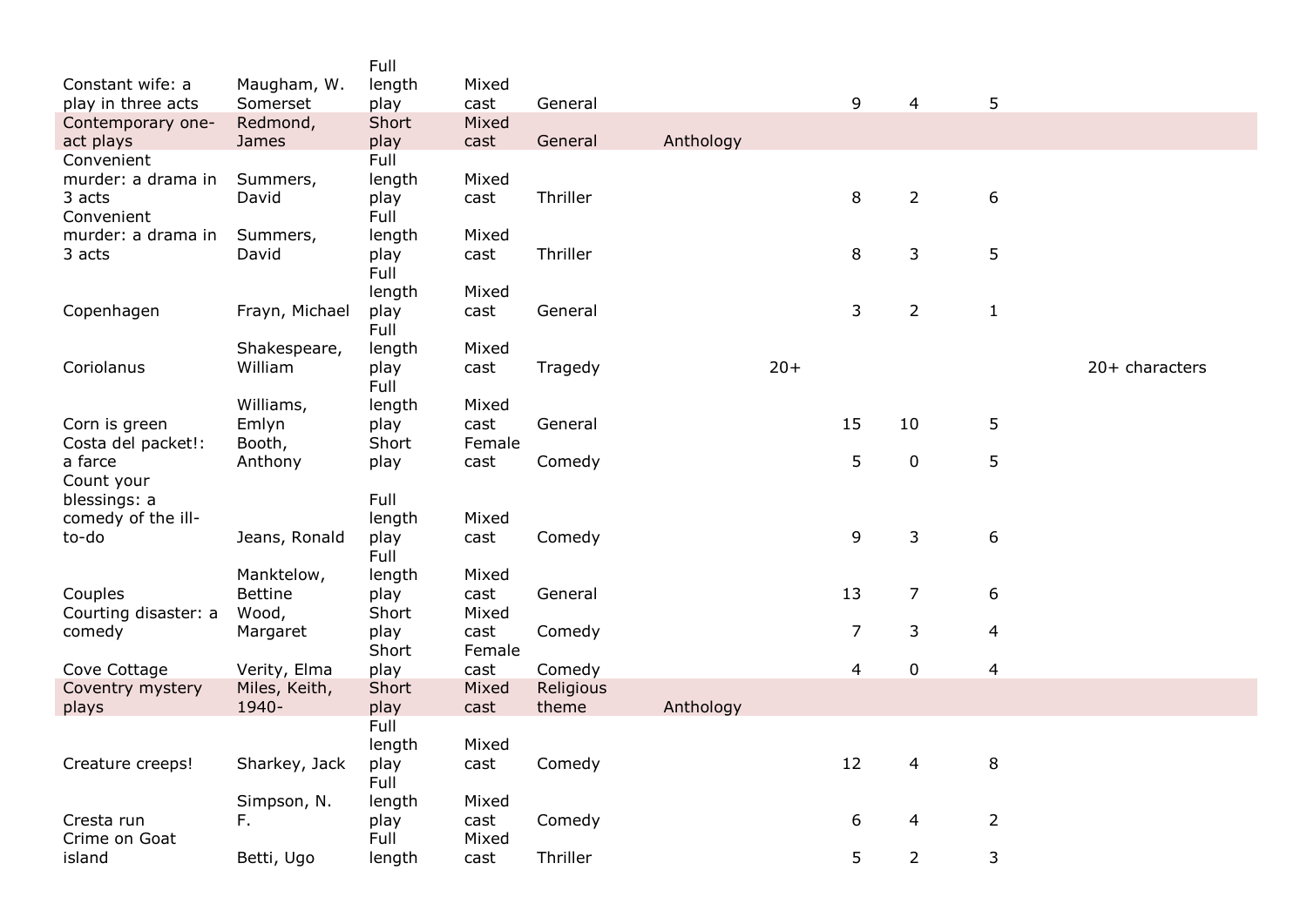|                                           |                               | play           |                |            |           |       |                |                |                |                      |
|-------------------------------------------|-------------------------------|----------------|----------------|------------|-----------|-------|----------------|----------------|----------------|----------------------|
| Crime passionel                           |                               |                |                |            |           |       |                |                |                |                      |
| (Les mains sales),<br>translated by Kitty | Sartre, Jean-                 | Full<br>length | Mixed          |            |           |       |                |                |                |                      |
| <b>Black</b>                              | Paul                          | play           | cast           | General    |           |       | 12             | 10             | $\overline{2}$ |                      |
| Crimes of passion:                        |                               | Short          | Mixed          |            |           |       |                |                |                |                      |
| two plays<br>Crimson cocoanut:            | Orton, Joe                    | play<br>Short  | cast<br>Mixed  | General    | Anthology |       |                |                |                |                      |
| an absurdity                              | Hay, Ian                      | play           | cast           | Comedy     |           |       | 6              | $\overline{4}$ | $\overline{2}$ |                      |
| Crisis and                                |                               | Short          | Female         |            |           |       |                |                |                |                      |
| confidence                                | Black, Muriel<br>Sheridan,    | play           | cast           | General    |           |       | 10             | $\pmb{0}$      | 10             |                      |
| Critic: or, a tragedy                     | Richard                       | Short          | Mixed          |            |           |       |                |                |                |                      |
| rehearsed<br>Crowing hen: a               | <b>Brinsley</b><br>Day, Doris | play<br>Short  | cast<br>Female | Comedy     |           |       | 21             | 16             | 5              |                      |
| comedy                                    | Maria                         | play           | cast           | Comedy     |           |       | 5              | 0              | 5              |                      |
|                                           |                               | Full           |                |            |           |       |                |                |                |                      |
|                                           |                               | length         | Mixed          |            |           |       |                |                |                |                      |
| Crown matrimonial                         | Ryton, Royce                  | play<br>Full   | cast           | Historical |           |       | 10             | 4              | 6              |                      |
|                                           |                               | length         | Mixed          |            |           |       |                |                |                |                      |
| Crucible                                  | Miller, Arthur                | play<br>Full   | cast           | Historical |           | $20+$ |                |                |                | 20+ characters       |
|                                           | Cary, Falkland                | length         | Mixed          |            |           |       |                |                |                |                      |
| Crystal clear                             | ι.                            | play<br>Full   | cast           | Comedy     |           |       | 6              | 3              | $\mathsf 3$    |                      |
|                                           | Williams,                     | length         | Mixed          |            |           |       | $\overline{7}$ |                |                |                      |
| Cuckoo<br>Cuckoo time: a                  | Emlyn<br>Constanduros,        | play<br>Short  | cast<br>Female | General    |           |       |                | 3              | $\overline{4}$ |                      |
| country comedy                            | Mabel                         | play<br>Full   | cast           | Comedy     |           |       | $\overline{7}$ | $\pmb{0}$      | $\overline{7}$ |                      |
| Cure for love;                            | Greenwood,                    | length         | Mixed          |            |           |       |                |                |                | Extras (usually non- |
| comedy                                    | Walter                        | play<br>Full   | cast           | Comedy     |           |       | 10             | 5              | 5              | speaking)            |
|                                           |                               | length         | Mixed          |            |           |       |                |                |                |                      |
| Curious savage<br>Curse of the            | Patrick, John                 | play<br>Full   | cast           | General    |           |       | 11             | 5              | 6              |                      |
| werewolf: a play                          |                               | length         | Mixed          |            |           |       |                |                |                |                      |
| with songs<br>Curses, foiled              | Hill, Ken                     | play<br>Short  | cast<br>Mixed  | General    |           | $20+$ |                |                |                | 20+ characters       |
| again!                                    | Hood, Evelyn                  | play           | cast           | General    |           |       | 6              | $\overline{2}$ | $\overline{4}$ |                      |
| Curtain call: a                           | Manktelow,                    | Full           | Mixed          |            |           |       |                |                |                |                      |
| comedy                                    | <b>Bettine</b>                | length         | cast           | Comedy     |           |       | 8              | 3              | 5              |                      |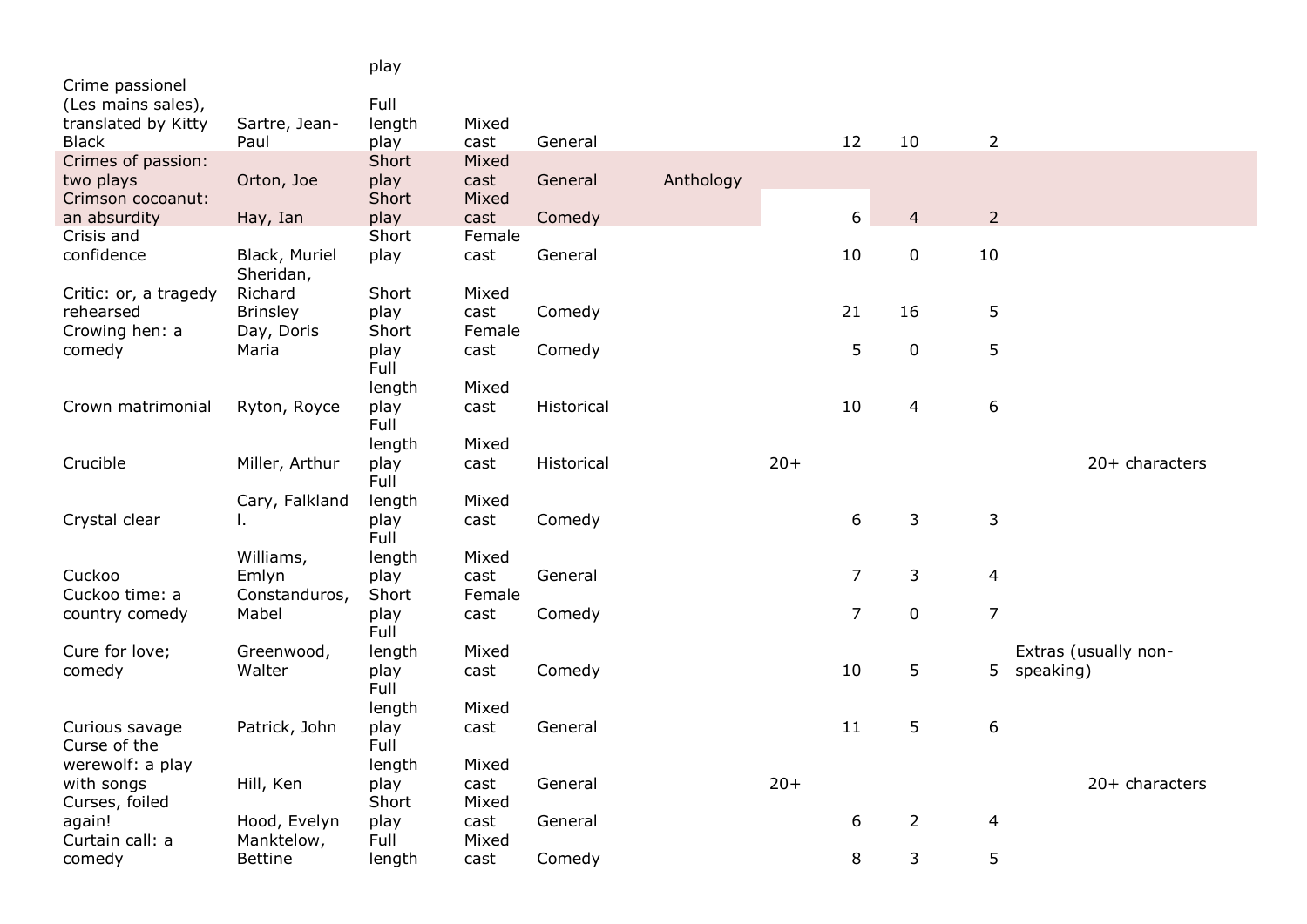|                                                                          |                  | play<br>Full  |               |            |       |                |                |                |                                          |
|--------------------------------------------------------------------------|------------------|---------------|---------------|------------|-------|----------------|----------------|----------------|------------------------------------------|
| Curtain up on                                                            | Manktelow,       | length        | Mixed         |            |       |                |                |                |                                          |
| murder: a thriller<br>Curtain up!: a<br>comedy based on                  | <b>Bettine</b>   | play          | cast          | Thriller   |       | 8              | 3              | 5              |                                          |
| the author's                                                             |                  | Full          |               |            |       |                |                |                |                                          |
| 'Respecting your                                                         |                  | length        | Female        |            |       |                |                |                |                                          |
| piers'                                                                   | Quilter, Peter   | play<br>Full  | cast          | Comedy     |       | 5              | $\pmb{0}$      | 5              |                                          |
|                                                                          |                  | length        | Mixed         |            |       |                |                |                |                                          |
| Curtains                                                                 | Bill, Stephen    | play          | cast          | General    |       | 8              | 3              | 5              |                                          |
|                                                                          | Ayckbourn,       | Short         | Mixed         |            |       |                |                |                |                                          |
| Cut in the rates                                                         | Alan             | play<br>Full  | cast          | General    |       | 3              | $\mathbf{1}$   | $\overline{2}$ |                                          |
|                                                                          | Shakespeare,     | length        | Mixed         |            |       |                |                |                |                                          |
| Cymbeline<br>Dad's Army: The<br>deadly attachment                        | William          | play          | cast          | Tragedy    | $20+$ |                |                |                | $20+$ characters                         |
| - Mum's army - The                                                       |                  |               |               |            |       |                |                |                |                                          |
| Godiva affair - The                                                      |                  | Short         | Mixed         |            |       |                |                |                |                                          |
| floral dance<br>Dad's army: The<br>deadly attachment;<br>Mum's army; The | Perry, Jimmy     | play<br>Full  | cast          | Comedy     | $20+$ |                |                |                | 20+ characters                           |
| Godiva affair; The                                                       |                  | length        | Mixed         |            |       |                |                |                |                                          |
| floral dance                                                             | Perry, Jimmy     | play<br>Short | cast<br>Mixed | Comedy     | $20+$ |                |                |                | $20+$ characters<br>Extras (usually non- |
| Dad's last family do                                                     | Butters, Will    | play<br>Full  | cast          | General    |       | $\overline{7}$ | $\overline{2}$ | 5 <sup>1</sup> | speaking)                                |
|                                                                          | Deegan,          | length        | Mixed         |            |       |                |                |                |                                          |
| Daisy pulls it off                                                       | Denise           | play<br>Full  | cast          | Comedy     |       | 20             | $\mathsf{3}$   | 17             |                                          |
|                                                                          | Home, William    | length        | Mixed         |            |       |                |                |                |                                          |
| Dame of Sark                                                             | Douglas          | play<br>Full  | cast          | Historical |       | 12             | 9              | $\mathsf 3$    |                                          |
| Dancing at                                                               |                  | length        | Mixed         |            |       |                |                |                |                                          |
| Lughnasa                                                                 | Friel, Brian     | play<br>Full  | cast          | General    |       | 8              | 5              | 3              |                                          |
| Dandy Dick: a farce                                                      | Pinero, Arthur   | length        | Mixed         |            |       |                |                |                |                                          |
| in three acts                                                            | Wing             | play<br>Full  | cast<br>Mixed | Comedy     |       | 9              | 5              | 4              |                                          |
| Dangerous corner                                                         | Priestley, J. B. | length        | cast          | General    |       | $\overline{7}$ | $\overline{4}$ | 3              |                                          |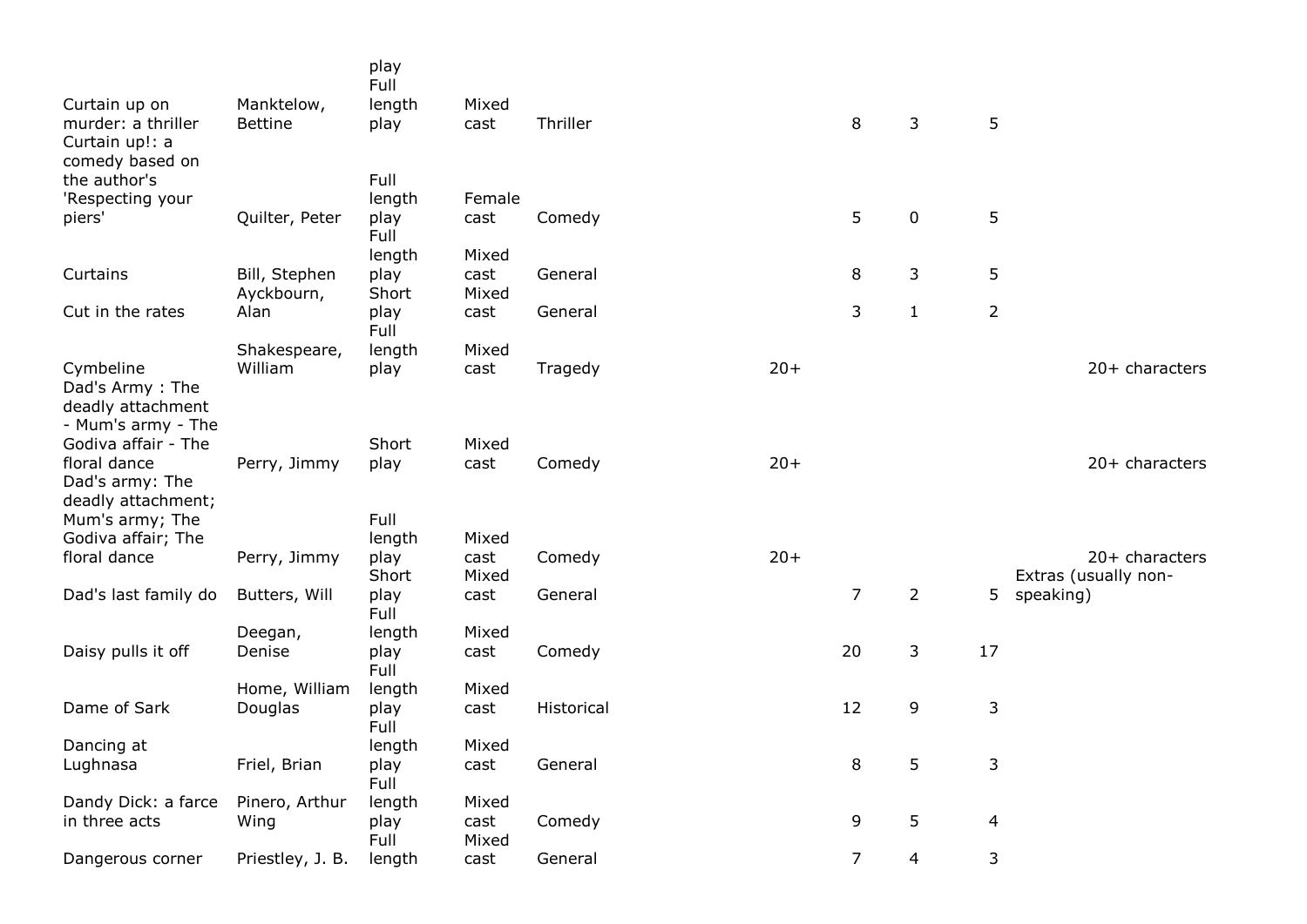| Dangerous<br>obsession                | Crisp, N. J.                     | play<br>Full<br>length<br>play | Mixed<br>cast           | General       |       | 3              | $\overline{2}$   | $\mathbf{1}$   |                                              |
|---------------------------------------|----------------------------------|--------------------------------|-------------------------|---------------|-------|----------------|------------------|----------------|----------------------------------------------|
| Danny the<br>champion of the<br>world | Wood, David                      | Full<br>length<br>play         | Mixed<br>cast           | Dramatisation |       | $\overline{7}$ | 5                | $\overline{2}$ | Suitable<br>for<br>young<br>cast<br>Suitable |
| Danny the<br>champion of the<br>world | Wood, David                      | Full<br>length<br>play         | Mixed<br>cast           | Dramatisation |       | 8              | $\boldsymbol{6}$ | $\overline{2}$ | for<br>young<br>cast                         |
|                                       |                                  | Full                           |                         |               |       |                |                  |                |                                              |
| Dark is light<br>enough               | Fry,<br>Christopher              | length<br>play<br>Full         | Mixed<br>cast           | General       |       | 16             | 13               | 3              |                                              |
| Dark Lucy (King<br>and Bradbury)      | King, Philip                     | length<br>play<br>Full         | Mixed<br>cast           | General       |       | $\overline{7}$ | 3                | $\overline{4}$ |                                              |
| Dark of the moon                      | Richardson,<br>Howard<br>Vooght, | length<br>play<br>Short        | Mixed<br>cast<br>Female | General       | $20+$ |                |                  |                | 20+ characters                               |
| Dark remedy                           | Cherry                           | play<br>Full                   | cast                    | General       |       | 5              | $\pmb{0}$        | $\mathsf S$    |                                              |
|                                       | Campton,                         | length                         | Mixed                   |               |       |                |                  |                |                                              |
| Dark wings<br>Dark, included in       | David<br>Holloway,               | play<br>Short                  | cast<br>Mixed           | General       |       | $\overline{7}$ | 3                | $\overline{a}$ |                                              |
| 'Darkness falls'                      | Jonathan                         | play<br>Full                   | cast                    | Thriller      |       | 4              | 3                | $\mathbf{1}$   |                                              |
| Darkness falls: a                     | Holloway,                        | length                         | Mixed                   |               |       |                |                  |                |                                              |
| double bill<br>Darkness falls: a      | Jonathan<br>Holloway,            | play<br>Short                  | cast<br>Mixed           | Thriller      |       | $\overline{4}$ | 3                | $\mathbf{1}$   |                                              |
| double bill                           | Jonathan                         | play<br>Full                   | cast                    | Thriller      |       | 4              | 3                | $\mathbf 1$    |                                              |
|                                       |                                  | length                         | Mixed                   |               |       |                |                  |                |                                              |
| Darling buds of May                   | Bates, H. E.                     | play<br>Full                   | cast                    | Comedy        |       | 16             | 6                | 10             |                                              |
|                                       | Marriott,                        | length                         | Mixed                   |               |       |                |                  |                |                                              |
| Darling Mr. London                    | Anthony                          | play<br>Full                   | cast                    | Comedy        |       | 9              | 3                | 6              |                                              |
|                                       | Popplewell,                      | length                         | Mixed                   |               |       |                |                  |                |                                              |
| Darling, I'm home!                    | Jack                             | play                           | cast                    | General       |       | 8              | 4                | 4              |                                              |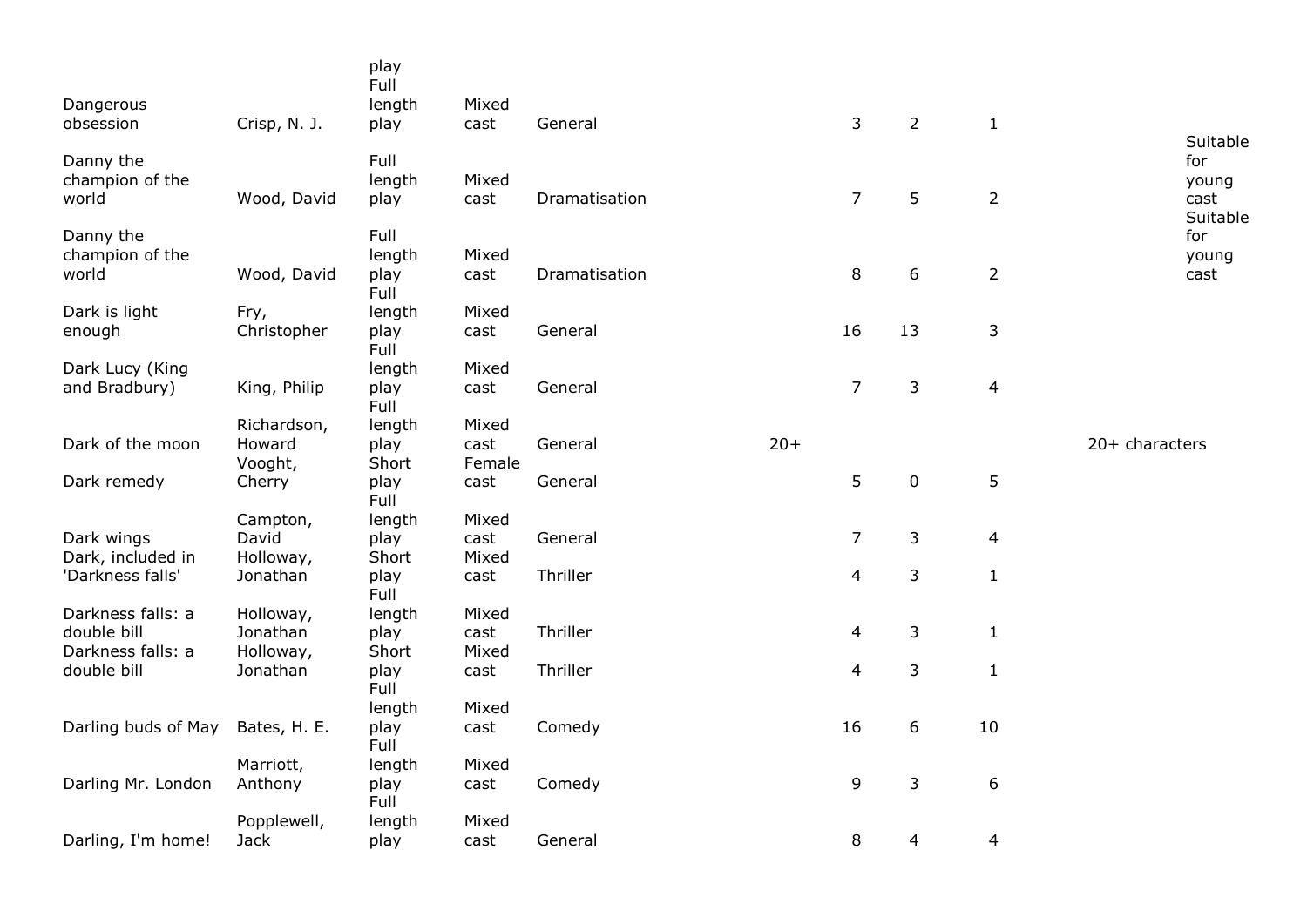| Darlings, you were<br>wonderful!                                | Lomas, Derek         | Short<br>play<br>Full          | Female<br>cast | Comedy        |       | 6              | 0              | 6              |                      |
|-----------------------------------------------------------------|----------------------|--------------------------------|----------------|---------------|-------|----------------|----------------|----------------|----------------------|
| Daughter of the left<br>hand<br>David Copperfield:              | Holland,<br>Norman   | length<br>play<br>Full         | Mixed<br>cast  | General       |       | 10             | $\overline{2}$ | 8              |                      |
| based on the novel<br>by Charles Dickens<br>Day after the fair: | Southworth,<br>John  | length<br>play                 | Mixed<br>cast  | Dramatisation | $20+$ |                |                |                | 20+ characters       |
| based on On the<br>western circuit, by<br>Thomas Hardy          | Harvey, Frank        | Full<br>length<br>play         | Mixed<br>cast  | Dramatisation |       | 6              | $\overline{2}$ | $\overline{4}$ |                      |
| Day in the death of<br>Joe Egg: a play                          | Nichols, Peter       | Full<br>length<br>play<br>Full | Mixed<br>cast  | General       |       | 6              | $\overline{2}$ | $\overline{4}$ |                      |
| Day of reckoning                                                | Valentine,<br>Pam    | length<br>play                 | Mixed<br>cast  | General       |       | 8              | $\mathbf{1}$   | $\overline{7}$ |                      |
| Day's good cause:                                               | Atkinson, M.         | <b>Short</b>                   | Female         |               |       |                |                |                |                      |
| a farce<br>Days of the<br>Commune,                              | e.                   | play                           | cast           | Comedy        |       | $\overline{7}$ | $\overline{0}$ | $\overline{7}$ |                      |
| translated by Clive<br>Barker and Arno<br>Reinfrank             | Brecht, Bertolt      | Full<br>length<br>play         | Mixed<br>cast  | General       | $20+$ |                |                |                | 20+ characters       |
|                                                                 |                      | Full                           |                |               |       |                |                |                |                      |
| Dead guilty                                                     | Harris,<br>Richard   | length<br>play<br>Full         | Mixed<br>cast  | General       |       | 4              | $\overline{2}$ | 2 speaking)    | Extras (usually non- |
| Dead man's hand:<br>a thriller                                  | Matthews,<br>Seymour | length<br>play                 | Mixed<br>cast  | Thriller      |       | 6              | 3              | 3              |                      |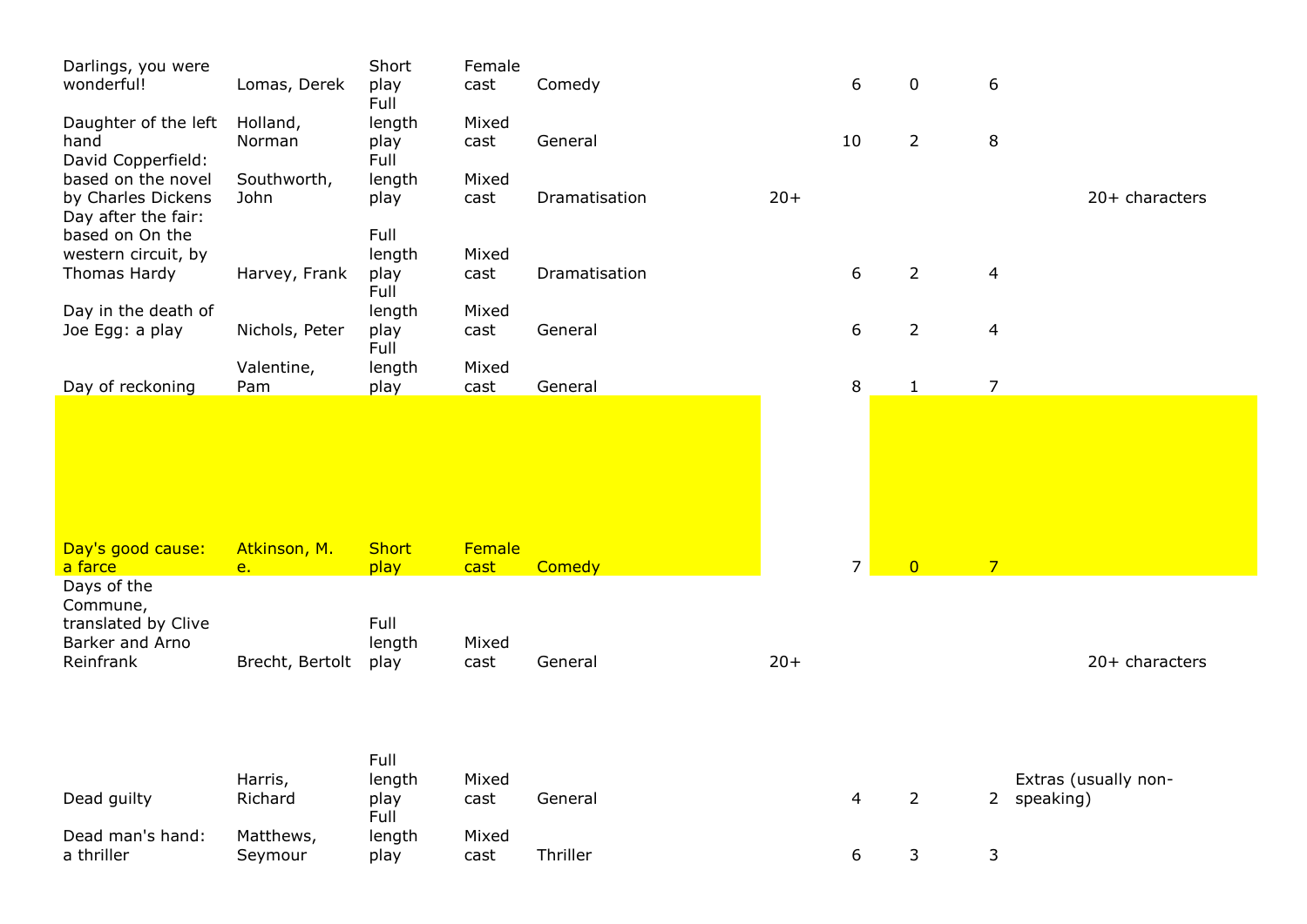|                                         |                            | Full           |               |                 |                |                |                |                      |
|-----------------------------------------|----------------------------|----------------|---------------|-----------------|----------------|----------------|----------------|----------------------|
| Dead on nine                            | Popplewell,<br><b>Jack</b> | length<br>play | Mixed<br>cast | Thriller        | $\overline{7}$ | $\overline{4}$ | 3              |                      |
|                                         |                            | Full           |               |                 |                |                |                |                      |
|                                         | Durbridge,                 | length         | Mixed         |                 |                |                |                |                      |
| Deadly nightcap                         | Francis                    | play           | cast          | Thriller        | 10             | 6              | 4              |                      |
| Deadly poison: an                       |                            |                |               |                 |                |                |                |                      |
| incident in the life                    | Pertwee,                   | Short          | Mixed         |                 |                |                |                |                      |
| of the Grove family<br>Deadly record: a | Michael                    | play<br>Full   | cast          | General         | 8              | 4              | $\overline{4}$ |                      |
| suspense play in 3                      | Hooke, Nina                | length         | Mixed         |                 |                |                |                |                      |
| acts                                    | warner                     | play           | cast          | Thriller        | 8              | 4              | $\overline{4}$ |                      |
|                                         |                            | Full           |               |                 |                |                |                |                      |
| Deadwood Dick, or                       |                            | length         | Mixed         |                 |                |                |                | Extras (usually non- |
| The game of gold                        | Taggart, Tom               | play           | cast          | Melodrama       | 14             | 7              | 7              | speaking)            |
| Dear Antoine: or                        |                            | Full<br>length | Mixed         |                 |                |                |                |                      |
| The love that failed                    | Anouilh, Jean              | play           | cast          | General         | 15             | 8              | $\overline{7}$ |                      |
|                                         |                            | Full           |               |                 |                |                |                |                      |
|                                         |                            | length         | Mixed         |                 |                |                |                |                      |
| Dear Brutus                             | Barrie, J. M.              | play           | cast          | General         | 11             | 5              | 6              |                      |
|                                         |                            | Full           |               |                 |                |                |                |                      |
| Dear Daddy                              | Cannan, Denis              | length         | Mixed<br>cast | General         | 8              | 4              |                |                      |
| Dear departed: a                        | Houghton,                  | play<br>Short  | Mixed         |                 |                |                | 4              |                      |
| comedy                                  | Stanley                    | play           | cast          | Comedy          | 6              | 3              | 3              |                      |
| Dear octopus: a                         |                            | Full           |               |                 |                |                |                |                      |
| comedy in three                         |                            | length         | Mixed         |                 |                |                |                |                      |
| acts                                    | Smith, Dodie               | play           | cast          | Comedy          | 14             | 4              | 10             |                      |
|                                         |                            | Short          | Female        |                 | 6              |                |                |                      |
| Dear Rudy                               | Hynam, John                | play<br>Full   | cast          | General         |                | 0              | 6              |                      |
| Death and the                           | Reid,                      | length         | Mixed         |                 |                |                |                |                      |
| maiden                                  | Georgina                   | play           | cast          | General         | $\overline{7}$ | $\overline{2}$ | 5              |                      |
|                                         |                            | Full           |               |                 |                |                |                |                      |
| Death by fatal                          |                            | length         | Mixed         |                 |                |                |                |                      |
| murder                                  | Gordon, Peter              | play<br>Full   | cast          | Comedy Thriller | 8              | 4              | $\overline{4}$ |                      |
|                                         | Marsh,                     | length         | Mixed         |                 |                |                |                |                      |
| Death is announced                      | Reginald                   | play           | cast          | Thriller        | 10             | 8              | $\overline{2}$ |                      |
|                                         | Burton, Brian              | Short          | Mixed         |                 |                |                |                |                      |
| Death masque                            | J.                         | play           | cast          | General         | 5              | $\overline{2}$ | 3              |                      |
| Death of a                              | Miller, Arthur             | Full           | Mixed         | General         | 14             | 9              | 5              |                      |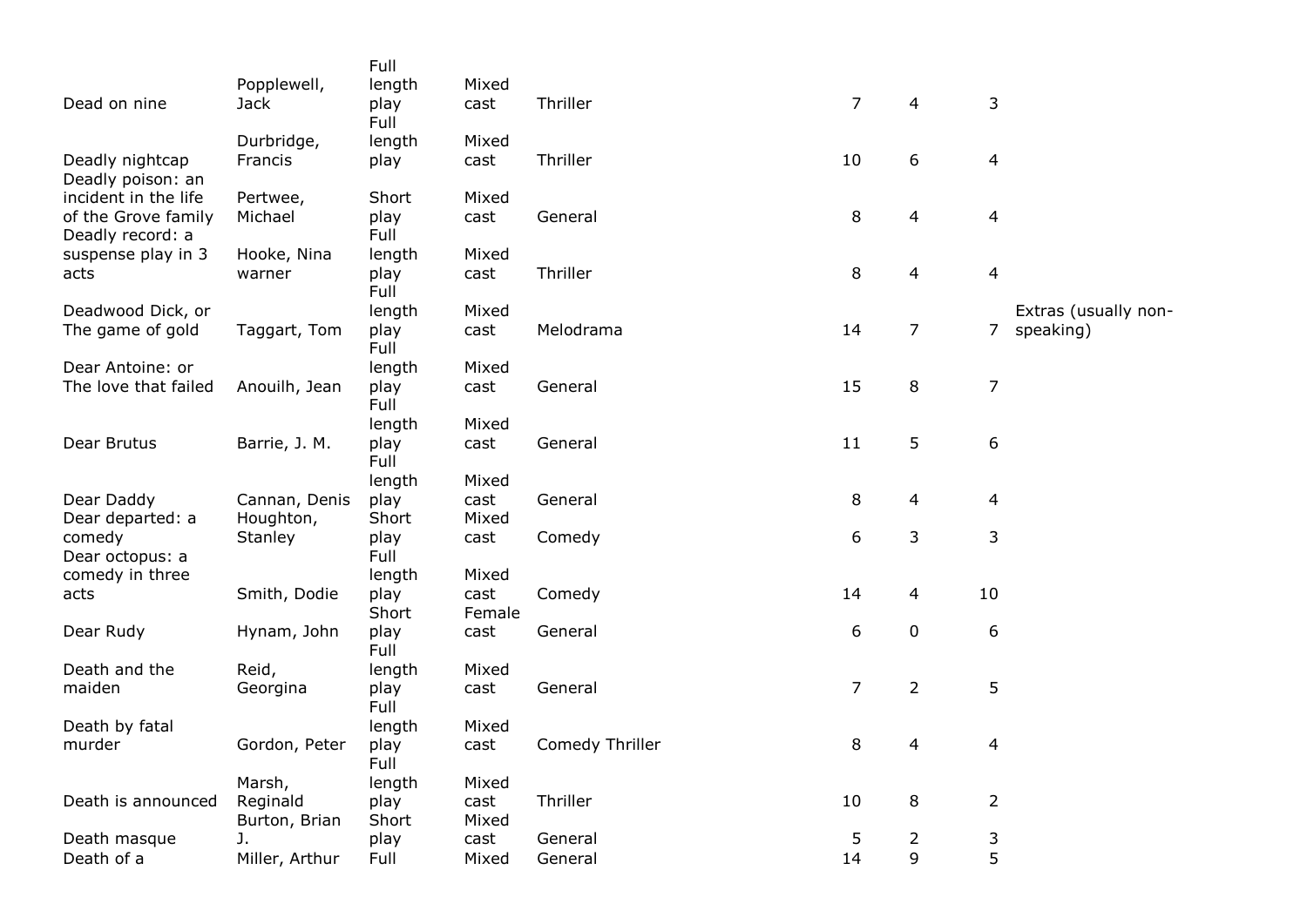| salesman              |                  | length<br>play | cast   |               |                |                |                |
|-----------------------|------------------|----------------|--------|---------------|----------------|----------------|----------------|
| Death of Bessie       |                  | Short          | Mixed  |               |                |                |                |
| Smith                 | Albee, Edward    | play           | cast   | General       | 6              | $\overline{4}$ | $\overline{2}$ |
| Death on the line: a  | Jones-Evans,     | Short          | Male   |               |                |                |                |
| ghost story           | Eric             | play           | cast   | Dramatisation | 5              | 5              | $\pmb{0}$      |
|                       |                  | Full           |        |               |                |                |                |
| Death walked in: a    | Manktelow,       | length         | Mixed  |               |                |                |                |
| play in two acts      | <b>Bettine</b>   | play<br>Full   | cast   | Thriller      | $\overline{7}$ | $\mathsf{3}$   | $\overline{4}$ |
|                       |                  | length         | Mixed  |               |                |                |                |
| Deathtrap: a thriller | Levin, Ira       | play           | cast   | Thriller      | 5              | 3              | $\overline{2}$ |
| Deckchairs 1: five    | McConnell,       | Short          | Female |               |                |                |                |
| short plays           | Jean             | play           | cast   | General       | $\overline{2}$ | $\pmb{0}$      | $\overline{2}$ |
| Deckchairs 2: four    | McConnell,       | Short          | Female |               |                |                |                |
| one act plays         | Jean             | play           | cast   | General       | $\overline{2}$ | $\pmb{0}$      | $\overline{2}$ |
| Deckchairs 3: three   | McConnell,       | Short          | Female |               |                |                |                |
| one act plays         | Jean             | play           | cast   | General       | $\overline{2}$ | $\pmb{0}$      | $\overline{2}$ |
| Deckchairs 4: four    | McConnell,       | Short          | Female |               |                |                |                |
| short plays           | Jean             | play           | cast   | General       | $\overline{2}$ | $\pmb{0}$      | $\overline{2}$ |
|                       |                  | Full           |        |               |                |                |                |
|                       | Rattigan,        | length         | Mixed  |               |                |                |                |
| Deep blue sea         | Terence          | play           | cast   | General       | $\overline{7}$ | 5              | $\overline{2}$ |
| Delicate balance:     |                  | Full           |        |               |                |                |                |
| the Pulitzer prize    |                  | length         | Mixed  |               |                |                |                |
| play 1967             | Albee, Edward    | play           | cast   | General       | 6              | $\overline{2}$ | $\overline{4}$ |
|                       | Downing,         | Short          | Mixed  |               |                |                |                |
| Demon: a thriller     | Martin           | play           | cast   | Thriller      | 7              | $\mathsf{3}$   | $\overline{4}$ |
|                       |                  | Full           |        |               |                |                |                |
| Desert highway: a     |                  | length         | Male   |               |                |                |                |
| play                  | Priestley, J. B. | play           | cast   | General       | 6              | 6              | $\mathbf 0$    |
|                       |                  | Full           |        |               |                |                |                |
|                       |                  | length         | Mixed  |               |                |                |                |
| Design for living     | Coward, Noel     | play           | cast   | General       | 10             | 6              | 4              |
|                       |                  | Full           |        |               |                |                |                |
| Devil at midnight: a  | Clemens,         | length         | Mixed  |               |                |                |                |
| thriller              | <b>Brian</b>     | play           | cast   | Thriller      | 4              | $\overline{2}$ | $\overline{2}$ |
|                       |                  | Full           |        |               |                |                |                |
|                       |                  | length         | Mixed  |               |                |                |                |
|                       |                  |                |        |               |                |                |                |
| Devil may care        | Melville, Alan   | play<br>Full   | cast   | Comedy        | 19             | 8              | 11             |
| Devonshire cream:     |                  |                | Mixed  |               |                |                |                |
| a comedy in three     | Phillpotts,      | length         |        |               |                |                |                |
| acts                  | Eden             | play           | cast   | Comedy        | 8              | 5              | 3              |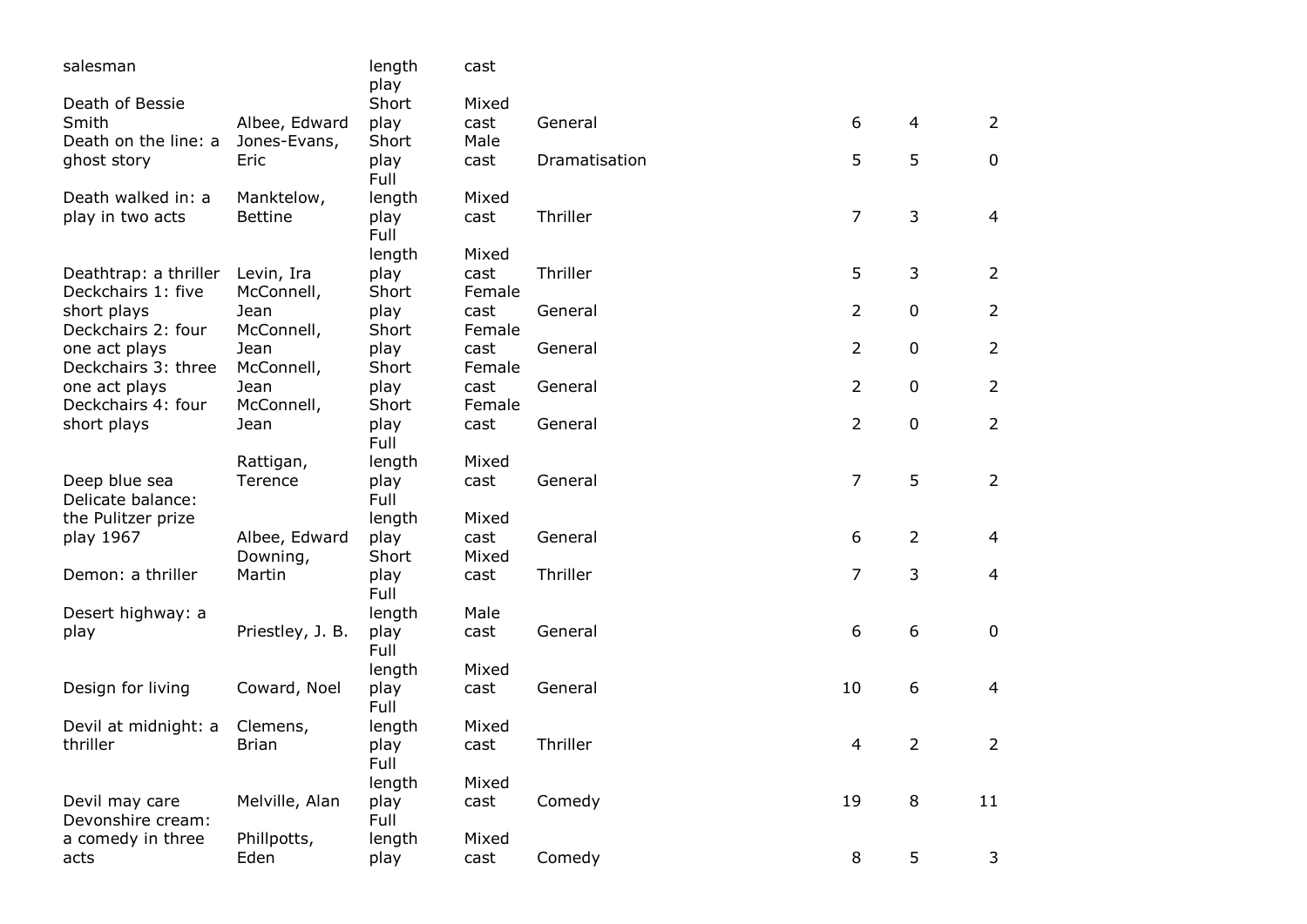|                                            |                     | Full           |               |               |       |    |                |                          |                                   |
|--------------------------------------------|---------------------|----------------|---------------|---------------|-------|----|----------------|--------------------------|-----------------------------------|
| Dial M for murder:<br>a play in three acts | Knott,<br>Frederick | length<br>play | Mixed<br>cast | Thriller      |       | 5  | 4              |                          |                                   |
| Dial ten amazing                           |                     | Short          | Mixed         |               |       |    |                | $\mathbf{1}$             |                                   |
| little boy friends,                        | Sell, Colin         | play<br>Full   | cast          | General       |       | 10 | 5              | 5                        |                                   |
|                                            | Goodrich,           | length         | Mixed         |               |       |    |                |                          |                                   |
| Diary of Anne Frank<br>Dick Whittington    | Frances             | play<br>Full   | cast          | Dramatisation |       | 10 | 5              | 5                        |                                   |
| and Wondercat: a                           |                     | length         | Mixed         |               |       |    |                |                          | Extras (usually non-              |
| family musical                             | Wood, David         | play<br>Full   | cast          | Pantomime     |       | 14 | 8              | 6                        | speaking)                         |
| Dick Whittington: a                        |                     | length         | Any           |               |       |    |                |                          |                                   |
| pantomime                                  | Astell, Betty       | play<br>Full   | cast          | Pantomime     |       | 15 |                |                          |                                   |
| Dick Whittington: a                        |                     | length         | Any           |               |       |    |                |                          | Extras (usually non-              |
| pantomime                                  | Crocker, John       | play<br>Full   | cast          | Pantomime     |       | 12 |                |                          | speaking)                         |
| Dick Whittington: a                        |                     | length         | Any           |               |       |    |                |                          | Extras (usually non-              |
| pantomime                                  | Morgan, Verne       | play           | cast          | Pantomime     |       | 18 |                |                          | speaking)                         |
|                                            |                     | Full           | Mixed         |               |       |    |                |                          |                                   |
| Dick Whittington: a<br>pantomime           | Morley, John        | length<br>play | cast          | Pantomime     |       | 14 | 11             | 3 <sup>7</sup>           | Extras (usually non-<br>speaking) |
|                                            |                     | Full           |               |               |       |    |                |                          |                                   |
| Dick Whittington: a                        | Robbins,            | length         | Mixed         |               |       |    |                |                          |                                   |
| pantomime                                  | Norman              | play<br>Full   | cast          | Pantomime     | $20+$ |    |                |                          | $20+$ characters                  |
|                                            | Hoddinott,          | length         | Mixed         |               |       |    |                |                          |                                   |
| Din dins                                   | Derek               | play           | cast          | Comedy        |       | 8  | 5              | 3                        |                                   |
|                                            | Murch,              | Short          | Female        |               |       |    |                |                          |                                   |
| Dipper                                     | Edward              | play<br>Full   | cast          | Comedy        |       | 4  | $\pmb{0}$      | $\overline{\mathcal{L}}$ |                                   |
| Director of the                            |                     | length         | Mixed         |               |       |    |                |                          |                                   |
| opera                                      | Anouilh, Jean       | play           | cast          | General       |       | 18 | 11             | $\overline{7}$           |                                   |
| Dirty linen and<br>New-found-land:         |                     | Full           |               |               |       |    |                |                          |                                   |
| two plays                                  | Stoppard,<br>Tom    | length<br>play | Mixed<br>cast | Comedy        |       | 10 | $\bf 8$        | $\overline{2}$           |                                   |
|                                            |                     | Full           |               |               |       |    |                |                          |                                   |
| Disappearance of                           |                     | length         | Mixed         |               |       |    |                |                          |                                   |
| Katie: a comedy                            | Cherrett, Don       | play           | cast          | Comedy        |       | 12 | $\overline{7}$ | 5                        |                                   |
|                                            |                     | Full           |               |               |       |    |                |                          |                                   |
|                                            |                     | length         | Mixed         |               |       |    |                |                          |                                   |
| Disorderly women                           | Bowen, John         | play           | cast          | General       |       | 13 | 6              | $\overline{7}$           |                                   |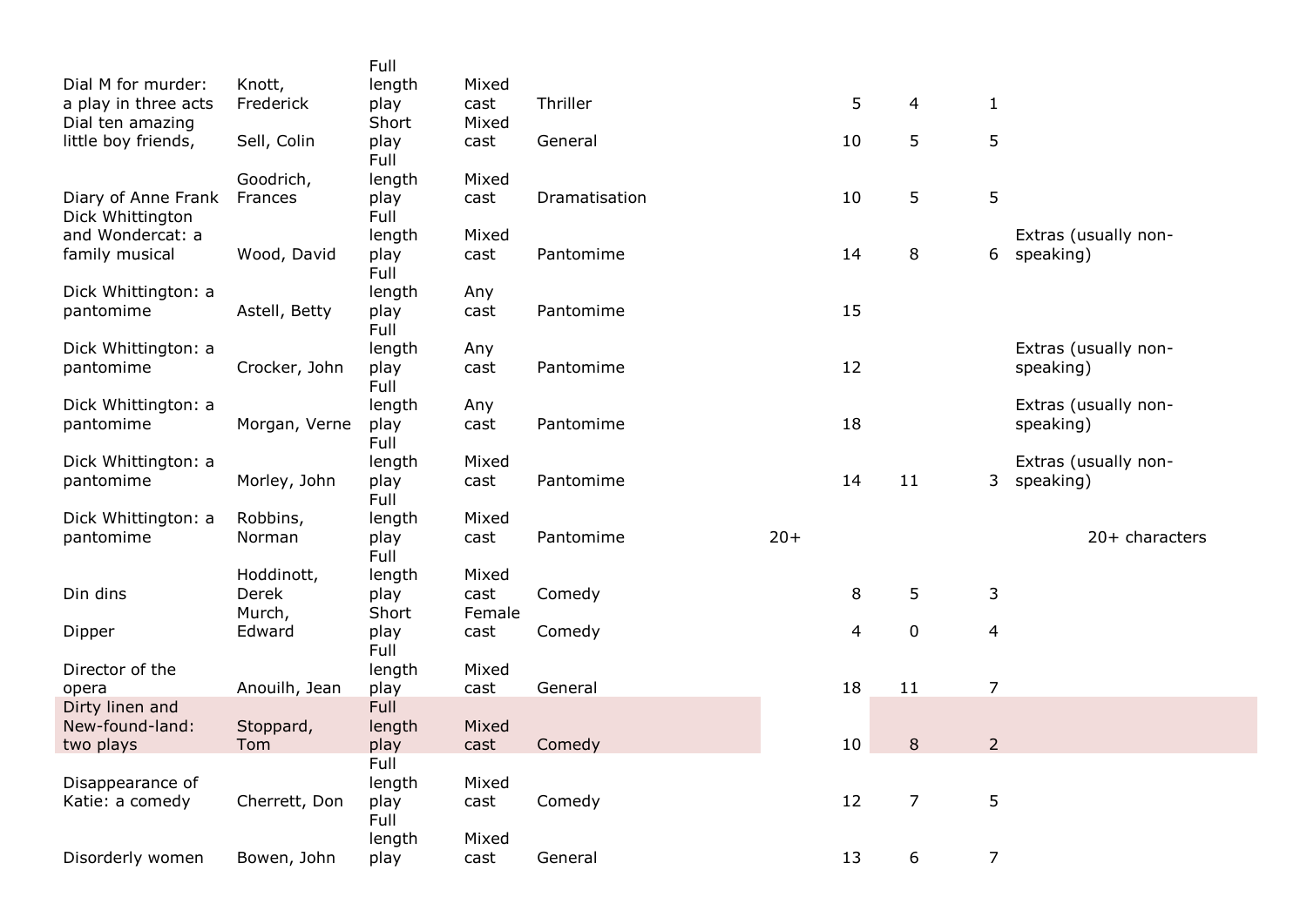| Distracted globe                                        | Warburton,<br><b>Nick</b>       | Short<br>play<br>Full          | Mixed<br>cast          | Comedy  | 6              | $\overline{2}$ | $\overline{a}$   |                                     |                 |
|---------------------------------------------------------|---------------------------------|--------------------------------|------------------------|---------|----------------|----------------|------------------|-------------------------------------|-----------------|
| Do not disturb: a<br>comedy                             | Pertwee,<br>Michael             | length<br>play                 | Mixed<br>cast          | Comedy  | 5              | $\mathbf{1}$   | $\overline{4}$   |                                     |                 |
| Dock brief                                              | Mortimer,<br>John               | Short<br>play<br>Full          | Male<br>cast           | General | $\overline{2}$ | $\overline{2}$ | $\pmb{0}$        |                                     |                 |
| Doctor in love: a<br>comedy                             | Gordon,<br>Richard              | length<br>play                 | Mixed<br>cast          | Comedy  | 10             | 6              | $\overline{a}$   |                                     |                 |
| Doctor's dilemma:<br>a tragedy                          | Shaw,<br>Bernard                | Full<br>length<br>play<br>Full | Mixed<br>cast          | Tragedy | 15             | 11             | $\overline{a}$   |                                     |                 |
| Dog days                                                | Gray, Simon                     | length<br>play                 | Mixed<br>cast          | Comedy  | 4              | $\overline{2}$ | $\overline{2}$   |                                     |                 |
| Do-gooders                                              | Jones,<br>Graham<br>Valentine,  | Short<br>play<br>Short         | Mixed<br>cast<br>Mixed | General | 6              | 4              | $\overline{2}$   |                                     |                 |
| Dog's life                                              | Pam<br>Valentine,               | play<br>Short                  | cast<br>Mixed          | General | 6              | 3              | 3                |                                     |                 |
| Dog's life: a play                                      | Pam                             | play<br>Short                  | cast<br>Female         | General | 6              | 4              | $\overline{2}$   |                                     |                 |
| Dogsbody                                                | Ready, Stuart                   | play                           | cast                   | General | 6              | $\pmb{0}$      | $\boldsymbol{6}$ |                                     | Suitable<br>for |
| Do-it-yourself<br>Frankenstein outfit                   | Campton,<br>David               | Short<br>play<br>Full          | Any<br>cast            | General | 5              |                |                  |                                     | young<br>cast   |
| Doll's house                                            | Ibsen, Henrik<br>Aron,          | length<br>play<br>Short        | Mixed<br>cast<br>Mixed | General | 9              | 5              |                  | Extras (usually non-<br>4 speaking) |                 |
| Donahue sisters                                         | Geraldine                       | play<br>Full<br>length         | cast<br>Mixed          | General | 3              | $\pmb{0}$      | 3                |                                     |                 |
| Donkeys' years<br>Don't blame it on                     | Frayn, Michael<br>Warburton, N. | play<br>Short                  | cast<br>Mixed          | Comedy  | 9              | 8              | $\mathbf{1}$     |                                     |                 |
| the boots<br>Don't just lie there,<br>say something!: a | J.<br>Pertwee,                  | play<br>Full<br>length         | cast<br>Mixed          | Comedy  | 4              | $\mathbf{1}$   | 3                |                                     |                 |
| farce                                                   | Michael                         | play<br>Full                   | cast<br>Mixed          | Comedy  | 9              | 5              | $\overline{a}$   |                                     |                 |
| Don't utter a note!                                     | Delmar, Anton                   | length                         | cast                   | Comedy  | 8              | 5              | 3                |                                     |                 |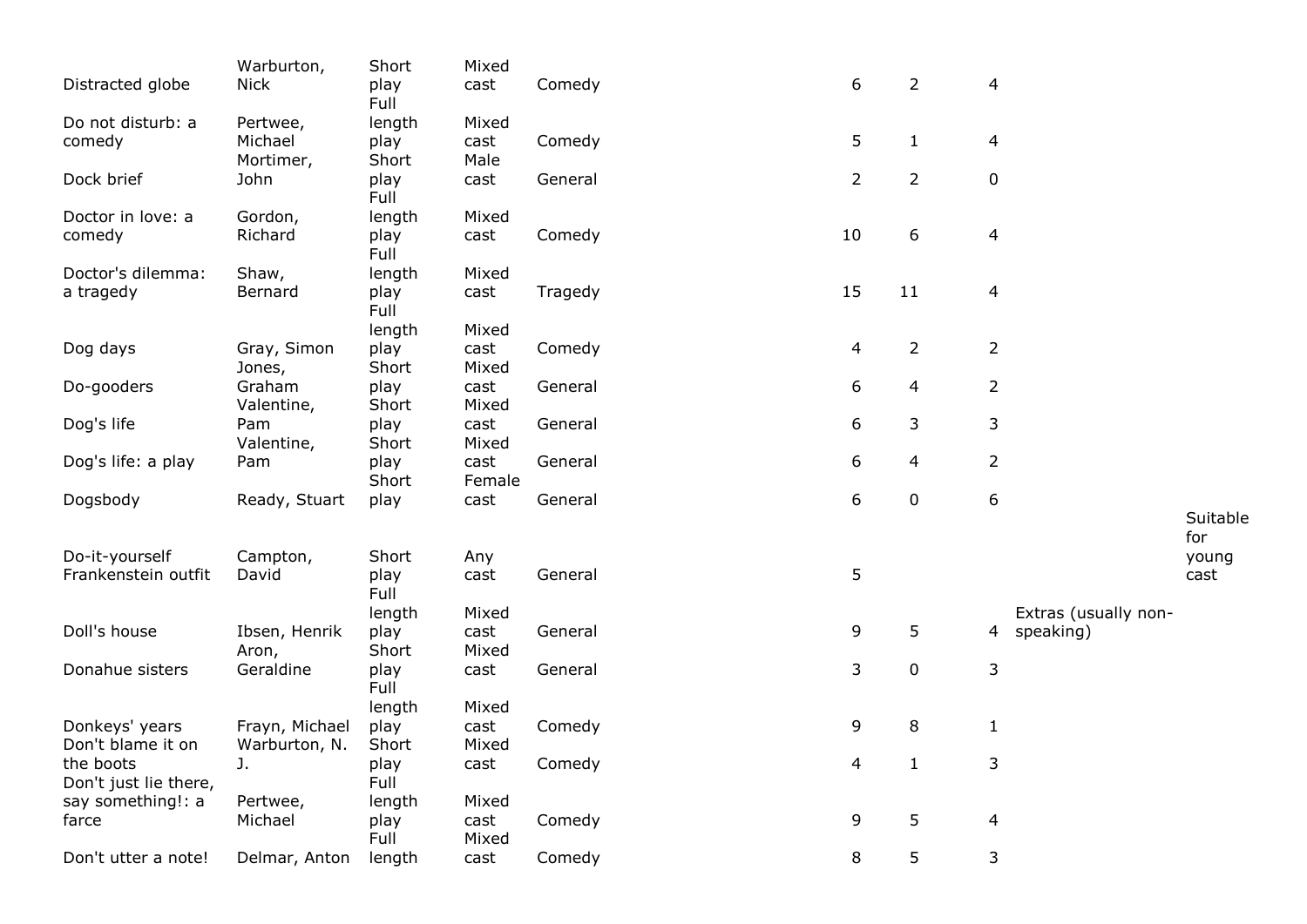|               | Full                                                                                                                                                                                            |                                                                                                                                                                                                                                                       |                                                                                                                                                                         |                                                                                                                           |                                                                                        |                                                                                                                                                                           |                                                                                                                             |                                     |
|---------------|-------------------------------------------------------------------------------------------------------------------------------------------------------------------------------------------------|-------------------------------------------------------------------------------------------------------------------------------------------------------------------------------------------------------------------------------------------------------|-------------------------------------------------------------------------------------------------------------------------------------------------------------------------|---------------------------------------------------------------------------------------------------------------------------|----------------------------------------------------------------------------------------|---------------------------------------------------------------------------------------------------------------------------------------------------------------------------|-----------------------------------------------------------------------------------------------------------------------------|-------------------------------------|
|               |                                                                                                                                                                                                 |                                                                                                                                                                                                                                                       |                                                                                                                                                                         |                                                                                                                           |                                                                                        |                                                                                                                                                                           |                                                                                                                             |                                     |
|               |                                                                                                                                                                                                 |                                                                                                                                                                                                                                                       |                                                                                                                                                                         |                                                                                                                           |                                                                                        |                                                                                                                                                                           |                                                                                                                             |                                     |
|               |                                                                                                                                                                                                 |                                                                                                                                                                                                                                                       |                                                                                                                                                                         |                                                                                                                           |                                                                                        |                                                                                                                                                                           |                                                                                                                             |                                     |
|               | Full                                                                                                                                                                                            |                                                                                                                                                                                                                                                       |                                                                                                                                                                         |                                                                                                                           |                                                                                        |                                                                                                                                                                           |                                                                                                                             |                                     |
| Williams,     | length                                                                                                                                                                                          | Mixed                                                                                                                                                                                                                                                 |                                                                                                                                                                         |                                                                                                                           |                                                                                        |                                                                                                                                                                           |                                                                                                                             |                                     |
|               |                                                                                                                                                                                                 |                                                                                                                                                                                                                                                       |                                                                                                                                                                         |                                                                                                                           |                                                                                        |                                                                                                                                                                           |                                                                                                                             |                                     |
|               |                                                                                                                                                                                                 |                                                                                                                                                                                                                                                       |                                                                                                                                                                         |                                                                                                                           |                                                                                        |                                                                                                                                                                           |                                                                                                                             |                                     |
|               |                                                                                                                                                                                                 |                                                                                                                                                                                                                                                       |                                                                                                                                                                         |                                                                                                                           |                                                                                        |                                                                                                                                                                           |                                                                                                                             |                                     |
|               |                                                                                                                                                                                                 |                                                                                                                                                                                                                                                       |                                                                                                                                                                         |                                                                                                                           |                                                                                        |                                                                                                                                                                           |                                                                                                                             |                                     |
|               | length                                                                                                                                                                                          | Mixed                                                                                                                                                                                                                                                 |                                                                                                                                                                         |                                                                                                                           |                                                                                        |                                                                                                                                                                           |                                                                                                                             |                                     |
| Bridie, James | play                                                                                                                                                                                            | cast                                                                                                                                                                                                                                                  | General                                                                                                                                                                 | 8                                                                                                                         | 5                                                                                      | 3                                                                                                                                                                         |                                                                                                                             |                                     |
|               |                                                                                                                                                                                                 |                                                                                                                                                                                                                                                       |                                                                                                                                                                         |                                                                                                                           |                                                                                        |                                                                                                                                                                           |                                                                                                                             | Suitable                            |
|               |                                                                                                                                                                                                 |                                                                                                                                                                                                                                                       |                                                                                                                                                                         |                                                                                                                           |                                                                                        |                                                                                                                                                                           |                                                                                                                             | for                                 |
|               |                                                                                                                                                                                                 |                                                                                                                                                                                                                                                       |                                                                                                                                                                         |                                                                                                                           |                                                                                        |                                                                                                                                                                           |                                                                                                                             | young<br>cast                       |
|               |                                                                                                                                                                                                 |                                                                                                                                                                                                                                                       |                                                                                                                                                                         |                                                                                                                           |                                                                                        |                                                                                                                                                                           |                                                                                                                             |                                     |
| Robbins,      | length                                                                                                                                                                                          | Any                                                                                                                                                                                                                                                   |                                                                                                                                                                         |                                                                                                                           |                                                                                        |                                                                                                                                                                           | Extras (usually non-                                                                                                        |                                     |
| Norman        | play                                                                                                                                                                                            | cast                                                                                                                                                                                                                                                  | Pantomime                                                                                                                                                               |                                                                                                                           |                                                                                        |                                                                                                                                                                           | speaking)                                                                                                                   |                                     |
|               |                                                                                                                                                                                                 |                                                                                                                                                                                                                                                       |                                                                                                                                                                         |                                                                                                                           |                                                                                        |                                                                                                                                                                           |                                                                                                                             |                                     |
|               |                                                                                                                                                                                                 |                                                                                                                                                                                                                                                       |                                                                                                                                                                         |                                                                                                                           |                                                                                        |                                                                                                                                                                           |                                                                                                                             |                                     |
|               |                                                                                                                                                                                                 |                                                                                                                                                                                                                                                       |                                                                                                                                                                         |                                                                                                                           |                                                                                        |                                                                                                                                                                           |                                                                                                                             |                                     |
|               |                                                                                                                                                                                                 |                                                                                                                                                                                                                                                       |                                                                                                                                                                         |                                                                                                                           |                                                                                        |                                                                                                                                                                           |                                                                                                                             |                                     |
|               |                                                                                                                                                                                                 |                                                                                                                                                                                                                                                       |                                                                                                                                                                         |                                                                                                                           |                                                                                        |                                                                                                                                                                           |                                                                                                                             | Suitable                            |
|               | Full                                                                                                                                                                                            |                                                                                                                                                                                                                                                       |                                                                                                                                                                         |                                                                                                                           |                                                                                        |                                                                                                                                                                           |                                                                                                                             | for                                 |
|               |                                                                                                                                                                                                 |                                                                                                                                                                                                                                                       |                                                                                                                                                                         |                                                                                                                           |                                                                                        |                                                                                                                                                                           |                                                                                                                             | young                               |
|               |                                                                                                                                                                                                 |                                                                                                                                                                                                                                                       |                                                                                                                                                                         |                                                                                                                           |                                                                                        |                                                                                                                                                                           |                                                                                                                             | cast                                |
|               |                                                                                                                                                                                                 |                                                                                                                                                                                                                                                       |                                                                                                                                                                         |                                                                                                                           |                                                                                        |                                                                                                                                                                           |                                                                                                                             |                                     |
|               |                                                                                                                                                                                                 |                                                                                                                                                                                                                                                       |                                                                                                                                                                         |                                                                                                                           |                                                                                        |                                                                                                                                                                           |                                                                                                                             |                                     |
|               | length                                                                                                                                                                                          | Mixed                                                                                                                                                                                                                                                 |                                                                                                                                                                         |                                                                                                                           |                                                                                        |                                                                                                                                                                           |                                                                                                                             |                                     |
| Chase, Olive  | play                                                                                                                                                                                            | cast                                                                                                                                                                                                                                                  | Thriller                                                                                                                                                                | 10                                                                                                                        | $\overline{4}$                                                                         | 6                                                                                                                                                                         |                                                                                                                             |                                     |
|               |                                                                                                                                                                                                 |                                                                                                                                                                                                                                                       |                                                                                                                                                                         |                                                                                                                           |                                                                                        |                                                                                                                                                                           |                                                                                                                             |                                     |
|               |                                                                                                                                                                                                 |                                                                                                                                                                                                                                                       |                                                                                                                                                                         |                                                                                                                           |                                                                                        |                                                                                                                                                                           |                                                                                                                             |                                     |
|               |                                                                                                                                                                                                 |                                                                                                                                                                                                                                                       |                                                                                                                                                                         |                                                                                                                           |                                                                                        |                                                                                                                                                                           |                                                                                                                             |                                     |
|               |                                                                                                                                                                                                 |                                                                                                                                                                                                                                                       |                                                                                                                                                                         |                                                                                                                           |                                                                                        |                                                                                                                                                                           |                                                                                                                             |                                     |
| John          | play                                                                                                                                                                                            | cast                                                                                                                                                                                                                                                  | Comedy                                                                                                                                                                  | 10                                                                                                                        | 6                                                                                      | 4                                                                                                                                                                         |                                                                                                                             |                                     |
|               | Williams,<br>Simon<br>Williams,<br>Hugh<br>Hugh<br>Elice, Eric<br>Needle, Jan<br>Watkinson,<br>Douglas<br>Jones,<br>Graham<br>Kops, Bernard<br>Baron, Alec<br>Burton, Brian<br>john<br>Chapman, | play<br>length<br>play<br>Short<br>play<br>play<br>Full<br>length<br>play<br>Full<br>Full<br>length<br>play<br>Full<br>Full<br>length<br>play<br>Short<br>play<br>length<br>play<br>Short<br>play<br>Full<br>Full<br>length<br>play<br>Full<br>length | Mixed<br>cast<br>Mixed<br>cast<br>cast<br>Mixed<br>cast<br>Mixed<br>cast<br>Mixed<br>cast<br>Female<br>cast<br>Mixed<br>cast<br>Mixed<br>cast<br>Mixed<br>cast<br>Mixed | Thriller<br>General<br>General<br>General<br>Dramatisation<br>General<br>General<br>Dramatisation<br>General<br>Melodrama | 4<br>4<br>$\,8\,$<br>$\overline{2}$<br>14<br>13<br>$\overline{4}$<br>5<br>8<br>9<br>15 | $\overline{2}$<br>$\overline{2}$<br>$\overline{4}$<br>$\mathbf{1}$<br>$\overline{7}$<br>$\overline{2}$<br>$\pmb{0}$<br>$\overline{4}$<br>$\overline{2}$<br>$\overline{7}$ | $\overline{2}$<br>$\overline{4}$<br>$\mathbf{1}$<br>$\overline{7}$<br>$\overline{2}$<br>5<br>4<br>$\overline{7}$<br>$\,8\,$ | Extras (usually non-<br>2 speaking) |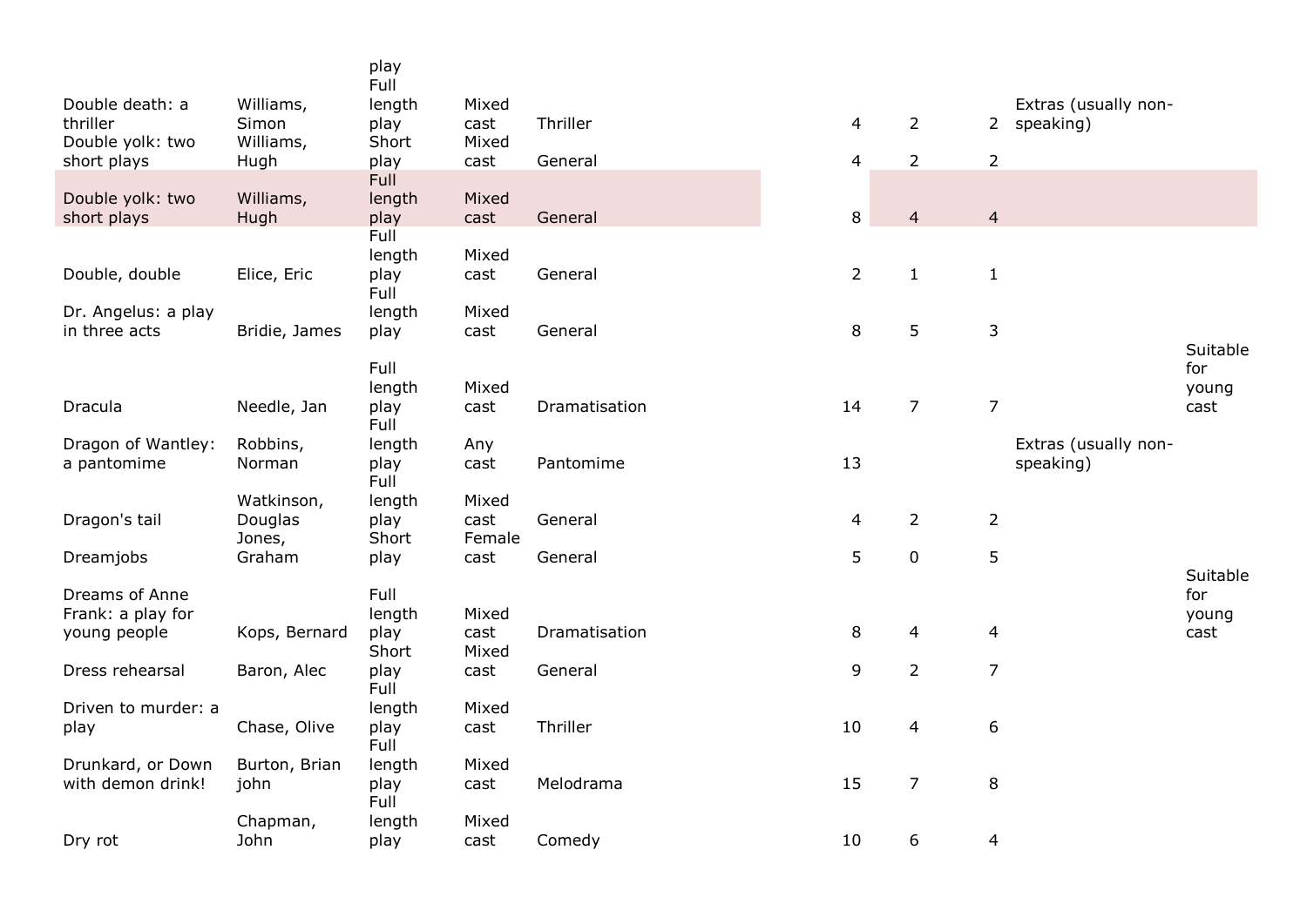| Duchess of Malfi: a             |                |               |              |           |                |                |                             |
|---------------------------------|----------------|---------------|--------------|-----------|----------------|----------------|-----------------------------|
| play, edited by                 |                | Full          |              |           |                |                |                             |
| Elizabeth M.                    |                | length        | Mixed        |           |                |                | Extras (usually non-        |
| <b>Brennan</b>                  | Webster, John  | play          | cast         | Tragedy   | 17             | 14             | 3 speaking)                 |
|                                 |                | Full          |              |           |                |                |                             |
|                                 |                | length        | Mixed        |           |                |                |                             |
| Duck song                       | Mercer, David  | play          | cast         | General   | $\overline{7}$ | 5              | $\overline{2}$              |
|                                 |                | Full          |              |           |                |                |                             |
|                                 | Giraudoux,     | length        | Mixed        |           |                |                | Extras (usually non-        |
| Duel of angels                  | Jean           | play          | cast         | General   | 12             | 8              | speaking)<br>$\overline{4}$ |
|                                 |                | Full          |              |           |                |                |                             |
| Duet for two hands:             | Bell, Mary     | length        | Mixed        |           |                |                |                             |
| a play in two acts              | Hayley         | play          | cast         | General   | 5              | $\overline{2}$ | $\mathbf{3}$                |
| Duets: a comedy in              |                | Short         | Mixed        |           |                |                |                             |
| four acts                       | Quilter, Peter | play          | cast         | Comedy    | $\overline{2}$ | $\mathbf{1}$   | $\mathbf{1}$                |
|                                 |                | Full          |              |           |                |                |                             |
| Duets: a comedy in<br>four acts | Quilter, Peter | length        | Mixed        | Comedy    | $\,8\,$        | $\overline{4}$ | $\overline{\mathcal{A}}$    |
|                                 |                | play<br>Short | cast<br>Male |           |                |                |                             |
| Dumb waiter                     | Pinter, Harold | play          | cast         | General   | $\overline{2}$ | $\overline{2}$ | $\mathbf 0$                 |
|                                 |                | Full          |              |           |                |                |                             |
| Dusa, Fish, Stas                |                | length        | Female       |           |                |                |                             |
| and Vi: a play                  | Gems, Pam      | play          | cast         | General   | $\overline{4}$ | $\pmb{0}$      | $\overline{4}$              |
| Each his own                    |                | Full          |              |           |                |                |                             |
| wilderness: in                  |                | length        | Mixed        |           |                |                |                             |
| Three plays                     | Hall, Willis   | play          | cast         | General   | $\overline{7}$ | $\overline{4}$ | $\mathsf{3}$                |
|                                 |                | Full          |              |           |                |                |                             |
| Earl and the                    | Brooke,        | length        | Mixed        |           |                |                |                             |
| pussycat                        | Harold         | play          | cast         | Comedy    | $\overline{7}$ | 5              | $\overline{2}$              |
|                                 |                | Full          |              |           |                |                |                             |
|                                 |                | length        | Mixed        |           |                |                |                             |
| Early morning                   | Bond, Edward   | play          | cast         | General   | 15             | 12             | 3                           |
| East Lynne or Lady              |                |               |              |           |                |                |                             |
| Isabel's shame,                 |                |               |              |           |                |                |                             |
| (1965) based on                 |                | Full          |              |           |                |                |                             |
| the novel by Mrs                | Burton, Brian  | length        | Mixed        |           |                |                |                             |
| Henry Wood                      | J.             | play          | cast         | Melodrama | 9              | $\overline{4}$ | 5                           |
| East Lynne, or,                 |                |               |              |           |                |                |                             |
| never called me                 |                |               |              |           |                |                |                             |
| Mother: (1984)                  |                | Full          |              |           |                |                |                             |
| based on the novel              | Burton, Brian  | length        | Mixed        |           |                |                |                             |
| by Mrs Henry Wood               | J.             | play          | cast         | Melodrama | 9              | 4              | 5                           |
| Easter                          | Strindberg,    | Full          | Mixed        | General   | 6              | 3              | 3                           |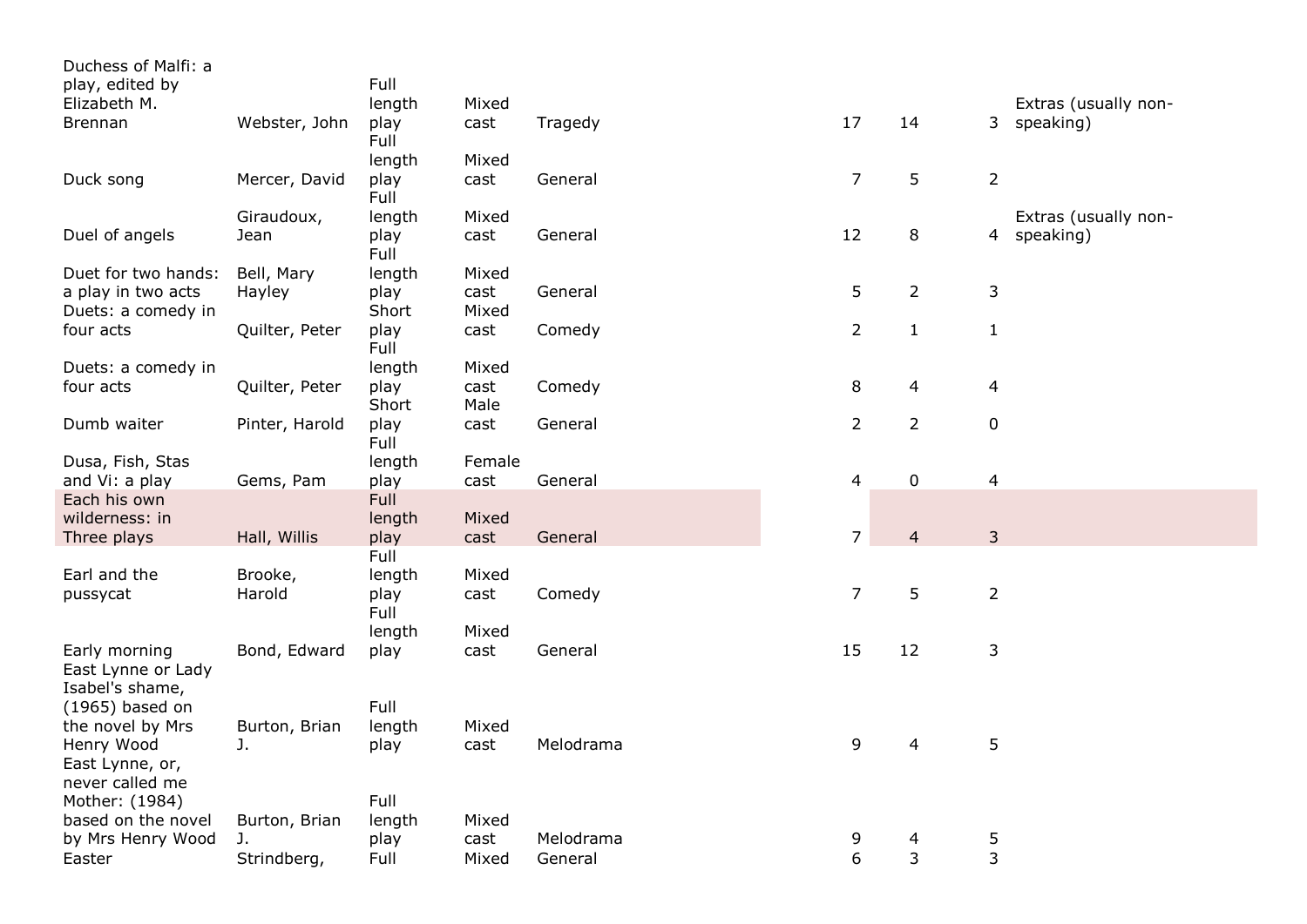|                          | August                          | length<br>play<br>Full | cast          |             |           |                |                |                |                      |
|--------------------------|---------------------------------|------------------------|---------------|-------------|-----------|----------------|----------------|----------------|----------------------|
| Easy money: a            |                                 | length                 | Mixed         |             |           |                |                |                |                      |
| comedy<br>Easy stages: a | Ridley, Arnold<br>Warburton, N. | play<br>Short          | cast<br>Mixed | Comedy      |           | 9              | 4              | 5              |                      |
| comedy                   | J.                              | play<br>Full           | cast          | Comedy      |           | $\overline{7}$ | 3              | 4              |                      |
|                          |                                 | length                 | Mixed         |             |           |                |                |                |                      |
| Easy terms               | Vickery, Frank                  | play<br>Full           | cast          | Comedy      |           | 4              | $\overline{2}$ | $\overline{2}$ |                      |
| Eden End: a play in      |                                 | length                 | Mixed         |             |           |                |                |                |                      |
| three acts               | Priestley, J. B.                | play<br>Full           | cast          | General     |           | $\overline{7}$ | 4              | 3              |                      |
| Edge of darkness: a      | Clemens,                        | length                 | Mixed         |             |           |                |                |                |                      |
| play in 3 acts           | <b>Brian</b>                    | play<br>Full           | cast          | General     |           | 6              | 3              | 3              |                      |
| Editor regrets: a        | Home, William                   | length                 | Mixed         |             |           |                |                |                |                      |
| comedy                   | Douglas                         | play<br>Full           | cast          | Comedy      |           | 8              | 6              | $\overline{2}$ |                      |
| Educating Rita: a        |                                 | length                 | Mixed         |             |           |                |                |                |                      |
| comedy                   | Russell, Willy<br>Mortimer,     | play<br>Short          | cast<br>Mixed | Comedy      |           | $\overline{2}$ | $\mathbf{1}$   | $\mathbf{1}$   | Extras (usually non- |
| Edwin: a play            | John                            | play<br>Full           | cast          | Comedy      |           | 3              | $\overline{2}$ | $\mathbf{1}$   | speaking)            |
|                          |                                 | length                 | Mixed         |             |           |                |                |                |                      |
| Eh?                      | Livings, Henry                  | play<br>Full           | cast          | Comedy      |           | 6              | 4              | $\overline{2}$ |                      |
|                          |                                 | length                 | Mixed         |             |           |                |                |                |                      |
| Elder statesman          | Eliot, T. S.                    | play<br>Full           | cast          | General     |           | 8              | 5              | 3              |                      |
| Elementary, my           |                                 | length                 | Mixed         |             |           |                |                |                |                      |
| dear                     | King, Philip                    | play                   | cast          | Comedy      |           | 6              | $\overline{2}$ | 4              |                      |
| En attendant             |                                 | Full                   |               |             |           |                |                |                |                      |
| Godot: piece en          | Beckett,                        | length                 | Male          |             |           |                |                |                |                      |
| deux actes               | Samuel                          | play                   | cast          | French text |           | 5              | 5              | 0              |                      |
|                          | Beckett,                        | Short                  | Mixed         |             |           |                |                |                |                      |
| Endgame                  | Samuel                          | play<br>Full           | cast          | General     |           | 4              | $\overline{2}$ | $\overline{2}$ |                      |
| Enemy of the             |                                 | length                 | Mixed         |             |           |                |                |                | Extras (usually non- |
| people                   | Ibsen, Henrik                   | play                   | cast          | General     |           | 11             | 9              | $2^{\circ}$    | speaking)            |
| English one-act          | Fitzjohn,                       | Short                  | Mixed         |             |           |                |                |                |                      |
| plays of today           | Donald                          | play                   | cast          | General     | Anthology |                |                |                |                      |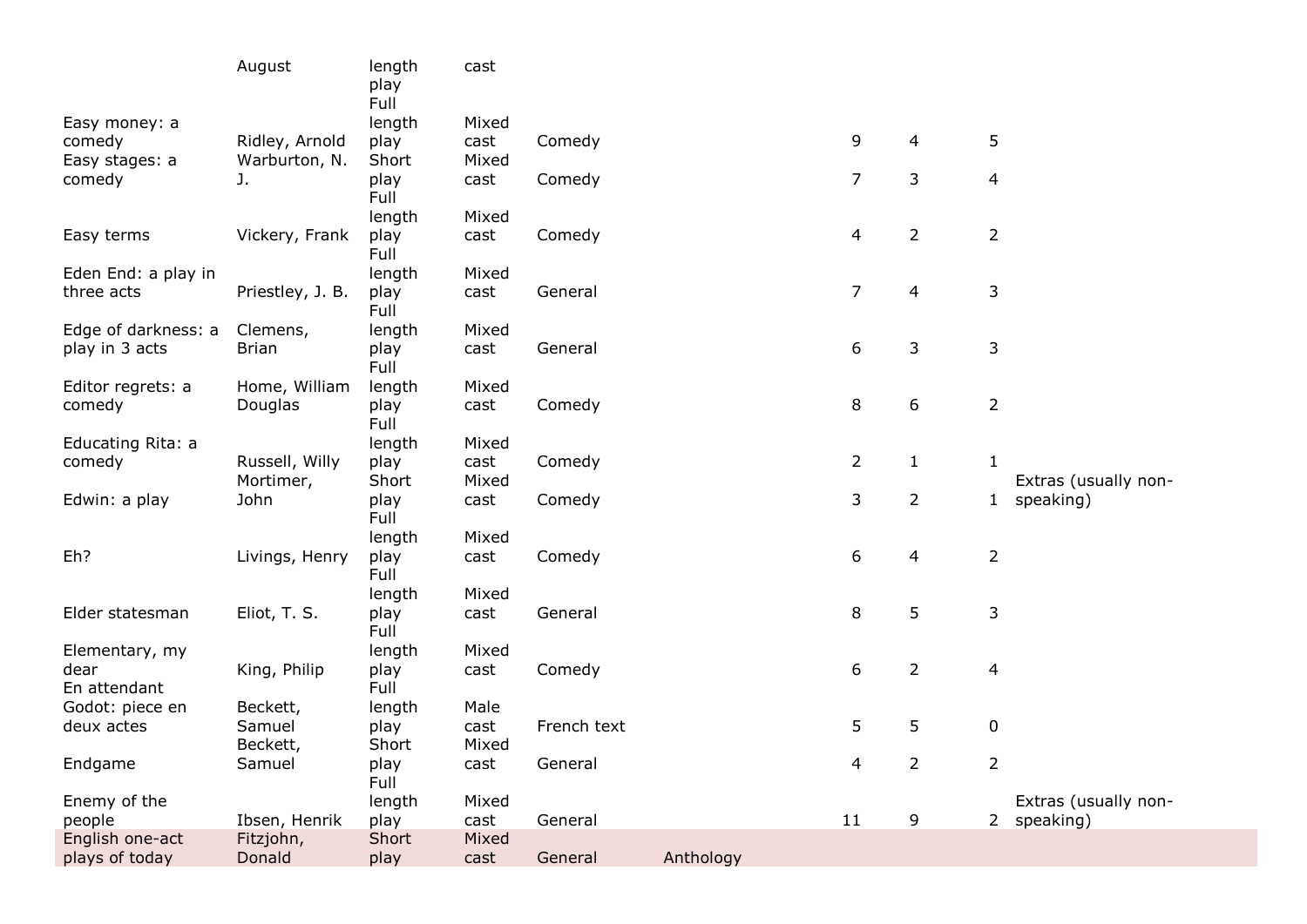|                             |                | Full         |               |         |       |                |                  |                |                |              |
|-----------------------------|----------------|--------------|---------------|---------|-------|----------------|------------------|----------------|----------------|--------------|
| Englishman's home           | Mallatratt,    | length       | Mixed         |         |       |                |                  |                |                |              |
|                             | Stephen        | play<br>Full | cast          | General |       | 6              | 3                | 3              |                |              |
|                             |                | length       | Mixed         |         |       |                |                  |                |                |              |
| Enjoy                       | Bennett, Alan  | play<br>Full | cast          | General |       | 13             | 10               | 3              |                |              |
|                             | Stephenson,    | length       | Mixed         |         |       |                |                  |                |                |              |
| Enlightenment               | Shelagh        | play<br>Full | cast          | General |       | 6              | $\mathsf 3$      | $\mathsf 3$    |                |              |
|                             | Hastings,      | length       | Mixed         |         |       |                |                  |                |                |              |
| Enquiry                     | Charlotte      | play<br>Full | cast          | General |       | 12             | $\overline{4}$   | $\,8\,$        |                |              |
|                             |                | length       | Mixed         |         |       |                |                  |                |                |              |
| Enron                       | Prebble, Lucy  | play<br>Full | cast          | General | $20+$ |                |                  |                | 20+ characters |              |
|                             | Stoppard,      | length       | Mixed         |         |       |                |                  |                |                |              |
| Enter a free man            | Tom            | play<br>Full | cast          | General |       | 8              | 4                | $\overline{4}$ |                |              |
|                             |                | length       | Mixed         |         |       |                |                  |                |                |              |
| Entertainer<br>Entertaining | Osborne, John  | play         | cast          | General |       | $\overline{7}$ | 5                | $\overline{2}$ |                |              |
| strangers, a play           |                | Full         |               |         |       |                |                  |                |                |              |
| for Dorchester: a           |                | length       | Mixed         |         |       |                |                  |                |                |              |
| new version                 | Edgar, David   | play         | cast          | General | $20+$ |                |                  |                | 20+ characters |              |
| Epitaph for a hard          | Hood, Evelyn   | Short        | Mixed<br>cast | General |       | 3              | $\mathbf{1}$     | $\overline{2}$ |                |              |
| man                         | М.             | play<br>Full |               |         |       |                |                  |                |                |              |
| Epsom Downs: a              | Brenton,       | length       | Mixed         |         |       |                |                  |                |                |              |
| play                        | Howard         | play<br>Full | cast          | General | $20+$ |                |                  |                | 20+ characters |              |
|                             |                | length       | Mixed         |         |       |                |                  |                |                |              |
| Equus                       | Shaffer, Peter | play         | cast          | General |       | 10             | $\boldsymbol{6}$ | 4              |                | Suitable     |
| Ernie's incredible          | Ayckbourn,     | Short        | Mixed         |         |       |                |                  |                | $20+$          | for<br>young |
| illucinations: a play       | Alan           | play         | cast          | General | $20+$ |                |                  |                | characters     | cast         |
|                             |                | Full         |               |         |       |                |                  |                |                |              |
|                             |                | length       | Mixed         |         |       |                |                  |                |                |              |
| Erogenous zones             | Vickery, Frank | play<br>Full | cast          | General |       | 5              | 3                | $\overline{2}$ |                |              |
| Escape: an episodic         | Galsworthy,    | length       | Mixed         |         |       |                |                  |                |                |              |
| play                        | John           | play         | cast          | General | $20+$ |                |                  |                | 20+ characters |              |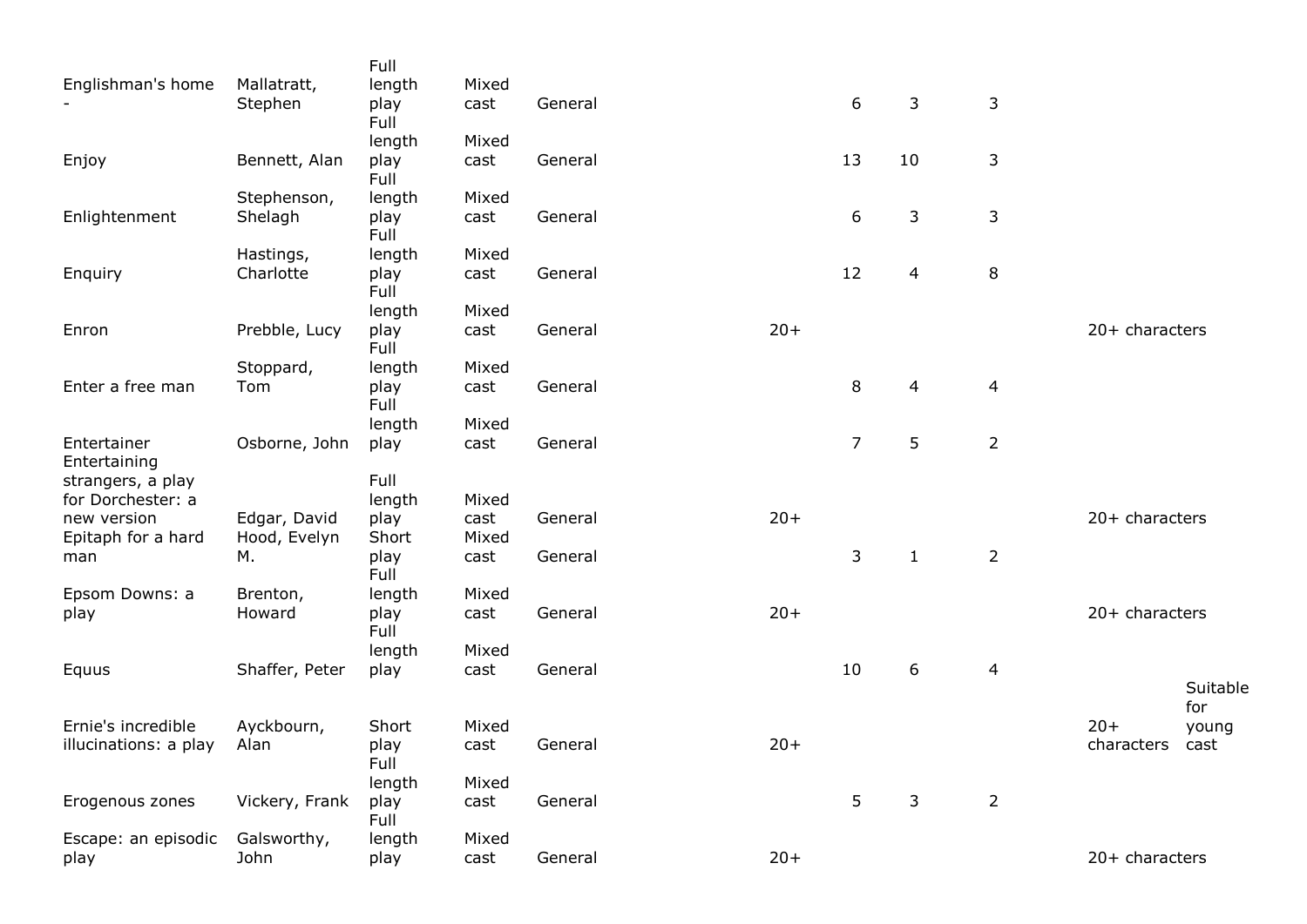| Even less legal!: a   |                |              |        |           |           |                |              |                         |
|-----------------------|----------------|--------------|--------|-----------|-----------|----------------|--------------|-------------------------|
| sequel to Nothing     | Black, Ian     | Short        | Female |           |           |                |              |                         |
| legal                 | Stuart         | play         | cast   | Comedy    |           | 8              | 0            | 8                       |
| Ever been had?: a     |                | Short        | Female |           |           |                |              |                         |
| comedy                | Day, Doris M.  | play         | cast   | Comedy    |           | 5              | 0            | 5                       |
| Every good boy        |                |              |        |           |           |                |              |                         |
| deserves favour,      |                | Full         |        |           |           |                |              |                         |
| and, Professional     | Stoppard,      | length       | Mixed  |           |           |                |              |                         |
| foul                  | Tom            | play         | cast   | General   | Anthology |                |              |                         |
|                       | Campton,       | Short        | Female |           |           |                |              | Extras (usually non-    |
| Everybody's friend    | David          | play         | cast   | General   |           | $\overline{4}$ | 0            | 4 speaking)             |
| Everyman and          |                |              |        |           |           |                |              |                         |
| medieval miracle      | Cawley, A. C.  | Short        | Mixed  | Religious |           |                |              |                         |
|                       | (editor)       |              | cast   | theme     | Anthology |                |              |                         |
| plays                 |                | play<br>Full |        |           |           |                |              |                         |
| Everything in the     |                |              |        |           |           |                |              |                         |
| garden: a play in     |                | length       | Mixed  |           |           |                |              |                         |
| three acts            | Cooper, Giles  | play         | cast   | General   |           | 11             | 6            | 5                       |
|                       |                | Full         |        |           |           |                |              |                         |
| Exiles: a play in     |                | length       | Mixed  |           |           |                |              |                         |
| three acts            | Joyce, James   | play         | cast   | General   |           | $\overline{7}$ | 3            | $\overline{4}$          |
|                       |                | Full         |        |           |           |                |              |                         |
|                       | Ionesco,       | length       | Mixed  |           |           |                |              |                         |
| Exit the king         | Eugene         | play         | cast   | General   |           | 6              | 3            | 3                       |
|                       |                | Full         |        |           |           |                |              |                         |
| Experiment with an    | Stephenson,    | length       | Mixed  |           |           |                |              |                         |
| air pump              | Shelagh        | play         | cast   | General   |           | $\overline{7}$ | 3            | $\overline{\mathbf{4}}$ |
| Extraordinary         |                |              |        |           |           |                |              |                         |
| revelations of Orca   | Tristram,      | Short        | Mixed  |           |           |                |              |                         |
| the goldfish          | David          | play         | cast   | Comedy    |           | $\overline{2}$ | $\mathbf{1}$ | $\mathbf{1}$            |
|                       | Hillman, Barry | Short        | Female |           |           |                |              |                         |
| Face the music        | I.             | play         | cast   | Comedy    |           | 6              | 0            | 6                       |
|                       | Burton, Brian  | Short        | Female |           |           |                |              |                         |
| Face the queen        | j.             | play         | cast   | General   |           | $\overline{7}$ | $\pmb{0}$    | $\overline{7}$          |
| Faith, hope, and      |                |              |        |           |           |                |              |                         |
| charity: a little     |                |              |        |           |           |                |              |                         |
| dance of death in     |                |              |        |           |           |                |              |                         |
| five acts, translated |                | Full         |        |           |           |                |              |                         |
| by Odon von           | Horvath, Odon  | length       | Mixed  |           |           |                |              |                         |
| Horvath               | von            | play         | cast   | General   |           | 18             | 13           | 5                       |
|                       |                | Full         |        |           |           |                |              |                         |
|                       | Saunders,      | length       | Mixed  |           |           |                |              |                         |
| Fall                  | James          | play         | cast   | General   |           | 5              | $\mathbf{1}$ | 4                       |
|                       |                |              |        |           |           |                |              |                         |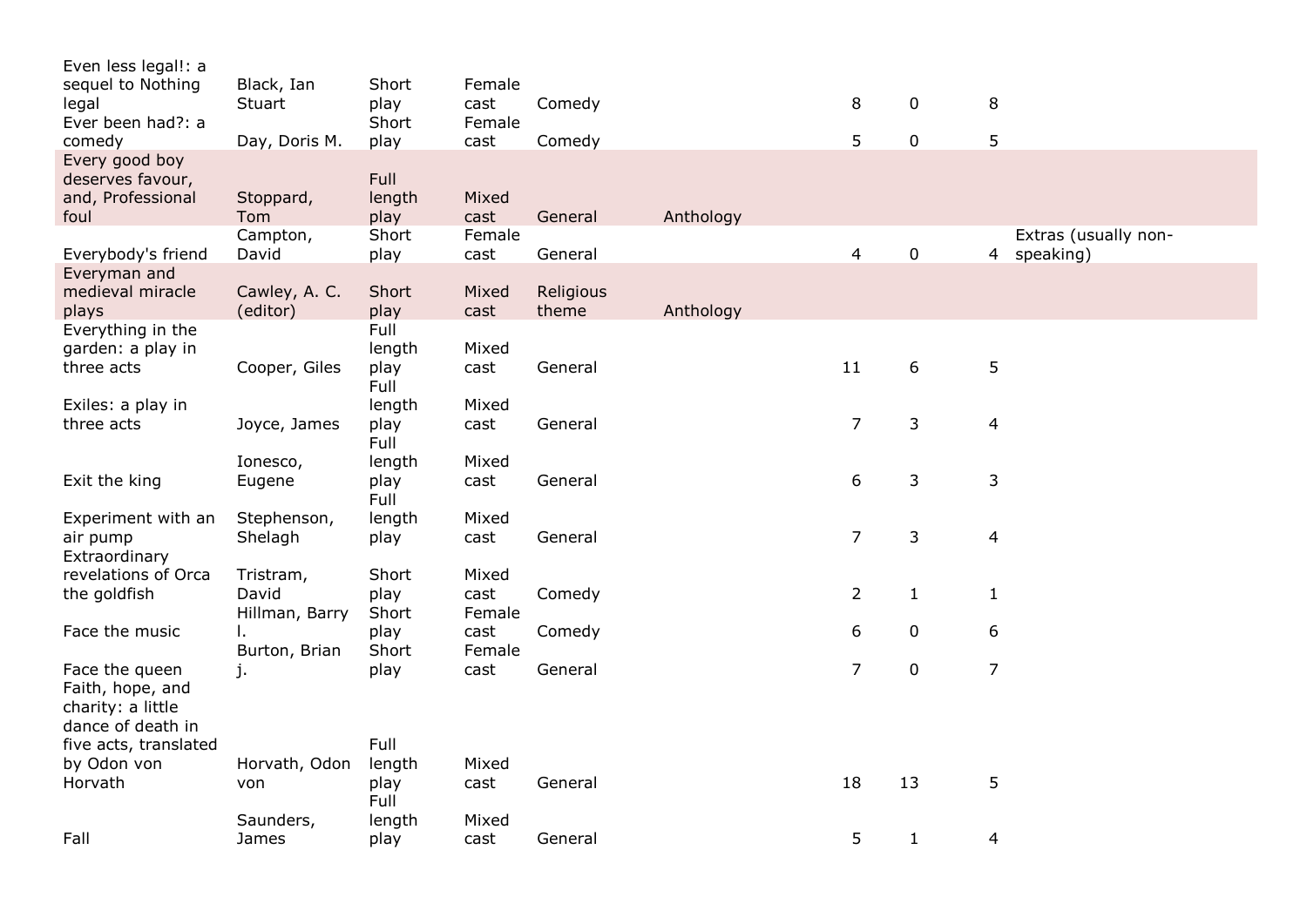| Fall and redemption<br>of man: selections          |                |               |                |                 |       |                |                |                |                |
|----------------------------------------------------|----------------|---------------|----------------|-----------------|-------|----------------|----------------|----------------|----------------|
| in modern English                                  |                | Full          |                |                 |       |                |                |                |                |
| from the mystery                                   |                | length        | Mixed          |                 |       |                |                |                |                |
| plays<br>Fall and redemption<br>of man: selections | Bowen, John    | play          | cast           | Religious theme |       | 12             | 8              | $\overline{4}$ |                |
| in modern English                                  |                | Full          |                |                 |       |                |                |                |                |
| from the mystery                                   |                | length        | Mixed          |                 |       |                |                |                |                |
| plays                                              | Bowen, John    | play<br>Short | cast<br>Female | Religious theme | $20+$ |                |                |                | 20+ characters |
| Fall out                                           | Dennys, Joyce  | play<br>Full  | cast           | General         |       | 5              | 0              | 5              |                |
|                                                    | Harwood,       | length        | Mixed          |                 |       |                |                |                |                |
| Family<br>Family album: a<br>Victorian comedy      | Ronald         | play          | cast           | General         |       | 8              | 4              | $\overline{4}$ |                |
| with music, played                                 |                | Short         | Mixed          |                 |       |                |                |                |                |
| in "Tonight at<br>$8.30$ ".                        | Coward, Noel   | play<br>Full  | cast           | Comedy          |       | 9              | 5              | $\overline{4}$ |                |
| Family circles: a                                  | Ayckbourn,     | length        | Mixed          |                 |       |                |                |                |                |
| play                                               | Alan           | play<br>Full  | cast           | Comedy          |       | 8              | 4              | $\overline{4}$ |                |
|                                                    | Browne,        | length        | Mixed          |                 |       |                |                |                |                |
| Family dance                                       | Felicity       | play<br>Short | cast<br>Mixed  | General         |       | $\overline{7}$ | 4              | 3              |                |
| Family occasion                                    | Glew, Jill     | play<br>Full  | cast           | General         |       | 9              | 5              | 4              |                |
| Family planning: a                                 |                | length        | Mixed          |                 |       |                |                |                |                |
| comedy                                             | Vickery, Frank | play<br>Full  | cast           | Comedy          |       | $\overline{7}$ | 3              | $\overline{4}$ |                |
|                                                    |                | length        | Mixed          |                 |       |                |                |                |                |
| Family reunion                                     | Eliot, T. S.   | play<br>Short | cast<br>Female | General         |       | 12             | 6              | 6              |                |
| Family reunion<br>Family voices: a                 | Macaulife, Kay | play          | cast           | General         |       | $\overline{7}$ | 0              | $\overline{7}$ |                |
| play, from Other                                   |                | Short         | Mixed          |                 |       |                |                |                |                |
| places                                             | Pinter, Harold | play          | cast           | Radio play      |       | 3              | $\overline{2}$ | 1              |                |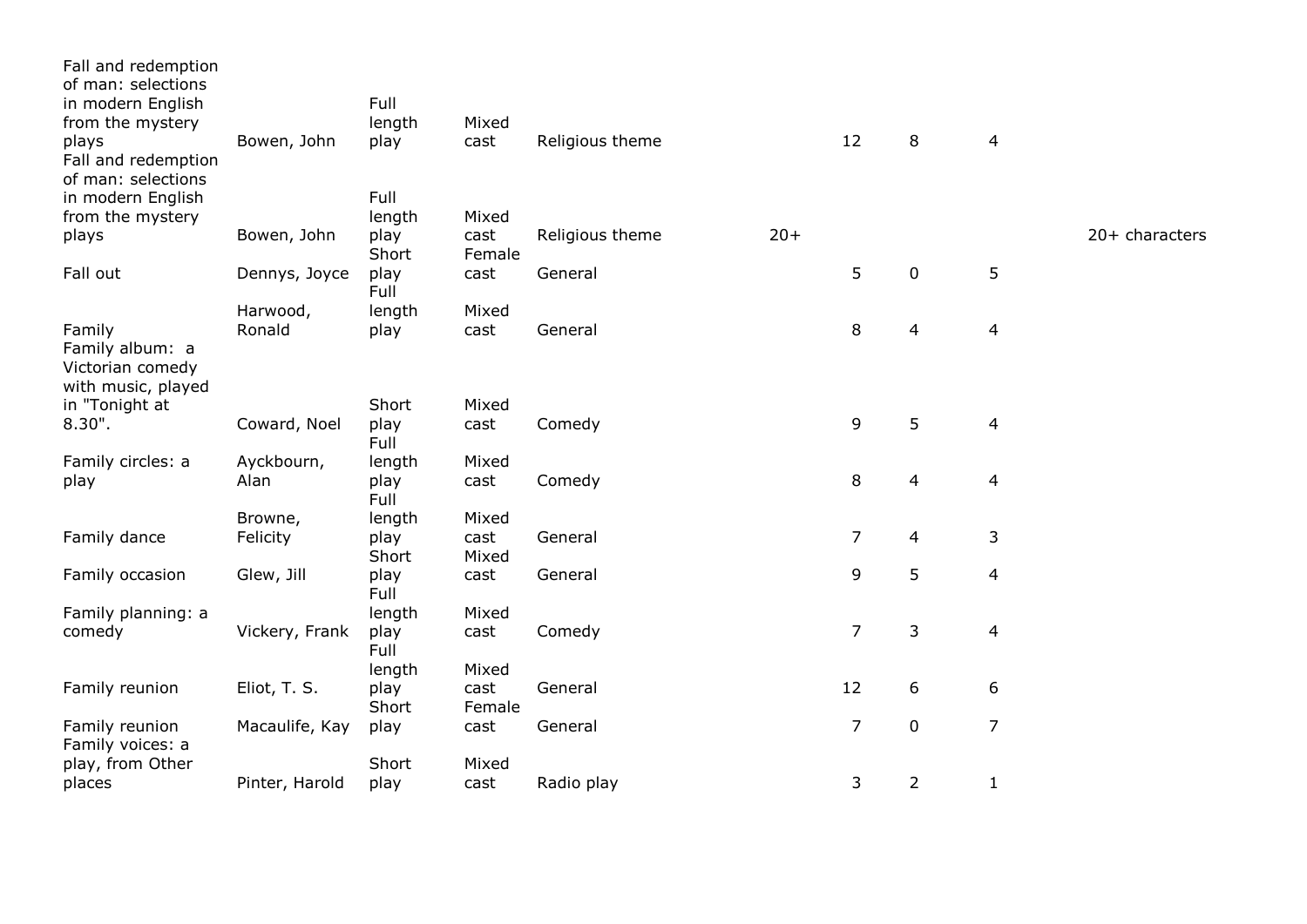| Famous plays of<br>1931: Barretts of<br>Wimpole St, by<br>Rudolf Besier;<br>Improper Duchess,<br>by James Fagan;<br>To see ourselves,<br>by E.M. Delafield;<br>After all, by John<br>van Druten; London<br>Wall, by John van<br>Druten; Autumn<br>crocus, by Dodie<br>Smith<br>Famous plays of<br>today, 1951-2:<br>Deep blue sea, by<br>Tereence Rattigan;<br>Waters of the<br>moon, by N.C.<br>Hunter; Dial M for<br>murder, by<br>Frederick Knott;<br>Dragon's mouth, by<br>J.B. Priestley & | Besier, Rudolf<br>Rattigan,       | <b>Full</b><br>length<br>play<br>Full<br>length | Mixed<br>cast<br>Mixed | General       | Anthology |       |                |              |                |                 |                          |
|-------------------------------------------------------------------------------------------------------------------------------------------------------------------------------------------------------------------------------------------------------------------------------------------------------------------------------------------------------------------------------------------------------------------------------------------------------------------------------------------------|-----------------------------------|-------------------------------------------------|------------------------|---------------|-----------|-------|----------------|--------------|----------------|-----------------|--------------------------|
| Jacquetta Hawkes.                                                                                                                                                                                                                                                                                                                                                                                                                                                                               | Terence                           | play                                            | cast                   | General       | Anthology |       |                |              |                |                 |                          |
| Far away                                                                                                                                                                                                                                                                                                                                                                                                                                                                                        | Churchill,<br>Caryl<br>Churchill, | Short<br>play<br>Short                          | Mixed<br>cast<br>Mixed | General       |           |       | 3              | $\mathbf{1}$ | $\overline{2}$ |                 |                          |
| Far away                                                                                                                                                                                                                                                                                                                                                                                                                                                                                        | Caryl                             | play                                            | cast                   | General       |           |       | 4              | $\mathbf{1}$ | $\mathsf 3$    |                 |                          |
| Far from the                                                                                                                                                                                                                                                                                                                                                                                                                                                                                    |                                   | Full<br>length                                  | Mixed                  |               |           |       |                |              |                | Extras (usually | Suitable<br>for<br>young |
| madding crowd                                                                                                                                                                                                                                                                                                                                                                                                                                                                                   | Williams, Guy                     | play<br>Full                                    | cast                   | Dramatisation |           |       | 13             | 8            | 5              | non-speaking)   | cast                     |
| Farm: a play in                                                                                                                                                                                                                                                                                                                                                                                                                                                                                 |                                   | length                                          | Mixed                  |               |           |       |                |              |                |                 |                          |
| three acts                                                                                                                                                                                                                                                                                                                                                                                                                                                                                      | Storey, David                     | play<br>Full                                    | cast                   | General       |           |       | $\overline{7}$ | 3            | $\overline{4}$ |                 |                          |
|                                                                                                                                                                                                                                                                                                                                                                                                                                                                                                 | Phillpotts,                       | length                                          | Mixed                  |               |           |       |                |              |                |                 |                          |
| Farmer's wife                                                                                                                                                                                                                                                                                                                                                                                                                                                                                   | Eden                              | play                                            | cast                   | Comedy        |           | $20+$ |                |              |                | 20+ characters  |                          |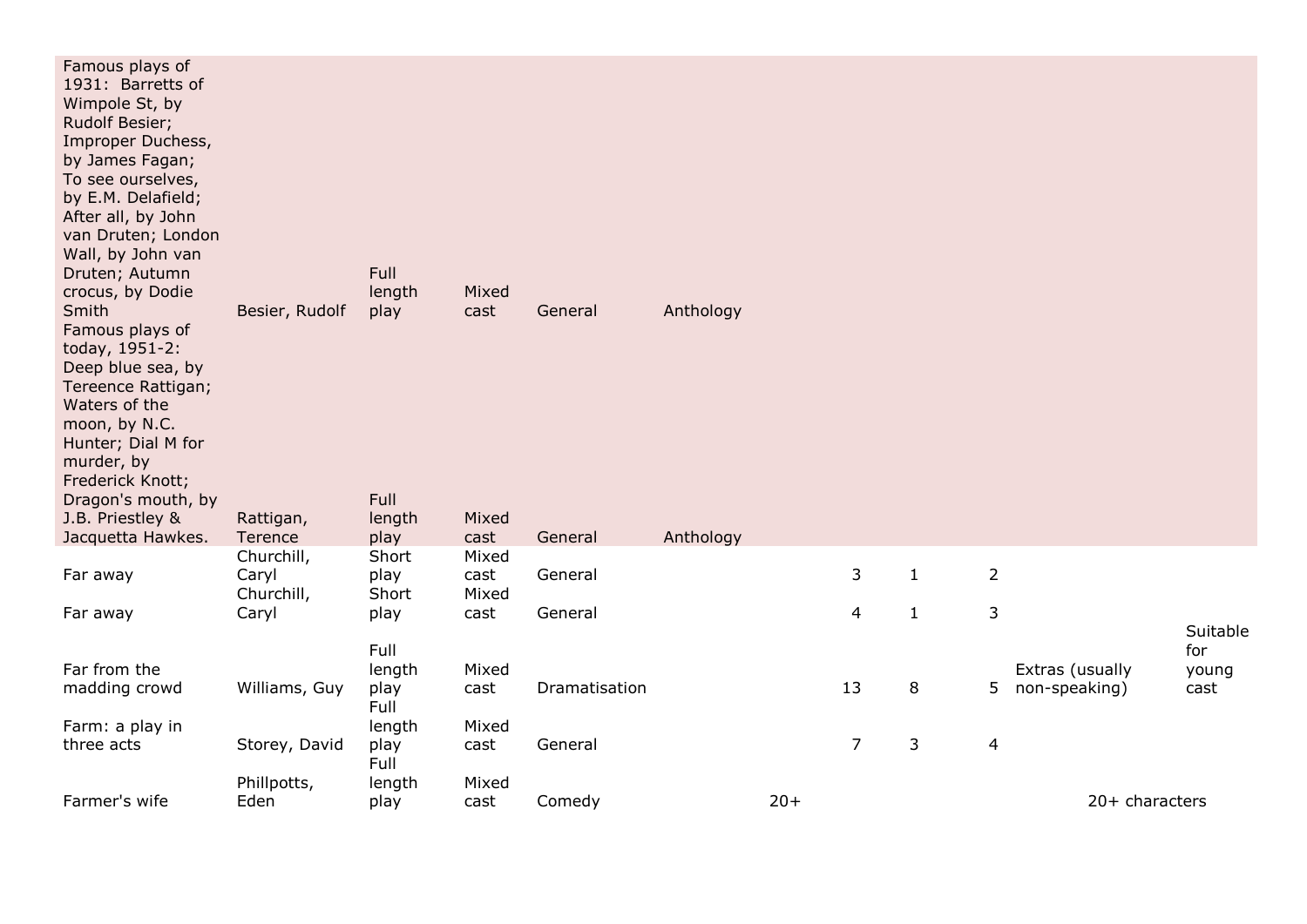| <b>Farndale Avenue</b><br><b>Housing Estate</b><br>Townswomen's<br><b>Guild Dramatic</b><br>Society murder<br>mystery<br>Farndale Avenue<br><b>Housing Estate</b><br>Townswomen's<br><b>Guild Dramatic</b><br>Society's | McGillivray,<br>David | Full<br>length<br>play<br>Full | Mixed<br>cast | Comedy Thriller |       | 5              | $\mathbf{1}$   | 4                           |                      |
|-------------------------------------------------------------------------------------------------------------------------------------------------------------------------------------------------------------------------|-----------------------|--------------------------------|---------------|-----------------|-------|----------------|----------------|-----------------------------|----------------------|
| production of<br>Macbeth: a                                                                                                                                                                                             | McGillivray,          | length                         | Mixed         |                 |       |                |                |                             |                      |
| comedy                                                                                                                                                                                                                  | David                 | play                           | cast          | Comedy          |       | 9              | 3              | 6                           |                      |
| Farndale<br>AvenueA                                                                                                                                                                                                     |                       | Full                           |               |                 |       |                |                |                             |                      |
| Christmas carol: a                                                                                                                                                                                                      | McGillivray,          | length                         | Mixed         |                 |       |                |                |                             |                      |
| comedy                                                                                                                                                                                                                  | David                 | play                           | cast          | Christmas       |       | 5              | $\mathbf{1}$   | $\overline{4}$              |                      |
| Fat lady sings in                                                                                                                                                                                                       |                       |                                |               |                 |       |                |                |                             |                      |
| Little Grimley: a<br>comedy                                                                                                                                                                                             | Tristram,<br>David    | Short<br>play                  | Mixed<br>cast | Comedy          |       | 4              | $\overline{2}$ | $\overline{2}$              |                      |
|                                                                                                                                                                                                                         |                       | Full                           |               |                 |       |                |                |                             |                      |
| Fatal attraction: a                                                                                                                                                                                                     | Slade,                | length                         | Mixed         |                 |       |                |                |                             |                      |
| thriller in 2 acts                                                                                                                                                                                                      | Bernard               | play                           | cast          | Thriller        |       | 6              | 3              | 3                           |                      |
| Fathers and sons<br>(from Turgenev) in                                                                                                                                                                                  |                       | Full<br>length                 | Mixed         |                 |       |                |                |                             |                      |
| Plays 2                                                                                                                                                                                                                 | Friel, Brian          | play                           | cast          | Dramatisation   |       | 16             | 10             | 6                           |                      |
|                                                                                                                                                                                                                         |                       | Full                           |               |                 |       |                |                |                             |                      |
|                                                                                                                                                                                                                         |                       | length                         | Mixed         |                 |       |                |                |                             |                      |
| Father's day<br>Fear and misery of                                                                                                                                                                                      | Chappell, Eric        | play                           | cast          | Comedy          |       | 4              | $\overline{2}$ | $\overline{2}$              |                      |
| the Third Reich and<br>Senora Carrar's<br>rifles translated by<br>John Willett and                                                                                                                                      |                       |                                |               |                 |       |                |                |                             |                      |
| Wolfgang                                                                                                                                                                                                                |                       | Short                          | Mixed         |                 |       |                |                |                             | Extras (usually non- |
| Sauerlander<br>Fear and misery of                                                                                                                                                                                       | Brecht, Bertolt       | play                           | cast          | General         |       | $\overline{7}$ | 4              | 3 <sup>1</sup><br>speaking) |                      |
| the Third Reich:<br>and Senora Carrar's<br>rifles (based on<br>Riders to the Sea,                                                                                                                                       |                       | Full<br>length                 | Mixed         |                 |       |                |                |                             |                      |
| by J.M. Synge)                                                                                                                                                                                                          | Brecht, Bertolt       | play                           | cast          | General         | $20+$ |                |                |                             | 20+ characters       |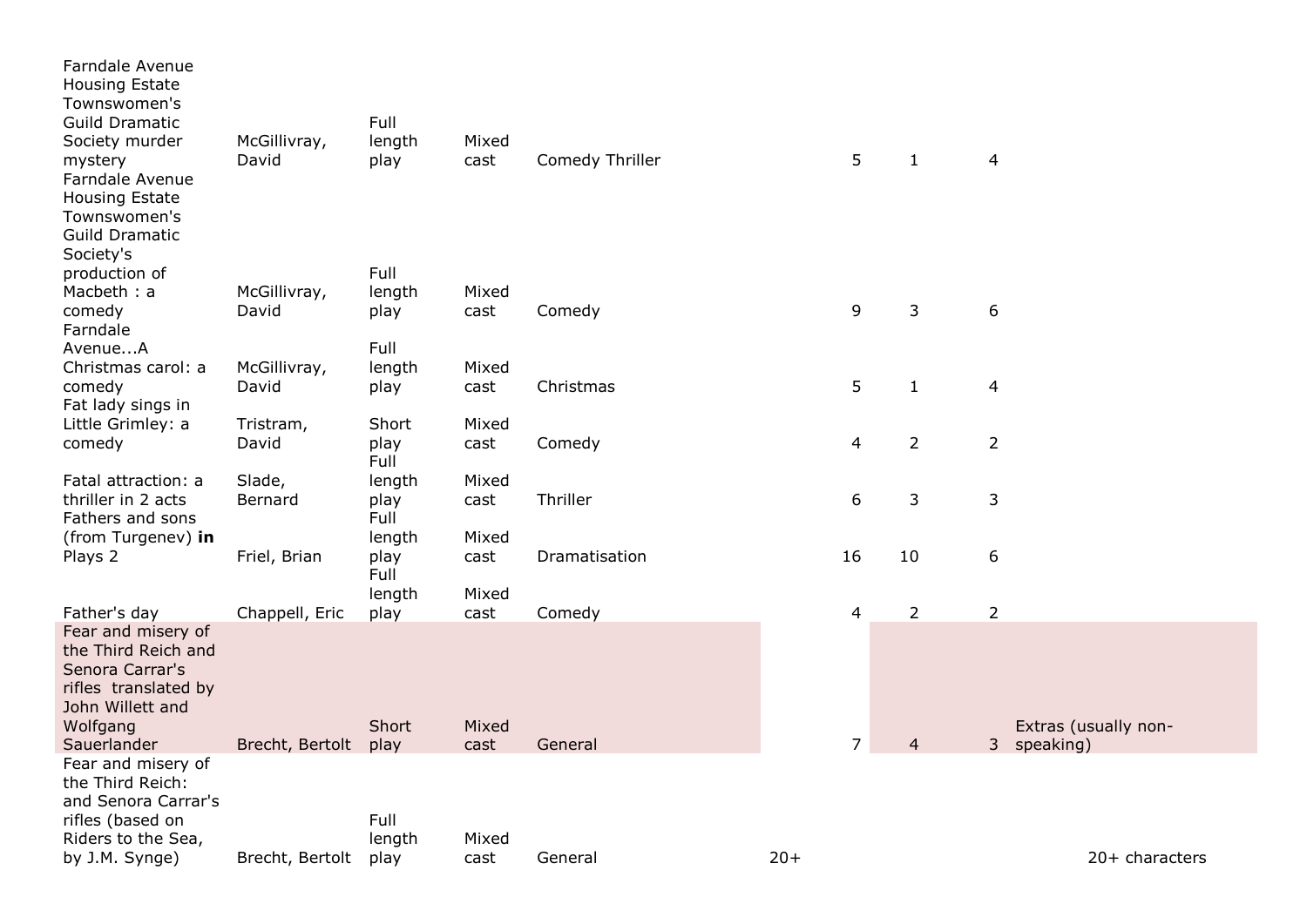| Feedem fighters: a<br>comedy                                                               | Mode, Dorian                        | Full<br>length<br>play<br>Full | Mixed<br>cast           | Comedy    |           | 5  | 3  | $2^{\circ}$    | Extras (usually non-<br>speaking) |
|--------------------------------------------------------------------------------------------|-------------------------------------|--------------------------------|-------------------------|-----------|-----------|----|----|----------------|-----------------------------------|
| Female transport<br>Figure of fun,                                                         | Gooch, Steve                        | length<br>play<br>Full         | Mixed<br>cast           | General   |           | 10 | 4  | 6              |                                   |
| adapted by Arthur<br>Macrae                                                                | Roussin,<br>Andre                   | length<br>play<br>Full         | Mixed<br>cast           | Comedy    |           | 10 | 5  | 5              |                                   |
| Find me<br>Fire burn and                                                                   | Wymark,<br>Olwen<br>Peach, L. du    | length<br>play<br>Short        | Mixed<br>cast<br>Female | General   |           | 8  | 3  | 5              | Extras (usually non-              |
| cauldron bubble                                                                            | Garde                               | play                           | cast                    | Melodrama |           | 7  | 0  | $\overline{7}$ | speaking)                         |
| Fire raisers: a<br>morality without a<br>moral, translated                                 |                                     | Full<br>length                 | Mixed                   |           |           |    |    |                |                                   |
| by Michael Bullock<br>Fish out of water: a                                                 | Frisch, Max                         | play<br>Full                   | cast                    | General   |           | 16 | 13 | 3              |                                   |
| comedy, new<br>version                                                                     | Benfield,<br>Derek                  | length<br>play                 | Mixed<br>cast           | Comedy    |           | 6  | 3  | 3              |                                   |
| Five Elizabethan<br>tragedies<br>Five plays: Ivanov;<br>The Seagull; Uncle<br>Vanya; Three | McIlwraith,<br>Archibald<br>Kennedy | Full<br>length<br>play         | Mixed<br>cast           | Tragedy   | Anthology |    |    |                |                                   |
| Sisters; Cherry<br>Orchard, translated<br>by Ronald Hingley.<br>Five plays:                | Chekhov,<br>Anton                   | Full<br>length<br>play         | Mixed<br>cast           | General   | Anthology |    |    |                |                                   |
| comedies and tragi-<br>comedies                                                            | García Lorca,<br>Federico           | Short<br>play                  | Mixed<br>cast           | Comedy    | Anthology |    |    |                |                                   |
| Five Russian plays,<br>translated by David<br>Magarshack                                   | Magarshack,<br>David                | Full<br>length<br>play         | Mixed<br>cast           | Tragedy   |           | 12 | 6  | 6              | Extras (usually non-<br>speaking) |
| Five Russian plays,<br>translated by David<br>Magarshack                                   | Magarshack,<br>David                | Full<br>length<br>play         | Mixed<br>cast           | Tragedy   |           | 15 | 8  | 7 <sup>7</sup> | Extras (usually non-<br>speaking) |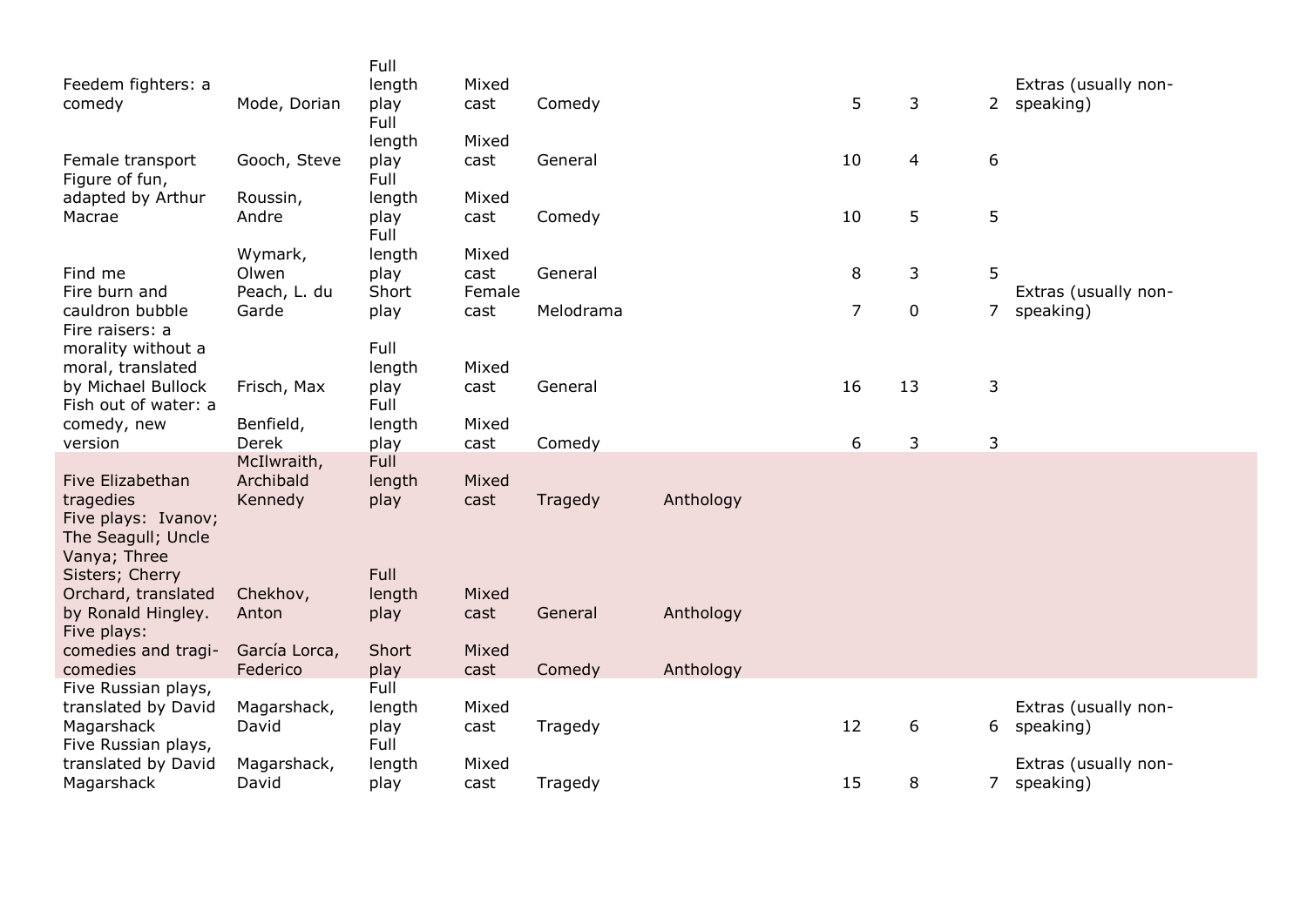| Five Russian plays:<br>Government<br>Inspector, by<br>Nicolai Gogol; The<br>storm, by<br>Alexander<br>Ostrovsky; The<br>power of darkness,<br>by Leo Tolstoy;<br>Uncle Vanya, by<br>Anton Chekhov;<br>The lower depths,<br>by Maxim Gorky                     | Magarshack,<br>David,<br>translator            | Full<br>length<br>play                  | Mixed<br>cast                  | General                            |       | 17        | 13 | $\overline{4}$ |                |
|---------------------------------------------------------------------------------------------------------------------------------------------------------------------------------------------------------------------------------------------------------------|------------------------------------------------|-----------------------------------------|--------------------------------|------------------------------------|-------|-----------|----|----------------|----------------|
| Five Russian plays:<br>Government<br>Inspector, by<br>Nicolai Gogol; The<br>storm, by<br>Alexander<br>Ostrovsky; The<br>power of darkness,<br>by Leo Tolstoy;<br>Uncle Vanya, by<br>Anton Chekhov;<br>The lower depths,<br>by Maxim Gorky                     | Magarshack,<br>David, editor                   | Full<br>length<br>play                  | Mixed<br>cast                  | General                            |       | 9         | 5  | $\overline{4}$ |                |
| Five Russian plays:<br>Government<br>Inspector, by<br>Nicolai Gogol; The<br>storm, by<br>Alexander<br>Ostrovsky; The<br>power of darkness,<br>by Leo Tolstoy;<br>Uncle Vanya, by<br>Anton Chekhov;<br>The lower depths,<br>by Maxim Gorky<br>Five screenplays | Magarshack,<br>David, editor<br>Pinter, Harold | Full<br>length<br>play<br>Short<br>play | Mixed<br>cast<br>Mixed<br>cast | General<br>Dramatisation Anthology | $20+$ | $\pmb{0}$ |    |                | 20+ characters |
|                                                                                                                                                                                                                                                               | Rattigan,                                      | Full                                    | Mixed                          |                                    |       |           |    |                |                |
| Flare path                                                                                                                                                                                                                                                    | Terence                                        | length                                  | cast                           | General                            |       | 10        | 6  | 4              |                |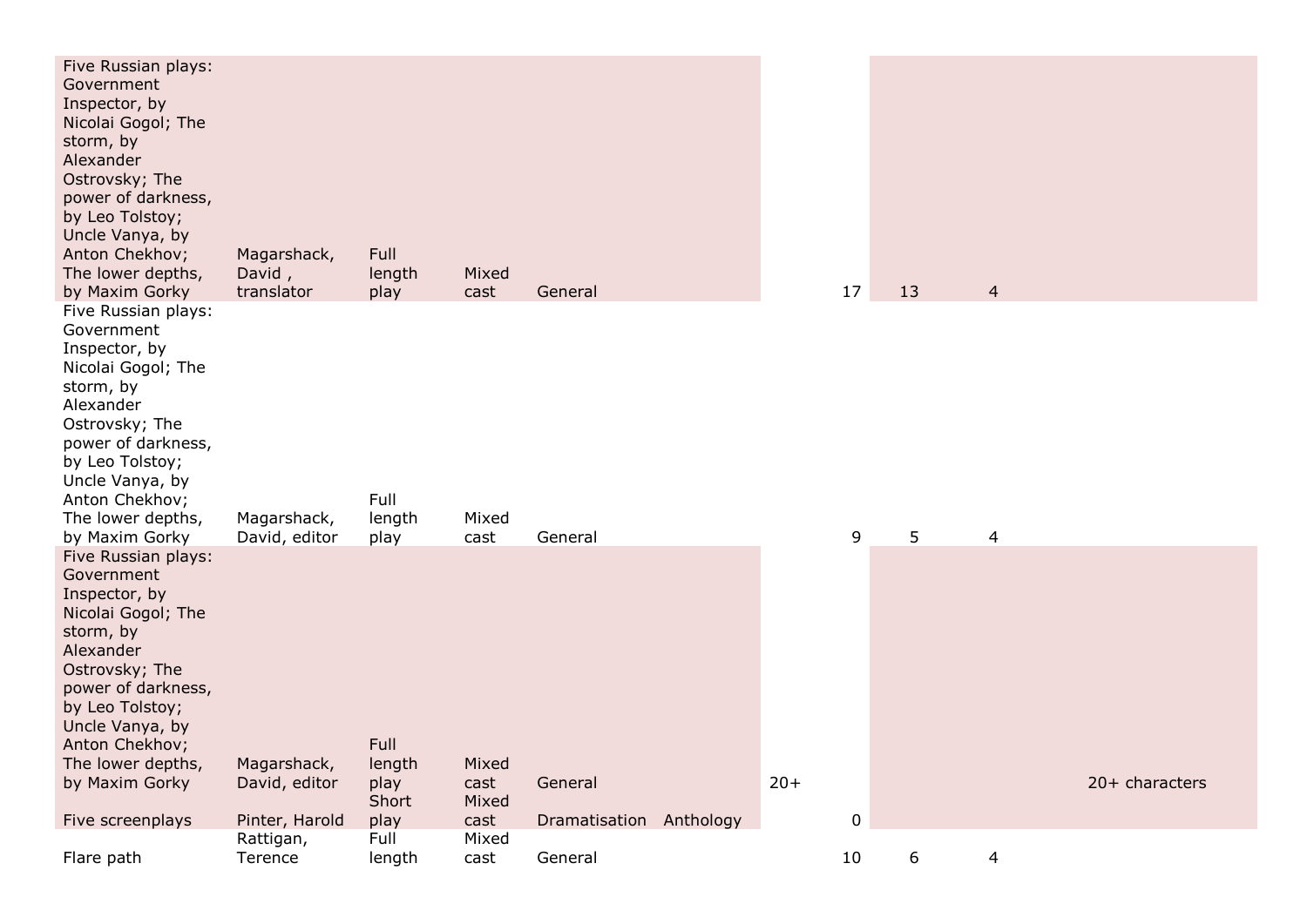|                                         |                     | play<br>Full   |                |            |       |                |                |                |                                   |
|-----------------------------------------|---------------------|----------------|----------------|------------|-------|----------------|----------------|----------------|-----------------------------------|
|                                         | Delderfield, R.     | length         | Mixed          |            |       |                |                |                |                                   |
| Flashpoint                              | F.                  | play<br>Full   | cast           | General    |       | 9              | 4              | 5              |                                   |
| Flea in her ear: a<br>farce             | Feydeau,<br>Georges | length<br>play | Mixed<br>cast  | Comedy     |       | 15             | 10             | 5              | Extras (usually non-<br>speaking) |
| Flesh game: a<br>comedy                 | Shirley, Rae        | Short<br>play  | Female<br>cast | Comedy     |       | 7              | $\mathbf 0$    | $\overline{7}$ |                                   |
|                                         |                     | Full           |                |            |       |                |                |                |                                   |
|                                         | Williams,           | length         | Mixed          |            |       |                |                |                |                                   |
| Flip side: a comedy                     | Hugh                | play<br>Short  | cast<br>Mixed  | Comedy     |       | 4              | $\overline{2}$ | $\overline{2}$ |                                   |
| Flood warning                           | Weldon, Fay         | play           | cast           | General    |       | 5              | $\overline{2}$ | 3              |                                   |
| Florence                                |                     | Full<br>length | Mixed          |            |       |                |                |                |                                   |
| Nightingale                             | Bowen, John         | play<br>Full   | cast           | Historical |       | 13             | $\overline{7}$ | 6              |                                   |
|                                         |                     | length         | Mixed          |            |       |                |                |                |                                   |
| Flowering cherry                        | Bolt, Robert        | play<br>Full   | cast           | General    |       | $\overline{7}$ | 4              | 3              |                                   |
| Flowers of sulphur:                     | Reid,               | length         | Mixed          |            |       |                |                |                |                                   |
| a comedy                                | Georgina            | play           | cast           | Comedy     |       | 6              | $\overline{2}$ | 4              |                                   |
| Fly away birdie:a                       | Pertwee,            | <b>Short</b>   | Mixed          |            |       |                |                |                |                                   |
| comedy                                  | Roland              | play           | cast           | Comedy     |       | 4              | $\overline{2}$ | $\overline{2}$ |                                   |
|                                         |                     | Full           |                |            |       |                |                |                |                                   |
| Fly in the ointment                     | Benfield,<br>Derek  | length<br>play | Mixed<br>cast  | Comedy     |       | 6              | 3              | 3              |                                   |
|                                         |                     | Full           |                |            |       |                |                |                |                                   |
| Flying feathers: a                      | Benfield,           | length         | Mixed          |            |       |                |                |                |                                   |
| farce                                   | Derek               | play           | cast           | Comedy     |       | 10             | 4              | 6              |                                   |
| Fool, and, We come<br>to the river: two |                     | Full           | Mixed          |            |       |                |                |                |                                   |
| plays                                   | Bond, Edward        | length<br>play | cast           | General    | $20+$ |                |                |                | $20+$ characters                  |
| Fool's paradise: a                      |                     | Full           |                |            |       |                |                |                |                                   |
| comedy in three                         |                     | length         | Mixed          |            |       |                |                |                |                                   |
| acts<br>Fools rush in: a                | Coke, Peter         | play<br>Full   | cast           | Comedy     |       | 8              | $\overline{2}$ | 6              |                                   |
| comedy in three                         | Horne,              | length         | Mixed          |            |       |                |                |                |                                   |
| acts                                    | Kenneth             | play<br>Full   | cast           | Comedy     |       | 8              | 3              | 5              |                                   |
| Foot in the door: a<br>comedy           | Harris,<br>Richard  | length<br>play | Mixed<br>cast  | Comedy     |       | 6              | 3              | 3              |                                   |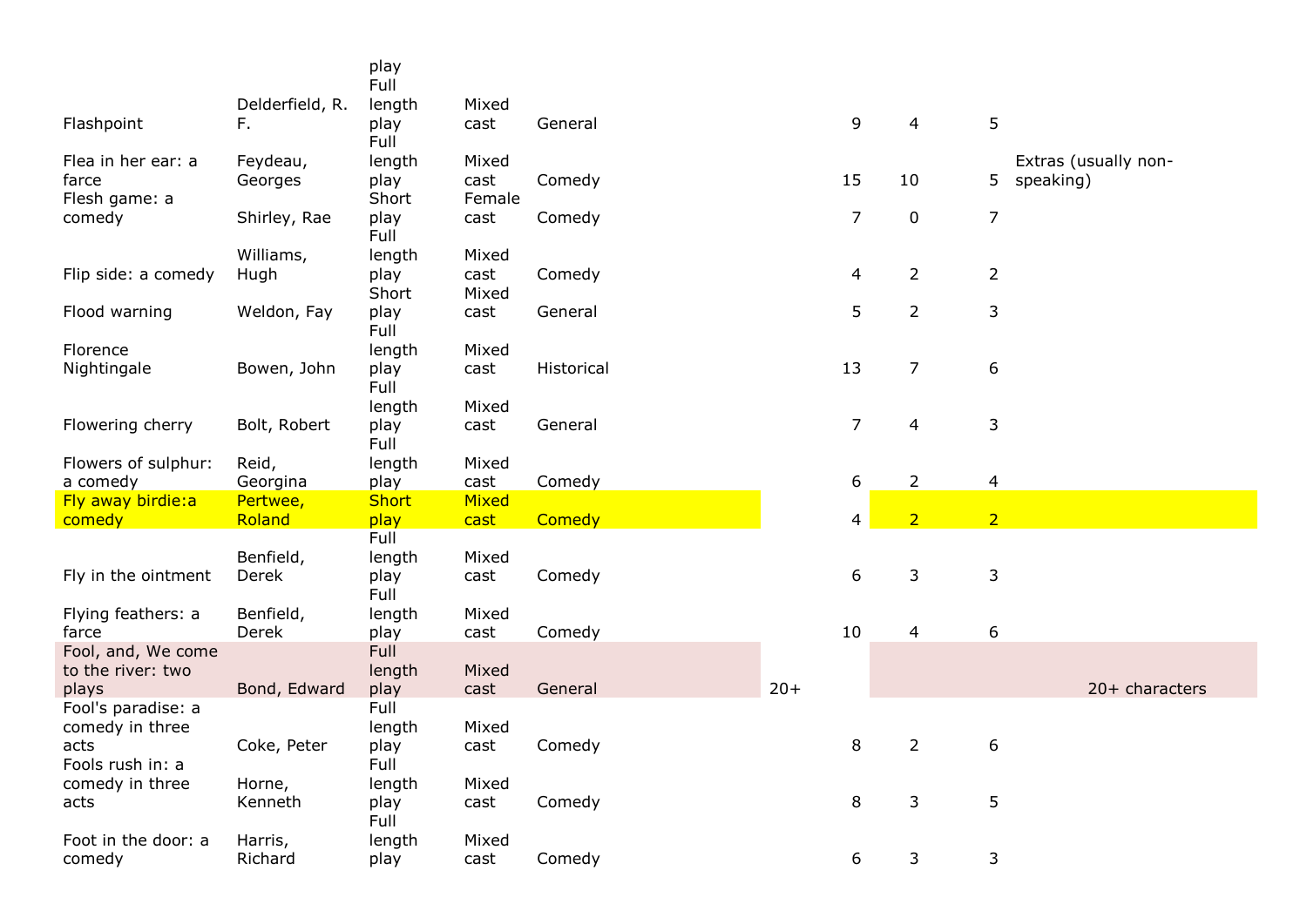| For services<br>rendered<br>For starters<br>Forget-me-not<br>Lane: humorous,<br>serious and                                                                                              | Maugham, W.<br>Somerset<br>Warburton,<br><b>Nick</b> | Full<br>length<br>play<br>Short<br>play<br>Full<br>length | Mixed<br>cast<br>Mixed<br>cast<br>Mixed | General<br>Comedy    |           | 11<br>$\overline{2}$ | 5<br>$\mathbf{1}$ | 6<br>$\mathbf{1}$                                   |
|------------------------------------------------------------------------------------------------------------------------------------------------------------------------------------------|------------------------------------------------------|-----------------------------------------------------------|-----------------------------------------|----------------------|-----------|----------------------|-------------------|-----------------------------------------------------|
| dramatic selections<br>Forty winks beauty:<br>a minidrama                                                                                                                                | Nichols, Peter<br>Tydeman,<br>Richard                | play<br>Short<br>play                                     | cast<br>Any<br>cast                     | General<br>Pantomime |           | 9<br>12              | 5                 | 4                                                   |
| <b>Four Continental</b><br>plays; Broken jug,<br>by heinrich von<br>Kleist; Jar, by Luigi<br>Pirandello; The<br>wedding, by Anton<br>Chekhov; Poet, by<br>Dario Niccodemo<br>Four plays: | Allen, John<br>(editor)                              | Full<br>length<br>play                                    | Mixed<br>cast                           | General              | Anthology |                      |                   |                                                     |
| Recruiting officer;<br>Beaux' stratagem;<br>Constant Couple;<br><b>Rivals</b><br>Four plays:<br>Recruiting officer;                                                                      | Farquhar,<br>George                                  | Full<br>length<br>play                                    | Mixed<br>cast                           | Comedy               |           | 16                   | 12                | Extras (usually non-<br>4 speaking)                 |
| Beaux' stratagem;<br>Constant Couple;<br><b>Rivals</b><br>Four plays:<br>Recruiting officer;                                                                                             | Farquhar,<br>George                                  | Full<br>length<br>play                                    | Mixed<br>cast                           | Comedy               |           | 14                   | 10                | Extras (usually non-<br>4 speaking)                 |
| Beaux' stratagem;<br>Constant Couple;<br><b>Rivals</b><br>Four plays:<br>Recruiting officer;                                                                                             | Farquhar,<br>George                                  | Full<br>length<br>play                                    | Mixed<br>cast                           | Comedy               |           | 16                   | 11                | Extras (usually non-<br>5 <sup>1</sup><br>speaking) |
| Beaux' stratagem;<br><b>Constant Couple;</b><br><b>Rivals</b><br>Four plays:<br>Recruiting officer;                                                                                      | Farquhar,<br>George                                  | Full<br>length<br>play<br>Full                            | Mixed<br>cast                           | Comedy               | Anthology |                      |                   |                                                     |
| Beaux' stratagem;<br>Constant Couple;                                                                                                                                                    | Farquhar,<br>George                                  | length<br>play                                            | Mixed<br>cast                           | Comedy               |           | 12                   | 8                 | Extras (usually non-<br>4 speaking)                 |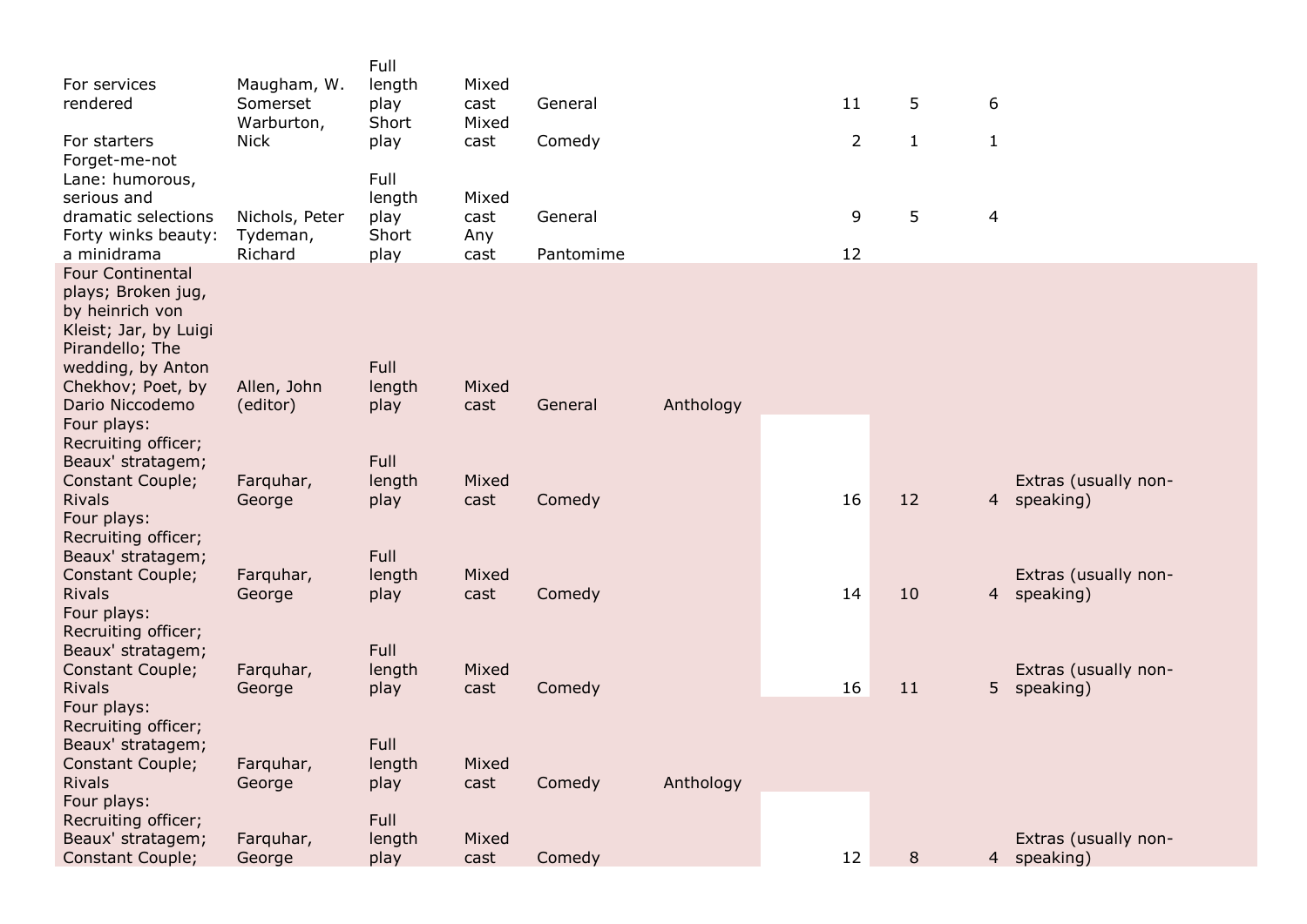| <b>Rivals</b>                             |                          |               |                |                         |       |    |                |                  |                                   |                 |
|-------------------------------------------|--------------------------|---------------|----------------|-------------------------|-------|----|----------------|------------------|-----------------------------------|-----------------|
| <b>Four Sherlock</b>                      |                          |               |                |                         |       |    |                |                  |                                   | Suitable<br>for |
| Holmes plays: one-<br>act plays by Mic    | Hardwick,<br>Michael     | Short<br>play | Mixed<br>cast  | Dramatisation Anthology |       |    |                |                  |                                   | young<br>cast   |
| Frankenstein: a                           |                          | Full          |                |                         |       |    |                |                  |                                   | Suitable<br>for |
| play adapted for 11                       |                          | length        | Mixed          |                         |       |    |                |                  |                                   | young           |
| to 14-year-olds<br>Frankenstein: a        | Pullman, Philip          | play          | cast           | Dramatisation           |       | 11 | $\overline{7}$ | $\overline{4}$   |                                   | cast            |
| play in two acts,                         |                          | Full          |                |                         |       |    |                |                  |                                   |                 |
| from the classic by                       |                          | length        | Mixed          |                         |       |    |                |                  |                                   |                 |
| Mary Shelley<br>Frankenstein: from        | Kelly, Tim               | play<br>Full  | cast           | Thriller                |       | 8  | 4              | $\overline{4}$   |                                   |                 |
| the story by Mary                         |                          | length        | Mixed          |                         |       |    |                |                  |                                   |                 |
| Shelley                                   | Kelly, Tim               | play          | cast           | Dramatisation           |       | 8  | $\overline{4}$ | $\overline{4}$   |                                   |                 |
|                                           |                          | Full          |                |                         |       |    |                |                  |                                   |                 |
| Freeway: a play in                        |                          | length        | Mixed          |                         |       | 12 | 6              |                  | Extras (usually non-              |                 |
| two acts                                  | Nichols, Peter           | play<br>Full  | cast           | General                 |       |    |                | 6                | speaking)                         |                 |
| French without                            | Rattigan,                | length        | Mixed          |                         |       |    |                |                  |                                   |                 |
| tears: a comedy                           | Terence                  | play<br>Full  | cast           | Comedy                  |       | 10 | $\overline{7}$ | $\mathsf 3$      |                                   |                 |
| Friends and                               |                          | length        | Mixed          |                         |       |    |                |                  | Extras (usually non-              |                 |
| neighbours<br>Frogs: translated           | Steele, Austin           | play          | cast           | Comedy                  |       | 8  | 4              |                  | 4 speaking)                       |                 |
| into English                              |                          | Full          |                |                         |       |    |                |                  |                                   |                 |
| rhyming verse by<br><b>Gilbert Murray</b> |                          | length        | Mixed          |                         |       | 11 | 8              |                  | Extras (usually non-<br>speaking) |                 |
| From five to five-                        | Aristophanes<br>Johnson, | play<br>Short | cast<br>Female | Comedy                  |       |    |                | 3                |                                   |                 |
| thirty: a comedy                          | Philip                   | play          | cast           | Comedy                  |       | 5  | $\mathbf 0$    | 5                |                                   |                 |
| From here to the                          |                          | Short         | Mixed          |                         |       |    |                |                  |                                   |                 |
| library                                   | Chinn, Jimmie            | play<br>Full  | cast           | General                 |       | 3  | $\overline{2}$ | $\mathbf{1}$     |                                   |                 |
|                                           | Dinner,                  | length        | Mixed          |                         |       |    |                |                  |                                   |                 |
| Front page girl                           | William                  | play<br>Full  | cast           | General                 |       | 10 | 4              | $\boldsymbol{6}$ |                                   |                 |
|                                           |                          | length        | Mixed          |                         |       |    |                |                  |                                   |                 |
| Frost at midnight                         | Obey, Andre              | play          | cast           | General                 |       | 9  | 8              | $\mathbf{1}$     |                                   |                 |
| <b>Full Monty</b>                         | Beaufoy,                 | Full          | Mixed          | General                 | $20+$ |    |                |                  | 20+ characters                    |                 |

Frost at midnight Obey, Andre<br>Full Monty Beaufoy,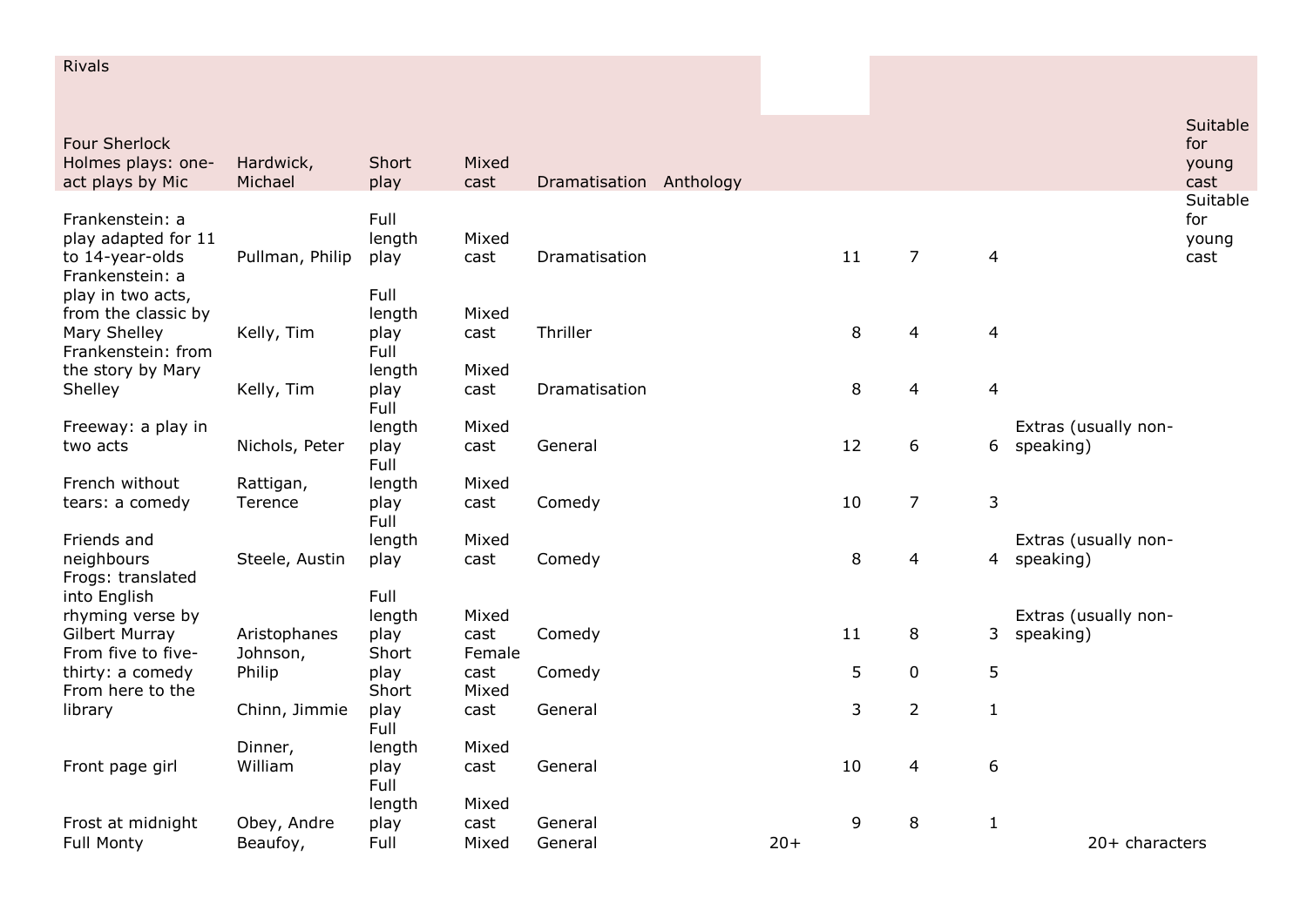|                                   | Simon                 | length<br>play | cast           |                         |           |                |                |                |                      |                 |
|-----------------------------------|-----------------------|----------------|----------------|-------------------------|-----------|----------------|----------------|----------------|----------------------|-----------------|
| Full steam ahead: a               |                       | Short          | Female         |                         |           |                |                |                |                      |                 |
| comedy<br>Fumed oak: an           | Macaulife, Kay        | play           | cast           | Comedy                  |           | $\overline{7}$ | $\mathbf 0$    | $\overline{7}$ |                      |                 |
| unpleasant comedy                 |                       | Short          | Mixed          |                         |           |                |                |                |                      |                 |
| in two scenes                     | Coward, Noel          | play<br>Full   | cast           | Comedy                  |           | 4              | $\mathbf{1}$   | 3              |                      |                 |
| Funny business: a                 | Benfield,             | length         | Mixed          |                         |           |                |                |                |                      |                 |
| comedy                            | Derek                 | play           | cast           | Comedy                  |           | 6              | 3              | 3              |                      |                 |
| Game's afoot:                     |                       |                |                |                         |           |                |                |                |                      | Suitable<br>for |
| <b>Sherlock Holmes</b>            | Hardwick,             | Short          | Mixed          |                         |           |                |                |                |                      | young           |
| plays by Michael a                | Michael               | play           | cast           | Dramatisation Anthology |           |                |                |                |                      | cast            |
| Games; After                      | Saunders,             | Short          | Mixed          |                         |           |                |                |                |                      |                 |
| Liverpool<br>Garden district: two | James<br>Williams,    | play<br>Short  | cast<br>Mixed  | General                 |           | $\overline{2}$ | $\mathbf{1}$   | $\mathbf{1}$   |                      |                 |
| plays                             | Tennessee             | play           | cast           | General                 | Anthology |                |                |                |                      |                 |
|                                   |                       | Full           |                |                         |           |                |                |                |                      |                 |
|                                   |                       | length         | Mixed          |                         |           |                |                |                |                      |                 |
| Garden party<br>Gaslight: a       | Chinn, Jimmie         | play<br>Full   | cast           | General                 |           | 9              | 6              | 3              |                      |                 |
| Victorian thriller in             | Hamilton,             | length         | Mixed          |                         |           |                |                |                |                      |                 |
| three acts                        | Patrick<br>Day, Doris | play<br>Short  | cast<br>Female | Thriller                |           | 5              | $\overline{2}$ | 3              |                      |                 |
| Gathering of doves                | maria                 | play<br>Full   | cast           | General                 |           | 7              | $\pmb{0}$      | $\overline{7}$ |                      |                 |
| Gathering of the                  | Rosenthal,            | length         | Mixed          |                         |           |                |                |                |                      |                 |
| clan                              | Andrew                | play<br>Full   | cast           | General                 |           | 8              | $\overline{2}$ | 6              |                      |                 |
| Geese are getting                 | Watkyn,               | length         | Mixed          |                         |           |                |                |                |                      |                 |
| fat                               | Arthur                | play<br>Short  | cast<br>Mixed  | Comedy                  |           | 11             | 6              | 5              |                      |                 |
| Genteel                           | Hood, Evelyn          | play<br>Full   | cast           | Comedy                  |           | 3              | $\mathbf{1}$   | $\overline{2}$ |                      |                 |
|                                   | Durbridge,            | length         | Mixed          |                         |           |                |                |                |                      |                 |
| Gentle hook                       | Francis               | play<br>Full   | cast           | Thriller                |           | 8              | 6              | 2              |                      |                 |
| Gentle Jack: a play               |                       | length         | Mixed          |                         |           |                |                |                | Extras (usually non- |                 |
| in two acts                       | Bolt, Robert          | play<br>Full   | cast           | General                 |           | 18             | 13             |                | 5 speaking)          |                 |
| George and                        | Savory,               | length         | Mixed          |                         |           |                |                |                |                      |                 |
| Margaret                          | Gerald                | play           | cast           | Comedy                  |           | 8              | 4              | 4              |                      |                 |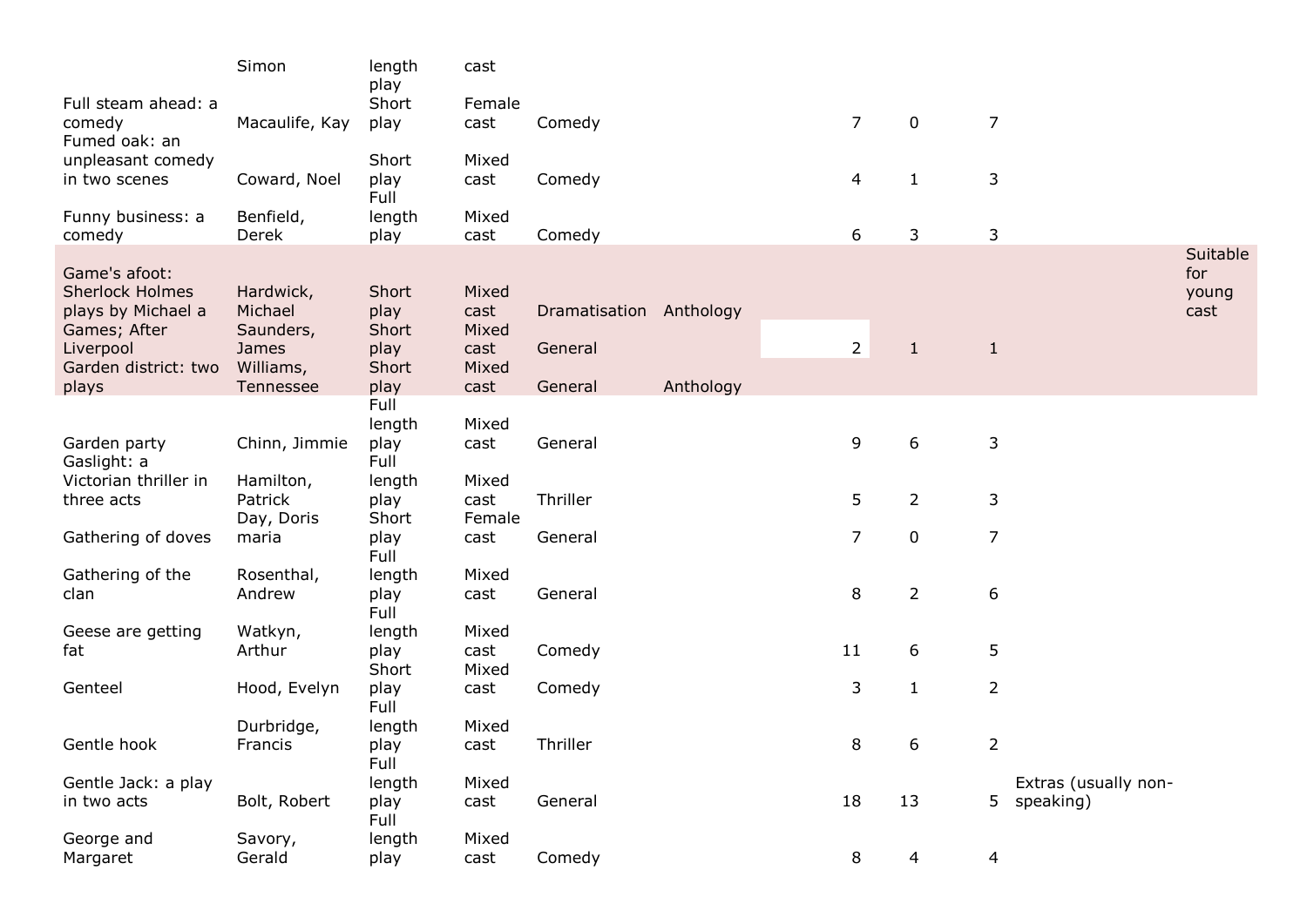| George comes         |                | Short          | Female |            |       |                |                |                 |                      |          |
|----------------------|----------------|----------------|--------|------------|-------|----------------|----------------|-----------------|----------------------|----------|
| home                 | Willis, Ted    | play           | cast   | General    |       | $\,8\,$        | 0              | 8               |                      |          |
|                      | Hickman,       | Short          | Mixed  |            |       |                |                |                 |                      |          |
| George: a comedy     | Derek          | play           | cast   | Comedy     |       | 9              | 5              | 4               |                      |          |
| Gerry the gent: a    | Johnson,       | Short          | Female |            |       |                |                |                 |                      |          |
| comedy               | Philip         | play           | cast   | Comedy     |       | 5              | $\pmb{0}$      | 5               |                      |          |
|                      |                | Full           |        |            |       |                |                |                 |                      |          |
|                      |                | length         | Mixed  |            |       |                |                |                 |                      |          |
| Getting on           | Bennett, Alan  | play           | cast   | General    |       | $\overline{7}$ | $\overline{4}$ | 3               |                      |          |
|                      |                | Short          | Mixed  |            |       |                |                |                 |                      |          |
| Ghost night          | Grange, John   | play           | cast   | General    |       | $\,8\,$        | $\mathbf 1$    | $\overline{7}$  |                      |          |
|                      |                | Full           |        |            |       |                |                |                 |                      |          |
|                      |                | length         | Mixed  |            |       |                |                |                 |                      |          |
| Ghost on tiptoe      | Morley, Robert | play           | cast   | Comedy     |       | 8              | $\overline{4}$ | $\overline{4}$  |                      |          |
| Ghost train: a       |                | Full           | Mixed  |            |       |                |                |                 |                      |          |
| drama in three acts  | Ridley, Arnold | length<br>play | cast   | General    |       | 12             | 8              | $\overline{4}$  |                      |          |
|                      |                |                |        |            |       |                |                |                 |                      | Suitable |
|                      |                |                |        |            |       |                |                |                 |                      | for      |
| Ghost writer: a play | Warburton, N.  | Short          | Mixed  |            |       |                |                |                 | $20+$                | young    |
| for young people     | J.             | play           | cast   | General    | $20+$ |                |                |                 | characters           | cast     |
|                      |                | Full           |        |            |       |                |                |                 |                      |          |
| Ghosts: a play in    |                | length         | Mixed  |            |       |                |                |                 |                      |          |
| three acts           | Ibsen, Henrik  | play           | cast   | General    |       | 6              | 3              | 3               |                      |          |
|                      |                | Full           |        |            |       |                |                |                 |                      |          |
|                      |                | length         | Mixed  |            |       |                |                |                 | Extras (usually non- |          |
| Gift of the gorgon   | Shaffer, Peter | play           | cast   | General    |       | 9              | 4              |                 | 5 speaking)          |          |
|                      |                | <b>Full</b>    |        |            |       |                |                |                 |                      |          |
| Gigi: a comedy in    |                | length         | Mixed  |            |       |                |                |                 |                      |          |
| two acts             | Colette        | play           | cast   | Comedy     |       | $\overline{7}$ | $\overline{2}$ | $5\overline{)}$ |                      |          |
|                      |                | Full           |        |            |       |                |                |                 |                      |          |
|                      | Williams,      | length         | Mixed  |            |       |                |                |                 |                      |          |
| Glass menagerie      | Tennessee      | play           | cast   | General    |       | $\overline{4}$ | $\overline{2}$ | $\overline{2}$  |                      |          |
|                      |                | Full           |        |            |       |                |                |                 |                      |          |
|                      | Robinson,      | length         | Mixed  |            |       |                |                |                 |                      |          |
| Glasstown            | Noel           | play           | cast   | Historical |       | $\overline{7}$ | 3              | $\overline{4}$  |                      |          |
|                      |                | Full           |        |            |       |                |                |                 |                      |          |
|                      | Davies,        | length         | Mixed  |            |       | $\overline{7}$ |                |                 |                      |          |
| Going bust           | Andrew         | play<br>Full   | cast   | General    |       |                | 5              | $\overline{2}$  |                      |          |
|                      | Harris,        | length         | Mixed  |            |       |                |                |                 | Extras (usually non- |          |
| Going straight       | Richard        | play           | cast   | General    |       | 5              | $\overline{2}$ |                 | 3 speaking)          |          |
|                      |                |                |        |            |       |                |                |                 |                      |          |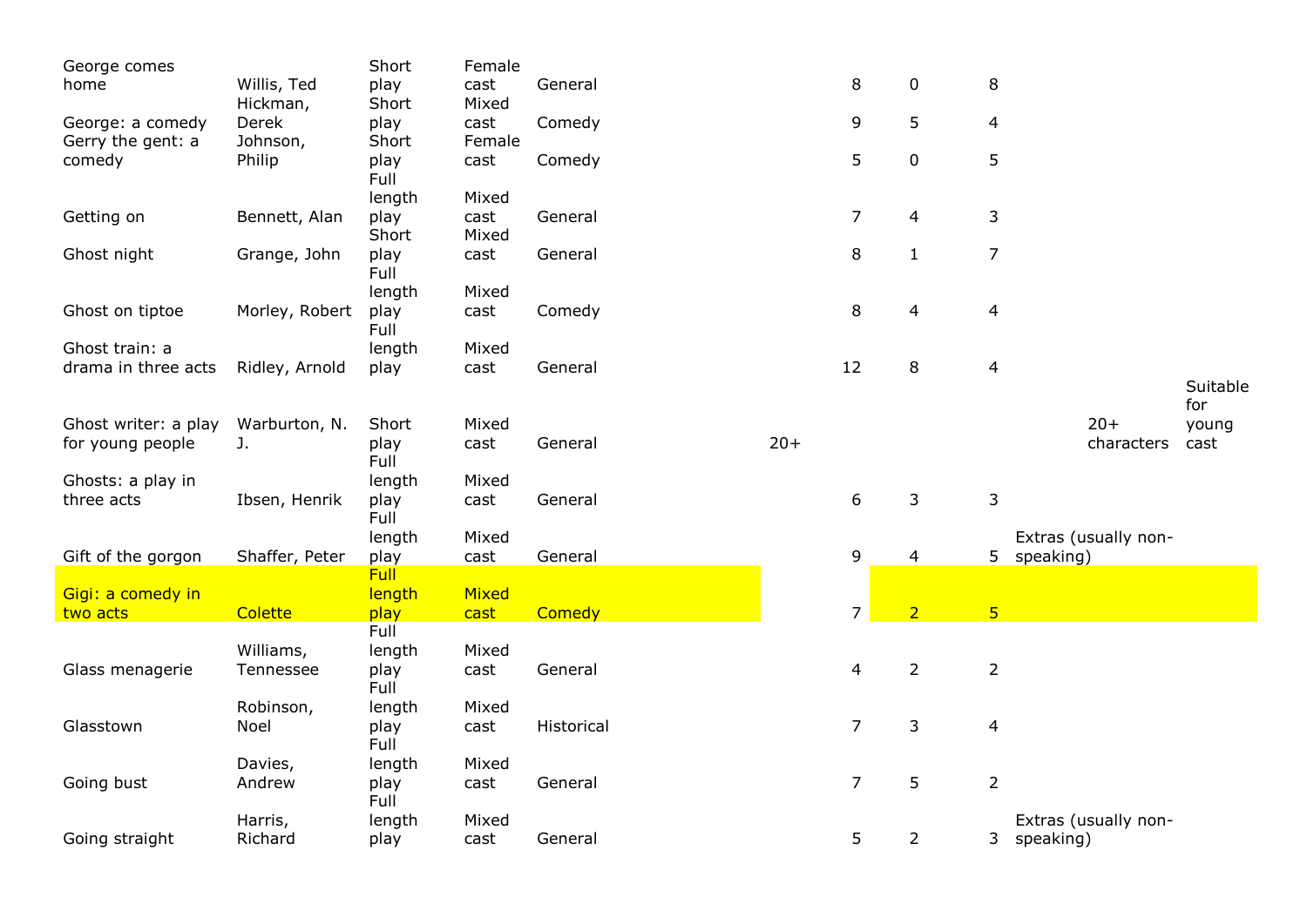| Golden boy and             |                 |                |        |           |           |       |    |                |                |                                   |
|----------------------------|-----------------|----------------|--------|-----------|-----------|-------|----|----------------|----------------|-----------------------------------|
| other plays: Awake         |                 | Full           |        |           |           |       |    |                |                |                                   |
| and sing; The big          |                 | length         | Mixed  |           |           |       |    |                |                |                                   |
| knife                      | Odets, Clifford | play<br>Full   | cast   | General   | Anthology |       |    |                |                |                                   |
| Golden Pathway             |                 | length         | Mixed  |           |           |       |    |                |                |                                   |
| Annual                     | Harding, John   | play           | cast   | General   |           |       | 4  | 3              | $\mathbf{1}$   |                                   |
| Goldilocks and the         |                 | Full           |        |           |           |       |    |                |                |                                   |
| three bears: a             |                 | length         | Any    |           |           |       |    |                |                |                                   |
| pantomime                  | Morley, John    | play           | cast   | Pantomime |           |       | 10 |                |                |                                   |
| Goldilocks and the         |                 | Full           |        |           |           |       |    |                |                |                                   |
| three bears:               | Carter,         | length         | Mixed  |           |           |       |    |                |                |                                   |
| pantomime                  | Margaret        | play           | cast   | Pantomime |           | $20+$ |    |                |                | 20+ characters                    |
| Good doctor: a new         |                 |                |        |           |           |       |    |                |                |                                   |
| comedy with music,         |                 | Full           |        |           |           |       |    |                |                |                                   |
| based on stories by        |                 | length         | Mixed  |           |           |       |    |                |                |                                   |
| Anton Chekhov              | Simon, Neil     | play           | cast   | Comedy    |           |       | 5  | 3              | $\overline{2}$ |                                   |
| Good fun, and,             |                 | Short          | Mixed  |           |           |       |    |                |                |                                   |
| Talent                     | Wood, Victoria  | play<br>Full   | cast   | Comedy    |           |       | 6  | $\overline{4}$ | $\overline{2}$ |                                   |
| Good fun, and,             |                 | length         | Mixed  |           |           |       |    |                |                |                                   |
| <b>Talent</b>              | Wood, Victoria  | play           | cast   | Comedy    |           |       | 9  | $\overline{4}$ | 5              |                                   |
|                            |                 | Short          | Mixed  |           |           |       |    |                |                |                                   |
| Good grief!: plays         | Livings, Henry  | play           | cast   | General   | Anthology |       |    |                |                |                                   |
|                            |                 | Full           |        |           |           |       |    |                |                |                                   |
| Good night Mrs             | Lovegrove,      | length         | Mixed  |           |           |       |    |                |                |                                   |
| Puffin: a play             | Arthur          | play           | cast   | Comedy    |           |       | 10 | 5              | 5              |                                   |
| Good old                   |                 |                |        |           |           |       |    |                |                |                                   |
| summertime: a              |                 | Full           |        |           |           |       |    |                |                |                                   |
| final fling at the         |                 | length         | Mixed  |           |           |       |    |                |                |                                   |
| seaside                    | Sands, Leslie   | play           | cast   | Comedy    |           |       | 9  | 4              | 5              |                                   |
|                            |                 | Full           | Mixed  |           |           |       |    |                |                |                                   |
| Good person of<br>Szechwan | Brecht, Bertolt | length<br>play | cast   | General   |           |       | 16 | 10             | 6              | Extras (usually non-<br>speaking) |
|                            |                 | Full           |        |           |           |       |    |                |                |                                   |
| Goody two shoes: a         |                 | length         | Mixed  |           |           |       |    |                |                | Extras (usually non-              |
| pantomime                  | Reakes, Paul    | play           | cast   | Pantomime |           |       | 10 | 6              | 4              | speaking)                         |
| Goose chase: a             | Constanduros,   | Short          | Female |           |           |       |    |                |                |                                   |
| rustic comedy              | Mabel           | play           | cast   | Comedy    |           |       | 6  | 0              | 6              |                                   |
| Goose in the               |                 | Short          | Female |           |           |       |    |                |                |                                   |
| kitchen: a comedy          | Mills, Osbert   | play           | cast   | Comedy    |           |       | 5  | $\pmb{0}$      | 5              |                                   |
|                            | Frankson,       | Full           | Mixed  |           |           |       |    |                |                |                                   |
| Got to get away            | David           | length         | cast   | Comedy    |           |       | 11 | 6              | 5              |                                   |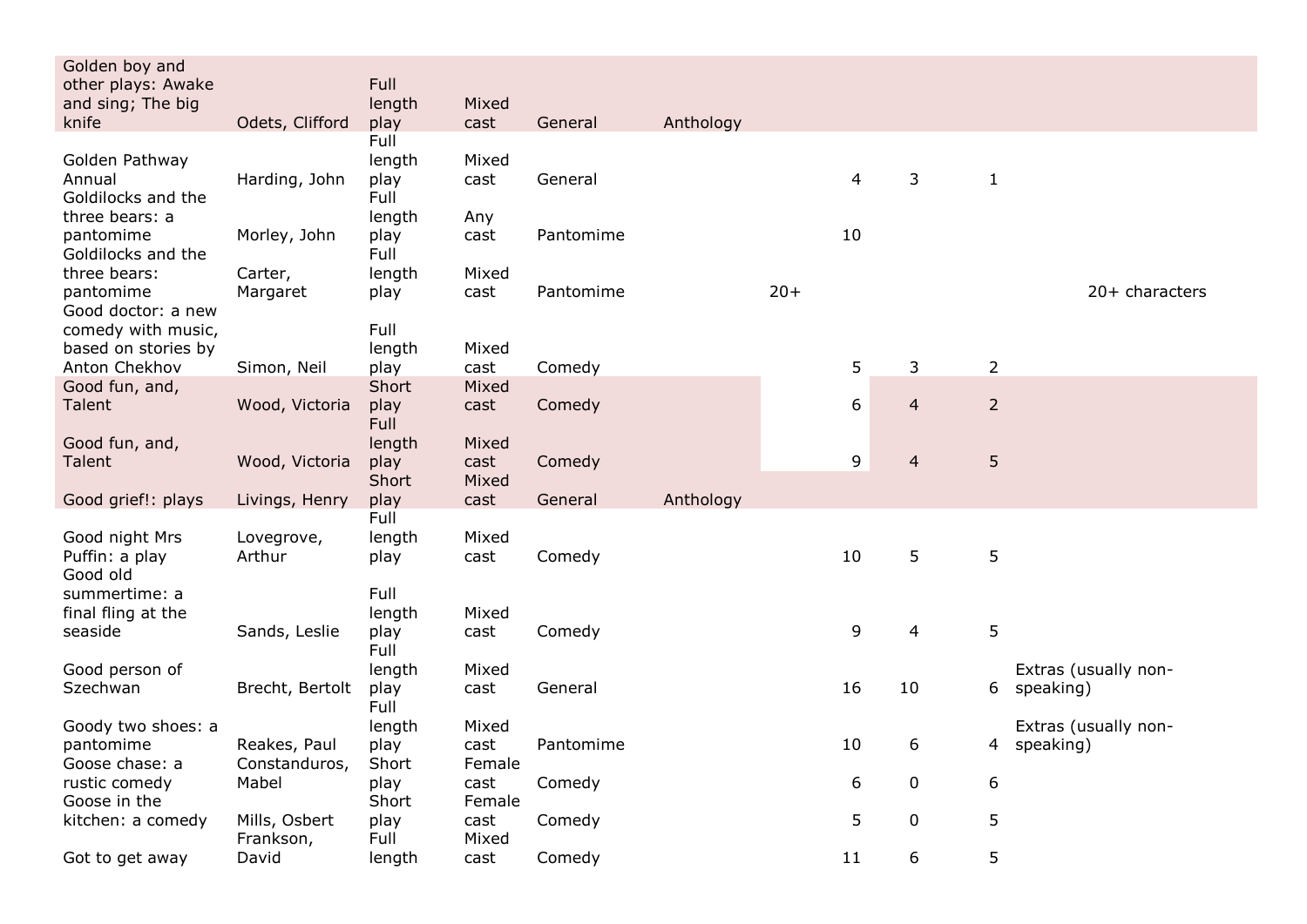| Government<br>inspector<br>Gown for his<br>mistress: a farce<br>Grand old Duke of<br>York: a pantomime                                                                                                              | Gogol, Nikolai<br>Feydeau,<br>Georges<br>Robbins,<br>Norman | play<br>Full<br>length<br>play<br>Full<br>length<br>play<br>Full<br>length<br>play<br><b>Full</b> | Mixed<br>cast<br>Mixed<br>cast<br>Any<br>cast | General<br>Comedy<br>Pantomime |           | $20+$ | 10<br>13       | 4              | 6<br>speaking) | 20+ characters<br>Extras (usually non- |
|---------------------------------------------------------------------------------------------------------------------------------------------------------------------------------------------------------------------|-------------------------------------------------------------|---------------------------------------------------------------------------------------------------|-----------------------------------------------|--------------------------------|-----------|-------|----------------|----------------|----------------|----------------------------------------|
| Granite: a tragedy<br>in four acts                                                                                                                                                                                  | Dane,<br>Clemence                                           | length<br>play                                                                                    | Mixed<br>cast                                 | General                        |           |       | 6              | $\overline{4}$ | $\overline{2}$ |                                        |
| Grapes of wrath:<br>from the novel by<br>John Steinbeck<br>Great expectations:<br>based on the novel<br>by Charles Dickens                                                                                          | Galati, Frank<br>Chadwicke,<br>Alice                        | Full<br>length<br>play<br>Full<br>length<br>play                                                  | Mixed<br>cast<br>Mixed<br>cast                | Dramatisation<br>Dramatisation |           | $20+$ | 15             | $\overline{7}$ | 8              | 20+ characters                         |
| Greek drama:<br>Aeschylus.<br>Agamemnon;<br>Eumenides -<br>Sophocles.<br>Antigone; Oedipus<br>the king (Oedipus<br>Rex); Philoctetes -<br>Euripides. Medea;<br>Hippolytus; Trojan<br>women -<br>Aristophanes. Frogs | Hadas, Moses,<br>editor                                     | Full<br>length<br>play                                                                            | Mixed<br>cast                                 | General                        | Anthology |       |                |                |                |                                        |
| Green grow the                                                                                                                                                                                                      | Johnson,                                                    | Short                                                                                             | Female                                        |                                |           |       |                |                |                |                                        |
| cabbages<br>Grey monk walks: a                                                                                                                                                                                      | Philip                                                      | play<br>Short                                                                                     | cast<br>Female                                | Comedy                         |           |       | 5              | $\mathbf 0$    | 5              |                                        |
| thriller                                                                                                                                                                                                            | Reed, Graham<br>Wood,                                       | play<br>Short                                                                                     | cast<br>Mixed                                 | Thriller                       |           |       | 7              | 0              | $\overline{7}$ |                                        |
| Guilty generatione                                                                                                                                                                                                  | Margaret<br>Delderfield, R.                                 | play<br>Short                                                                                     | cast<br>Female                                | General                        |           |       | 8              | 3              | 5              |                                        |
| Guinea-pigs                                                                                                                                                                                                         | F.                                                          | play<br>Full                                                                                      | cast                                          | Comedy                         |           |       | $\overline{7}$ | $\mathbf 0$    | $\overline{7}$ |                                        |
| Habeas corpus: a<br>play                                                                                                                                                                                            | Bennett, Alan                                               | length<br>play                                                                                    | Mixed<br>cast                                 | Comedy                         |           |       | $11$           | 6              | 5              |                                        |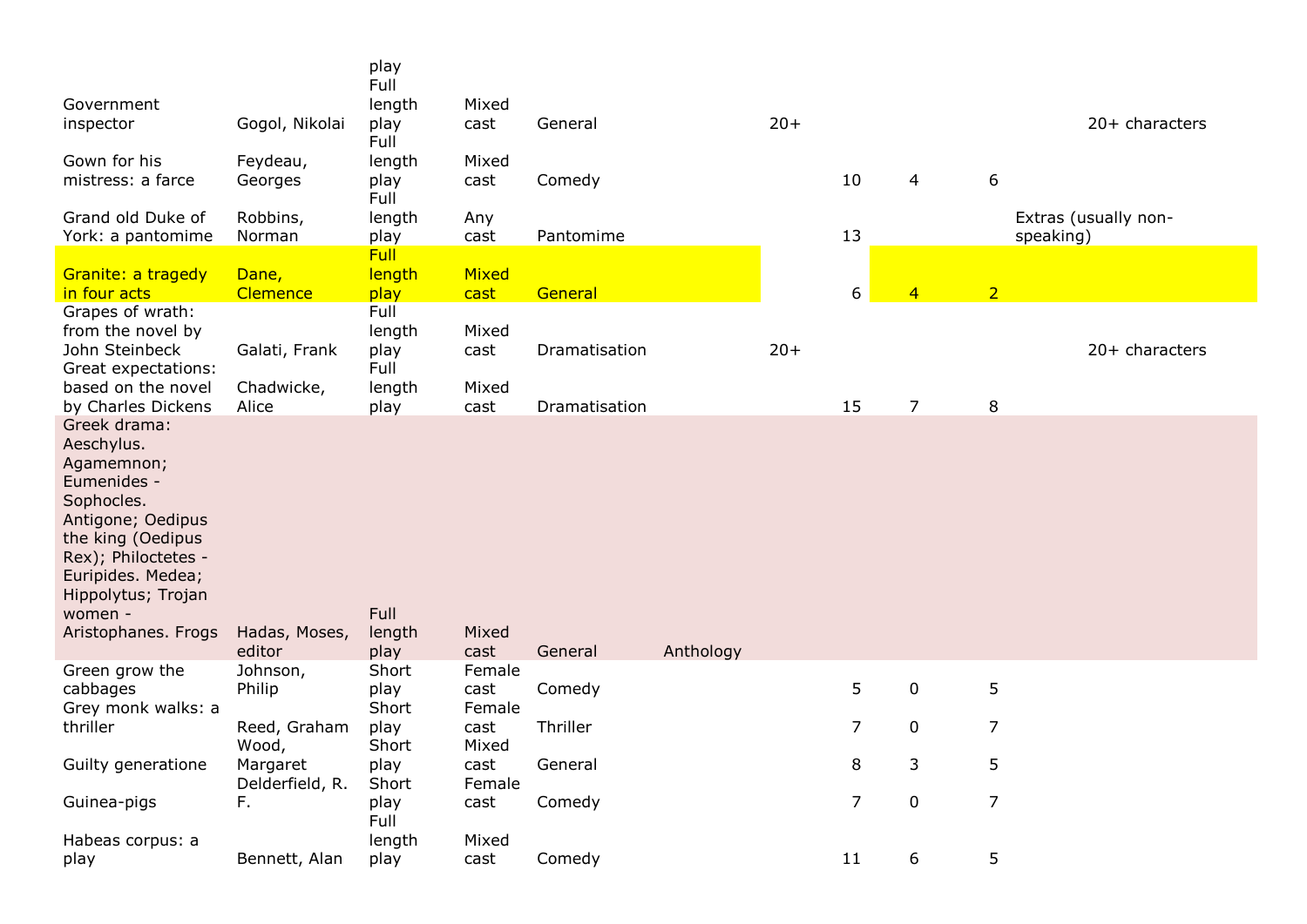|                                 |                            | Full<br>length      | Mixed          |               |       |                |                |                |                      |
|---------------------------------|----------------------------|---------------------|----------------|---------------|-------|----------------|----------------|----------------|----------------------|
| Habit of art                    | Bennett, Alan<br>Driscoll, | play<br>Short       | cast<br>Female | General       |       | 13             | 11             | $\overline{2}$ |                      |
| Hair do                         | Dennis                     | play<br>Full        | cast           | Comedy        |       | $\overline{7}$ | $\pmb{0}$      | $\overline{7}$ |                      |
|                                 | Shakespeare,               | length              | Mixed          |               |       |                |                |                |                      |
| Hamlet                          | William                    | play<br>Full        | cast           | Tragedy       | $20+$ |                |                |                | 20+ characters       |
| Hansel and Gretel:              | Robbins,                   | length              | Any            |               |       |                |                |                | Extras (usually non- |
| a pantomime                     | Norman                     | play<br>Full        | cast           | Pantomime     |       | 13             |                |                | speaking)            |
| Happiest days of                |                            | length              | Mixed          |               |       |                |                |                |                      |
| your life: a farce<br>Happy and | Dighton, John              | play                | cast           | Comedy        |       | 13             | $\overline{7}$ | 6              |                      |
| glorious; Victoria              |                            | Full                |                |               |       |                |                |                |                      |
| Regina: a dramatic              | Housman,                   | length              | Mixed          |               |       |                |                |                |                      |
| biography                       | Laurence                   | play                | cast           | Historical    | $20+$ |                |                |                | 20+ characters       |
| Happy birthday,                 |                            |                     |                |               |       |                |                |                |                      |
| adapted &                       |                            | Full                |                |               |       |                |                |                |                      |
| translated by                   | Camoletti,                 | length              | Mixed          |               |       |                |                |                |                      |
| <b>Beverley Cross</b>           | Marc                       | play<br>Full        | cast           | Comedy        |       | 5              | $\overline{2}$ | 3              |                      |
| Happy days: a play              | Beckett,                   | length              | Mixed          |               |       |                |                |                |                      |
| in two acts<br>Happy end,       | Samuel                     | play<br>Full        | cast           | General       |       | $\overline{2}$ | $1\,$          | $\mathbf 1$    |                      |
| translated by                   |                            | length              | Mixed          |               |       |                |                |                | Extras (usually non- |
| Michael Feingold                | Brecht, Bertolt            | play<br><b>Full</b> | cast           | General       |       | 13             | 9              | 4              | speaking)            |
|                                 |                            | length              | Mixed          |               |       |                |                |                |                      |
| Happy families<br>Happy hunter, | Godber, John               | play<br>Full        | cast           | General       |       | 9              | 3              | 6              |                      |
| adapted by Barnett              | Feydeau,                   | length              | Mixed          |               |       |                |                |                |                      |
| Shaw                            | Georges                    | play<br>Full        | cast           | Comedy        |       | 10             | $\overline{7}$ | 3              |                      |
| Hard shoulder: a                | Fagan,                     | length              | Mixed          |               |       |                |                |                |                      |
| comedy                          | Stephen                    | play                | cast           | Comedy        |       | 6              | $\overline{4}$ | $\overline{2}$ |                      |
| Hard times: Charles             |                            | Full                |                |               |       |                |                |                |                      |
| Dickens' Hard                   | Jeffreys,                  | length              | Mixed          |               |       |                |                |                |                      |
| <b>Times</b>                    | Stephen                    | play                | cast           | Dramatisation |       | 4              | $\overline{2}$ | $\overline{2}$ |                      |
| Harlequinade: a                 | Rattigan,                  | Short               | Mixed          |               |       |                |                |                |                      |
| farce                           | Terence                    | play                | cast           | Comedy        |       | 15             | 10             | 5              |                      |
| Harvest                         | Dryden, Ellen              | Full                | Mixed          | General       |       | $\overline{7}$ | $\overline{2}$ | 5              |                      |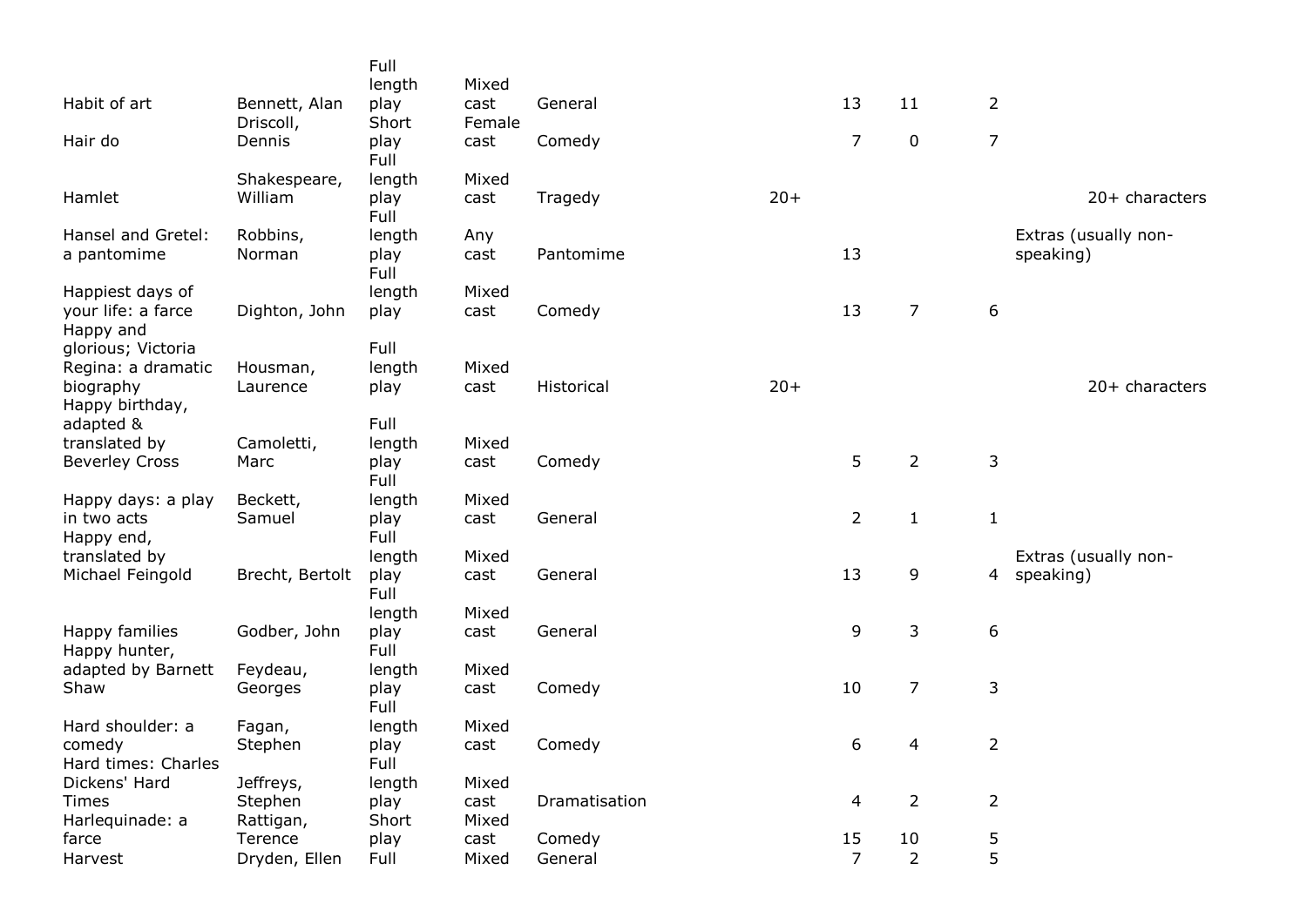|                                    |                                 | length<br>play | cast           |               |       |                |                |                |                      |
|------------------------------------|---------------------------------|----------------|----------------|---------------|-------|----------------|----------------|----------------|----------------------|
|                                    |                                 | Full           |                |               |       |                |                |                |                      |
| Harvey: a comedy                   |                                 | length         | Mixed          |               |       |                |                |                |                      |
| in 3 acts                          | Chase, Mary                     | play           | cast           | Comedy        |       | 12             | 6              | 6              |                      |
| Have you anything                  | Jennings,                       | Short          | Mixed          |               |       |                |                |                | Extras (usually non- |
| to declare?                        | Gertrude                        | play<br>Full   | cast           | Comedy        |       | 10             | $\overline{4}$ |                | 6 speaking)          |
|                                    |                                 | length         | Mixed          |               |       |                |                |                |                      |
| Hay fever                          | Coward, Noel                    | play           | cast           | Comedy        |       | 9              | $\overline{4}$ | 5              |                      |
|                                    |                                 | Full           |                |               |       |                |                |                |                      |
|                                    |                                 | length         | Mixed          |               |       |                |                |                |                      |
| Haywire: a comedy                  | Chappell, Eric                  | play           | cast           | Comedy        |       | 6              | $\overline{2}$ | $\overline{4}$ |                      |
|                                    |                                 | Short          | Female         |               |       |                |                |                |                      |
| Head of the house                  | Bate, Sam                       | play           | cast           | General       |       | $\overline{7}$ | $\pmb{0}$      | $\overline{7}$ |                      |
| Heads you win: a<br>one act comedy | Green,<br>Marjorie              | Short<br>play  | Female<br>cast | Comedy        |       | $\,8\,$        | $\pmb{0}$      | 8              |                      |
|                                    |                                 | Full           |                |               |       |                |                |                |                      |
|                                    | Shaw,                           | length         | Mixed          |               |       |                |                |                |                      |
| Heartbreak house                   | Bernard                         | play<br>Full   | cast           | General       | $20+$ |                |                |                | 20+ characters       |
|                                    |                                 | length         | Mixed          |               |       |                |                |                |                      |
| Hedda Gabler<br>Hedda Gabler: a    | Ibsen, Henrik                   | play           | cast           | Tragedy       |       | $\overline{7}$ | 3              | $\overline{4}$ |                      |
| version by                         |                                 | Full           |                |               |       |                |                |                |                      |
| Christopher                        |                                 | length         | Mixed          |               |       |                |                |                |                      |
| Hampton                            | Ibsen, Henrik                   | play           | cast           | Tragedy       |       | $\overline{7}$ | $\mathsf{3}$   | $\overline{4}$ |                      |
| Heiress: a play<br>based on        |                                 |                |                |               |       |                |                |                |                      |
| Washington                         |                                 | Full           |                |               |       |                |                |                |                      |
| Square, by Henry                   |                                 | length         | Mixed          |               |       |                |                |                |                      |
| James                              | Goetz, Ruth                     | play<br>Full   | cast           | Dramatisation |       | 9              | 3              | 6              |                      |
| Hello and goodbye:                 |                                 | length         | Mixed          |               |       |                |                |                |                      |
| a play in two acts                 | Fugard, Athol                   | play           | cast           | General       |       | $\overline{2}$ | $\mathbf{1}$   | $\mathbf{1}$   |                      |
|                                    |                                 | Full           |                |               |       |                |                |                |                      |
| Henceforward: a                    | Ayckbourn,                      | length         | Mixed          |               |       |                |                |                |                      |
| play                               | Alan                            | play<br>Full   | cast           | Comedy        |       | $\overline{7}$ | 3              | $\overline{4}$ |                      |
|                                    |                                 | length         | Mixed          |               |       |                |                |                |                      |
| Henhouse                           | O'Reilly, Kaite<br>Stewart, Hal | play<br>Short  | cast<br>Mixed  | General       |       | 5              | 3              | $\overline{2}$ |                      |
| Henry hereafter                    | D.                              | play           | cast           | General       |       | 8              | $\overline{2}$ | 6              |                      |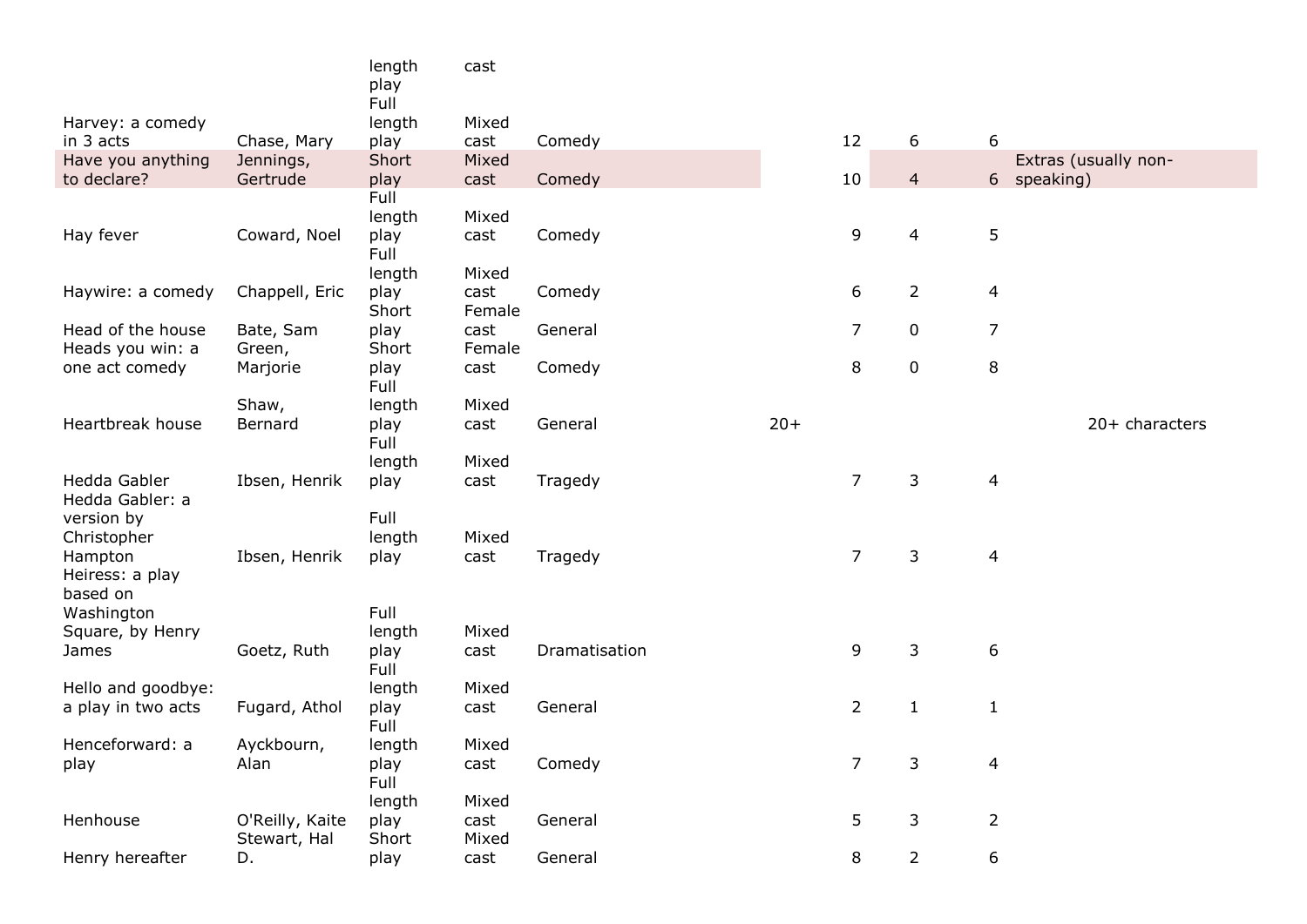|                                                                                               | Shakespeare,             | Full<br>length | Mixed          |               |       |                |             |                |                |
|-----------------------------------------------------------------------------------------------|--------------------------|----------------|----------------|---------------|-------|----------------|-------------|----------------|----------------|
| Henry V<br>Her Grace will be                                                                  | William<br>Lovegrove,    | play<br>Short  | cast<br>Female | Historical    | $20+$ |                |             |                | 20+ characters |
| here: a comedy<br>Her husband's                                                               | Arthur                   | play<br>Short  | cast<br>Female | Comedy        |       | 9              | $\pmb{0}$   | 9              |                |
| harem: a comedy<br>Her majesty's                                                              | Bate, Sam<br>Van kampen, | play<br>Short  | cast<br>Female | Comedy        |       | 6              | 0           | 6              |                |
| pleasure                                                                                      | <b>Barbara</b>           | play<br>Full   | cast           | Comedy        |       | 5              | $\mathbf 0$ | 5              |                |
|                                                                                               |                          | length         | Mixed          |               |       |                |             |                |                |
| Herbal bed                                                                                    | Whelan, Peter            | play<br>Full   | cast           | Historical    |       | 8              | 5           | 3              |                |
|                                                                                               |                          | length         | Mixed          |               |       |                |             |                |                |
| Herd<br>Here endeth the                                                                       | Kinnear, Rory            | play<br>Short  | cast<br>Mixed  | General       |       | 6              | 3           | 3              |                |
| lesson: a satire                                                                              | Auty, Stewart            | play<br>Full   | cast           | Comedy        |       | 8              | 4           | 4              |                |
| Hickory dickory                                                                               | Robbins,                 | length         | Mixed          |               |       |                |             |                |                |
| dock: a pantomime                                                                             | Norman                   | play<br>Full   | cast           | Pantomime     | $20+$ |                |             |                | 20+ characters |
|                                                                                               |                          | length         | Mixed          |               |       |                |             |                |                |
| Hidden laughter                                                                               | Gray, Simon              | play           | cast           | General       |       | 8              | 5           | 3              |                |
| Hidden meanings: a<br>comedy                                                                  | Snelgrove,<br>Michael    | Short<br>play  | Mixed<br>cast  | Comedy        |       | 9              | 4           | 5              |                |
|                                                                                               |                          | Full           |                |               |       |                |             |                |                |
|                                                                                               | Wyatt,                   | length         | Mixed          |               |       |                |             |                |                |
| High profiles                                                                                 | Woodrow                  | play<br>Full   | cast           | Comedy        |       | 8              | 4           | 4              |                |
|                                                                                               | Houghton,                | length         | Mixed          |               |       |                |             |                |                |
| Hindle wakes<br>His dark materials:                                                           | Stanley                  | play<br>Full   | cast           | General       |       | 9              | 4           | 5              |                |
| based on the novels                                                                           | Wright,                  | length         | Mixed          |               |       |                |             |                |                |
| by Philip Pullman                                                                             | Nicholas                 | play<br>Full   | cast           | Dramatisation | $20+$ |                |             |                | 20+ characters |
| His, hers and                                                                                 | Williams,                | length         | Mixed          |               |       |                |             |                |                |
| theirs: a comedy<br>Hiss the villain, or<br>Foiled and<br>counterfoiled:<br>melodrama adapted | Hugh                     | play           | cast           | Comedy        |       | 6              | 2           | 4              |                |
| from The poor of                                                                              |                          | Short          | Mixed          |               |       |                |             |                |                |
| New York.                                                                                     | Taylor, A. R.            | play           | cast           | Melodrama     |       | $\overline{7}$ | 5           | $\overline{2}$ |                |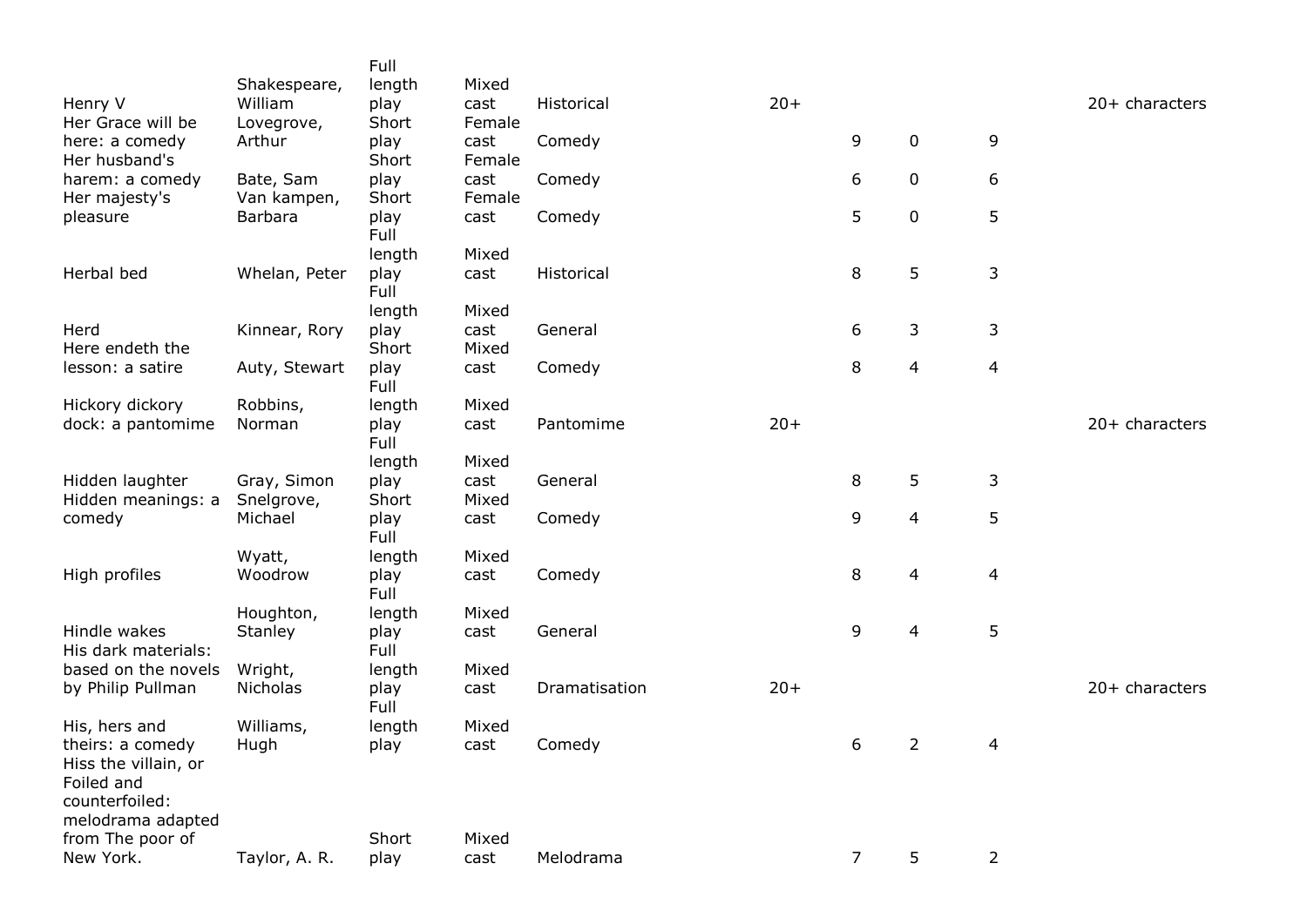|                                                     |                                | Full<br>length        | Mixed          |            |       |                          |                |                          |                |
|-----------------------------------------------------|--------------------------------|-----------------------|----------------|------------|-------|--------------------------|----------------|--------------------------|----------------|
| History boys<br>Hit or a miss: a                    | Bennett, Alan                  | play<br>Short         | cast<br>Female | General    |       | 12                       | 11             | $\mathbf{1}$             |                |
| comedy                                              | Bate, Sam                      | play<br>Full          | cast           | Comedy     |       | 5                        | 0              | 5                        |                |
| Hobson's choice: a                                  | Brighouse,                     | length                | Mixed          |            |       |                          |                |                          |                |
| Lancashire comedy<br>Hobson's Choice:               | Harold                         | play<br>Full          | cast           | Comedy     |       | 12                       | 7              | 5                        |                |
| notes and questions                                 | Brighouse,                     | length                | Mixed          |            |       |                          |                |                          |                |
| by Tim Bezant.                                      | Harold                         | play                  | cast           | Comedy     |       | 12                       | 7              | 5                        |                |
|                                                     | Simpson, N.                    | Short                 | Mixed          |            |       |                          |                |                          |                |
| Hole                                                | F.                             | play<br>Short         | cast<br>Mixed  | General    |       | $\overline{7}$           | 5              | $\overline{2}$           |                |
| Holiday eve                                         | King, Philip<br>Cary, Falkland | play<br>Short         | cast<br>Mixed  | Comedy     |       | 5                        | $\overline{2}$ | 3                        |                |
| Holiday home                                        | ι.                             | play<br>Full          | cast           | Comedy     |       | 5                        | $\overline{2}$ | 3                        |                |
|                                                     | Pertwee,                       | length                | Mixed          |            |       |                          |                |                          |                |
| Holiday snap<br>Hollow crown:an<br>entertainment by | Michael                        | play                  | cast           | Comedy     |       | 8                        | 4              | $\overline{4}$           |                |
| and about the kings                                 |                                | Full                  |                |            |       |                          |                |                          |                |
| and queens of                                       | Barton, John,                  | length                | Mixed          |            |       |                          |                |                          |                |
| England                                             | compiler                       | play<br>Full          | cast           | Historical |       | $\overline{\mathcal{A}}$ | 3              | $\mathbf{1}$             |                |
| Hollow: a play in                                   | Christie,                      | length                | Mixed          |            |       |                          |                |                          |                |
| three acts                                          | Agatha                         | play<br>Full          | cast           | Thriller   |       | 12                       | 6              | 6                        |                |
|                                                     | Browne,                        | length                | Mixed          |            |       |                          |                |                          |                |
| Holly and the ivy<br>Home before dark,              | Wynyard                        | play<br>Full          | cast           | Christmas  |       | 8                        | 4              | $\overline{\mathcal{A}}$ |                |
| or The saga of Miss                                 |                                | length                | Mixed          |            |       |                          |                |                          |                |
| Edie Hill                                           | Chinn, Jimmie                  | play<br>Full          | cast           | General    | $20+$ |                          |                |                          | 20+ characters |
| Home is tomorrow:                                   |                                | length                | Mixed          |            |       |                          |                |                          |                |
| a play in two acts                                  | Priestley, J. B.               | play                  | cast           | General    |       | 13                       | 11             | 2                        |                |
| Home is where your Marriott,                        |                                | <b>Full</b><br>length | Mixed          |            |       |                          |                |                          |                |
| clothes are                                         | Anthony                        | play                  | cast           | General    |       | 8                        | $\overline{4}$ | $\overline{4}$           |                |
|                                                     |                                | Full                  |                |            |       |                          |                |                          |                |
| Home: a play in<br>two acts                         | Storey, David                  | length<br>play        | Mixed<br>cast  | General    |       | 5                        | 3              | $\overline{2}$           |                |
|                                                     |                                |                       |                |            |       |                          |                |                          |                |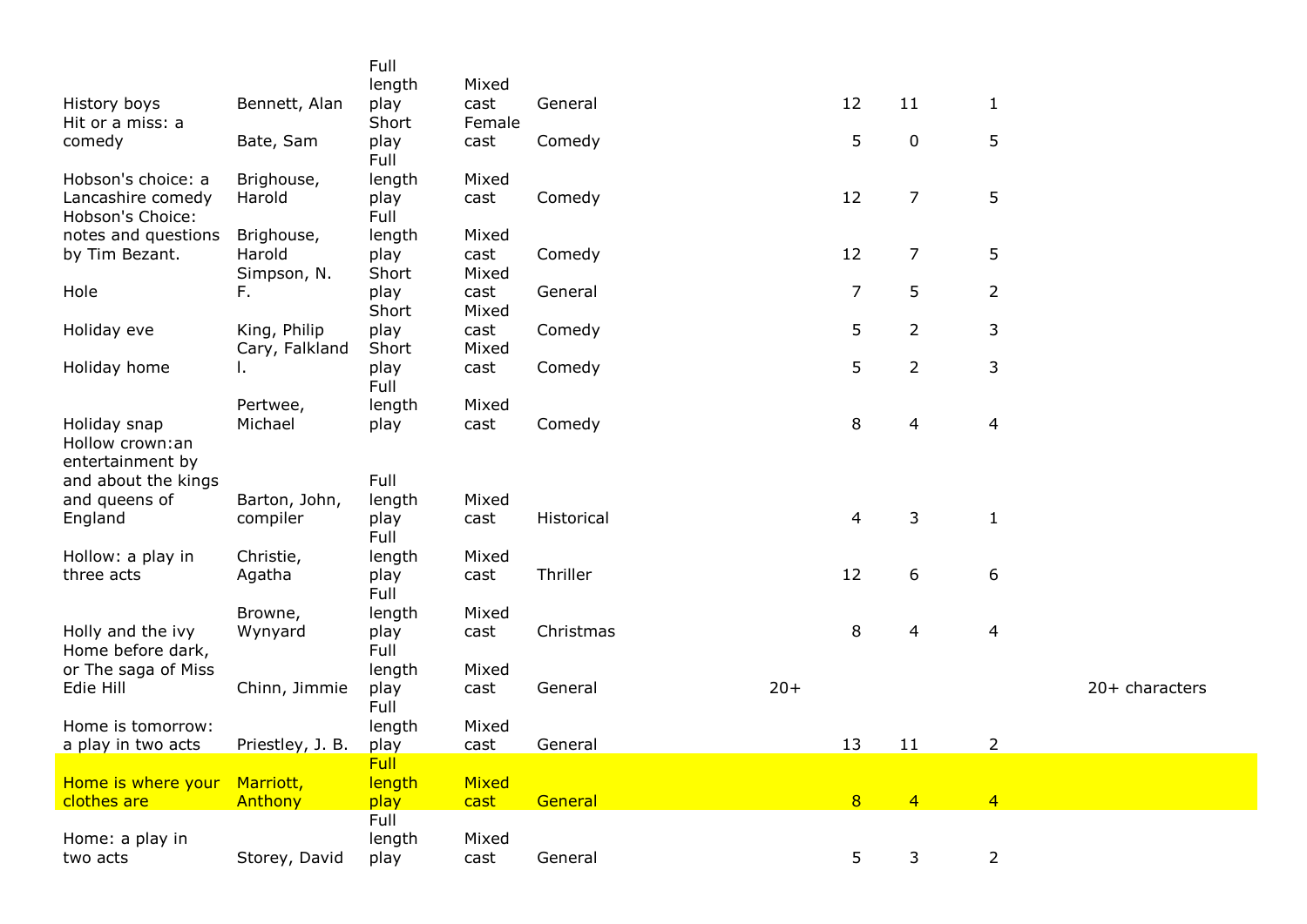|                                                             |                           | Full           |                |                 |           |       |    |                |                |                                   |
|-------------------------------------------------------------|---------------------------|----------------|----------------|-----------------|-----------|-------|----|----------------|----------------|-----------------------------------|
|                                                             |                           | length         | Mixed          |                 |           |       |    |                |                |                                   |
| Homecoming                                                  | Pinter, Harold            | play           | cast           | General         |           |       | 6  | 5              | $\mathbf{1}$   |                                   |
| Honeymoon for                                               |                           | Short          | Female         |                 |           |       | 5  | $\mathbf 0$    | 5              |                                   |
| one: a comedy                                               | Bate, Sam                 | play<br>Full   | cast           | Comedy          |           |       |    |                |                |                                   |
|                                                             | Behan,                    | length         | Mixed          |                 |           |       |    |                |                |                                   |
| Hostage                                                     | Brendan                   | play<br>Full   | cast           | General         |           |       | 15 | 9              | 6              |                                   |
| Hot and cold in all                                         | Reitmann,                 | length         | Mixed          |                 |           |       |    |                |                |                                   |
| rooms                                                       | Max                       | play<br>Full   | cast           | Comedy          |           |       | 10 | 5              | 5              |                                   |
|                                                             | Feydeau,                  | length         | Mixed          |                 |           |       |    |                |                | Extras (usually non-              |
| Hotel Paradiso                                              | Georges                   | play<br>Full   | cast           | Comedy          |           |       | 21 | 13             | 8              | speaking)                         |
|                                                             | Feydeau,                  | length         | Mixed          |                 |           |       |    |                |                |                                   |
| Hotel Paradiso<br>Hound of the                              | Georges                   | play           | cast           | Comedy          |           | $20+$ |    |                |                | $20+$ characters                  |
| Baskervilles: from                                          |                           |                |                |                 |           |       |    |                |                |                                   |
| the classic thriller                                        |                           | Full           |                |                 |           |       |    |                |                |                                   |
| of Arthur Conan                                             |                           | length         | Mixed          |                 |           |       |    |                |                |                                   |
| Doyle                                                       | Kelly, Tim                | play<br>Full   | cast           | Dramatisation   |           |       | 10 | 5              | 5              |                                   |
| House & Garden:                                             | Ayckbourn,                | length         | Mixed          |                 |           |       |    |                |                |                                   |
| two linked plays                                            | Alan                      | play<br>Full   | cast           | General         |           |       | 14 | 6              | 8              |                                   |
| House by the lake:                                          |                           | length         | Mixed          |                 |           |       |    |                |                |                                   |
| a play in three acts                                        | Mills, Hugh               | play<br>Full   | cast           | Thriller        |           |       | 9  | 4              | $\overline{5}$ |                                   |
| House guest: a                                              | Durbridge,                | length         | Mixed          |                 |           |       |    |                |                |                                   |
| thriller                                                    | Francis                   | play           | cast           | Thriller        |           |       | 9  | 5              | $\overline{4}$ |                                   |
| House of Bernarda                                           |                           | Full           |                |                 |           |       |    |                |                |                                   |
| Alba and other<br>plays                                     | García Lorca,<br>Federico | length<br>play | Female<br>cast | Tragedy         |           |       | 17 | $\mathbf 0$    | 17             | Extras (usually non-<br>speaking) |
| House of Bernarda                                           |                           | Full           |                |                 |           |       |    |                |                |                                   |
| Alba and other                                              | García Lorca,             | length         | Mixed          |                 |           |       |    |                |                |                                   |
| plays                                                       | Federico                  | play           | cast           | Tragedy         | Anthology |       |    |                |                |                                   |
| House of Rosmer: a<br>new English version<br>of Rosmersholm |                           | Full           |                |                 |           |       |    |                |                |                                   |
| adatpted by Brian                                           |                           | length         | Mixed          |                 |           |       |    |                |                |                                   |
| <b>Burton</b>                                               | Ibsen, Henrik             | play           | cast           | General         |           |       | 6  | 4              | $\overline{2}$ |                                   |
| House on the cliff:                                         | Batson,                   | Full           | Mixed          | Comedy Thriller |           |       | 6  | $\overline{2}$ | $\overline{4}$ |                                   |
|                                                             |                           |                |                |                 |           |       |    |                |                |                                   |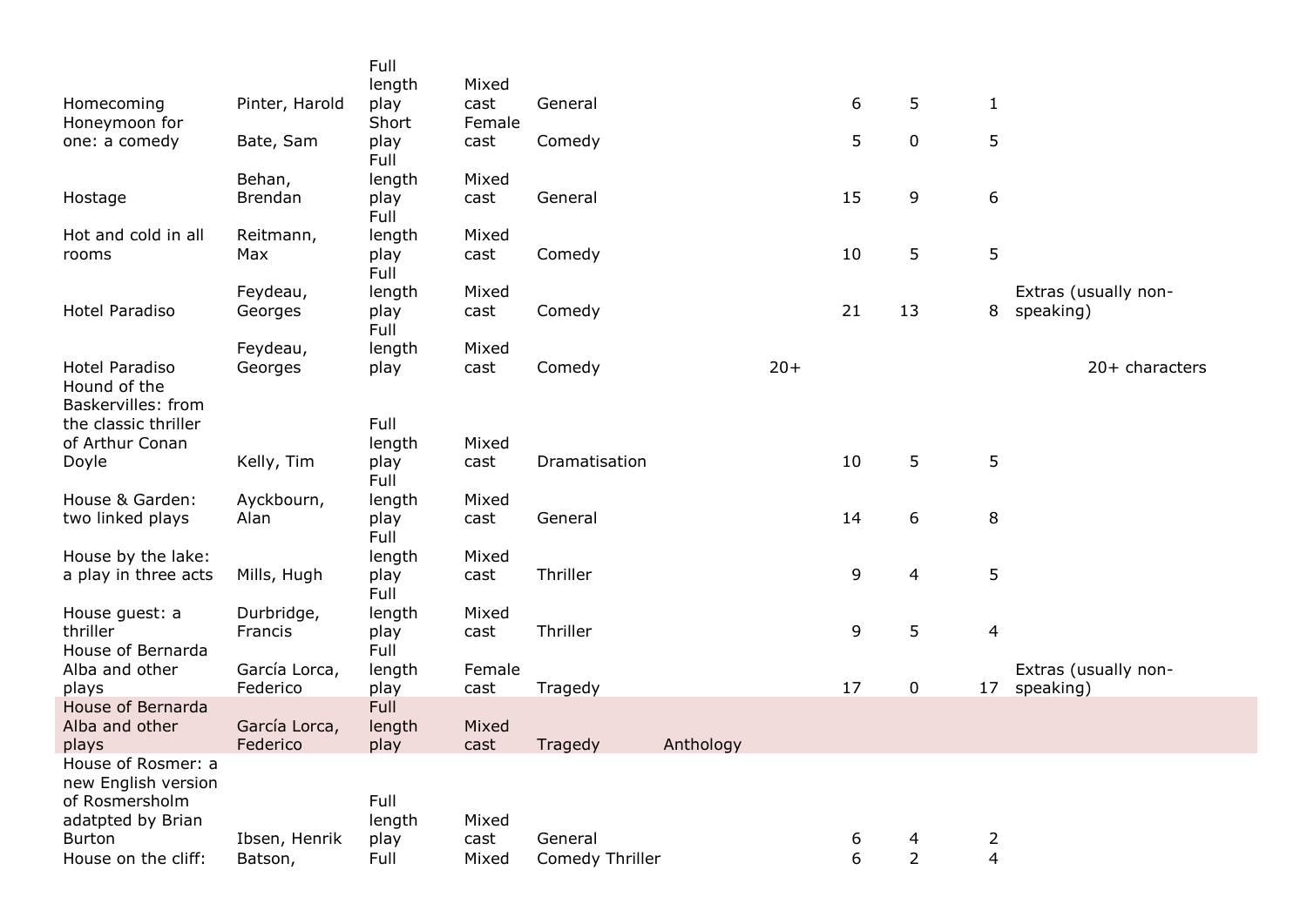| a mystery                                                               | George                | length<br>play        | cast          |               |       |                |                |                |                                     |                 |
|-------------------------------------------------------------------------|-----------------------|-----------------------|---------------|---------------|-------|----------------|----------------|----------------|-------------------------------------|-----------------|
| Housekeeper                                                             |                       | Short                 | Mixed         |               |       |                |                |                |                                     |                 |
| wanted                                                                  | King, Philip          | play<br>Full          | cast          | Comedy        |       | 5              | $\mathbf{1}$   | 4              |                                     |                 |
| How the other half<br>loves: a comedy                                   | Ayckbourn,<br>Alan    | length<br>play        | Mixed<br>cast | Comedy        |       | 6              | 3              | 3              |                                     |                 |
| Huis clos and other<br>plays: The<br>respectable<br>prostitute, Lucifer | Sartre, Jean-         | Full<br>length        | Mixed         |               |       |                |                |                |                                     |                 |
| and the Lord                                                            | Paul                  | play                  | cast          | General       |       | $\overline{4}$ | $\overline{2}$ | $\overline{2}$ |                                     |                 |
| Huis clos and other<br>plays: The<br>respectable                        |                       |                       |               |               |       |                |                |                |                                     |                 |
| prostitute; Lucifer<br>and the Lord<br>Humpty Dumpty: a                 | Sartre, Jean-<br>Paul | Short<br>play<br>Full | Mixed<br>cast | General       |       | 6              | 5              |                | Extras (usually non-<br>1 speaking) |                 |
| basic pantomime in                                                      |                       | length                | Any           |               |       |                |                |                | Extras (usually non-                |                 |
| three acts                                                              | West, Trudy           | play<br>Full          | cast          | Pantomime     |       | 19             |                |                | speaking)                           |                 |
| Humpty Dumpty: a                                                        |                       | length                | Any           |               |       |                |                |                |                                     |                 |
| pantomime                                                               | Crocker, John         | play<br>Full          | cast          | Pantomime     |       | 13             |                |                |                                     |                 |
| Humpty Dumpty: a                                                        | Robbins,              | length                | Any           |               |       |                |                |                | Extras (usually non-                |                 |
| pantomime                                                               | Norman                | play                  | cast          | Pantomime     |       | 15             |                |                | speaking)                           |                 |
|                                                                         |                       | Full                  |               |               |       |                |                |                |                                     | Suitable<br>for |
| Hundred and one                                                         |                       | length                | Mixed         |               |       |                |                |                | $20+$                               | young           |
| Dalmatians<br>Husbands                                                  | Robbins, Glyn         | play<br>Short         | cast          | Dramatisation | $20+$ |                |                |                | characters                          | cast            |
| supplied: a farce                                                       | Cary, Falkland<br>I.  | play                  | Mixed<br>cast | Comedy        |       | 8              | $1\,$          | $\overline{7}$ |                                     |                 |
| Hypochondriac,<br>translated by                                         |                       |                       |               |               |       |                |                |                |                                     |                 |
| Martin Sorrell from                                                     |                       | Full                  |               |               |       |                |                |                |                                     |                 |
| Le malade                                                               |                       | length                | Mixed         |               |       |                |                |                |                                     |                 |
| imaginaire                                                              | Molière               | play                  | cast          | General       |       | 12             | 8              | $\overline{4}$ |                                     |                 |
|                                                                         |                       | Full<br>length        | Mixed         |               |       |                |                |                |                                     |                 |
| I love my love                                                          | Weldon, Fay           | play                  | cast          | General       |       | 5              | $\overline{2}$ | 3              |                                     |                 |
| I never thought it                                                      |                       | Short                 | Mixed         |               |       |                |                |                |                                     |                 |
| would be like this                                                      | Hood, Evelyn          | play                  | cast          | General       |       | 4              | $\overline{2}$ | $\overline{2}$ |                                     |                 |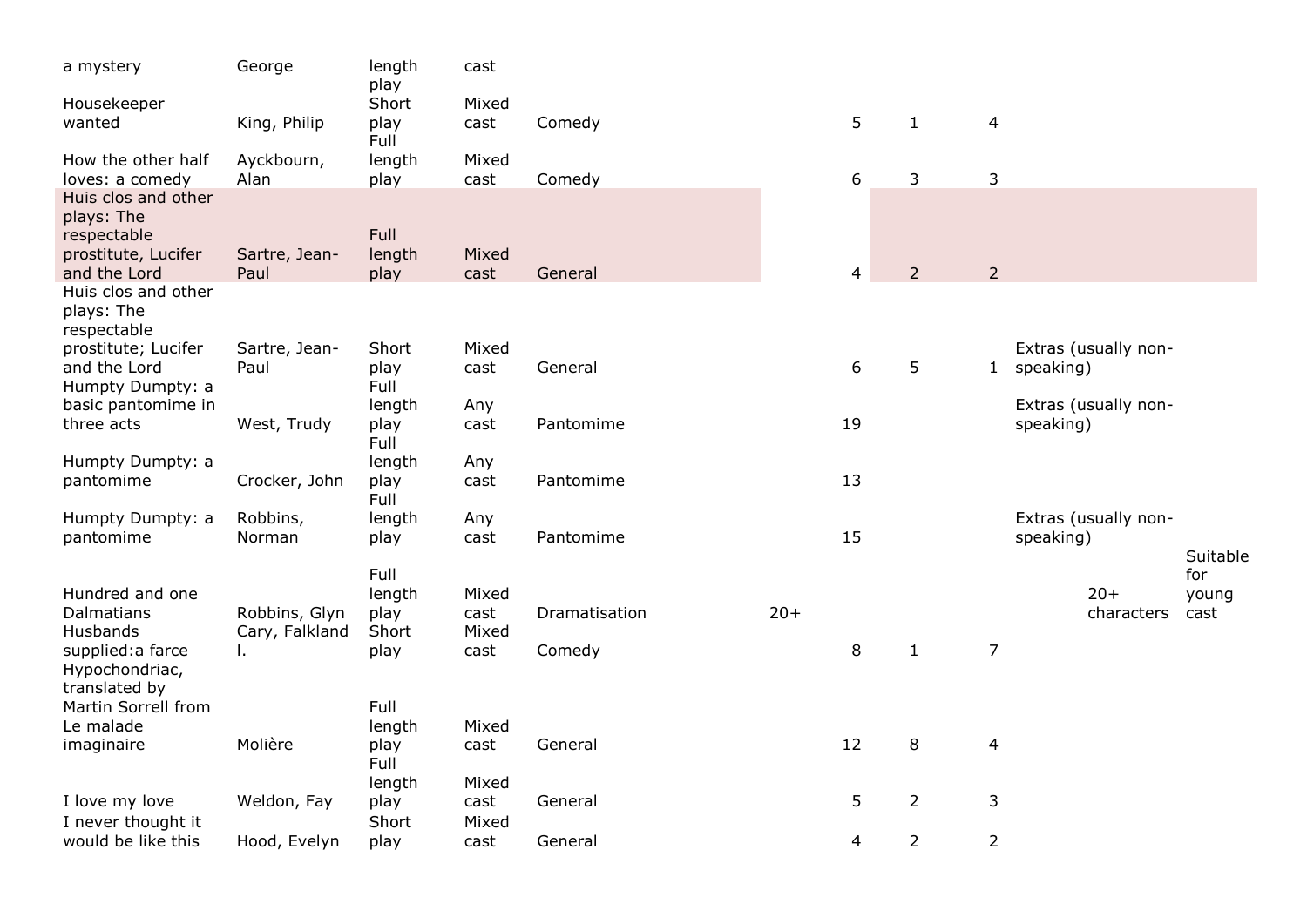| I read the news                        |                    | Short       | Mixed |                      |       |                |                |                |                |
|----------------------------------------|--------------------|-------------|-------|----------------------|-------|----------------|----------------|----------------|----------------|
| today                                  | Russell, Willy     | play        | cast  | General              |       | $\overline{7}$ | 5              | $\overline{2}$ |                |
| I read the news                        |                    | Short       | Male  |                      |       |                |                |                |                |
| today                                  | Russell, Willy     | play        | cast  | General              |       | $\overline{7}$ | $\overline{7}$ | $\mathbf 0$    |                |
|                                        |                    | Full        |       |                      |       |                |                |                |                |
| I remember Mama:                       | Van Druten,        | length      | Mixed |                      |       |                |                |                |                |
| a play in two acts                     | John               | play        | cast  | General              | $20+$ |                |                |                | 20+ characters |
|                                        | Mortimer,          | Short       | Mixed |                      |       |                |                |                |                |
| I spy                                  | John               | play        | cast  | Comedy               |       | 5              | 3              | $\overline{2}$ |                |
|                                        |                    | Full        |       |                      |       |                |                |                |                |
|                                        |                    | length      | Mixed |                      |       |                |                |                |                |
| Ideal husband                          | Wilde, Oscar       | play        | cast  | General              |       | 15             | 9              | 6              |                |
| Idiot: from the                        |                    | <b>Full</b> |       |                      |       |                |                |                |                |
| novel by                               |                    | length      | Mixed |                      |       |                |                |                |                |
| Dostoevskii                            | <b>Gray, Simon</b> | play        | cast  | <b>Dramatisation</b> | $20+$ |                |                |                | 20+ characters |
|                                        |                    | Full        |       |                      |       |                |                |                |                |
| I'll be back before                    |                    | length      | Mixed |                      |       |                |                |                |                |
| midnight: a thriller                   | Colley, Peter      | play        | cast  | Thriller             |       | 4              | $\overline{2}$ | $\overline{2}$ |                |
|                                        |                    | Full        |       |                      |       |                |                |                |                |
| I'll get my man: a                     |                    | length      | Mixed |                      |       |                |                |                |                |
| farce                                  | King, Philip       | play        | cast  | Comedy               |       | 9              | $\overline{4}$ | 5              |                |
| I'll leave it to you:                  |                    | Full        |       |                      |       |                |                |                |                |
| a light comedy in                      |                    | length      | Mixed |                      |       |                |                |                |                |
| three acts                             | Coward, Noel       | play        | cast  | Comedy               |       | 10             | 4              | 6              |                |
| Importance of                          |                    |             |       |                      |       |                |                |                |                |
| being earnest and                      |                    | Short       | Mixed |                      |       |                |                |                |                |
| other plays                            | Wilde, Oscar       | play        | cast  | Tragedy              |       | 3              | $\overline{2}$ | $\mathbf{1}$   |                |
| Importance of                          |                    | Full        |       |                      |       |                |                |                |                |
| being earnest and                      |                    | length      | Mixed |                      |       |                |                |                |                |
| other plays                            | Wilde, Oscar       | play        | cast  | Comedy               |       | 15             | $\overline{7}$ | 8              |                |
| Importance of                          |                    |             |       |                      |       |                |                |                |                |
| being earnest and                      |                    |             |       |                      |       |                |                |                |                |
| other plays: Lady                      |                    |             |       |                      |       |                |                |                |                |
| Windermere's Fan,                      |                    |             |       |                      |       |                |                |                |                |
| Salomé, A Woman                        |                    |             |       |                      |       |                |                |                |                |
| of No Importance,<br>An Ideal Husband, |                    | Full        |       |                      |       |                |                |                |                |
| A Florentine                           |                    | length      | Mixed |                      |       |                |                |                |                |
| Tragedy                                | Wilde, Oscar       | play        | cast  | Comedy               |       | 15             | 8              | $\overline{7}$ |                |
|                                        |                    |             |       |                      |       |                |                |                |                |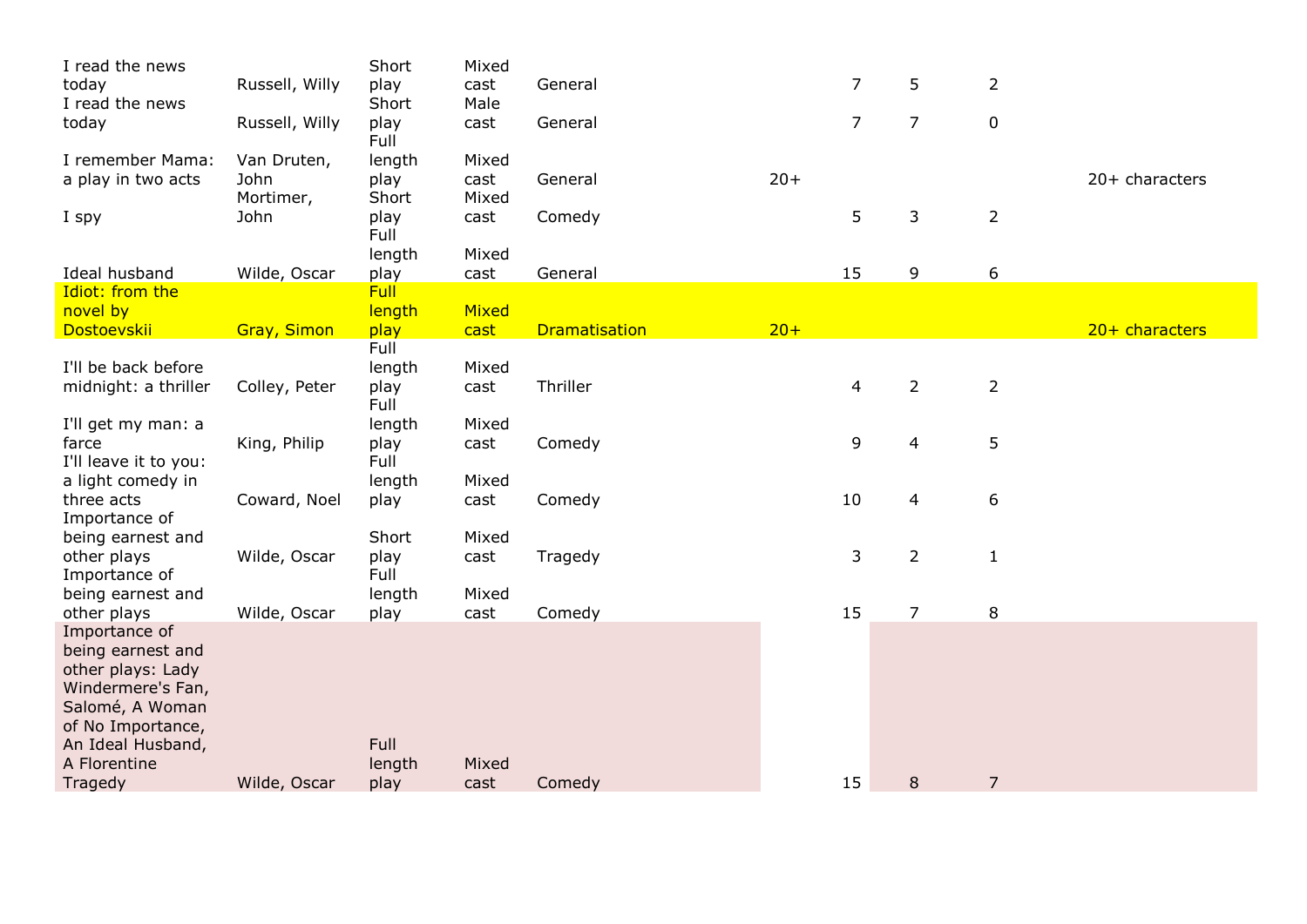| Importance of<br>being earnest and<br>other plays: Lady<br>Windermere's Fan,<br>Salomé, A Woman<br>of No Importance,<br>An Ideal Husband,<br>A Florentine<br>Tragedy       | Wilde, Oscar       | Full<br>length<br>play                   | Mixed<br>cast          | Comedy   |           | 15             | 9            | 6              |  |
|----------------------------------------------------------------------------------------------------------------------------------------------------------------------------|--------------------|------------------------------------------|------------------------|----------|-----------|----------------|--------------|----------------|--|
| Importance of<br>being earnest and<br>other plays: Lady<br>Windermere's Fan,<br>Salomé, A Woman<br>of No Importance,<br>An Ideal Husband,<br>A Florentine                  |                    | Full<br>length                           | Mixed                  |          |           |                |              |                |  |
| Tragedy                                                                                                                                                                    | Wilde, Oscar       | play                                     | cast                   | Comedy   | Anthology |                |              |                |  |
| Importance of<br>being earnest: a<br>trivial play for<br>serious people<br>Importance of<br>being earnest:a<br>trivial comedy for<br>serious people /<br>edited by Russell | Wilde, Oscar       | Full<br>length<br>play<br>Full<br>length | Mixed<br>cast<br>Mixed | Comedy   |           | 9              | 5            | 4              |  |
| Jackson                                                                                                                                                                    | Wilde, Oscar       | play                                     | cast                   | Comedy   |           | 9              | 5            | $\overline{4}$ |  |
|                                                                                                                                                                            |                    | Full                                     |                        |          |           |                |              |                |  |
| Improbable fiction:                                                                                                                                                        | Ayckbourn,         | length                                   | Mixed                  |          |           |                |              |                |  |
| a comedy                                                                                                                                                                   | Alan               | play<br>Full                             | cast                   | Comedy   |           | $\overline{7}$ | $\mathsf 3$  | $\overline{4}$ |  |
| In at the deep end:                                                                                                                                                        | Benfield,          | length                                   | Mixed                  |          |           |                |              |                |  |
| a comedy                                                                                                                                                                   | Derek              | play<br>Short                            | cast<br>Mixed          | Comedy   |           | 6              | 3            | 3              |  |
| In by the half                                                                                                                                                             | Chinn, Jimmie      | play<br>Short                            | cast<br>Mixed          | General  |           | 5              | $\pmb{0}$    | 5              |  |
| In by the half                                                                                                                                                             | Chinn, Jimmie      | play<br>Full                             | cast                   | General  |           | 5              | $\mathbf{1}$ | 4              |  |
| In for the kill: a                                                                                                                                                         | Benfield,          | length                                   | Mixed                  |          |           |                |              |                |  |
| thriller                                                                                                                                                                   | Derek<br>Rattigan, | play<br>Full                             | cast<br>Mixed          | Thriller |           | 5              | 3            | $\overline{2}$ |  |
| In praise of love                                                                                                                                                          | Terence            | length                                   | cast                   | General  |           | 4              | 3            | $\mathbf{1}$   |  |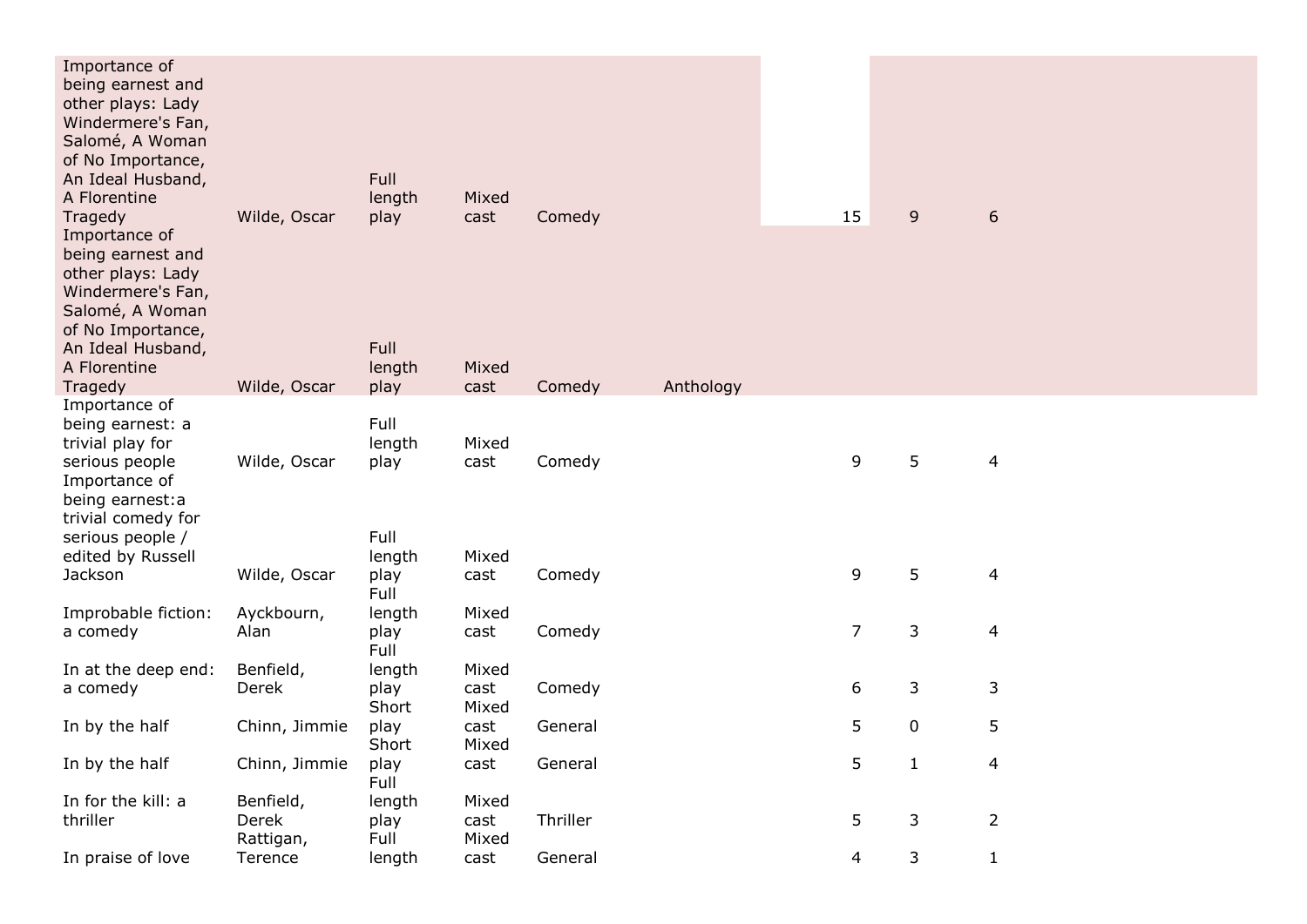|                                      |                  | play         |        |                 |           |       |                |                |                |                |
|--------------------------------------|------------------|--------------|--------|-----------------|-----------|-------|----------------|----------------|----------------|----------------|
| In sickness and in                   |                  | Short        | Female |                 |           |       |                |                |                |                |
| health                               | Douglas, Eric    | play<br>Full | cast   | General         |           |       | 5              | $\pmb{0}$      | 5              |                |
| In the bleak                         |                  | length       | Mixed  |                 |           |       |                |                |                |                |
| midwinter: a play                    | Way, Charles     | play         | cast   | Religious theme |           |       | 4              | $\overline{2}$ | $\overline{2}$ |                |
|                                      |                  | Full         |        |                 |           |       |                |                |                |                |
|                                      | Stoppard,        | length       | Mixed  |                 |           |       |                |                |                |                |
| In the native state                  | Tom              | play<br>Full | cast   | General         |           |       | 13             | 9              | 4              |                |
|                                      | Home, William    | length       | Mixed  |                 |           |       |                |                |                |                |
| In the red                           | Douglas          | play<br>Full | cast   | General         |           |       | $\overline{7}$ | 4              | 3              |                |
| In two minds: a                      | Harris,          | length       | Mixed  |                 |           |       |                |                |                |                |
| thriller                             | Richard          | play         | cast   | Thriller        |           |       | $\overline{4}$ | $\overline{2}$ | $\overline{2}$ |                |
| In waltz time: a                     | Johnson,         | Short        | Female |                 |           |       |                |                |                |                |
| comedy in one act                    | Philip           | play<br>Full | cast   | Comedy          |           |       | 8              | $\pmb{0}$      | $\, 8$         |                |
| Inadmissible                         |                  | length       | Mixed  |                 |           |       |                |                |                |                |
| evidence                             | Osborne, John    | play         | cast   | General         |           |       | 8              | 3              | 5              |                |
|                                      |                  | Short        | Female |                 |           |       |                |                |                |                |
| Indian summer                        | Maurice, Lucy    | play<br>Full | cast   | General         |           |       | $\overline{2}$ | $\mathbf 0$    | $\overline{2}$ |                |
|                                      | Lawrence,        | length       | Mixed  |                 |           |       |                |                |                |                |
| Inherit the wind<br>Innocents: based | Jerome           | play         | cast   | Historical      |           | $20+$ |                |                |                | 20+ characters |
| on The turn of the                   |                  | Full         |        |                 |           |       |                |                |                |                |
| screw, by Henry                      | Archibald,       | length       | Mixed  |                 |           |       |                |                |                |                |
| James                                | William          | play         | cast   | Dramatisation   |           |       | 6              | $\overline{2}$ | 4              |                |
|                                      |                  | Full         |        |                 |           |       |                |                |                |                |
|                                      |                  | length       | Mixed  |                 |           |       |                |                |                |                |
| Inspector calls                      | Priestley, J. B. | play<br>Full | cast   | General         |           |       | $\overline{7}$ | $\overline{4}$ | 3              |                |
| Inspector calls and                  |                  | length       | Mixed  |                 |           |       |                |                |                |                |
| other plays                          | Priestley, J. B. | play         | cast   | General         |           |       | 6              | 4              | $\overline{2}$ |                |
|                                      |                  | Full         |        |                 |           |       |                |                |                |                |
| Inspector calls and                  |                  | length       | Mixed  |                 |           |       |                |                |                |                |
| other plays                          | Priestley, J. B. | play         | cast   | General         |           |       | 10             | $\overline{4}$ | $\sqrt{6}$     |                |
| Inspector calls and                  |                  |              |        |                 |           |       |                |                |                |                |
| other plays; Time                    |                  | Full         |        |                 |           |       |                |                |                |                |
| and the Conways; I                   |                  | length       | Mixed  |                 |           |       |                |                |                |                |
| have been here                       | Priestley, J. B. | play         | cast   | General         | Anthology |       |                |                |                |                |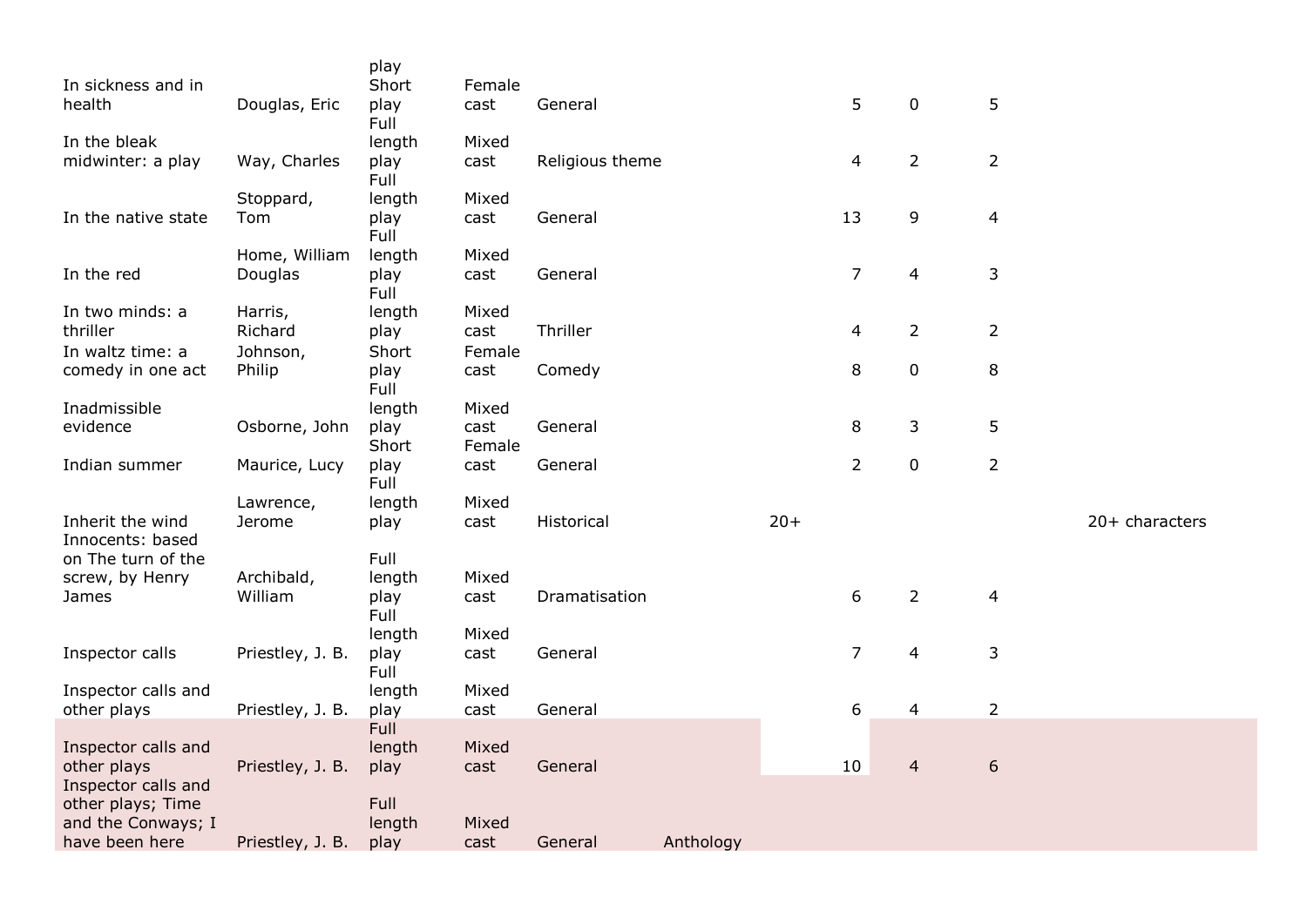| before; The linden<br>tree                       |                      |                         |                         |            |           |       |                |                |                |                |                      |
|--------------------------------------------------|----------------------|-------------------------|-------------------------|------------|-----------|-------|----------------|----------------|----------------|----------------|----------------------|
| Inspector calls:<br>introduction &               |                      | Full                    |                         |            |           |       |                |                |                |                |                      |
| notes by Tim<br>Bezant<br><b>Inspector Drake</b> | Priestley, J. B.     | length<br>play<br>Full  | Mixed<br>cast           | General    |           |       | $\overline{7}$ | 4              | 3              |                |                      |
| and the perfekt<br>crime: a comedy               | Tristram,<br>David   | length<br>play          | Mixed<br>cast           | Comedy     |           |       | 5              | 3              | $\overline{2}$ |                |                      |
| <b>Instruments of</b><br>darkness                | Wood,<br>Margaret    | Short<br>play           | Mixed<br>cast           | General    |           |       | 8              | 5 <sub>5</sub> | $\overline{3}$ |                |                      |
| Intent to murder: a                              |                      | Full<br>length          | Mixed                   |            |           |       |                |                |                |                |                      |
| thriller                                         | Sands, Leslie        | play<br>Short           | cast<br>Mixed           | Thriller   |           |       | 6              | 3              | 3              |                |                      |
| Interior designs                                 | Chinn, Jimmie        | play                    | cast                    | General    |           |       | 4              | $\mathbf{1}$   | 3              |                |                      |
| International                                    |                      |                         |                         |            |           |       |                |                |                |                | Suitable<br>for      |
| connections: new<br>plays for young p            | Foote, Horton        | Short<br>play           | Mixed<br>cast           | General    | Anthology |       |                |                |                |                | young<br>cast        |
| Intruders: a<br>comedy                           | Horsler, Peter       | Short<br>play           | Mixed<br>cast           | Comedy     |           |       | 4              | $\overline{2}$ | $\overline{2}$ |                | Suitable             |
| Invisible friends                                | Ayckbourn,<br>Alan   | Full<br>length<br>play  | Mixed<br>cast           | General    |           |       | $\overline{7}$ | 4              | 3              |                | for<br>young<br>cast |
|                                                  |                      | <b>Full</b>             |                         |            |           |       |                |                |                |                |                      |
| Iphigenia; Phaedra;<br>Athaliah                  | Racine, Jean         | length<br>play          | Mixed<br>cast           | Tragedy    | Anthology |       |                |                |                |                |                      |
| Iron magnolias                                   | Hillman, Barry<br>L. | Short<br>play           | Female<br>cast          | Comedy     |           |       | 7              | $\pmb{0}$      | $\overline{7}$ |                |                      |
| <b>Irregular verb to</b>                         | Williams,            | <b>Full</b><br>length   | Mixed                   |            |           |       |                |                |                |                |                      |
| love: a comedy                                   | <b>Hugh</b>          | play                    | cast                    | General    |           |       | 9              | $\overline{4}$ | 5 <sup>1</sup> |                |                      |
| Is there anybody<br>there?                       | Flewitt, Lee         | Short<br>play<br>Full   | Mixed<br>cast           | Thriller   |           |       | 8              | 4              | $\overline{4}$ |                |                      |
| Island of the<br>mighty                          | Arden, John          | length<br>play<br>Short | Mixed<br>cast<br>Female | General    |           | $20+$ |                |                |                | 20+ characters |                      |
| <b>Isolation at Eyam</b>                         | Dennys, Joyce        | play                    | cast                    | Historical |           |       | 9              | 0              | 9              |                |                      |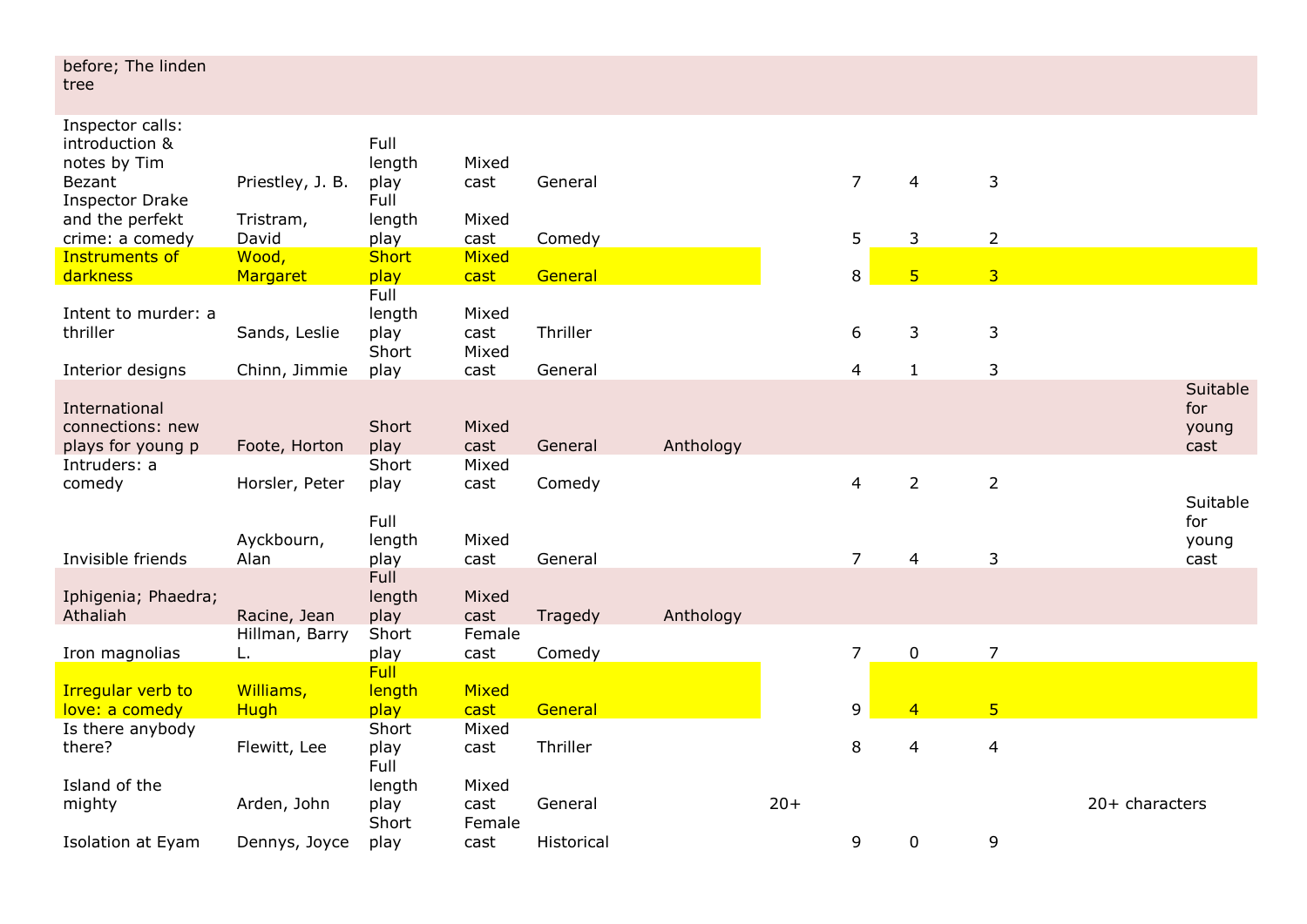|                     |               | Full         |        |               |                |                |                |                                   |          |
|---------------------|---------------|--------------|--------|---------------|----------------|----------------|----------------|-----------------------------------|----------|
| It could be any one | Ayckbourn,    | length       | Mixed  |               |                |                |                |                                   |          |
| of us               | Alan          | play<br>Full | cast   | Thriller      | 6              | 3              | $\mathsf 3$    |                                   |          |
| It runs in the      |               | length       | Mixed  |               |                |                |                |                                   |          |
| family: a comedy    | Cooney, Ray   | play         | cast   | Comedy        | 12             | 7              | 5              |                                   |          |
|                     |               | Full         |        |               |                |                |                |                                   |          |
|                     | Saunders,     | length       | Mixed  |               |                |                |                |                                   |          |
| Italian girl        | James         | play         | cast   | General       | $\overline{7}$ | 3              | $\overline{4}$ |                                   |          |
|                     |               | Full         |        |               |                |                |                |                                   |          |
| It's later than you |               | length       | Mixed  |               |                |                |                |                                   |          |
| think               | Anouilh, Jean | play<br>Full | cast   | General       | 12             | $\overline{7}$ | 5              |                                   |          |
|                     |               | length       | Mixed  |               |                |                |                |                                   |          |
| It's never too late | Aldridge, Ron | play         | cast   | General       | 6              | 4              | $\overline{2}$ |                                   |          |
|                     |               | Full         |        |               |                |                |                |                                   |          |
| Jack and Jill: a    | Robbins,      | length       | Any    |               |                |                |                |                                   |          |
| pantomime           | Norman        | play         | cast   | Pantomime     | 14             |                |                |                                   |          |
| Jack and the        |               | Full         |        |               |                |                |                |                                   |          |
| beanstalk: a        | Carter,       | length       | Any    |               |                |                |                | Extras (usually non-              |          |
| pantomime           | Margaret      | play         | cast   | Pantomime     | 18             |                |                | speaking)                         |          |
| Jack and the        |               | Full         |        |               |                |                |                |                                   |          |
| beanstalk: a        |               | length       | Any    |               |                |                |                | Extras (usually non-              |          |
| pantomime           | Crocker, John | play         | cast   | Pantomime     | 13             |                |                | speaking)                         |          |
| Jack and the        |               | Full         |        |               |                |                |                |                                   |          |
| beanstalk: a        |               | length       | Any    |               |                |                |                | Extras (usually non-              |          |
| pantomime           | Morgan, Verne | play         | cast   | Pantomime     | 11             |                |                | speaking)                         |          |
| Jack and the        |               | Full         |        |               |                |                |                |                                   |          |
| beanstalk: a        |               | length       | Any    |               |                |                |                | Extras (usually non-              |          |
| pantomime           | Morley, John  | play         | cast   | Pantomime     | 14             |                |                | speaking)                         |          |
| Jack and the        |               | Full         |        |               |                |                |                |                                   |          |
| beanstalk: a        | Robbins,      | length       | Any    | Pantomime     | 9              |                |                | Extras (usually non-<br>speaking) |          |
| pantomime           | Norman        | play<br>Full | cast   |               |                |                |                |                                   |          |
| Jack the ripper: a  |               | length       | Mixed  |               |                |                |                |                                   |          |
| musical play        | Pember, Ron   | play         | cast   | General       | 17             | 9              | 8              |                                   |          |
|                     | Peach,        |              |        |               |                |                |                |                                   |          |
|                     | Lawrence du   | Short        | Female |               |                |                |                |                                   |          |
| Jam for Mrs Hooper  | garde         | play         | cast   | Comedy        | 8              | $\mathbf 0$    | 8              |                                   |          |
|                     |               |              |        |               |                |                |                |                                   | Suitable |
|                     |               | Full         |        |               |                |                |                |                                   | for      |
| James and the       |               | length       | Any    |               |                |                |                |                                   | young    |
| Giant Peach         | Wood, David   | play         | cast   | Dramatisation | 6              |                |                |                                   | cast     |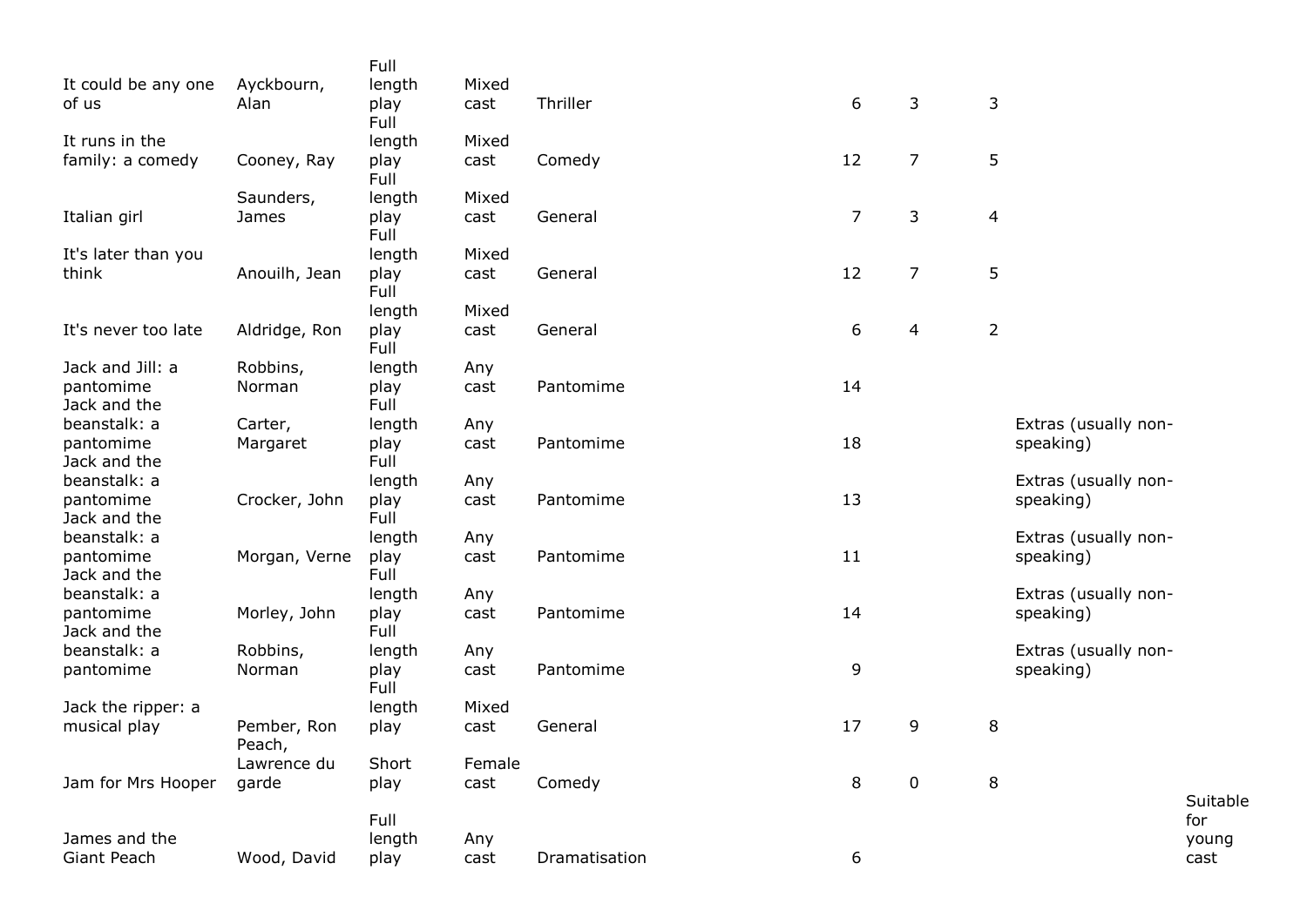| Jane Eyre, from the<br>novel by Charlotte<br>Brontë | Jerome, Helen        | Full<br>length<br>play | Mixed<br>cast | Dramatisation |       | 17                       | $\overline{7}$ | 10             |                |
|-----------------------------------------------------|----------------------|------------------------|---------------|---------------|-------|--------------------------|----------------|----------------|----------------|
| Jane Eyre: adapted<br>from the novel by             |                      | Full<br>length         | Mixed         |               |       |                          |                |                |                |
| Charlotte Brontë<br>Jane Eyre: from the             | Hall, Willis         | play<br>Full           | cast          | Dramatisation | $20+$ |                          |                |                | 20+ characters |
| novel by Charlotte<br>Brontë                        | Cox,<br>Constance    | length<br>play<br>Full | Mixed<br>cast | Dramatisation |       | 11                       | 7              | $\overline{4}$ |                |
| Jane steps out: a<br>comedy in three                | Horne,               | length                 | Mixed         |               |       |                          |                |                |                |
| acts<br>Jekyll and Hyde:                            | Kenneth              | play                   | cast          | Comedy        |       | 8                        | 3              | 5              |                |
| from the novel by                                   |                      | Full                   |               |               |       |                          |                |                |                |
| Robert Louis<br>Stevenson                           | Caddy,<br>Leonard H. | length<br>play<br>Full | Mixed<br>cast | Dramatisation |       | 8                        | $\overline{4}$ | $\overline{4}$ |                |
|                                                     | Driscoll,            | length                 | Mixed         |               |       |                          |                |                |                |
| Job for the boy                                     | Dennis<br>Aron,      | play<br>Short          | cast<br>Mixed | Comedy        |       | $\overline{7}$           | 4              | 3              |                |
| Joggers                                             | Geraldine            | play<br>Full           | cast          | General       |       | $\overline{\mathcal{L}}$ | $\overline{2}$ | $\overline{2}$ |                |
| John Bull's other                                   | Shaw,                | length                 | Mixed         |               |       |                          |                |                |                |
| island<br>John Gabriel                              | Bernard              | play<br>Full           | cast          | General       |       | 12                       | 10             | $\overline{2}$ |                |
| Borkman: a play in<br>four acts                     | Ibsen, Henrik        | length<br>play<br>Full | Mixed<br>cast | General       |       | 8                        | 3              | 5              |                |
|                                                     | Ayckbourn,           | length                 | Mixed         |               |       |                          |                |                |                |
| Joking apart<br>Jolly sinister jape: a              | Alan                 | play<br>Short          | cast<br>Mixed | General       |       | 11                       | 4              | $\overline{7}$ |                |
| comedy                                              | Strange, Elliot      | play<br>Full           | cast          | Comedy        |       | 8                        | $\overline{4}$ | $\overline{4}$ |                |
| Journey's end: a                                    |                      | length                 | Male          |               |       |                          |                |                |                |
| play in three acts                                  | Sherriff, R. C.      | play<br>Full           | cast          | General       |       | 11                       | 11             | $\pmb{0}$      |                |
| Joy ride: a comedy                                  | Reid,                | length                 | Mixed         |               |       |                          |                |                |                |
| in three acts                                       | Georgina             | play<br>Full           | cast          | Historical    |       | 8                        | 3              | 5              |                |
| Judge                                               | Mortimer,<br>John    | length<br>play         | Mixed<br>cast | General       |       | 15                       | 9              | 6              |                |
|                                                     | Shakespeare,         | Full                   | Mixed         |               |       |                          |                |                |                |
| Julius Caesar                                       | William              | length                 | cast          | General       | $20+$ |                          |                |                | 20+ characters |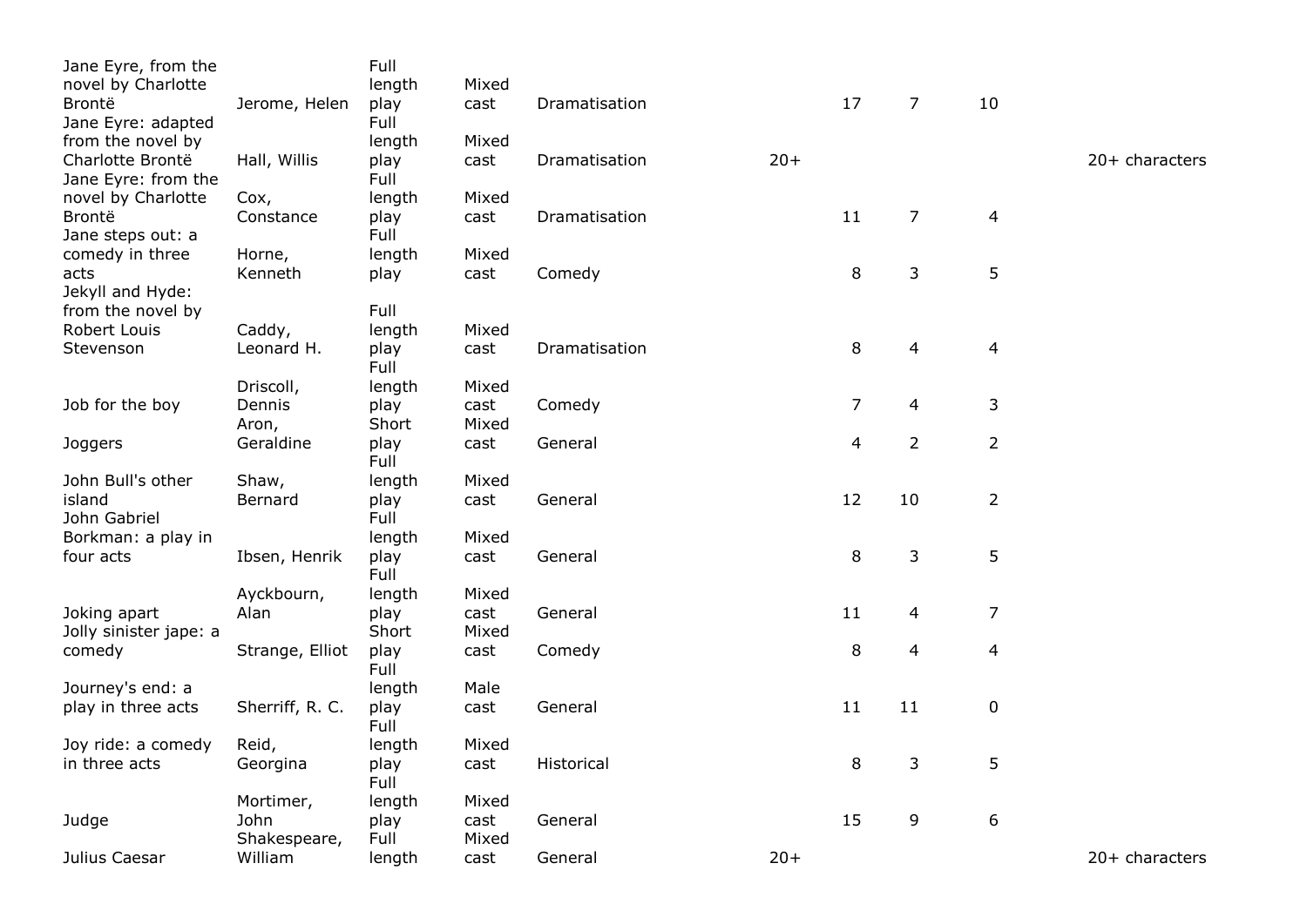|                                                               |                      | play<br>Full          |               |          |           |                |                |                  |                      |
|---------------------------------------------------------------|----------------------|-----------------------|---------------|----------|-----------|----------------|----------------|------------------|----------------------|
|                                                               | Stoppard,            | length                | Mixed         |          |           |                |                |                  | Extras (usually non- |
| <b>Jumpers</b>                                                | Tom                  | play<br>Full          | cast          | Comedy   |           | 6              | 4              |                  | 2 speaking)          |
| Juno and the                                                  |                      | length                | Mixed         |          |           |                |                |                  |                      |
| paycock: a tragedy                                            | O'Casey, Sean        | play                  | cast<br>Mixed | Tragedy  |           | 19             | 13             | 6                |                      |
| Just another day: a<br>comedy                                 | Lovegrove,<br>Arthur | Short<br>play<br>Full | cast          | Comedy   |           | 5              | $\mathbf{1}$   | $\overline{4}$   |                      |
| Just between                                                  | Ayckbourn,           | length                | Mixed         |          |           |                |                |                  |                      |
| ourselves                                                     | Alan                 | play<br>Full          | cast          | General  |           | 5              | $\overline{2}$ | $\mathsf 3$      |                      |
|                                                               | Waterhouse,          | length                | Mixed         |          |           |                |                |                  |                      |
| Just the ticket!                                              | John                 | play<br>Short         | cast<br>Mixed | Comedy   |           | 6              | 3              | 3                |                      |
| Just the two of us                                            | Moruzzi, Ros         | play<br>Full          | cast          | General  |           | $\overline{7}$ | $\mathbf{1}$   | $\boldsymbol{6}$ |                      |
|                                                               | Galsworthy,          | length                | Mixed         |          |           |                |                |                  | Extras (usually non- |
| Justice: a tragedy                                            | John                 | play                  | cast          | Tragedy  |           | 15             | 14             | 1                | speaking)            |
| Kelly's eye: and<br>other plays - Big<br>soft Nellie: There's |                      | <b>Full</b>           |               |          |           |                |                |                  |                      |
| no room for you                                               |                      | length                | Mixed         |          |           |                |                |                  |                      |
| here for a start                                              | Livings, Henry       | play                  | cast          | General  | Anthology |                |                |                  |                      |
|                                                               |                      | Full                  |               |          |           |                |                |                  |                      |
|                                                               | Patrick,             | length                | Mixed         |          |           |                |                |                  |                      |
| Kennedy's children                                            | Robert               | play<br>Full          | cast          | General  |           | 6              | 3              | 3                |                      |
|                                                               | Chapman,             | length                | Mixed         |          |           |                |                |                  |                      |
| Key for two                                                   | John                 | play<br>Full          | cast          | Comedy   |           | $\overline{7}$ | 3              | 4                |                      |
|                                                               | Burke,               | length                | Mixed         | Thriller |           | $\overline{7}$ | 4              |                  |                      |
| Key to murder                                                 | Stewart              | play<br>Short         | cast<br>Mixed |          |           |                |                | 3                |                      |
| Kids                                                          |                      |                       |               | General  |           | 5              | $\overline{2}$ | 3                |                      |
|                                                               | Morgan, John         | play                  | cast          |          |           |                |                |                  |                      |
| Kids                                                          | Morgan, John         | Short<br>play         | Mixed<br>cast | General  |           | 5              | 3              | $\overline{2}$   |                      |
| Kids                                                          | Morgan, John         | Short<br>play         | Any<br>cast   | General  |           | 5              |                |                  |                      |
|                                                               | Stockwell,           | Full<br>length        | Mixed         |          |           |                |                |                  |                      |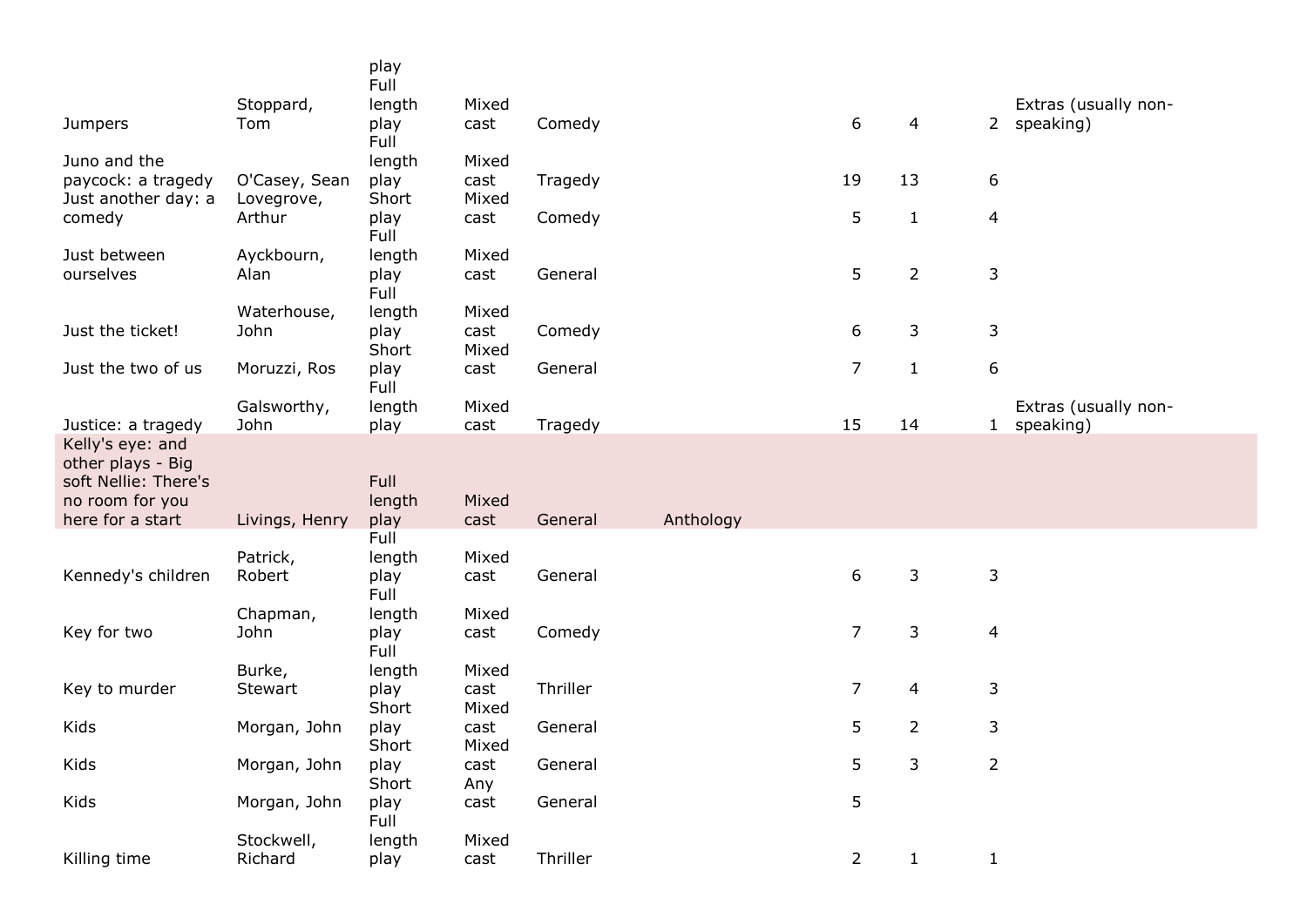|                          | Plowman,      | Short         | Male           |            |       |    |                |                |                      |
|--------------------------|---------------|---------------|----------------|------------|-------|----|----------------|----------------|----------------------|
| Kind of Vesuvius         | Gillian       | play<br>Full  | cast           | General    |       | 3  | 3              | $\mathbf 0$    |                      |
| Kindly leave the         | Chapman,      | length        | Mixed          |            |       |    |                |                |                      |
| stage                    | John          | play          | cast           | Comedy     |       | 8  | 3              | 5              |                      |
| King and the             | Wood,         | Short         | Mixed          |            |       |    |                |                |                      |
| quaker                   | Margaret      | play          | cast           | Historical |       | 5  | $\mathbf{1}$   | $\overline{a}$ |                      |
| King Humpty              |               | Full          |                |            |       |    |                |                |                      |
| Dumpty: a                |               | length        | Any            |            |       |    |                |                | Extras (usually non- |
| pantomime                | Reakes, Paul  | play<br>Full  | cast           | Pantomime  |       | 12 |                |                | speaking)            |
|                          | Shakespeare,  | length        | Mixed          |            |       |    |                |                |                      |
| King John                | William       | play<br>Full  | cast           | Historical | $20+$ |    |                |                | 20+ characters       |
|                          | Shakespeare,  | length        | Mixed          |            |       |    |                |                | Extras (usually non- |
| King Lear                | William       | play<br>Full  | cast           | General    |       | 20 | 17             |                | 3 speaking)          |
|                          | Shakespeare,  | length        | Mixed          |            |       |    |                |                |                      |
| King Richard III         | William       | play<br>Full  | cast           | General    | $20+$ |    |                |                | 20+ characters       |
| Kingfisher: a            | Home, William | length        | Mixed          |            |       |    |                |                |                      |
| comedy in two acts       | Douglas       | play<br>Full  | cast           | Comedy     |       | 3  | $\overline{2}$ | $\mathbf{1}$   |                      |
| Kiss for Cinderella:     |               | length        | Mixed          |            |       |    |                |                |                      |
| a comedy                 | Barrie, J. M. | play<br>Full  | cast           | Comedy     | $20+$ |    |                |                | $20+$ characters     |
|                          |               | length        | Mixed          |            |       |    |                |                |                      |
| Knack: a comedy          | Jellicoe, Ann | play          | cast           | Comedy     |       | 4  | 3              | $\mathbf{1}$   |                      |
|                          | Mortimer,     | Short         | Mixed          |            |       |    |                |                |                      |
| Knightsbridge            | John          | play          | cast           | General    |       | 4  | $\overline{2}$ | $\overline{2}$ |                      |
| <b>Knowing Constance</b> | Rensten, Mary | Short<br>play | Female<br>cast | Comedy     |       | 6  | $\pmb{0}$      | 6              |                      |
| Spry                     |               | Full          |                |            |       |    |                |                |                      |
|                          |               | length        | Mixed          |            |       |    |                |                | Extras (usually non- |
| Knuckle<br>La ronde: ten | Hare, David   | play          | cast           | General    |       | 8  | 6              |                | 2 speaking)          |
| dialogues, English       |               | Full          |                |            |       |    |                |                |                      |
| version by Eric          | Schnitzler,   | length        | Mixed          |            |       |    |                |                |                      |
| Bentley                  | Arthur        | play          | cast           | General    |       | 10 | 5              | 5              |                      |
| Ladies at sea: a         |               | Full          |                |            |       |    |                |                |                      |
| comedy in three          |               | length        | Female         |            |       |    |                |                |                      |
| acts                     | Ready, Stuart | play          | cast           | Comedy     |       | 10 | 0              | 10             |                      |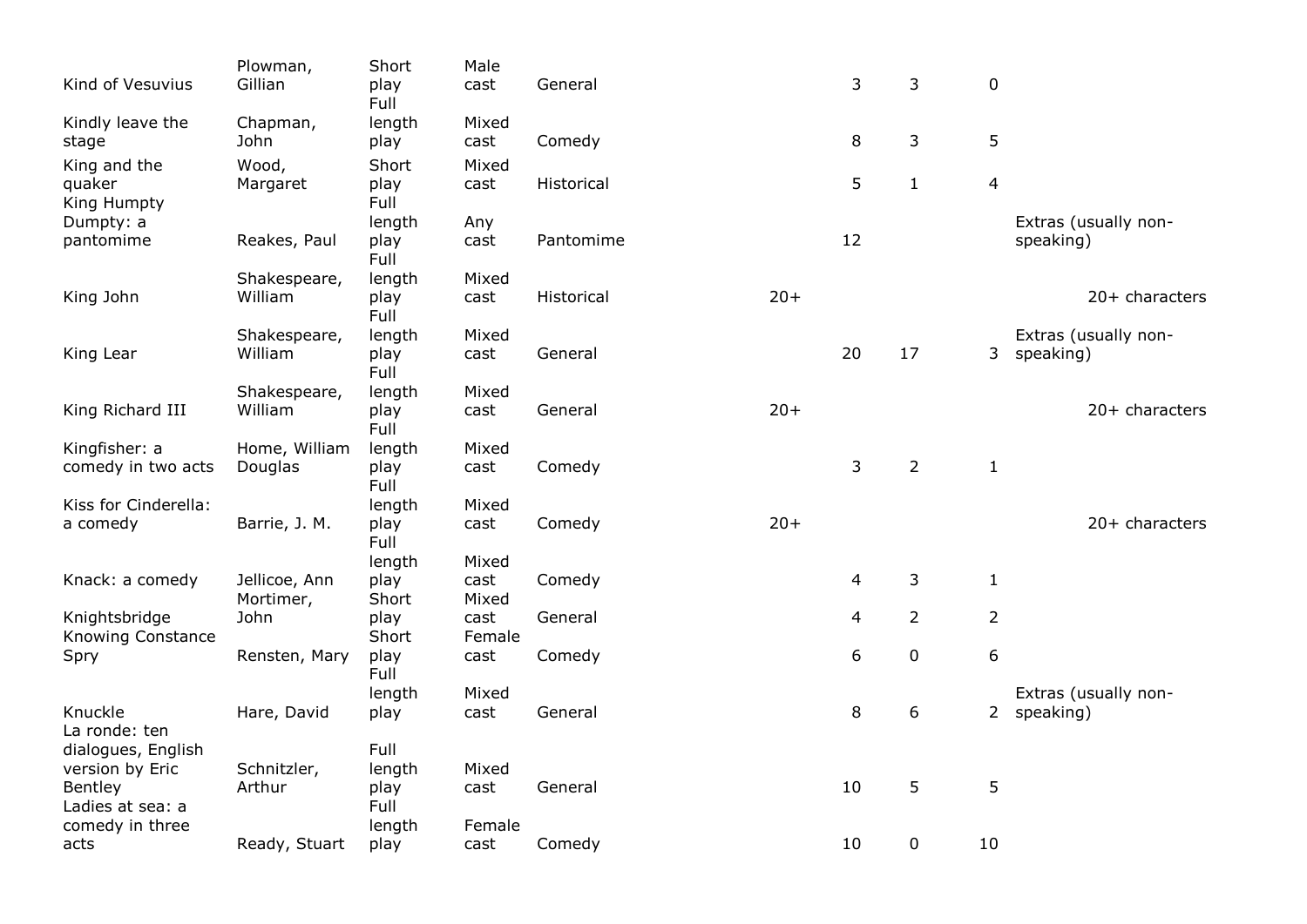|                                                               |                       | Full                   | Mixed          |               |           |       |                  |                |                          |                                   |
|---------------------------------------------------------------|-----------------------|------------------------|----------------|---------------|-----------|-------|------------------|----------------|--------------------------|-----------------------------------|
| Ladies in retirement Percy, Edward                            |                       | length<br>play<br>Full | cast           | Thriller      |           |       | $\overline{7}$   | $\mathbf{1}$   | 6                        |                                   |
| Ladies of spirit: a<br>comedy                                 | Reid,<br>Georgina     | length<br>play<br>Full | Female<br>cast | Comedy        |           |       | 9                | $\pmb{0}$      | 9                        |                                   |
| Ladies who lunch: a<br>comedy                                 | Gates, Tudor          | length<br>play         | Mixed<br>cast  | Comedy        |           |       | 10               | 3              | $\overline{7}$           |                                   |
| Ladies, this is war!<br>Lady Audley's                         | Booth,<br>Anthony     | Short<br>play<br>Full  | Female<br>cast | Comedy        |           |       | $\boldsymbol{6}$ | $\pmb{0}$      | 6                        |                                   |
| secret, or, Death in<br>lime tree walk                        | Burton, Brian<br>john | length<br>play         | Mixed<br>cast  | Melodrama     |           |       | 8                | $\overline{4}$ | $\overline{\mathcal{A}}$ |                                   |
| Lady Audley's<br>secret: a                                    | Cox,                  | Short                  | Mixed          |               |           |       | 12               |                |                          |                                   |
| melodrama                                                     | Constance             | play<br>Full           | cast           | Melodrama     |           |       |                  | 4              | 8                        |                                   |
| Lady from the sea:<br>a play in five acts<br>Lady in the van: | Ibsen, Henrik         | length<br>play         | Mixed<br>cast  | General       |           |       | 8                | 5              | 3                        | Extras (usually non-<br>speaking) |
| adapted from the<br>autobiographical                          |                       | Full<br>length         | Mixed          |               |           |       |                  |                |                          | Extras (usually non-              |
| memoir<br>Lady Precious                                       | Bennett, Alan         | play<br>Full           | cast           | Dramatisation |           |       | 12               | 7              | 5 <sup>1</sup>           | speaking)                         |
| stream: a play in<br>four acts                                | Hsiung, S. I.         | length<br>play<br>Full | Mixed<br>cast  | General       |           | $20+$ |                  |                |                          | 20+ characters                    |
| Lady Windermere's<br>fan                                      | Wilde, Oscar          | length<br>play<br>Full | Mixed<br>cast  | Comedy        |           |       | 15               | $\overline{7}$ | 8                        |                                   |
| Lady's not for<br>burning                                     | Fry,<br>Christopher   | length<br>play         | Mixed<br>cast  | Comedy        |           |       | 11               | 8              | 3                        |                                   |
| Landscape; Silence;<br>Night<br>Lark Rise to                  | Pinter, Harold        | Short<br>play          | Mixed<br>cast  | General       | Anthology |       |                  |                |                          |                                   |
| Candleford: two<br>plays from Flora                           | Dewhurst,             | Full<br>length         | Mixed          |               |           |       |                  |                |                          |                                   |
| Thompson's trilogy<br>Lark Rise to<br>Candleford: two         | Keith                 | play<br>Full           | cast           | Dramatisation |           |       | 19               | 12             | 7                        |                                   |
| plays from Flora<br>Thompson's trilogy                        | Dewhurst,<br>Keith    | length<br>play         | Mixed<br>cast  | Dramatisation |           | $20+$ |                  |                |                          | 20+ characters                    |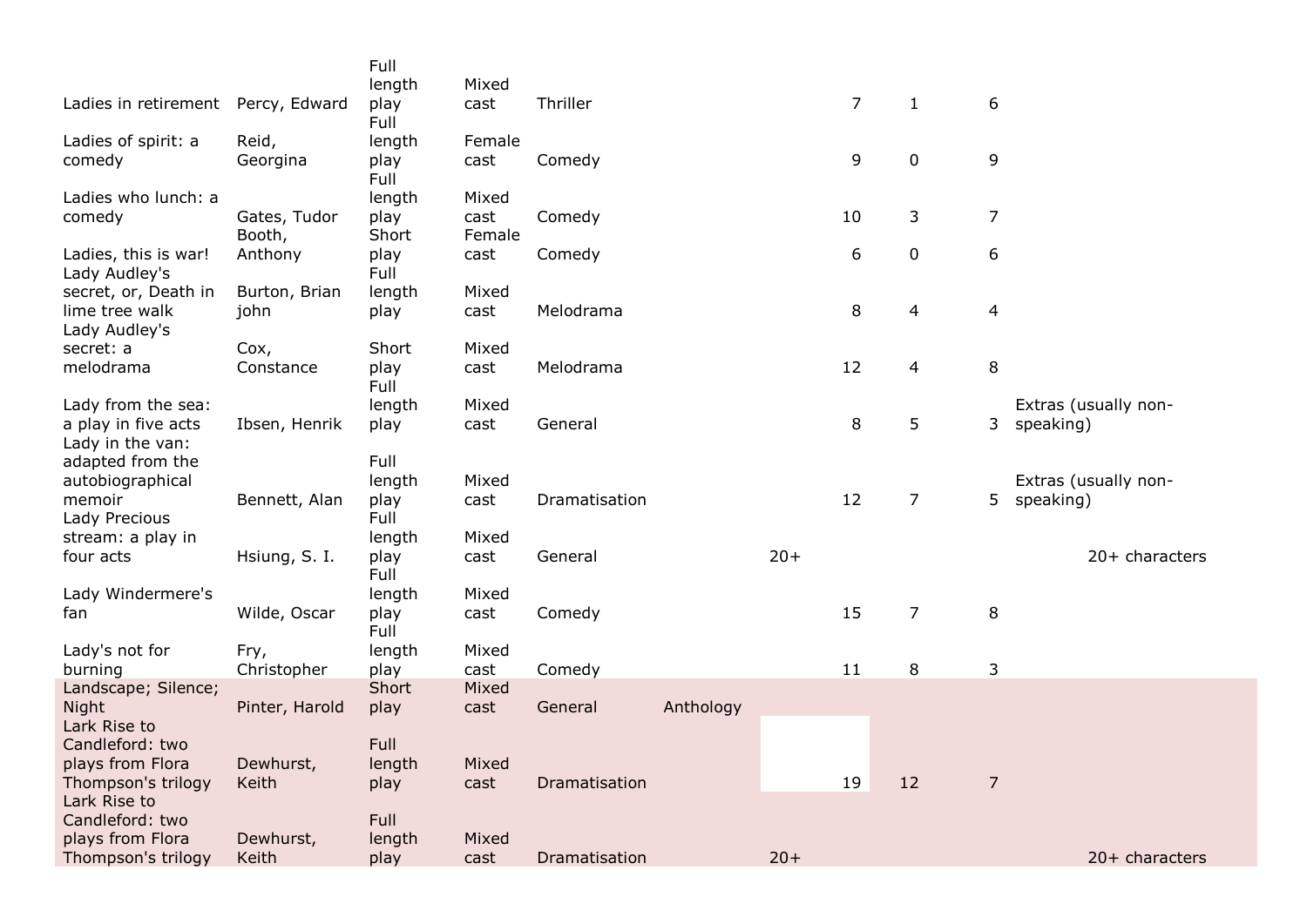| Lark, translated by<br>Christopher Fry                                    | Anouilh, Jean               | Full<br>length<br>play<br>Full | Mixed<br>cast          | General  |           |       | 21             | 16             | 5              |                |
|---------------------------------------------------------------------------|-----------------------------|--------------------------------|------------------------|----------|-----------|-------|----------------|----------------|----------------|----------------|
| Lark, translated by<br>Christopher Fry                                    | Anouilh, Jean<br>Warburton, | length<br>play<br>Short        | Mixed<br>cast<br>Mixed | General  |           | $20+$ |                |                |                | 20+ characters |
| Last bread pudding                                                        | <b>Nick</b><br>Warburton,   | play<br>Short                  | cast<br>Mixed          | Comedy   |           |       | $\overline{7}$ | $\overline{2}$ | 5              |                |
| Last bread pudding                                                        | <b>Nick</b>                 | play<br>Full<br>length         | cast<br>Mixed          | Comedy   |           |       | $\overline{7}$ | 3              | $\overline{a}$ |                |
| Last gamble<br>Last of the red hot<br>lovers: a comedy in                 | Mcilwraith, Bill            | play<br>Full                   | cast<br>Mixed          | Thriller |           |       | 4              | $\overline{2}$ | $\overline{2}$ |                |
| three acts                                                                | Simon, Neil                 | length<br>play                 | cast                   | Comedy   |           |       | 4              | $\mathbf{1}$   | 3              |                |
| Last panto in Little<br>Grimley; Brenton<br>versus Brenton                | Tristram,<br>David          | Short<br>play                  | Mixed<br>cast          | Comedy   | Anthology |       |                |                |                |                |
|                                                                           | Wood,                       | Short                          | Mixed                  |          |           |       |                |                |                |                |
| Last scene of all<br>Last tango in Little                                 | Margaret                    | play                           | cast                   | Comedy   |           |       | $\overline{7}$ | $\overline{2}$ | 5              |                |
| Grimley/ Joining<br>the club:                                             | Tristram,<br>David          | Short<br>play                  | Mixed<br>cast          | Comedy   | Anthology |       |                |                |                |                |
| Last tango in<br>Whitby                                                   | Harding, Mike               | Full<br>length<br>play<br>Full | Mixed<br>cast          | Comedy   |           |       | 12             | 4              | 8              |                |
| Last Yankee<br>Late Christopher<br>Bean: an English<br>adaptation of Rene | Miller, Arthur              | length<br>play                 | Mixed<br>cast          | General  |           |       | 5              | $\overline{2}$ | 3              |                |
| Fauchois' comedy<br>Prenez Garde a la<br>peinture!                        | Williams,<br>Emlyn          | Full<br>length<br>play         | Mixed<br>cast          | Comedy   |           |       | 9              | 5              | $\overline{4}$ |                |
|                                                                           |                             | Full                           |                        |          |           |       |                |                |                |                |
| Late Edwina Black                                                         | Dinner,<br>William          | length<br>play<br>Full         | Mixed<br>cast          | Thriller |           |       | 4              | $\overline{2}$ | $\overline{2}$ |                |
| Late middle classes                                                       | Gray, Simon                 | length<br>play                 | Mixed<br>cast          | General  |           |       | 6              | 4              | $\frac{2}{5}$  |                |
| Late Miss Cordell                                                         | Johnson,                    | Short                          | Mixed                  | Tragedy  |           |       | 6              | $\mathbf 1$    |                |                |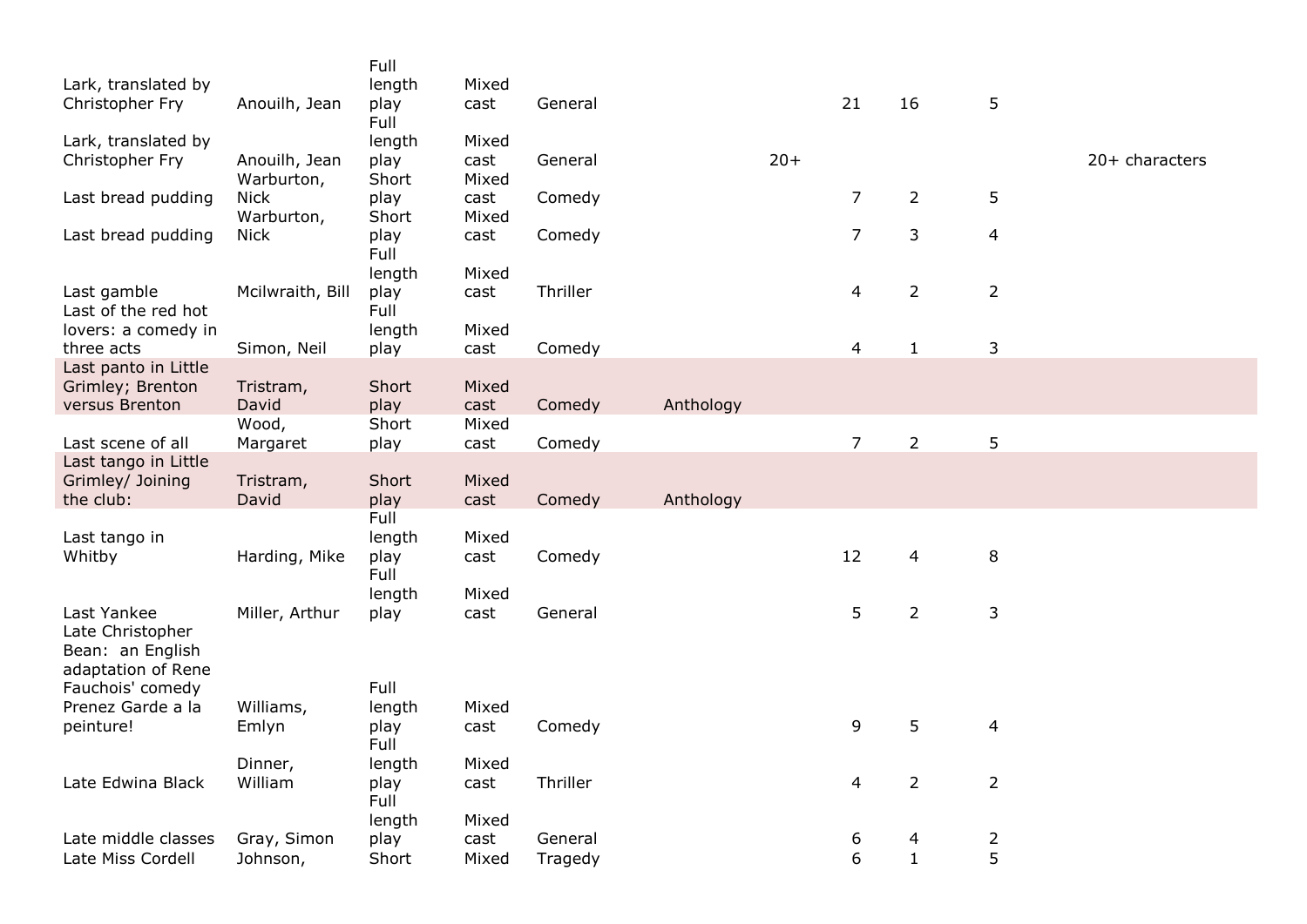|                                                                                                                                                                                                                                                                                                                                                            | Philip                        | play<br>Full           | cast          |                 |           |       |             |    |    |                                   |
|------------------------------------------------------------------------------------------------------------------------------------------------------------------------------------------------------------------------------------------------------------------------------------------------------------------------------------------------------------|-------------------------------|------------------------|---------------|-----------------|-----------|-------|-------------|----|----|-----------------------------------|
|                                                                                                                                                                                                                                                                                                                                                            | Robbins,                      | length                 | Mixed         |                 |           |       |             |    |    |                                   |
| Late Mrs Early                                                                                                                                                                                                                                                                                                                                             | Norman                        | play                   | cast          | Comedy          |           |       | 8           | 3  | 5  |                                   |
| Late Victorian<br>plays, 1890-1914:<br>Pinero, Arthur W.<br>The second Mrs<br>Tanqueray; Jones,<br>Henry Arthur. The<br>liars; Davies,<br>Hubert Henry. The<br>mollusc; Hankin, St<br>John. The Cassilis<br>engagement;<br>Granville-Barker,<br>Harley. The Voysey<br>inheritance;<br>Galsworthy, John.<br>Justice; Houghton,<br>Stanley. Hindle<br>wakes. | Rowell,<br>George<br>(editor) | Full<br>length<br>play | Mixed<br>cast | General         | Anthology |       |             |    |    |                                   |
|                                                                                                                                                                                                                                                                                                                                                            |                               | Full                   |               |                 |           |       |             |    |    |                                   |
| Lathered up: a<br>comedy                                                                                                                                                                                                                                                                                                                                   | Brittney, Lynn                | length<br>play<br>Full | Mixed<br>cast | Comedy          |           |       | 14          | 4  | 10 | Extras (usually non-<br>speaking) |
| Laughter in the                                                                                                                                                                                                                                                                                                                                            |                               | length                 | Mixed         |                 |           |       |             |    |    | Extras (usually non-              |
| dark: a comedy                                                                                                                                                                                                                                                                                                                                             | Lucas, Victor                 | play<br>Full           | cast          | Christmas       |           |       | 11          | 6  | 5  | speaking)                         |
| Laughter in the                                                                                                                                                                                                                                                                                                                                            |                               | length                 | Mixed         |                 |           |       |             |    |    | Extras (usually non-              |
| dark: a comedy                                                                                                                                                                                                                                                                                                                                             | Lucas, Victor                 | play<br>Full           | cast          | Comedy Thriller |           |       | 11          | 6  | 5  | speaking)                         |
|                                                                                                                                                                                                                                                                                                                                                            |                               | length                 | Mixed         |                 |           |       |             |    |    |                                   |
| Laughter!                                                                                                                                                                                                                                                                                                                                                  | Barnes, Peter                 | play<br>Full           | cast          | General         |           |       | 19          | 16 | 3  |                                   |
|                                                                                                                                                                                                                                                                                                                                                            | Williams,                     | length                 | Mixed         |                 |           |       |             |    |    |                                   |
| Laying the ghost                                                                                                                                                                                                                                                                                                                                           | Simon                         | play<br>Full           | cast          | Comedy          |           |       | $7^{\circ}$ | 2  | 5  |                                   |
| Le bal des voleurs                                                                                                                                                                                                                                                                                                                                         |                               | length                 | Mixed         |                 |           |       |             |    |    |                                   |
| (text in French)                                                                                                                                                                                                                                                                                                                                           | Anouilh, Jean                 | play<br>Full           | cast          | French text     |           |       | 14          | 9  | 5  |                                   |
|                                                                                                                                                                                                                                                                                                                                                            |                               | length                 | Mixed         |                 |           |       |             |    |    |                                   |
| Lear                                                                                                                                                                                                                                                                                                                                                       | Bond, Edward                  | play                   | cast          | General         |           | $20+$ |             |    |    | 20+ characters                    |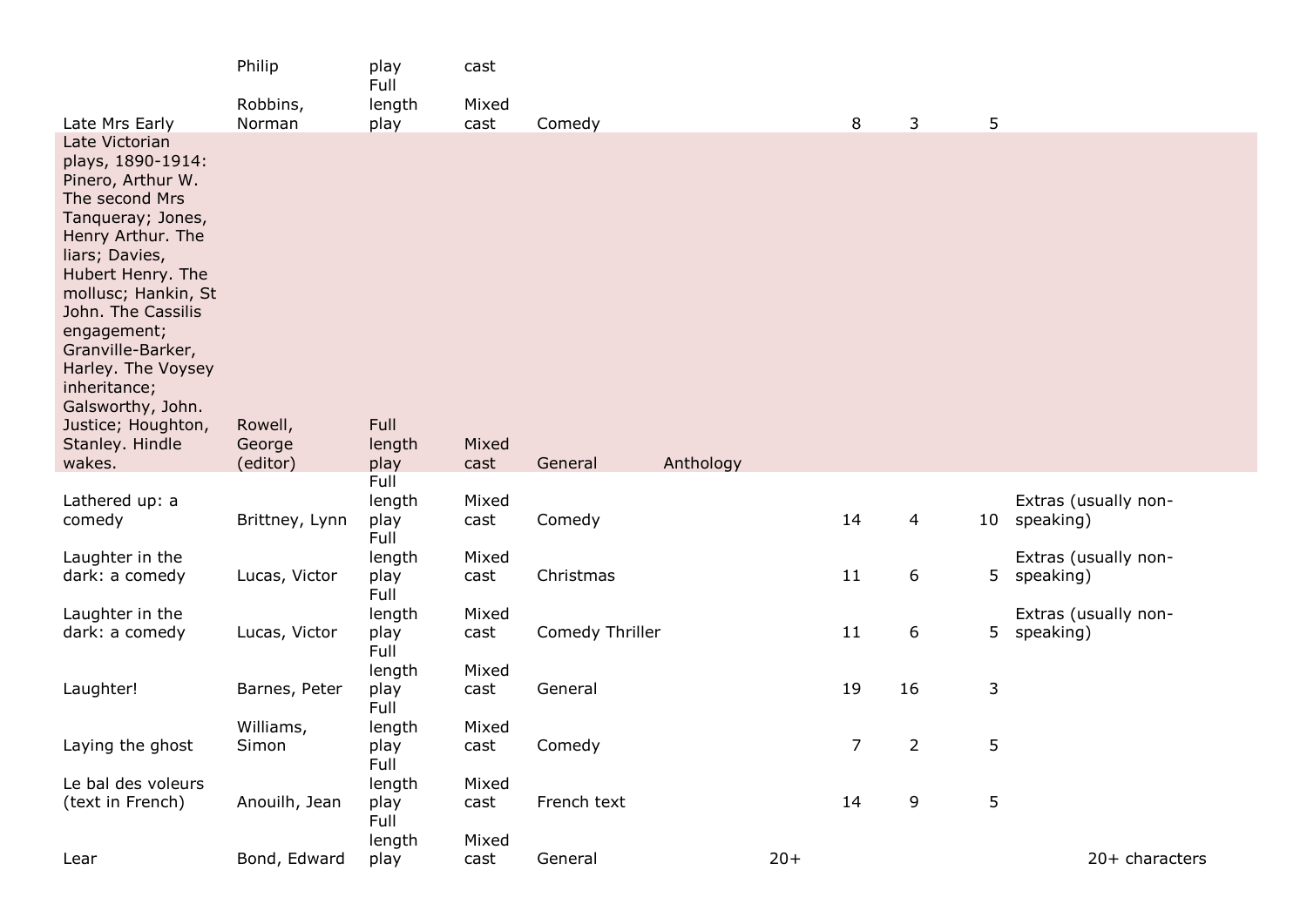| Left-handed liberty: |                 | Full         |        |               |       |                |                |                  |                      |
|----------------------|-----------------|--------------|--------|---------------|-------|----------------|----------------|------------------|----------------------|
| a play about Magna   |                 | length       | Mixed  |               |       |                |                |                  |                      |
| Carta                | Arden, John     | play         | cast   | General       | $20+$ |                |                |                  | 20+ characters       |
| Legacy of ladies: a  |                 | Short        | Female |               |       |                |                |                  |                      |
| comedy               | Bate, Sam       | play         | cast   | Comedy        |       | $\overline{7}$ | $\pmb{0}$      | $\overline{7}$   |                      |
|                      |                 | Full         |        |               |       |                |                |                  |                      |
|                      |                 | length       | Mixed  |               |       |                |                |                  |                      |
| Lend me a tenor      | Ludwig, Ken     | play<br>Full | cast   | Comedy        |       | 8              | 4              | 4                |                      |
| Les justes (text in  |                 | length       | Mixed  |               |       |                |                |                  |                      |
| French)              | Camus, Albert   | play         | cast   | French text   |       | 9              | $\overline{7}$ | $\overline{2}$   |                      |
| Les liaisons         |                 |              |        |               |       |                |                |                  |                      |
| dangereuses: play    |                 | Full         |        |               |       |                |                |                  |                      |
| from the novel by    | Hampton,        | length       | Mixed  |               |       |                |                |                  |                      |
| Choderlos de Laclos  | Christopher     | play<br>Full | cast   | Dramatisation |       | 9              | 3              | $\boldsymbol{6}$ |                      |
| Let sleeping wives   | Brooke,         | length       | Mixed  |               |       |                |                |                  |                      |
| lie                  | Harold          | play         | cast   | Comedy        |       | 10             | $\overline{7}$ | $\mathsf 3$      |                      |
| Let's all go down    |                 | Full         |        |               |       |                |                |                  |                      |
| the Strand: a        | Williams,       | length       | Mixed  |               |       |                |                |                  |                      |
| comedy               | Hugh            | play         | cast   | Comedy        |       | 8              | $\overline{2}$ | 6                |                      |
| Let's be friends: a  | Vooght,         | Short        | Female |               |       |                |                |                  |                      |
| comedy in one act    | Cherry          | play         | cast   | Comedy        |       | 8              | 0              | 8                |                      |
|                      |                 | Short        | Mixed  |               |       |                |                |                  |                      |
| Let's murder Vivaldi | Mercer, David   | play         | cast   | General       |       | 5              | 3              | $\overline{2}$   |                      |
| Letter from the      |                 | Full         |        |               |       |                |                |                  |                      |
| General: a play in   | McLoughlin,     | length       | Mixed  |               |       |                |                |                  |                      |
| three acts           | Maurice         | play         | cast   | General       |       | 9              | 3              | 6                |                      |
|                      |                 | Full         |        |               |       |                |                |                  |                      |
| Lettice and lovage:  |                 | length       | Mixed  |               |       |                |                |                  | Extras (usually non- |
| a comedy             | Shaffer, Peter  | play         | cast   | Comedy        |       | 5              | $\overline{2}$ | 3                | speaking)            |
|                      |                 | Full         |        |               |       |                |                |                  |                      |
|                      | Ayckbourn,      | length       | Mixed  |               |       |                |                |                  |                      |
| Life and Beth        | Alan            | play         | cast   | General       |       | 6              | 3              | $\mathsf 3$      |                      |
|                      |                 | Full         |        |               |       |                |                |                  |                      |
| Life and death of    | Campton,        | length       | Mixed  |               |       |                |                |                  | Extras (usually non- |
| almost everybody     | David           | play         | cast   | General       |       | 17             | 12             |                  | 5 speaking)          |
|                      |                 | Full         |        |               |       |                |                |                  |                      |
|                      |                 | length       | Mixed  |               |       |                |                |                  |                      |
| Life of Galileo      | Brecht, Bertolt | play         | cast   | Historical    | $20+$ |                |                |                  | $20+$ characters     |
|                      | Derrett,        | Short        | Mixed  |               |       |                |                |                  |                      |
| Light lunch          | <b>Bridget</b>  | play         | cast   | General       |       | 4              | 3              | $\mathbf{1}$     |                      |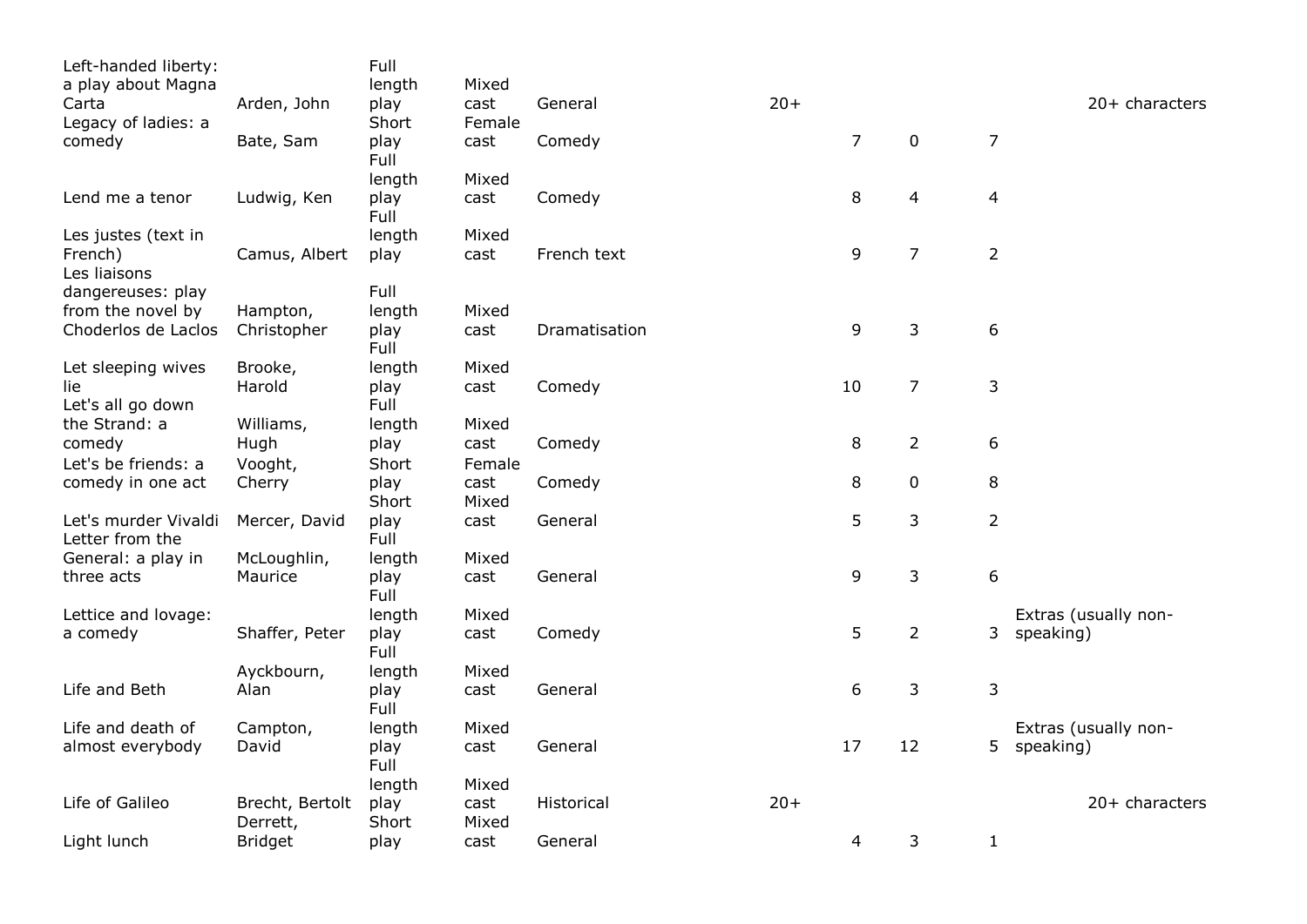| Light of heart: play<br>in 3 acts                                     | Williams,<br>Emlyn              | Full<br>length<br>play<br>Full | Mixed<br>cast           | Comedy        |           | 8              | 4           | $\overline{4}$ |                                     |                 |
|-----------------------------------------------------------------------|---------------------------------|--------------------------------|-------------------------|---------------|-----------|----------------|-------------|----------------|-------------------------------------|-----------------|
| Lion in love                                                          | Delaney,<br>Shelagh             | length<br>play<br>Full         | Mixed<br>cast           | General       |           | 11             | 5           | 6              |                                     |                 |
| Lion in winter                                                        | Goldman,<br>James               | length<br>play<br>Full         | Mixed<br>cast           | Historical    |           | $\overline{7}$ | 5           | $\overline{2}$ |                                     | Suitable<br>for |
| Lion, the witch and<br>the wardrobe<br>Listen to this: 21             | Robbins, Glyn                   | length<br>play                 | Mixed<br>cast           | Dramatisation |           | 17             | 11          | 6              | Extras (usually<br>non-speaking)    | young<br>cast   |
| short plays and<br>sketches                                           | Frayn, Michael                  | Short<br>play                  | Mixed<br>cast           | General       | Anthology |                |             |                |                                     |                 |
| Little Benjamin                                                       | Coles, Enid                     | Short<br>play                  | Female<br>cast          | General       |           | 5              | $\pmb{0}$   | 5              |                                     |                 |
| Little boxes: two<br>plays                                            | Bowen, John                     | Short<br>play                  | Mixed<br>cast           | General       | Anthology |                |             |                |                                     |                 |
| Little Doris<br>Little evenings: a                                    | Perry, David                    | Short<br>play<br>Short         | Mixed<br>cast<br>Female | General       |           | 5              | 3           | $\overline{2}$ |                                     |                 |
| comedy                                                                | Morgan, Diana                   | play<br>Full                   | cast                    | Comedy        |           | 4              | $\pmb{0}$   | $\overline{4}$ |                                     |                 |
| Little Eyolf<br>Little foundling: a                                   | Ibsen, Henrik                   | length<br>play                 | Mixed<br>cast           | General       |           | 6              | 3           | 3              |                                     |                 |
| script-held play for<br>six people                                    | Macaulife, Kay                  | Short<br>play<br>Full          | Mixed<br>cast           | Comedy        |           | 6              | 3           | 3              |                                     |                 |
| Little foxes: a play<br>in three acts                                 | Hellman,<br>Lillian<br>Johnson, | length<br>play<br>Short        | Mixed<br>cast<br>Female | General       |           | 10             | 6           | $\overline{4}$ |                                     |                 |
| Little glass houses                                                   | Philip                          | play                           | cast                    | General       |           | 5              | $\mathbf 0$ | 5              |                                     |                 |
| Little heir: a<br>comedy<br>Little hotel on the<br>side: from L'hotel | Macaulife, Kay                  | Short<br>play                  | Female<br>cast          | Comedy        |           | 6              | $\pmb{0}$   | 6              |                                     |                 |
| du libre echange,<br>translated by John<br>Mortimer                   | Feydeau,<br>Georges             | Full<br>length<br>play         | Mixed<br>cast           | Comedy        |           | 24             | 16          |                | Extras (usually non-<br>8 speaking) |                 |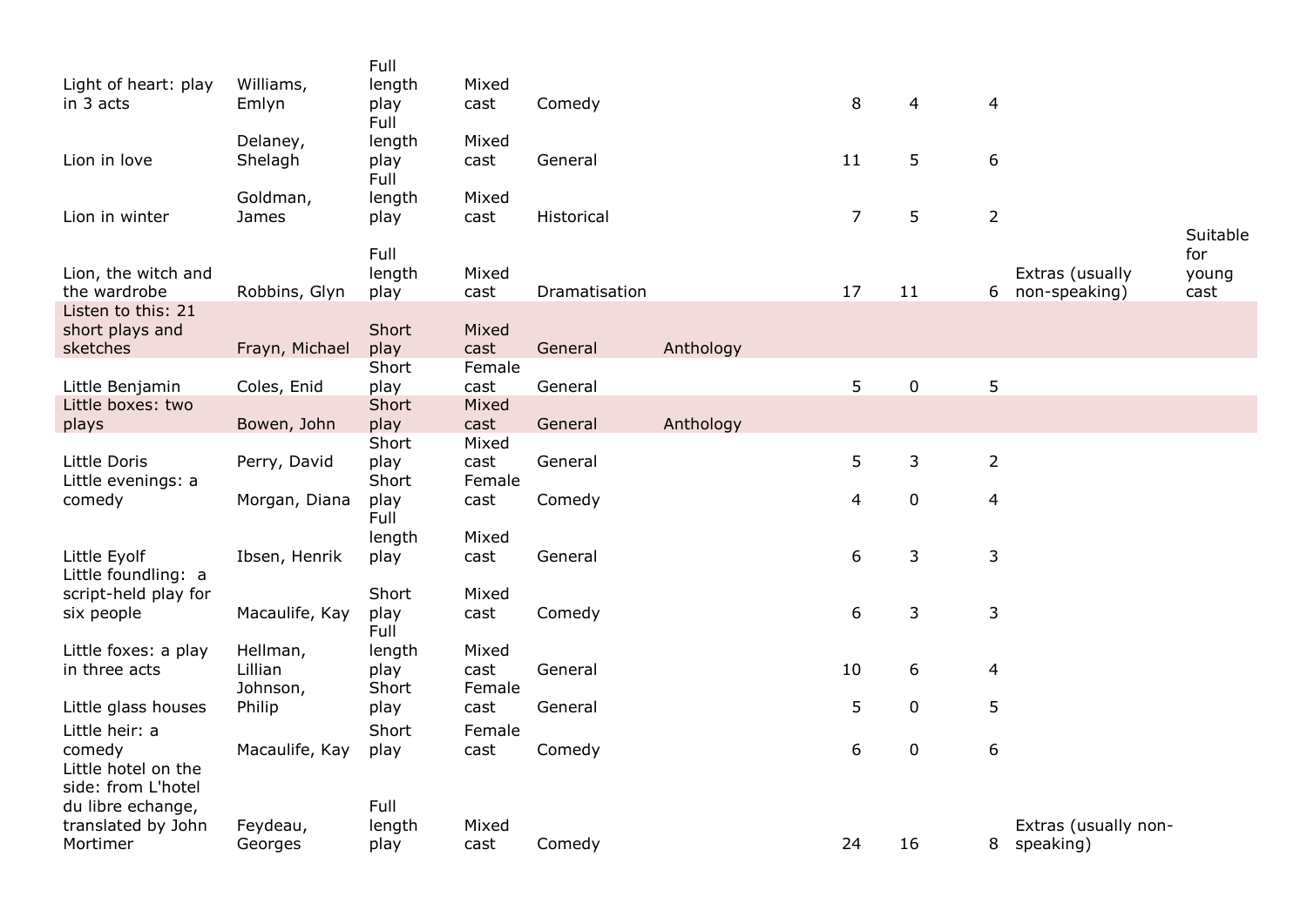|                                          |                | Full           |       |               |                |                |                |                      |
|------------------------------------------|----------------|----------------|-------|---------------|----------------|----------------|----------------|----------------------|
| Little lambs eat ivy:                    |                | length         | Mixed |               |                |                |                |                      |
| a comedy                                 | Langley, Noel  | play           | cast  | Comedy        | 12             | $\overline{7}$ | 5              |                      |
| Little Malcolm and                       |                | Full           |       |               |                |                |                |                      |
| his struggle against                     | Halliwell,     | length         | Mixed |               |                |                |                |                      |
| the eunuchs                              | David          | play           | cast  | Comedy        | 5              | 4              | $\mathbf{1}$   |                      |
|                                          |                | Full           |       |               |                |                |                |                      |
|                                          |                | length         | Mixed |               |                |                |                | Extras (usually non- |
| Little murders                           | Feiffer, Jules | play           | cast  | Thriller      | $\,8\,$        | 5              | 3              | speaking)            |
| Little photographer,<br>based on a short |                | Full           |       |               |                |                |                |                      |
|                                          | Hoddinott,     | length         | Mixed |               |                |                |                |                      |
| story by Daphne du<br>Maurier            | Derek          | play           | cast  | Dramatisation | 9              | 3              | 6              |                      |
|                                          |                | Full           |       |               |                |                |                |                      |
| Little Red Riding                        |                | length         | Any   |               |                |                |                |                      |
| Hood: a pantomime                        | Reakes, Paul   | play           | cast  | Pantomime     | 11             |                |                |                      |
| Little Red                               |                |                |       |               |                |                |                |                      |
| Whittington: a                           |                |                |       |               |                |                |                |                      |
| crazy mixed-up                           | Tydeman,       | Short          | Any   |               |                |                |                | Extras (usually non- |
| pantomime                                | Richard        | play           | cast  | Pantomime     | 10             |                |                | speaking)            |
| Little shop of                           |                |                |       |               |                |                |                |                      |
| horrors: based on                        |                | Full           |       |               |                |                |                |                      |
| the film by Roger                        | Ashman,        | length         | Mixed |               |                |                |                | Extras (usually non- |
| Corman                                   | Howard         | play           | cast  | General       | $\,8\,$        | 4              |                | 4 speaking)          |
| Little Tommy                             |                | Full           |       |               |                |                |                |                      |
| Tucker: a                                |                | length         | Mixed |               |                |                |                | Extras (usually non- |
| pantomime                                | Reakes, Paul   | play           | cast  | Pantomime     | 12             | 7              | 5              | speaking)            |
| Little women, from                       |                | Full           |       |               |                |                |                |                      |
| the book by Louisa                       | Corbett,       | length         | Mixed |               |                |                |                |                      |
| M. Alcott                                | Sheila         | play           | cast  | Dramatisation | 10             | 4              | 6              |                      |
| Little women:                            |                | Full           |       |               |                |                |                |                      |
| adapted from the                         | De Forest,     |                |       |               |                |                |                |                      |
| story by Louisa M.<br>Alcott             | Marian         | length<br>play | Mixed | Dramatisation | 12             | 5              | $\overline{7}$ |                      |
|                                          |                | Full           | cast  |               |                |                |                |                      |
|                                          | Greene,        | length         | Mixed |               |                |                |                |                      |
| Living room                              | Graham         | play           | cast  | General       | $\overline{7}$ | $\overline{2}$ | 5              |                      |
| Living together:                         |                | Full           |       |               |                |                |                |                      |
| from the trilogy                         | Ayckbourn,     | length         | Mixed |               |                |                |                |                      |
| Norman conquests                         | Alan           | play           | cast  | General       | 6              | 3              | 3              |                      |
|                                          |                | Full           |       |               |                |                |                |                      |
| Lloyd George knew                        | Home, William  | length         | Mixed |               |                |                |                |                      |
| my father                                | Douglas        | play           | cast  | Comedy        | 8              | 5              | 3              |                      |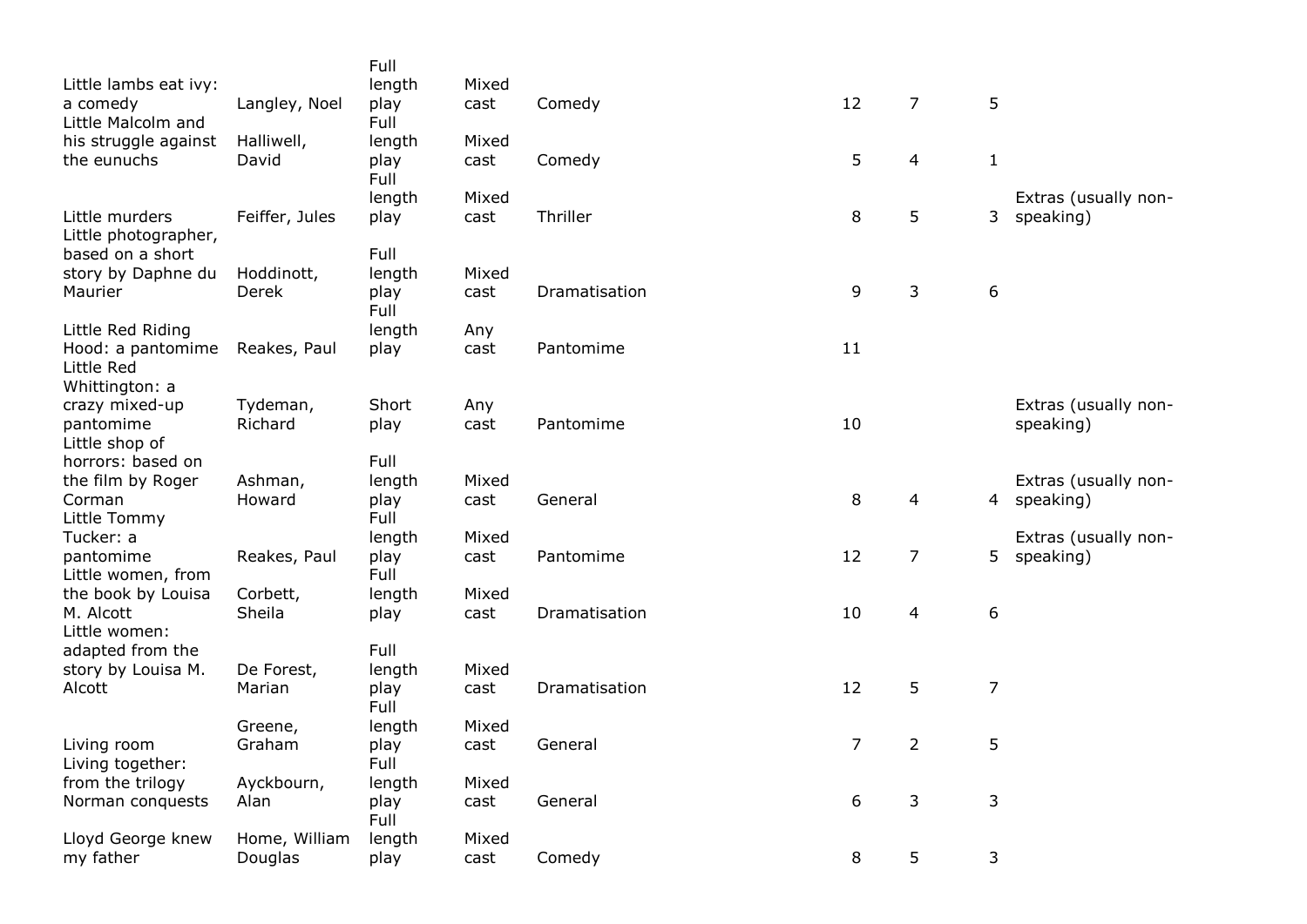|                                   |                         | Full           |               |               |                |                |                      |
|-----------------------------------|-------------------------|----------------|---------------|---------------|----------------|----------------|----------------------|
| Local affairs                     | Harris,<br>Richard      | length<br>play | Mixed<br>cast | General       | 9              | 4              | 5                    |
| London assurance:                 |                         |                |               |               |                |                |                      |
| full original text                |                         | Full           |               |               |                |                |                      |
| edited by Ronald                  | Boucicault,             | length         | Mixed         |               |                |                |                      |
| Eyre                              | Dion                    | play           | cast          | General       | 14             | 11             | 3                    |
| Long and the short                |                         | Full           |               |               |                |                |                      |
| and the tall, by                  |                         | length         | Male          |               |                |                |                      |
| willis hall:<br>Long Christmas    | Hall, Willis<br>Wilder, | play<br>Short  | cast<br>Mixed | General       | 8              | 8              | 0                    |
| dinner                            | Thornton                | play           | cast          | Christmas     | 12             | 5              | $\overline{7}$       |
| Long day's journey                |                         | Full           |               |               |                |                |                      |
| into night: a                     | O'Neill,                | length         | Mixed         |               |                |                |                      |
| tragedy                           | Eugene                  | play           | cast          | Tragedy       | 5              | 3              | $\overline{2}$       |
|                                   | Chown,                  | Short          | Mixed         |               |                |                | Extras (usually non- |
| Long noon                         | Patricia                | play           | cast          | General       | $\overline{7}$ | $\overline{2}$ | 5<br>speaking)       |
|                                   |                         | Full           |               |               |                |                |                      |
|                                   |                         | length         | Mixed         | Thriller      | 8              |                |                      |
| Long shot                         | Brett, Michael          | play<br>Full   | cast          |               |                | 6              | $\overline{2}$       |
|                                   |                         | length         | Mixed         |               |                |                |                      |
| Look back in anger                | Osborne, John           | play           | cast          | General       | 5              | 3              | $\overline{2}$       |
|                                   |                         | Full           |               |               |                |                |                      |
| Look who's                        | Benfield,               | length         | Mixed         |               |                |                |                      |
| talking!: a comedy                | Derek                   | play           | cast          | Comedy        | 5              | $\overline{2}$ | 3                    |
|                                   |                         | Full           |               |               |                |                |                      |
| Look, no hands!: a                |                         | length         | Mixed         |               |                |                |                      |
| comedy                            | Storm, Lesley           | play<br>Full   | cast          | Comedy        | $\overline{7}$ | 3              | 4                    |
|                                   | Chapman,                | length         | Mixed         |               |                |                |                      |
| Look, no Hans!                    | John                    | play           | cast          | Comedy        | 8              | $\overline{4}$ | $\overline{4}$       |
|                                   |                         | Full           |               |               |                |                |                      |
|                                   |                         | length         | Mixed         |               |                |                |                      |
| Loot                              | Orton, Joe              | play           | cast          | Comedy        | 6              | 5              | $\mathbf 1$          |
| Lord Arthur Savile's              |                         |                |               |               |                |                |                      |
| crime: based on                   |                         | Full           |               |               |                |                |                      |
| the short story by<br>Oscar Wilde | Cox,<br>Constance       | length         | Mixed<br>cast | Dramatisation | 10             | 5              | 5                    |
|                                   |                         | play<br>Full   |               |               |                |                |                      |
| Love begins at fifty:             | Hopkins,                | length         | Mixed         |               |                |                |                      |
| a farce in two acts               | Raymond                 | play           | cast          | Comedy        | 9              | 3              | 6                    |
| Love by                           | Lesser,                 | Full           | Mixed         | Comedy        | 9              | $\overline{4}$ | 5                    |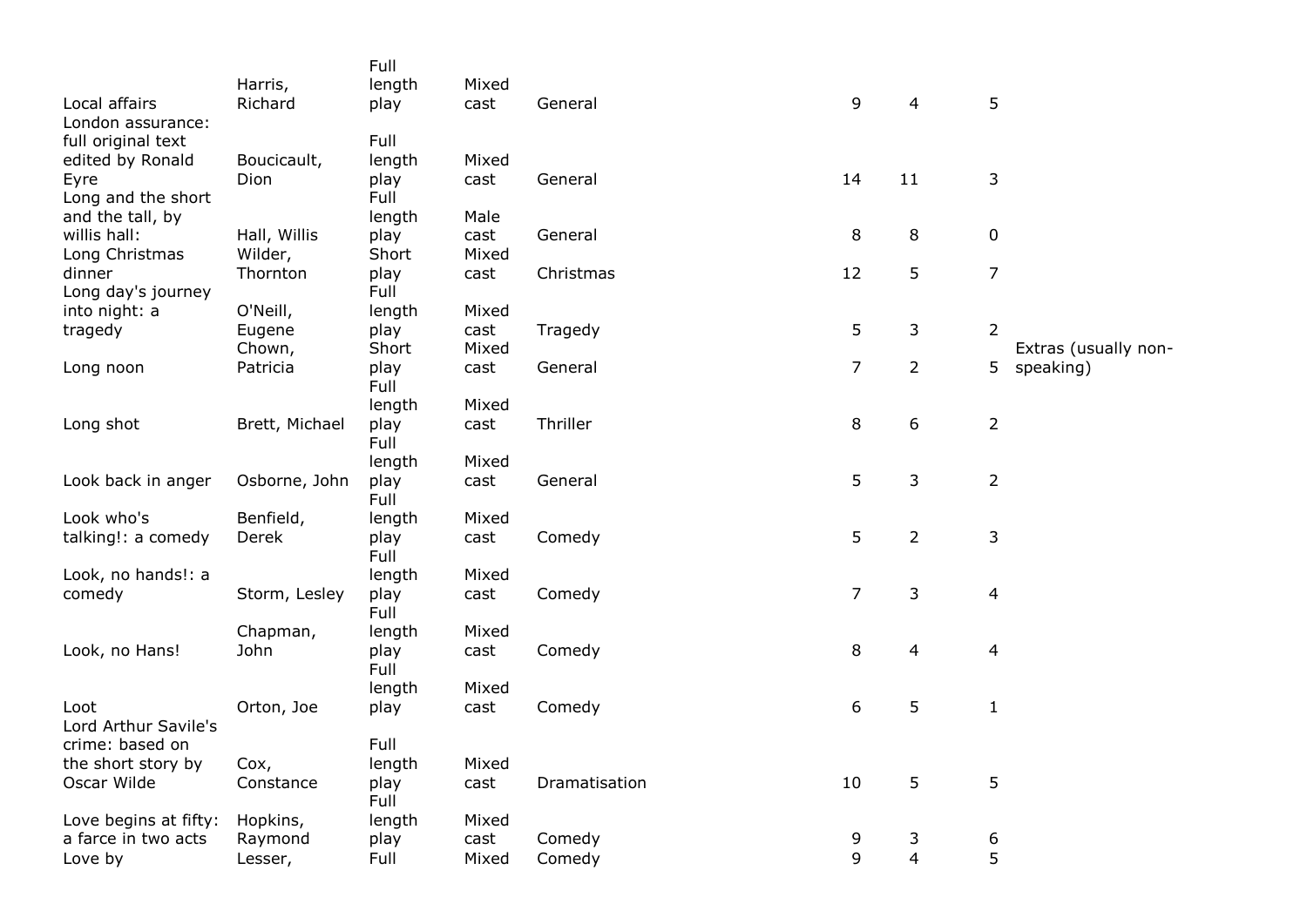| appointment                                          | Anthony                   | length<br>play         | cast           |               |       |                |                |                |                      |
|------------------------------------------------------|---------------------------|------------------------|----------------|---------------|-------|----------------|----------------|----------------|----------------------|
| Love from a<br>stranger: based on                    |                           | Full                   |                |               |       |                |                |                |                      |
| the story by Agatha<br>Christie<br>Love in a mist: a | Vosper, Frank             | length<br>play<br>Full | Mixed<br>cast  | Dramatisation |       | 8              | 4              | 4              |                      |
| comedy in three<br>acts                              | Horne,<br>Kenneth         | length<br>play         | Mixed<br>cast  | Comedy        |       | 6              | 3              | 3              |                      |
|                                                      |                           | Full                   |                |               |       |                |                |                |                      |
| Love in idleness<br>Love of four                     | Rattigan,<br>Terence      | length<br>play<br>Full | Mixed<br>cast  | General       |       | 9              | $\overline{4}$ | 5              |                      |
| Colonels: a play in                                  |                           | length                 | Mixed          |               |       |                |                |                |                      |
| three acts<br>Lovers: part 1,                        | Ustinov, Peter            | play<br>Full           | cast           | Comedy        |       | 12             | 6              | 6              |                      |
| Winners; part 2,<br>Losers<br>Lovers: part 1,        | Friel, Brian              | length<br>play<br>Full | Mixed<br>cast  | General       |       | 6              | $\overline{2}$ | 4              |                      |
| Winners; part 2,                                     |                           | length                 | Mixed          |               |       |                |                |                |                      |
| Losers                                               | Friel, Brian              | play<br>Full           | cast           | General       |       | 8              | 3              | 5              |                      |
|                                                      | Shakespeare,              | length                 | Mixed          |               |       |                |                |                | Extras (usually non- |
| Love's labour's lost                                 | William<br>McConnell,     | play<br>Short          | cast<br>Female | Comedy        |       | 18             | 13             | 5              | speaking)            |
| Lovesome thing                                       | Jean                      | play<br>Full           | cast           | General       |       | 8              | $\pmb{0}$      | $\,8\,$        |                      |
| Loyalties: a drama                                   | Galsworthy,               | length                 | Mixed          |               |       |                |                |                |                      |
| in three acts                                        | John                      | play<br>Full           | cast           | General       |       | 20             | 17             | 3              |                      |
| Lucky for some: a                                    |                           | length                 | Mixed          |               |       |                |                |                |                      |
| farce                                                | Dole, John                | play<br>Short          | cast<br>Female | Comedy        |       | 9              | 4              | 5              |                      |
| Lucky one                                            | East, Donald<br>Mortimer, | play<br>Short          | cast<br>Mixed  | General       |       | $\overline{7}$ | $\pmb{0}$      | $\overline{7}$ |                      |
| Lunch hour                                           | John                      | play<br>Full           | cast           | Comedy        |       | 3              | $\mathbf{1}$   | $\overline{2}$ |                      |
|                                                      |                           | length                 | Mixed          |               |       |                |                |                |                      |
| Lysistrata                                           | Aristophanes              | play<br>Full           | cast           | Comedy        |       | 10             | 6              | $\overline{4}$ |                      |
| Macbeth, edited by<br>John Dover Wilson              | Shakespeare,<br>William   | length<br>play         | Mixed<br>cast  | Tragedy       | $20+$ |                |                |                | $20+$ characters     |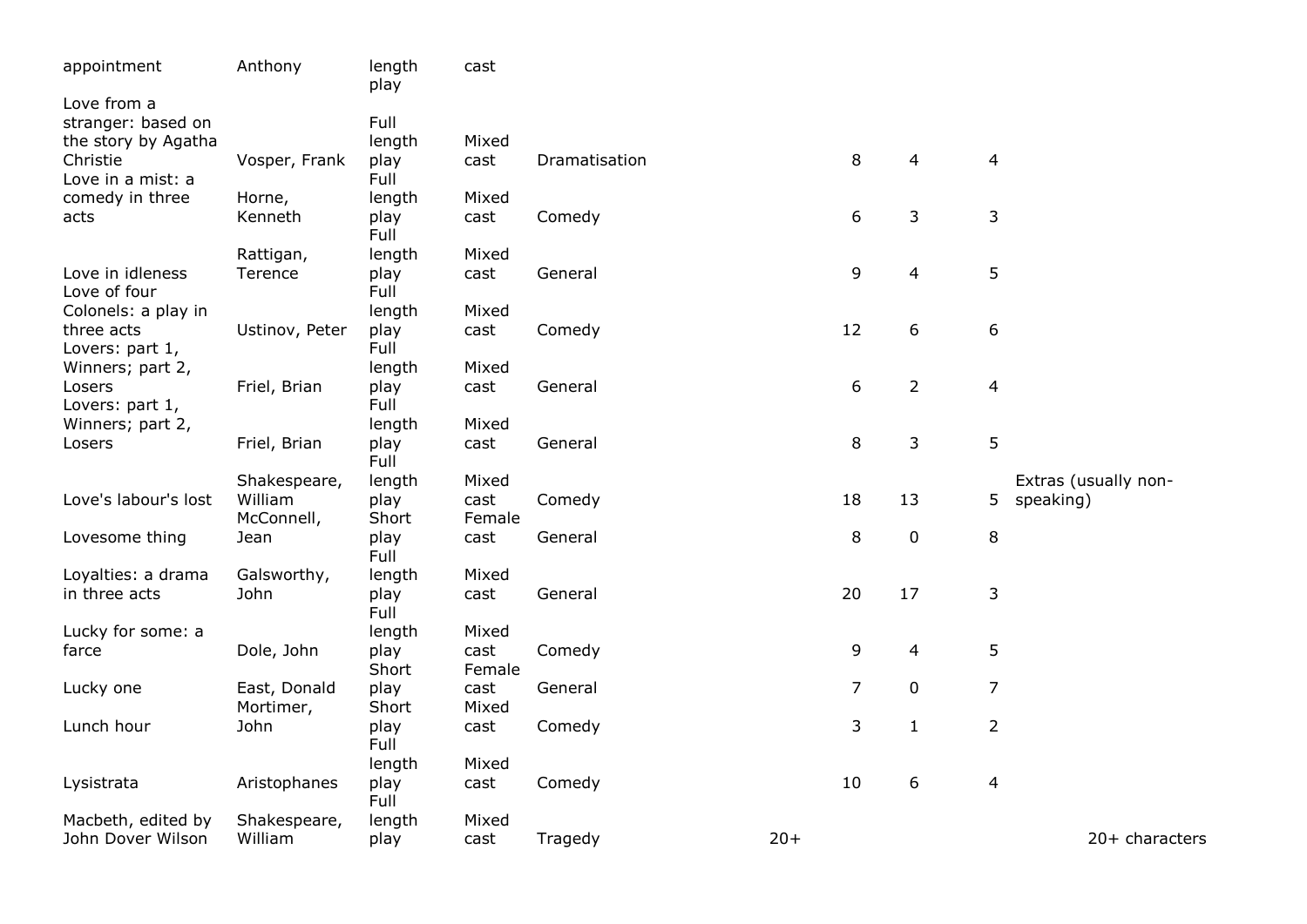| Mad about men: a                                                                                                                     |                    | Full           |               |                 |       |    |                |                |                            |
|--------------------------------------------------------------------------------------------------------------------------------------|--------------------|----------------|---------------|-----------------|-------|----|----------------|----------------|----------------------------|
| new comedy about                                                                                                                     | Blackmore,         | length         | Mixed         |                 |       |    |                |                |                            |
| Miranda                                                                                                                              | Peter<br>Cherrell, | play<br>Short  | cast<br>Mixed | Comedy          |       | 10 | 5              | 5              |                            |
| Madam                                                                                                                                | Gwen               | play<br>Short  | cast<br>Mixed | General         |       | 6  | $\mathbf{1}$   | 5              |                            |
| Madame de                                                                                                                            | Anouilh, Jean      | play<br>Full   | cast          | General         |       | 8  | 6              | $\overline{2}$ |                            |
| Madras house: a                                                                                                                      | Granville-         | length         | Mixed         |                 |       |    |                |                |                            |
| comedy in four acts                                                                                                                  | Barker, Harley     | play           | cast          | General         | $20+$ |    |                |                | 20+ characters<br>Suitable |
|                                                                                                                                      |                    | Full           |               |                 |       |    |                |                | for                        |
| Magician's nephew                                                                                                                    | Robbins, Glyn      | length         | Any           | Dramatisation   |       | 21 |                |                | young<br>cast              |
|                                                                                                                                      |                    | play<br>Full   | cast          |                 |       |    |                |                |                            |
| Magistrate: an                                                                                                                       | Pinero, Arthur     | length         | Mixed         |                 |       |    |                |                |                            |
| original farce                                                                                                                       | Wing               | play           | cast          | Comedy          |       | 16 | 11             | 5              |                            |
| Maids, and,<br>Deathwatch                                                                                                            | Genet, Jean        | Short<br>play  | Male<br>cast  | General         |       | 4  | $\overline{4}$ | $\pmb{0}$      |                            |
| Maids, and,<br>Deathwatch:two<br>plays, with an<br>introduction by<br>Jean-Paul Sartre /<br>translated from the<br>French by Bernard |                    | Full<br>length | Female        |                 |       |    |                |                |                            |
| Frechtman                                                                                                                            | Genet, Jean        | play<br>Full   | cast          | General         |       | 3  | $\mathbf 0$    | 3              |                            |
|                                                                                                                                      | Harris,            | length         | Mixed         |                 |       |    |                |                |                            |
| Maintenance man                                                                                                                      | Richard            | play<br>Full   | cast          | General         |       | 3  | $\mathbf{1}$   | $\overline{2}$ |                            |
|                                                                                                                                      | Shaw,              | length         | Mixed         |                 |       |    |                |                |                            |
| Major Barbara                                                                                                                        | Bernard            | play<br>Full   | cast          | General         |       | 15 | 9              | 6              |                            |
|                                                                                                                                      |                    | length         | Mixed         |                 |       |    |                |                |                            |
| Make and break<br>Man and superman:                                                                                                  | Frayn, Michael     | play<br>Full   | cast          | General         |       | 13 | 11             | $\overline{2}$ |                            |
| a comedy and a                                                                                                                       | Shaw,              | length         | Mixed         |                 |       |    |                |                |                            |
| philosophy<br>Man born to be                                                                                                         | Bernard            | play<br>Full   | cast          | Comedy          | $20+$ |    |                |                | 20+ characters             |
| King: a play-cycle                                                                                                                   | Sayers,            | length         | Mixed         |                 |       |    |                |                | Extras (usually non-       |
| on the life of                                                                                                                       | Dorothy L.         | play           | cast          | Religious theme |       | 20 | 10             |                | 10 speaking)               |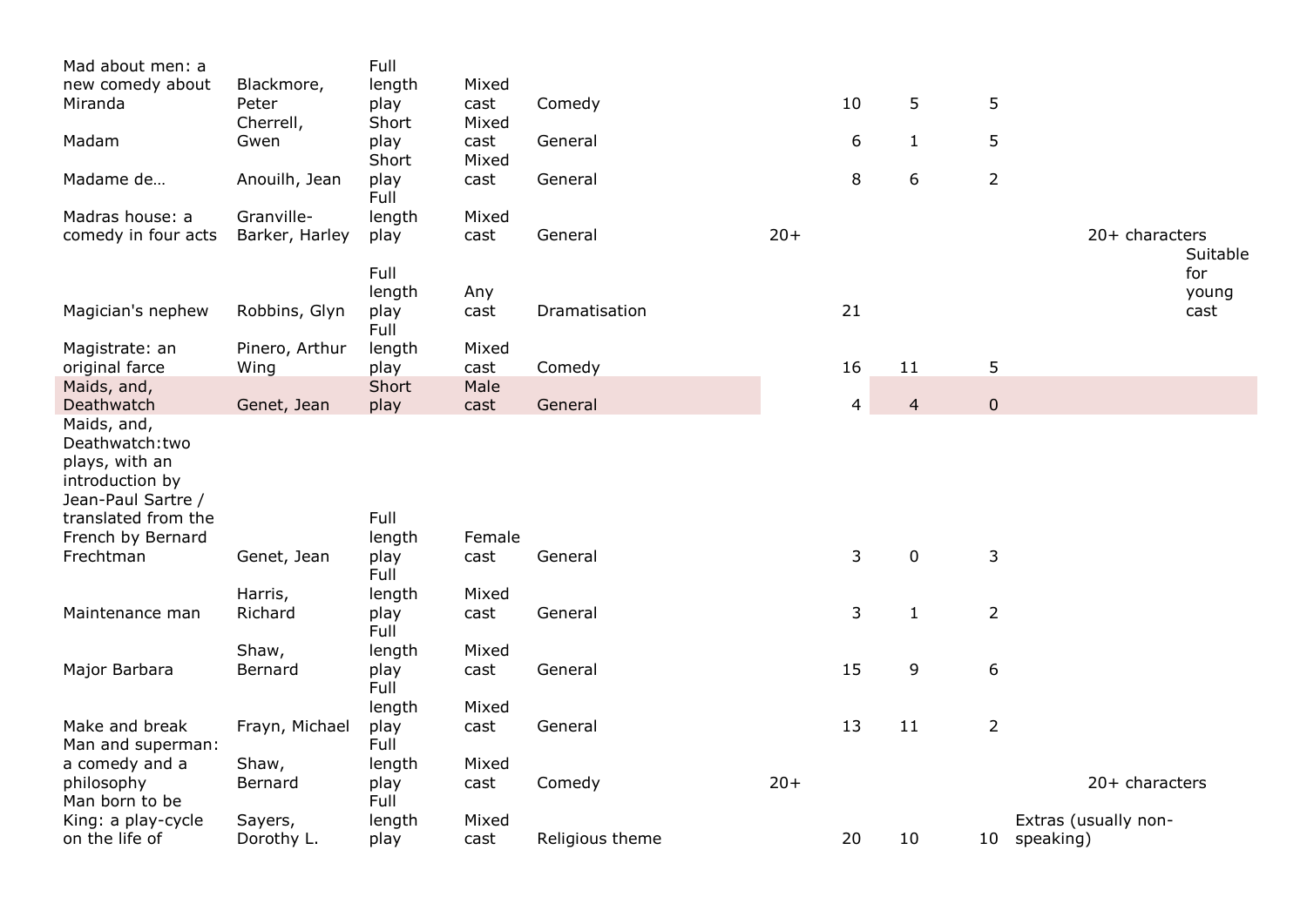| Man born to be<br>King: a play-cycle |                 |              |               |                 |           |       |                |                          |                |                      |
|--------------------------------------|-----------------|--------------|---------------|-----------------|-----------|-------|----------------|--------------------------|----------------|----------------------|
| on the life of our                   |                 | Full         |               |                 |           |       |                |                          |                |                      |
| Lord and saviour                     | Sayers,         | length       | Mixed         | Religious       |           |       |                |                          |                |                      |
| Jesus Christ<br>Man equals man,      | Dorothy L.      | play         | cast          | theme           | Anthology |       |                |                          |                |                      |
| and, Elephant calf,                  |                 | Full         |               |                 |           |       |                |                          |                |                      |
| translated by                        |                 | length       | Mixed         |                 |           |       |                |                          |                | Extras (usually non- |
| <b>Gerhard Nellhaus</b>              | Brecht, Bertolt | play         | cast          | General         |           |       | 10             | 8                        |                | 2 speaking)          |
| Man for all seasons:                 |                 | Full         |               |                 |           |       |                |                          |                |                      |
| a play of Sir                        |                 | length       | Mixed         |                 |           |       |                |                          |                |                      |
| <b>Thomas More</b>                   | Bolt, Robert    | play<br>Full | cast          | Historical      |           |       | 13             | 10                       | 3              |                      |
|                                      | Ayckbourn,      | length       | Mixed         |                 |           |       |                |                          |                | Extras (usually non- |
| Man of the moment                    | Alan            | play         | cast          | General         |           |       | 10             | 5                        | 5              | speaking)            |
|                                      |                 | Short        | Female        |                 |           |       |                |                          |                |                      |
| Manhattan gran                       | Hardie, Cassie  | play<br>Full | cast          | Comedy          |           |       | $\overline{7}$ | $\pmb{0}$                | $\overline{7}$ |                      |
| Man's house: a play                  | Drinkwater,     | length       | Mixed         |                 |           |       |                |                          |                | Extras (usually non- |
| in three acts                        | John            | play         | cast          | Religious theme |           |       | 11             | 9                        | $\mathbf{2}$   | speaking)            |
| Mansfield park,                      |                 |              |               |                 |           |       |                |                          |                |                      |
| adapted from the                     |                 | Full         |               |                 |           |       |                |                          |                |                      |
| novel by Jane                        | Cox,            | length       | Mixed         |                 |           |       |                |                          |                |                      |
| Austen                               | Constance       | play         | cast          | Dramatisation   |           |       | 11             | 5                        | 6              |                      |
| Maria Marten, or,                    |                 |              |               |                 |           |       |                |                          |                |                      |
| Murder in the red                    | Cox,            | Short        | Mixed         |                 |           |       |                |                          |                |                      |
| barn: a melodrama                    | Constance       | play         | cast          | Melodrama       |           |       | 14             | $\overline{\mathcal{L}}$ | 10             |                      |
| Ma's bar: a thriller                 |                 |              |               |                 |           |       |                |                          |                |                      |
| in one act for                       | Hallifax,       | Short        | Female        |                 |           |       |                |                          |                |                      |
| women                                | Peggy           | play         | cast          | Thriller        |           |       | $\overline{7}$ | $\mathbf 0$              | $\overline{7}$ |                      |
| Master builder,                      |                 | Full         |               |                 |           |       |                |                          |                |                      |
| translated by                        |                 | length       | Mixed         |                 |           |       |                |                          |                | Extras (usually non- |
| Michael Meyer                        | Ibsen, Henrik   | play         | cast          | General         |           |       | $\overline{7}$ | 4                        | 3              | speaking)            |
|                                      |                 | Full         |               |                 |           |       |                |                          |                |                      |
|                                      | Hawdon,         | length       | Mixed         |                 |           |       |                |                          |                |                      |
| Mating game                          | Robin           | play         | cast          | Comedy          |           |       | 5              | $\overline{2}$           | 3              |                      |
| Matter of choice: a                  |                 |              |               |                 |           |       |                |                          |                |                      |
| script-held comedy                   |                 | Short        | Female        |                 |           |       |                |                          |                |                      |
| for six characters                   | Moulding, Bea   | play         | cast          | Comedy          |           |       | 6              | $\mathbf 0$              | 6              |                      |
|                                      | Sinclair,       | Short        | Female        |                 |           |       |                |                          |                |                      |
| Matty!                               | Naomi           | play<br>Full | cast<br>Mixed | Comedy          |           |       | 5              | $\mathbf 0$              | 5              |                      |
| Maydays                              | Edgar, David    | length       | cast          | General         |           | $20+$ |                |                          |                | 20+ characters       |
|                                      |                 |              |               |                 |           |       |                |                          |                |                      |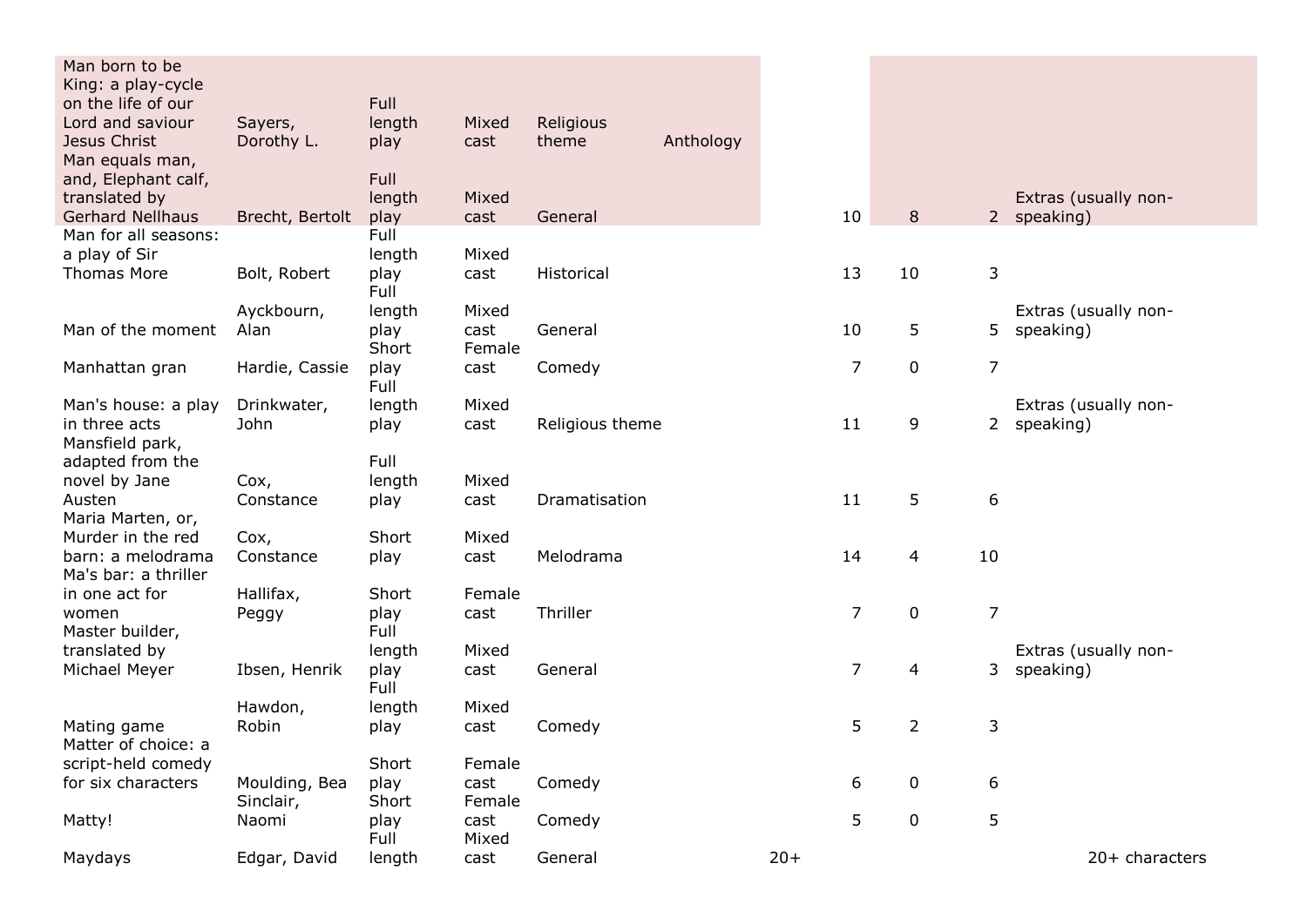|                                       |                           | play          |               |               |           |       |                |                |                |                      |          |
|---------------------------------------|---------------------------|---------------|---------------|---------------|-----------|-------|----------------|----------------|----------------|----------------------|----------|
| Mayor of                              |                           |               |               |               |           |       |                |                |                |                      | Suitable |
| Casterbridge:                         |                           | Full          |               |               |           |       |                |                |                |                      | for      |
| adapted from                          | Guinness,                 | length        | Mixed         |               |           |       |                |                |                | $20+$                | young    |
| Thomas Hardy                          | Owen                      | play<br>Full  | cast          | Dramatisation |           | $20+$ |                |                |                | characters           | cast     |
|                                       | Plowman,                  | length        | Mixed         |               |           |       |                |                |                |                      |          |
| Me and my friend                      | Gillian                   | play<br>Full  | cast          | General       |           |       | 4              | $\overline{2}$ | $\overline{2}$ |                      |          |
| Measure for                           | Shakespeare,              | length        | Mixed         |               |           |       |                |                |                |                      |          |
| measure                               | William                   | play          | cast          | General       |           | $20+$ |                |                |                | 20+ characters       |          |
| Medea and other                       |                           | Full          |               |               |           |       |                |                |                |                      |          |
| plays: Hecabe;                        |                           | length        | Mixed         |               |           |       |                |                |                |                      |          |
| Electra; Heracles                     | Euripides                 | play          | cast          | Tragedy       | Anthology |       |                |                |                |                      |          |
| Melons at the                         | Warburton,                | Short         | Mixed         |               |           |       |                |                |                |                      |          |
| parsonage                             | <b>Nick</b>               | play          | cast          | Comedy        |           |       | 9              | 5              | $\overline{4}$ |                      |          |
| Melons at the                         | Warburton,                | Short         | Mixed         |               |           |       |                |                |                | Extras (usually non- |          |
| parsonage: a play<br>Melons at the    | <b>Nick</b><br>Warburton, | play<br>Short | cast<br>Mixed | Comedy        |           |       | 8              | 4              | 4              | speaking)            |          |
|                                       |                           |               |               |               |           |       | 9              | 4              | 5              |                      |          |
| parsonage: a play<br>Memory of water, | <b>Nick</b>               | play<br>Full  | cast          | Comedy        |           |       |                |                |                |                      |          |
| and, Five kinds of                    | Stephenson,               | length        | Mixed         |               |           |       |                |                |                |                      |          |
| silence                               | Shelagh                   | play          | cast          | Comedy        |           |       | 6              | $\overline{2}$ | $\overline{4}$ |                      |          |
| Memory of water,                      |                           |               |               |               |           |       |                |                |                |                      |          |
| and, Five kinds of                    | Stephenson,               | Short         | Mixed         |               |           |       |                |                |                |                      |          |
| silence                               | Shelagh                   | play          | cast          | Radio play    |           |       | 6              | $\overline{2}$ | $\overline{4}$ |                      |          |
|                                       |                           | Full          |               |               |           |       |                |                |                |                      |          |
|                                       | Shakespeare,              | length        | Mixed         |               |           |       |                |                |                | Extras (usually non- |          |
| Merchant of Venice                    | William                   | play          | cast          | General       |           |       | 20             | 17             | 3              | speaking)            |          |
|                                       |                           | Full          |               |               |           |       |                |                |                |                      |          |
| Merry wives of                        | Shakespeare,              | length        | Mixed         |               |           |       |                |                |                | Extras (usually non- |          |
| Windsor                               | William                   | play          | cast          | Comedy        |           |       | 22             | 18             | 4              | speaking)            |          |
|                                       |                           | Full          |               |               |           |       |                |                |                |                      |          |
| Merry wives of                        | Shakespeare,              | length        | Mixed         |               |           |       |                |                |                |                      |          |
| Windsor                               | William                   | play          | cast          | Comedy        |           | $20+$ |                |                |                | 20+ characters       |          |
| Miaow! miaow!: a                      | Delderfield, R.           | Short         | Female        |               |           |       |                |                |                |                      |          |
| comedy                                | F.                        | play          | cast          | Comedy        |           |       | $\overline{7}$ | 0              | $\overline{7}$ |                      |          |
|                                       |                           | Full          |               |               |           |       |                |                |                |                      |          |
|                                       |                           | length        | Mixed         |               |           |       |                |                |                |                      |          |
| Middle-age spread                     | Hall, Roger               | play          | cast          | General       |           |       | 6              | 3              | $\mathsf 3$    |                      |          |
|                                       |                           | Full          |               |               |           |       |                |                |                |                      |          |
| Midsummer mink: a                     |                           | length        | Mixed         |               |           |       |                |                |                |                      |          |
| comedy                                | Coke, Peter               | play          | cast          | Comedy        |           |       | 11             | 5              | 6              |                      |          |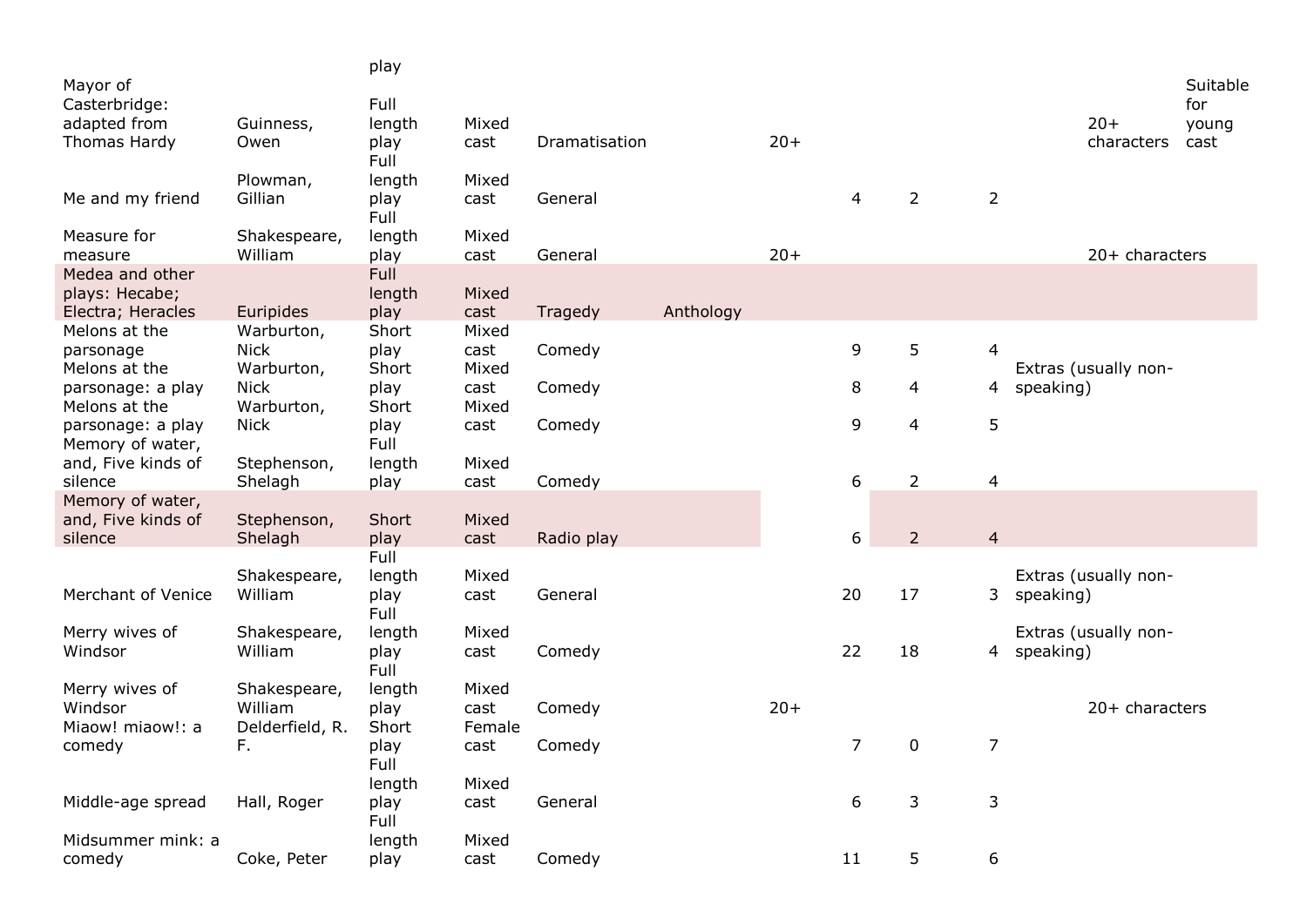| Midsummer night's                                                                                                                                                                                | Shakespeare,                     | Full<br>length          | Mixed                   |            |           |       |    |                |                |                                   |
|--------------------------------------------------------------------------------------------------------------------------------------------------------------------------------------------------|----------------------------------|-------------------------|-------------------------|------------|-----------|-------|----|----------------|----------------|-----------------------------------|
| dream                                                                                                                                                                                            | William                          | play<br>Full            | cast                    | Comedy     |           | $20+$ |    |                |                | 20+ characters                    |
| Militants                                                                                                                                                                                        | Holland,<br>Norman               | length<br>play<br>Full  | Mixed<br>cast           | Historical |           |       | 14 | $6\,$          | 8              | Extras (usually non-<br>speaking) |
| Milk and honey: a<br>light comedy                                                                                                                                                                | King, Philip<br>McConnell,       | length<br>play<br>Short | Mixed<br>cast<br>Mixed  | Comedy     |           |       | 6  | 3              | 3              |                                   |
| Millie's tale                                                                                                                                                                                    | Jean                             | play<br>Full            | cast                    | General    |           |       | 6  | $\overline{2}$ | $\overline{4}$ |                                   |
| Miranda                                                                                                                                                                                          | Blackmore,<br>Peter              | length<br>play          | Mixed<br>cast           | Comedy     |           |       | 8  | 3              | 5              |                                   |
| Misanthrope and<br>other plays: The<br>sicilian or Love the<br>painter; Tartuffe or<br>The imposter; A<br>doctor in spite of<br>himself; The<br>imaginary invalid,<br>translated by John<br>Wood | Molière                          | Full<br>length<br>play  | Mixed<br>cast           | Comedy     | Anthology |       |    |                |                |                                   |
| Misanthrope:<br>English version by                                                                                                                                                               |                                  | Full<br>length          | Mixed                   |            |           |       |    |                |                |                                   |
| Tony Harrison<br>Misanthrope: in<br>English verse by                                                                                                                                             | Molière                          | play<br>Full<br>length  | cast<br>Mixed           | Comedy     |           |       | 11 | 8              | 3              |                                   |
| Richard Wilbur                                                                                                                                                                                   | Molière                          | play                    | cast                    | Comedy     |           |       | 11 | 8              | $\mathsf{3}$   |                                   |
| Miser and other<br>plays: The would-<br>be gentleman; That<br>scoundrel Scapin;<br>Love's the best<br>doctor; Don Juan,<br>translated by John<br>Wood                                            | Molière                          | Full<br>length<br>play  | Mixed<br>cast           | Comedy     | Anthology |       |    |                |                |                                   |
|                                                                                                                                                                                                  |                                  | Full                    |                         |            |           |       |    |                |                |                                   |
| Miss Adams will be<br>waiting                                                                                                                                                                    | Lovegrove,<br>Arthur<br>Johnson, | length<br>play<br>Short | Mixed<br>cast<br>Female | General    |           |       | 5  | 3              | $\overline{2}$ |                                   |
| <b>Misses Halkett</b>                                                                                                                                                                            | Philip                           | play                    | cast                    | General    |           |       | 5  | $\pmb{0}$      | 5              |                                   |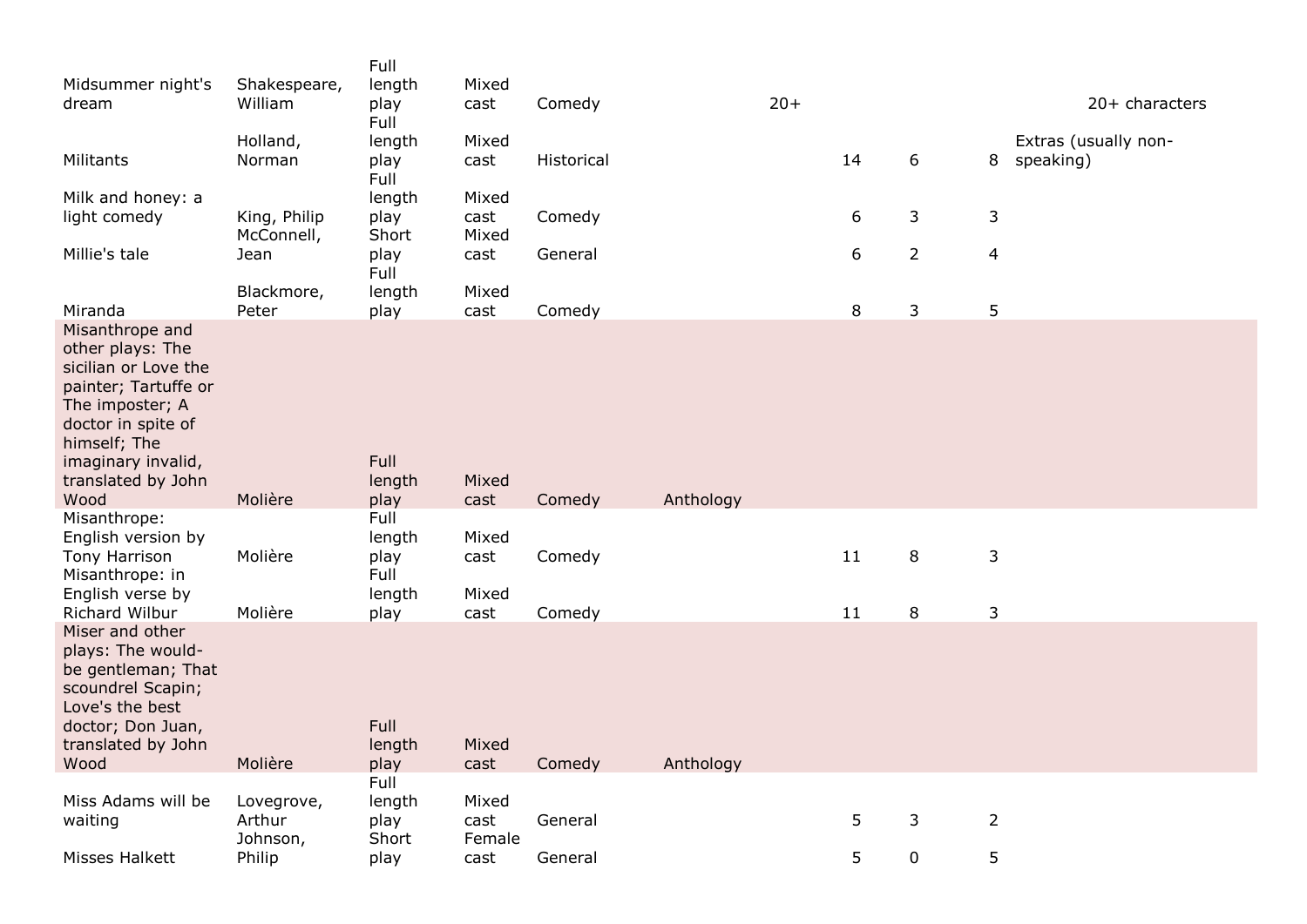| Mister Paradise and<br>other one-act plays | Williams,<br>Tennessee | Short<br>play | Mixed<br>cast | General       |       | $\overline{2}$ | $\mathbf{1}$   | $\mathbf{1}$   |                      |
|--------------------------------------------|------------------------|---------------|---------------|---------------|-------|----------------|----------------|----------------|----------------------|
| Mister Paradise and                        | Williams,              | Short         | Male          |               |       |                |                |                |                      |
| other one-act plays                        | Tennessee              | play          | cast          | General       |       | 3              | 3              | $\mathbf 0$    |                      |
|                                            |                        | Full          |               |               |       |                |                |                |                      |
|                                            | Churchill,             | length        | Mixed         |               |       |                |                |                |                      |
| Mixed feelings                             | Donald                 | play          | cast          | Comedy        |       | 6              | 4              | $\overline{2}$ |                      |
| Mix-up-atosis: a                           |                        | Short         | Female        |               |       |                |                |                |                      |
| comedy                                     | Rees, Phoebe           | play          | cast          | Comedy        |       | 6              | $\pmb{0}$      | 6              |                      |
| Monkey's paw: a                            |                        |               |               |               |       |                |                |                |                      |
| story in three                             | Parker, Louis          | Short         | Mixed         |               |       |                |                |                |                      |
| scenes                                     | N.                     | play          | cast          | Dramatisation |       | 5              | $\overline{4}$ | $\mathbf{1}$   |                      |
| Monkey's paw:                              |                        |               |               |               |       |                |                |                |                      |
| adapted from the                           |                        |               |               |               |       |                |                |                |                      |
| short story by W.                          |                        |               |               |               |       |                |                |                |                      |
| W. Jacobs, included                        | Holloway,              | Short         | Mixed         | Thriller      |       |                |                |                |                      |
| in 'Darkness falls'                        | Jonathan               | play          | cast          |               |       | 4              | 3              | $\mathbf{1}$   |                      |
| Monmouth: a                                | Mander,<br>Charles     | Short         | Mixed         |               |       | 5              | 3              | $\overline{2}$ |                      |
| comedy                                     |                        | play<br>Full  | cast          | Comedy        |       |                |                |                |                      |
|                                            |                        | length        | Mixed         |               |       |                |                |                |                      |
| Month of Sundays                           | Larbey, Bob            | play          | cast          | General       |       | 6              | $\mathsf 3$    | 3              |                      |
| Month of Sundays:                          |                        | Full          |               |               |       |                |                |                |                      |
| a comedy in three                          | Savory,                | length        | Mixed         |               |       |                |                |                |                      |
| acts                                       | Gerald                 | play          | cast          | Comedy        |       | $\overline{7}$ | $\mathsf 3$    | $\overline{4}$ |                      |
|                                            |                        | Full          |               |               |       |                |                |                |                      |
|                                            |                        | length        | Mixed         |               |       |                |                |                |                      |
| More the merrier                           | Millar, Ronald         | play          | cast          | Comedy        |       | 9              | 4              | 5              |                      |
|                                            |                        | Full          |               |               |       |                |                |                |                      |
| Mother Courage                             |                        | length        | Mixed         |               |       |                |                |                |                      |
| and her children                           | Brecht, Bertolt        | play          | cast          | General       | $20+$ |                |                |                | 20+ characters       |
|                                            |                        | Full          |               |               |       |                |                |                |                      |
| Mother Courage                             |                        | length        | Mixed         |               |       |                |                |                |                      |
| and her children                           | Brecht, Bertolt        | play          | cast          | General       | $20+$ |                |                |                | 20+ characters       |
|                                            |                        | Full          |               |               |       |                |                |                |                      |
| Mother Goose: a                            |                        | length        | Any           |               |       |                |                |                | Extras (usually non- |
| pantomime                                  | Crocker, John          | play          | cast          | Pantomime     |       | 16             |                | speaking)      |                      |
|                                            |                        | Full          |               |               |       |                |                |                |                      |
|                                            |                        | length        | Mixed         |               |       |                |                |                |                      |
| Mother tongue                              | Franks, Alan           | play          | cast          | General       |       | 7              | 3              | $\overline{4}$ |                      |
| Mother, translated                         |                        | Full          | Mixed         |               |       |                |                |                |                      |
| by Steve Gooch                             | Brecht, Bertolt        | length        | cast          | General       |       | 18             | 15             | 3              |                      |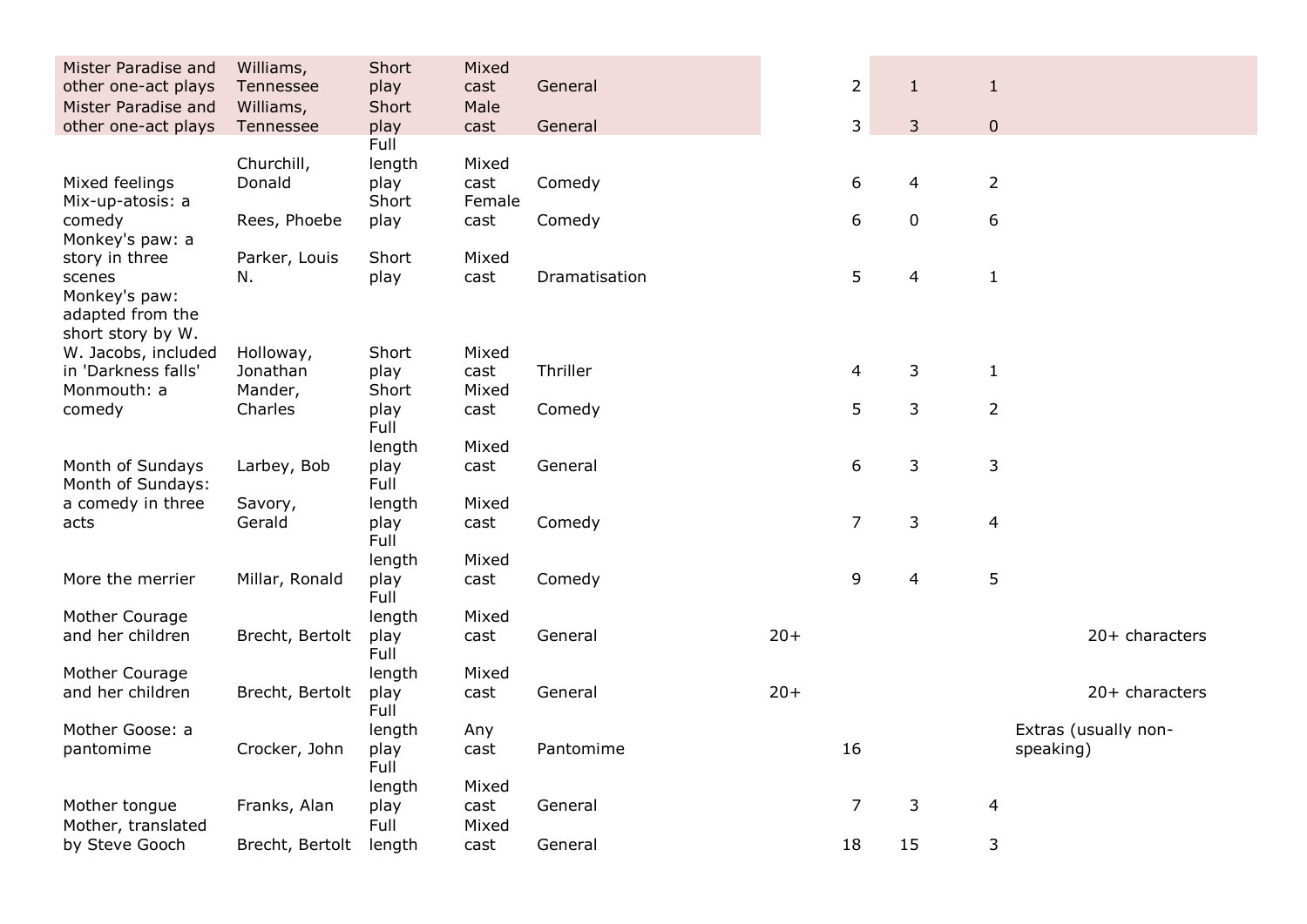## play

|                                        | Wymark,                    | Short          | Mixed          |            |       |                |                |                |                  |          |
|----------------------------------------|----------------------------|----------------|----------------|------------|-------|----------------|----------------|----------------|------------------|----------|
| Mothering Sunday                       | Olwen                      | play           | cast           | General    |       | 4              | $\overline{2}$ | $\overline{2}$ |                  |          |
| Mother's day out: a<br>comedy          | Popplewell,<br><b>Jack</b> | Short<br>play  | Female<br>cast | Comedy     |       | 5              | $\pmb{0}$      | 5              |                  |          |
|                                        |                            | Full           |                |            |       |                |                |                |                  |          |
| Motive for murder:                     |                            | length         | Female         |            |       |                |                |                |                  |          |
| a murder mystery                       | Bate, Sam                  | play           | cast           | Thriller   |       | 8              | $\pmb{0}$      | 8              |                  |          |
|                                        | O'Neill,                   | Full           | Mixed          |            |       |                |                |                |                  |          |
| Mourning becomes<br>Electra: a trilogy | Eugene                     | length<br>play | cast           | Tragedy    |       | 10             | 5              | 5              |                  |          |
|                                        |                            | Full           |                |            |       |                |                |                |                  |          |
| Mousetrap: a play                      | Christie,                  | length         | Mixed          |            |       |                |                |                |                  |          |
| in two acts                            | Agatha                     | play           | cast           | Thriller   |       | 8              | 5              | 3              |                  |          |
| Move over Mrs.                         |                            | Full           | Mixed          |            |       |                |                |                |                  |          |
| Markham                                | Cooney, Ray                | length<br>play | cast           | Comedy     |       | 9              | $\overline{4}$ | 5              |                  |          |
|                                        |                            |                |                |            |       |                |                |                |                  | Suitable |
|                                        |                            | Full           |                |            |       |                |                |                |                  | for      |
| Mr. A's amazing                        | Ayckbourn,                 | length         | Mixed          |            |       |                |                |                |                  | young    |
| maze plays                             | Alan                       | play           | cast           | Comedy     |       | 8              | 6              | $\overline{2}$ |                  | cast     |
| Mr. Hunter: a                          |                            | Short          | Female         |            |       |                |                |                |                  |          |
| thriller for women                     | Ready, Stuart              | play<br>Full   | cast           | Thriller   |       | 6              | $\pmb{0}$      | 6              |                  |          |
| Mr. Puntila and his                    |                            | length         | Mixed          |            |       |                |                |                |                  |          |
| man Matti                              | Brecht, Bertolt            | play           | cast           | General    | $20+$ |                |                |                | $20+$ characters |          |
|                                        |                            | Full           |                |            |       |                |                |                |                  |          |
| Mr. Whatnot: a                         | Ayckbourn,                 | length         | Mixed          |            |       |                |                |                |                  |          |
| comedy                                 | Alan                       | play           | cast           | Comedy     |       | 10             | 6              | $\overline{4}$ |                  |          |
| Mrs Hooper in the                      | Peach,<br>Lawrence du      | <b>Short</b>   | Female         |            |       |                |                |                |                  |          |
| round                                  | garde                      | play           | cast           | Comedy     |       | $\overline{7}$ | $\overline{0}$ | $\overline{7}$ |                  |          |
|                                        |                            | Full           |                |            |       |                |                |                |                  |          |
|                                        | Wright,                    | length         | Female         |            |       |                |                |                |                  |          |
| Mrs Klein                              | Nicholas                   | play           | cast           | Historical |       | 3              | $\pmb{0}$      | 3              |                  |          |
| Mrs Methuselah: a                      | Johnson,                   | Short          | Female         |            |       |                |                |                |                  |          |
| comedy                                 | Philip                     | play<br>Full   | cast           | Comedy     |       | $\overline{7}$ | $\pmb{0}$      | 7              |                  |          |
| Much ado about                         | Shakespeare,               | length         | Mixed          |            |       |                |                |                |                  |          |
| nothing                                | William                    | play           | cast           | General    | $20+$ |                |                |                | $20+$ characters |          |
| Murder assured                         | Clayton, Tony              | Full           | Mixed          | Thriller   |       | 6              | 4              | $\overline{2}$ |                  |          |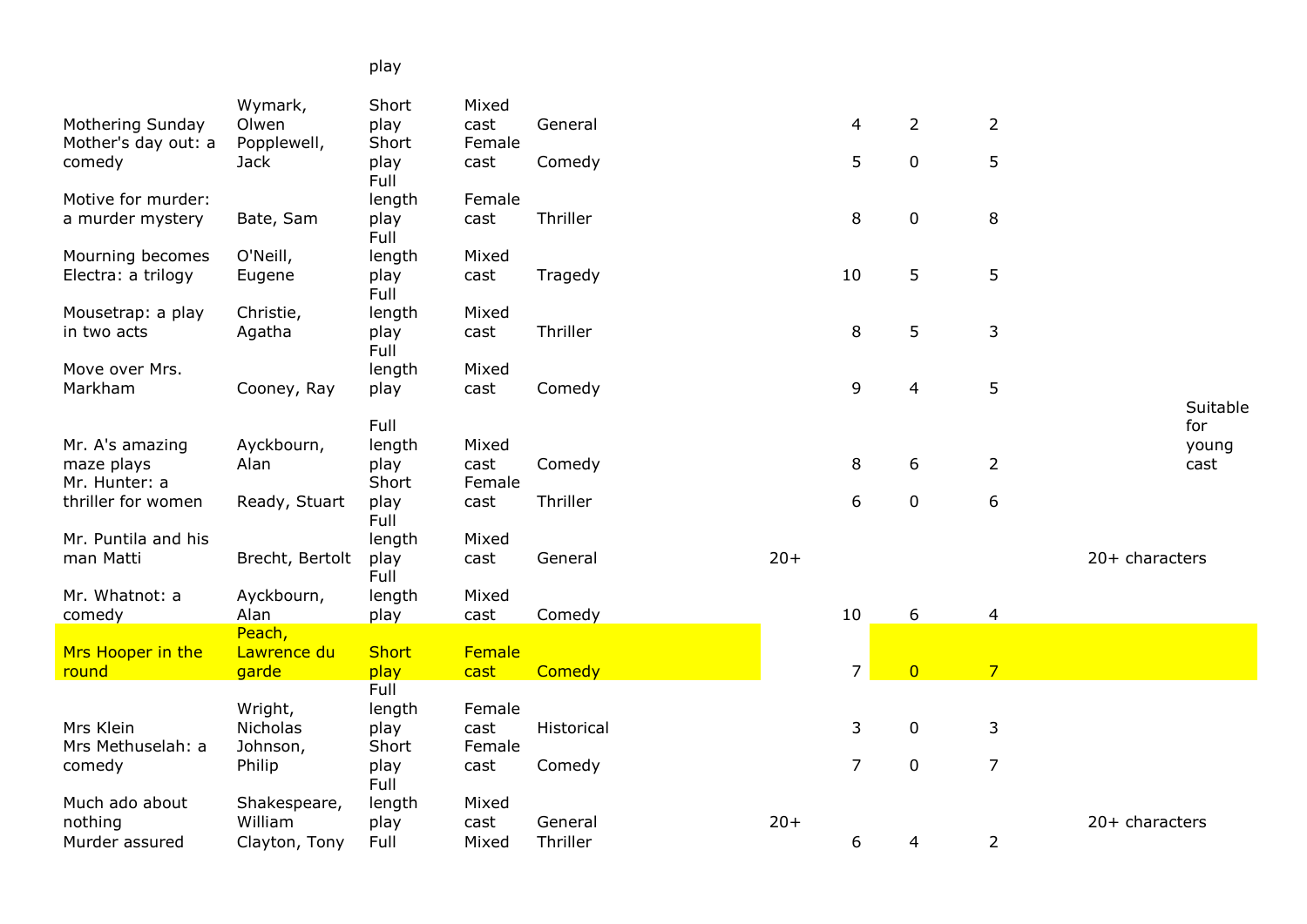|                                |                | length<br>play | cast   |                 |       |                |                  |                |                      |
|--------------------------------|----------------|----------------|--------|-----------------|-------|----------------|------------------|----------------|----------------------|
| Murder at eight: a             |                | Short          | Female |                 |       |                |                  |                |                      |
| thriller<br>Murder at the      | Bate, Sam      | play           | cast   | Thriller        |       | 6              | $\mathbf 0$      | 6              |                      |
| vicarage: from the             |                | Full           |        |                 |       |                |                  |                |                      |
| novel by Agatha                |                | length         | Mixed  |                 |       |                |                  |                |                      |
| Christie<br>Murder behind the  | Charles, Moie  | play           | cast   | Dramatisation   |       | 12             | 6                | 6              |                      |
| mask: a comedy-                |                | Short          | Female |                 |       |                |                  |                |                      |
| thriller                       | Dale, Adrian   | play<br>Full   | cast   | Comedy Thriller |       | 8              | $\pmb{0}$        | 8              |                      |
| Murder by the                  | Greenwood,     | length         | Mixed  |                 |       |                |                  |                |                      |
| book: a thriller               | Duncan         | play<br>Full   | cast   | Thriller        |       | 5              | 3                | $\overline{2}$ |                      |
|                                |                | length         | Female |                 |       |                |                  |                |                      |
| Murder deferred                | Ready, Stuart  | play<br>Full   | cast   | Comedy Thriller |       | $\overline{7}$ | $\pmb{0}$        | $\overline{7}$ |                      |
|                                | Cox,           | length         | Mixed  |                 |       |                |                  |                |                      |
| Murder game<br>Murder has been | Constance      | play<br>Full   | cast   | Thriller        |       | 4              | $\overline{2}$   | $\overline{2}$ |                      |
| arranged: a ghost              | Williams,      | length         | Mixed  |                 |       |                |                  |                |                      |
| story in three acts            | Emlyn          | play<br>Full   | cast   | Thriller        |       | 9              | 4                | 5              |                      |
|                                |                | length         | Mixed  |                 |       |                |                  |                |                      |
| Murder in company              | King, Philip   | play<br>Full   | cast   | Thriller        |       | 8              | $\overline{4}$   | 4              |                      |
|                                |                | length         | Mixed  |                 |       |                |                  |                |                      |
| Murder in mind                 | Feely, Terence | play<br>Full   | cast   | Thriller        |       | 8              | 6                | $\overline{2}$ |                      |
|                                |                | length         | Mixed  |                 |       |                |                  |                |                      |
| Murder in play                 | Brett, Simon   | play<br>Full   | cast   | Comedy Thriller |       | 8              | 3                | 5              |                      |
| Murder in the                  |                | length         | Mixed  |                 |       |                |                  |                | Extras (usually non- |
| cathedral                      | Eliot, T. S.   | play<br>Full   | cast   | Historical      |       | 9              | 9                | 0              | speaking)            |
| Murder in the                  |                | length         | Mixed  |                 |       |                |                  |                |                      |
| cathedral<br>Murder of Maria   | Eliot, T. S.   | play           | cast   | Historical      | $20+$ |                |                  |                | 20+ characters       |
| Marten, or The red             |                | Full           |        |                 |       |                |                  |                |                      |
| barn: a melodrama              | Burton, Brian  | length         | Mixed  |                 |       |                |                  |                |                      |
| in three acts                  | John           | play           | cast   | Melodrama       |       | 13             | 5                | 8              |                      |
| Murder on the Nile:            | Christie,      | Full           | Mixed  | Thriller        |       | 13             | $\boldsymbol{6}$ | $\overline{7}$ |                      |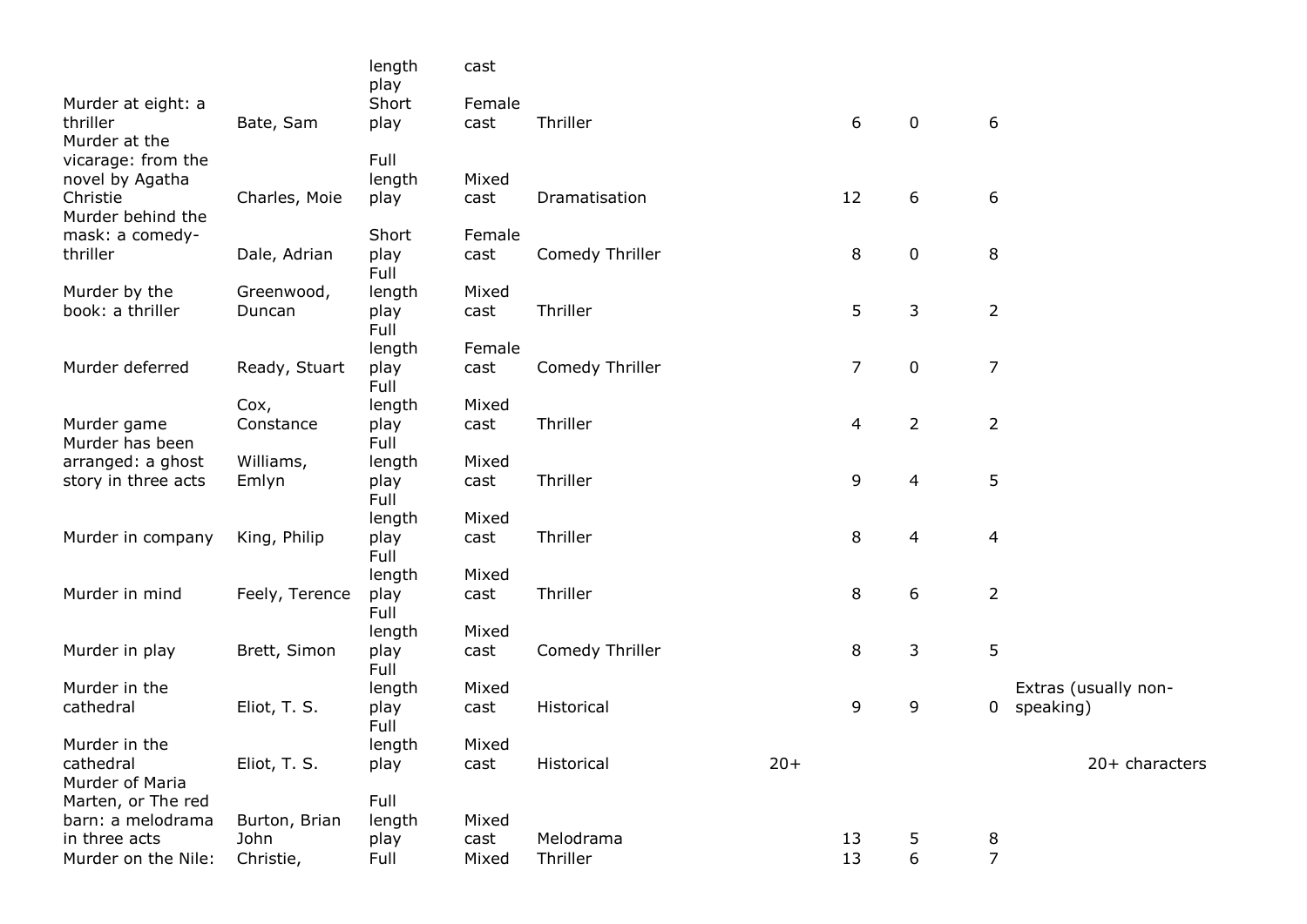| a play                                | Agatha                    | length<br>play | cast          |                 |       |                |                |                |                  |
|---------------------------------------|---------------------------|----------------|---------------|-----------------|-------|----------------|----------------|----------------|------------------|
|                                       | Burton, Brian             | Short          | Mixed         |                 |       |                |                |                |                  |
| Murder play                           | J.hn                      | play<br>Full   | cast          | Thriller        |       | 4              | $\overline{2}$ | $\overline{2}$ |                  |
| Murder room: a                        |                           | length         | Mixed         |                 |       |                |                |                |                  |
| mystery farce                         | Sharkey, Jack             | play<br>Full   | cast          | Comedy Thriller |       | $\overline{7}$ | 4              | 3              |                  |
|                                       | Manktelow,                | length         | Mixed         |                 |       |                |                |                |                  |
| Murder weekend                        | <b>Bettine</b>            | play<br>Full   | cast          | Comedy Thriller |       | 9              | 3              | 6              |                  |
| Murder with love: a                   | Durbridge,                | length         | Mixed         |                 |       |                |                |                |                  |
| thriller                              | Francis                   | play<br>Full   | cast          | Thriller        |       | 9              | 6              | 3              |                  |
|                                       |                           | length         | Mixed         |                 |       |                |                |                |                  |
| Murdered to death                     | Gordon, Peter             | play<br>Full   | cast          | Comedy Thriller |       | 10             | 5              | 5              |                  |
|                                       |                           | length         | Mixed         |                 |       |                |                |                |                  |
| Murmuring judges<br>My cousin Rachel, | Hare, David               | play<br>Full   | cast          | General         | $20+$ |                |                |                | $20+$ characters |
| from the novel by                     |                           | length         | Mixed         |                 |       |                |                |                |                  |
| Daphne du Maurier                     | Morgan, Diana             | play<br>Full   | cast          | Dramatisation   |       | $\overline{7}$ | 5              | $\overline{2}$ |                  |
| My friend Miss                        | Churchill,                | length         | Mixed         |                 |       |                |                |                |                  |
| Flint: a comedy                       | Donald                    | play<br>Full   | cast          | Comedy          |       | 6              | 3              | 3              |                  |
|                                       |                           | length         | Mixed         |                 |       |                |                |                |                  |
| My giddy aunt                         | Cooney, Ray               | play<br>Full   | cast          | Comedy          |       | 8              | 5              | $\mathsf{3}$   |                  |
| My mother said I                      | Keatley,                  | length         | Female        |                 |       |                |                |                |                  |
| never should                          | Charlotte                 | play<br>Full   | cast          | General         |       | 4              | $\pmb{0}$      | $\overline{4}$ |                  |
|                                       | Spewack,                  | length         | Mixed         |                 |       |                |                |                |                  |
| My three angels                       | Samuel                    | play<br>Full   | cast          | Comedy          |       | 10             | $\overline{7}$ | $\mathsf{3}$   |                  |
|                                       |                           | length         | Mixed         |                 |       |                |                |                |                  |
| Mysteries<br>Mysteries: made          | Harrison, Tony            | play           | cast          | Religious theme | $20+$ |                |                |                | 20+ characters   |
| from the Lincoln                      |                           | Full           |               |                 |       |                |                |                |                  |
| cycle of mystery<br>plays             | Browne, Elliott<br>Martin | length<br>play | Mixed<br>cast | Religious theme | $20+$ |                |                |                | $20+$ characters |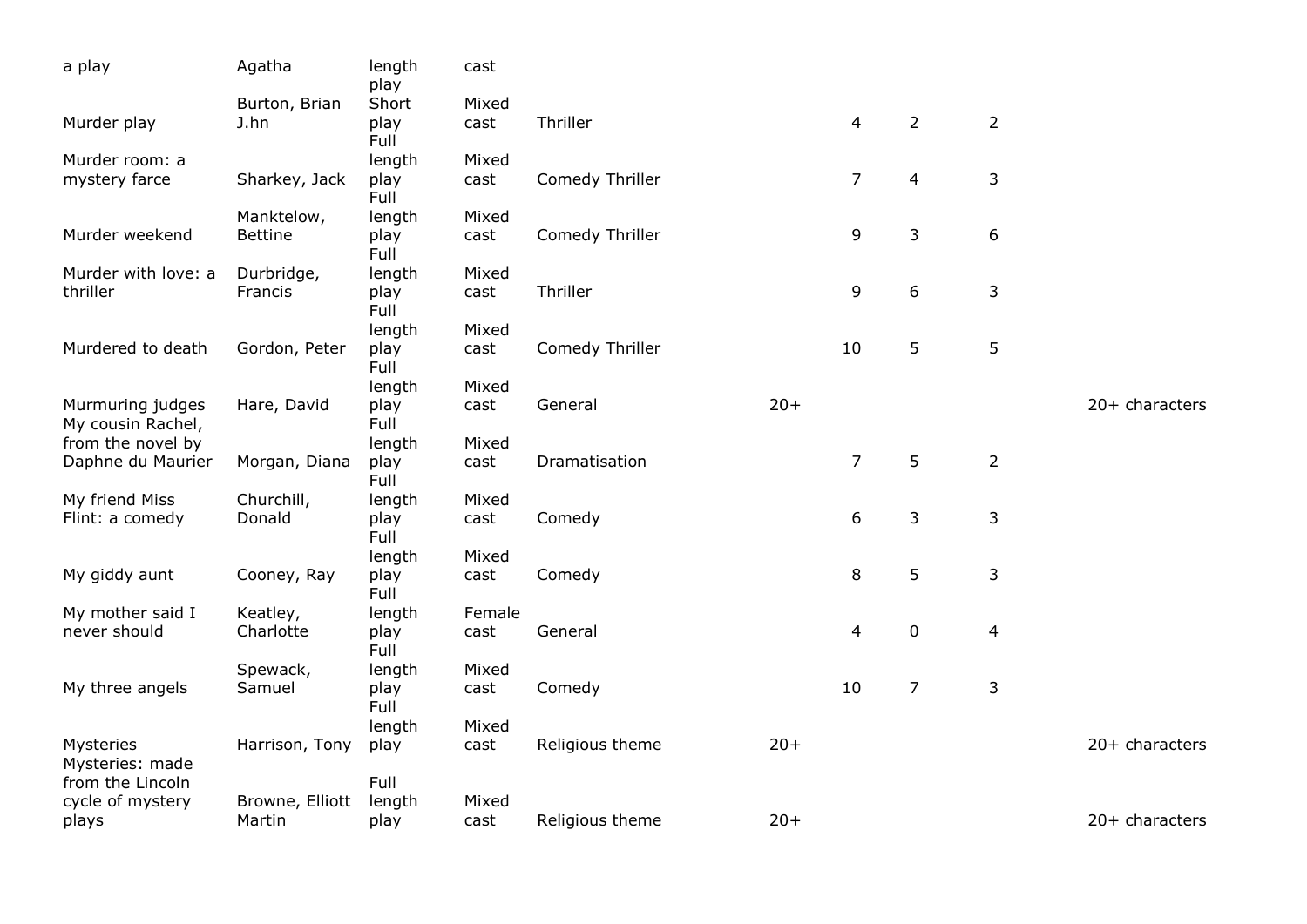| Mystery at<br>Blackwater: based<br>on The Woman in<br>White, by Wilkie<br>Collins<br>Mystery at                                                                                        | Sutherland,<br>Dan     | Full<br>length<br>play         | Mixed<br>cast  | Dramatisation   |           |       | 11 | $\overline{4}$ | $\overline{7}$   |                                   |                      |
|----------------------------------------------------------------------------------------------------------------------------------------------------------------------------------------|------------------------|--------------------------------|----------------|-----------------|-----------|-------|----|----------------|------------------|-----------------------------------|----------------------|
| Greenfingers: a<br>comedy of<br>detection                                                                                                                                              | Priestley, J. B.       | Full<br>length<br>play<br>Full | Mixed<br>cast  | Comedy Thriller |           |       | 10 | 4              | $\boldsymbol{6}$ |                                   |                      |
| Narrow road to the<br>deep north<br>Nasty things,                                                                                                                                      | Bond, Edward           | length<br>play                 | Mixed<br>cast  | General         |           |       | 10 | 9              | $\mathbf{1}$     | Extras (usually non-<br>speaking) |                      |
| murders: a play for<br>women<br>National Health, or,                                                                                                                                   | Lovegrove,<br>Arthur   | Short<br>play<br>Full          | Female<br>cast | Thriller        |           |       | 5  | $\mathbf 0$    | 5                |                                   |                      |
| Nurse Norton's<br>affair                                                                                                                                                               | Nichols, Peter         | length<br>play                 | Mixed<br>cast  | General         |           | $20+$ |    |                |                  | $20+$ characters                  |                      |
| Nest of saucepans,<br>and, Taking the<br>chair: two on                                                                                                                                 | Constanduros,<br>Mabel | Short<br>play                  | Female<br>cast | Comedy          | Anthology |       |    |                |                  |                                   | Suitable             |
| New connections:<br>new plays for<br>young people<br>New English<br>dramatists 10:<br>Their very own and<br>golden city, by<br>Arnold Wesker;<br>Dickon, by David<br>Pinner, Bread and | National<br>Theatre    | Short<br>play<br>Full          | Mixed<br>cast  | General         | Anthology |       |    |                |                  |                                   | for<br>young<br>cast |
| butter, by Cecil<br>Taylor                                                                                                                                                             | Bryden,<br>Ronald      | length<br>play                 | Mixed<br>cast  | General         | Anthology |       |    |                |                  |                                   |                      |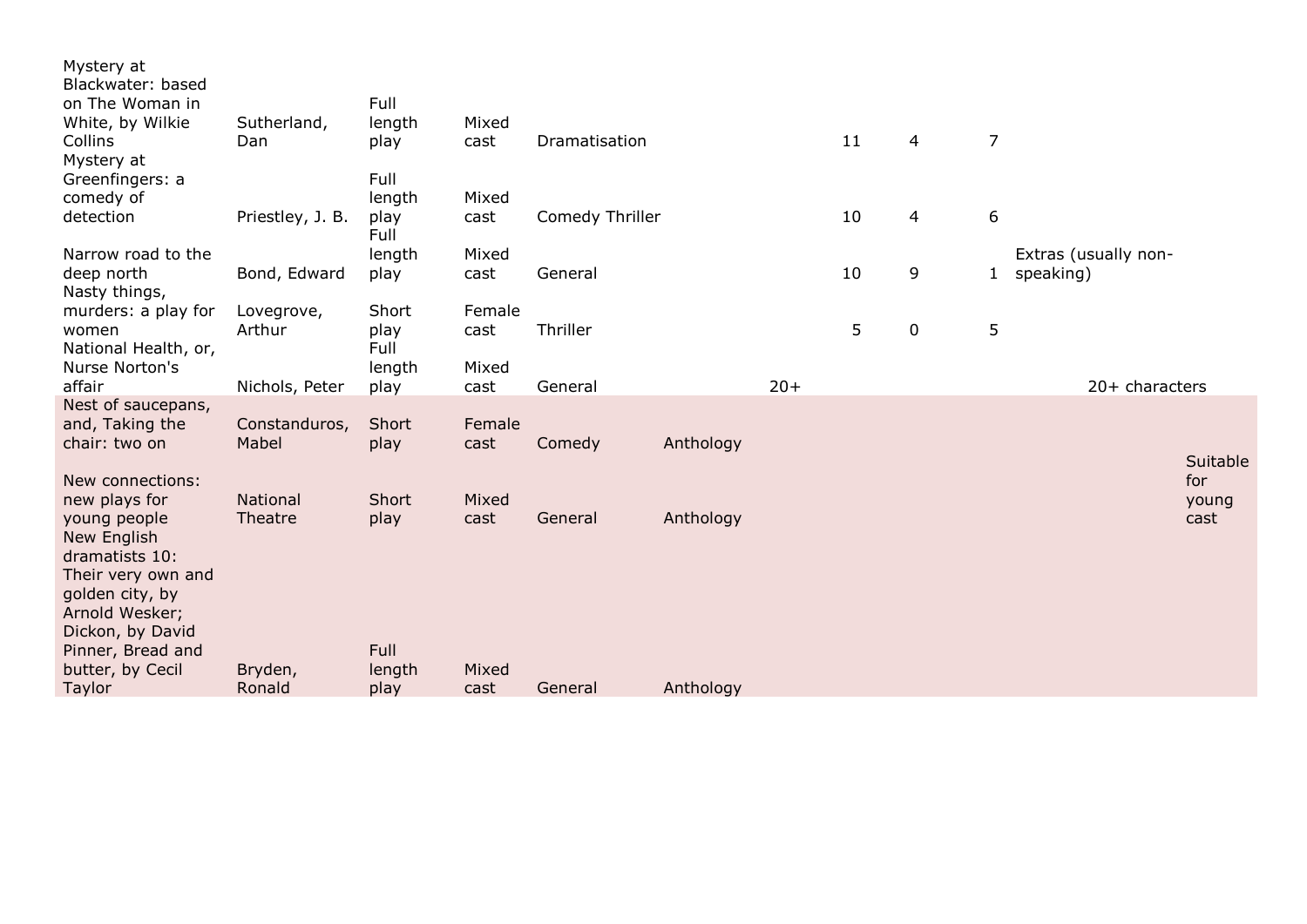| New English<br>dramatists 14: The<br>restoration of<br>Arnold Middleton,<br>by David Storey;<br>The mighty<br>reservoy, by Peter<br>Terson; The king,<br>by Stewart Conn;<br>Walking through<br>seaweed, and The<br>estate hunters, by<br>Ian Hamilton<br>Finlay; You're<br>human like the rest<br>of them, by B. S.<br>Johnson; The<br>doomsday show, by<br>George Macbeth |                    | Full<br>length | Mixed         |         |           |   |                         |                |  |
|-----------------------------------------------------------------------------------------------------------------------------------------------------------------------------------------------------------------------------------------------------------------------------------------------------------------------------------------------------------------------------|--------------------|----------------|---------------|---------|-----------|---|-------------------------|----------------|--|
| and J. S. Bingham<br>New English<br>dramatists 4: yes<br>and after, by<br>Michael Hastings;<br>The happy haven,                                                                                                                                                                                                                                                             | Morgan, Edwin      | play           | cast          | General | Anthology |   |                         |                |  |
| by John Arden, Five                                                                                                                                                                                                                                                                                                                                                         |                    | Full           |               |         |           |   |                         |                |  |
| finger exercise, by                                                                                                                                                                                                                                                                                                                                                         | Maschler,          | length         | Mixed         |         |           |   |                         |                |  |
| Peter Shaffer<br>New English<br>dramatists 7: Chips<br>with everything, by<br>Arnold Wesker;<br>Afore night came,<br>by David Rudkin;<br>Everything in the                                                                                                                                                                                                                  | Tom, editor        | play<br>Full   | cast          | General | Anthology |   |                         |                |  |
| garden, by Giles                                                                                                                                                                                                                                                                                                                                                            |                    | length         | Mixed         |         |           |   |                         |                |  |
| Cooper                                                                                                                                                                                                                                                                                                                                                                      | Lambert, J. W.     | play           | cast          | General | Anthology |   |                         |                |  |
|                                                                                                                                                                                                                                                                                                                                                                             | Evans, Evan        | Short          | Mixed         |         |           |   |                         |                |  |
| New leaf                                                                                                                                                                                                                                                                                                                                                                    | Eynon              | play           | cast          | Comedy  |           | 8 | $\overline{\mathbf{4}}$ | $\overline{4}$ |  |
|                                                                                                                                                                                                                                                                                                                                                                             | Barker,            | Short          | Mixed         |         |           |   |                         |                |  |
| New short plays: 3                                                                                                                                                                                                                                                                                                                                                          | Howard             | play           | cast          | General | Anthology |   |                         |                |  |
| Next time I'll sing<br>to you                                                                                                                                                                                                                                                                                                                                               | Saunders,<br>James | Full<br>length | Mixed<br>cast | General |           | 5 | 4                       | $\mathbf{1}$   |  |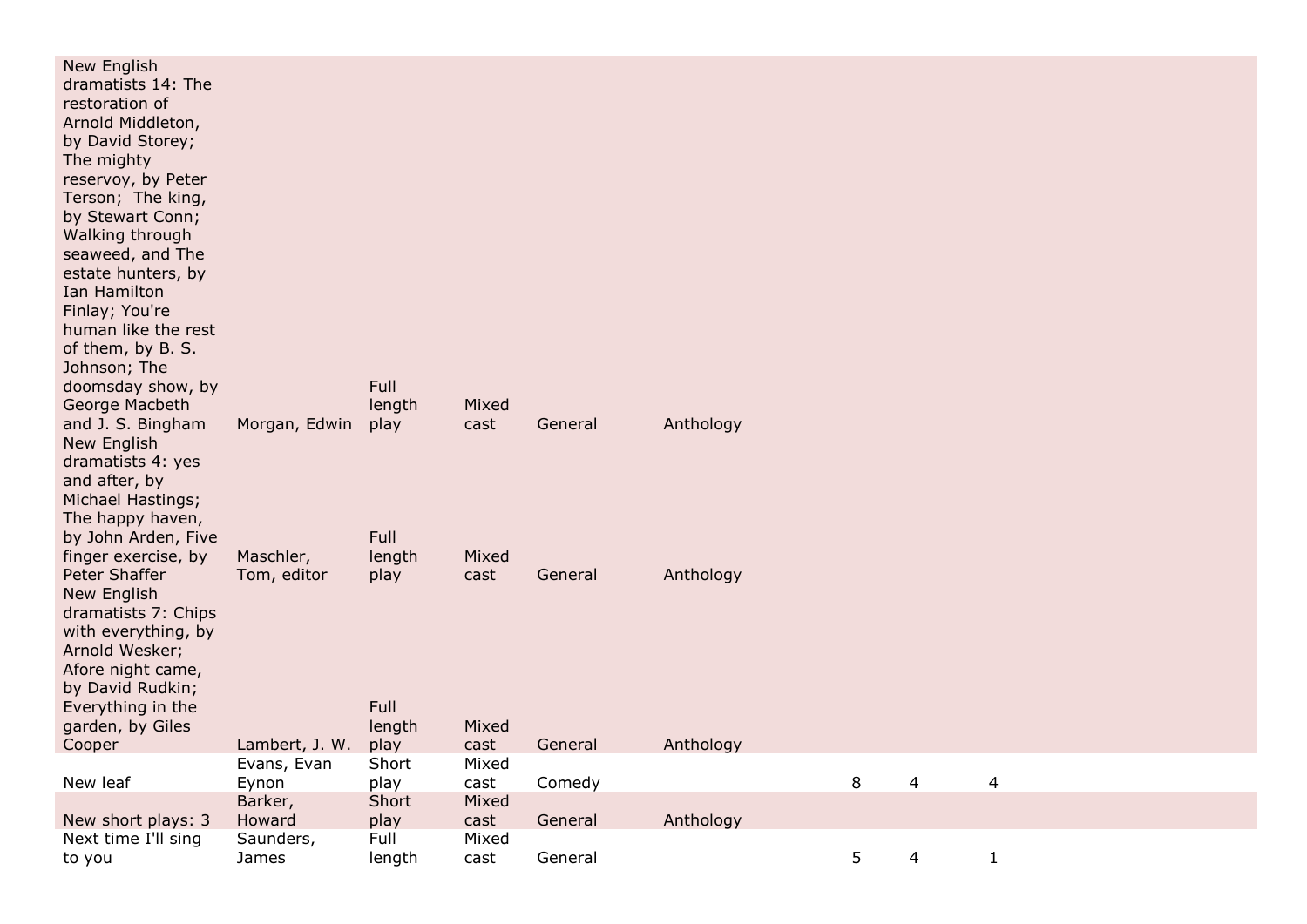|                                                                                                                                                                                                                                                         |                      | play                    |                        |            |           |                  |                |                |  |
|---------------------------------------------------------------------------------------------------------------------------------------------------------------------------------------------------------------------------------------------------------|----------------------|-------------------------|------------------------|------------|-----------|------------------|----------------|----------------|--|
| Nigel Barton plays:<br>Stand up, Nigel<br>Barton; Vote vote<br>vote for Nigel<br><b>Barton</b>                                                                                                                                                          | Potter, Dennis       | Full<br>length<br>play  | Mixed<br>cast          | General    | Anthology |                  |                |                |  |
|                                                                                                                                                                                                                                                         |                      | Full                    |                        |            |           |                  |                |                |  |
| Night and day: a<br>play in two acts<br>Night before<br>Christmas, or,                                                                                                                                                                                  | Stoppard,<br>Tom     | length<br>play          | Mixed<br>cast          | General    |           | 8                | $\overline{7}$ | $\mathbf{1}$   |  |
| Saved from the                                                                                                                                                                                                                                          | Burton, Brian        | Short                   | Mixed                  |            |           |                  |                |                |  |
| cold, cold snow                                                                                                                                                                                                                                         | J.                   | play<br>Full            | cast                   | Melodrama  |           | 5                | $\overline{2}$ | 3              |  |
| Night must fall: a<br>play in three acts                                                                                                                                                                                                                | Williams,<br>Emlyn   | length<br>play<br>Short | Mixed<br>cast<br>Mixed | General    |           | 9                | 4              | 5              |  |
| Night out                                                                                                                                                                                                                                               | Pinter, Harold       | play<br>Short           | cast<br>Mixed          | General    |           | 15               | 10             | 5              |  |
| Night out<br>Night out: a                                                                                                                                                                                                                               | Pinter, Harold       | play<br>Short           | cast<br>Mixed          | Radio play |           | 15               | 10             | 5              |  |
| comedy                                                                                                                                                                                                                                                  | Vickery, Frank       | play<br>Full            | cast                   | Comedy     |           | 4                | $\overline{2}$ | $\overline{2}$ |  |
| Night watch: a play<br>of suspense                                                                                                                                                                                                                      | Fletcher,<br>Lucille | length<br>play<br>Full  | Mixed<br>cast          | Thriller   |           | 9                | 5              | $\overline{4}$ |  |
| Nightmare: a<br>suspense play                                                                                                                                                                                                                           | Robbins,<br>Norman   | length<br>play          | Mixed<br>cast          | Thriller   |           | $\overline{7}$   | 3              | $\overline{4}$ |  |
| Nineteen, The                                                                                                                                                                                                                                           | Vooght,              | Short                   | Female                 |            |           |                  |                |                |  |
| Beacon                                                                                                                                                                                                                                                  | Cherry               | play                    | cast                   | Historical |           | $\boldsymbol{6}$ | $\pmb{0}$      | 6              |  |
| Nineteenth century<br>plays: Jerrold,<br>Douglas. Black-ey'd<br>Susan; Bulwer-<br>Lytton, Edward.<br>Money; Masks and<br>faces by Tom<br><b>Taylor and Charles</b><br>Reade; Boucicault,<br>Dion. The colleen<br>bawn; Hazlewood,<br>C.H. Lady Audley's | Rowell,              | Full<br>length          | Mixed                  |            |           |                  |                |                |  |
| secret; Taylor,                                                                                                                                                                                                                                         | George               | play                    | cast                   | General    | Anthology |                  |                |                |  |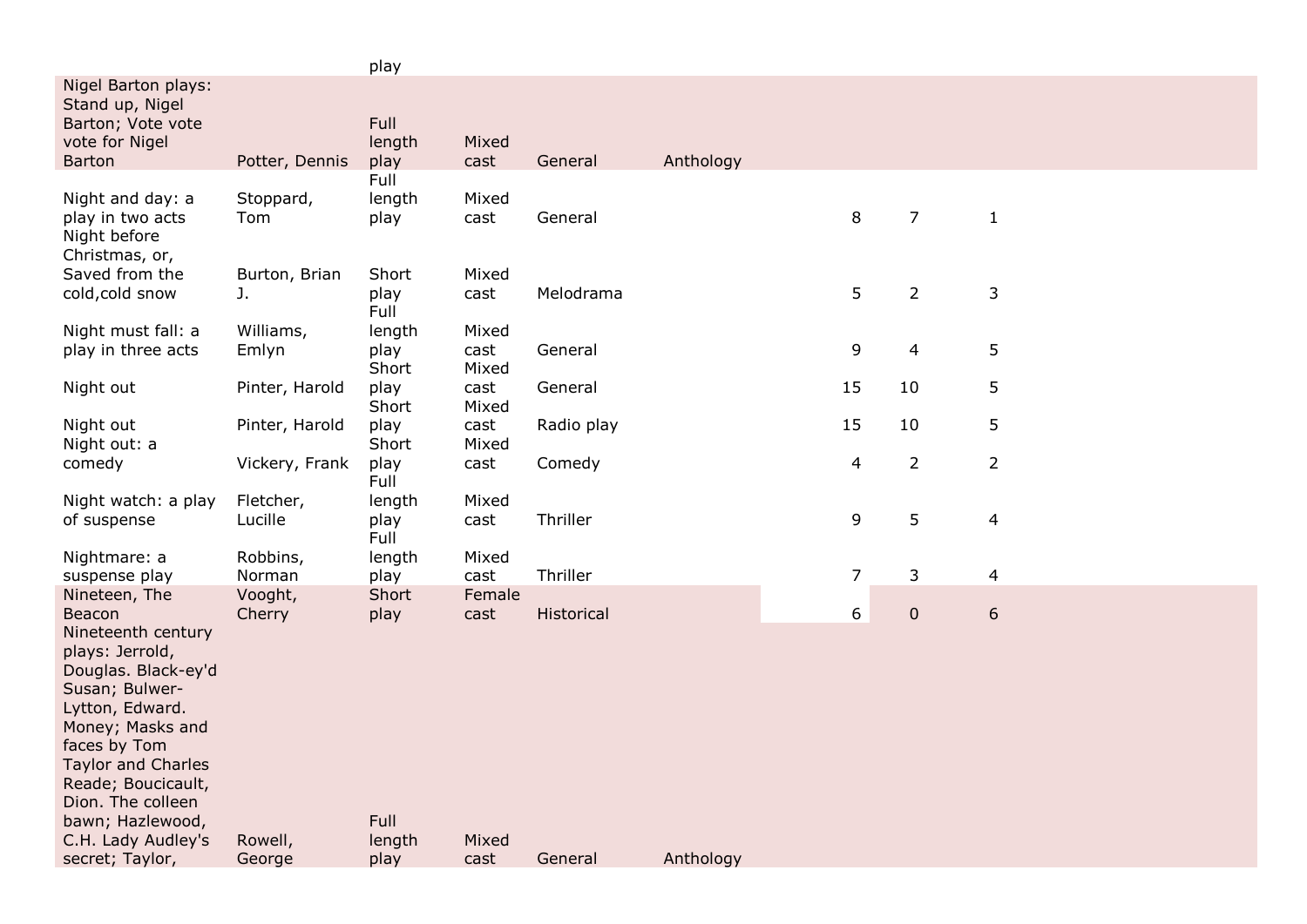| Tom. The ticket-of- |  |  |
|---------------------|--|--|
| leave man;          |  |  |
| Robertson, T.W.     |  |  |
| Caste; Albery,      |  |  |
| James. Two roses;   |  |  |
| Lewis, Leopold. The |  |  |
| bells; Grundy,      |  |  |
| Sydney. A pair of   |  |  |
| spectacles          |  |  |
|                     |  |  |

| Ninth day                                                  | Booth,<br>Anthony               | Short<br>play<br>Full   | Female<br>cast          | General         | 6              | 3              | 3                                                              |
|------------------------------------------------------------|---------------------------------|-------------------------|-------------------------|-----------------|----------------|----------------|----------------------------------------------------------------|
| No dinner for<br>sinners: a comedy                         | Taylor,<br>Edward               | length<br>play          | Mixed<br>cast           | Comedy          | 6              | $\overline{2}$ | 4                                                              |
| No escape: a play<br>in 3 acts from his<br>novel Under the |                                 | Full<br>length          | <b>Mixed</b>            |                 |                |                |                                                                |
| rose                                                       | Davies, Rhys                    | play                    | cast                    | General         | $\overline{7}$ | $\overline{3}$ | $\overline{4}$                                                 |
| No man's land: a                                           |                                 | Full<br>length          | Male                    |                 |                |                |                                                                |
| play<br>No more sitting on                                 | Pinter, Harold                  | play<br>Full            | cast                    | General         | 4              | 4              | $\mathbf 0$                                                    |
| the old school<br>bench<br>No name in the                  | Bleasdale,<br>Alan<br>Murch,    | length<br>play<br>Short | Mixed<br>cast<br>Female | General         | 9              | 6              | Extras (usually non-<br>3<br>speaking)<br>Extras (usually non- |
| street                                                     | Edward                          | play<br>Full            | cast                    | Religious theme | 8              | $\mathbf 0$    | 8<br>speaking)                                                 |
| No quarter, and,<br>The interview<br>No quarter, and,      | Bermange,<br>Barry<br>Bermange, | length<br>play<br>Short | Male<br>cast<br>Mixed   | General         | 4              | 4              | $\mathbf 0$                                                    |
| The interview<br>No sex, please -                          | Barry                           | play<br>Full            | cast                    | General         | 9              | 8              | $\mathbf{1}$                                                   |
| we're British: a<br>comedy                                 | Marriott,<br>Anthony            | length<br>play<br>Full  | Mixed<br>cast           | Comedy          | 10             | 6              | 4                                                              |
| No time for fig-<br>leaves: a comedy                       | Greenwood,<br>Duncan            | length<br>play<br>Short | Mixed<br>cast<br>Female | Comedy          | 9              | $\overline{2}$ | $\overline{7}$                                                 |
| No time for tears                                          | Ready, Stuart                   | play                    | cast                    | General         | 6              | $\mathbf 0$    | 6                                                              |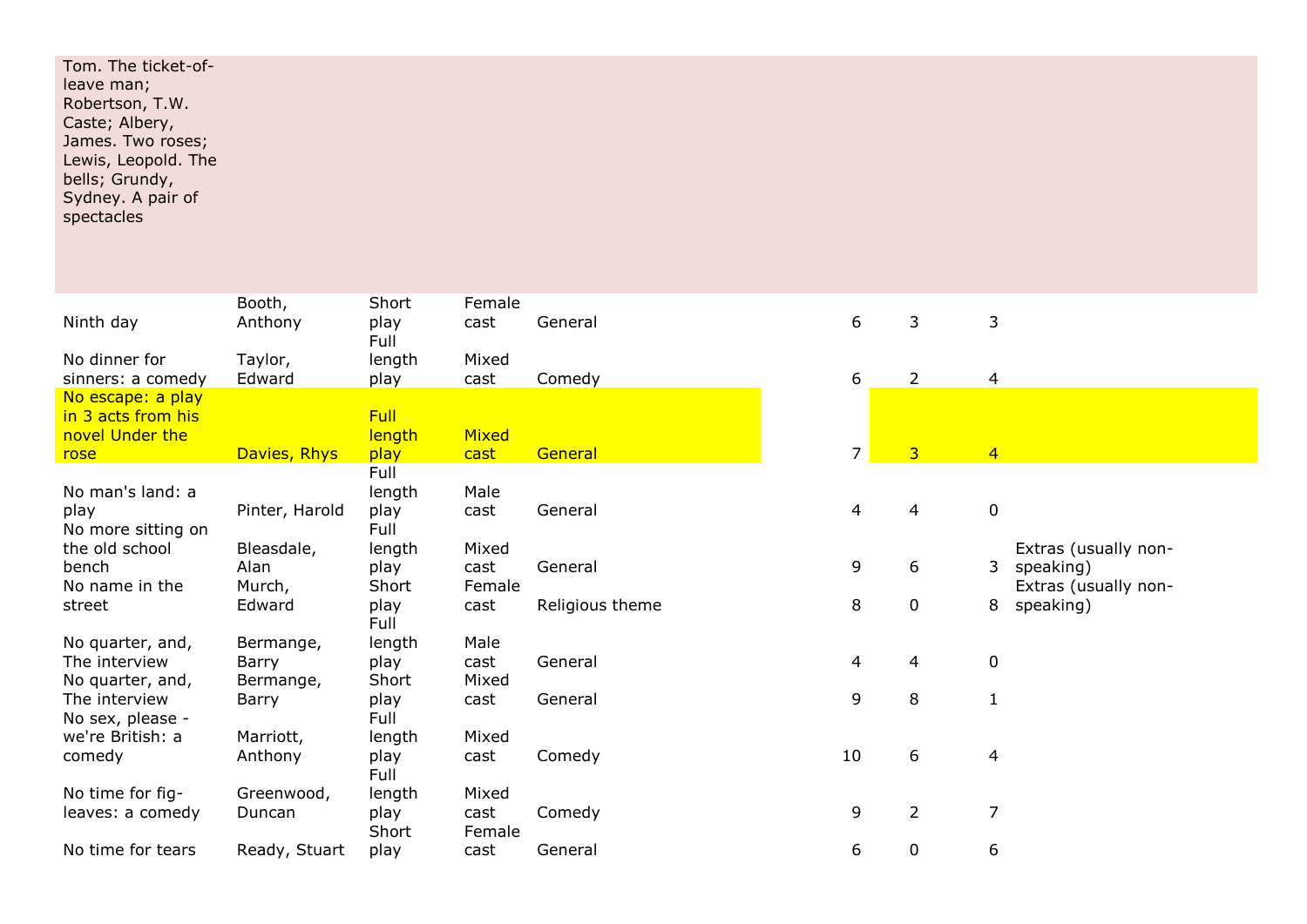| Noah: a play in five<br>scenes, English text          |                          | Full<br>length | Mixed          |                 |                |                |                          | Extras (usually non- |
|-------------------------------------------------------|--------------------------|----------------|----------------|-----------------|----------------|----------------|--------------------------|----------------------|
| by A. Wilmurt<br>Noble Spaniard: a<br>comedy in three | Obey, Andre              | play           | cast           | Religious theme | 8              | 4              | 4                        | speaking)            |
| acts, adapted from                                    |                          | Full           |                |                 |                |                |                          |                      |
| the French of                                         | Maugham, W.              | length         | Mixed          |                 |                |                |                          |                      |
| Grenet-Dancourt.                                      | Somerset                 | play<br>Full   | cast           | Comedy          | 9              | 4              | 5                        |                      |
| Nobody's perfect: a                                   | Williams,                | length         | Mixed          |                 |                |                |                          |                      |
| comedy                                                | Simon                    | play<br>Full   | cast           | Comedy          | 5              | 3              | $\overline{2}$           |                      |
|                                                       |                          | length         | Mixed          |                 |                |                |                          |                      |
| Noises off: a play<br>None the wiser: a               | Frayn, Michael<br>Booth, | play<br>Short  | cast<br>Female | Comedy          | 9              | 5              | $\overline{\mathcal{A}}$ |                      |
| comedy                                                | Anthony                  | play<br>Full   | cast           | Comedy          | $\overline{7}$ | $\pmb{0}$      | $\overline{7}$           |                      |
| Norman conquests:                                     | Ayckbourn,               | length         | Mixed          |                 |                |                |                          |                      |
| a trilogy of plays                                    | Alan                     | play           | cast           | General         | 6              | 3              | 3                        |                      |
|                                                       |                          | Full           |                |                 |                |                |                          |                      |
| Norman conquests:                                     | Ayckbourn,               | length         | Mixed          |                 |                |                |                          |                      |
| a trilogy of plays                                    | Alan                     | play           | cast           | Comedy          | 6              | 3              | 3                        |                      |
|                                                       | Warburton, N.            | Short          | Mixed          |                 |                |                |                          |                      |
| Not bobby<br>Not in the guide                         | J.                       | play<br>Short  | cast<br>Female | General         | 5              | $\mathbf{1}$   | 4                        | Extras (usually non- |
| book: a comedy                                        | Anderson, Joy            | play<br>Full   | cast           | Comedy          | 4              | 0              | 4                        | speaking)            |
|                                                       |                          | length         | Mixed          |                 |                |                |                          |                      |
| Not now, darling                                      | Cooney, Ray              | play           | cast           | Comedy          | 11             | 5              | $\boldsymbol{6}$         |                      |
| Not to worry: a                                       | Van Kampen,              | Short          | Female         |                 |                |                |                          |                      |
| comedy                                                | Barbara<br>Black, Ian    | play<br>Short  | cast<br>Female | Comedy          | $\overline{7}$ | $\pmb{0}$      | $\overline{7}$           |                      |
| Nothing legal                                         | Stuart                   | play<br>Short  | cast<br>Female | General         | 8              | 0              | 8                        |                      |
| November echo                                         | Sykes, Pamela            | play           | cast           | General         | 6              | 0              | 6                        |                      |
|                                                       | Campton,                 | Short          | Female         |                 |                |                |                          | Extras (usually non- |
| Now and then                                          | David                    | play<br>Full   | cast           | General         | 6              | 0              | 6                        | speaking)            |
| Nude with violin: a                                   |                          | length         | Mixed          |                 |                |                |                          |                      |
| comedy                                                | Coward, Noel             | play           | cast           | Comedy          | 14             | 8              | 6                        |                      |
| Nudes in waning                                       | Brockhill,               | Short          | Mixed          |                 |                |                |                          |                      |
| light: a comedy                                       | George                   | play           | cast           | Comedy          | $\overline{7}$ | $\overline{2}$ | 5                        |                      |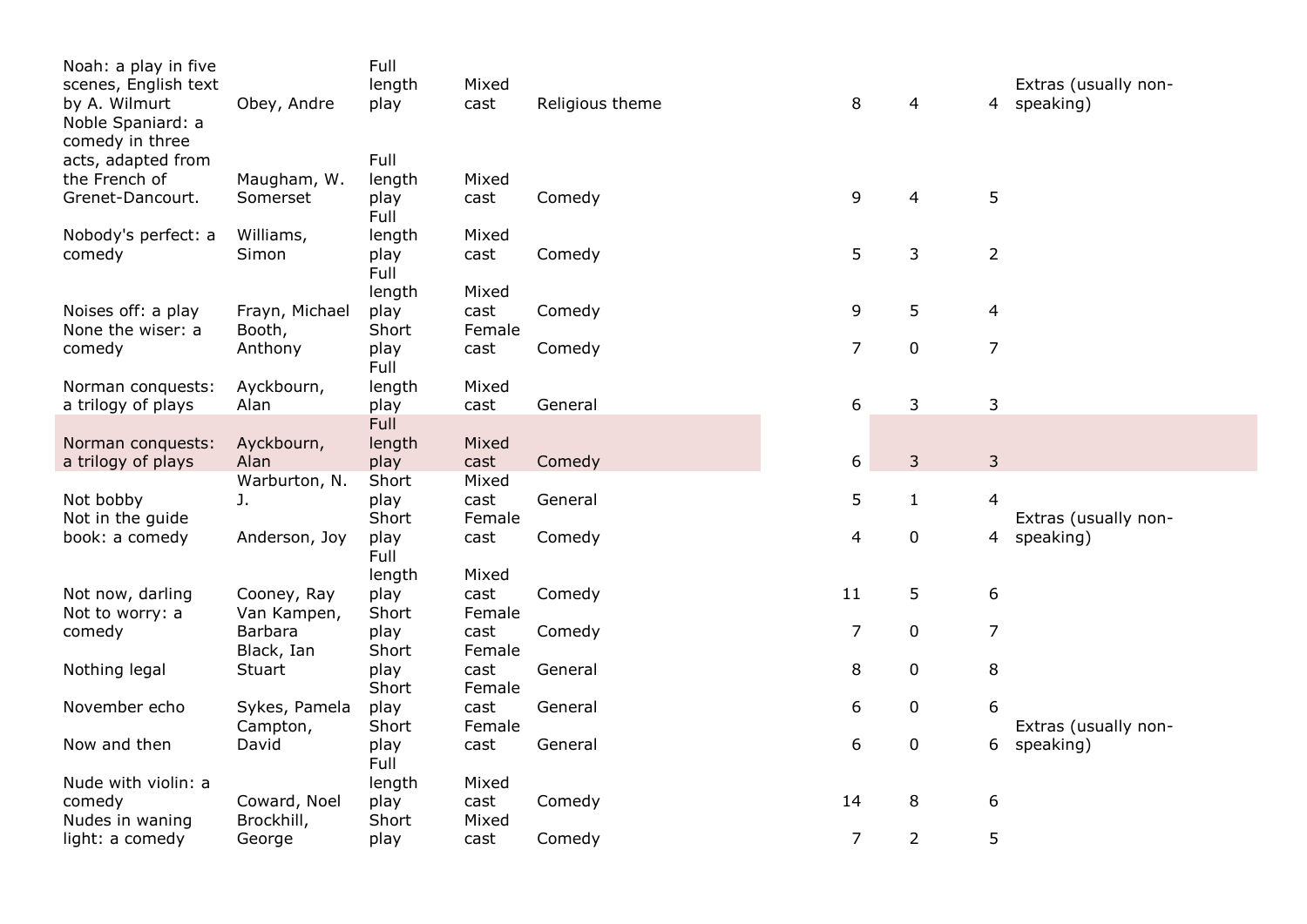| Odd couple: a                                                            |                | Full         |        |            |           |       |                |              |                |                      |
|--------------------------------------------------------------------------|----------------|--------------|--------|------------|-----------|-------|----------------|--------------|----------------|----------------------|
| comedy in three                                                          |                | length       | Mixed  |            |           |       |                |              |                |                      |
| acts                                                                     | Simon, Neil    | play<br>Full | cast   | Comedy     |           |       | 8              | 6            | $\overline{2}$ |                      |
|                                                                          | Driscoll,      | length       | Mixed  |            |           |       |                |              |                |                      |
| Off the deep end                                                         | Dennis         | play<br>Full | cast   | Comedy     |           |       | 8              | 4            | $\overline{4}$ |                      |
| Off the hook!: a                                                         | Benfield,      | length       | Mixed  |            |           |       |                |              |                |                      |
| farce                                                                    | Derek          | play         | cast   | Comedy     |           |       | 10             | 5            | 5              |                      |
|                                                                          | Warburton,     | Short        | Mixed  |            |           |       |                |              |                |                      |
| Office song                                                              | <b>Nick</b>    | play         | cast   | General    |           |       | 3              | $\mathbf{1}$ | $\overline{2}$ |                      |
| Office suite: two<br>one-act plays.<br>Green forms; A<br>visit from Miss |                | Short        | Mixed  |            |           |       |                |              |                |                      |
| Prothero                                                                 | Bennett, Alan  | play         | cast   | General    | Anthology |       |                |              |                |                      |
| Oh what a lovely                                                         |                | Full         |        |            |           |       |                |              |                |                      |
| war: play in two                                                         | Theatre        | length       | Mixed  |            |           |       |                |              |                |                      |
| acts                                                                     | Workshop       | play         | cast   | General    |           | $20+$ |                |              |                | 20+ characters       |
|                                                                          | Cammiade,      | Short        | Female |            |           |       |                |              |                |                      |
| Ok, Aunt Em!                                                             | Audrey         | play<br>Full | cast   | Comedy     |           |       | 5              | 0            | 5              |                      |
|                                                                          |                | length       | Mixed  |            |           |       |                |              |                |                      |
| Old country<br>Old man of the                                            | Bennett, Alan  | play<br>Full | cast   | General    |           |       | 6              | 3            | 3              |                      |
| mountains: a play                                                        | Nicholson,     | length       | Mixed  |            |           |       |                |              |                | Extras (usually non- |
| in three acts<br>Old Mother                                              | Norman         | play<br>Full | cast   | General    |           |       | 8              | 5            | 3              | speaking)            |
| Hubbard: a                                                               |                | length       | Mixed  |            |           |       |                |              |                |                      |
| pantomime                                                                | Nicholls, Tony | play<br>Full | cast   | Pantomime  |           | $20+$ |                |              |                | 20+ characters       |
|                                                                          |                | length       | Mixed  |            |           |       |                |              |                | Extras (usually non- |
| Old movies<br>Old woman who                                              | Bryden, Bill   | play<br>Full | cast   | General    |           |       | $\overline{7}$ | 5            |                | 2 speaking)          |
| lived in a shoe: a                                                       | Robbins,       | length       | Any    |            |           |       |                |              |                | Extras (usually non- |
| pantomime                                                                | Norman         | play<br>Full | cast   | Pantomime  |           |       | 13             |              |                | speaking)            |
| Old-world: a play in Arbuzov,                                            |                | length       | Mixed  |            |           |       |                |              |                |                      |
| two parts                                                                | Aleksei        | play<br>Full | cast   | General    |           |       | $\overline{2}$ | $\mathbf{1}$ | $\mathbf{1}$   |                      |
|                                                                          |                | length       | Mixed  |            |           |       |                |              |                |                      |
| Oleanna                                                                  | Mamet, David   | play         | cast   | General    |           |       | $\overline{2}$ | $\mathbf{1}$ | $\mathbf{1}$   |                      |
| <b>Oliver Cromwell</b>                                                   | Drinkwater,    | Full         | Mixed  | Historical |           | $20+$ |                |              |                | 20+ characters       |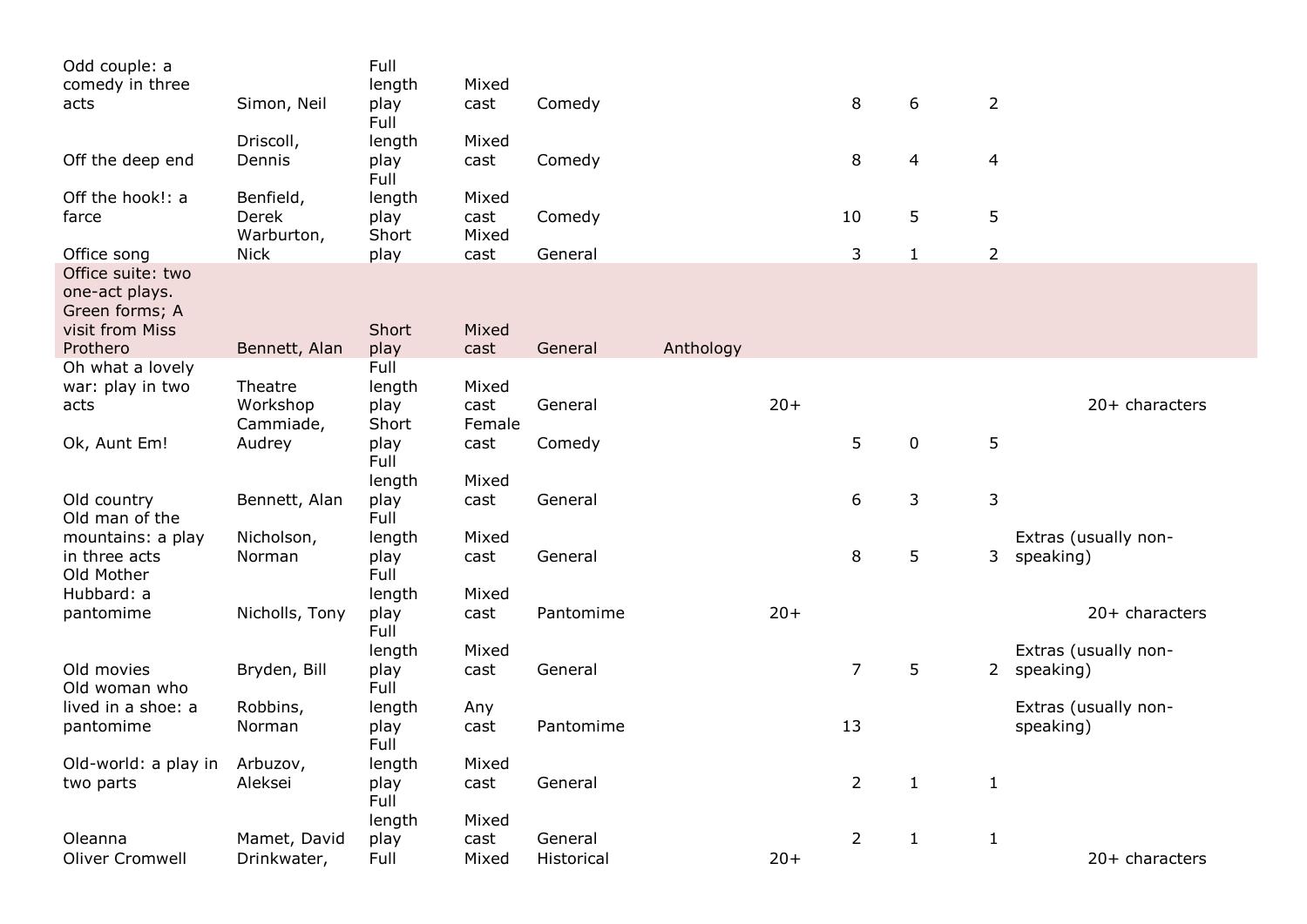|                        | John              | length<br>play | cast           |               |       |    |                  |                  |                      |                 |
|------------------------|-------------------|----------------|----------------|---------------|-------|----|------------------|------------------|----------------------|-----------------|
|                        |                   | Full           |                |               |       |    |                  |                  |                      | Suitable<br>for |
|                        |                   | length         | Mixed          |               |       |    |                  |                  | $20+$                | young           |
| Oliver Twist           | Williams, Guy     | play           | cast           | Dramatisation | $20+$ |    |                  |                  | characters           | cast            |
|                        |                   | Full           |                |               |       |    |                  |                  |                      |                 |
| On Golden Pond: a      | Thompson,         | length         | Mixed          |               |       |    |                  |                  |                      |                 |
| play                   | Ernest            | play           | cast           | General       |       | 6  | 4                | $\overline{2}$   |                      |                 |
| On Monday next: a      |                   | Full           |                |               |       |    |                  |                  |                      |                 |
| comedy in three        |                   | length         | Mixed          |               |       |    |                  |                  |                      |                 |
| acts<br>On the razzle: | King, Philip      | play           | cast           | Comedy        |       | 14 | 9                | 5                |                      |                 |
| adapted from Einen     |                   |                |                |               |       |    |                  |                  |                      |                 |
| Jux will er sich       |                   | Full           |                |               |       |    |                  |                  |                      |                 |
| machen, by Johann      | Stoppard,         | length         | Mixed          |               |       |    |                  |                  |                      |                 |
| Nestroy                | Tom               | play           | cast           | General       | $20+$ |    |                  |                  | 20+ characters       |                 |
|                        |                   | Full           |                |               |       |    |                  |                  |                      |                 |
| On the verge: a        |                   | length         | Mixed          |               |       |    |                  |                  |                      |                 |
| farcical comedy        | Horsler, Peter    | play           | cast           | Comedy        |       | 10 | 4                | $\boldsymbol{6}$ |                      |                 |
|                        |                   | Full<br>length | Mixed          |               |       |    |                  |                  |                      |                 |
| Once a Catholic        | O'Malley, Mary    | play           | cast           | General       |       | 14 | $\overline{4}$   | 10               |                      |                 |
|                        |                   | Short          | Female         |               |       |    |                  |                  | Extras (usually non- |                 |
| Once and for all       | Coles, Enid       | play           | cast           | General       |       | 5  | $\pmb{0}$        | 5                | speaking)            |                 |
|                        |                   | Full           |                |               |       |    |                  |                  |                      |                 |
| Once in a blue         |                   | length         | Mixed          |               |       |    |                  |                  |                      |                 |
| moon: a comedy         | Dole, John        | play           | cast           | Comedy        |       | 10 | 4                | $\sqrt{6}$       |                      |                 |
|                        |                   | Short          | Mixed          |               |       |    |                  |                  |                      |                 |
| One for the road       | Pinter, Harold    | play<br>Full   | cast           | General       |       | 4  | 3                | $1\,$            |                      |                 |
|                        |                   | length         | Mixed          |               |       |    |                  |                  |                      |                 |
| One for the road       | Russell, Willy    | play           | cast           | Comedy        |       | 4  | $\overline{2}$   | $\overline{2}$   |                      |                 |
| One o'clock from       |                   | Full           |                |               |       |    |                  |                  |                      |                 |
| the house: a           |                   | length         | Mixed          |               |       |    |                  |                  |                      |                 |
| comedy                 | Vickery, Frank    | play           | cast           | Comedy        |       | 14 | 6                | 8                |                      |                 |
|                        |                   | Full           |                |               |       |    |                  |                  |                      |                 |
|                        | Chapman,          | length         | Mixed          |               |       |    |                  |                  |                      |                 |
| One of us              | Robin<br>Campton, | play<br>Short  | cast<br>Female | General       |       | 4  | 3                | $\mathbf{1}$     |                      |                 |
| One possessed          | David             | play           | cast           | General       |       | 6  | $\boldsymbol{0}$ | 6                |                      |                 |
|                        | Green, George     | Short          | Mixed          |               |       |    |                  |                  |                      |                 |
| One season's king      | MacEwan           | play           | cast           | General       |       | 4  | 3                | $\mathbf{1}$     |                      |                 |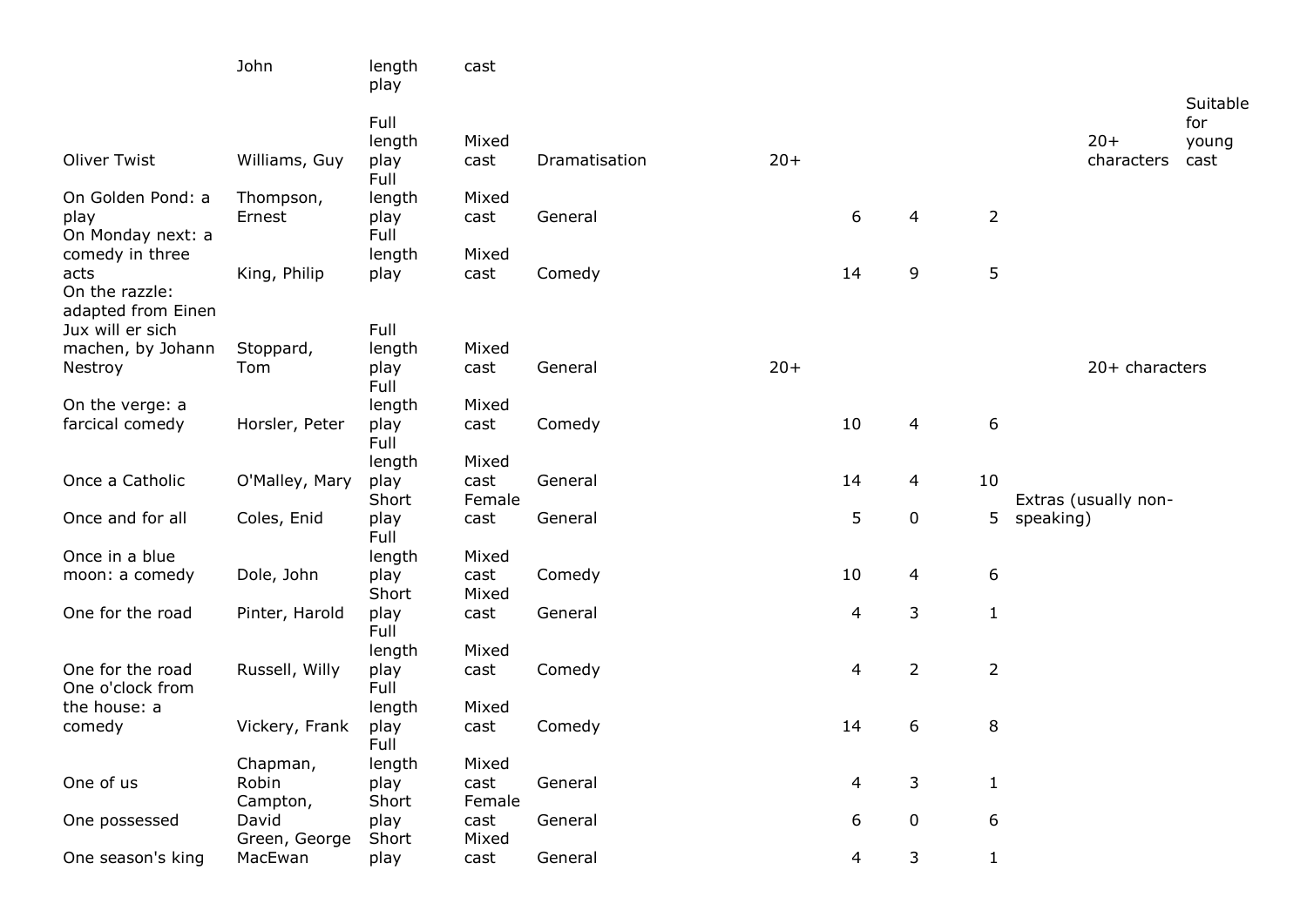| One woman's<br>poison                   | Pertwee,<br>Michael | Short<br>play<br>Full | Female<br>cast | General       |           | 9                | $\mathbf 0$    | 9                |                                  |               |
|-----------------------------------------|---------------------|-----------------------|----------------|---------------|-----------|------------------|----------------|------------------|----------------------------------|---------------|
| Open verdict: a                         | Cary, Falkland      | length                | Mixed          |               |           |                  |                |                  |                                  |               |
| mystery play                            | L.                  | play<br>Full          | cast           | Thriller      |           | 10               | 5              | 5                |                                  |               |
|                                         | Phillpotts,         | length                | Mixed          |               |           |                  |                |                  |                                  |               |
| Orange orchard                          | Eden                | play<br>Short         | cast<br>Mixed  | General       |           | 11               | $\overline{7}$ | 4                | Extras (usually non-             |               |
| Orchestra                               | Anouilh, Jean       | play                  | cast           | General       |           | 8                | $\overline{2}$ | 6                | speaking)                        |               |
| Oresteian trilogy:                      |                     | <b>Full</b>           |                |               |           |                  |                |                  |                                  |               |
| Agamemnon; The                          |                     | length                | Mixed          |               |           |                  |                |                  |                                  |               |
| Choephori; The                          | Aeschylus           | play                  | cast           | Tragedy       | Anthology |                  |                |                  |                                  |               |
| Orpheus, Oedipus<br>rex, & The infernal |                     | Full                  |                |               |           |                  |                |                  |                                  |               |
| machine                                 | Cocteau, Jean       | length<br>play        | Mixed<br>cast  | General       | Anthology |                  |                |                  |                                  |               |
|                                         |                     | Full                  |                |               |           |                  |                |                  |                                  |               |
|                                         | Shakespeare,        | length                | Mixed          |               |           |                  |                |                  | Extras (usually non-             |               |
| Othello                                 | William             | play                  | cast           | Tragedy       |           | 13               | 10             | 3                | speaking)                        |               |
|                                         |                     | Full                  |                |               |           |                  |                |                  |                                  |               |
|                                         | Pattinson,          | length                | Mixed          |               |           |                  |                |                  |                                  |               |
| Other fellow's oats                     | James               | play                  | cast           | Comedy        |           | 8                | 4              | 4                |                                  |               |
| Other people                            | Saunders,<br>Geoff  | Short<br>play         | Mixed<br>cast  | General       |           | 4                | $\overline{2}$ | $\overline{2}$   |                                  |               |
| Otherwise engaged,                      |                     |                       |                |               |           |                  |                |                  |                                  |               |
| and other plays;                        |                     |                       |                |               |           |                  |                |                  |                                  |               |
| Two Sundays;                            |                     | Full                  |                |               |           |                  |                |                  |                                  |               |
| Plaintiffs and                          |                     | length                | Mixed          |               |           |                  |                |                  |                                  |               |
| defendants                              | Gray, Simon         | play                  | cast           | General       | Anthology |                  |                |                  |                                  |               |
| Our branch in                           | Campton,            | Short                 | Female         |               |           |                  |                |                  |                                  |               |
| <b>Brussels</b><br>Our country's good:  | David               | play                  | cast           | General       |           | $\boldsymbol{6}$ | $\pmb{0}$      | $\boldsymbol{6}$ |                                  |               |
| based on The                            |                     | Full                  |                |               |           |                  |                |                  |                                  |               |
| playmaker by                            | Wertenbaker,        | length                | Mixed          |               |           |                  |                |                  |                                  |               |
| Thomas Keneally                         | Timberlake          | play                  | cast           | Dramatisation |           | 22               | 17             | 5                |                                  |               |
|                                         |                     |                       |                |               |           |                  |                |                  |                                  | Suitable      |
|                                         |                     | Full                  |                |               |           |                  |                |                  |                                  | for           |
| Our day out                             | Russell, Willy      | length<br>play        | Mixed<br>cast  | General       |           | 5                | 3              | $\overline{2}$   | Extras (usually<br>non-speaking) | young<br>cast |
|                                         | Duncan,             | Short                 | Male           |               |           |                  |                |                  |                                  |               |
| Our lady's tumbler                      | Ronald              | play                  | cast           | General       |           | 5                | 5              | 0                |                                  |               |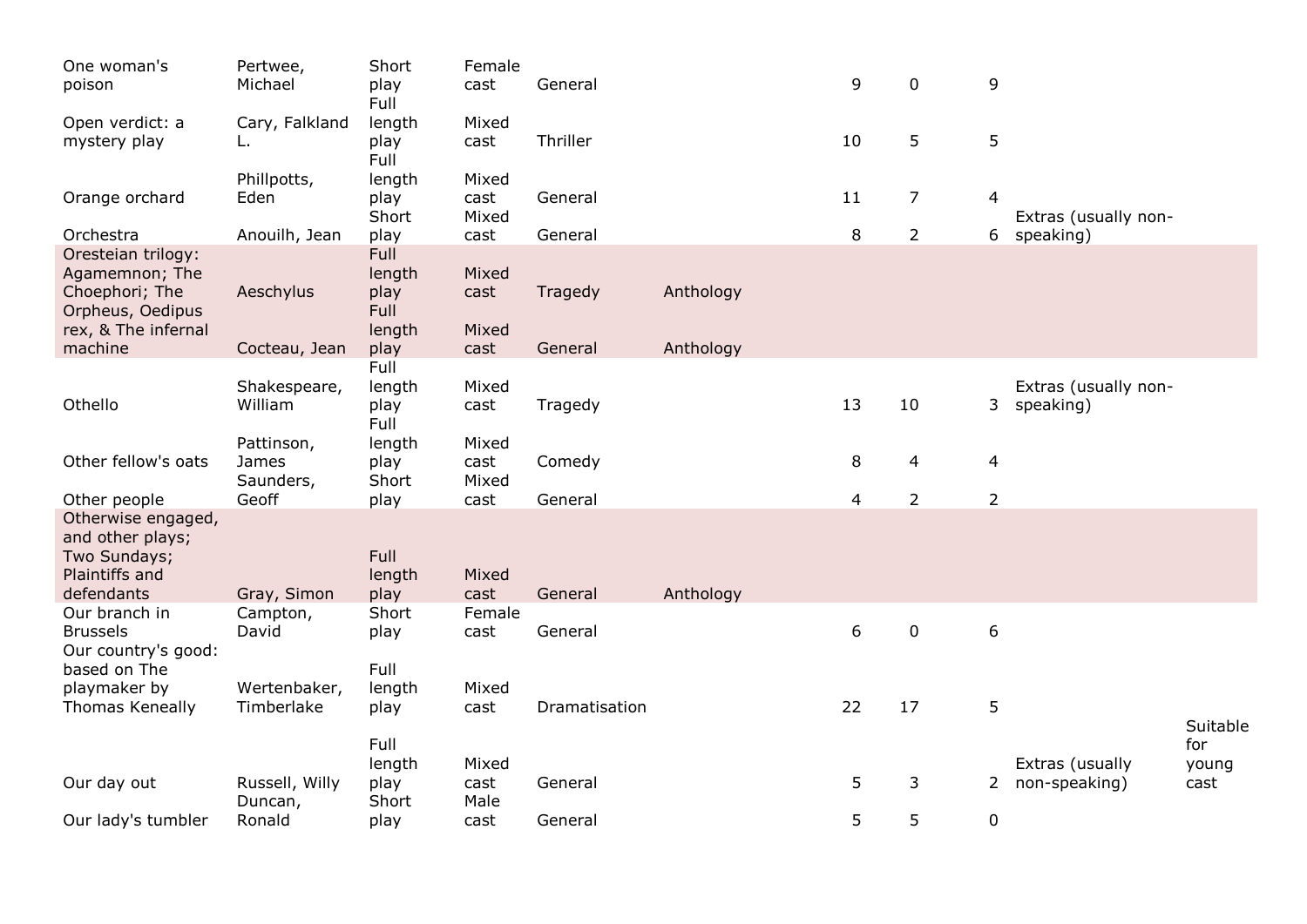| Our song: a play<br>adapted from his                                     | Waterhouse,              | Full<br>length          | Mixed                   |                 |           |       |                |                         |                         |                |
|--------------------------------------------------------------------------|--------------------------|-------------------------|-------------------------|-----------------|-----------|-------|----------------|-------------------------|-------------------------|----------------|
| own novel<br>Our town and other                                          | Keith                    | play                    | cast                    | General         |           |       | $\overline{7}$ | $\overline{4}$          | 3                       |                |
| plays: The skin of<br>our teeth; the<br>Matchmaker<br>Our town and other | Wilder,<br>Thornton      | Full<br>length<br>play  | Mixed<br>cast           | General         |           |       | 16             | $\overline{9}$          | $\overline{7}$          |                |
| plays: The skin of<br>our teeth; The<br>matchmaker<br>Our town and other | Wilder,<br>Thornton      | Full<br>length<br>play  | Mixed<br>cast           | General         |           | $20+$ |                |                         |                         | 20+ characters |
| plays: The skin of<br>our teeth; The<br>matchmaker                       | Wilder,<br>Thornton      | Full<br>length<br>play  | Mixed<br>cast           | General         | Anthology |       |                |                         |                         |                |
| Out for the count,                                                       |                          |                         |                         |                 |           |       |                |                         |                         |                |
| or, How would you<br>like your stake?                                    | Downing,<br>Martin       | Short<br>play<br>Full   | Mixed<br>cast           | Comedy Thriller |           |       | 9              | 5                       | $\overline{4}$          |                |
| Out of focus                                                             | Gordon, Peter            | length<br>play<br>Full  | Mixed<br>cast           | General         |           |       | 9              | $\overline{\mathbf{4}}$ | 5                       |                |
| Out of order<br>Out of sight  out                                        | Cooney, Ray              | length<br>play<br>Full  | Mixed<br>cast           | Comedy          |           |       | 10             | 6                       | 4                       |                |
| of murder: a<br>mystery comedy<br>Out of the air: five                   | Carmichael,<br>Fred      | length<br>play<br>Short | Mixed<br>cast<br>Mixed  | Comedy Thriller |           |       | 9              | 5                       | $\overline{\mathbf{4}}$ |                |
| plays for radio                                                          | Bradley,<br>Alfred       | play                    | cast                    | Radio play      | Anthology |       |                |                         |                         |                |
|                                                                          |                          | Full                    |                         |                 |           |       |                |                         |                         |                |
| Out of the crocodile                                                     | Cooper, Giles<br>Vooght, | length<br>play<br>Short | Mixed<br>cast<br>Female | General         |           |       | 5              | $\overline{2}$          | 3                       |                |
| Outrageous fortune                                                       | Cherry<br>Harris,        | play<br>Full            | cast                    | General         |           |       | 8              | $\pmb{0}$               | 8                       |                |
| Outside edge                                                             | Richard,<br>1934-        | length<br>play<br>Full  | Mixed<br>cast           | Comedy          |           |       | 9              | 5                       | $\overline{4}$          |                |
| Outward bound: a                                                         |                          | length                  | Mixed                   |                 |           |       |                |                         |                         |                |
| play in three acts                                                       | Vane, Sutton             | play<br>Full            | cast                    | General         |           |       | 9              | $\boldsymbol{6}$        | 3                       |                |
| Over my dead<br>body: a comedy                                           | Benfield,<br>Derek       | length<br>play          | Mixed<br>cast           | Comedy          |           |       | 6              | $\overline{2}$          | 4                       |                |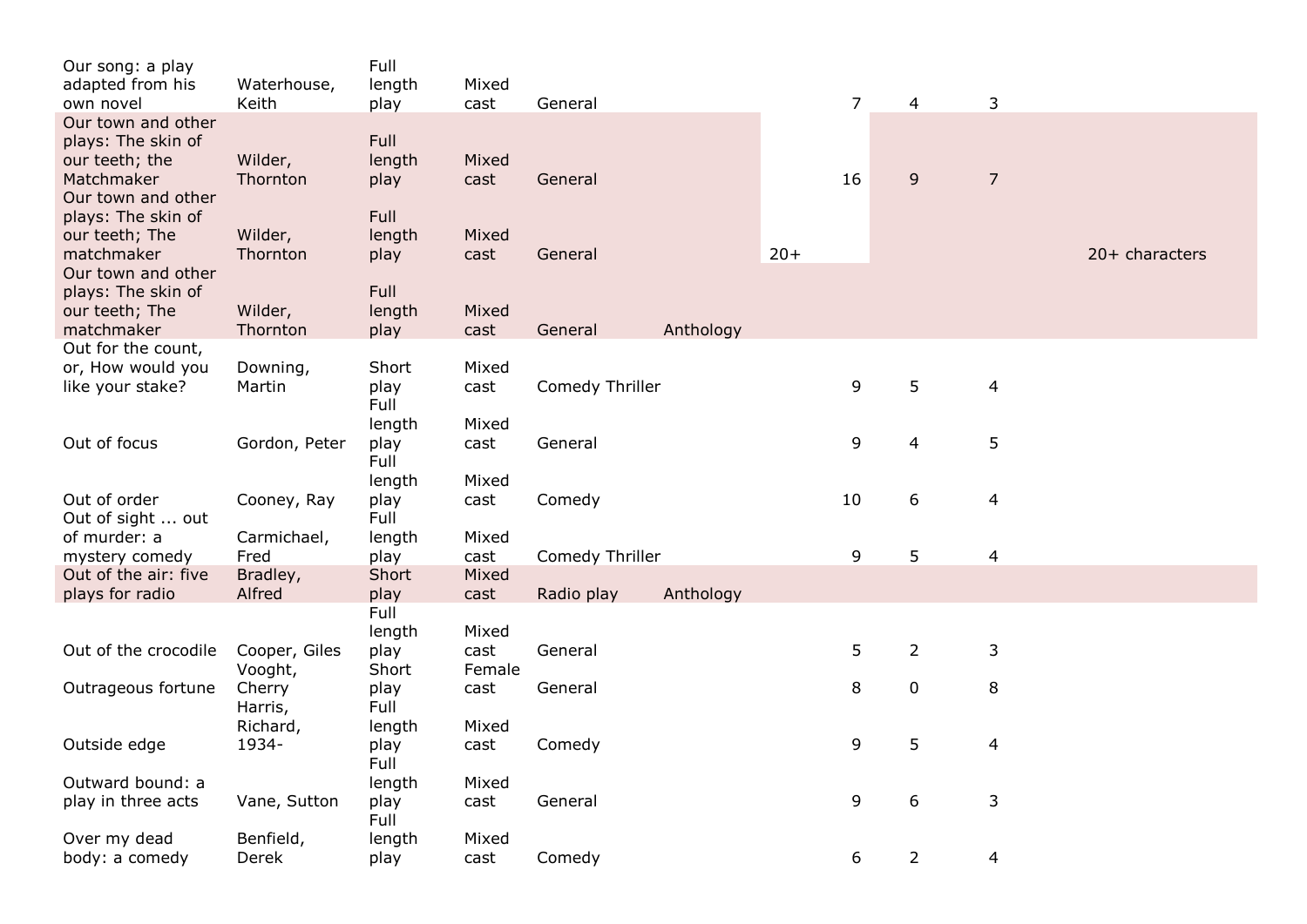| Owl and the          |                |              |        |               |       |                |                |                  | Suitable       |
|----------------------|----------------|--------------|--------|---------------|-------|----------------|----------------|------------------|----------------|
| pussycat went to     |                | Full         |        |               |       |                |                |                  | for            |
| see: a musical       |                | length       | Any    |               |       |                |                |                  | young          |
| play                 | Ruskin, Sheila | play         | cast   | Pantomime     |       | 16             |                |                  | cast           |
| Oysters on a         |                | Short        | Female |               |       |                |                |                  |                |
| cardboard plate      | Day, Doris M.  | play<br>Full | cast   | General       |       | $\overline{7}$ | $\mathbf 0$    | $\overline{7}$   |                |
|                      | Whitemore,     | length       | Mixed  |               |       |                |                |                  |                |
| Pack of lies         | Hugh           | play<br>Full | cast   | Historical    |       | 8              | 3              | 5                |                |
| Panic stations: a    | Benfield,      | length       | Mixed  |               |       |                |                |                  |                |
| farce                | Derek          | play         | cast   | Comedy        |       | 9              | 4              | 5                |                |
|                      | Campton,       | Short        | Mixed  |               |       |                |                |                  |                |
| Parcel               | David          | play<br>Full | cast   | General       |       | 8              | 5              | 3                |                |
| Pardon me, Prime     | Taylor,        | length       | Mixed  |               |       |                |                |                  |                |
| Minister             | Edward         | play         | cast   | Comedy        |       | 9              | 4              | 5                |                |
|                      | Benfield,      | Short        | Mixed  |               |       |                |                |                  |                |
| Party                | Derek          | play<br>Full | cast   | General       |       | 4              | $\overline{2}$ | $\overline{2}$   |                |
| Party manners: a     |                | length       | Mixed  |               |       |                |                |                  |                |
| comedy               | Gielgud, Val   | play<br>Full | cast   | Comedy        |       | $\overline{7}$ | 5              | $\overline{2}$   |                |
|                      | Harris,        | length       | Mixed  |               |       |                |                |                  |                |
| Party piece          | Richard        | play         | cast   | Comedy        |       | $\overline{7}$ | 4              | 3                |                |
|                      | Brandon,       | Short        | Female |               |       |                |                |                  |                |
| Party time           | Eileen         | play<br>Full | cast   | Comedy        |       | 6              | $\pmb{0}$      | $\boldsymbol{6}$ |                |
|                      |                | length       | Mixed  |               |       |                |                |                  |                |
| Party to murder      | Chase, Olive   | play<br>Full | cast   | Thriller      |       | 8              | 4              | $\overline{4}$   |                |
|                      |                | length       | Mixed  |               |       |                |                |                  |                |
| Party to murder      | Kash, Marcia   | play<br>Full | cast   | Thriller      |       | 6              | 3              | 3                |                |
| Party: a play in two |                | length       | Mixed  |               |       |                |                |                  |                |
| acts                 | Arden, Jane    | play         | cast   | General       |       | 6              | 3              | 3                |                |
| Passage to India:    |                | Full         |        |               |       |                |                |                  |                |
| from the novel by    | Rama Rau,      | length       | Mixed  |               |       |                |                |                  |                |
| E. M. Forster        | Santha         | play<br>Full | cast   | Dramatisation | $20+$ |                |                |                  | 20+ characters |
| Passing of the third | Jerome,        | length       | Mixed  |               |       |                |                |                  |                |
| floor back           | Jerome K.      | play         | cast   | General       | $20+$ |                |                |                  | 20+ characters |
| Passing-out parade   | Valery, Anne   | Full         | Female | General       |       | 24             | 12             | 12               |                |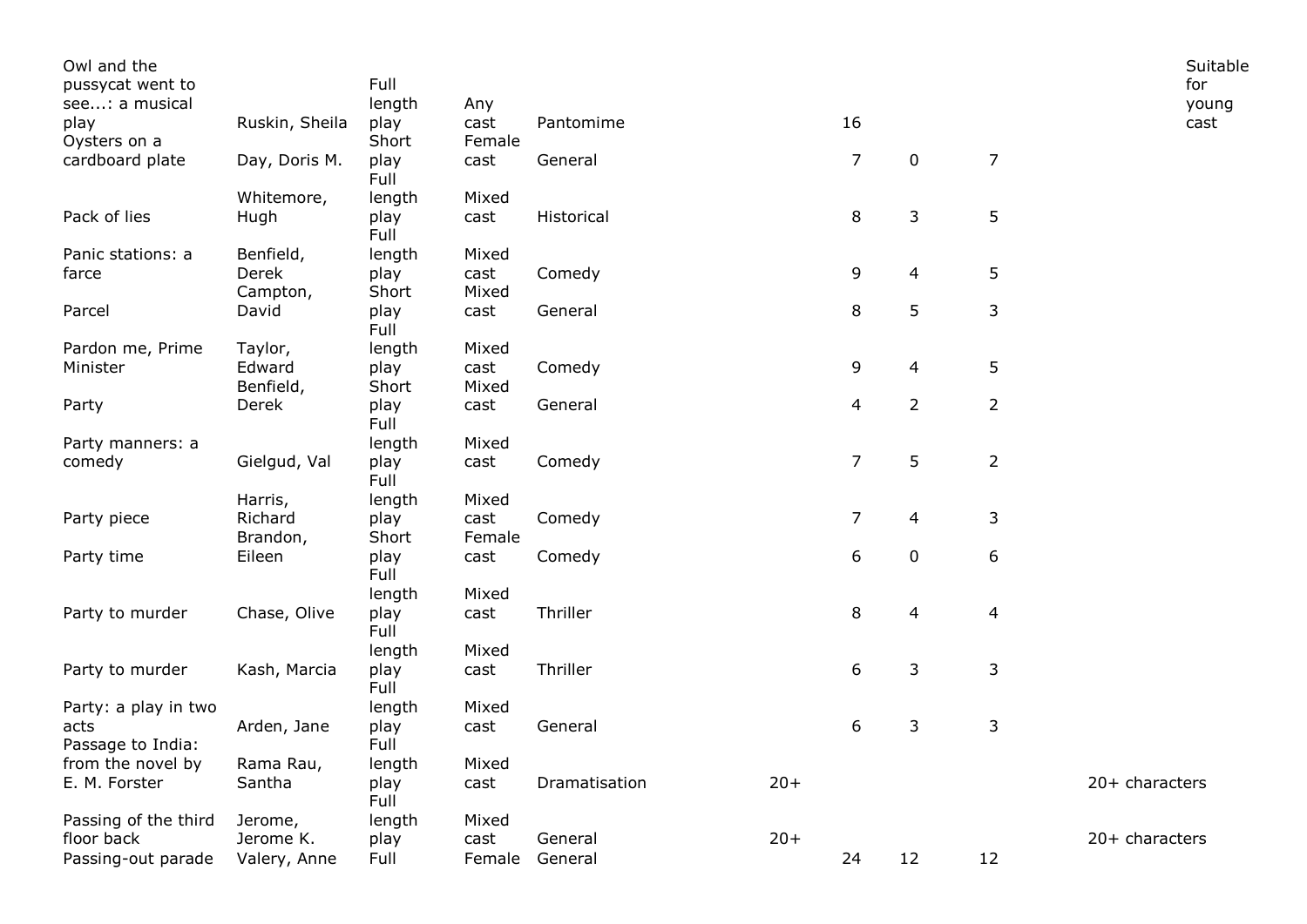|                                       |                          | length<br>play | cast           |            |       |                |                  |                |                      |          |
|---------------------------------------|--------------------------|----------------|----------------|------------|-------|----------------|------------------|----------------|----------------------|----------|
|                                       |                          | Full           |                |            |       |                |                  |                |                      |          |
|                                       |                          | length         | Mixed          |            |       |                |                  |                | Extras (usually non- |          |
| Passion play<br>Pastiche: a           | Nichols, Peter           | play<br>Short  | cast<br>Mixed  | General    |       | 6              | $\overline{2}$   |                | 4 speaking)          |          |
| romantic farce                        | Hall, Nick<br>Christie,  | play<br>Short  | cast<br>Mixed  | Comedy     |       | 4              | $\overline{2}$   | $\overline{2}$ |                      |          |
| Patient                               | Agatha                   | play<br>Full   | cast           | Thriller   |       | 9              | 5                | $\overline{4}$ |                      |          |
|                                       | Fairchild,               | length         | Mixed          |            |       |                |                  |                |                      |          |
| Pay-off                               | William                  | play           | cast           | Thriller   |       | 10             | $\overline{7}$   | 3              |                      |          |
| Peaceful days: a                      | Green,                   | Short          | Female         |            |       |                |                  |                |                      |          |
| one act comedy                        | Marjorie                 | play<br>Full   | cast           | Comedy     |       | $\overline{7}$ | $\mathbf 0$      | $\overline{7}$ |                      |          |
| Peer Gynt: a                          |                          | length         | Mixed          |            |       |                |                  |                |                      |          |
| dramatic poem                         | Ibsen, Henrik            | play<br>Full   | cast           | General    | $20+$ |                |                  |                | 20+ characters       |          |
|                                       |                          | length         | Mixed          |            |       |                |                  |                |                      |          |
| Penny for a song                      | Whiting, John<br>Vooght, | play<br>Short  | cast<br>Female | General    |       | 14             | 11               | 3              |                      |          |
| People like us                        | Cherry<br>Richardson,    | play<br>Short  | cast<br>Mixed  | General    |       | 4              | $\boldsymbol{0}$ | $\overline{4}$ |                      |          |
| Perfect partners<br>Peril at the post | Alan                     | play<br>Short  | cast<br>Female | Comedy     |       | 4              | $\overline{2}$   | $\overline{2}$ |                      |          |
| office<br>Person of no                | Ready, Stuart<br>Wood,   | play<br>Short  | cast<br>Female | Comedy     |       | $\overline{7}$ | $\pmb{0}$        | $\overline{7}$ |                      |          |
| consequence<br>Person unknown,        | Margaret                 | play           | cast           | Historical |       | 8              | $\pmb{0}$        | 8              |                      |          |
| adapted by David<br>Butler from an    |                          |                |                |            |       |                |                  |                |                      |          |
| original play by                      |                          | Full           |                |            |       |                |                  |                |                      |          |
| Olive Chase and                       |                          | length         | Mixed          |            |       |                |                  |                |                      |          |
| <b>Stanley Clayton</b>                | Butler, David            | play           | cast           | Thriller   |       | 10             | 6                | $\overline{4}$ |                      | Suitable |
|                                       |                          | Full           |                |            |       |                |                  |                |                      | for      |
| Peter Pan: a                          |                          | length         | Mixed          |            |       |                |                  |                | $20+$                | young    |
| fantasy in five acts                  | Barrie, J. M.            | play<br>Full   | cast           | General    |       | $\pmb{0}$      |                  |                | characters           | cast     |
| Philanthropist: a                     | Hampton,                 | length         | Mixed          |            |       |                |                  |                |                      |          |
| bourgeous comedy                      | Christopher<br>Beaumont, | play<br>Full   | cast<br>Mixed  | Comedy     |       | $\overline{7}$ | $\overline{4}$   | 3              | Extras (usually non- |          |
| Philaster                             | Francis                  | length         | cast           | General    |       | 15             | 10               |                | 5 speaking)          |          |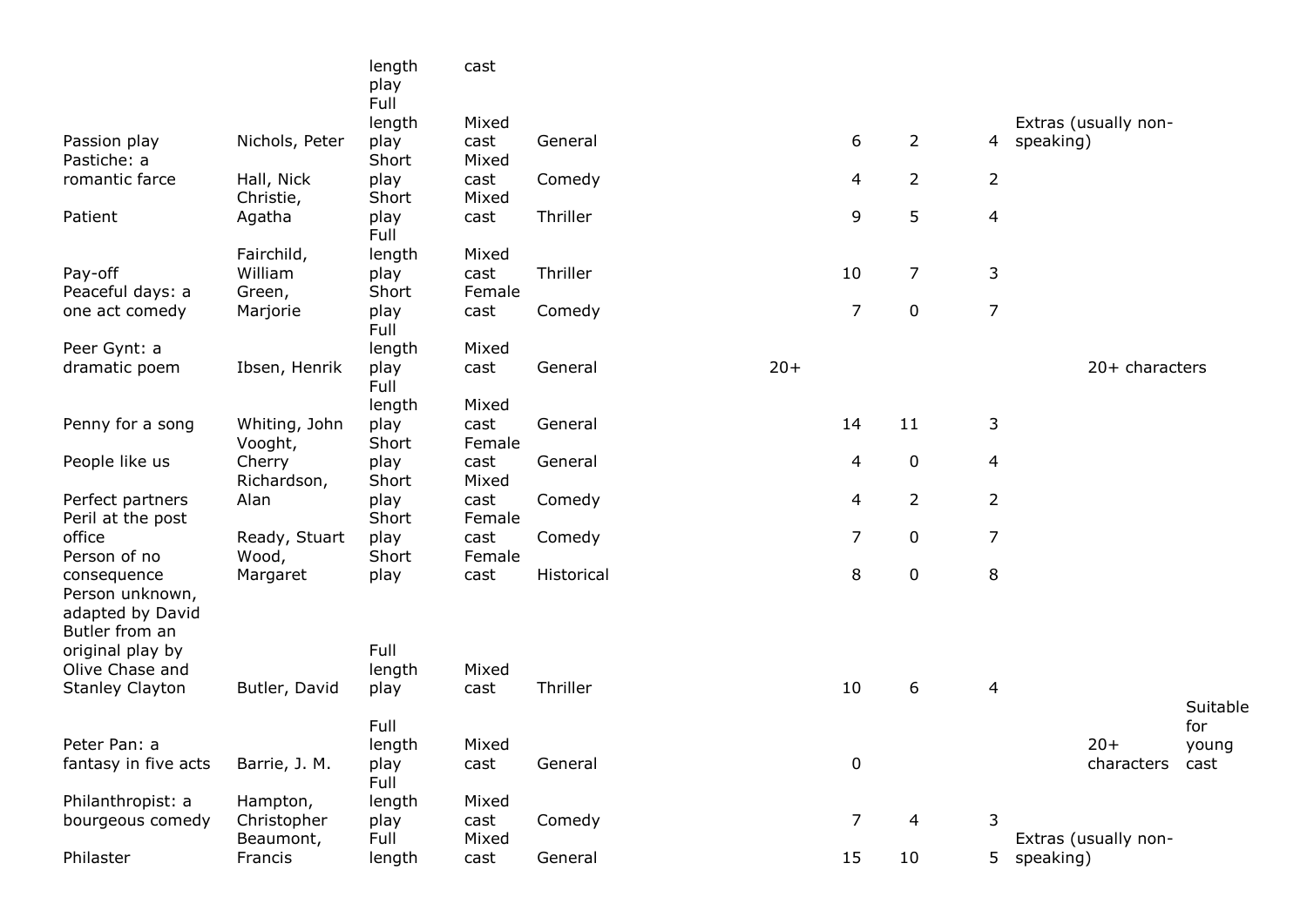| Phoenix too<br>frequent                       | Fry,<br>Christopher | play<br>Short<br>play | Mixed<br>cast | Comedy        |       | 3  | $\mathbf{1}$ | $\overline{2}$ |                      |
|-----------------------------------------------|---------------------|-----------------------|---------------|---------------|-------|----|--------------|----------------|----------------------|
| Physicists: a play in<br>2 acts translated by | Durrenmatt,         | Full<br>length        | Mixed         |               |       |    |              |                |                      |
| James Kirkup                                  | Friedrich           | play<br>Full          | cast          | General       |       | 20 | 16           | $\overline{4}$ |                      |
| Piece of my mind                              | Nichols, Peter      | length<br>play        | Mixed<br>cast | General       |       | 5  | 3            | $\overline{2}$ |                      |
| Pilgrim's progress:<br>a complete             |                     |                       |               |               |       |    |              |                |                      |
| dramatisation of<br>the book by John          | Bennett,            | Full<br>length        | Male          |               |       |    |              |                | Extras (usually non- |
| Bunyan<br>Pilgrim's progress:                 | Rodney              | play                  | cast          | Dramatisation |       | 6  | 6            | 0              | speaking)            |
| from the book by<br>John Bunyan (6            |                     |                       |               |               |       |    |              |                |                      |
| main male<br>characters, many                 |                     | Full                  |               |               |       |    |              |                |                      |
| other short                                   | Bennett,            | length                | Mixed         |               |       |    |              |                |                      |
| speaking parts)                               | Rodney              | play<br>Full          | cast          | Dramatisation | $20+$ |    |              |                | 20+ characters       |
|                                               |                     | length                | Mixed         |               |       |    |              |                |                      |
| Pillars of society<br>Pink string and         | Ibsen, Henrik       | play<br>Full          | cast          | General       |       | 19 | 10           | 9              |                      |
| sealing wax: a play                           | Pertwee,            | length                | Mixed         |               |       |    |              |                |                      |
| in three acts                                 | Roland              | play<br>Full          | cast          | Thriller      |       | 9  | 4            | 5              |                      |
| Pinocchio: a family                           |                     | length                | Any           |               |       |    |              |                | Extras (usually non- |
| entertainment<br>Pitmen painters:             | Morley, John        | play                  | cast          | Pantomime     |       | 14 |              |                | speaking)            |
| inspired by the<br>book by William            |                     | Full<br>length        | Mixed         |               |       |    |              |                |                      |
| Feaver                                        | Hall, Lee           | play<br>Short         | cast<br>Mixed | General       |       | 8  | 6            | $\overline{2}$ |                      |
| Pity about Kitty                              | Chinn, Jimmie       | play<br>Full          | cast          | General       |       | 4  | $\mathbf{1}$ | 3              |                      |
| Plaintiff in a pretty                         | Williams,           | length                | Mixed         |               |       |    |              |                |                      |
| hat                                           | Hugh                | play<br>Full          | cast          | Comedy        |       | 5  | 3            | $\overline{2}$ |                      |
| Play it again, Sam:                           |                     | length                | Mixed         |               |       |    |              |                |                      |
| a romantic comedy                             | Allen, Woody        | play                  | cast          | Comedy        |       | 12 | 3            | 9              |                      |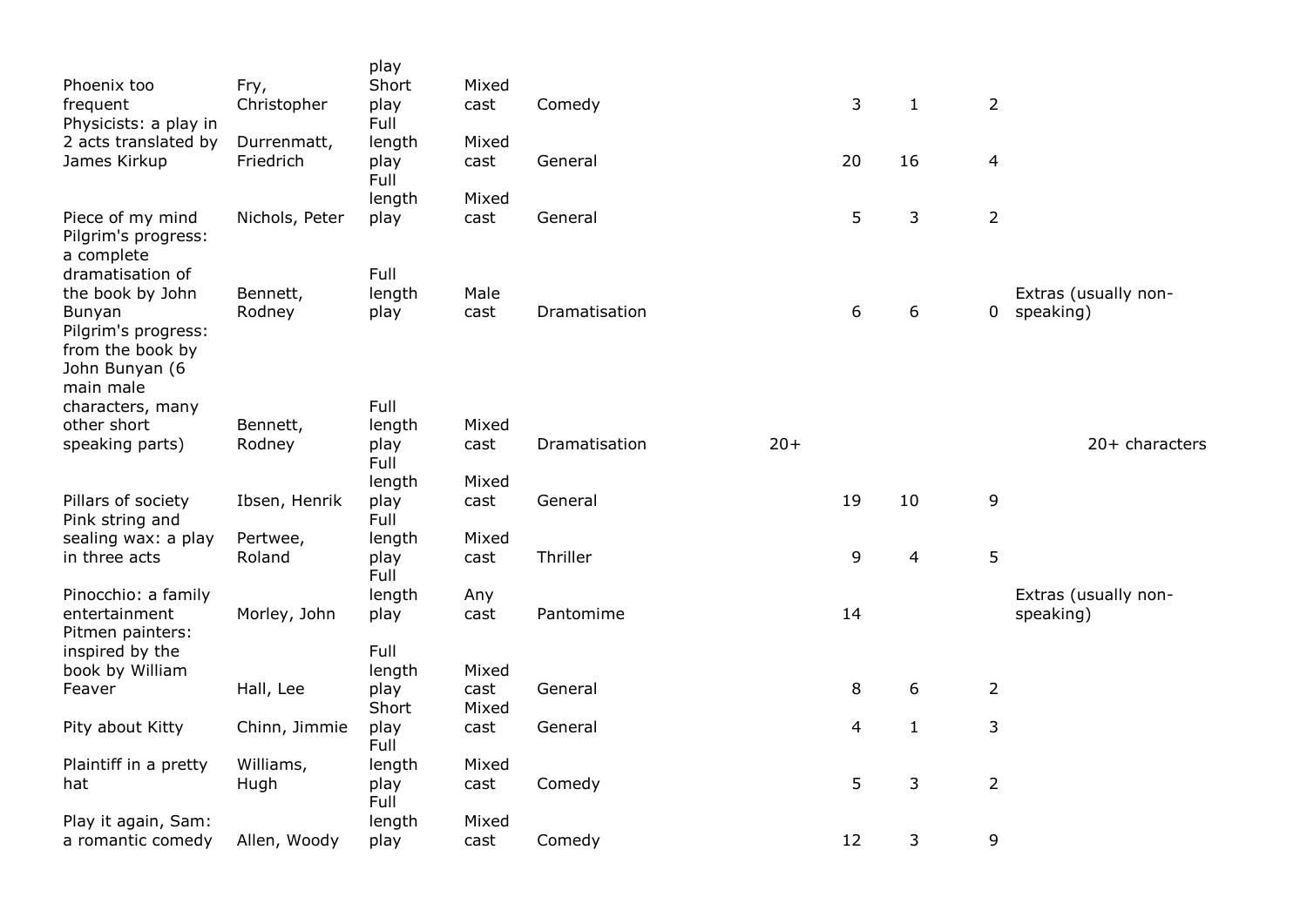| Play of George<br>Orwell's Animal         |                    | Full<br>length | Any            |               |           |    |                |                | Suitable<br>for<br>young |
|-------------------------------------------|--------------------|----------------|----------------|---------------|-----------|----|----------------|----------------|--------------------------|
| Farm                                      | Hall, Peter        | play<br>Full   | cast           | Dramatisation |           | 18 |                |                | cast                     |
| Play on!: a comedy                        | Abbot, Rick        | length<br>play | Mixed<br>cast  | Comedy        |           | 10 | 3              | $\overline{7}$ |                          |
| Play ten: ten short                       |                    | Short          | Mixed          |               |           |    |                |                |                          |
| plays                                     | Rook, Robin        | play           | cast           | General       | Anthology |    |                |                |                          |
| Play with a tiger: a                      |                    | Full<br>length | Mixed          |               |           |    |                |                |                          |
| play in three acts<br>Play: and two short | Lessing, Doris     | play<br>Short  | cast<br>Mixed  | General       |           | 6  | 3              | 3              |                          |
| pieces for radio                          | Beckett,<br>Samuel | play           | cast           | Radio play    | Anthology |    |                |                |                          |
| Playback                                  | Bate, Sam          | Short<br>play  | Female<br>cast | General       |           | 5  | $\pmb{0}$      | 5              |                          |
|                                           |                    |                |                |               |           |    |                |                | Suitable                 |
|                                           |                    |                |                |               |           |    |                |                | for                      |
| Playbill one                              | Durband, Alan      | Short<br>play  | Mixed<br>cast  | General       | Anthology |    |                |                | young<br>cast            |
|                                           |                    | Full           |                |               |           |    |                |                |                          |
| Playboy of the                            |                    | length         | Mixed          |               |           |    |                |                |                          |
| western world                             | Synge, J. M.       | play           | cast           | Comedy        |           | 12 | $\overline{7}$ | 5              |                          |
| Playgoers: a                              | Pinero, Arthur     | Short          | Mixed          |               |           |    |                |                |                          |
| domestic episode                          | Wing               | play<br>Full   | cast           | Comedy        |           | 8  | $\overline{2}$ | 6              |                          |
| Playhouse                                 | De Angelis,        | length         | Female         |               |           |    |                |                |                          |
| creatures: a play                         | April              | play           | cast           | General       |           | 5  | $\pmb{0}$      | 5              |                          |
| Playing with fire                         | Strindberg,        | Short          | Mixed<br>cast  | General       |           | 6  | 3              | 3              |                          |
|                                           | August             | play<br>Short  | Female         |               |           |    |                |                |                          |
| Play-reading                              | Honey, Joan        | play           | cast           | Comedy        |           | 6  | $\pmb{0}$      | 6              |                          |
| Plays 1:                                  |                    |                |                |               |           |    |                |                |                          |
| Acharnians;                               |                    | Full           |                |               |           |    |                |                |                          |
| Knights; Clouds;                          |                    | length         | Mixed          |               |           |    |                |                |                          |
| Wasps; Peace<br>Plays 1: Road, Bed,       | Aristophanes       | play<br>Full   | cast           | Comedy        | Anthology |    |                |                |                          |
| Two, The rise and                         | Cartwright,        | length         | Mixed          |               |           |    |                |                |                          |
| fall of Li                                | Jim                | play           | cast           | General       | Anthology |    |                |                |                          |
| Plays 1: The dead                         |                    | Full           |                |               |           |    |                |                |                          |
| monkey; The king<br>of Prussia; The       | Darke, Nick        | length<br>play | Mixed<br>cast  | General       | Anthology |    |                |                |                          |
|                                           |                    |                |                |               |           |    |                |                |                          |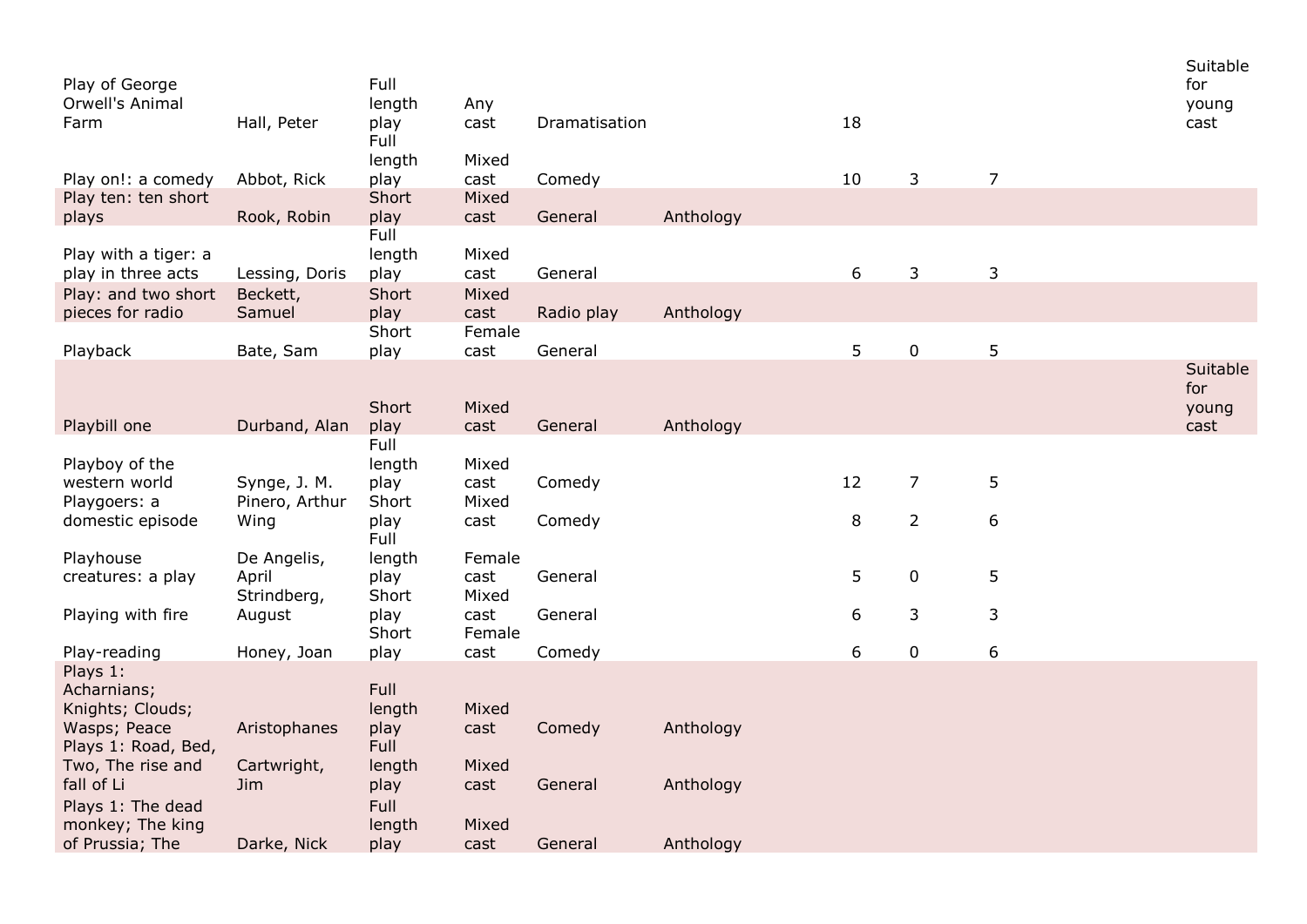| body; Ting tang<br>mine                                                                               |                  |                        |               |         |           |    |                |                |
|-------------------------------------------------------------------------------------------------------|------------------|------------------------|---------------|---------|-----------|----|----------------|----------------|
| Plays 2: Birds;<br>Lysistrata;<br>Thesmophoriazusai;<br>Frogs;<br>Ecclesiazusai;<br>Ploutos           | Aristophanes     | Full<br>length<br>play | Mixed<br>cast | General | Anthology |    |                |                |
| Plays 2: Dancing at<br>Lughnasa; Fathers<br>and sons (from<br>Turgenev); Making<br>history; Wonderful |                  | Full                   |               |         |           |    |                |                |
| Tennessee; Molly                                                                                      |                  | length                 | Mixed         |         |           |    |                |                |
| Sweeney<br>Plays 2: They came                                                                         | Friel, Brian     | play<br>Full           | cast          | General |           | 8  | 3              | 5              |
| to a city; Summer                                                                                     |                  | length                 | Mixed         |         |           |    |                |                |
| day's dream                                                                                           | Priestley, J. B. | play                   | cast          | General |           | 8  | 5              | 3              |
| Plays 2: They came                                                                                    |                  | Full                   |               |         |           |    |                |                |
| to a city; Summer                                                                                     |                  | length                 | Mixed         |         |           |    |                |                |
| day's dream                                                                                           | Priestley, J. B. | play                   | cast          | General |           | 10 | 6              | $\overline{4}$ |
| Plays 2: They came                                                                                    |                  |                        |               |         |           |    |                |                |
| to a city; Summer                                                                                     |                  | Full                   |               |         |           |    |                |                |
| day's dream; Glass                                                                                    |                  | length                 | Mixed         |         |           |    |                |                |
| cage                                                                                                  | Priestley, J. B. | play                   | cast          | General |           | 9  | $\overline{4}$ | 5              |
| Plays 2: They came                                                                                    |                  |                        |               |         |           |    |                |                |
| to a city; Summer                                                                                     |                  | Full                   |               |         |           |    |                |                |
| day's dream; Glass                                                                                    |                  | length                 | Mixed         |         |           |    |                |                |
| cage                                                                                                  | Priestley, J. B. | play                   | cast          | General | Anthology |    |                |                |
| Plays for plain<br>people: Lancelot;                                                                  |                  |                        |               |         |           |    |                |                |
| Holy Isle; Mr.                                                                                        |                  |                        |               |         |           |    |                |                |
| Bolfry; Jonah 3;                                                                                      |                  |                        |               |         |           |    |                |                |
| Sign of the prophet                                                                                   |                  |                        |               |         |           |    |                |                |
| Jonah; Dragon and                                                                                     |                  | Short                  | Mixed         |         |           |    |                |                |
| the dove                                                                                              | Bridie, James    | play                   | cast          | General | Anthology |    |                |                |
| Plays for plain                                                                                       |                  |                        |               |         |           |    |                |                |
| people: Lancelot;                                                                                     |                  |                        |               |         |           |    |                |                |
| Holy Isle; Mr.                                                                                        |                  | Full                   |               |         |           |    |                |                |
| Bolfry; Jonah 3;                                                                                      |                  | length                 | Mixed         |         |           |    |                |                |
| Sign of the prophet                                                                                   | Bridie, James    | play                   | cast          | General | Anthology |    |                |                |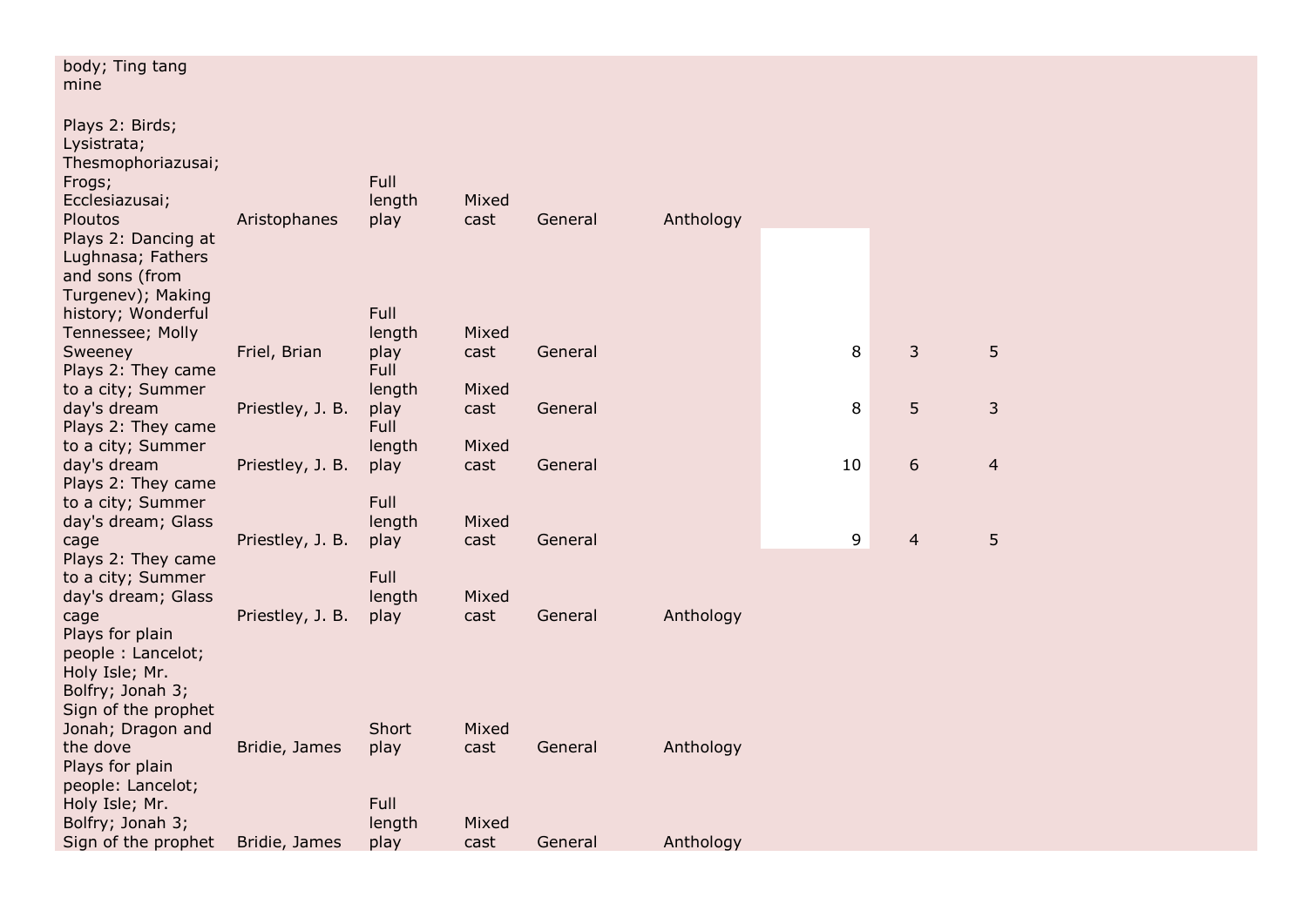| Jonah; Dragon and<br>the dove                                                                                                                                                                                                                                                                                                                                                                                                                                           |                                              |                                                  |                                |                    |                        |   |              |                |  |  |
|-------------------------------------------------------------------------------------------------------------------------------------------------------------------------------------------------------------------------------------------------------------------------------------------------------------------------------------------------------------------------------------------------------------------------------------------------------------------------|----------------------------------------------|--------------------------------------------------|--------------------------------|--------------------|------------------------|---|--------------|----------------|--|--|
| Plays of J.B.<br>Priestley, vol. 1:<br>Dangerous corner;<br>Eden End; Time<br>and the Conways; I<br>have been here<br>before; Johnson<br>over Jordan; Music<br>at night; The linden<br>tree<br>Plays of the year,<br>vol.19, 1958-59:<br>Grass is greener,<br>by Hugh &<br>Maragret Williams;<br>Imaginary invalid,<br>by Moliere adapted<br>Miles Malleson;<br>Splendid outcasts,<br>by Rosemary Anne<br>Sisson; Let them<br>eat cake, by<br><b>Frederick Lonsdale</b> | Priestley, J. B.<br>Trewin, J. C.,<br>editor | Full<br>length<br>play<br>Full<br>length<br>play | Mixed<br>cast<br>Mixed<br>cast | General<br>General | Anthology<br>Anthology |   |              |                |  |  |
| Plays of the year,<br>vol.31, 1965-66:<br>The killing of Sister<br>George, by Frank<br>Marcus; The<br>anniversary, by Bill<br>MacIlwraith; Let's<br>get a divorce!, by<br>Emile de Najoc;<br><b>Sixty thousand</b><br>nights, by George<br>Rowell                                                                                                                                                                                                                       | Trewin, J. C.                                | <b>Full</b><br>length<br>play                    | Mixed<br>cast                  | General            | Anthology              |   |              |                |  |  |
| Plays of the year,<br>vol.31, 1965-66:<br>The killing                                                                                                                                                                                                                                                                                                                                                                                                                   | Trewin, J. C.                                | Full<br>length<br>play                           | Female<br>cast                 | Comedy             |                        | 4 | $\mathbf{0}$ | $\overline{4}$ |  |  |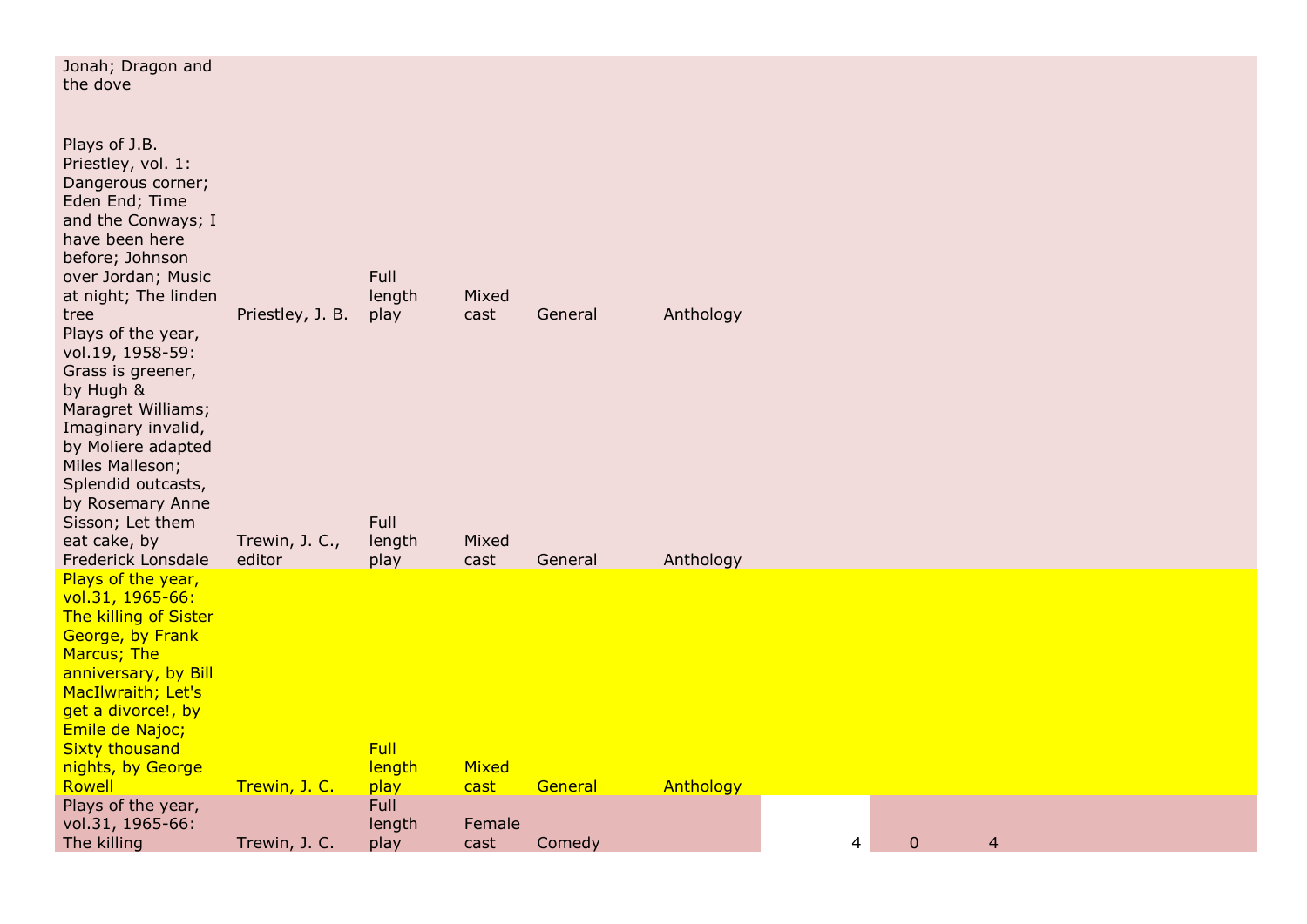| Plays of the year,<br>vol.39 1969-70:<br>Uncle Vanya; Three<br>months gone;<br>Abelard and           | Trewin, J. C.,   | Full<br>length | Mixed         |         |           |                |                |                      |
|------------------------------------------------------------------------------------------------------|------------------|----------------|---------------|---------|-----------|----------------|----------------|----------------------|
| Heloise; Enemy<br>Plays of the year,<br>vol.44: Sherlock<br>Holmes, by William<br>Gillette; Changing | editor           | play           | cast          | General | Anthology |                |                |                      |
| room, by David                                                                                       |                  | Full           |               |         |           |                |                |                      |
| Storey; Da, by                                                                                       |                  | length         | Mixed         |         |           |                |                |                      |
| Hugh Leonard<br>Plays one:<br>Contents: Butley<br>0403; Otherwise                                    | Trewin, J. C.    | play           | cast          | General | Anthology |                |                |                      |
| engaged 0502; The<br>rear column 0701;<br>Quartermaine's                                             |                  |                |               |         |           |                |                |                      |
| terms COM:0701;                                                                                      |                  | Full           |               |         |           |                |                |                      |
| The common                                                                                           |                  | length         | Mixed         |         |           |                |                |                      |
| pursuit 0501<br>Plays one: Forty                                                                     | Gray, Simon      | play<br>Full   | cast          | General | Anthology |                |                |                      |
| years on, Getting                                                                                    |                  | length         | Mixed         |         |           |                |                |                      |
| on, Habeas corpus                                                                                    | Bennett, Alan    | play           | cast          | General |           | $\overline{7}$ | $\overline{4}$ | $\mathsf{3}$         |
| Plays one: Forty                                                                                     |                  | Full           |               |         |           |                |                |                      |
| years on, Getting<br>on, Habeas corpus                                                               | Bennett, Alan    | length<br>play | Mixed<br>cast | Comedy  |           | 11             | 6              | 5                    |
| Plays one: Forty                                                                                     |                  | Full           |               |         |           |                |                |                      |
| years on, Getting                                                                                    |                  | length         | Mixed         |         |           |                |                |                      |
| on, Habeas corpus                                                                                    | Bennett, Alan    | play           | cast          | General |           | 13             | 10             | $\mathsf{3}$         |
| Plays one: Forty                                                                                     |                  | Full           |               |         |           |                |                |                      |
| years on, Getting                                                                                    |                  | length         | Mixed         |         |           |                |                | Extras (usually non- |
| on, Habeas corpus                                                                                    | Bennett, Alan    | play           | cast          | General |           | 27             | 25             | 2 speaking)          |
| Plays one:<br>Laburnum Grove;                                                                        |                  | Full           |               |         |           |                |                |                      |
| When we are                                                                                          |                  | length         | Mixed         |         |           |                |                |                      |
| married;                                                                                             | Priestley, J. B. | play           | cast          | General |           | 9              | 6              | 3                    |
| Plays one:                                                                                           |                  |                |               |         |           |                |                |                      |
| Laburnum Grove;                                                                                      |                  |                |               |         |           |                |                |                      |
| When we are                                                                                          |                  | Full           |               |         |           |                |                |                      |
| married; Mr. Kettle<br>and Mrs. Moon                                                                 |                  | length         | Mixed         |         |           |                |                |                      |
|                                                                                                      | Priestley, J. B. | play           | cast          | General |           | 14             | $\overline{7}$ | 7                    |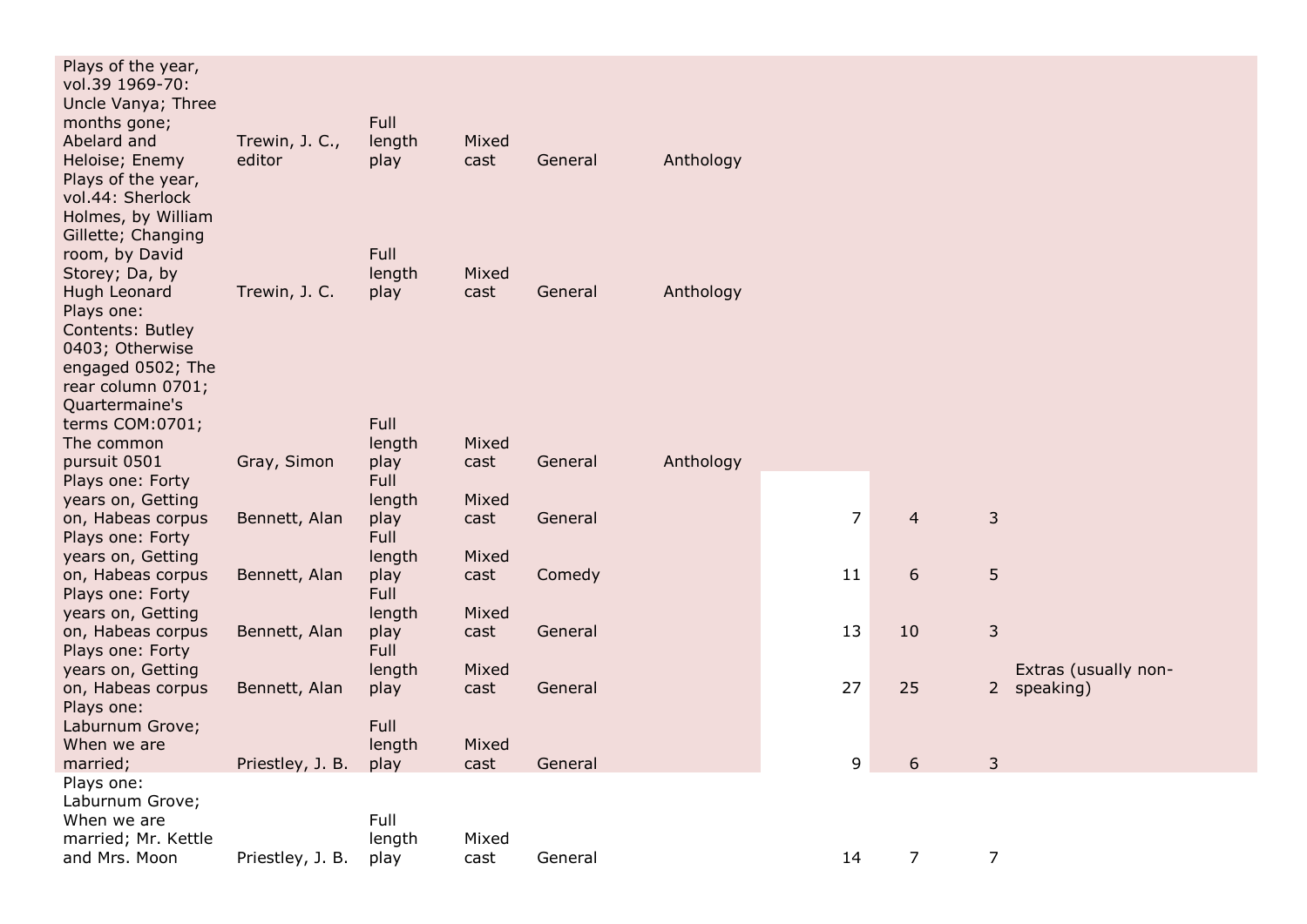| Plays one:<br>Laburnum Grove;<br>When we are |                  | Full           |               |         |           |                |                |                |  |
|----------------------------------------------|------------------|----------------|---------------|---------|-----------|----------------|----------------|----------------|--|
| married; Mr. Kettle                          |                  | length         | Mixed         |         |           |                |                |                |  |
| and Mrs. Moon                                | Priestley, J. B. | play           | cast          | General | Anthology |                |                |                |  |
| Plays pleasant:<br>Arms and the man;         |                  | Full           |               |         |           |                |                |                |  |
| Candida; The man                             | Shaw,            | length         | Mixed         |         |           |                |                |                |  |
| of destiny                                   | Bernard          | play           | cast          | General | Anthology |                |                |                |  |
| Plays, two: Can't                            |                  | Full           |               |         |           |                |                |                |  |
| pay? Won't pay!;                             |                  | length         | Mixed         |         |           |                |                |                |  |
| Elizabeth; Th                                | Fo, Dario        | play           | cast          | Comedy  |           | 8              | 6              | $\overline{2}$ |  |
| Plays, two: Can't                            |                  |                |               |         |           |                |                |                |  |
| pay? Won't pay!;                             |                  | Short          | Mixed         |         |           |                |                |                |  |
| Elizabeth; The open<br>couple                | Fo, Dario        | play           | cast          | General |           | $\overline{2}$ | $\mathbf{1}$   | $\mathbf{1}$   |  |
| Plays, two: Can't                            |                  |                |               |         |           |                |                |                |  |
| pay? Won't pay!;                             |                  | Full           |               |         |           |                |                |                |  |
| Elizabeth; The open                          |                  | length         | Mixed         |         |           |                |                |                |  |
| couple                                       | Fo, Dario        | play           | cast          | Comedy  |           | 6              | $\overline{4}$ | $\overline{2}$ |  |
| Plays, two: Can't                            |                  |                |               |         |           |                |                |                |  |
| pay? Won't pay!;                             |                  |                |               |         |           |                |                |                |  |
| Elizabeth; The open                          |                  | Full           |               |         |           |                |                |                |  |
| couple; An ordinary<br>day.                  | Fo, Dario        | length<br>play | Mixed<br>cast | General | Anthology |                |                |                |  |
| Plays, vol.1: The                            |                  |                |               |         |           |                |                |                |  |
| house of blue                                |                  |                |               |         |           |                |                |                |  |
| leaves; Bosoms and                           |                  |                |               |         |           |                |                |                |  |
| neglect; Landscape                           |                  |                |               |         |           |                |                |                |  |
| of the body; Six                             |                  | Full           |               |         |           |                |                |                |  |
| degrees of                                   |                  | length         | Mixed         |         |           |                |                |                |  |
| separation                                   | Guare, John      | play           | cast          | General | Anthology |                |                |                |  |
| Plays: Ivanov; The<br>seagull; Uncle         |                  |                |               |         |           |                |                |                |  |
| Vania; Three                                 |                  |                |               |         |           |                |                |                |  |
| sisters; The cherry                          |                  |                |               |         |           |                |                |                |  |
| orchard; The bear;                           |                  | Full           |               |         |           |                |                |                |  |
| The proposal; A                              | Chekhov,         | length         | Mixed         |         |           |                |                |                |  |
| jubilee.                                     | Anton            | play           | cast          | General | Anthology |                |                |                |  |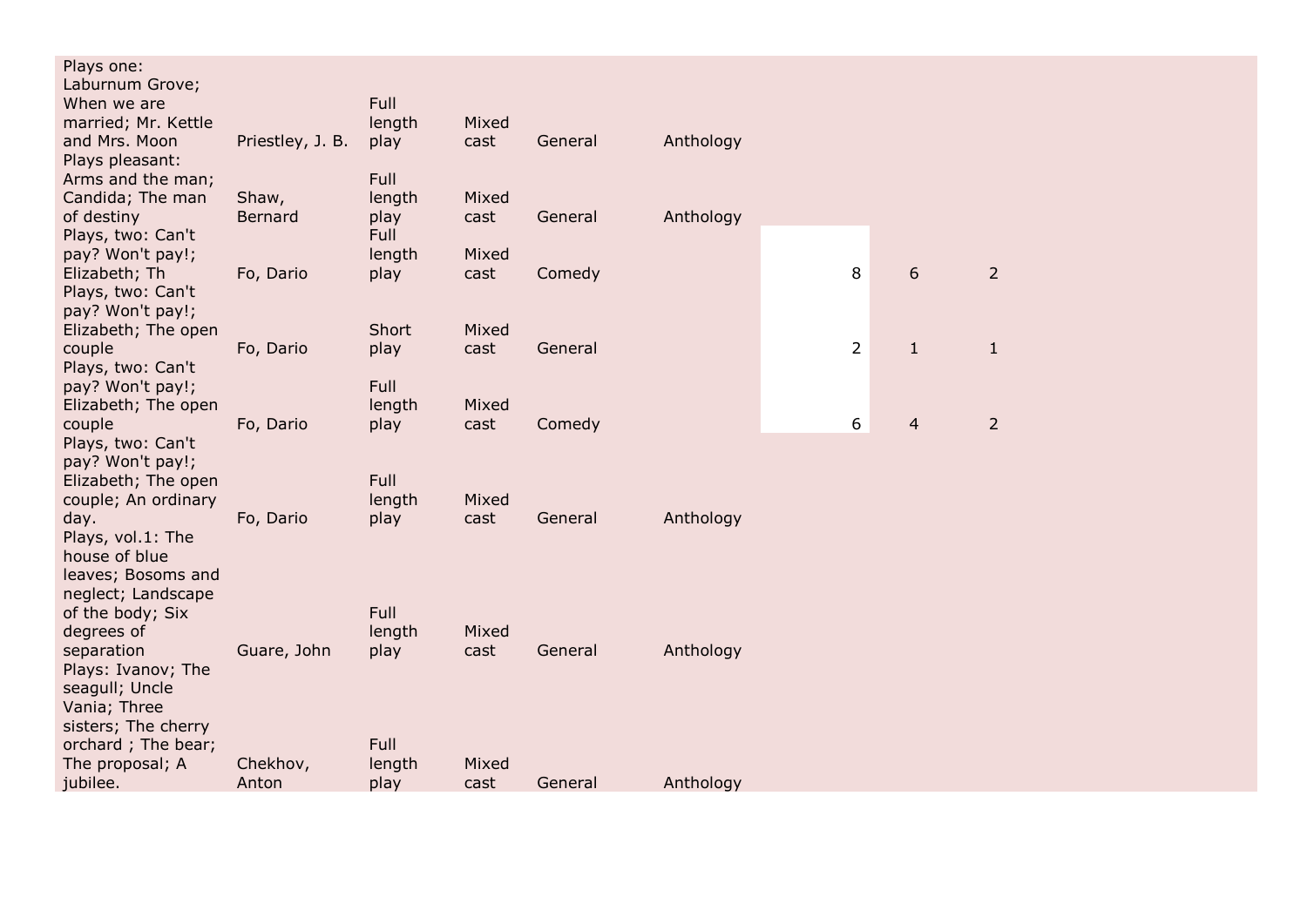| Plays: The evils of<br>tobacco; Swan<br>song; The bear;<br>The proposal; The<br>seagull; Uncle<br>Vanya; Three<br>sisters; The cherry<br>orchard; Swan<br>song; The bear;<br>The cherry orchard;<br>The evils of<br>tobacco; The<br>proposal; The<br>seagull; Three<br>sisters; Uncle<br>Vanya | Chekhov,<br>Anton | Full<br>length<br>play | Mixed<br>cast | General         | Anthology |                |           |                |                      |
|------------------------------------------------------------------------------------------------------------------------------------------------------------------------------------------------------------------------------------------------------------------------------------------------|-------------------|------------------------|---------------|-----------------|-----------|----------------|-----------|----------------|----------------------|
| Plaza suite: a                                                                                                                                                                                                                                                                                 |                   | Full                   |               |                 |           |                |           |                |                      |
| comedy in three                                                                                                                                                                                                                                                                                |                   | length                 | Mixed         |                 |           |                |           |                |                      |
| acts                                                                                                                                                                                                                                                                                           | Simon, Neil       | play<br>Full           | cast          | Comedy          |           | 12             | 7         | $\sqrt{5}$     |                      |
|                                                                                                                                                                                                                                                                                                |                   | length                 | Mixed         |                 |           |                |           |                |                      |
| Plenty                                                                                                                                                                                                                                                                                         | Hare, David       | play<br>Full           | cast          | General         |           | 15             | 10        | 5              |                      |
| Plough and the                                                                                                                                                                                                                                                                                 |                   | length                 | Mixed         |                 |           |                |           |                |                      |
| stars: a tragedy                                                                                                                                                                                                                                                                               | O'Casey, Sean     | play                   | cast          | Tragedy         |           | 16             | 10        | 6              |                      |
|                                                                                                                                                                                                                                                                                                |                   | Full<br>length         | Mixed         |                 |           |                |           |                |                      |
| Pocket dream: play                                                                                                                                                                                                                                                                             | Brewer, Elly      | play                   | cast          | Comedy          |           | 6              | 4         | $\overline{2}$ |                      |
|                                                                                                                                                                                                                                                                                                | Robbins,          | Short                  | Female        |                 |           |                |           |                |                      |
| Pocketful of posies                                                                                                                                                                                                                                                                            | Norman            | play<br>Full           | cast          | Thriller        |           | 6              | $\pmb{0}$ | 6              |                      |
| Pool's paradise: a                                                                                                                                                                                                                                                                             |                   | length                 | Mixed         |                 |           |                |           |                |                      |
| farce in three acts                                                                                                                                                                                                                                                                            | King, Philip      | play                   | cast          | Comedy          |           | $\overline{7}$ | 4         | 3              |                      |
|                                                                                                                                                                                                                                                                                                |                   | Full                   | Mixed         |                 |           |                |           |                |                      |
| Popcorn                                                                                                                                                                                                                                                                                        | Elton, Ben        | length<br>play         | cast          | Comedy Thriller |           | 9              | 4         | 5              |                      |
|                                                                                                                                                                                                                                                                                                |                   | Full                   |               |                 |           |                |           |                |                      |
|                                                                                                                                                                                                                                                                                                |                   | length                 | Mixed         |                 |           |                |           |                | Extras (usually non- |
| Pope's wedding                                                                                                                                                                                                                                                                                 | Bond, Edward      | play<br>Full           | cast          | General         |           | 12             | 10        |                | 2 speaking)          |
| Post horn gallop: a                                                                                                                                                                                                                                                                            | Benfield,         | length                 | Mixed         |                 |           |                |           |                |                      |
| farce                                                                                                                                                                                                                                                                                          | Derek             | play                   | cast          | Comedy          |           | 11             | 6         | 5              |                      |
| Potty pantomime                                                                                                                                                                                                                                                                                | Crocker, John     | Short                  | Any           | Pantomime       |           | $\,8\,$        |           |                |                      |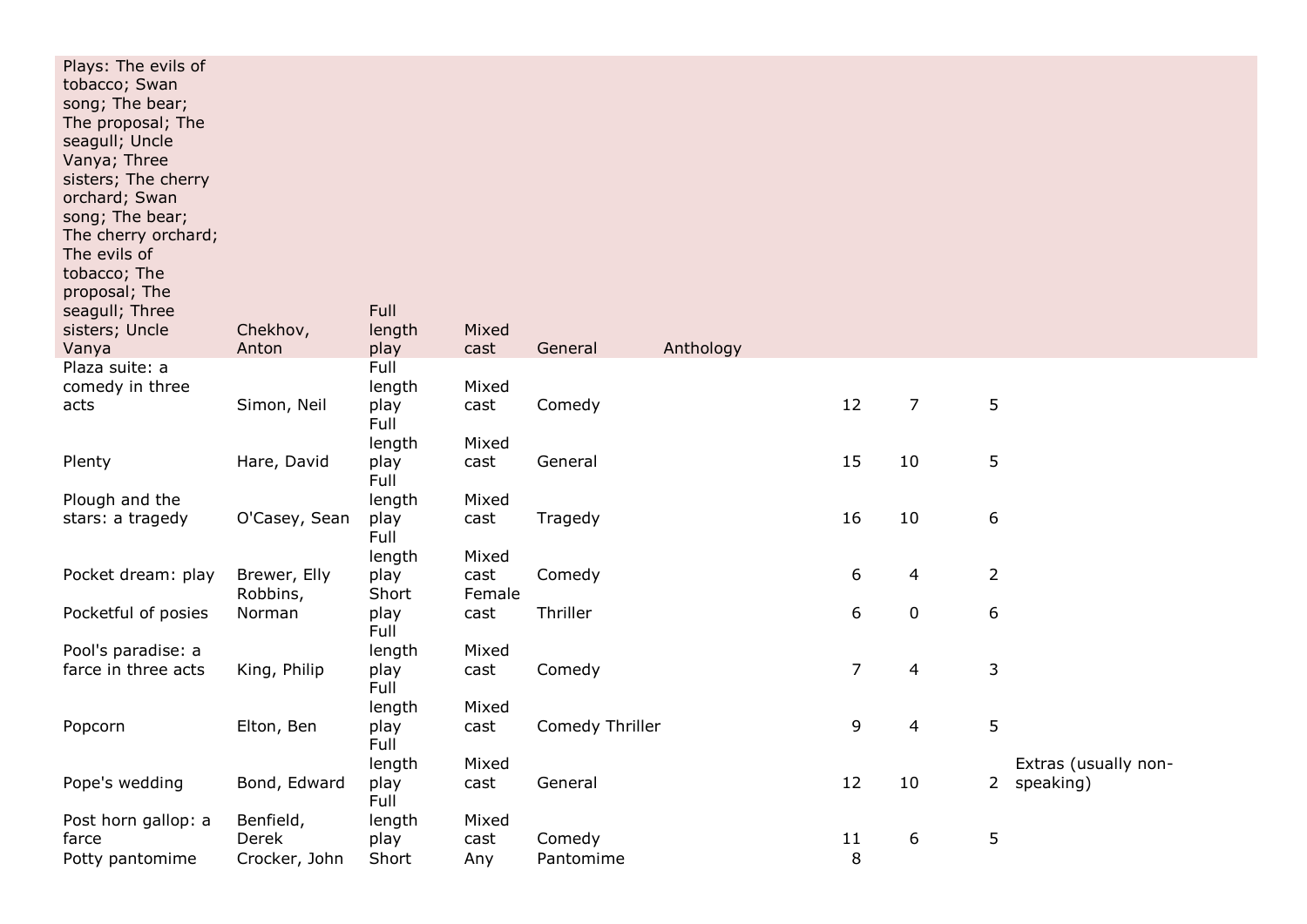|                                            |                       | play           | cast           |                 |       |                |             |        |                                   |
|--------------------------------------------|-----------------------|----------------|----------------|-----------------|-------|----------------|-------------|--------|-----------------------------------|
| Pound of flesh: an<br>incident in the life | Pertwee,              | Short          | Female         |                 |       |                |             |        |                                   |
| of the Grove family                        | Michael               | play           | cast           | General         |       | 5              | $\mathbf 0$ | 5      |                                   |
| Prelude: a nativity                        | Agnew, F. E.          | Short          | Female         |                 |       |                |             |        |                                   |
| play for six women<br>Prepare to meet thy  | М.                    | play<br>Full   | cast           | Religious theme |       | 6              | $\mathbf 0$ | 6      |                                   |
| tomb: a comedy-                            | Robbins,              | length         | Mixed          |                 |       |                |             |        |                                   |
| thriller                                   | Norman                | play<br>Full   | cast           | Comedy Thriller |       | 10             | 4           | 6      |                                   |
| Prescription for                           | Robbins,              | length         | Mixed          |                 |       |                |             |        |                                   |
| murder: a thriller                         | Norman                | play<br>Short  | cast<br>Female | Thriller        |       | $\overline{7}$ | 3           | 4      |                                   |
| Present for a lady:<br>a comedy            | Johnson,<br>Philip    | play           | cast           | Comedy          |       | 5              | 0           | 5      |                                   |
| Present laughter: a                        |                       | Full           |                |                 |       |                |             |        |                                   |
| light comedy in<br>three acts              | Coward, Noel          | length<br>play | Mixed<br>cast  | Comedy          |       | 11             | 5           | 6      |                                   |
| Price of coal: two                         |                       |                |                |                 |       |                |             |        |                                   |
| television plays<br>Meet the people        |                       |                |                |                 |       |                |             |        |                                   |
| and Back to reality,                       |                       | <b>Full</b>    |                |                 |       |                |             |        |                                   |
| edited by Allan                            |                       | length         | Mixed          |                 |       |                |             |        |                                   |
| Stronach<br>Pride and                      | Hines, Barry          | play           | cast           | General         | $20+$ |                |             |        | 20+ characters                    |
| prejudice: a                               |                       | Full           |                |                 |       |                |             |        |                                   |
| sentimental<br>comedy                      | Jerome, Helen         | length<br>play | Mixed<br>cast  | Dramatisation   | $20+$ |                |             |        | 20+ characters                    |
| Pride and                                  |                       |                |                |                 |       |                |             |        |                                   |
| prejudice: a                               |                       |                |                |                 |       |                |             |        |                                   |
| sentimental<br>comedy, from the            |                       | Full           |                |                 |       |                |             |        |                                   |
| novel by Jane                              |                       | length         | Mixed          |                 |       |                |             |        |                                   |
| Austen<br>Pride and                        | Jerome, Helen         | play           | cast           | Dramatisation   |       | 26             | 10          | 16     |                                   |
| prejudice: adapted                         |                       | Full           |                |                 |       |                |             |        |                                   |
| from the novel by                          | Cox,                  | length         | Mixed          |                 |       |                |             |        |                                   |
| Jane Austen<br>Prime of Miss Jean          | Constance             | play           | cast           | Dramatisation   |       | 13             | 5           | 8      |                                   |
| Brodie: adapted                            |                       | Full           |                |                 |       |                |             |        |                                   |
| from the novel by<br><b>Muriel Spark</b>   | Allen, Jay<br>Presson | length<br>play | Mixed<br>cast  | Dramatisation   |       | 11             | 4           |        | Extras (usually non-<br>speaking) |
| Prin                                       | Davies,               | Full           | Mixed          | General         |       | 6              | 3           | 7<br>3 |                                   |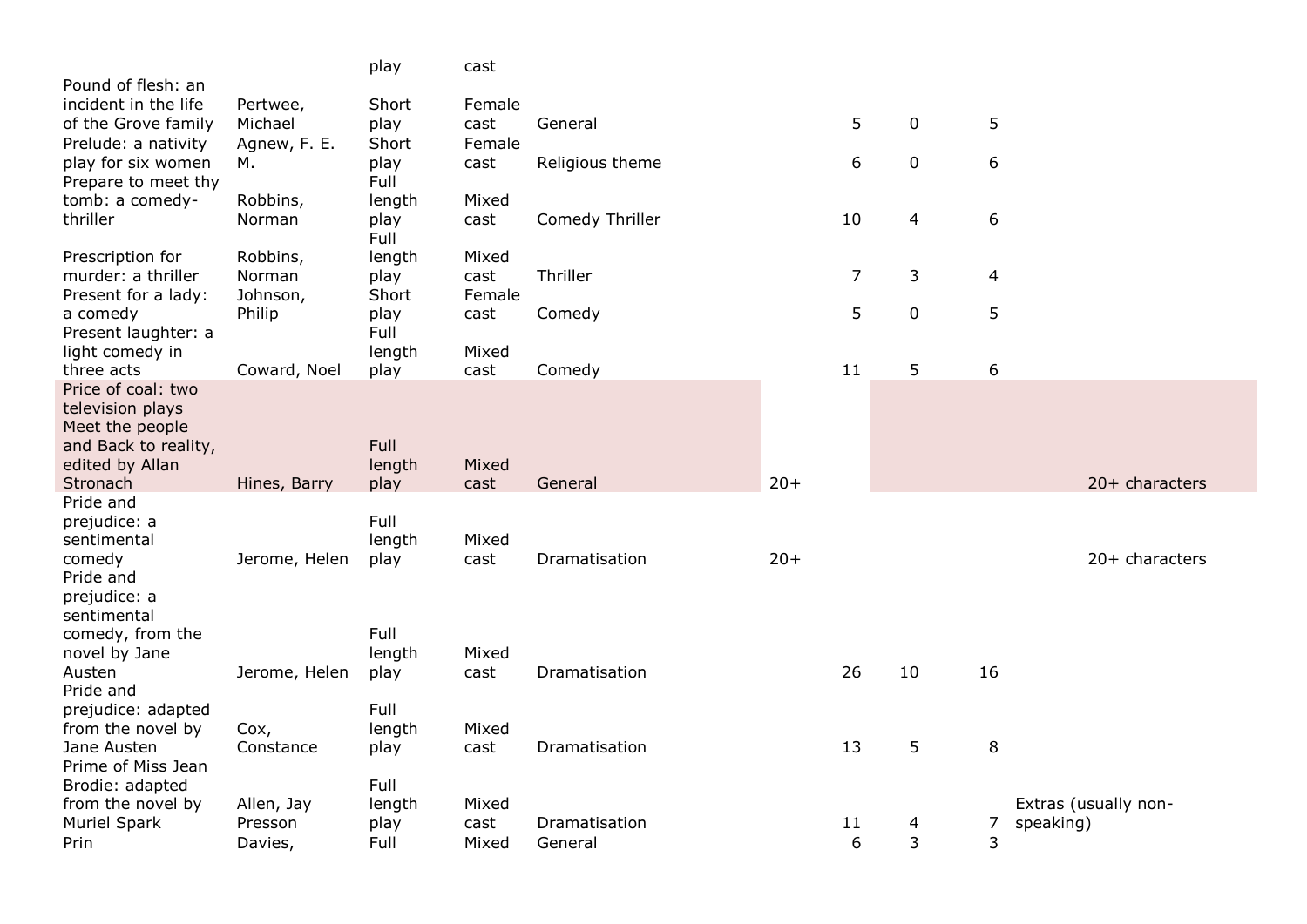|                                                                         | Andrew         | length<br>play<br>Full | cast          |               |           |       |                |                |                |                      |
|-------------------------------------------------------------------------|----------------|------------------------|---------------|---------------|-----------|-------|----------------|----------------|----------------|----------------------|
| Prisoner of Second                                                      |                | length                 | Mixed         |               |           |       |                |                |                |                      |
| Avenue: a comedy                                                        | Simon, Neil    | play<br>Short          | cast<br>Mixed | Comedy        |           |       | 6              | $\overline{2}$ | 4              |                      |
| Private ear                                                             | Shaffer, Peter | play<br>Full           | cast          | General       |           |       | 3              | $\overline{2}$ | $\mathbf{1}$   |                      |
| Private lives: an                                                       |                | length                 | Mixed         |               |           |       |                |                |                |                      |
| intimate comedy                                                         | Coward, Noel   | play<br>Full           | cast          | Comedy        |           |       | 5              | $\overline{2}$ | 3              |                      |
|                                                                         |                | length                 | Mixed         |               |           |       |                |                |                |                      |
| Private matter                                                          | Mavor, Ronald  | play<br>Full           | cast          | General       |           |       | 4              | $\overline{2}$ | $\overline{2}$ |                      |
|                                                                         |                | length                 | Male          |               |           |       |                |                |                |                      |
| Private Peaceful                                                        | Reade, Simon   | play<br>Full           | cast          | Dramatisation |           |       | $\mathbf{1}$   | 0              | $\mathbf{1}$   |                      |
| Private Peaceful<br>(flexible cast)<br>Prodigious snob: Le<br>bourgeois | Reade, Simon   | length<br>play         | Mixed<br>cast | Dramatisation |           | $20+$ |                |                |                | $20+$ characters     |
| gentilhomme,                                                            |                | Full                   |               |               |           |       |                |                |                |                      |
| adapted from                                                            | Malleson,      | length                 | Mixed         |               |           |       |                |                |                |                      |
| Molière                                                                 | Miles          | play                   | cast          | Comedy        |           |       | 22             | 17             | 5              |                      |
| Prometheus bound,                                                       |                | Short                  | Mixed         |               |           |       |                |                |                |                      |
| and other plays                                                         | Aeschylus      | play                   | cast          | General       | Anthology |       |                |                |                |                      |
|                                                                         | Cary, Falkland | Full<br>length         | Mixed         |               |           |       |                |                |                |                      |
| Proof of the poison<br>Proscenophobia                                   | L.             | play<br>Full           | cast          | Thriller      |           |       | 9              | 4              | 5              |                      |
| (Stage fright): a                                                       | Manktelow,     | length                 | Mixed         |               |           |       |                |                |                |                      |
| thriller                                                                | <b>Bettine</b> | play                   | cast          | Thriller      |           |       | 6              | 2              | 4              |                      |
|                                                                         |                | Short                  | Mixed         |               |           |       |                |                |                |                      |
| Public eye                                                              | Shaffer, Peter | play<br>Full           | cast          | General       |           |       | 3              | $\overline{2}$ | $\mathbf{1}$   |                      |
| Public mischief: a                                                      | Horne,         | length                 | Mixed         |               |           |       |                |                |                |                      |
| comedy in two acts                                                      | Kenneth        | play                   | cast          | Comedy        |           |       | 8              | 3              | 5              |                      |
|                                                                         | Warburton,     | Short                  | Mixed         |               |           |       |                |                |                |                      |
| Purvis: a comedy<br>Puss in boots: a                                    | <b>Nick</b>    | play<br>Full           | cast          | Comedy        |           |       | $\overline{2}$ | $\mathbf{1}$   | $\mathbf 1$    |                      |
| basic panto in three                                                    | Carter,        | length                 | Mixed         |               |           |       |                |                |                | Extras (usually non- |
| acts                                                                    | Conrad         | play                   | cast          | Pantomime     |           |       | 15             | 12             | 3 <sup>7</sup> | speaking)            |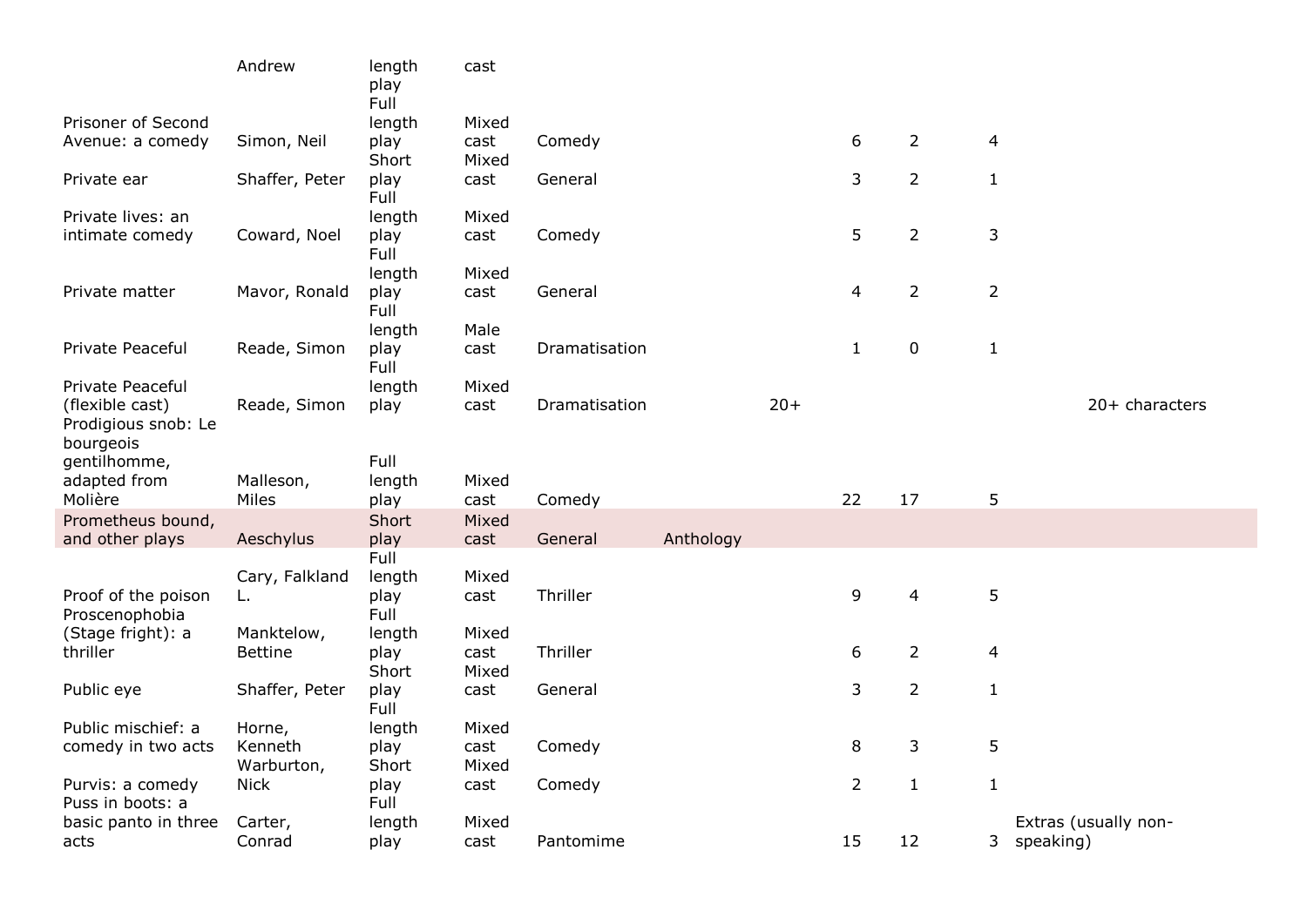|                                   |                          | Full          |                |                 |       |                |    |                  |                      |
|-----------------------------------|--------------------------|---------------|----------------|-----------------|-------|----------------|----|------------------|----------------------|
| Puss in boots: a                  |                          | length        | Any            |                 |       |                |    |                  | Extras (usually non- |
| pantomime                         | Crocker, John            | play<br>Full  | cast           | Pantomime       |       | 16             |    |                  | speaking)            |
| Puss in boots: a                  | Robbins,                 | length        | Any            |                 |       |                |    |                  | Extras (usually non- |
| pantomime<br>Puss in slippers: a  | Norman                   | play          | cast           | Pantomime       |       | 13             |    |                  | speaking)            |
| panto-minidrama                   | Tydeman,                 | Short         | Mixed          |                 |       |                |    |                  | Extras (usually non- |
| with no boot<br>Pygmalion, edited | Richard                  | play<br>Full  | cast           | Pantomime       |       | 12             | 5  | $\overline{7}$   | speaking)            |
| by Jacqueline                     | Shaw,                    | length        | Mixed          |                 |       |                |    |                  |                      |
| Fisher<br>Pygmalion: a            | Bernard                  | play<br>Full  | cast           | General         | $20+$ |                |    |                  | $20+$ characters     |
| romance in five                   | Shaw,                    | length        | Mixed          |                 |       |                |    |                  |                      |
| acts                              | Bernard                  | play<br>Full  | cast           | General         |       | 12             | 6  | 6                |                      |
| Quare fellow: a                   | Behan,                   | length        | Male           |                 |       |                |    |                  |                      |
| comedy-drama                      | <b>Brendan</b>           | play<br>Full  | cast           | Comedy Thriller |       | 22             | 22 | $\mathbf 0$      |                      |
|                                   | Townsend,                | length        | Mixed          |                 |       |                |    |                  |                      |
| Queen and I<br>Queen and the      | Sue                      | play<br>Full  | cast           | Comedy          | $20+$ |                |    |                  | 20+ characters       |
| rebels (La regina e               |                          | length        | Mixed          |                 |       |                |    |                  | Extras (usually non- |
| gli insorti)                      | Betti, Ugo               | play<br>Full  | cast           | General         |       | 11             | 8  | 3                | speaking)            |
| Queen came by: a                  | Delderfield, R.          | length        | Mixed          |                 |       |                |    |                  | Extras (usually non- |
| play in three acts                | F.                       | play<br>Full  | cast           | General         |       | 11             | 6  | 5.               | speaking)            |
| Queen of hearts: a                |                          | length        | Any            |                 |       |                |    |                  | Extras (usually non- |
| pantomime                         | Astell, Betty            | play<br>Full  | cast           | Pantomime       |       | 12             |    |                  | speaking)            |
| Queen of hearts: a                |                          | length        | Any            |                 |       |                |    |                  |                      |
| pantomime                         | Crocker, John<br>Peach,  | play          | cast           | Pantomime       |       | 14             |    |                  |                      |
|                                   | Lawrence du              | Short         | Female         |                 |       |                |    |                  |                      |
| Queen's ring                      | garde                    | play<br>Full  | cast           | Historical      |       | 6              | 0  | 6                |                      |
| Question of fact: a               | Browne,                  | length        | Mixed          |                 |       |                |    |                  |                      |
| play in three acts                | Wynyard<br>Burton, Brian | play<br>Short | cast<br>Female | General         |       | $\overline{7}$ | 3  | $\overline{4}$   |                      |
| Question of profit                | J.<br>Mccracken,         | play<br>Full  | cast<br>Mixed  | General         |       | 6              | 0  | $\boldsymbol{6}$ |                      |
| Quiet wedding                     | Esther                   | length        | cast           | Comedy          |       | 14             | 4  | $10\,$           |                      |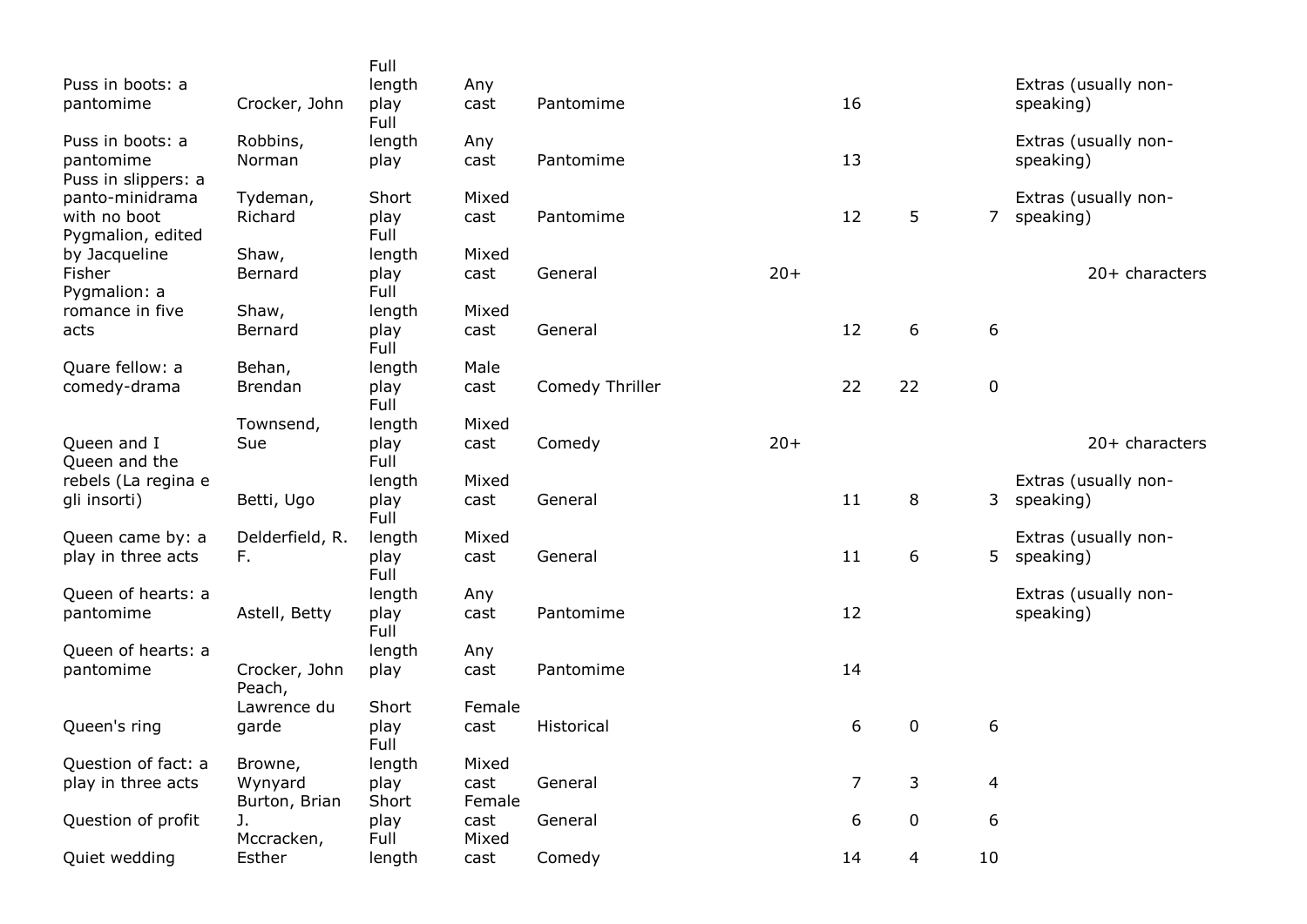|                                       |                      | play<br>Full   |               |               |           |                |                |                  |                      |              |
|---------------------------------------|----------------------|----------------|---------------|---------------|-----------|----------------|----------------|------------------|----------------------|--------------|
| Quiet week-end                        | Mccracken,<br>Esther | length         | Mixed         | Comedy        |           | 13             | 5              | $\, 8$           |                      |              |
|                                       |                      | play<br>Full   | cast          |               |           |                |                |                  |                      |              |
| R.U.R.: and The                       |                      | length         | Mixed         |               |           |                |                |                  |                      |              |
| insect play                           | Capek, Josef         | play           | cast          | General       | Anthology |                |                |                  |                      |              |
|                                       |                      | Full           |               |               |           |                |                |                  |                      |              |
|                                       |                      | length         | Mixed         |               |           |                |                |                  | Extras (usually non- |              |
| Racing demon                          | Hare, David          | play           | cast          | General       |           | 11             | 8              |                  | 3 speaking)          |              |
|                                       |                      |                |               |               |           |                |                |                  |                      | Suitable     |
| Railway children:<br>adapted from the | Simpson,             | Full<br>length | Mixed         |               |           |                |                |                  | Extras (usually      | for<br>young |
| story by E. N Nesbit                  | Dave                 | play           | cast          | Dramatisation |           | 16             | 9              | 7                | non-speaking)        | cast         |
| Rain: founded on                      |                      |                |               |               |           |                |                |                  |                      |              |
| Miss Thompson, by                     |                      | Full           |               |               |           |                |                |                  |                      |              |
| W. Somerset                           |                      | length         | Mixed         |               |           |                |                |                  |                      |              |
| Maugham                               | Colton, John         | play           | cast          | Dramatisation |           | 11             | $\overline{7}$ | $\overline{4}$   |                      |              |
| Rainmaker: a                          | Nash,                | Full           |               |               |           |                |                |                  |                      |              |
| comedy in three                       | Nathaniel            | length         | Mixed         |               |           |                |                |                  |                      |              |
| acts                                  | Richard              | play           | cast          | Comedy        |           | $\overline{7}$ | 6              | $\mathbf{1}$     |                      |              |
|                                       | Christie,            | Short          | Mixed         |               |           |                |                |                  |                      |              |
| Rats                                  | Agatha               | play<br>Short  | cast<br>Mixed | General       |           | 4              | $\overline{2}$ | $\overline{2}$   |                      |              |
| Rattling the railings                 | Terson, Peter        | play           | cast          | General       |           | 5              | 3              | $\overline{2}$   |                      |              |
|                                       |                      | Short          | Mixed         |               |           |                |                |                  |                      |              |
| Reading group                         | Weldon, Fay          | play           | cast          | General       |           | $\overline{7}$ | $\overline{2}$ | 5                |                      |              |
| Real Inspector                        | Stoppard,            | Short          | Mixed         |               |           |                |                |                  |                      |              |
| Hound                                 | Tom                  | play           | cast          | Comedy        |           | $\,8\,$        | 5              | 3                |                      |              |
|                                       |                      | Full           |               |               |           |                |                |                  |                      |              |
| Real story of Puss                    |                      | length         | Mixed         |               |           |                |                |                  |                      |              |
| in boots                              | Foxton, David        | play<br>Full   | cast          | Pantomime     |           | 10             | 4              | $\boldsymbol{6}$ |                      |              |
|                                       | Stoppard,            | length         | Mixed         |               |           |                |                |                  |                      |              |
| Real thing                            | Tom                  | play           | cast          | General       |           | $\overline{7}$ | $\overline{4}$ | 3                |                      |              |
| Rear column and                       |                      | Full           |               |               |           |                |                |                  |                      |              |
| other plays: Molly;                   |                      | length         | Mixed         |               |           |                |                |                  |                      |              |
| Man in a side-car                     | Gray, Simon          | play           | cast          | General       | Anthology |                |                |                  |                      |              |
|                                       | Du Maurier,          | Full           | Mixed         |               |           |                |                |                  |                      |              |
| Rebecca: a play in                    |                      | length         |               |               |           |                |                |                  |                      |              |
| three acts                            | Daphne               | play           | cast          | General       |           | 16             | 9              | $\overline{7}$   |                      |              |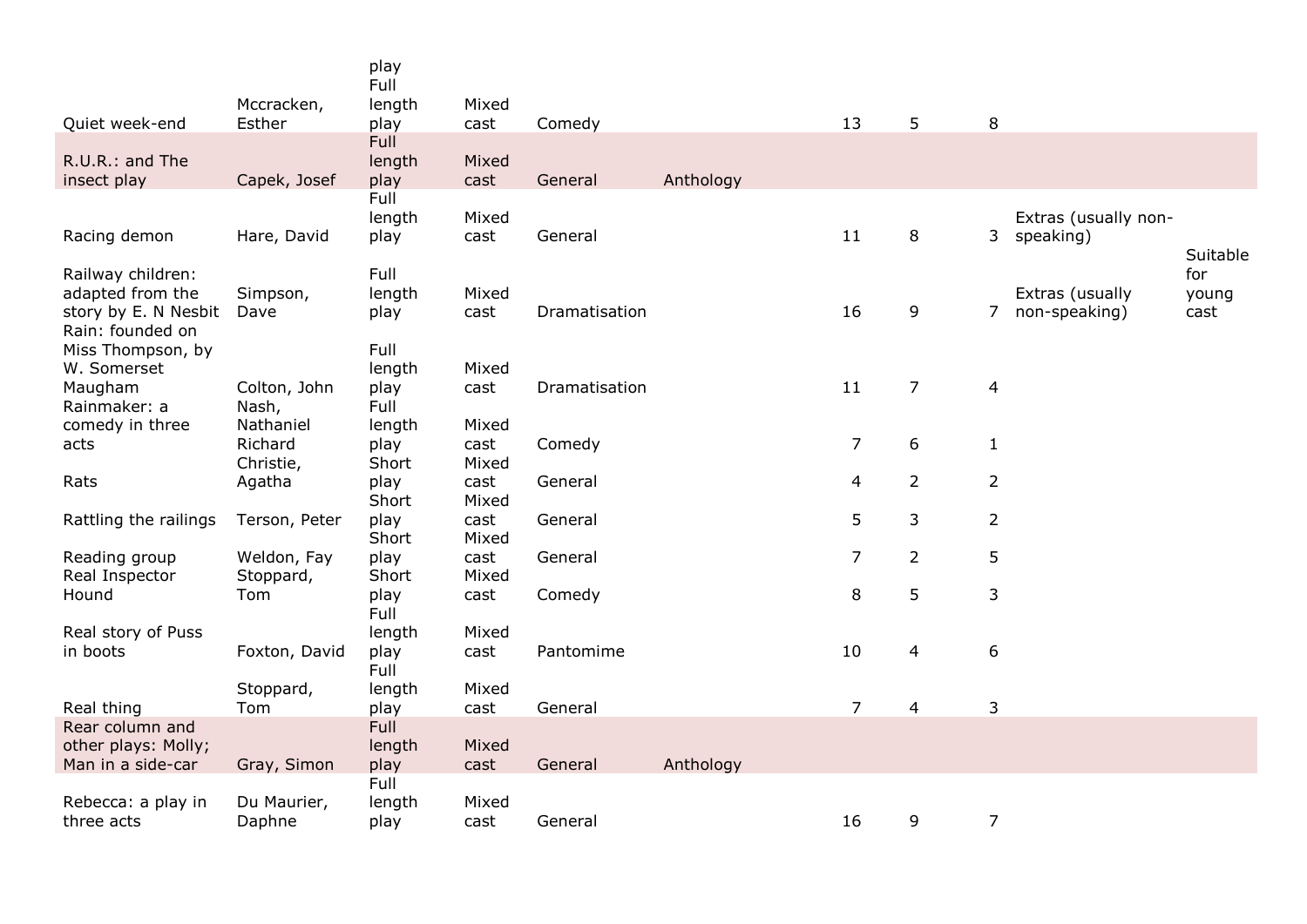| Red hot Cinders: a<br>potted version of             |                     |                      |               |           |                |                |                         |                                   |
|-----------------------------------------------------|---------------------|----------------------|---------------|-----------|----------------|----------------|-------------------------|-----------------------------------|
| the Cinderella<br>pantomime                         | Tydeman,<br>Richard | Short<br>play        | Any<br>cast   | Pantomime | 8              |                |                         | Extras (usually non-<br>speaking) |
|                                                     |                     | <b>Short</b>         | Female        |           |                |                |                         |                                   |
| Red letter day<br>Red peppers: an<br>interlude with | Macaulife, Kay      | play<br><b>Short</b> | cast<br>Mixed | Comedy    | 5              | $\overline{0}$ | $\overline{\mathbf{5}}$ |                                   |
| music                                               | <b>Coward, Noel</b> | play                 | cast          | General   | 6              | $\overline{4}$ | $\overline{2}$          |                                   |
|                                                     |                     | Full                 |               |           |                |                |                         |                                   |
| Red Riding Hood: a                                  |                     | length               | Any           |           |                |                |                         | Extras (usually non-              |
| pantomime                                           | Crocker, John       | play<br>Full         | cast          | Pantomime | 13             |                |                         | speaking)                         |
| Red Riding Hood: a                                  | Robbins,            | length               | Any           |           |                |                |                         |                                   |
| pantomime                                           | Norman              | play<br>Full         | cast          | Pantomime | 11             |                |                         |                                   |
| Red Ridinghood: a                                   |                     | length               | Mixed         |           |                |                |                         |                                   |
| pantomime                                           | Cregan, David       | play<br>Full         | cast          | Pantomime | 12             | $\overline{7}$ | 5                       |                                   |
|                                                     |                     | length               | Mixed         |           |                |                |                         |                                   |
| Rehearsal                                           | Anouilh, Jean       | play<br>Full         | cast          | General   | 8              | 5              | 3                       |                                   |
| Relapse: or Virtue                                  | Vanbrugh,           | length               | Mixed         |           |                |                |                         | Extras (usually non-              |
| in danger                                           | John                | play<br>Full         | cast          | Comedy    | 14             | 10             | 4                       | speaking)                         |
| Relative values: a                                  |                     | length               | Mixed         |           |                |                |                         |                                   |
| light comedy<br>Relatively                          | Coward, Noel        | play<br>Full         | cast          | Comedy    | 10             | 5              | 5                       |                                   |
| speaking: a                                         | Ayckbourn,          | length               | Mixed         |           |                |                |                         |                                   |
| comedy                                              | Alan                | play                 | cast          | Comedy    | 4              | $\overline{2}$ | $\overline{2}$          |                                   |
| Relics: a play for                                  | Campton,            | Short                | Female        |           |                |                |                         |                                   |
| four women                                          | David               | play<br>Full         | cast          | General   | 4              | $\pmb{0}$      | $\overline{4}$          |                                   |
| Reluctant                                           | Home, William       | length               | Mixed         |           |                |                |                         |                                   |
| debutante                                           | Douglas             | play<br>Full         | cast          | General   | 8              | 3              | 5                       |                                   |
| Reluctant peer: a                                   | Home, William       | length               | Mixed         |           |                |                |                         |                                   |
| comedy                                              | douglas             | play                 | cast          | Comedy    | 8              | 4              | 4                       |                                   |
| Remembering                                         | Fosbrook,           | Short                | Mixed         |           |                |                |                         |                                   |
| things: a comedy                                    | Michael             | play                 | cast          | Comedy    | 3              | $\mathbf{1}$   | $\overline{2}$          |                                   |
|                                                     | Vooght,             | Short                | Female        |           |                |                |                         |                                   |
| Repent at leisure                                   | Cherry              | play                 | cast          | General   | $\overline{7}$ | $\mathbf 0$    | $\overline{7}$          |                                   |
| Resistible rise of                                  | Brecht, Bertolt     | Full                 | Mixed         | General   | $20+$          |                |                         | 20+ characters                    |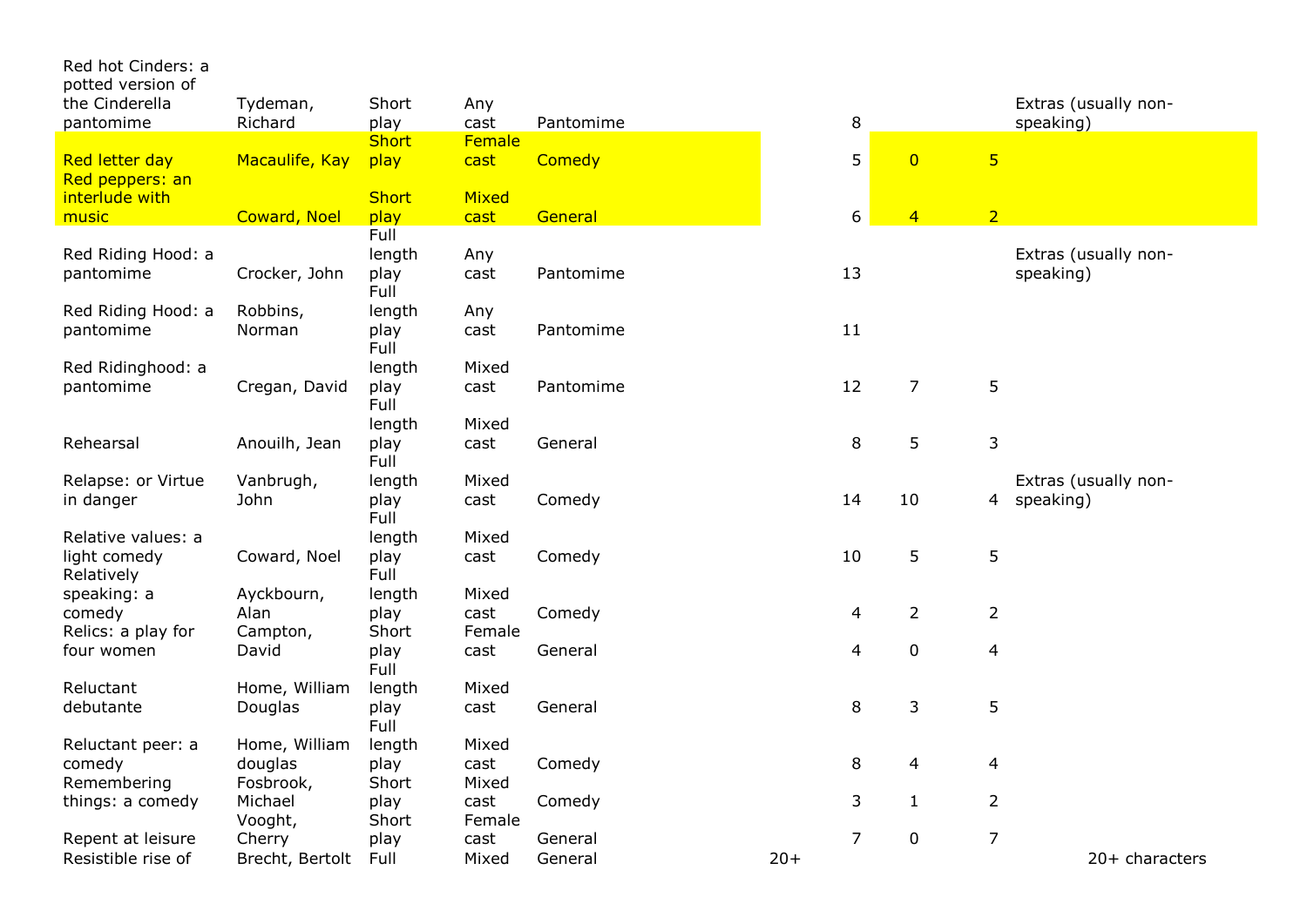| Arturo Ui                |                  | length              | cast  |         |    |                  |                |                                   |
|--------------------------|------------------|---------------------|-------|---------|----|------------------|----------------|-----------------------------------|
|                          |                  | play                |       |         |    |                  |                |                                   |
|                          | Simpson, N.      | <b>Short</b>        | Mixed |         |    |                  |                |                                   |
| <b>Resounding tinkle</b> | $F_{\star}$      | play                | cast  | Comedy  | 3  | $\mathbf{1}$     | $\overline{2}$ |                                   |
| Resounding tinkle:       |                  | Full                |       |         |    |                  |                |                                   |
| a play (full length      | Simpson, N.      | length              | Mixed |         |    |                  |                |                                   |
| version)                 | F.               | play                | cast  | Comedy  | 11 | $\overline{7}$   | 4              |                                   |
|                          |                  | Short               | Mixed |         |    |                  |                |                                   |
| Respectable funeral      | Chinn, Jimmie    | play                | cast  | General | 4  | $\mathbf{1}$     | $\mathsf{3}$   |                                   |
|                          |                  | Full                |       |         |    |                  |                |                                   |
|                          | Hastings,        | length              | Mixed |         |    |                  |                |                                   |
| Restless evil            | Charlotte        | play                | cast  | General | 10 | 5                | 5              |                                   |
|                          |                  | Full                |       |         |    |                  |                |                                   |
|                          | Gosse,           | length              | Mixed |         |    |                  |                |                                   |
| Restoration plays        | Edmund           | play                | cast  | Tragedy | 10 | 6                | $\overline{4}$ |                                   |
|                          |                  | Full                |       |         |    |                  |                |                                   |
|                          | Gosse,           | length              | Mixed |         |    |                  |                | Extras (usually non-              |
| Restoration plays        | Edmund           | play                | cast  | General | 11 | $\boldsymbol{6}$ | 5 <sub>1</sub> | speaking)                         |
|                          |                  | <b>Full</b>         |       |         |    |                  |                |                                   |
|                          | Gosse,           | length              | Mixed |         |    |                  |                | Extras (usually non-              |
| Restoration plays        | Edmund           | play                | cast  | Comedy  | 11 | 5                | 6              | speaking)                         |
|                          |                  | <b>Full</b>         |       |         |    |                  |                |                                   |
|                          | Gosse,           | length              | Mixed |         |    |                  |                | Extras (usually non-              |
| Restoration plays        | Edmund           | play<br><b>Full</b> | cast  | General | 12 | 6                | 6 <sup>1</sup> | speaking)                         |
|                          |                  |                     | Mixed |         |    |                  |                |                                   |
| Restoration plays        | Gosse,<br>Edmund | length              | cast  | General | 14 | $\overline{9}$   | 5 <sup>1</sup> | Extras (usually non-<br>speaking) |
|                          |                  | play<br>Full        |       |         |    |                  |                |                                   |
|                          | Gosse,           | length              | Mixed |         |    |                  |                | Extras (usually non-              |
| Restoration plays        | Edmund           | play                | cast  | General | 15 | $\, 8$           | $\overline{7}$ | speaking)                         |
|                          |                  | Full                |       |         |    |                  |                |                                   |
|                          | Gosse,           | length              | Mixed |         |    |                  |                | Extras (usually non-              |
| Restoration plays        | Edmund           | play                | cast  | General | 19 | 17               | $2^{\circ}$    | speaking)                         |
|                          |                  |                     |       |         |    |                  |                |                                   |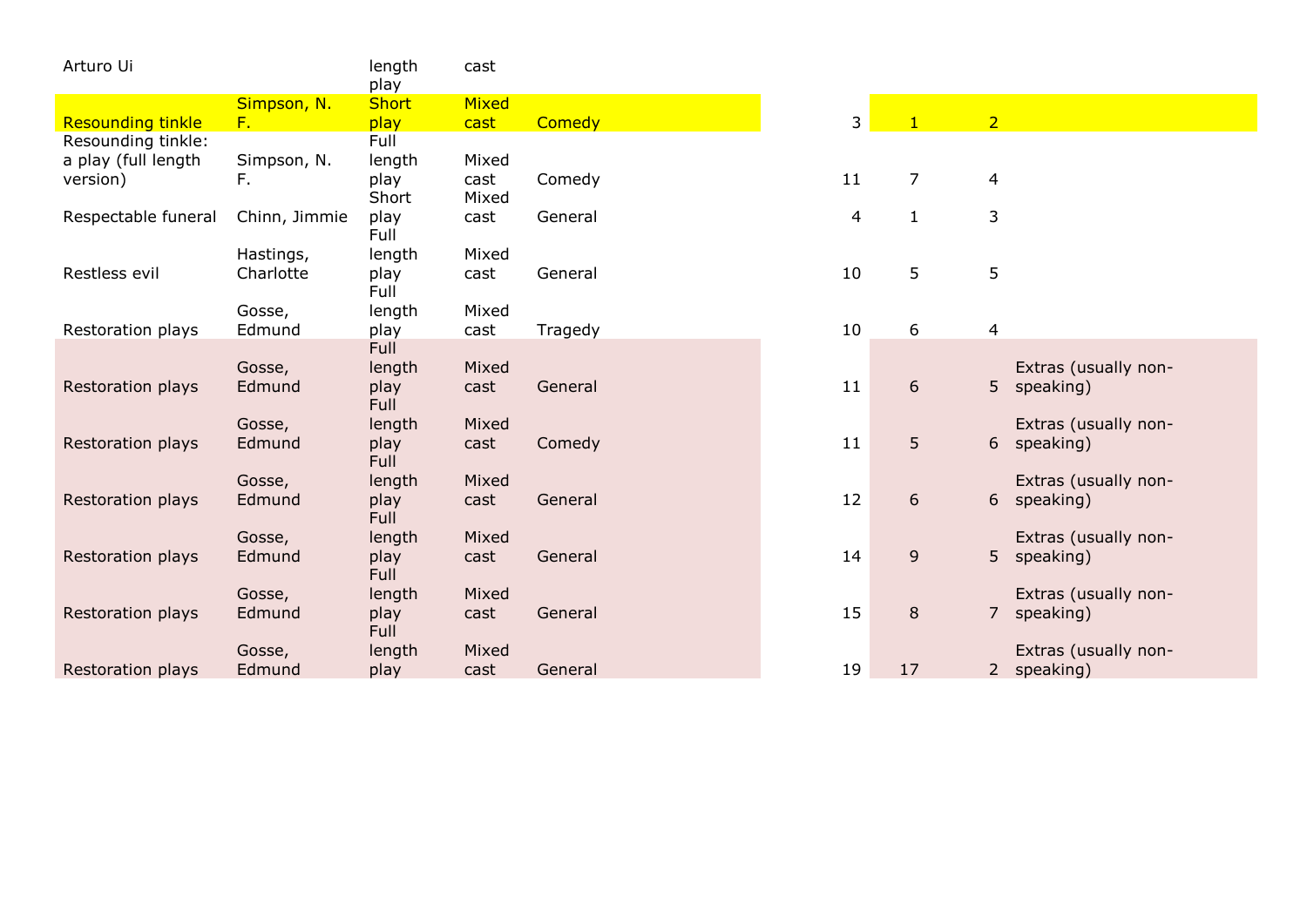| Restoration plays:<br>All for love, by John<br>Dryden; The country<br>wife, by William<br>Wycherley; The<br>way of the world,<br>by William<br>Congreve; Venice<br>preserv'd, by<br>Thomas Otway;<br>The beaux<br>stratagem, by<br>George Farquhar;<br>The provok'd wife,<br>by Sir John<br>Vanbrugh; The man<br>of mode, by Sir<br>George Etherege. | Gosse,<br>Edmund (??)     | Full<br>length<br>play<br>Full | Mixed<br>cast | General    | Anthology |       |                |                |                |                                     |
|------------------------------------------------------------------------------------------------------------------------------------------------------------------------------------------------------------------------------------------------------------------------------------------------------------------------------------------------------|---------------------------|--------------------------------|---------------|------------|-----------|-------|----------------|----------------|----------------|-------------------------------------|
| Restoration, and,                                                                                                                                                                                                                                                                                                                                    |                           | length                         | Mixed         |            |           |       |                |                |                |                                     |
| The cat: two plays                                                                                                                                                                                                                                                                                                                                   | Bond, Edward              | play<br>Full                   | cast          | General    |           |       | 13             | $\, 8$         | 5              |                                     |
| Return: a play in<br>three acts<br>Rhinoceros, The                                                                                                                                                                                                                                                                                                   | Boland,<br><b>Bridget</b> | length<br>play                 | Mixed<br>cast | General    |           |       | 6              | 3              | $\mathsf{3}$   |                                     |
| chairs, and, The<br>lesson                                                                                                                                                                                                                                                                                                                           | Ionesco,<br>Eugène        | Short<br>play                  | Mixed<br>cast | General    |           |       | $\overline{2}$ | $\mathbf{1}$   |                | Extras (usually non-<br>1 speaking) |
| Rhinoceros, The<br>chairs, and, The<br>lesson: three plays                                                                                                                                                                                                                                                                                           | Ionesco,<br>Eugène        | Full<br>length<br>play         | Mixed<br>cast | General    |           |       | 15             | 10             | 5 <sup>5</sup> |                                     |
| Richard II                                                                                                                                                                                                                                                                                                                                           | Shakespeare,<br>William   | Full<br>length<br>play<br>Full | Mixed<br>cast | Historical |           | $20+$ |                |                |                | 20+ characters                      |
| Richard of<br><b>Bordeaux</b>                                                                                                                                                                                                                                                                                                                        | Daviot,<br>Gordon         | length<br>play                 | Mixed<br>cast | Historical |           | $20+$ |                |                |                | 20+ characters                      |
| Right Christmas<br>caper: a play for<br>children                                                                                                                                                                                                                                                                                                     | Hall, Willis              | Full<br>length<br>play         | Mixed<br>cast | Comedy     |           |       | 9              | $\overline{7}$ | $\overline{2}$ | Suitable<br>for<br>young<br>cast    |
| Right honourable<br>gentleman                                                                                                                                                                                                                                                                                                                        | Bradley-dyne,<br>Michael  | Full<br>length<br>play         | Mixed<br>cast | General    |           |       | 15             | 8              | $\overline{7}$ |                                     |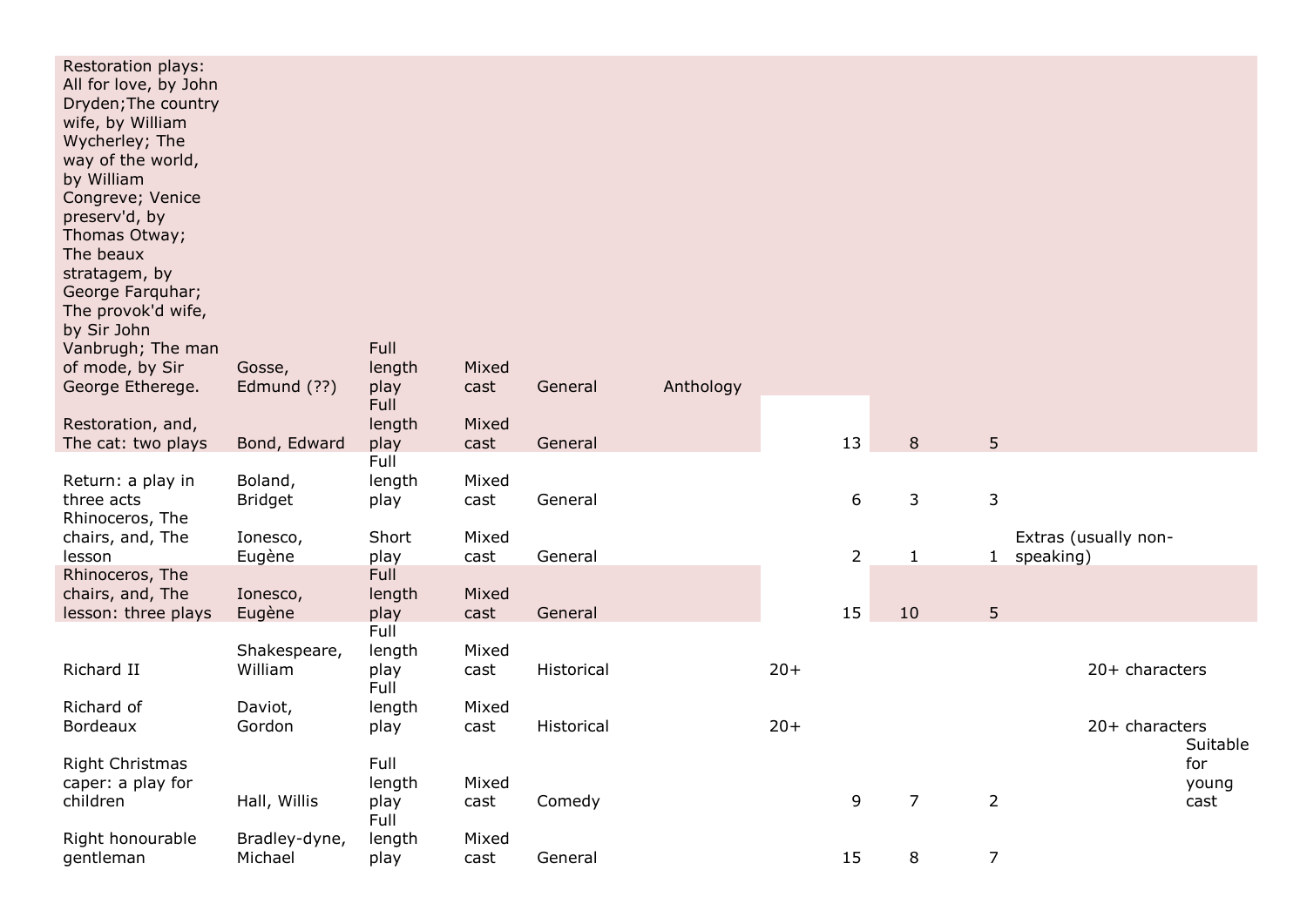| Right prospectus: a<br>play for television                   | Osborne, John<br>James, Stella | Full<br>length<br>play<br>Short | Mixed<br>cast<br>Female | General   |           | $20+$ |                |                |                | 20+ characters |
|--------------------------------------------------------------|--------------------------------|---------------------------------|-------------------------|-----------|-----------|-------|----------------|----------------|----------------|----------------|
| Right spirit!                                                | Wyn                            | play                            | cast                    | Comedy    |           |       | 6              | 0              | 6              |                |
| Ring out, wild<br>bells: play for                            | Vought,                        | Short                           | Female                  |           |           |       |                |                |                |                |
| women<br>Ring round the<br>moon: a charade                   | Cherry                         | play<br>Full<br>length          | cast<br>Mixed           | General   |           |       | 5              | $\mathbf 0$    | 5              |                |
| with music                                                   | Anouilh, Jean<br>Booth,        | play<br>Short                   | cast<br>Mixed           | General   |           |       | 13             | 8              | 5              |                |
| Rip-off                                                      | Anthony                        | play                            | cast                    | General   |           |       | $\overline{4}$ | $\overline{2}$ | $\overline{2}$ |                |
| Rise and fall of the<br>city of Mahagonny:<br>with The seven |                                | Full                            |                         |           |           |       |                |                |                |                |
| deadly sins of the<br>petty bourgeoisie                      | Brecht, Bertolt                | length<br>play                  | Mixed<br>cast           | General   | Anthology |       |                |                |                |                |
|                                                              | Green, George                  | Short                           | Mixed                   |           |           |       |                |                |                |                |
| Ritual for dolls                                             | MacEwan<br>Sheridan,           | play<br>Full                    | cast                    | General   |           |       | $\overline{a}$ | 3              | $\mathbf{1}$   |                |
| Rivals (with The                                             | Richard                        | length                          | Mixed                   |           |           |       |                |                |                |                |
| school for scandal)                                          | <b>Brinsley</b><br>Sheridan,   | play<br>Full                    | cast                    | Comedy    |           |       | 12             | 8              | 4              |                |
| Rivals: edited by                                            | Richard                        | length                          | Mixed                   |           |           |       |                |                |                |                |
| Elizabeth Duthie                                             | <b>Brinsley</b><br>Mander,     | play<br>Short                   | cast<br>Mixed           | Comedy    |           |       | 12             | 8              | 4              |                |
| River                                                        | Charles                        | play<br>Full                    | cast                    | General   |           |       | 3              | $\overline{2}$ | $\mathbf{1}$   |                |
| Roar like a dove                                             | Storm, Lesley                  | length<br>play                  | Mixed<br>cast           | Comedy    |           |       | 11             | 6              | 5              |                |
|                                                              |                                | Full<br>length                  | Mixed                   |           |           |       |                |                |                |                |
| Robin Hood                                                   | Blamire, Larry                 | play<br>Full                    | cast                    | Comedy    |           |       | 21             | 14             | $\overline{7}$ |                |
|                                                              |                                | length                          | Mixed                   |           |           |       |                |                |                |                |
| Robin Hood<br>Robin Hood and the                             | Blamire, Larry                 | play<br>Full                    | cast                    | Comedy    |           | $20+$ |                |                |                | 20+ characters |
| babes in the wood:                                           |                                | length                          | Mixed                   |           |           |       |                |                |                |                |
| a pantomime<br>Robin Hood: the                               | Samuel, K. O.                  | play<br>Full                    | cast                    | Pantomime |           | $20+$ |                |                |                | 20+ characters |
| truth behind the                                             |                                | length                          | Mixed                   |           |           |       |                |                |                |                |
| green tights                                                 | Neilson, David                 | play                            | cast                    | Comedy    |           |       | 9              | $\overline{7}$ | $\overline{2}$ |                |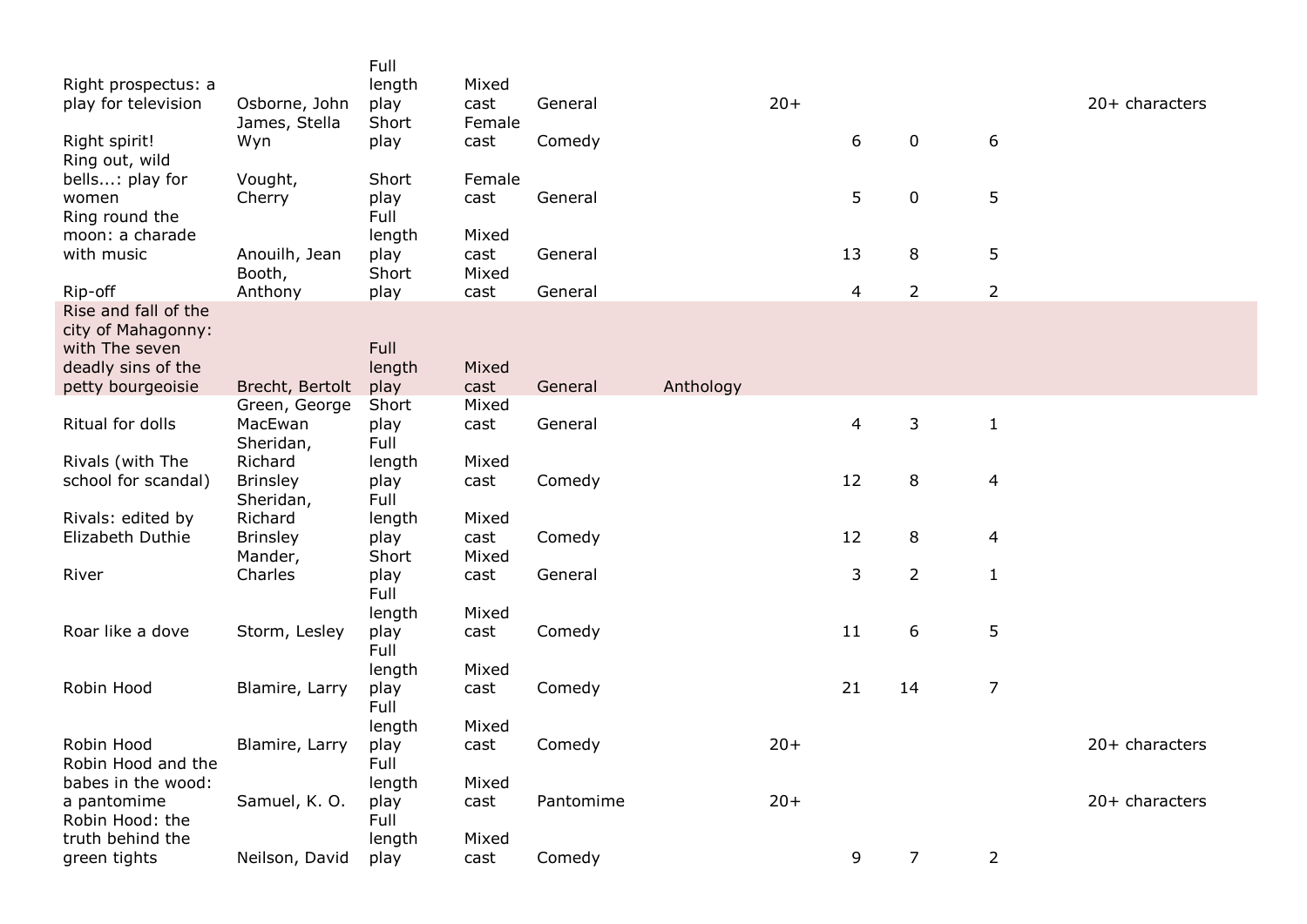| Robin Hood: the     |                  | Full          |               |                      |           |       |                |                |                |                      |
|---------------------|------------------|---------------|---------------|----------------------|-----------|-------|----------------|----------------|----------------|----------------------|
| truth behind the    |                  | length        | Mixed         |                      |           |       |                |                |                |                      |
| green tights        | Neilson, David   | play          | cast          | Pantomime            |           | $20+$ |                |                |                | 20+ characters       |
| Robinson Crusoe     |                  | Full          |               |                      |           |       |                |                |                |                      |
| and the pirates: a  |                  | length        | Mixed         |                      |           |       |                |                |                | Extras (usually non- |
| pantomime           | Reakes, Paul     | play          | cast          | Pantomime            |           |       | 13             | 9              |                | 4 speaking)          |
|                     |                  | Full          |               |                      |           |       |                |                |                |                      |
| Robinson Crusoe: a  |                  | length        | Mixed         | Pantomime            |           | $20+$ |                |                |                | $20+$ characters     |
| pantomime           | Morley, John     | play<br>Short | cast<br>Mixed |                      |           |       |                |                |                |                      |
| Rock 'n' roll       | Stoppard,<br>Tom | play          | cast          | General              |           |       | 11             | 6              | 5              |                      |
|                     |                  | Full          |               |                      |           |       |                |                |                |                      |
|                     |                  | length        | Mixed         |                      |           |       |                |                |                |                      |
| Rock-a-bye, sailor! | King, Philip     | play          | cast          | Comedy               |           |       | 9              | 4              | 5              |                      |
| Roly-poly: based    |                  |               |               |                      |           |       |                |                |                |                      |
| on the story Boule  |                  |               |               |                      |           |       |                |                |                |                      |
| de suif, by Guy de  | Hillman, Barry   | <b>Short</b>  | Female        |                      |           |       |                |                |                |                      |
| Maupassant          | L.               | play          | cast          | <b>Dramatisation</b> |           |       | 8              | $\overline{0}$ | $\overline{8}$ |                      |
|                     |                  | Full          |               |                      |           |       |                |                |                |                      |
| Romanoff and        |                  | length        | Mixed         |                      |           |       |                |                |                |                      |
| Juliet: a comedy    | Ustinov, Peter   | play          | cast          | Comedy               |           |       | 13             | 10             | 3              |                      |
| Romantic comedy:    |                  | Full          |               |                      |           |       |                |                |                |                      |
| a comedy in three   | Slade,           | length        | Mixed         |                      |           |       |                |                |                |                      |
| acts                | Bernard          | play          | cast          | Comedy               |           |       | 6              | $\overline{2}$ | $\overline{4}$ |                      |
|                     |                  | Full          |               |                      |           |       |                |                |                |                      |
|                     | Shakespeare,     | length        | Mixed         |                      |           |       |                |                |                |                      |
| Romeo and Juliet    | William          | play<br>Full  | cast          | Tragedy              |           | $20+$ |                |                |                | 20+ characters       |
| Rookery Nook: a     |                  | length        | Mixed         |                      |           |       |                |                |                |                      |
| farce in three acts | Travers, Ben     | play          | cast          | Comedy               |           |       | 11             | 5              | 6              |                      |
|                     |                  | Full          |               |                      |           |       |                |                |                |                      |
|                     | Hamilton,        | length        | Mixed         |                      |           |       |                |                |                |                      |
| Rope                | Patrick          | play          | cast          | Thriller             |           |       | 8              | 6              | $\overline{2}$ |                      |
|                     |                  | Full          |               |                      |           |       |                |                |                |                      |
|                     | Davies,          | length        | Mixed         |                      |           |       |                |                |                |                      |
| Rose                | Andrew           | play          | cast          | General              |           |       | 9              | 4              | 5              |                      |
|                     |                  | Short         | Mixed         |                      |           |       |                |                |                |                      |
| Rose and Crown      | Priestley, J. B. | play          | cast          | General              |           |       | $\overline{7}$ | 4              | 3              |                      |
| Rose tattoo;        |                  |               |               |                      |           |       |                |                |                |                      |
| Camino Real;        |                  | Full          |               |                      |           |       |                |                |                |                      |
| Orpheus             | Williams,        | length        | Mixed         |                      |           |       |                |                |                |                      |
| descending          | Tennessee        | play          | cast          | General              | Anthology |       |                |                |                |                      |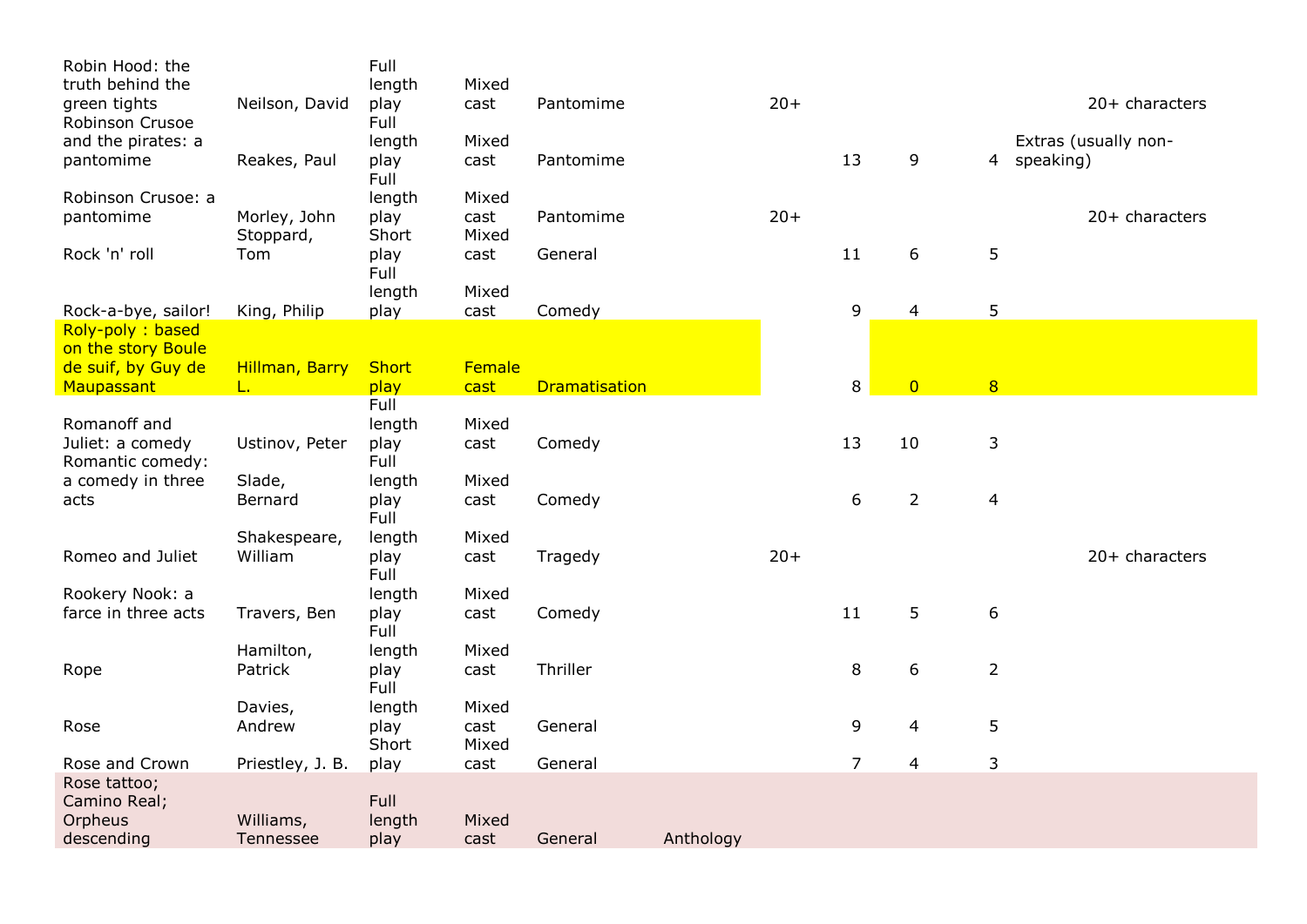| Rosencrantz and               |                    | Full                   |                |            |       |                |           |                          |                                     |          |
|-------------------------------|--------------------|------------------------|----------------|------------|-------|----------------|-----------|--------------------------|-------------------------------------|----------|
| Guildenstern are<br>dead      | Stoppard,<br>Tom   | length<br>play<br>Full | Mixed<br>cast  | General    |       | 16             | 14        |                          | Extras (usually non-<br>2 speaking) |          |
|                               |                    | length                 | Mixed          |            |       |                |           |                          |                                     |          |
| Roses of Eyam                 | Taylor, Don        | play<br>Full           | cast           | Historical | $20+$ |                |           |                          | $20+$ characters                    |          |
|                               | Rattigan,          | length                 | Male           |            |       |                |           |                          | Extras (usually non-                |          |
| Ross<br>Round and round       | Terence            | play                   | cast           | Historical |       | 22             | 22        | 0                        | speaking)                           |          |
| the garden: from              |                    | Full                   |                |            |       |                |           |                          |                                     |          |
| the trilogy Norman            | Ayckbourn,         | length                 | Mixed          |            |       |                |           |                          |                                     |          |
| conquests                     | Alan               | play                   | cast           | General    |       | 6              | 3         | 3                        |                                     |          |
| Round and round               |                    |                        |                |            |       |                |           |                          |                                     |          |
| the gooseberry                |                    | Short                  | Female         |            |       |                |           |                          |                                     |          |
| bush                          | Shirley, Rae       | play                   | cast           | Comedy     |       | 5              | $\pmb{0}$ | 5                        |                                     | Suitable |
| Round the world               |                    |                        |                |            |       |                |           |                          |                                     | for      |
| with Class Six: a             | Warburton,         | Short                  | Any            |            |       |                |           |                          |                                     | young    |
| play for children             | <b>Nick</b>        | play                   | cast           | General    |       | $\overline{7}$ |           |                          |                                     | cast     |
| Royal carpet: a               |                    | Short                  | Female         |            |       |                |           |                          |                                     |          |
| comedy                        | Bate, Sam          | play                   | cast           | Comedy     |       | 6              | $\pmb{0}$ | $\sqrt{6}$               |                                     |          |
| Royal hunt of the             |                    |                        |                |            |       |                |           |                          |                                     |          |
| sun: a play<br>concerning the |                    | Full<br>length         | Mixed          |            |       |                |           |                          | Extras (usually non-                |          |
| conquest of Peru              | Shaffer, Peter     | play                   | cast           | Historical |       | 23             | 21        | $\mathbf{2}$             | speaking)                           |          |
| Royal pardon: or,             |                    | Full                   |                |            |       |                |           |                          |                                     |          |
| the soldier who               |                    | length                 | Mixed          |            |       |                |           |                          |                                     |          |
| became an actor               | Arden, John        | play<br>Full           | cast           | General    |       | 18             | 13        | 5                        |                                     |          |
|                               |                    | length                 | Mixed          |            |       |                |           |                          |                                     |          |
| Ruling class                  | Barnes, Peter      | play<br>Full           | cast           | General    | $20+$ |                |           |                          | 20+ characters                      |          |
| Rumours: the                  |                    | length                 | Mixed          |            |       |                |           |                          |                                     |          |
| <b>British edition</b>        | Simon, Neil        | play<br>Full           | cast           | Comedy     |       | 10             | 5         | 5                        |                                     |          |
| Rumpelstiltzkin: a            | Robbins,           | length                 | Mixed          |            |       |                |           |                          | Extras (usually non-                |          |
| pantomime                     | Norman             | play                   | cast           | Pantomime  |       | 13             | 10        |                          | 3 speaking)                         |          |
| Running past                  | Bower,<br>Margaret | Short<br>play          | Female<br>cast | General    |       | 4              | $\pmb{0}$ | $\overline{\mathcal{L}}$ |                                     |          |
| Running riot: a               |                    | Full                   |                |            |       |                |           |                          |                                     |          |
| farcical comedy in 3          | Benfield,          | length                 | Mixed          |            |       |                |           |                          |                                     |          |
| acts                          | Derek              | play                   | cast           | Comedy     |       | 9              | 5         | $\overline{4}$           |                                     |          |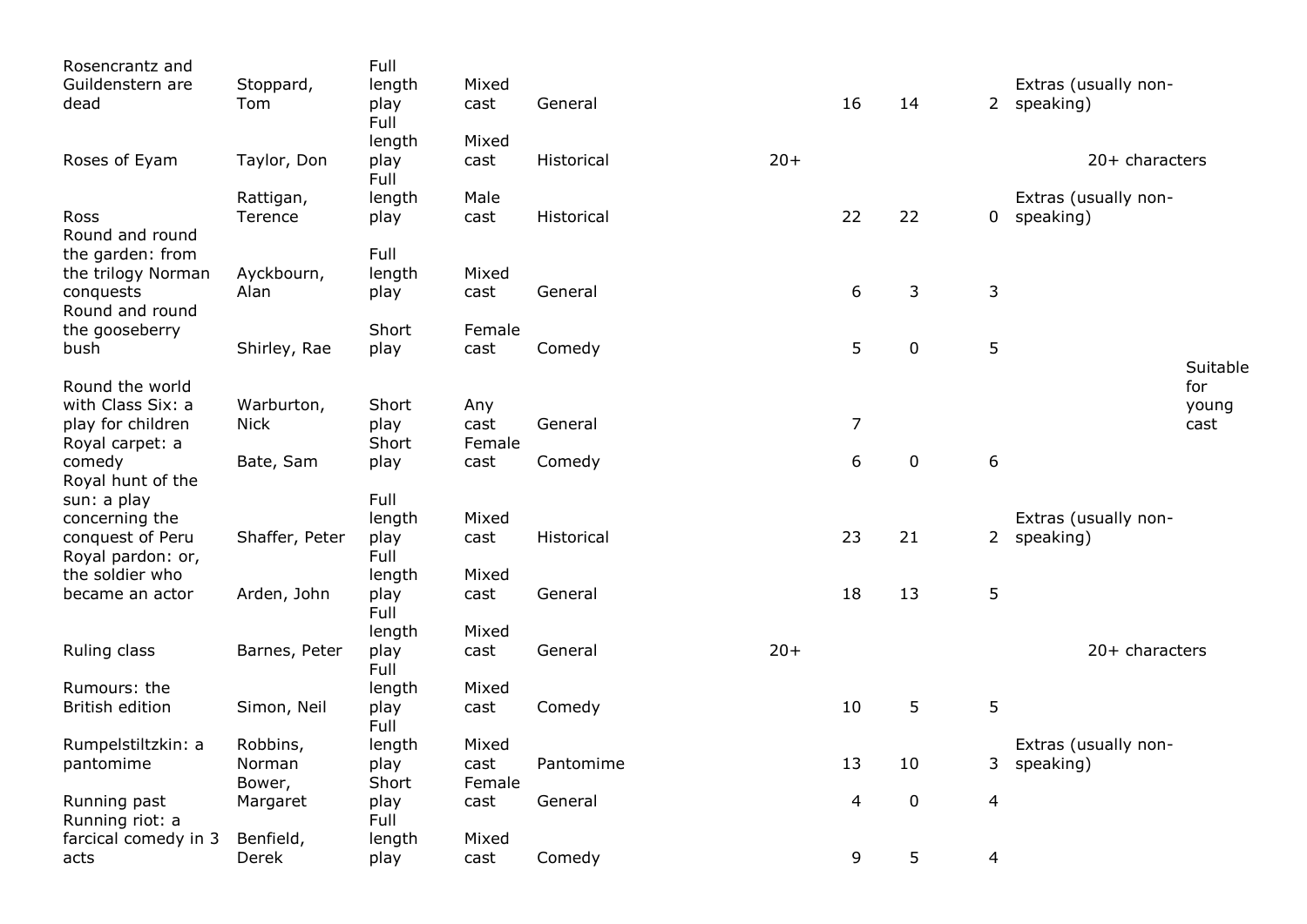|                             |                              | Full          |                |            |    |                |                 |                      |
|-----------------------------|------------------------------|---------------|----------------|------------|----|----------------|-----------------|----------------------|
| Sabrina fair: a             | Taylor,                      | length        | Mixed          |            |    |                |                 |                      |
| romantic comedy             | Samuel                       | play<br>Full  | cast           | Comedy     | 14 | $\overline{7}$ | $\overline{7}$  |                      |
|                             | Maugham, W.                  | length        | Mixed          |            |    |                |                 |                      |
| Sacred flame                | Somerset                     | play<br>Full  | cast           | General    | 8  | $\overline{4}$ | 4               |                      |
| Safari party: a             |                              | length        | Mixed          |            |    |                |                 |                      |
| comedy                      | Firth, Tim                   | play          | cast           | Comedy     | 6  | 3              | 3               |                      |
| Sailor, beware!: a          |                              | Full          |                |            |    |                |                 |                      |
| comedy in three             |                              | length        | Mixed          |            |    |                |                 |                      |
| acts                        | King, Philip                 | play          | cast           | Comedy     | 9  | 5              | 4               |                      |
|                             | Delderfield, R.              | Short         | Female         |            |    |                |                 |                      |
| Sailors beware              | F.                           | play<br>Full  | cast           | Historical | 6  | 0              | 6               |                      |
| Saint Joan: a               | Shaw,                        | length        | Mixed          |            |    |                |                 |                      |
| chronicle play              | Bernard                      | play<br>Full  | cast           | Historical | 24 | 22             | $\overline{2}$  |                      |
|                             |                              | length        | Mixed          |            |    |                |                 | Extras (usually non- |
| Sand castles                | Larbey, Bob                  | play<br>Full  | cast           | Comedy     | 14 | 4              | 10 <sup>°</sup> | speaking)            |
| Santa in space: a           |                              | length        | Any            |            |    |                |                 |                      |
| pantomime                   | Reakes, Paul                 | play          | cast           | Pantomime  | 14 |                |                 |                      |
|                             |                              | Full          |                |            |    |                |                 |                      |
|                             |                              | length        | Mixed          |            |    |                |                 |                      |
| Saved<br>Say it with        | Bond, Edward                 | play<br>Short | cast<br>Female | General    | 10 | 7              | 3               |                      |
| chocolates<br>Say something | Horsler, Peter               | play<br>Short | cast<br>Mixed  | Comedy     | 4  | 0              | 4               |                      |
| happened                    | Bennett, Alan                | play<br>Full  | cast           | General    | 3  | $\mathbf{1}$   | $\overline{2}$  |                      |
|                             | Waterhouse,                  | length        | Mixed          |            |    |                |                 |                      |
| Say who you are             | Keith                        | play<br>Full  | cast           | Comedy     | 4  | $\overline{2}$ | $\overline{2}$  |                      |
|                             |                              | length        | Mixed          |            |    |                |                 |                      |
| Scarlet ribbon              | Shirley, Rae                 | play          | cast           | General    | 8  | $\overline{2}$ | 6               |                      |
|                             | Sheridan,                    | Full          |                |            |    |                |                 |                      |
|                             | Richard                      | length        | Mixed          |            |    |                |                 |                      |
| School for scandal          | <b>Brinsley</b><br>Sheridan, | play<br>Full  | cast           | Comedy     | 16 | 12             | 4               |                      |
| School for scandal          | Richard                      | length        | Mixed          |            |    |                |                 |                      |
| (with Rivals)               | <b>Brinsley</b>              | play          | cast           | Comedy     | 16 | 12             | 4               |                      |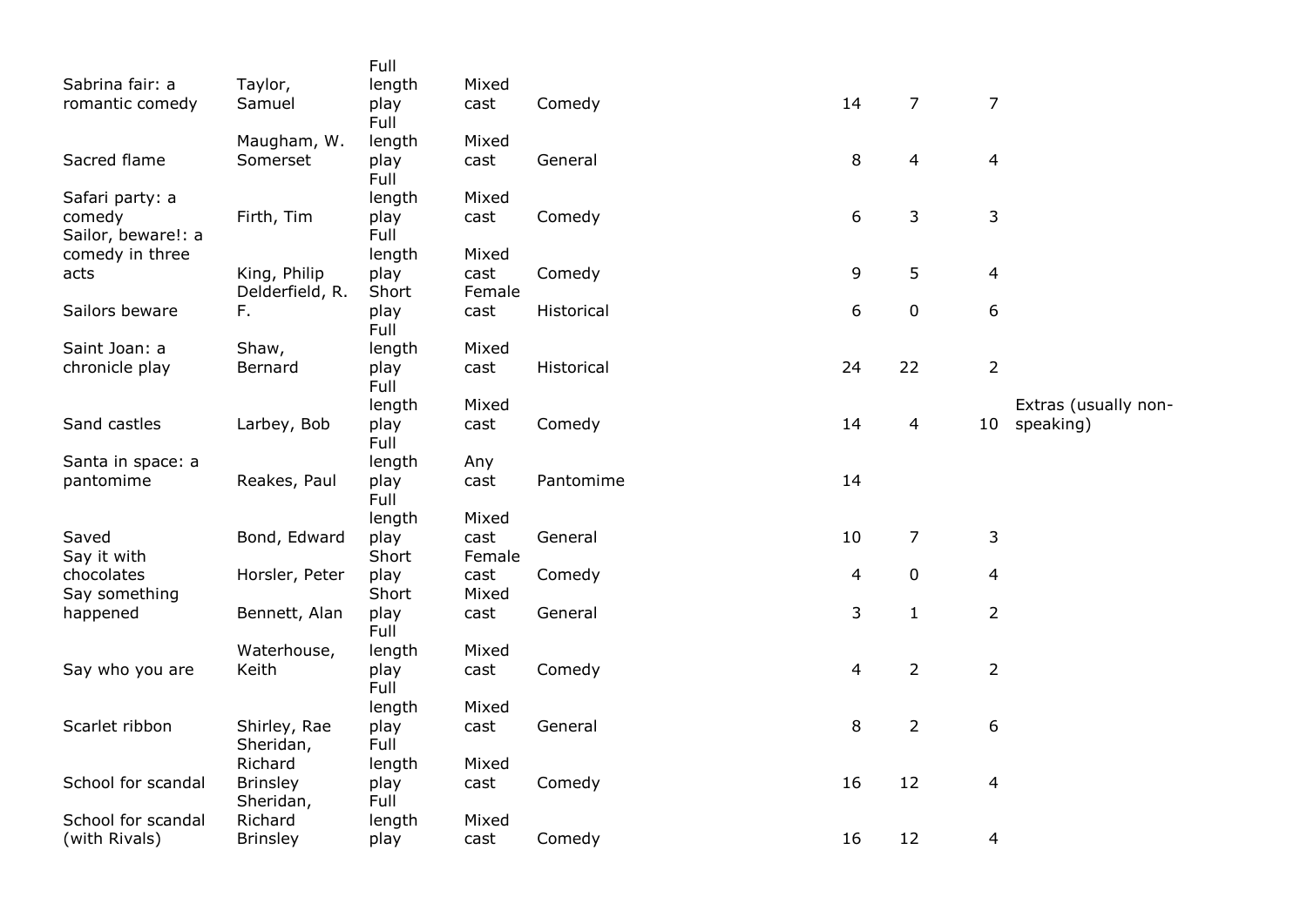| School for wives:<br>Moliere's L'ecole |                       |               |               |               |           |                |                |                |                      |
|----------------------------------------|-----------------------|---------------|---------------|---------------|-----------|----------------|----------------|----------------|----------------------|
| des femmes,                            |                       | Full          |               |               |           |                |                |                |                      |
| adapted by Miles                       |                       | length        | Mixed         |               |           |                |                |                |                      |
| Malleson                               | Molière<br>Brockhill, | play<br>Short | cast<br>Mixed | General       |           | $\, 8$         | 6              | $\overline{2}$ |                      |
| School ties                            | George                | play<br>Full  | cast          | Comedy        |           | 6              | 3              | 3              |                      |
|                                        | Holliday,             | length        | Mixed         |               |           |                |                |                |                      |
| Scottish play                          | Graham                | play          | cast          | Comedy        |           | 13             | 6              | $\overline{7}$ |                      |
| Sea side trippers: a                   | Tydeman,              | Short         | Any           |               |           |                |                |                |                      |
| minidrama                              | Richard               | play<br>Full  | cast          | Comedy        |           | 15             |                |                |                      |
|                                        |                       | length        | Mixed         |               |           |                |                |                | Extras (usually non- |
| Sea: a comedy                          | Bond, Edward          | play<br>Full  | cast          | Comedy        |           | 14             | $\overline{7}$ |                | 7 speaking)          |
| Seagull: a comedy                      | Chekhov,              | length        | Mixed         |               |           |                |                |                | Extras (usually non- |
| in four acts                           | Anton                 | play<br>Full  | cast          | Comedy        |           | 11             | $\overline{7}$ |                | 4 speaking)          |
| Seagulls over                          | Hastings,             | length        | Male          |               |           |                |                |                |                      |
| Sorrento                               | Hugh                  | play          | cast          | General       |           | 9              | 9              | $\pmb{0}$      |                      |
| Seaside postcard: a                    | Frisby,               | Short         | Mixed         |               |           |                |                |                |                      |
| comedy                                 | Terence               | play<br>Full  | cast          | Comedy        |           | 8              | 4              | 4              |                      |
|                                        | Ayckbourn,            | length        | Mixed         |               |           |                |                |                |                      |
| Season's greetings                     | Alan                  | play          | cast          | Christmas     |           | 9              | 5              | $\overline{4}$ |                      |
| Seat in the park:                      | Vooght,               | Short         | Mixed         |               |           |                |                |                |                      |
| five one act plays                     | Cherry                | play          | cast          | General       | Anthology |                |                |                |                      |
| Seat in the park:                      | Vooght,               | Short         | Female        |               |           |                |                |                |                      |
| five one act plays                     | Cherry                | play          | cast          | General       | Anthology |                |                |                |                      |
|                                        |                       | Full          |               |               |           |                |                |                |                      |
| Second Mrs.                            | Pinero, Arthur        | length        | Mixed         |               |           |                |                |                |                      |
| Tanqueray                              | Wing                  | play<br>Full  | cast          | General       |           | 11             | $\overline{7}$ | $\overline{4}$ |                      |
| Second time                            | Benfield,             | length        | Mixed         |               |           |                |                |                |                      |
| around: a comedy                       | Derek                 | play          | cast          | Comedy        |           | 5              | $\overline{2}$ | 3              |                      |
|                                        |                       |               |               |               |           |                |                |                | Suitable             |
| Secret diary of                        |                       | Full          |               |               |           |                |                |                | for                  |
| Adrian Mole aged                       | Townsend,             | length        | Mixed         |               |           |                |                |                | young                |
| 133/4                                  | Sue                   | play          | cast          | Dramatisation |           | 9              | 5              | 4              | cast                 |
|                                        |                       | Full          | Mixed         |               |           |                |                |                | Suitable             |
| Secret garden                          | Duffield, Neil        | length        | cast          | Dramatisation |           | $\overline{7}$ | 4              | 3              | for                  |
|                                        |                       |               |               |               |           |                |                |                |                      |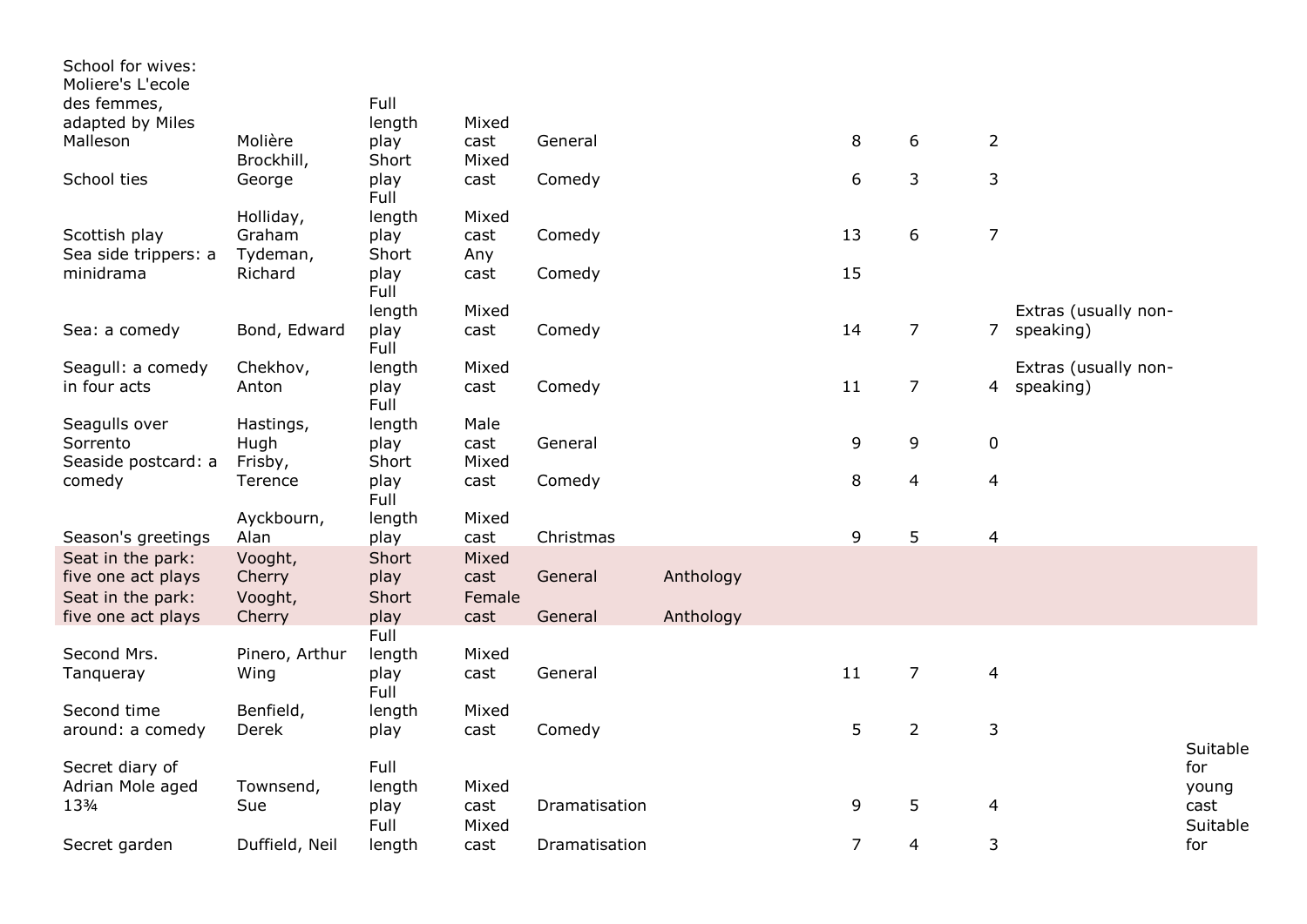|                                                                            |                                       | play                    |                         |          |           |                |                |                          |                                   | young<br>cast |
|----------------------------------------------------------------------------|---------------------------------------|-------------------------|-------------------------|----------|-----------|----------------|----------------|--------------------------|-----------------------------------|---------------|
|                                                                            |                                       | Full<br>length          | Mixed                   |          |           |                |                |                          |                                   |               |
| Secret rapture                                                             | Hare, David                           | play<br>Full            | cast                    | General  |           | 6              | $\overline{2}$ | $\overline{4}$           |                                   |               |
| Secret woman: a<br>play in four acts                                       | Phillpotts,<br>Eden                   | length<br>play<br>Full  | Mixed<br>cast           | General  |           | 18             | 12             | 6                        | Extras (usually non-<br>speaking) |               |
| See how they run!:<br>a farce in three acts                                | King, Philip                          | length<br>play          | Mixed<br>cast           | Comedy   |           | 9              | 6              | 3                        |                                   |               |
| Selected one act<br>plays, volume 1:<br>The shewing-up<br>Selected one act | Shaw,<br><b>Bernard</b>               | Short<br>play           | Mixed<br>cast           | General  | Anthology |                |                |                          |                                   |               |
| plays, volume 2:<br>The dark lady                                          | Shaw,<br><b>Bernard</b>               | Short<br>play<br>Short  | Mixed<br>cast<br>Mixed  | General  | Anthology |                |                |                          |                                   |               |
| Selected plays                                                             | Yeats, W. B.                          | play                    | cast                    | General  | Anthology |                |                |                          |                                   |               |
|                                                                            |                                       | Full<br>length          | Mixed                   |          |           |                |                |                          |                                   |               |
| Self portrait<br>Semblance of                                              | Yeger, Sheila<br>Newmeir,             | play<br>Short           | cast<br>Female          | General  |           | 9              | 3              | $\boldsymbol{6}$         |                                   |               |
| madness<br>Semblance of                                                    | John H.<br>Newmeir,                   | play<br>Short           | cast<br>Female          | General  |           | 3              | $\mathbf 0$    | 3                        |                                   |               |
| madness                                                                    | John H.                               | play<br>Full            | cast                    | Thriller |           | 3              | $\mathbf 0$    | 3                        |                                   |               |
| Semi-detached: a                                                           |                                       | length                  | Mixed                   |          |           |                |                |                          |                                   |               |
| play in three acts<br>Seneca's Oedipus,                                    | Turner, David                         | play<br>Full            | cast                    | General  |           | 9              | 5              | $\overline{\mathbf{4}}$  |                                   |               |
| adapted by Ted<br>Hughes                                                   | Hughes, Ted                           | length<br>play<br>Full  | Mixed<br>cast           | Tragedy  |           | $\overline{7}$ | 5              | $2^{\circ}$              | Extras (usually non-<br>speaking) |               |
| Sense of guilt<br>Sentimental ladies:                                      | Rosenthal,<br>Andrew<br>Constanduros, | length<br>play<br>Short | Mixed<br>cast<br>Female | General  |           | 8              | 3              | 5                        |                                   |               |
| a village comedy                                                           | Mabel<br>Stoppard,                    | play<br>Short           | cast<br>Mixed           | Comedy   |           | 5              | $\mathbf 0$    | 5                        |                                   |               |
| Separate peace<br>Separate tables:                                         | Tom                                   | play<br>Full            | cast                    | General  |           | 6              | $\overline{2}$ | $\overline{\mathcal{L}}$ |                                   |               |
| two plays Table<br>no1; Table no.2                                         | Rattigan,<br>Terence                  | length<br>play          | Mixed<br>cast           | General  |           | 11             | 3              | 8                        |                                   |               |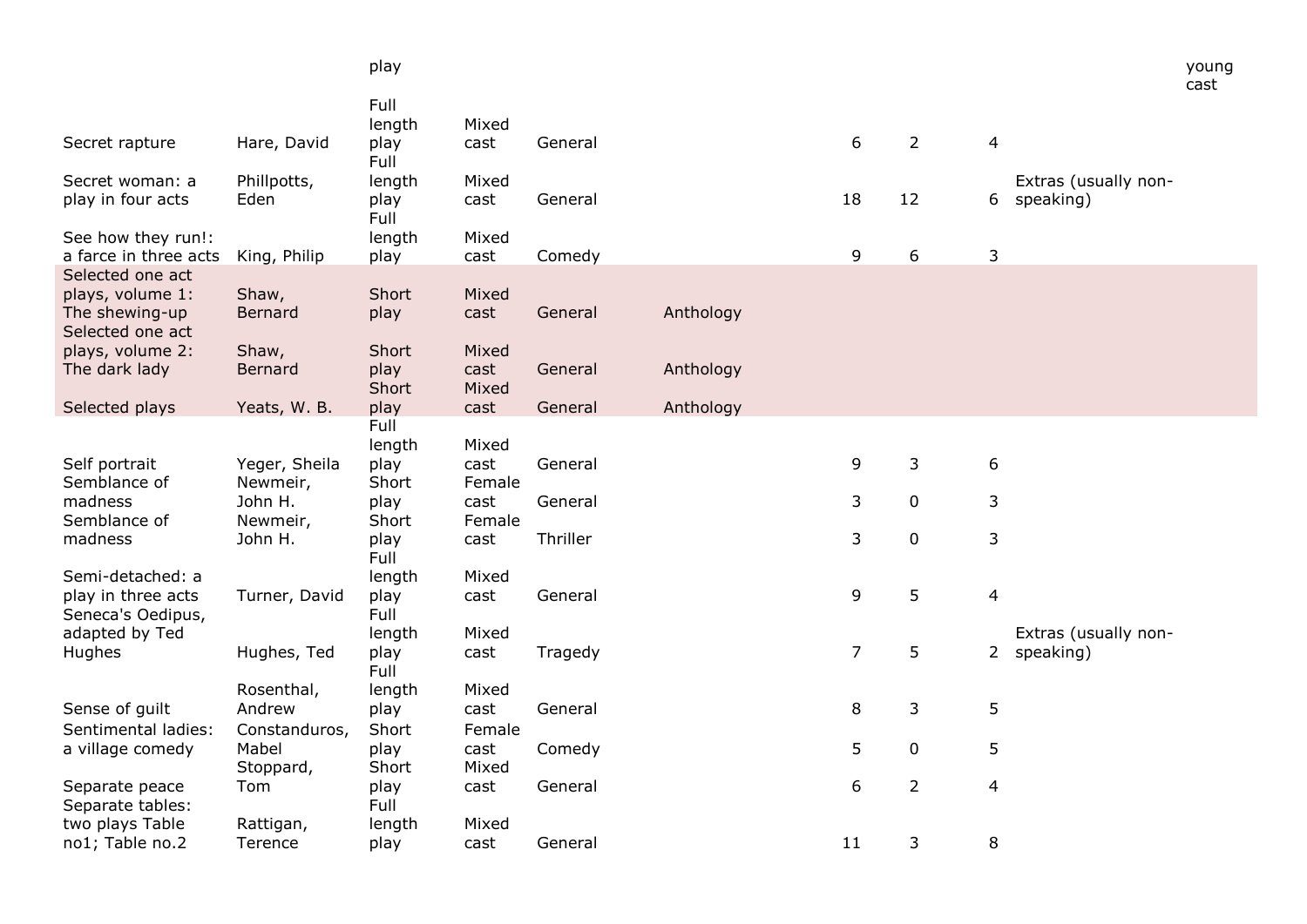| September                        |                      | Short          | Female        |             |           |                |                |                |  |
|----------------------------------|----------------------|----------------|---------------|-------------|-----------|----------------|----------------|----------------|--|
| revisited                        | Coles, Enid          | play<br>Full   | cast          | General     |           | 4              | 0              | 4              |  |
| September tide: a                | Du Maurier,          | length         | Mixed         |             |           |                |                |                |  |
| play in three acts               | Daphne               | play<br>Full   | cast          | General     |           | 6              | 3              | 3              |  |
| Servant of two                   |                      | length         | Mixed         |             |           |                |                |                |  |
| masters                          | Goldoni, Carlo       | play           | cast          | Comedy      |           | 13             | 10             | 3              |  |
| Seven French one-                |                      |                |               |             |           |                |                |                |  |
| act plays: dramatic<br>shorthand | Radford, Colin       | Short<br>play  | Mixed<br>cast | French text | Anthology | 0              |                |                |  |
|                                  |                      | Full           |               |             |           |                |                |                |  |
|                                  | Pertwee,             | length         | Mixed         |             |           |                |                |                |  |
| Sextet                           | Michael              | play           | cast          | Comedy      |           | $\overline{7}$ | 4              | 3              |  |
| Sganarelle                       |                      |                |               |             |           |                |                |                |  |
| translated by Miles              |                      | Short          | Mixed         |             |           |                |                |                |  |
| Malleson                         | Molière              | play<br>Full   | cast          | Comedy      |           | 6              | 3              | 3              |  |
|                                  | Mcloughlin,          | length         | Mixed         |             |           |                |                |                |  |
| Shadow in the sun                | Maurice              | play           | cast          | General     |           | 13             | 3              | 10             |  |
|                                  |                      | <b>Full</b>    |               |             |           |                |                |                |  |
|                                  | Nicholson,           | length         | Mixed         |             |           |                |                |                |  |
| Shadowlands                      | William              | play           | cast          | General     |           | 10             | 8              | $\overline{2}$ |  |
| Shadows                          | Carter,<br>Josephine | Short          | Mixed<br>cast | General     |           | $\overline{7}$ | 3              | $\overline{4}$ |  |
| Shadows of the                   |                      | play           |               |             |           |                |                |                |  |
| evening from Suite               |                      | Short          | Mixed         |             |           |                |                |                |  |
| in three keys                    | Coward, Noel         | play           | cast          | General     |           | 4              | $\overline{2}$ | $\overline{2}$ |  |
|                                  |                      | Full           |               |             |           |                |                |                |  |
|                                  |                      | length         | Female        |             |           |                |                |                |  |
| Shakers re-stirred               | Godber, John         | play           | cast          | Comedy      |           | 4              | 0              | $\overline{4}$ |  |
| Shall we join the                |                      | Short          | Mixed         |             |           |                |                |                |  |
| ladies?                          | Barrie, J. M.        | play<br>Full   | cast          | General     |           | 16             | 8              | 8              |  |
| She stoops to                    | Goldsmith,           | length         | Mixed         |             |           |                |                |                |  |
| conquer                          | Oliver               | play           | cast          | Comedy      |           | 10             | 6              | 4              |  |
|                                  |                      | Full           |               |             |           |                |                |                |  |
| She was only an                  | Brooke,              | length         | Mixed         |             |           |                |                |                |  |
| admiral's daughter               | Harold               | play           | cast          | Comedy      |           | 6              | 4              | $\overline{2}$ |  |
| Sherry in the trifle:            |                      | Short          | Female        |             |           |                |                |                |  |
| a comedy<br>Shock tactics: a     | Shirley, Rae         | play           | cast          | Comedy      |           | 6              | 0              | 6              |  |
|                                  |                      |                |               |             |           |                |                |                |  |
| farce                            | Dole, John           | Full<br>length | Mixed<br>cast | Comedy      |           | 11             | 6              | 5              |  |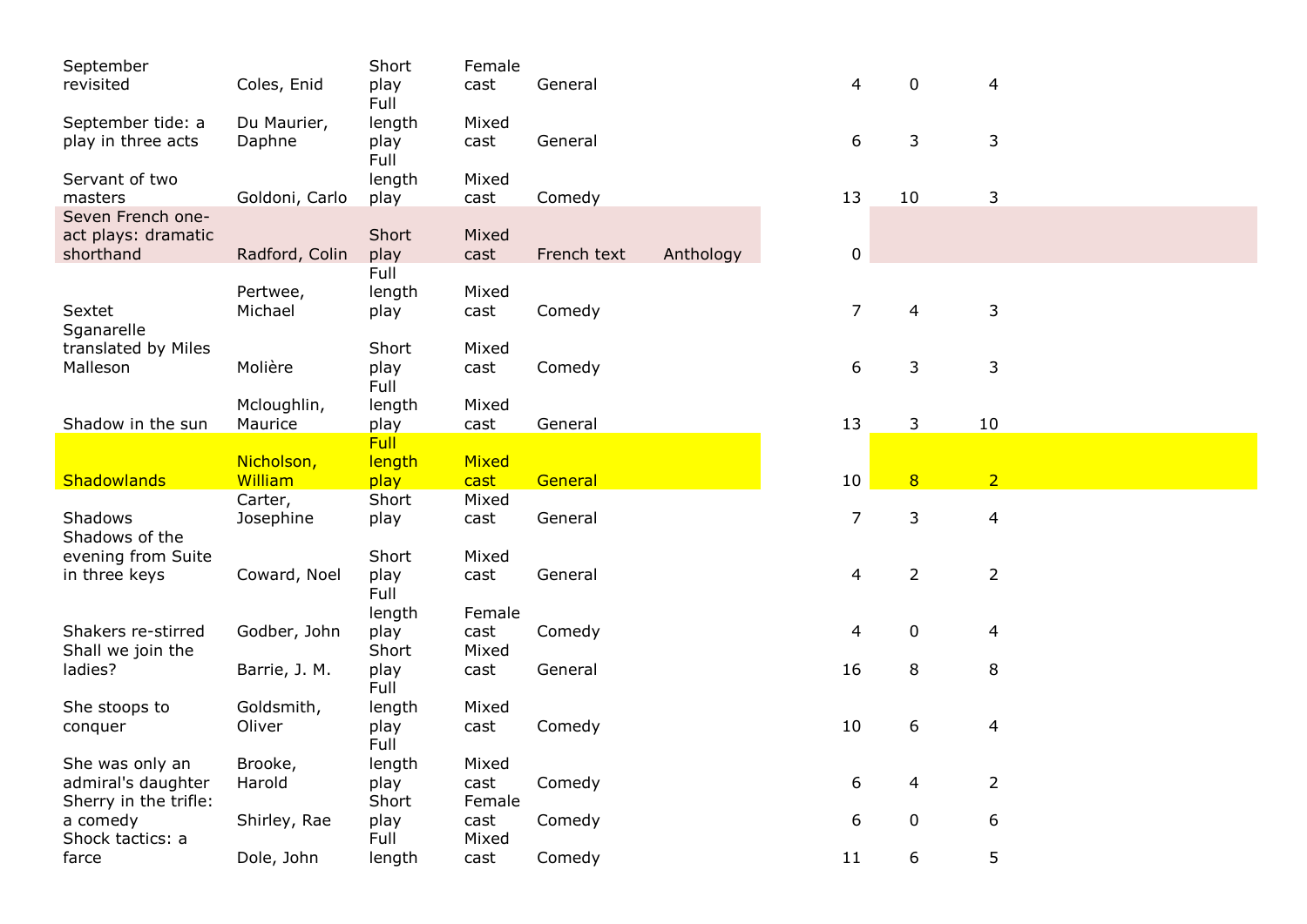|                       |               | play<br>Full |        |           |           |       |     |                |                 |                      |
|-----------------------|---------------|--------------|--------|-----------|-----------|-------|-----|----------------|-----------------|----------------------|
| Shock!: a thriller in | Clemens,      | length       | Mixed  |           |           |       |     |                |                 |                      |
| three acts            | <b>Brian</b>  | play         | cast   | Thriller  |           |       | 8   | 4              | 4               |                      |
|                       |               | Full         |        |           |           |       |     |                |                 |                      |
| Shoemakers'           | Dekker,       | length       | Mixed  |           |           |       |     |                |                 |                      |
| holiday               | Thomas        | play         | cast   | General   |           | $20+$ |     |                |                 | $20+$ characters     |
|                       |               | Full         |        |           |           |       |     |                |                 |                      |
|                       |               | length       | Mixed  |           |           |       |     |                |                 |                      |
| Shop at Sly Corner    | Percy, Edward | play         | cast   | Thriller  |           |       | 10  | 6              | 4               |                      |
| Shop for charity: a   | Mander,       | Short        | Mixed  |           |           |       |     |                |                 |                      |
| comedy                | Charles       | play         | cast   | Comedy    |           |       | 5   | $\mathbf{1}$   | $\overline{4}$  |                      |
| Show must go on!:     | James, Stella | Short        | Female |           |           |       |     |                |                 |                      |
| a comedy              | Wyn           | play         | cast   | Comedy    |           |       | 6   | $\overline{0}$ | $6 \overline{}$ |                      |
|                       |               | Full         |        |           |           |       |     |                |                 |                      |
| Shut your eyes and    | Chapman,      | length       | Mixed  |           |           |       |     |                |                 |                      |
| think of England      | John          | play         | cast   | Comedy    |           |       | 9   | 6              | 3               |                      |
|                       |               | Full         |        |           |           |       |     |                |                 |                      |
|                       |               | length       | Mixed  | Thriller  |           |       |     |                |                 |                      |
| Silhouette            | Brett, Simon  | play<br>Full | cast   |           |           |       | 8   | 5              | 3               |                      |
| Silver box: a         | Galsworthy,   | length       | Mixed  |           |           |       |     |                |                 | Extras (usually non- |
| comedy                | John          | play         | cast   | Comedy    |           |       | 17  | 10             |                 | 7 speaking)          |
|                       |               | Full         |        |           |           |       |     |                |                 |                      |
| Sinbad the sailor: a  |               | length       | Mixed  |           |           |       |     |                |                 | Extras (usually non- |
| pantomime             | Crocker, John | play         | cast   | Pantomime |           |       | 115 | 12             | $\mathbf{3}$    | speaking)            |
|                       |               | Full         |        |           |           |       |     |                |                 |                      |
| Sinbad the sailor: a  |               | length       | Mixed  |           |           |       |     |                |                 |                      |
| pantomime             | Morley, John  | play         | cast   | Pantomime |           | $20+$ |     |                |                 | $20+$ characters     |
| Sing a song of        |               | Full         |        |           |           |       |     |                |                 |                      |
| sixpence: a           | Robbins,      | length       | Any    |           |           |       |     |                |                 | Extras (usually non- |
| pantomime             | Norman        | play         | cast   | Pantomime |           |       | 17  |                |                 | speaking)            |
| Singing in the        | Campton,      | Short        | Any    |           |           |       |     |                |                 |                      |
| wilderness            | David         | play         | cast   | General   |           |       | 6   |                |                 |                      |
| Single spies: a       |               | Short        | Mixed  |           |           |       |     |                |                 |                      |
| double bill           | Bennett, Alan | play         | cast   | General   | Anthology |       |     |                |                 |                      |
|                       |               | Full         |        |           |           |       |     |                |                 |                      |
|                       |               | length       | Mixed  |           |           |       |     |                |                 |                      |
| Sisterhood            | Molière       | play         | cast   | Comedy    |           |       | 10  | 5              | 5               |                      |
|                       |               | Full         |        |           |           |       |     |                |                 |                      |
| Sisterly feelings: a  | Ayckbourn,    | length       | Mixed  |           |           |       |     |                |                 |                      |
| related comedy        | Alan          | play         | cast   | Comedy    |           |       | 12  | 8              | 4               |                      |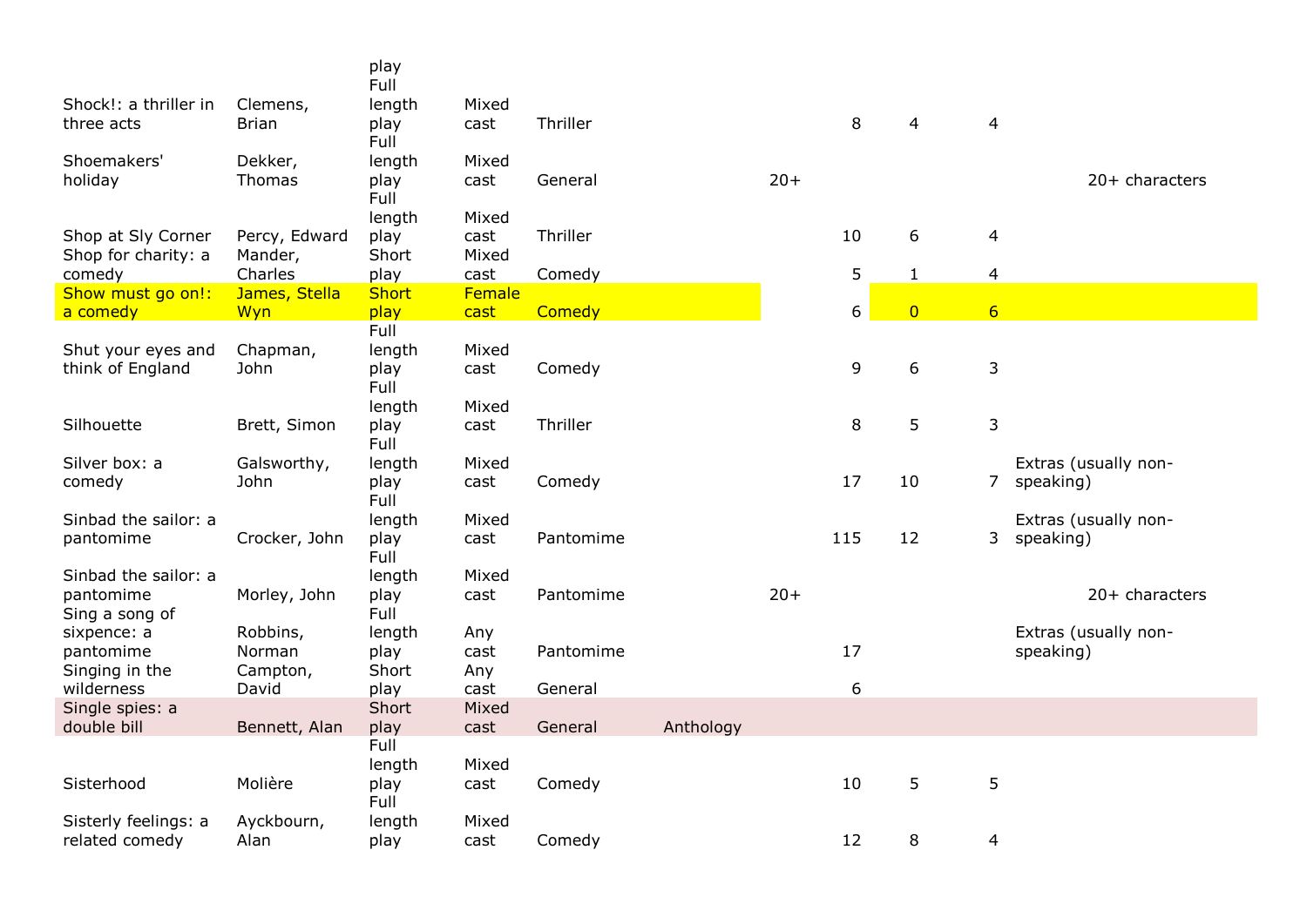| Sitting pretty                                              | Rosenthal,<br>Amy                    | Full<br>length<br>play<br>Full | Mixed<br>cast           | General                      |           | 10             |                | $\overline{4}$ | 6              |  |
|-------------------------------------------------------------|--------------------------------------|--------------------------------|-------------------------|------------------------------|-----------|----------------|----------------|----------------|----------------|--|
| Situation comedy                                            | Mortimer,<br>Johnnie                 | length<br>play<br>Full         | Mixed<br>cast           | Comedy                       |           |                | 6              | 3              | 3              |  |
| Six characters in<br>search of an author<br>Six miniatures: | Pirandello,<br>Luigi<br>Sutherland,  | length<br>play<br>Short        | Mixed<br>cast<br>Female | General                      |           |                | $\overline{7}$ | 3              | $\overline{4}$ |  |
| each for five ladies                                        | Dan                                  | play                           | cast                    | General                      |           |                | 5              | $\pmb{0}$      | 5              |  |
| Six one-act<br>comedies for<br>women                        | Mackenzie,<br>Frances                | Short<br>play                  | Female<br>cast          | Comedy                       |           |                | 5              | $\pmb{0}$      | 5              |  |
| Six one-act<br>comedies for<br>women<br>Six one-act         | Mackenzie,<br>Frances                | Short<br>play                  | Female<br>cast          | Comedy                       |           | $\overline{7}$ |                | $\pmb{0}$      | $\overline{7}$ |  |
| comedies for<br>women<br>Six one-act                        | Mackenzie,<br>Frances                | Short<br>play                  | Female<br>cast          | Comedy                       |           |                | 8              | $\pmb{0}$      | 8              |  |
| comedies for<br>women                                       | Mackenzie,<br>Frances                | Short<br>play                  | Female<br>cast          | Comedy                       |           | 9              |                | $\pmb{0}$      | 9              |  |
| Six one-act<br>comedies for<br>women                        | Mackenzie,<br>Frances                | Short<br>play<br>Short         | Female<br>cast<br>Mixed | Comedy                       | Anthology |                |                |                |                |  |
| Six plays for radio<br>Six plays of                         | Cooper, Giles<br>Strindberg,         | play<br>Short                  | cast<br>Mixed           | Radio play                   | Anthology |                |                |                |                |  |
| Strindberg                                                  | August<br>Peach,                     | play                           | cast                    | General                      | Anthology |                |                |                |                |  |
| Six wives in favour                                         | Lawrence du<br>Garde<br>Peach,       | Short<br>play                  | Female<br>cast          | General                      |           |                | 8              | $\pmb{0}$      | 8              |  |
| Six wives of calais                                         | Lawrence du<br>Garde                 | Short<br>play<br>Full          | Female<br>cast          | Historical                   |           | $\overline{7}$ |                | $\pmb{0}$      | $\overline{7}$ |  |
| Slaughterhouse: a<br>play                                   | Robbins,<br>Norman                   | length<br>play<br>Full         | Mixed<br>cast           | Thriller                     |           | 10             |                | 4              | 6              |  |
| Sleep of prisoners<br>Sleeping beauty: a                    | Fry,<br>Christopher<br>Astell, Betty | length<br>play<br>Full         | Male<br>cast<br>Any     | Religious theme<br>Pantomime |           | 4<br>15        |                | 4              | $\pmb{0}$      |  |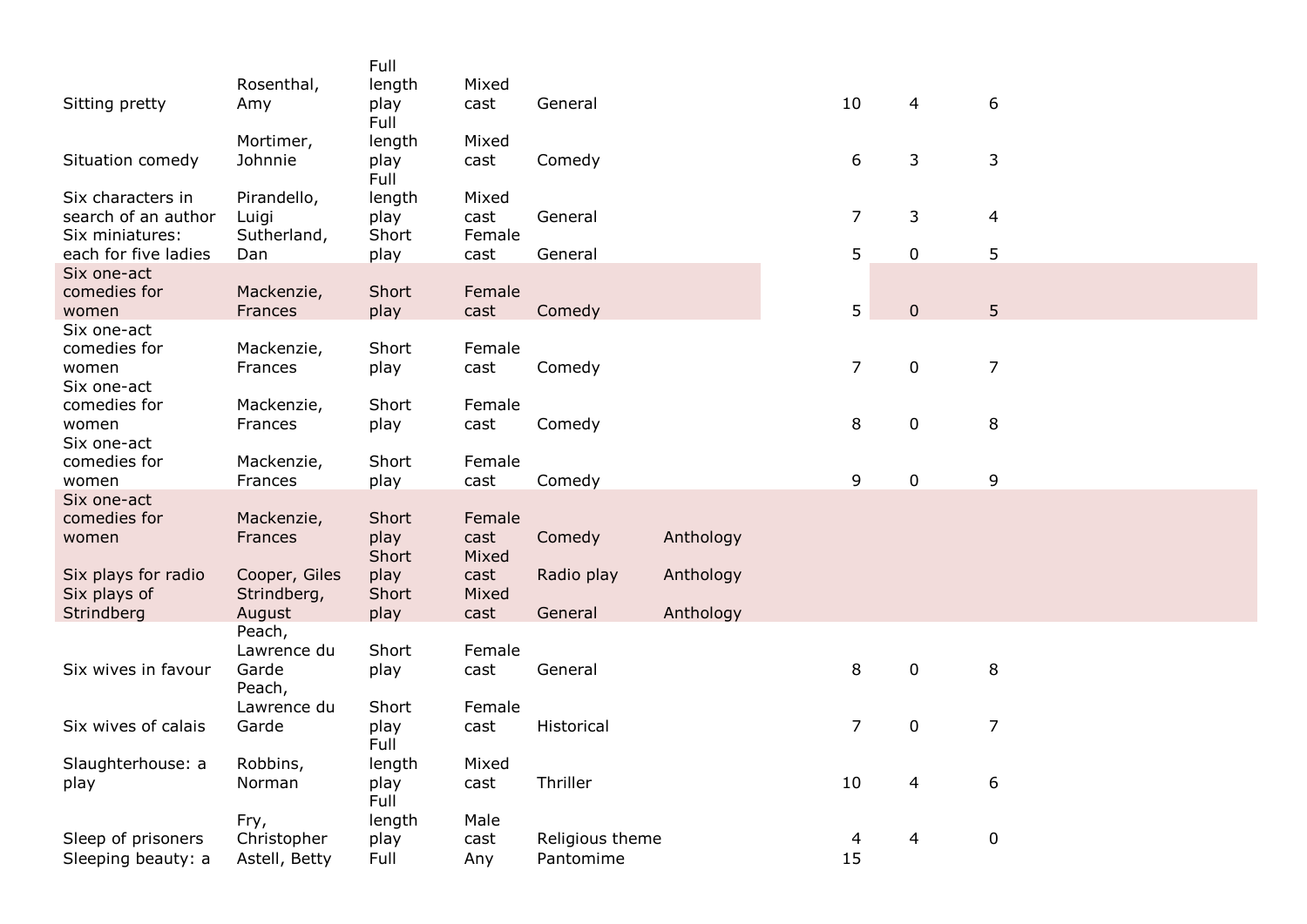| pantomime             |                | length<br>play<br>Full | cast           |                 |           |       |    |                |                  |                      |                         |
|-----------------------|----------------|------------------------|----------------|-----------------|-----------|-------|----|----------------|------------------|----------------------|-------------------------|
| Sleeping Beauty: a    |                | length                 | Mixed          |                 |           |       |    |                |                  | Extras (usually non- |                         |
| pantomime             | Brett, Simon   | play<br>Full           | cast           | Pantomime       |           |       | 8  | 4              |                  | 4 speaking)          |                         |
| Sleeping beauty: a    |                | length                 | Any            |                 |           |       |    |                |                  | Extras (usually non- |                         |
| pantomime             | Crocker, John  | play<br>Full           | cast           | Pantomime       |           |       | 12 |                |                  | speaking)            |                         |
| Sleeping beauty: a    | Robbins,       | length                 | Mixed          |                 |           |       |    |                |                  | Extras (usually non- |                         |
| pantomime             | Norman         | play<br>Full           | cast           | Pantomime       |           |       | 11 | $6\,$          | 5 <sup>1</sup>   | speaking)            |                         |
| Sleeping prince: an   | Rattigan,      | length                 | Mixed          |                 |           |       |    |                |                  |                      |                         |
| occasional fairy tale | Terence        | play<br>Full           | cast           | General         |           |       | 13 | $\overline{7}$ | $\boldsymbol{6}$ |                      |                         |
|                       | Shaffer,       | length                 | Male           |                 |           |       |    |                |                  |                      |                         |
| Sleuth                | Anthony        | play                   | cast           | Comedy Thriller |           |       | 5  | 5              | $\pmb{0}$        |                      |                         |
| Slight ache, and      |                | Short                  | Mixed          |                 |           |       |    |                |                  |                      |                         |
| other plays           | Pinter, Harold | play                   | cast           | General         | Anthology |       |    |                |                  |                      |                         |
| Slight                |                | Short                  | Female         |                 |           |       |    |                |                  |                      |                         |
| misunderstanding      | Dale, Adrian   | play<br>Short          | cast<br>Female | Comedy          |           |       | 6  | $\pmb{0}$      | 6                |                      |                         |
| Slim chance           | Gordon, Peter  | play<br>Full           | cast           | General         |           |       | 8  | $\pmb{0}$      | 8                |                      |                         |
| Small family          | Ayckbourn,     | length                 | Mixed          |                 |           |       |    |                |                  |                      |                         |
| business              | Alan           | play<br>Full           | cast           | General         |           |       | 13 | $\overline{7}$ | 6                |                      |                         |
| Small hotel: a play   |                | length                 | Mixed          |                 |           |       |    |                |                  |                      |                         |
| in three acts         | Frost, Rex     | play<br>Full           | cast           | Comedy          |           |       | 11 | 5              | $\boldsymbol{6}$ |                      |                         |
|                       | Durbridge,     | length                 | Mixed          |                 |           |       |    |                |                  |                      |                         |
| Small hours           | Francis        | play                   | cast           | Thriller        |           |       | 8  | 5              | 3                |                      |                         |
|                       | Campton,       | Short                  | Female         |                 |           |       |    |                |                  |                      |                         |
| Smile                 | David          | play                   | cast           | General         |           |       | 5  | $\pmb{0}$      | 5                |                      |                         |
|                       |                |                        |                |                 |           |       |    |                |                  |                      | Suitable                |
|                       |                | Full                   |                |                 |           |       |    |                |                  |                      | for                     |
|                       |                | length                 | Mixed          |                 |           |       |    |                |                  | $20+$                | young                   |
| Snow Queen            | Nicol, Ron     | play                   | cast           | Dramatisation   |           | $20+$ |    |                |                  | characters           | cast<br>Suitable<br>for |
|                       | Vickers,       | Short                  | Mixed          |                 |           |       |    |                |                  | $20+$                | young                   |
| Snow White            | Sheree         | play                   | cast           | Pantomime       |           | $20+$ |    |                |                  | characters           | cast                    |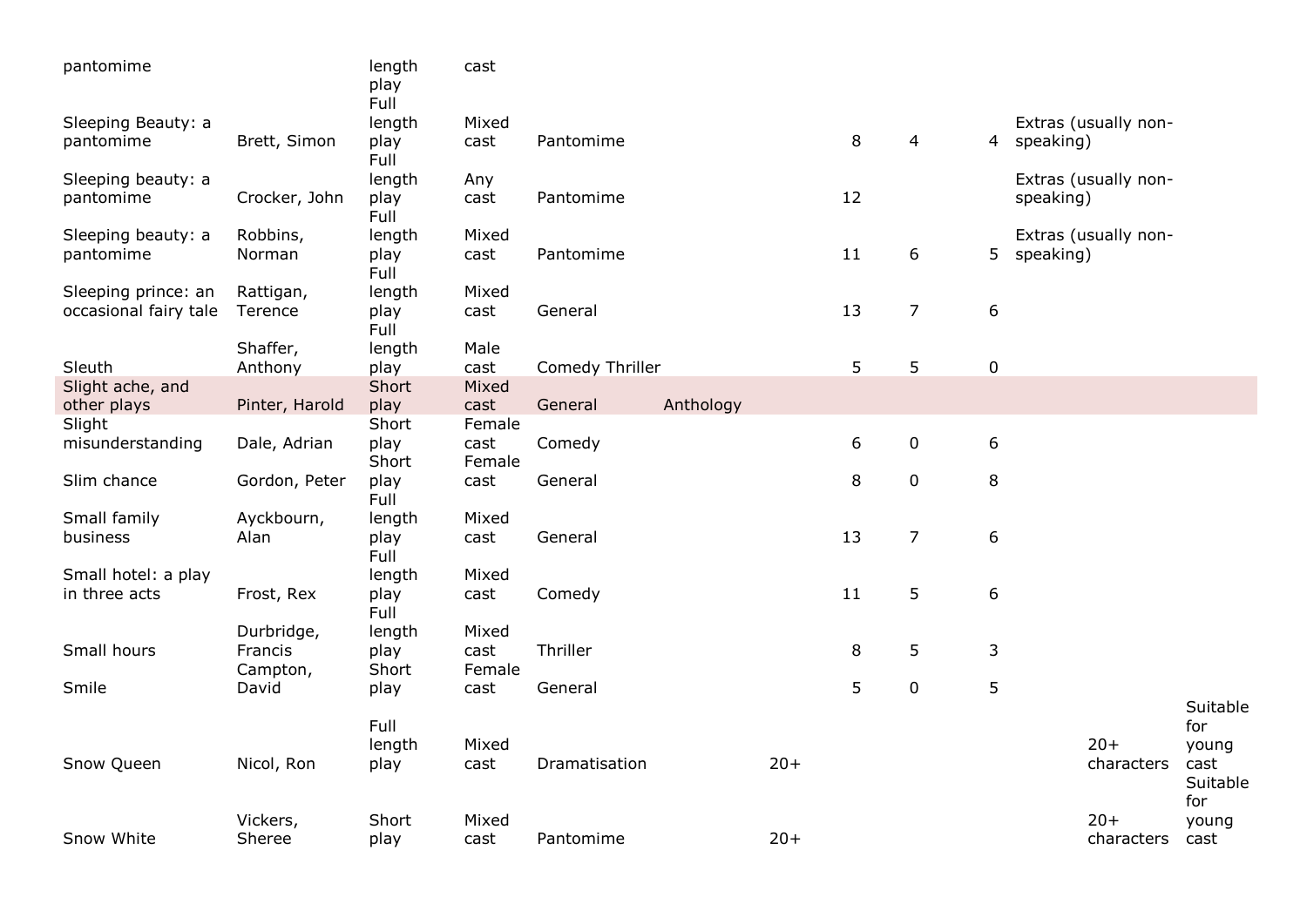| Snow White and<br>the seven dwarfs: a                            |                                        | Full                    | Mixed                  |                 |           |       |                |                |                |                      |
|------------------------------------------------------------------|----------------------------------------|-------------------------|------------------------|-----------------|-----------|-------|----------------|----------------|----------------|----------------------|
| fairy tale play                                                  | White, Jesse<br><b>Braham</b>          | length<br>play<br>Full  | cast                   | Pantomime       |           | $20+$ |                |                |                | $20+$ characters     |
| Snow White: a<br>pantomime                                       | Robbins,<br>Norman                     | length<br>play          | Any<br>cast            | Pantomime       |           |       | 15             |                |                |                      |
|                                                                  |                                        | Full                    | Mixed                  |                 |           |       |                |                |                | Extras (usually non- |
| Soft September air                                               | Hastings,<br>Charlotte                 | length<br>play          | cast                   | General         |           |       | 12             | 5              | $\overline{7}$ | speaking)            |
| Softcops, and, Fen:                                              | Churchill,                             | Full<br>length          | Mixed                  |                 |           |       |                |                |                |                      |
| two plays<br>Soldier, soldier:                                   | Caryl                                  | play<br>Short           | cast<br>Mixed          | General         | Anthology |       |                |                |                |                      |
| and other plays                                                  | Arden, John                            | play                    | cast                   | General         | Anthology |       |                |                |                |                      |
| Something in the<br>attic: a comedy-<br>thriller<br>Something to | Raynor, Molly                          | Short<br>play           | Female<br>cast         | Comedy Thriller |           |       | 5              | $\mathbf 0$    | 5              |                      |
| celebrate: a play in<br>three acts for ten<br>women              | Macaulife, Kay                         | Full<br>length<br>play  | Female<br>cast         | General         |           |       | 10             | $\mathbf 0$    | 10             |                      |
|                                                                  |                                        | Full<br>length          | Mixed                  |                 |           |       |                |                |                |                      |
| Something to hide<br>Song at twilight: a                         | Sands, Leslie                          | play                    | cast                   | Thriller        |           |       | $\overline{7}$ | 3              | $\overline{4}$ |                      |
| comedy in two acts,<br>from Suite in three<br>keys               | Coward, Noel                           | Full<br>length<br>play  | Mixed<br>cast          | Comedy          |           |       | $\overline{4}$ | $\overline{2}$ | $\overline{2}$ |                      |
| Sorry, wrong                                                     |                                        |                         |                        |                 |           |       |                |                |                |                      |
| number, and, The<br>hitch-hiker                                  | Fletcher,<br>Lucille                   | Short<br>play           | Mixed<br>cast          | Radio play      | Anthology |       |                |                |                |                      |
| Sound of murder: a                                               |                                        | Full                    |                        |                 |           |       |                |                |                |                      |
| play in three acts<br>Sour grapes and                            | Fairchild,<br>William<br>Warburton, N. | length<br>play<br>Short | Mixed<br>cast<br>Mixed | Thriller        |           |       | 6              | 4              | $\overline{2}$ |                      |
| ashes                                                            | J.                                     | play<br>Full            | cast                   | General         |           |       | 5              | $\overline{2}$ | 3              |                      |
|                                                                  | Delderfield, R.                        | length                  | Mixed                  |                 |           |       |                |                |                | Extras (usually non- |
| Spark in Judea<br>Sparrows: a                                    | F.<br>Mander,                          | play<br>Short           | cast<br>Mixed          | Religious theme |           |       | 12             | 8              | 4              | speaking)            |
| comedy                                                           | Charles                                | play                    | cast                   | Comedy          |           |       | 4              | $\overline{2}$ | $\overline{2}$ |                      |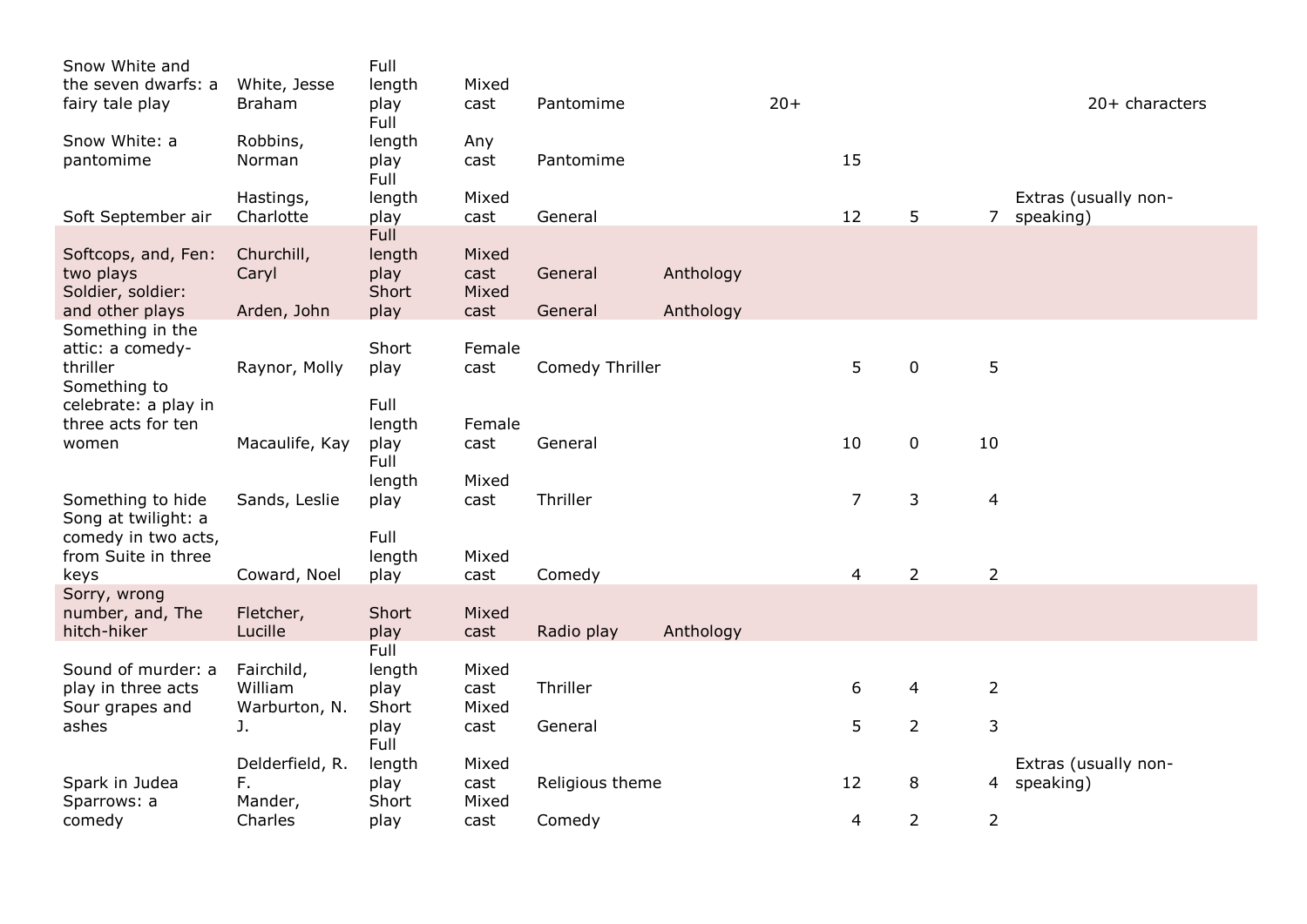|                    |                | Full         |        |                 |       |                |                         |                |                      |
|--------------------|----------------|--------------|--------|-----------------|-------|----------------|-------------------------|----------------|----------------------|
| Special occasions: | Slade,         | length       | Mixed  |                 |       |                |                         |                |                      |
| a play in 2 acts   | Bernard        | play<br>Full | cast   | General         |       | $\overline{2}$ | $\mathbf{1}$            | $\mathbf{1}$   |                      |
|                    |                | length       | Mixed  |                 |       |                |                         |                |                      |
| Speed-the-plow     | Mamet, David   | play<br>Full | cast   | General         |       | 3              | $\overline{2}$          | $\mathbf{1}$   |                      |
|                    | Christie,      | length       | Mixed  |                 |       |                |                         |                |                      |
| Spider's web       | Agatha         | play         | cast   | Thriller        |       | 11             | 8                       | 3              |                      |
| Spinsters of       | Peach, L. du   | Short        | Female |                 |       |                |                         |                |                      |
| Lavender Lane      | Garde          | play         | cast   | General         |       | 5              | $\pmb{0}$               | 5              |                      |
| Split ends: a      |                | Short        | Mixed  |                 |       |                |                         |                |                      |
| comedy             | Vickery, Frank | play         | cast   | Comedy          |       | 4              | $\overline{2}$          | $\overline{2}$ |                      |
|                    |                | Full         |        |                 |       |                |                         |                |                      |
| Spring and port    |                | length       | Mixed  |                 |       |                |                         |                |                      |
| wine: a comedy     | Naughton, Bill | play         | cast   | Comedy          |       | 8              | $\overline{\mathbf{4}}$ | $\overline{4}$ |                      |
|                    |                | Full         |        |                 |       |                |                         |                |                      |
|                    | Wedekind,      | length       | Mixed  |                 |       |                |                         |                |                      |
| Spring awakening   | Frank          |              | cast   | General         | $20+$ |                |                         |                | 20+ characters       |
|                    |                | play         |        |                 |       |                |                         |                |                      |
| Spring song        |                |              |        |                 |       |                |                         |                |                      |
| singers: a         | Tydeman,       | Short        | Any    |                 |       |                |                         |                | Extras (usually non- |
| minidrama          | Richard        | play<br>Full | cast   | General         |       | 4              |                         |                | speaking)            |
| Spygame: a         | Manktelow,     | length       | Mixed  |                 |       |                |                         |                |                      |
| comedy-thriller    | <b>Bettine</b> | play<br>Full | cast   | Comedy Thriller |       | $\overline{7}$ | 3                       | $\overline{4}$ |                      |
|                    |                | length       | Mixed  |                 |       |                |                         |                |                      |
| Stags and hens     | Russell, Willy | play         | cast   | Comedy          |       | 12             | $\overline{7}$          | 5              |                      |
| Star dusters: a    | Sinclair,      | Short        | Female |                 |       |                |                         |                |                      |
| farcical comedy    | Naomi          | play         | cast   | Comedy          |       | 6              | $\pmb{0}$               | 6              |                      |
|                    |                | Full         |        |                 |       |                |                         |                |                      |
|                    |                | length       | Mixed  |                 |       |                |                         |                |                      |
| Star quality       | Coward, Noël   | play         | cast   | Comedy          |       | 8              | 5                       | 3              |                      |
|                    |                | Full         |        |                 |       |                |                         |                |                      |
|                    |                | length       | Mixed  |                 |       |                |                         |                |                      |
| Star quality       | Coward, Noël   | play         | cast   | Comedy          |       | 12             | $\overline{7}$          | 5              |                      |
|                    |                | Full         |        |                 |       |                |                         |                |                      |
|                    |                | length       | Mixed  |                 |       |                |                         |                |                      |
| Steaming           | Dunn, Nell     | play         | cast   | General         |       | $\overline{7}$ | $\mathbf 1$             | 6              |                      |
|                    |                | Full         |        |                 |       |                |                         |                |                      |
| Steel magnolias: a | Harling,       | length       | Female |                 |       |                |                         |                |                      |
| play               | Robert         | play         | cast   | General         |       | 6              | $\boldsymbol{0}$        |                |                      |
|                    |                |              |        |                 |       |                |                         | 6              |                      |
| Stepping out: a    | Harris,        | Full         | Mixed  | Comedy          |       | 10             | $1\,$                   | 9              | Extras (usually non- |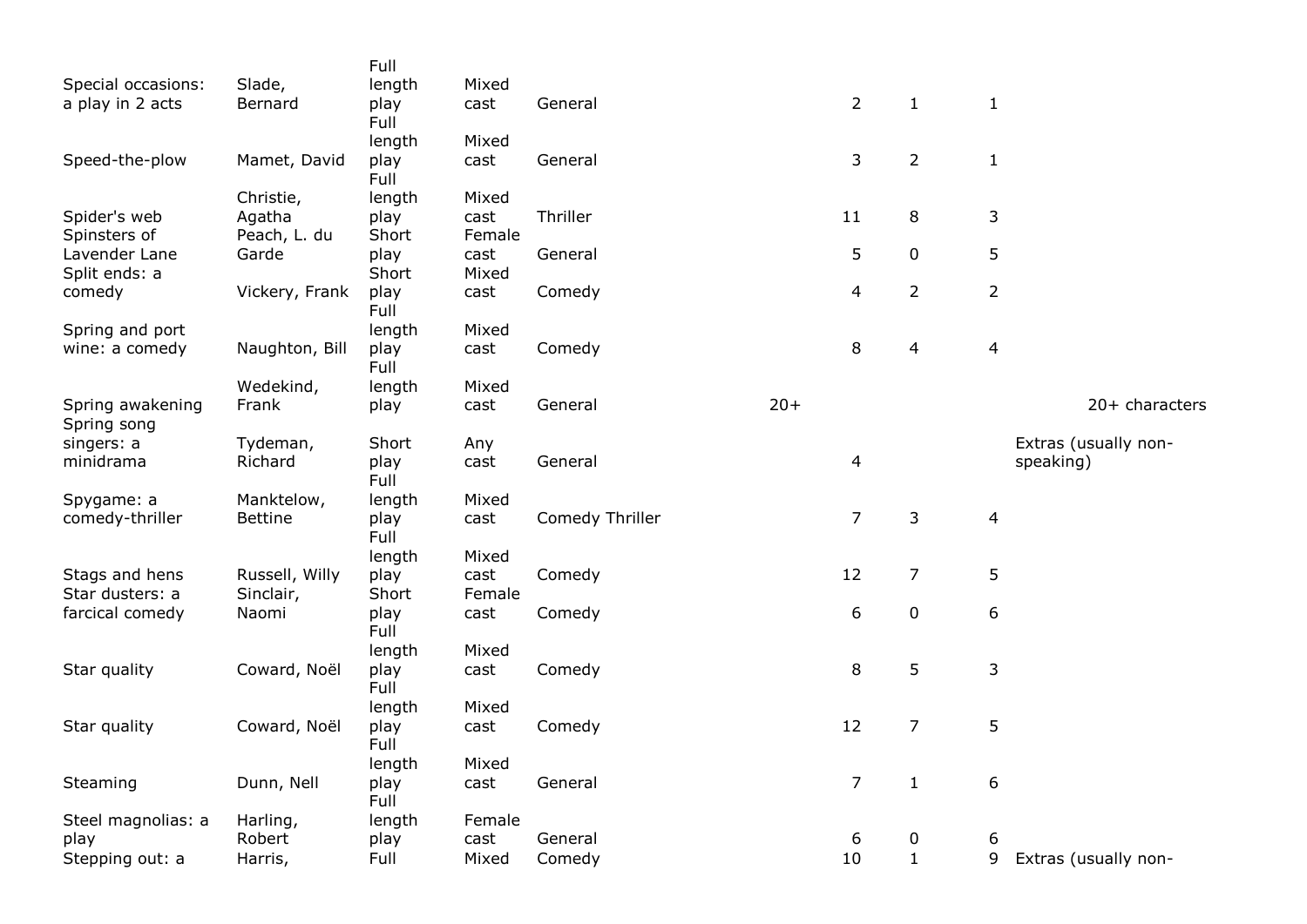| comedy                                                | Richard                  | length<br>play                 | cast                   |                 |       |                |                |                  | speaking)                           |                      |
|-------------------------------------------------------|--------------------------|--------------------------------|------------------------|-----------------|-------|----------------|----------------|------------------|-------------------------------------|----------------------|
| Still life                                            | Coward, Noel             | Short<br>play<br>Full          | Mixed<br>cast          | General         |       | 11             | 6              | 5                |                                     |                      |
| Sting in the tale                                     | Clemens,<br><b>Brian</b> | length<br>play                 | Mixed<br>cast          | General         |       | 5              | 3              | $\overline{2}$   |                                     | Suitable             |
| Stone soup: a<br>modern fable<br>Stones in his        | Thain, Paul              | Short<br>play<br>Full          | Any<br>cast            | General         |       | 16             |                |                  |                                     | for<br>young<br>cast |
| pockets, and, A<br>night in November<br>Stones in his | Jones, Marie             | length<br>play<br>Full         | Male<br>cast           | General         |       | $\mathbf{1}$   | $\mathbf{1}$   | $\pmb{0}$        |                                     |                      |
| pockets, and, A<br>night in November                  | Jones, Marie             | length<br>play<br>Short        | Male<br>cast<br>Mixed  | General         |       | $\overline{2}$ | $\overline{2}$ | $\pmb{0}$        |                                     |                      |
| Stop and run                                          | Raffle, Diana            | play<br>Full                   | cast                   | General         |       | 5              | $\overline{2}$ | 3                |                                     |                      |
| Strangers in the<br>house<br>Strangers on a           | Lucas, Victor            | length<br>play                 | Mixed<br>cast          | Comedy Thriller |       | 9              | 3              | $\boldsymbol{6}$ |                                     |                      |
| train: based on the<br>novel by Patricia<br>Highsmith | Warner, Craig            | Full<br>length<br>play<br>Full | Mixed<br>cast          | Dramatisation   |       | $\overline{7}$ | 5              | $\overline{2}$   |                                     |                      |
| Streetcar named<br>Desire                             | Williams,<br>Tennessee   | length<br>play<br>Full         | Mixed<br>cast          | General         |       | 13             | $\overline{7}$ | 6                |                                     |                      |
| Strictly murder: a<br>thriller                        | Clemens,<br><b>Brian</b> | length<br>play<br>Full         | Mixed<br>cast          | Thriller        |       | 5              | 3              | $\overline{2}$   |                                     |                      |
| Strife: a drama in<br>three acts                      | Galsworthy,<br>John      | length<br>play<br>Full         | Mixed<br>cast          | General         | $20+$ |                |                |                  | 20+ characters                      |                      |
| Strike happy: a<br>farcical comedy                    | Greenwood,<br>Duncan     | length<br>play<br>Full         | Mixed<br>cast          | Comedy          |       | 8              | 3              |                  | Extras (usually non-<br>5 speaking) |                      |
| Strike up the<br>banns: a comedy                      | Wymark,<br>Olwen         | length<br>play<br>Full         | Mixed<br>cast<br>Mixed | Comedy          |       | 6              | 3              | 3                |                                     |                      |
| Stringer's last stand                                 | Barstow, Stan            | length                         | cast                   | General         |       | 8              | 3              | 5                |                                     |                      |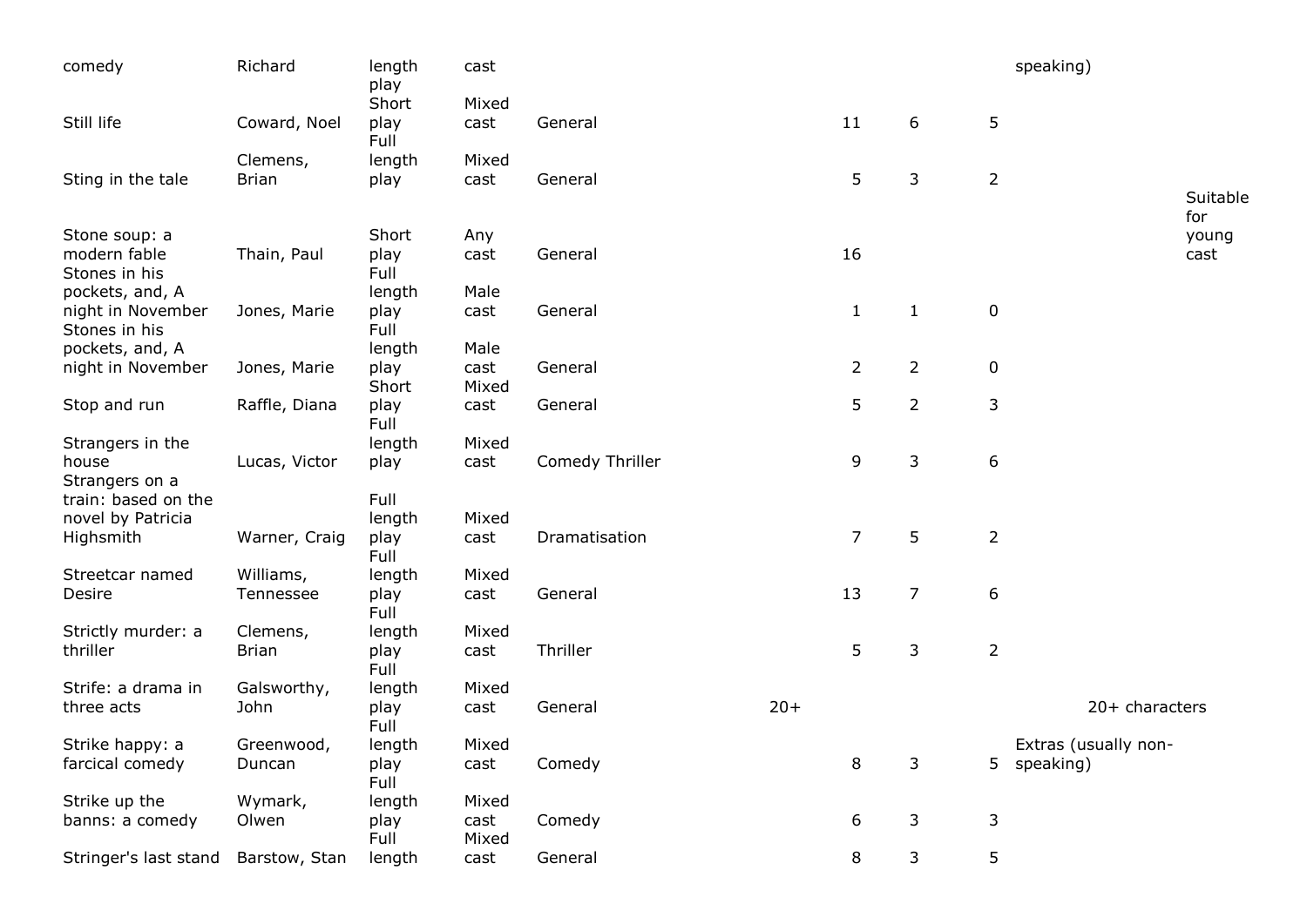|                                         |                    | play           |                |           |                |                |                          |                      |
|-----------------------------------------|--------------------|----------------|----------------|-----------|----------------|----------------|--------------------------|----------------------|
| Stroke of luck: a                       |                    | Short          | Mixed          |           |                |                |                          | Extras (usually non- |
| black comedy                            | Butters, Will      | play           | cast           | Comedy    | 8              | $\overline{4}$ |                          | 4 speaking)          |
| Success story: a<br>comedy              | Johnson,<br>Philip | Short<br>play  | Female<br>cast | Comedy    | 6              | $\mathbf 0$    | 6                        |                      |
|                                         |                    | Full           |                |           |                |                |                          |                      |
| Suddenly at home:                       | Durbridge,         | length         | Mixed          |           |                |                |                          |                      |
| a play                                  | Francis            | play           | cast           | Thriller  | 8              | 4              | $\overline{\mathcal{A}}$ |                      |
|                                         |                    | Full<br>length | Mixed          |           |                |                |                          |                      |
| Summer                                  | Bond, Edward       | play           | cast           | General   | 5              | $\overline{2}$ | 3                        |                      |
|                                         |                    | Full           |                |           |                |                |                          |                      |
|                                         |                    | length         | Mixed          |           |                |                |                          |                      |
| Summer end                              | Chappell, Eric     | play<br>Full   | cast           | General   | 5              | $\mathbf{1}$   | $\overline{\mathcal{A}}$ |                      |
| Sunshine boys: a                        |                    | length         | Mixed          |           |                |                |                          |                      |
| comedy in two acts                      | Simon, Neil        | play           | cast           | Comedy    | $\overline{7}$ | 6              | $\mathbf{1}$             |                      |
|                                         |                    | Full           |                |           |                |                |                          |                      |
| Suspect: a play in<br>three acts        |                    | length         | Mixed          | Thriller  | 8              |                |                          |                      |
| Sweeney Todd the                        | Percy, Edward      | play           | cast           |           |                | 4              | $\overline{\mathcal{A}}$ |                      |
| barber: a                               |                    |                |                |           |                |                |                          |                      |
| melodrama in four                       |                    | Full           |                |           |                |                |                          |                      |
| acts adapted from                       | Burton, Brian      | length         | Mixed          |           |                |                |                          | Extras (usually non- |
| George Dibdin Pitt<br>Sweeney Todd, the | J.<br>Bond,        | play<br>Full   | cast           | Melodrama | 16             | 10             |                          | 6 speaking)          |
| demon barber of                         | Christopher        | length         | Mixed          |           |                |                |                          | Extras (usually non- |
| <b>Fleet Street</b>                     | Godfrey            | play           | cast           | Melodrama | 11             | 8              | 3                        | speaking)            |
| Sweeney Todd: a                         |                    |                |                |           |                |                |                          |                      |
| Victorian<br>melodrama, based           |                    | Full           |                |           |                |                |                          |                      |
| on the original by                      |                    | length         | Mixed          |           |                |                |                          |                      |
| George Dibdin Pitt                      | Rosser, Austin     | play           | cast           | Melodrama | 12             | 9              | 3                        |                      |
|                                         |                    | Full           |                |           |                |                |                          |                      |
| Sweet revenge: a                        | Durbridge,         | length         | Mixed          |           |                |                |                          |                      |
| play                                    | Francis            | play<br>Full   | cast           | Thriller  | 10             | 6              | 4                        |                      |
|                                         |                    | length         | Mixed          |           |                |                |                          |                      |
| Sylvia's wedding                        | Chinn, Jimmie      | play           | cast           | General   | $\overline{7}$ | 3              | $\overline{4}$           |                      |
| Table manners:                          |                    | Full           |                |           |                |                |                          |                      |
| from the trilogy                        | Ayckbourn,         | length         | Mixed          |           | 6              | 3              | 3                        |                      |
| Norman conquests                        | Alan               | play           | cast           | General   |                |                |                          |                      |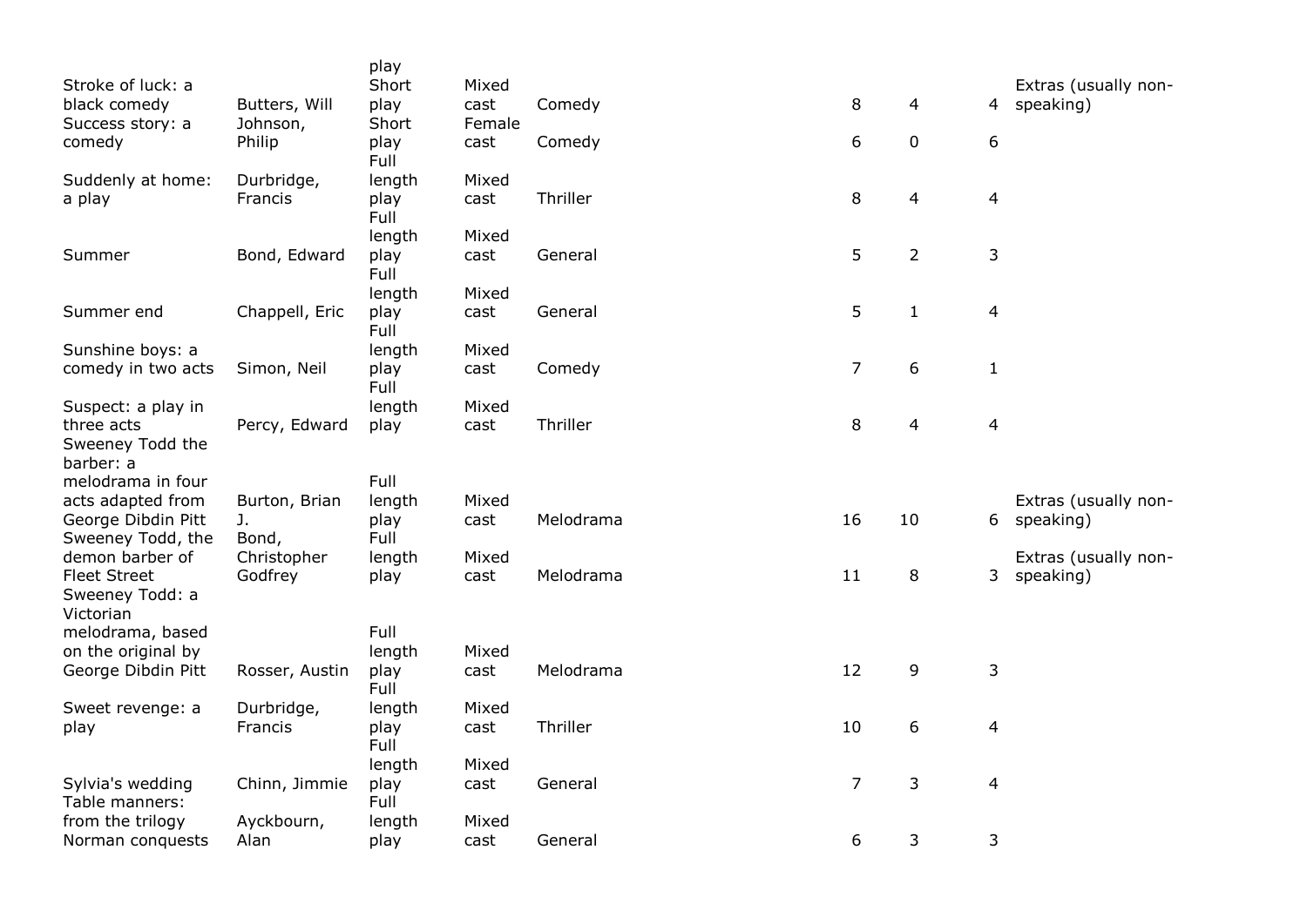|                              |                | Full         |               |                      |           |       |                |                |                |                      |          |
|------------------------------|----------------|--------------|---------------|----------------------|-----------|-------|----------------|----------------|----------------|----------------------|----------|
| Tag match: a                 | Donald,        | length       | Mixed         |                      |           |       |                |                |                |                      |          |
| comedy                       | Douglas        | play         | cast          | Comedy               |           |       | $\overline{7}$ | $\overline{2}$ | 5              |                      |          |
| Take away the                |                | Full         |               |                      |           |       |                |                |                |                      |          |
| lady: a play of              |                | length       | Mixed         |                      |           |       |                |                |                |                      |          |
| suspense                     | Chinn, Jimmie  | play         | cast          | Thriller             |           |       | $\overline{7}$ | 3              | $\overline{4}$ |                      |          |
|                              |                | Full         |               |                      |           |       |                |                |                |                      |          |
| Taking steps: a              | Ayckbourn,     | length       | Mixed         |                      |           |       |                |                |                |                      |          |
| farce                        | Alan           | play         | cast          | Comedy               |           |       | 6              | 4              | $\overline{2}$ |                      |          |
| Tale of two cities:          |                | Full         |               |                      |           |       |                |                |                |                      |          |
| from the novel by            | Fitzgibbons,   | length       | Mixed         |                      |           |       |                |                |                | Extras (usually non- |          |
| <b>Charles Dickens</b>       | <b>Mark</b>    | play         | cast          | <b>Dramatisation</b> |           |       | 18             | 14             |                | 4 speaking)          |          |
|                              |                | Full         |               |                      |           |       |                |                |                |                      |          |
| Tales from the               | Horvath, Odon  | length       | Mixed         |                      |           |       |                |                |                |                      |          |
| Vienna Woods                 | von            | play         | cast          | General              |           |       | 20             | 10             | 10             |                      |          |
|                              |                |              |               |                      |           |       |                |                |                |                      | Suitable |
| <b>Tales of Hans</b>         |                | Full         |               |                      |           |       |                |                |                |                      | for      |
| Andersen: The little         |                | length       | Mixed         |                      |           |       |                |                |                | $20+$                | young    |
| match girl; T                | Meakin, Pete   | play         | cast          | Dramatisation        |           | $20+$ |                |                |                | characters           | cast     |
|                              |                | Full         |               |                      |           |       |                |                |                |                      |          |
| Taming of the                | Shakespeare,   | length       | Mixed         |                      |           |       |                |                |                | Extras (usually non- |          |
| shrew                        | William        | play         | cast          | General              |           |       | 19             | 15             | 4              | speaking)            |          |
|                              |                | Full         |               |                      |           |       |                |                |                |                      |          |
|                              | Delaney,       | length       | Mixed         |                      |           |       |                |                |                |                      |          |
| Taste of honey               | Shelagh        | play         | cast          | General              |           |       | 5              | 3              | $\overline{2}$ |                      |          |
|                              |                | Full         |               |                      |           |       |                |                |                |                      |          |
|                              |                | length       | Mixed         |                      |           |       |                |                |                |                      |          |
| Tax payers waltz             | Coke, Peter    | play         | cast          | Comedy               |           |       | 12             | 6              | 6              |                      |          |
|                              | Mcloughlin,    | <b>Short</b> | Mixed         |                      |           |       |                |                |                |                      |          |
| Tea and trickery             | Maurice        | play         | cast          | General              |           |       | 5              | $\overline{2}$ | $\overline{3}$ |                      |          |
|                              | Bower,         | Short        | Female        |                      |           |       | $\overline{7}$ |                |                |                      |          |
| Tea dance                    | Margaret       | play         | cast          | General              |           |       |                | $\pmb{0}$      | $\overline{7}$ |                      |          |
| Tea party and other          |                |              |               |                      |           |       |                |                |                |                      |          |
| plays: The                   |                |              |               |                      |           |       |                |                |                |                      |          |
| basement; Night              |                | Short        | Mixed         |                      |           |       |                |                |                |                      |          |
| school                       | Pinter, Harold | play<br>Full | cast          | General              | Anthology |       |                |                |                |                      |          |
|                              |                |              |               |                      |           |       |                |                |                |                      |          |
| Teahouse of the              |                | length       | Mixed         | General              |           | $20+$ |                |                |                | 20+ characters       |          |
| August moon                  | Patrick, John  | play         | cast          |                      |           |       |                |                |                |                      |          |
| Teatime tactics: a           | Van Kampen,    | Short        | Female        |                      |           |       |                | $\pmb{0}$      |                |                      |          |
| lively comedy<br>Teechers: a | Barbara        | play<br>Full | cast<br>Mixed | Comedy               |           |       | 6              |                | 6              |                      |          |
|                              |                |              |               |                      |           | $20+$ |                |                |                |                      |          |
| classroom comedy             | Godber, John   | length       | cast          | Comedy               |           |       |                |                |                | 20+ characters       |          |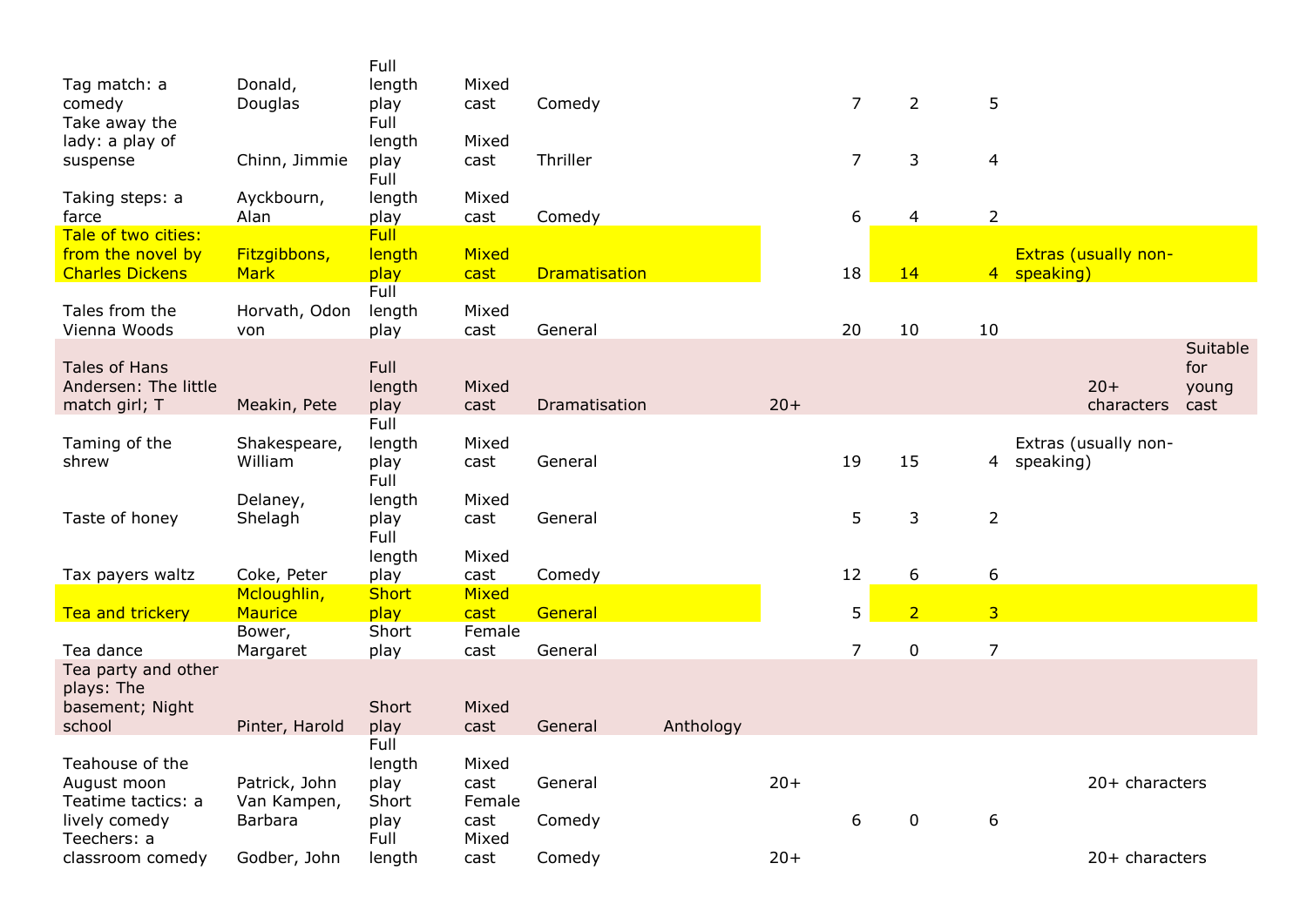|                                                        |                               | play          |                |               |           |       |                |                |                |                      |                          |
|--------------------------------------------------------|-------------------------------|---------------|----------------|---------------|-----------|-------|----------------|----------------|----------------|----------------------|--------------------------|
| Telling Wilde tales:<br>an adaptation of               |                               | Short         | Mixed          |               |           |       |                |                |                |                      | Suitable<br>for<br>young |
| Oscar Wild                                             | Tasca, Jules                  | play<br>Full  | cast           | Dramatisation |           |       | $\overline{7}$ | $\overline{4}$ | 3              |                      | cast                     |
|                                                        | Shakespeare,                  | length        | Mixed          |               |           |       |                |                |                | Extras (usually non- |                          |
| Tempest<br>Temptation sordid,<br>or, Virtue            | William                       | play          | cast           | General       |           |       | 16             | 12             | $\overline{4}$ | speaking)            |                          |
| rewarded: a<br>melodrama                               | Phelps,<br>Winifred           | Short<br>play | Mixed<br>cast  | Melodrama     |           |       | 5              | $\overline{2}$ | $\mathsf 3$    |                      |                          |
| Ten of the best:                                       |                               | Short         | Mixed          |               |           |       |                |                |                |                      |                          |
| British short plays                                    | Berman, Ed                    | play<br>Full  | cast           | General       | Anthology |       |                |                |                |                      |                          |
|                                                        | Ayckbourn,                    | length        | Mixed          |               |           |       |                |                |                |                      |                          |
| Ten times table                                        | Alan                          | play<br>Full  | cast           | General       |           |       | 10             | $6\,$          | $\overline{4}$ |                      |                          |
|                                                        |                               | length        | Mixed          |               |           |       |                |                |                |                      |                          |
| Tender trap                                            | Shulman, Max<br>Green, George | play<br>Short | cast<br>Female | Comedy        |           |       | 8              | 5              | 3              |                      |                          |
| Terrace talk                                           | macewan                       | play<br>Full  | cast           | General       |           |       | 6              | $\pmb{0}$      | 6              |                      |                          |
| Terry Pratchett's                                      | Briggs,                       | length        | Mixed          |               |           |       |                |                |                |                      |                          |
| Wyrd sisters                                           | Stephen                       | play<br>Full  | cast           | Dramatisation |           |       | 13             | 8              | 5              |                      |                          |
| Terry Prattchett's                                     | Briggs,                       | length        | Mixed          |               |           |       |                |                |                |                      |                          |
| Maskerade                                              | Stephen                       | play<br>Full  | cast           | Dramatisation |           | $20+$ |                |                |                | $20+$ characters     |                          |
| Thark: a farce in                                      |                               | length        | Mixed          |               |           |       |                |                |                |                      |                          |
| three acts<br>The Farndale<br>Avenue Housing<br>Estate | Travers, Ben                  | play          | cast           | Comedy        |           |       | 11             | 6              | 5              |                      |                          |
| Townswomen's<br><b>Guild Operatic</b><br>Society's     |                               |               |                |               |           |       |                |                |                |                      |                          |
| production of The<br>Mikado: an                        |                               |               |                |               |           |       |                |                |                |                      |                          |
| operetta, based on                                     |                               | Full          |                |               |           |       |                |                |                |                      |                          |
| Gilbert & Sullivan;                                    | McGillivray,                  | length        | Mixed          |               |           |       |                |                |                |                      |                          |
| music arranged by                                      | David                         | play          | cast           | Comedy        |           |       | 22             | $\overline{2}$ | 20             |                      |                          |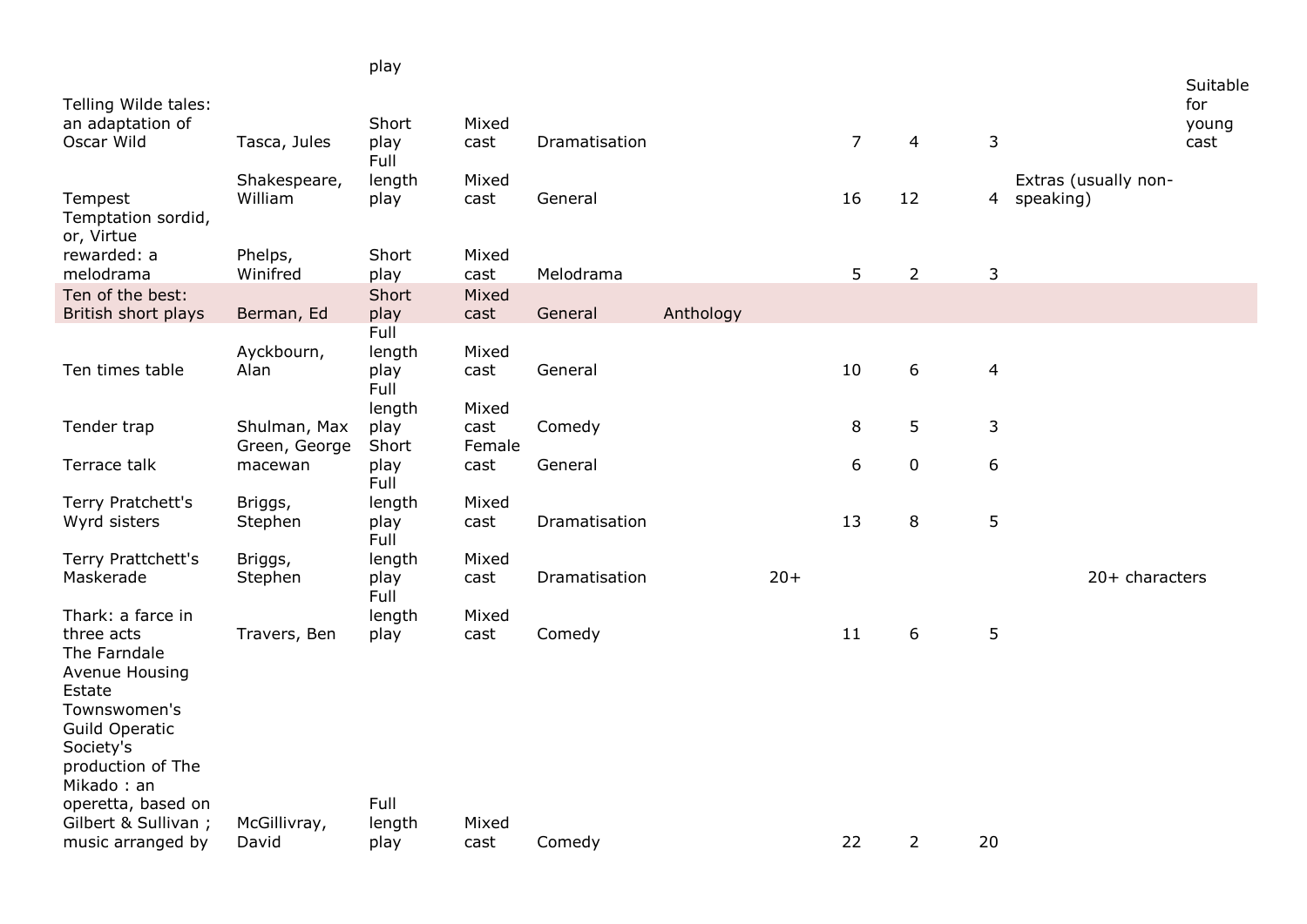## Sue Van Colle.

| The fifteen minute<br>hamlet                                                                                 | Stoppard,<br>Tom                 | Short<br>play          | Mixed<br>cast | General         |           |       | 6  | 4              | $\overline{2}$ |                      |
|--------------------------------------------------------------------------------------------------------------|----------------------------------|------------------------|---------------|-----------------|-----------|-------|----|----------------|----------------|----------------------|
| The ghost; The<br>rope; A three-<br>dollar day;<br>Amphitryo / Plautus<br>/ translated by E.F.<br>Watling    | Plautus, Titus<br><b>Maccius</b> | Short<br>play          | Mixed<br>cast | General         | Anthology |       |    |                |                |                      |
|                                                                                                              |                                  | Full                   |               |                 |           |       |    |                |                |                      |
| The lights are warm<br>and coloured<br>The man born to be<br>king: a play-cycle<br>on the life of our        | Norfolk,<br>William, 1927-       | length<br>play         | Mixed<br>cast | General         |           |       | 8  | $\overline{2}$ | 6              |                      |
| Lord and Saviour                                                                                             | Sayers,                          | Short                  | Mixed         |                 |           |       |    |                |                |                      |
| Jesus Christ                                                                                                 | Dorothy L.<br>Feydeau,           | play<br>Short          | cast<br>Mixed | Religious theme |           | $20+$ |    |                |                | 20+ characters       |
| The music lovers<br>The play of Harper                                                                       | Georges                          | play<br>Full           | cast          | Comedy          |           |       | 5  | $\mathbf{1}$   | 4              |                      |
| Lee's To kill a                                                                                              | Sergel,                          | length                 | Mixed         |                 |           |       |    |                |                | Extras (usually non- |
| mockingbird                                                                                                  | Christopher                      | play                   | cast          | Dramatisation   |           |       | 20 | 12             | 8              | speaking)            |
| The pot of gold;<br>The prisoners; The<br>brothers<br>Menaechmus; The<br>swaggering soldier<br>; Pseudolus / |                                  |                        |               |                 |           |       |    |                |                |                      |
| Plautus / translated                                                                                         | Plautus, Titus                   | Short                  | Mixed         |                 |           |       |    |                |                |                      |
| by E.F. Watling.                                                                                             | Maccius<br>Arbuzov,              | play<br>Full<br>length | cast<br>Mixed | General         | Anthology |       |    |                |                |                      |
| The promise                                                                                                  | Aleksei                          | play                   | cast          | General         |           |       | 3  | $\overline{2}$ | $\mathbf{1}$   |                      |
| Theatre choice: a<br>collection of<br>modern short plays                                                     | Marland,<br>Michael<br>(editor)  | Short<br>play          | Mixed<br>cast | General         | Anthology |       |    |                |                |                      |
|                                                                                                              |                                  |                        |               |                 |           |       |    |                |                |                      |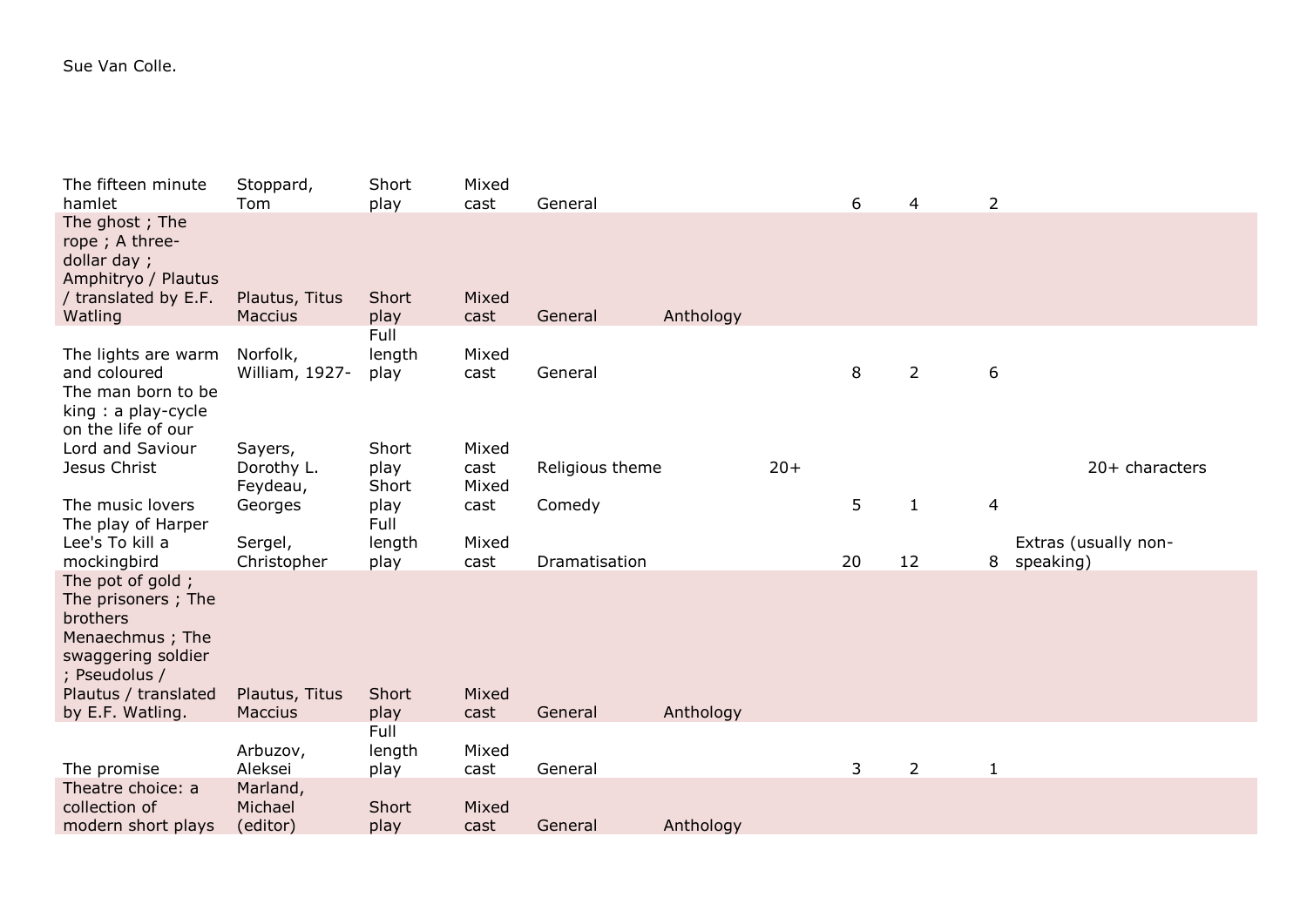| Theban plays: King                                | Full           |                |               |           |                |                |                |  |
|---------------------------------------------------|----------------|----------------|---------------|-----------|----------------|----------------|----------------|--|
| Oedipus; Oedipus<br>at Colonus;<br>Sophocles      | length         | Mixed<br>cast  | Tragedy       | Anthology |                |                |                |  |
|                                                   | play<br>Full   |                |               |           |                |                |                |  |
| There goes the                                    | length         | Mixed          |               |           |                |                |                |  |
| bride<br>Cooney, Ray                              | play           | cast           | Comedy        |           | 8              | 4              | $\overline{4}$ |  |
| There's a fortune in                              | Short          | Female         |               |           |                |                |                |  |
| it!: a farce<br>Plomley, Roy                      | play<br>Full   | cast           | Comedy        |           | 5              | $\mathbf 0$    | 5              |  |
| There's a girl in my<br>Frisby,                   | length         | Mixed          |               |           |                |                |                |  |
| soup: a comedy<br>Terence<br>Thérèse Raquin:      | play<br>Full   | cast           | Comedy        |           | $\overline{7}$ | 4              | 3              |  |
| based on the novel                                | length         | Mixed          |               |           |                |                |                |  |
| by Emile Zola<br>Sands, Leslie<br>Thermal         | play           | cast           | Dramatisation |           | 6              | 4              | $\overline{2}$ |  |
| underwear: a<br>Davies,                           | Short          | Mixed          |               |           |                |                |                |  |
| Andrew<br>comedy                                  | play<br>Full   | cast           | Comedy        |           | 6              | 3              | 3              |  |
| Manktelow,                                        | length         | Mixed          |               |           |                |                |                |  |
| They call it murder<br><b>Bettine</b>             | play           | cast           | Thriller      |           | $\overline{7}$ | 3              | $\overline{4}$ |  |
| They came to a<br>city: a play in two             | Full<br>length | Mixed          |               |           |                |                |                |  |
| Priestley, J. B.<br>acts                          | play           | cast           | General       |           | 9              | 4              | 5              |  |
|                                                   | Full           |                |               |           |                |                |                |  |
| They don't grow on                                | length         | Mixed          |               |           |                |                |                |  |
| Millar, Ronald<br>trees: a comedy                 | play<br>Full   | cast           | Comedy        |           | 20             | 10             | 10             |  |
| Ayckbourn,<br>Things we do for                    | length         | Mixed          |               |           |                |                |                |  |
| Alan<br>love<br>Think the beautiful               | play<br>Short  | cast<br>Female | Comedy        |           | 4              | $\overline{2}$ | $\overline{2}$ |  |
| thoughts<br>Shirley, Rae                          | play           | cast           | General       |           | 5              | 0              | 5              |  |
| Third great coarse<br>Green,                      | Short          | Mixed          |               |           |                |                |                |  |
| acting show<br>Michael                            | play           | cast           | Comedy        | Anthology |                |                |                |  |
|                                                   | Full           |                |               |           |                |                |                |  |
| Third week in<br>August<br>Gordon, Peter          | length<br>play | Mixed<br>cast  | Comedy        |           | 6              | $\overline{2}$ | 4              |  |
| Thirteenth night:                                 | Full           |                |               |           |                |                |                |  |
| and A short sharp<br>Brenton,                     | length         | Mixed          |               |           |                |                |                |  |
| shock!<br>Howard                                  | play           | cast           | General       |           | 9              | 6              | 3              |  |
| Thirteenth night:                                 | <b>Full</b>    |                |               |           |                |                |                |  |
| and A short sharp<br>Brenton,<br>shock!<br>Howard | length<br>play | Any<br>cast    | General       |           | 16             |                |                |  |
| This desirable<br>Booth,                          | Short          | Mixed          | Comedy        |           | $\overline{7}$ | $\overline{4}$ | 3              |  |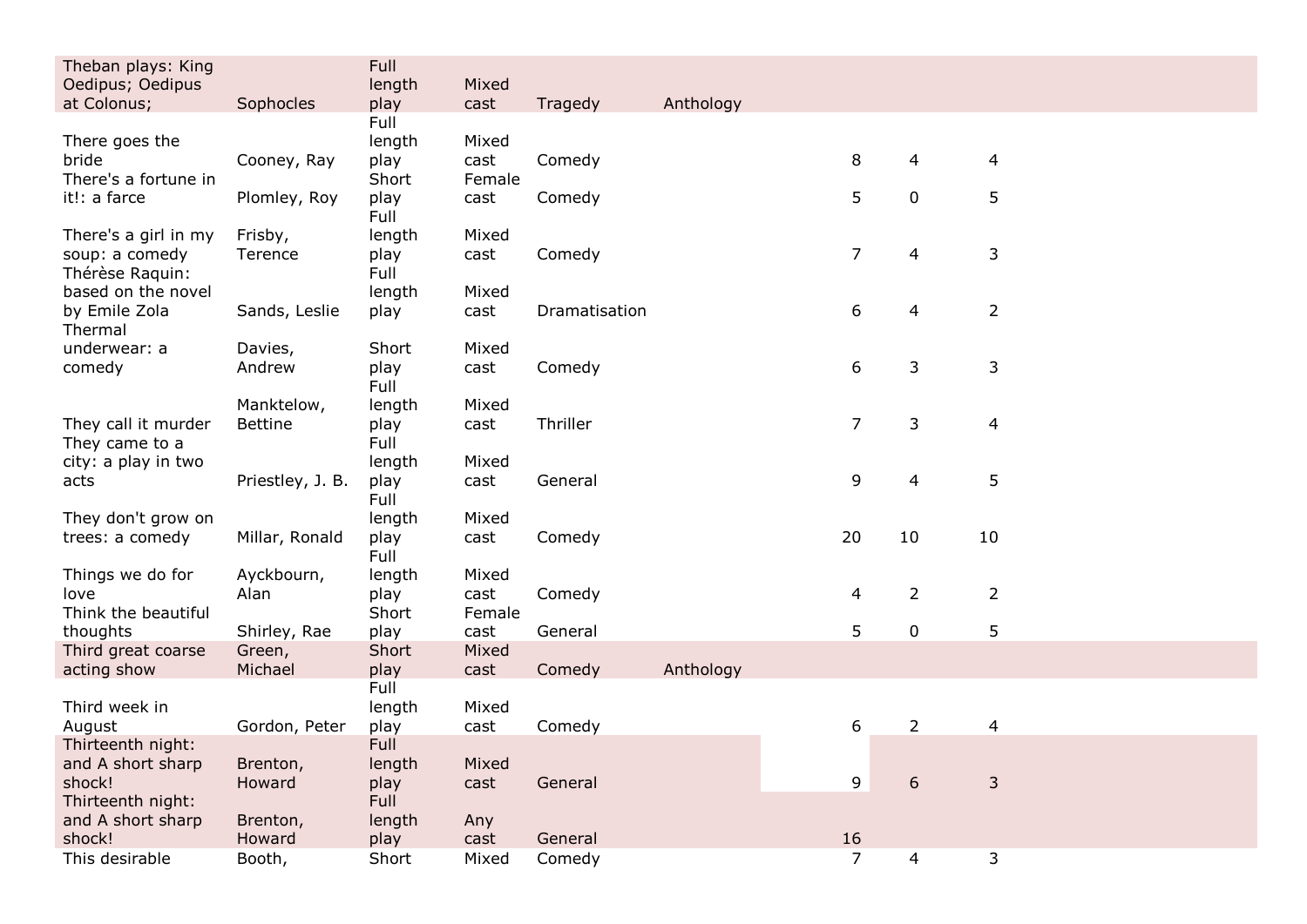| cottage                                                                      | Anthony                    | play<br>Full           | cast          |           |           |       |    |                  |                |                                     |
|------------------------------------------------------------------------------|----------------------------|------------------------|---------------|-----------|-----------|-------|----|------------------|----------------|-------------------------------------|
| This happy breed: a<br>play in three acts                                    | Coward, Noel               | length<br>play<br>Full | Mixed<br>cast | General   |           |       | 12 | 5                | 7              |                                     |
| Three birds<br>alighting on a field                                          | Wertenbaker,<br>Timberlake | length<br>play<br>Full | Mixed<br>cast | General   |           |       | 9  | 4                | 5              |                                     |
| Three birds<br>alighting on a field                                          | Wertenbaker,<br>Timberlake | length<br>play         | Mixed<br>cast | General   |           | $20+$ |    |                  |                | 20+ characters                      |
| Three comedies:<br>Volpone; The<br>Alchemist;<br><b>Bartholomew Fair</b>     | Jonson, Ben                | Full<br>length<br>play | Mixed<br>cast | Comedy    |           |       | 12 | 10               |                | Extras (usually non-<br>2 speaking) |
| Three comedies:<br>Volpone; The<br>Alchemist;<br>Bartholomew Fair            | Jonson, Ben                | Full<br>length         | Mixed<br>cast | Comedy    |           | $20+$ |    |                  |                | 20+ characters                      |
| Three comedies:                                                              |                            | play                   |               |           |           |       |    |                  |                |                                     |
| Volpone; The<br>Alchemist;<br><b>Bartholomew Fair</b><br><b>Three German</b> | Jonson, Ben                | Full<br>length<br>play | Mixed<br>cast | Comedy    | Anthology |       |    |                  |                |                                     |
| plays: Woyzeck;<br>Before dawn;<br>Threep                                    | Esslin, Martin<br>(editor) | Full<br>length<br>play | Mixed<br>cast | General   |           |       | 10 | $\boldsymbol{6}$ | $\overline{4}$ | Extras (usually non-<br>speaking)   |
| Three German<br>plays: Woyzeck;<br>Before dawn;<br>Threep                    | Esslin, Martin<br>(editor) | Full<br>length<br>play | Mixed<br>cast | General   |           |       | 15 | 11               | $\overline{4}$ |                                     |
| Three German<br>plays: Woyzeck;                                              |                            | Full                   |               |           |           |       |    |                  |                |                                     |
| Before dawn;<br>Threep<br>Three German                                       | Esslin, Martin<br>(editor) | length<br>play         | Mixed<br>cast | General   |           |       | 19 | 10               | 9              |                                     |
| plays: Woyzeck;<br>Before dawn;                                              | Esslin, Martin             | Full<br>length         | Mixed         |           |           |       |    |                  |                |                                     |
| Threep<br>Three hisses for                                                   | (editor)<br>Burton, Brian  | play<br>Short          | cast<br>Mixed | General   | Anthology |       |    |                  |                |                                     |
| villainy!!!                                                                  | john                       | play                   | cast          | Melodrama | Anthology |       |    |                  |                |                                     |
| Three Jacobean<br>tragedies                                                  | Salgado,<br>Gamini         | Full<br>length<br>play | Mixed<br>cast | Tragedy   | Anthology |       |    |                  |                |                                     |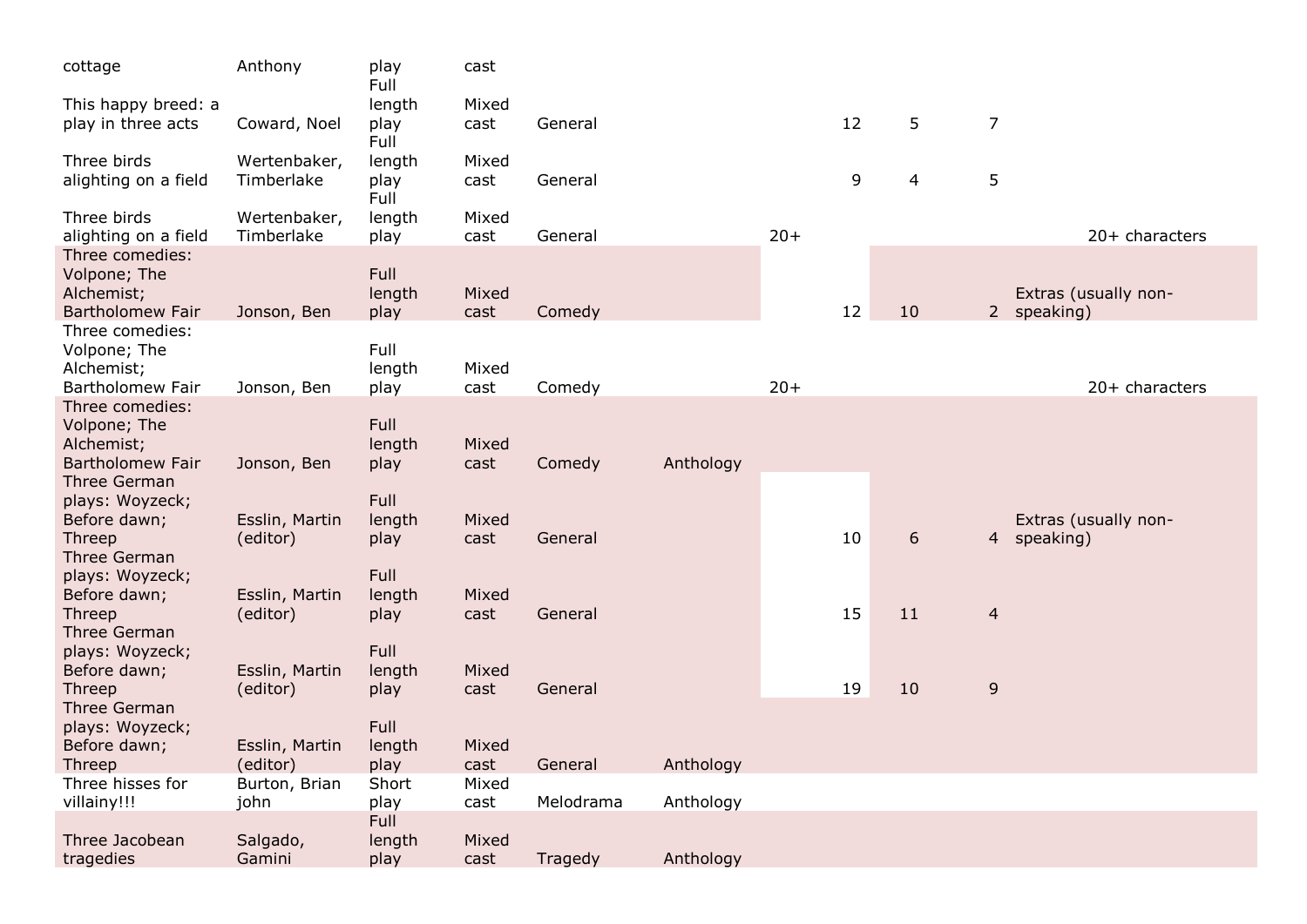|            | Full                                                                                                                                |                                                                                                                                                        |                                                                                                                      |                                                                         |                                     |                  |                               |
|------------|-------------------------------------------------------------------------------------------------------------------------------------|--------------------------------------------------------------------------------------------------------------------------------------------------------|----------------------------------------------------------------------------------------------------------------------|-------------------------------------------------------------------------|-------------------------------------|------------------|-------------------------------|
| Ayckbourn, | length                                                                                                                              | Mixed                                                                                                                                                  |                                                                                                                      |                                                                         |                                     |                  |                               |
|            |                                                                                                                                     |                                                                                                                                                        |                                                                                                                      |                                                                         |                                     |                  | $\overline{4}$                |
|            |                                                                                                                                     |                                                                                                                                                        |                                                                                                                      |                                                                         |                                     |                  |                               |
|            |                                                                                                                                     |                                                                                                                                                        |                                                                                                                      |                                                                         |                                     |                  |                               |
|            |                                                                                                                                     |                                                                                                                                                        |                                                                                                                      |                                                                         |                                     |                  |                               |
|            |                                                                                                                                     |                                                                                                                                                        |                                                                                                                      |                                                                         |                                     |                  | $\mathbf{3}$                  |
|            |                                                                                                                                     |                                                                                                                                                        |                                                                                                                      |                                                                         |                                     |                  |                               |
|            |                                                                                                                                     |                                                                                                                                                        |                                                                                                                      |                                                                         |                                     |                  |                               |
|            |                                                                                                                                     |                                                                                                                                                        |                                                                                                                      |                                                                         |                                     |                  |                               |
|            |                                                                                                                                     |                                                                                                                                                        |                                                                                                                      |                                                                         |                                     |                  |                               |
|            |                                                                                                                                     |                                                                                                                                                        |                                                                                                                      |                                                                         |                                     |                  |                               |
|            |                                                                                                                                     |                                                                                                                                                        |                                                                                                                      |                                                                         |                                     |                  |                               |
|            |                                                                                                                                     |                                                                                                                                                        |                                                                                                                      |                                                                         |                                     |                  |                               |
|            |                                                                                                                                     |                                                                                                                                                        |                                                                                                                      |                                                                         |                                     |                  |                               |
|            |                                                                                                                                     |                                                                                                                                                        |                                                                                                                      |                                                                         |                                     |                  |                               |
|            |                                                                                                                                     |                                                                                                                                                        |                                                                                                                      |                                                                         |                                     |                  |                               |
|            |                                                                                                                                     |                                                                                                                                                        |                                                                                                                      |                                                                         |                                     |                  |                               |
|            |                                                                                                                                     |                                                                                                                                                        |                                                                                                                      |                                                                         |                                     |                  |                               |
|            |                                                                                                                                     |                                                                                                                                                        |                                                                                                                      |                                                                         |                                     |                  | $\mathfrak{Z}$                |
|            |                                                                                                                                     |                                                                                                                                                        |                                                                                                                      |                                                                         |                                     |                  |                               |
|            |                                                                                                                                     |                                                                                                                                                        |                                                                                                                      |                                                                         |                                     |                  |                               |
|            | Full                                                                                                                                |                                                                                                                                                        |                                                                                                                      |                                                                         |                                     |                  |                               |
|            | length                                                                                                                              | Male                                                                                                                                                   |                                                                                                                      |                                                                         |                                     |                  |                               |
|            |                                                                                                                                     |                                                                                                                                                        |                                                                                                                      |                                                                         |                                     |                  | $\mathbf 0$                   |
|            |                                                                                                                                     |                                                                                                                                                        |                                                                                                                      |                                                                         |                                     |                  |                               |
|            |                                                                                                                                     |                                                                                                                                                        |                                                                                                                      |                                                                         |                                     |                  |                               |
|            |                                                                                                                                     |                                                                                                                                                        |                                                                                                                      |                                                                         |                                     |                  |                               |
|            |                                                                                                                                     |                                                                                                                                                        |                                                                                                                      |                                                                         |                                     |                  |                               |
|            | Shaw,<br><b>Bernard</b><br>Alan<br>Ayckbourn,<br>Alan<br>Wesker,<br>Arnold<br>Sartre, Jean-<br>Paul<br>Hall, Willis<br>Hall, Willis | Full<br>length<br>play<br>play<br>Full<br>length<br>play<br>Full<br>length<br>play<br>Full<br>length<br>play<br>Full<br>length<br>play<br>play<br>Full | Mixed<br>cast<br>cast<br>Mixed<br>cast<br>Mixed<br>cast<br>Mixed<br>cast<br>Mixed<br>cast<br>cast<br>Mixed<br>length | General<br>Comedy<br>Comedy<br>General<br>General<br>General<br>General | Anthology<br>Anthology<br>Anthology | 8<br>6<br>9<br>8 | $\overline{4}$<br>3<br>6<br>8 |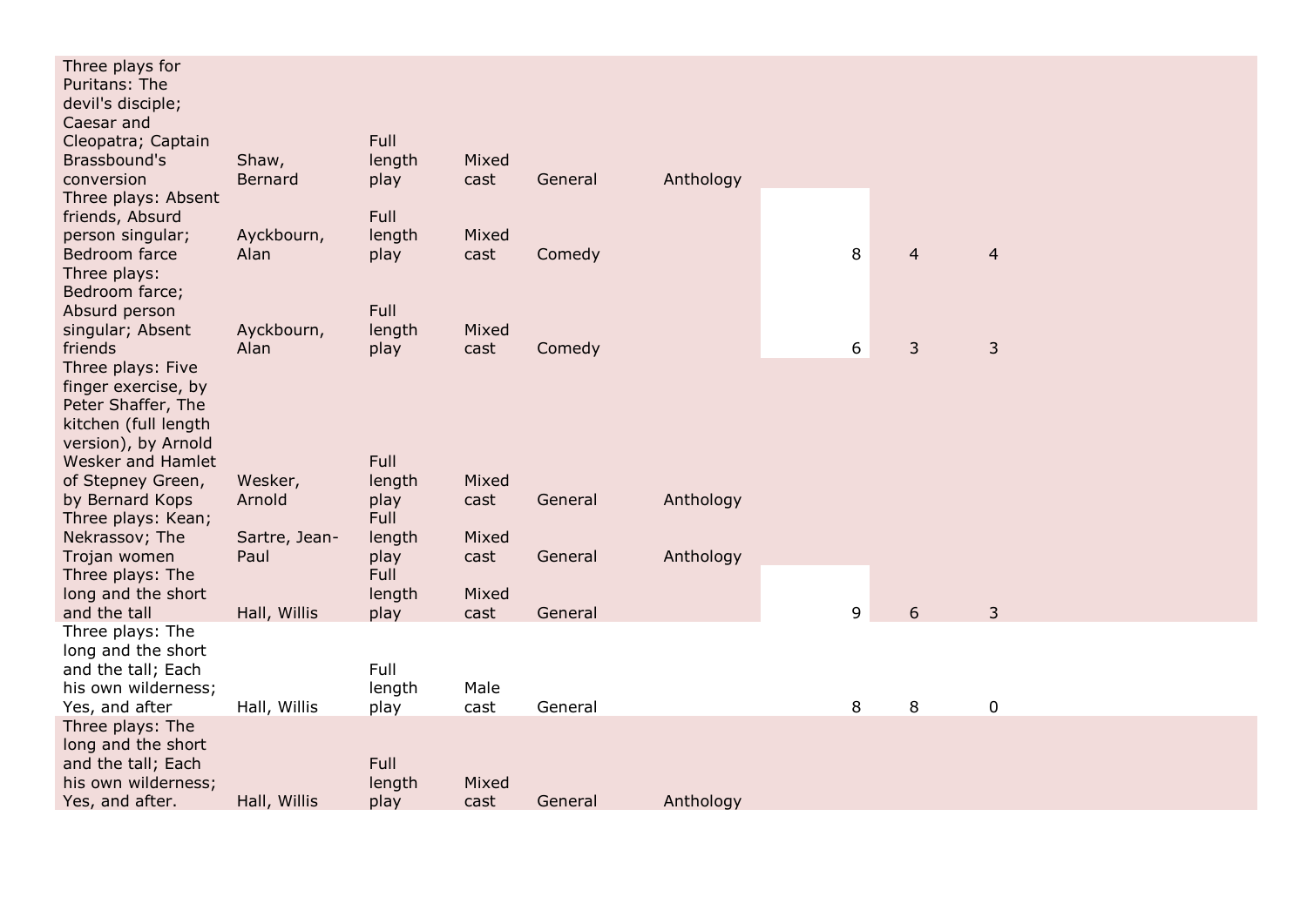| Three plays: The<br>square; Days in the<br>trees; The viaduct<br>of Seine-et-Oise,                              |                           |                        |                |               |           |    |                |                      |
|-----------------------------------------------------------------------------------------------------------------|---------------------------|------------------------|----------------|---------------|-----------|----|----------------|----------------------|
| translated by                                                                                                   |                           | Full                   |                |               |           |    |                |                      |
| Barbara Bray and<br>Sonia Orwell                                                                                | Duras,<br>Marguerite      | length<br>play         | Mixed<br>cast  | General       | Anthology |    |                |                      |
| Three plays: The<br>waters of Babylon;                                                                          |                           | Full                   |                |               |           |    |                |                      |
| Live like pigs; The                                                                                             |                           | length                 | Mixed          |               |           |    |                |                      |
| happy haven                                                                                                     | Arden, John               | play                   | cast           | General       | Anthology |    |                |                      |
|                                                                                                                 |                           | Full                   |                |               |           |    |                |                      |
| Three sisters                                                                                                   | Chekhov,<br>Anton         | length<br>play         | Mixed<br>cast  | General       |           | 14 | 9              | 5                    |
| Three tragedies:                                                                                                |                           | Full                   |                |               |           |    |                |                      |
| Antigone, Oedipus                                                                                               |                           | length                 | Mixed          |               |           |    |                |                      |
| the king and<br>Three wayfarers:                                                                                | Sophocles                 | play                   | cast           | Tragedy       | Anthology |    |                |                      |
| from Hardy's play<br>based on his own<br>story 'The three<br>strangers' in<br>'Wessex tales';<br>adapted by Guy |                           |                        |                |               |           |    |                |                      |
| Williams.                                                                                                       | Hardy,                    | Short                  | Mixed          |               |           |    |                | Extras (usually non- |
|                                                                                                                 | Thomas                    | play                   | cast           | Dramatisation |           | 11 | 9              | 2 speaking)          |
| Threepenny opera,<br>translated by Ralph                                                                        |                           | Full                   |                |               |           |    |                |                      |
| Mannheim & John<br>Willett                                                                                      | Brecht, Bertolt           | length<br>play<br>Full | Mixed<br>cast  | General       |           | 11 | $\overline{7}$ | $\overline{4}$       |
|                                                                                                                 |                           | length                 | Mixed          |               |           |    |                |                      |
| Thriller of the year<br>Through the hour                                                                        | Jones, Glyn<br>Messenger, | play<br>Short          | cast<br>Female | Thriller      |           | 8  | $\overline{2}$ | 6                    |
| glass                                                                                                           | Michael                   | play                   | cast           | General       |           | 4  | $\mathbf 0$    | $\overline{4}$       |
| Through the hour<br>glass: four one act<br>plays                                                                | Messenger,<br>Michael     | Short<br>play          | Female<br>cast | General       | Anthology |    |                |                      |
| Through the hour<br>glass: four one act                                                                         | Messenger,                | Short                  | Female         |               |           |    | $\overline{0}$ | $6\,$                |
| plays for women                                                                                                 | Michael                   | play<br>Full           | cast<br>Mixed  | General       |           | 6  |                |                      |
| Tiger and the horse                                                                                             | Bolt, Robert              | length                 | cast           | General       |           | 6  | 3              | $\mathbf{3}$         |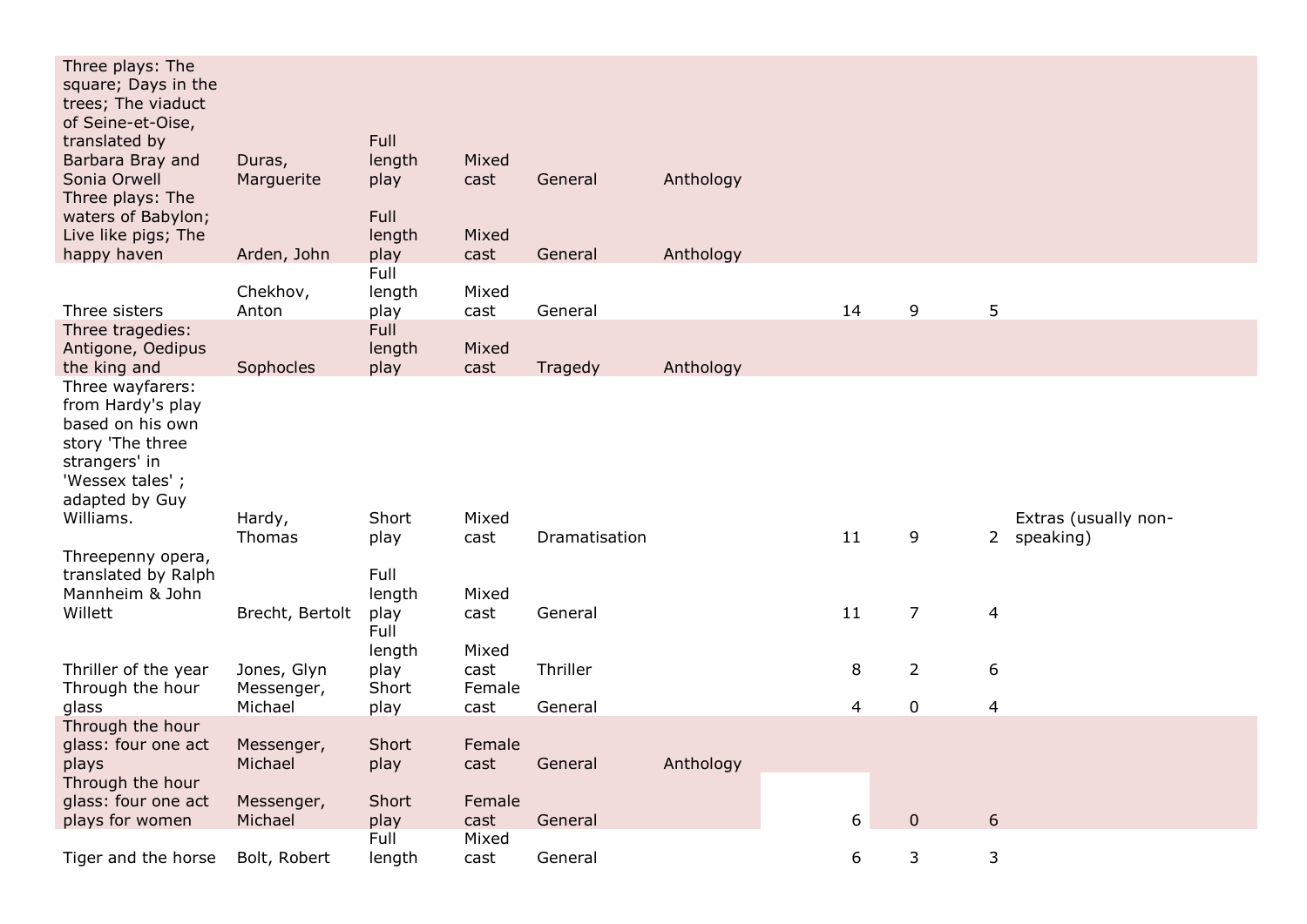|                                       |                    | play<br>Full           |                |                 |       |    |                  |                |                      |                 |
|---------------------------------------|--------------------|------------------------|----------------|-----------------|-------|----|------------------|----------------|----------------------|-----------------|
| Time and the                          |                    | length                 | Mixed          |                 |       |    |                  |                |                      |                 |
| Conways                               | Priestley, J. B.   | play<br>Full           | cast           | General         |       | 10 | 4                | 6              |                      |                 |
| Time and time                         | Ayckbourn,         | length                 | Mixed          |                 |       |    |                  |                |                      |                 |
| again: a comedy                       | Alan               | play<br>Full           | cast           | Comedy          |       | 5  | $\mathsf 3$      | $\overline{2}$ |                      |                 |
|                                       | Ayckbourn,         | length                 | Mixed          |                 |       |    |                  |                |                      |                 |
| Time of my life                       | Alan               | play<br>Full           | cast           | General         |       | 7  | $\overline{4}$   | $\mathsf 3$    |                      |                 |
|                                       |                    | length                 | Mixed          |                 |       |    |                  |                |                      |                 |
| Time to kill                          | Darbon, Leslie     | play<br>Full           | cast           | Thriller        |       | 6  | $\overline{2}$   | $\overline{4}$ |                      |                 |
|                                       | Shakespeare,       | length                 | Mixed          |                 |       |    |                  |                |                      |                 |
| Timon of Athens<br>Tiptoe through the | William            | play<br>Full           | cast           | Tragedy         | $20+$ |    |                  |                | 20+ characters       |                 |
| tombstones: a                         | Robbins,           | length                 | Mixed          |                 |       |    |                  |                |                      |                 |
| comedy thriller                       | Norman             | play<br>Short          | cast<br>Female | Comedy Thriller |       | 10 | 4                | 6              |                      |                 |
| To see ourselves                      | Carter, Beatrix    | play                   | cast           | General         |       | 5  | 0                | 5              |                      |                 |
|                                       |                    | Full                   |                |                 |       |    |                  |                |                      | Suitable<br>for |
|                                       |                    | length                 | Mixed          |                 |       |    |                  |                | Extras (usually      | young           |
| Toad of Toad Hall                     | Milne, A. A.       | play<br>Full           | cast           | Dramatisation   |       | 22 | 15               | 7              | non-speaking)        | cast            |
| Tobias and the                        |                    | length                 | Mixed          |                 |       |    |                  |                |                      |                 |
| angel                                 | Bridie, James      | play<br>Full           | cast           | Religious theme |       | 10 | 5                | $\sqrt{5}$     |                      |                 |
|                                       | Benfield,          | length                 | Mixed          |                 |       |    |                  |                |                      |                 |
| Toe in the water                      | Derek              | play<br>Full           | cast           | Comedy          |       | 6  | 3                | $\mathsf 3$    |                      |                 |
| Tom Thumb: a                          |                    | length                 | Any            |                 |       |    |                  |                | Extras (usually non- |                 |
| pantomime                             | Reakes, Paul       | play<br>Full           | cast           | Pantomime       |       | 15 |                  |                | speaking)            |                 |
| Tom, the piper's                      | Robbins,           | length                 | Any            |                 |       |    |                  |                | Extras (usually non- |                 |
| son: a pantomime                      | Norman             | play<br>Full           | cast           | Pantomime       |       | 17 |                  |                | speaking)            |                 |
|                                       |                    |                        |                |                 |       |    |                  |                |                      |                 |
| Tomb with a view:                     |                    |                        |                |                 |       |    |                  |                |                      |                 |
| a comedy thriller                     | Robbins,<br>Norman | length<br>play<br>Full | Mixed<br>cast  | Comedy Thriller |       | 10 | $\overline{2}$   | 8              |                      |                 |
| Tons of money: a                      | Evans, Will        | length                 | Mixed          | Comedy          |       | 10 | $\boldsymbol{6}$ |                |                      |                 |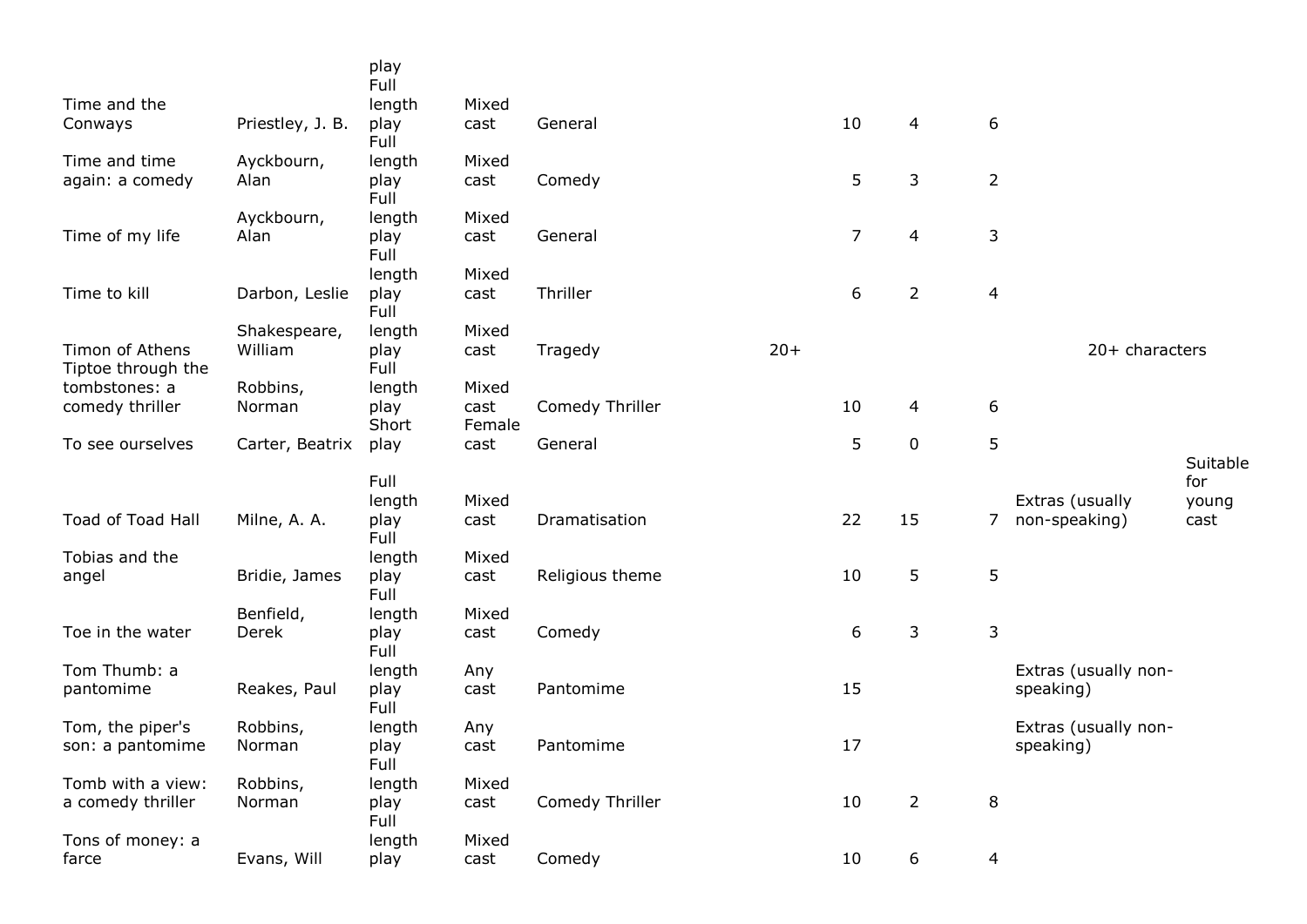| Too long an<br>autumn                                     | Chinn, Jimmie          | Short<br>play          | Mixed<br>cast  | General    |           | $\overline{7}$ | 3                | $\overline{4}$ |                      |               |
|-----------------------------------------------------------|------------------------|------------------------|----------------|------------|-----------|----------------|------------------|----------------|----------------------|---------------|
| Too true to be<br>good; Village<br>wooing; On the<br>rock | Shaw,<br>Bernard       | Full<br>length<br>play | Mixed<br>cast  | General    | Anthology |                |                  |                |                      |               |
|                                                           |                        | Full                   |                |            |           |                |                  |                |                      |               |
| Top gear                                                  | Dole, John             | length<br>play<br>Full | Mixed<br>cast  | Comedy     |           | 8              | 3                | $\mathsf S$    |                      |               |
|                                                           | Churchill,             | length                 | Female         |            |           |                |                  |                |                      |               |
| Top girls<br>Top table: a                                 | Caryl<br>Wood,         | play<br>Short          | cast<br>Any    | General    |           | $\overline{7}$ | $\boldsymbol{0}$ | $\overline{7}$ | Extras (usually non- |               |
| satirical comedy                                          | Margaret               | play                   | cast           | Comedy     |           | 9              |                  |                | speaking)            | Suitable      |
|                                                           |                        |                        |                |            |           |                |                  |                |                      | for           |
| Totally over you                                          | Ravenhill,<br>Mark     | Short<br>play<br>Full  | Mixed<br>cast  | Comedy     |           | 14             | $\overline{7}$   | $\overline{7}$ |                      | young<br>cast |
|                                                           | Benfield,              | length                 | Mixed          |            |           |                |                  |                |                      |               |
| Touch and go                                              | Derek                  | play<br>Full           | cast           | Comedy     |           | 5              | $\overline{2}$   | $\mathsf 3$    |                      |               |
|                                                           | Durbridge,             | length                 | Mixed          |            |           |                |                  |                |                      |               |
| Touch of danger                                           | Francis                | play<br>Full           | cast           | Thriller   |           | 9              | 5                | $\overline{4}$ |                      |               |
|                                                           | Christie,              | length                 | Mixed          |            |           |                |                  |                |                      |               |
| Touch of fear                                             | Dorothy                | play<br>Full           | cast           | Thriller   |           | 9              | 5                | $\overline{4}$ |                      |               |
| Touched                                                   | Lowe,<br>Stephen       | length<br>play         | Mixed<br>cast  | General    |           | 10             | 3                | $\overline{7}$ |                      |               |
|                                                           | Plowman,               | Short                  | Mixed          |            |           |                |                  |                |                      |               |
| Touching tomorrow                                         | Gillian                | play<br>Full           | cast           | General    |           | 5              | $\overline{2}$   | $\mathsf 3$    |                      |               |
|                                                           | Christie,              | length                 | Mixed          |            |           |                |                  |                |                      |               |
| Towards zero                                              | Agatha                 | play                   | cast           | Thriller   |           | 11             | $\overline{7}$   | 4              |                      |               |
| Tragedy in Upper<br>Wallop                                | Constanduros,<br>Mabel | Short<br>play          | Female<br>cast | General    |           | 9              | $\mathbf 0$      | 9              |                      |               |
|                                                           |                        | Full                   |                |            |           |                |                  |                |                      |               |
|                                                           |                        | length                 | Mixed          |            |           |                |                  |                |                      |               |
| Translations                                              | Friel, Brian           | play                   | cast           | Historical |           | 10             | $\overline{7}$   | 3              |                      |               |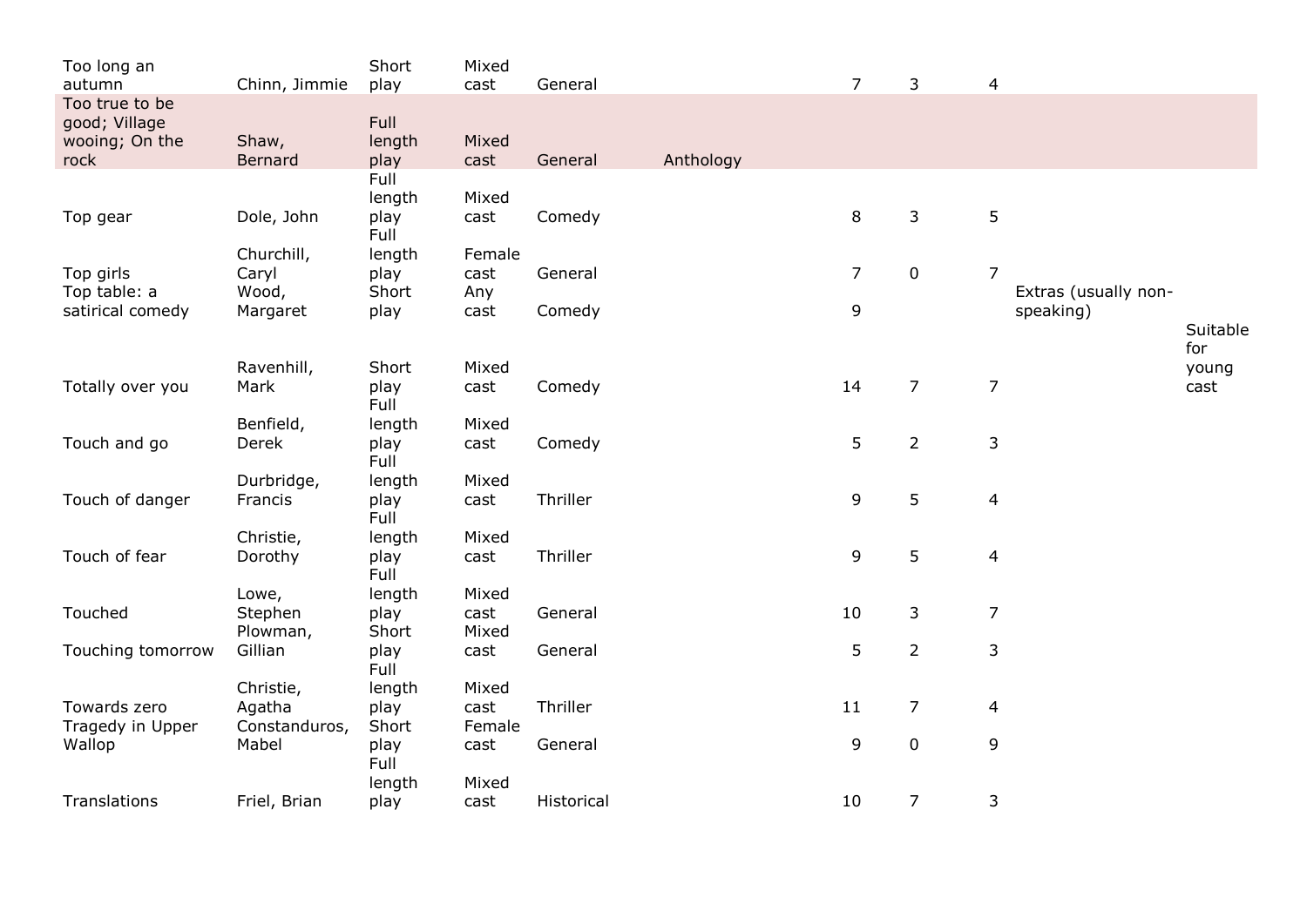| <b>Translations and</b><br>tomfooleries (Jitta's<br>atonement, and<br>Trifles and<br>Tomfooleries):<br>Admirable<br>Bashville; Press<br>cuttings; Glimpse<br>of reality; Pasion,<br>poison and<br>petrifaction;<br>Fascinating<br>foundling; Music-<br>cure | Shaw,<br>Bernard         | Full<br>length<br>play | Mixed<br>cast  | General       | Anthology |       |                |                |             |                |
|-------------------------------------------------------------------------------------------------------------------------------------------------------------------------------------------------------------------------------------------------------------|--------------------------|------------------------|----------------|---------------|-----------|-------|----------------|----------------|-------------|----------------|
| Trap: a play for<br>nine women                                                                                                                                                                                                                              | Hynam, John              | Short<br>play          | Female<br>cast | Thriller      |           |       | 9              | $\pmb{0}$      | 9           |                |
| Traveller without                                                                                                                                                                                                                                           |                          | Full<br>length         | Mixed          |               |           |       |                |                |             |                |
| luggage                                                                                                                                                                                                                                                     | Anouilh, Jean            | play<br>Full           | cast           | General       |           |       | 13             | 8              | 5           |                |
| Travesties: a play<br>in two acts<br>Treasure Island: as<br>presented at the<br>Mermaid Theatre,                                                                                                                                                            | Stoppard,<br>Tom         | length<br>play         | Mixed<br>cast  | General       |           |       | 8              | 5              | $\mathsf 3$ |                |
| adapted from the                                                                                                                                                                                                                                            |                          | Full                   |                |               |           |       |                |                |             |                |
| book by Robert<br>Louis Stevenson<br>Trelawny of the                                                                                                                                                                                                        | Miles, Bernard           | length<br>play<br>Full | Mixed<br>cast  | Dramatisation |           | $20+$ |                |                |             | 20+ characters |
| "Wells": a                                                                                                                                                                                                                                                  | Pinero, Arthur           | length                 | Mixed          |               |           |       |                |                |             |                |
| comedietta<br>Trelawny of the                                                                                                                                                                                                                               | Wing                     | play<br>Full           | cast           | Comedy        |           |       | 23             | 14             | 9           |                |
| "Wells": a<br>Comedietta                                                                                                                                                                                                                                    | Pinero, Arthur<br>Wing   | length<br>play<br>Full | Mixed<br>cast  | Comedy        |           | $20+$ |                |                |             | 20+ characters |
|                                                                                                                                                                                                                                                             | Horne,                   | length                 | Mixed          |               |           |       |                |                |             |                |
| Trial and error                                                                                                                                                                                                                                             | Kenneth                  | play<br>Full           | cast           | Comedy        |           |       | 7              | 3              | 4           |                |
| Tribute: a play in                                                                                                                                                                                                                                          | Slade,                   | length                 | Mixed          |               |           |       |                |                |             |                |
| two acts<br>Triplets: a bizarre                                                                                                                                                                                                                             | Bernard<br>Reason, John, | play<br>Short          | cast<br>Female | General       |           |       | $\overline{7}$ | $\overline{2}$ | 5           |                |
| comedy                                                                                                                                                                                                                                                      | 1940-                    | play                   | cast           | Comedy        |           |       | 4              | 0              | 4           |                |
| Trivial pursuits                                                                                                                                                                                                                                            | Vickery, Frank           | Full                   | Mixed          | Comedy        |           |       | 10             | $\overline{4}$ | 6           |                |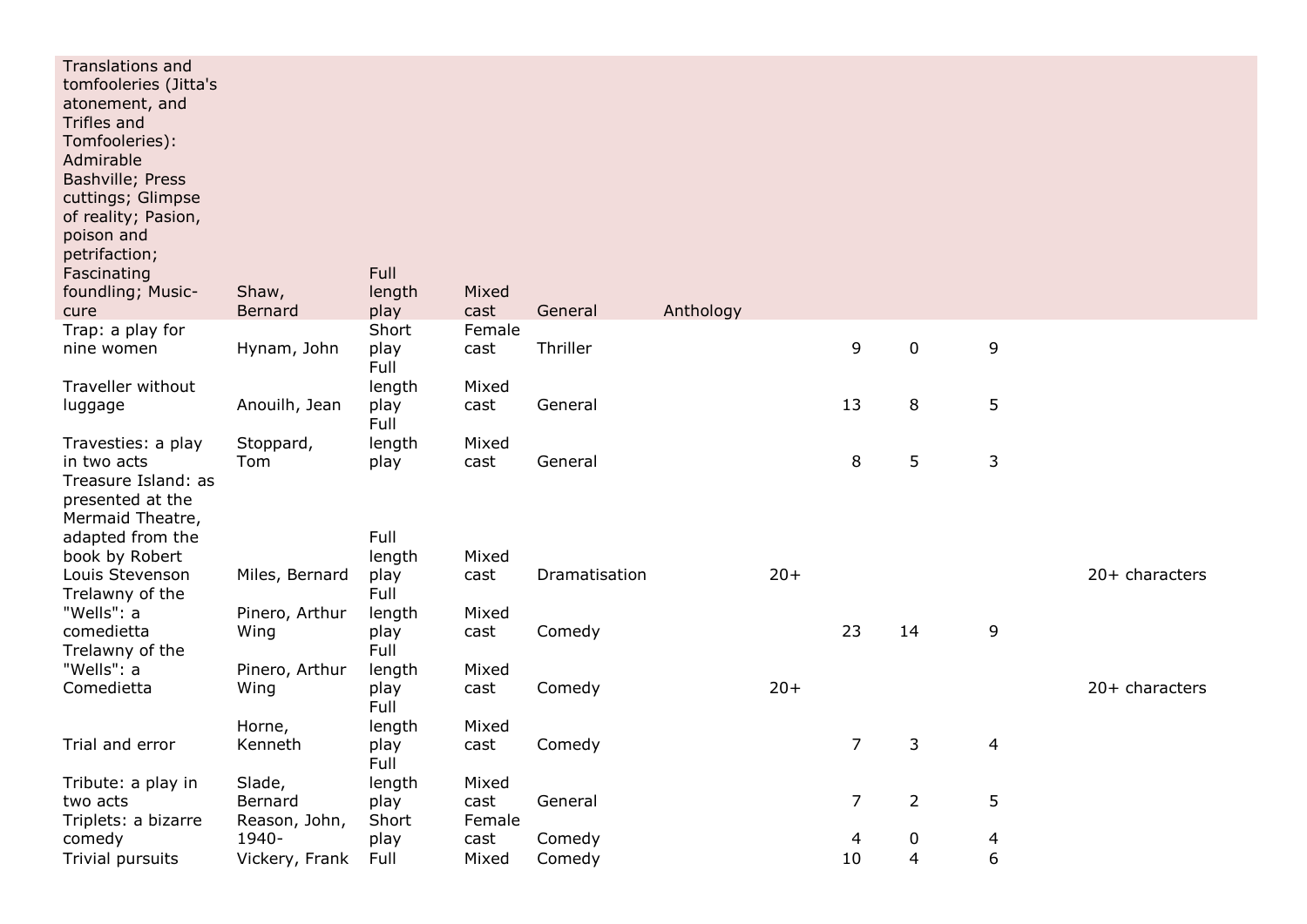|                                   |                   | length<br>play<br>Full | cast          |               |           |       |                |             |                |                      |                 |
|-----------------------------------|-------------------|------------------------|---------------|---------------|-----------|-------|----------------|-------------|----------------|----------------------|-----------------|
| Troilus and                       | Shakespeare,      | length                 | Mixed         |               |           |       |                |             |                |                      |                 |
| Cressida<br>Turn of the screw:    | William           | play                   | cast          | General       |           | $20+$ |                |             |                | 20+ characters       |                 |
| adapted from the                  |                   | Full                   |               |               |           |       |                |             |                |                      |                 |
| story by Henry                    | Whitmore,         | length                 | Mixed         |               |           |       |                |             |                |                      |                 |
| James                             | Ken               | play<br>Full           | cast          | Dramatisation |           |       | $\overline{7}$ | 3           | 4              |                      |                 |
|                                   | Shakespeare,      | length                 | Mixed         |               |           |       |                |             |                | Extras (usually non- |                 |
| Twelfth Night                     | William           | play<br>Full           | cast          | Comedy        |           |       | 14             | 11          | 3              | speaking)            |                 |
|                                   | Rose,             | length                 | Male          |               |           |       |                |             |                |                      |                 |
| Twelve angry men                  | Reginald          | play                   | cast          | General       |           |       | 14             | 14          | $\pmb{0}$      |                      |                 |
|                                   |                   | Full                   |               |               |           |       |                |             |                |                      |                 |
| Twelve plays                      | Chekhov,<br>Anton | length<br>play         | Mixed<br>cast | General       |           |       | 13             | 9           | $\overline{4}$ |                      |                 |
|                                   |                   | <b>Full</b>            |               |               |           |       |                |             |                |                      |                 |
|                                   | Chekhov,          | length                 | Mixed         |               |           |       |                |             |                |                      |                 |
| Twelve plays                      | Anton<br>Chekhov, | play<br>Short          | cast<br>Mixed | General       |           |       | 20             | 15          | $\sqrt{5}$     |                      |                 |
| Twelve plays                      | Anton             | play                   | cast          | General       | Anthology |       |                |             |                |                      |                 |
| Twenty-four one-                  |                   |                        |               |               |           |       |                |             |                |                      |                 |
| act plays, edited by              | Hampden,          | Short                  | Mixed         |               |           |       |                |             |                |                      |                 |
| John Hampde                       | John              | play                   | cast          | General       | Anthology |       |                |             |                |                      |                 |
|                                   |                   |                        |               |               |           |       |                |             |                |                      | Suitable<br>for |
|                                   |                   | Short                  | Any           |               |           |       |                |             |                |                      | young           |
| Twits: a play                     | Wood, David       | play<br>Full           | cast          | Dramatisation |           |       | 8              |             |                |                      | cast            |
| Two and two make                  | Harris,           | length                 | Mixed         |               |           |       |                |             |                |                      |                 |
| sex: a comedy                     | Richard           | play                   | cast          | Comedy        |           |       | 6              | 3           | 3              |                      |                 |
| Two aunts and a                   |                   |                        |               |               |           |       |                |             |                |                      |                 |
| grandmother: a                    |                   | Short                  | Female        |               |           |       |                |             |                |                      |                 |
| thriller                          | Morris, T. B.     | play                   | cast          | Thriller      |           |       | $\overline{7}$ | $\mathbf 0$ | $\overline{7}$ |                      |                 |
| Two dozen red                     |                   |                        |               |               |           |       |                |             |                |                      |                 |
| roses: a play<br>adapted from the |                   | Full                   |               |               |           |       |                |             |                |                      |                 |
| Italian of Aldo de                | Horne,            | length                 | Mixed         |               |           |       |                |             |                |                      |                 |
| Benedetti.                        | Kenneth           | play                   | cast          | Comedy        |           |       | 5              | 3           | $\overline{2}$ |                      |                 |
| Two faces of                      | Batson,           | Full                   | Mixed         |               |           |       |                |             |                |                      |                 |
| murder                            | George            | length                 | cast          | General       |           |       | $\overline{7}$ | 3           | $\overline{4}$ |                      |                 |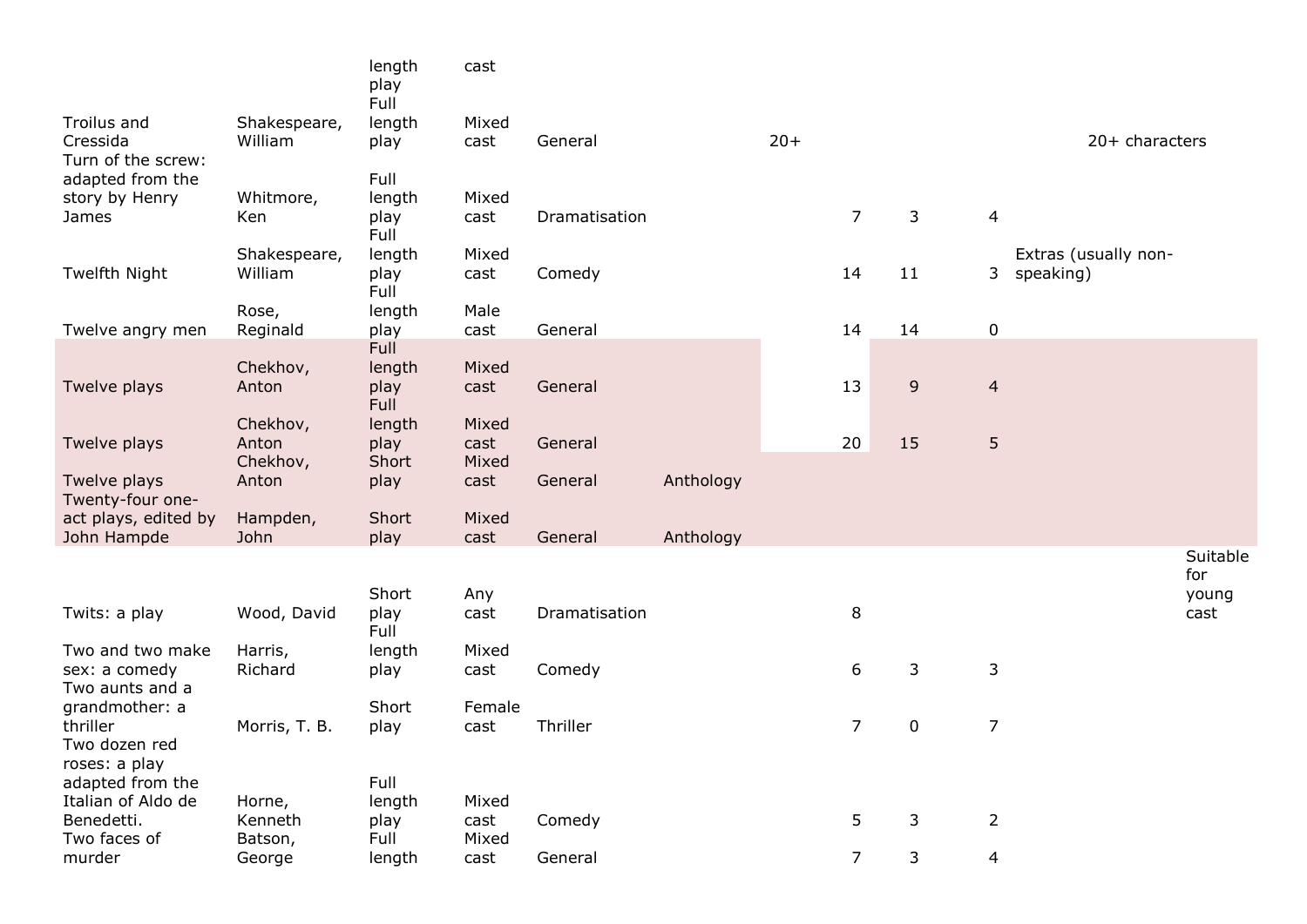|                                                                                            | Plowman,        | play<br>Short  | Mixed         |            |           |       |                |                 |                         |                      |
|--------------------------------------------------------------------------------------------|-----------------|----------------|---------------|------------|-----------|-------|----------------|-----------------|-------------------------|----------------------|
| Two fat men<br>Two for the                                                                 | Gillian         | play<br>Full   | cast          | Comedy     |           |       | 8              | 3               | 5                       |                      |
| seesaw: a comedy-                                                                          | Gibson,         | length         | Mixed         |            |           |       |                |                 |                         |                      |
| drama                                                                                      | William         | play<br>Full   | cast          | Comedy     |           |       | $\overline{2}$ | $\mathbf{1}$    | $\mathbf{1}$            |                      |
| Two into one: a                                                                            |                 | length         | Mixed         |            |           |       |                |                 |                         | Extras (usually non- |
| comedy                                                                                     | Cooney, Ray     | play           | cast          | Comedy     |           |       | 10             | 5               | 5 speaking)             |                      |
| Two Kafka plays:                                                                           |                 | Full           |               |            |           |       |                |                 |                         |                      |
| Kafka's dick; The<br>insurance man                                                         | Bennett, Alan   | length<br>play | Mixed<br>cast | General    |           |       | $\overline{7}$ | $5\overline{)}$ | $\overline{2}$          |                      |
| Two Kafka plays:                                                                           |                 |                |               |            |           |       |                |                 |                         |                      |
| Kafka's dick; The                                                                          |                 | Short          | Mixed         |            |           |       |                |                 |                         |                      |
| insurance man                                                                              | Bennett, Alan   | play           | cast          | General    |           | $20+$ |                |                 |                         | $20+$ characters     |
|                                                                                            |                 | Full           |               |            |           |       |                |                 |                         |                      |
| Two stars for                                                                              | Mortimer,       | length         | Mixed         |            |           |       |                |                 |                         |                      |
| comfort                                                                                    | John            | play           | cast          | General    |           |       | 13             | 8               | 5                       |                      |
|                                                                                            |                 | Full           |               |            |           |       |                |                 |                         |                      |
|                                                                                            |                 | length         | Mixed         |            |           |       |                |                 |                         |                      |
| Typewriter                                                                                 | Cocteau, Jean   | play           | cast          | General    |           |       | 7              | 5               | $\overline{2}$          |                      |
| Ubu plays: Ubu<br>cocu/cuckolded;<br>Ubu rex, Ubu<br>roi/enchained,<br>translated by Cyril |                 | Full           |               |            |           |       |                |                 |                         |                      |
| <b>Connolly and Simon</b>                                                                  |                 | length         | Mixed         |            |           |       |                |                 |                         |                      |
| <b>Watson Taylor</b>                                                                       | Jarry, Alfred   | play<br>Short  | cast<br>Mixed | General    | Anthology |       |                |                 |                         |                      |
| Unassuming man                                                                             | Auty, Stewart   | play<br>Full   | cast          | General    |           |       | 8              | 4               | $\overline{\mathbf{4}}$ |                      |
| Uncle's little lapse:                                                                      | Delderfield, R. | length         | Mixed         |            |           |       |                |                 |                         |                      |
| a comedy in 3 acts                                                                         | F.              | play           | cast          | Comedy     |           |       | 11             | 5               | 6                       |                      |
|                                                                                            |                 | Full           |               |            |           |       |                |                 |                         |                      |
| Under Milk Wood: a                                                                         | Thomas,         | length         | Mixed         |            |           |       |                |                 |                         |                      |
| play for voices                                                                            | Dylan           | play<br>Full   | cast          | Radio play |           | $20+$ |                |                 |                         | 20+ characters       |
| Unexpected guest:                                                                          | Christie,       | length         | Mixed         |            |           |       |                |                 |                         |                      |
| a play in two acts<br>Unhand me,<br>squire!: or, Much                                      | Agatha          | play           | cast          | Thriller   |           |       | 10             | 7               | 3                       |                      |
| ado about sweet                                                                            | Tydeman,        | Short          | Mixed         |            |           |       |                |                 |                         |                      |
| Fanny Adams                                                                                | Richard         | play           | cast          | Melodrama  |           |       | 12             | 4               | 8                       |                      |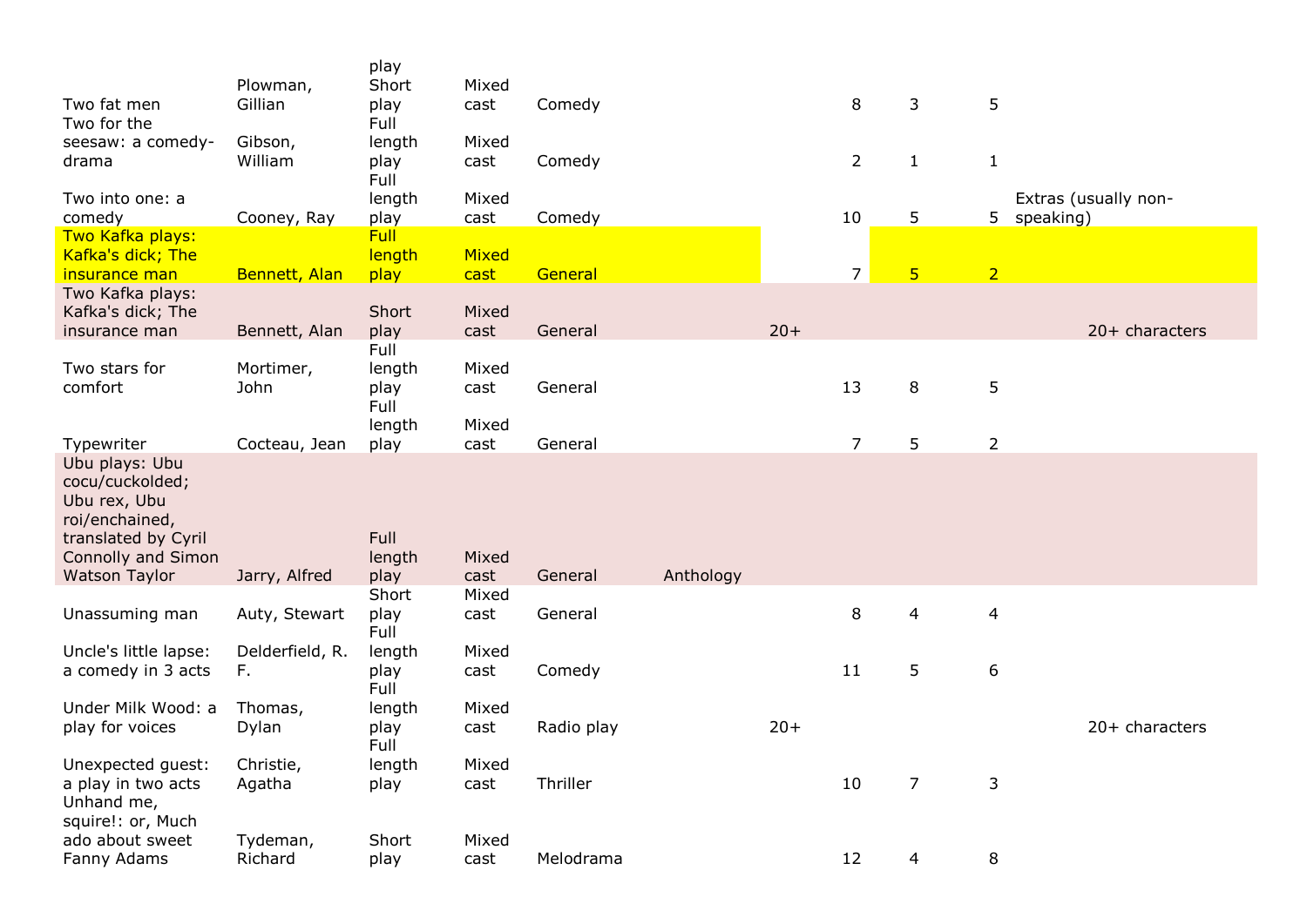| Unvarnished truth:                    |                              | Full          |               |                               |       |    |                |                |                      |
|---------------------------------------|------------------------------|---------------|---------------|-------------------------------|-------|----|----------------|----------------|----------------------|
| a comedy in two                       |                              | length        | Mixed         |                               |       |    |                |                |                      |
| acts                                  | Ryton, Royce                 | play<br>Full  | cast          | Comedy                        |       | 8  | 4              | 4              |                      |
|                                       | Marriott,                    | length        | Mixed         |                               |       |    |                |                |                      |
| Uproar in the house                   | Anthony                      | play<br>Short | cast<br>Mixed | Comedy                        |       | 13 | 7              | 6              |                      |
| Upstairs cuckoo                       | Horsler, Peter<br>Snelgrove, | play<br>Short | cast<br>Mixed | Comedy                        |       | 4  | $\overline{2}$ | $\overline{2}$ |                      |
| Urban cycles                          | Michael<br>Campton,          | play<br>Short | cast<br>Mixed | General                       |       | 11 | 6              | 5              |                      |
| Us and them                           | David                        | play<br>Short | cast<br>Mixed | General                       | $20+$ |    |                |                | 20+ characters       |
| Vacant possession<br>Vampire, or, The | West, Don                    | play          | cast          | General                       |       | 4  | $\overline{2}$ | $\overline{2}$ |                      |
| bride of death: a                     | Cox,                         | Short         | Mixed         |                               |       |    |                |                |                      |
| melodrama<br>Vanity fair: from        | Constance                    | play          | cast          | Melodrama                     |       | 9  | 3              | 6              |                      |
| the novel by                          |                              | Full          |               |                               |       |    |                |                |                      |
| William Makepeace                     | Cox,                         | length        | Mixed         |                               |       |    |                |                |                      |
| Thackeray                             | Constance                    | play<br>Full  | cast          | Dramatisation                 |       | 13 | 9              | 4              |                      |
| Variation on a                        | Rattigan,                    | length        | Mixed         |                               |       |    |                |                |                      |
| theme                                 | Terence                      | play<br>Full  | cast          | General                       |       | 8  | 4              | 4              |                      |
| Venus observed: a                     | Fry,                         | length        | Mixed         |                               |       |    |                |                |                      |
| comedy                                | Christopher                  | play<br>Full  | cast          | Comedy                        |       | 10 | 6              | 4              |                      |
| Verdict: a play in                    | Christie,                    | length        | Mixed         |                               |       |    |                |                |                      |
| two acts                              | Agatha                       | play<br>Full  | cast          | Thriller                      |       | 10 | 6              | 4              |                      |
|                                       |                              | length        | Mixed         |                               |       |    |                |                |                      |
| Vertical hour                         | Hare, David                  | play<br>Full  | cast          | General                       |       | 5  | 3              | $\overline{2}$ |                      |
|                                       | Williams,                    | length        | Mixed         |                               |       |    |                |                |                      |
| Vieux Carré                           | Tennessee                    | play<br>Full  | cast          | General                       |       | 10 | 5              | 5              |                      |
| View from the                         |                              | length        | Mixed         |                               |       |    |                |                | Extras (usually non- |
| bridge                                | Miller, Arthur               | play<br>Full  | cast          | General                       |       | 13 | 10             | 3              | speaking)            |
|                                       | Fodor,                       | length        | Mixed         |                               |       |    |                |                |                      |
| Vigil: a play<br>Virginia             | Ladislas<br>O'Brien, Edna    | play<br>Full  | cast<br>Mixed | Religious theme<br>Historical | $20+$ | 3  | $\mathbf{1}$   | $\overline{2}$ | 20+ characters       |
|                                       |                              |               |               |                               |       |    |                |                |                      |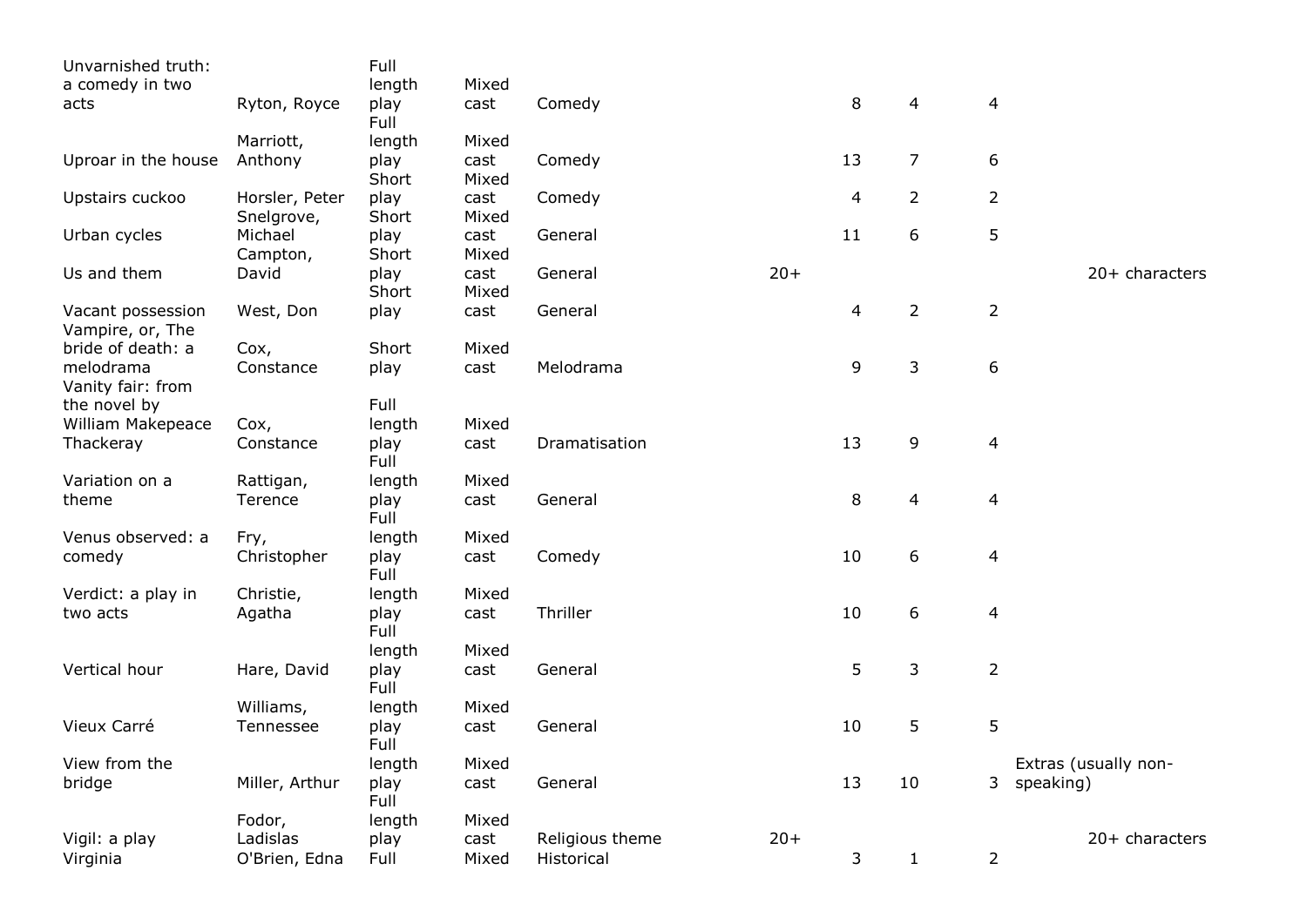|                                             |                | length<br>play | cast           |               |       |    |             |                |                      |          |
|---------------------------------------------|----------------|----------------|----------------|---------------|-------|----|-------------|----------------|----------------------|----------|
| Virtue triumphant,<br>or Her honour in      |                | Full<br>length | Mixed          |               |       |    |             |                | Extras (usually non- |          |
| peril                                       | Norris, Pat    | play<br>Full   | cast           | Melodrama     |       | 14 | 8           |                | 6 speaking)          |          |
|                                             | Durrenmatt,    | length         | Mixed          |               |       |    |             |                |                      |          |
| Visit                                       | Friedrich      | play<br>Full   | cast           | General       | $20+$ |    |             |                | 20+ characters       |          |
|                                             | Harris,        | length         | Mixed          |               |       |    |             |                | Extras (usually non- |          |
| Visiting hour                               | Richard        | play           | cast           | General       |       | 6  | 3           | 3              | speaking)            |          |
|                                             |                | Short          | Female         |               |       |    |             |                |                      |          |
| Visiting time                               | Burton, Brian  | play<br>Short  | cast<br>Female | Comedy        |       | 9  | 0           | 9              |                      |          |
| Visitore: a thriller<br>Vital statistics: a | Lee, Maureen   | play           | cast           | Thriller      |       | 4  | 0           | $\overline{4}$ |                      |          |
| comedy for eight                            |                | Short          | Female         |               |       |    |             |                |                      |          |
| women                                       | Pierson, June  | play<br>Full   | cast           | Comedy        |       | 8  | $\mathbf 0$ | 8              |                      |          |
| Viva! Women's lib!:                         |                | length         | Female         |               |       |    |             |                |                      |          |
| a comedy                                    | Ready, Stuart  | play<br>Full   | cast           | Comedy        |       | 10 | 0           | 10             |                      |          |
|                                             |                | length         | Mixed          |               |       |    |             |                |                      |          |
| Vivat! Vivat Regina!                        | Bolt, Robert   | play<br>Full   | cast           | Historical    | $20+$ |    |             |                | $20+$ characters     |          |
| Voices: a play for                          |                | length         | Female         |               |       |    |             |                |                      |          |
| women                                       | Griffin, Susan | play           | cast           | General       |       | 5  | 0           | 5              |                      | Suitable |
|                                             |                | Full           |                |               |       |    |             |                |                      | for      |
| Voyage of the                               |                | length         | Mixed          |               |       |    |             |                | $20+$                | young    |
| Dawn Treader                                | Robbins, Glyn  | play<br>Full   | cast           | Dramatisation | $20+$ |    |             |                | characters           | cast     |
|                                             | Granville-     | length         | Mixed          |               |       |    |             |                |                      |          |
| Voysey inheritance                          | Barker, Harley | play<br>Full   | cast           | General       |       | 14 | 9           | 5              |                      |          |
| Wait until dark: a                          | Knott,         | length         | Mixed          |               |       |    |             |                |                      |          |
| play                                        | Frederick      | play<br>Full   | cast           | Thriller      |       | 8  | 6           | $\overline{2}$ |                      |          |
| Waiting for Gillian:                        |                | length         | Mixed          |               |       |    |             |                |                      |          |
| a play in three acts<br>Waiting for Godot:  | Millar, Ronald | play<br>Full   | cast           | General       |       | 9  | 5           | $\overline{4}$ |                      |          |
| a tragicomedy in                            | Beckett,       | length         | Male           |               |       |    |             |                |                      |          |
| two acts                                    | Samuel         | play           | cast           | Tragedy       |       | 5  | 5           | $\pmb{0}$      |                      |          |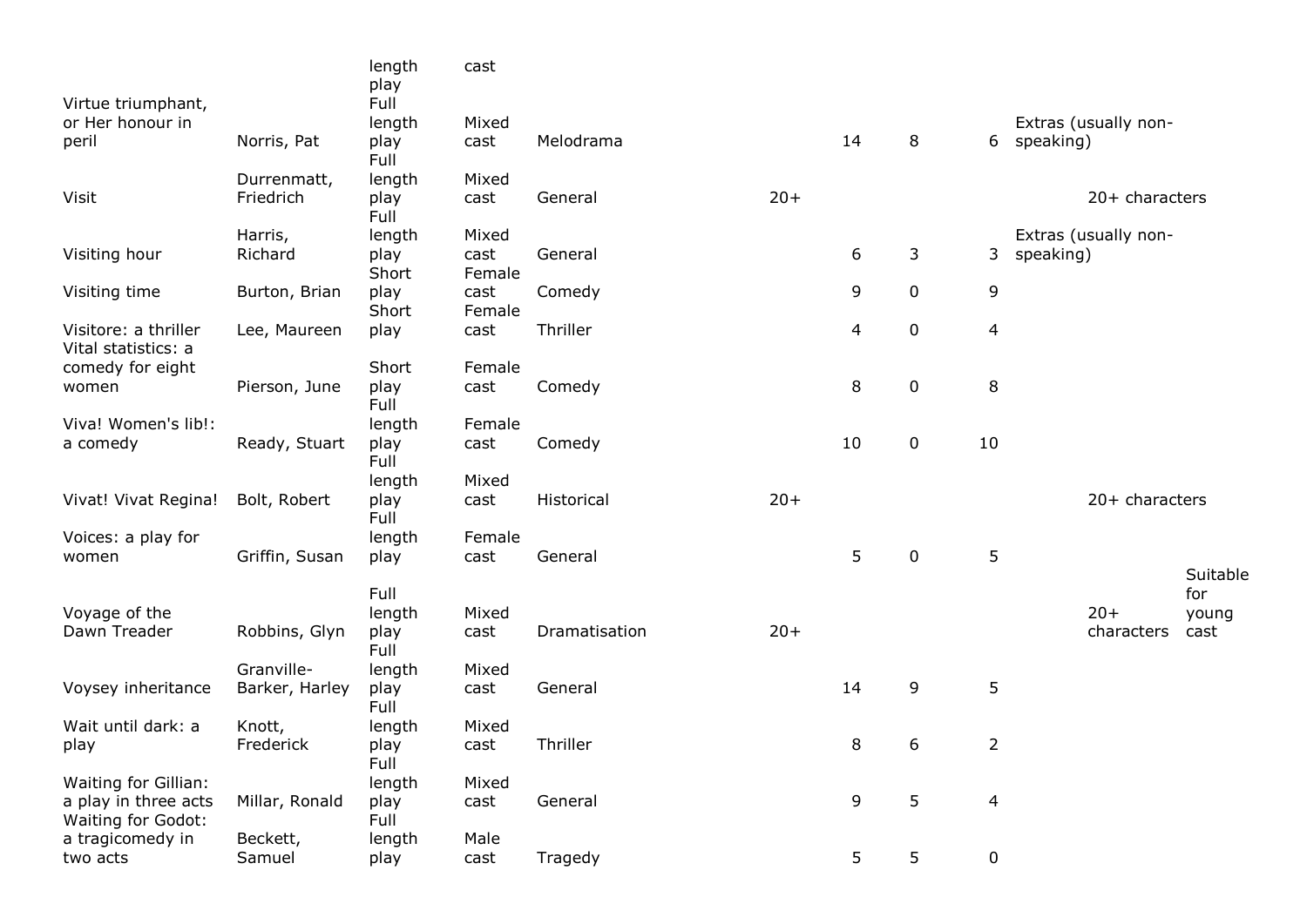|                                      |                       | Full                |                |                 |                |                |                |                      |
|--------------------------------------|-----------------------|---------------------|----------------|-----------------|----------------|----------------|----------------|----------------------|
| Waiting for<br>yesterday             | Greenwood,<br>Duncan  | length<br>play      | Mixed<br>cast  | General         | $\,8\,$        | $\overline{2}$ | 6              |                      |
| Waiting in the                       |                       | Full                |                |                 |                |                |                |                      |
| wings: a play in                     |                       | length              | Mixed          |                 |                |                |                |                      |
| three acts                           | Coward, Noel          | play                | cast           | General         | 18             | 4              | 14             |                      |
|                                      | Pertwee,<br>Michael   | Short               | Female<br>cast | General         | 9              | $\mathbf 0$    | 9              |                      |
| Waiting room                         | Morgan,               | play<br>Short       | Female         |                 |                |                |                |                      |
| Waiting-room                         | Elaine                | play                | cast           | General         | 5              | $\mathbf 0$    | 5              |                      |
|                                      | Lambe,                | Short               | Mixed          |                 |                |                |                |                      |
| Walking dead!<br>Waltz of the        | Michael               | play<br><b>Full</b> | cast           | Thriller        | 5              | $\overline{2}$ | 3              |                      |
| Toreadors, adapted                   |                       | length              | Mixed          |                 |                |                |                |                      |
| by Lucienne Hill                     | Anouilh, Jean         | play                | cast           | General         | 11             | $\overline{4}$ | $\overline{7}$ |                      |
|                                      |                       | Full                |                |                 |                |                |                |                      |
| Wanted - one body:                   | Dyer,                 | length              | Mixed          |                 |                | 5              |                |                      |
| a farcical chiller<br>War and peace: | Raymond               | play                | cast           | Comedy Thriller | 9              |                | $\overline{4}$ |                      |
| adapted from the                     |                       | Full                |                |                 |                |                |                |                      |
| novel by Leo                         | Neumann,              | length              | Mixed          |                 |                |                |                | Extras (usually non- |
| Tolstoy                              | Alfred                | play<br>Full        | cast           | Dramatisation   | 18             | 15             | 3              | speaking)            |
|                                      | Simpson, N.           | length              | Mixed          |                 |                |                |                |                      |
| Was he anyone?                       | F.                    | play                | cast           | Comedy          | 7              | 3              | 4              |                      |
|                                      |                       | Full                |                |                 |                |                |                |                      |
|                                      |                       | length              | Mixed          |                 |                |                |                |                      |
| Watch it, sailor!                    | King, Philip          | play<br>Full        | cast           | Comedy          | 9              | 4              | 5              |                      |
|                                      | Ayckbourn,            | length              | Mixed          |                 |                |                |                |                      |
| Way upstream                         | Alan                  | play                | cast           | General         | $\overline{7}$ | 3              | 4              |                      |
| Ways and means: a<br>light comedy in |                       | Short               | Mixed          |                 |                |                |                |                      |
| three scenes                         | Coward, Noel          | play                | cast           | Comedy          | 9              | 5              | 4              |                      |
| We found love and                    |                       |                     |                |                 |                |                |                |                      |
| an exquisite set of                  |                       |                     |                |                 |                |                |                |                      |
| porcelain figurines                  |                       | Full                |                |                 |                |                |                |                      |
| aboard the SS<br>Farndale Avenue     | McGillivray,<br>David | length<br>play      | Mixed<br>cast  | Comedy          | 4              | 2              | $\overline{2}$ |                      |
|                                      |                       | Full                |                |                 |                |                |                |                      |
|                                      | Black, Ian            | length              | Mixed          |                 |                |                |                |                      |
| We must kill Toni                    | stuart                | play                | cast           | Comedy          | 5              | 3              | $\overline{2}$ |                      |
| We need a man: a                     | Raby, Derek           | Short               | Female         | Comedy          | 5              | $\mathbf 0$    | 5              |                      |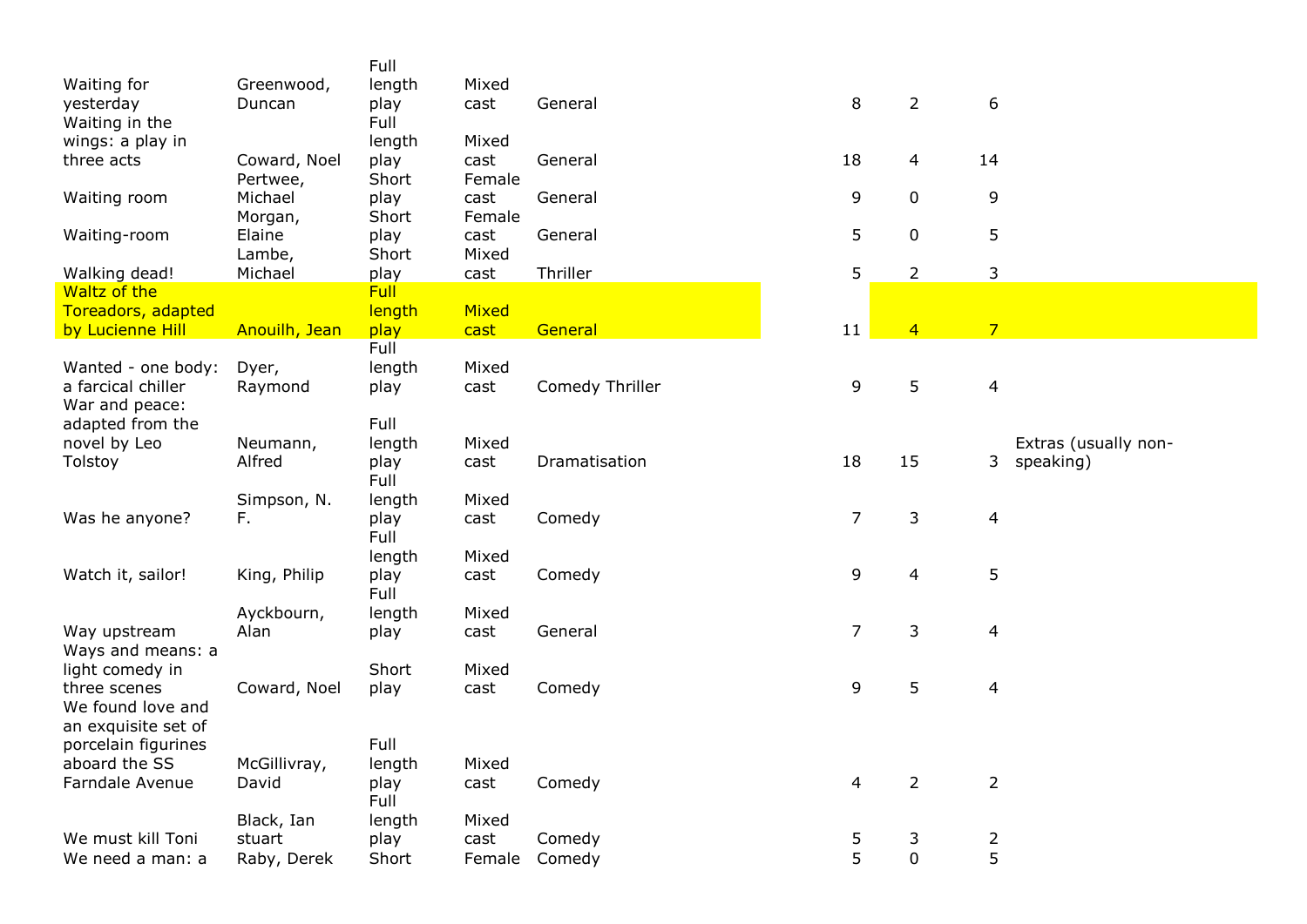| comedy                         |                           | play<br>Full  | cast           |         |       |                |                |                  |                      |                 |
|--------------------------------|---------------------------|---------------|----------------|---------|-------|----------------|----------------|------------------|----------------------|-----------------|
| Weapons of                     | Brenton,                  | length        | Mixed          |         |       |                |                |                  |                      |                 |
| happiness                      | Howard                    | play          | cast           | General | $20+$ |                |                |                  | $20+$ characters     |                 |
| Wedding breakfast:             | Dinner,                   | Short         | Mixed          |         |       |                |                |                  |                      |                 |
| a farcical comedy              | William                   | play<br>Full  | cast           | Comedy  |       | 10             | $\mathbf{1}$   | 9                |                      |                 |
| Wedding of the                 | Robbins,                  | length        | Mixed          |         |       |                |                |                  |                      |                 |
| year: a comedy                 | Norman                    | play<br>Short | cast<br>Female | Comedy  |       | 10             | 4              | 6                |                      |                 |
| Wedding presents               | Adam, Agnes               | play<br>Full  | cast           | Comedy  |       | $\overline{7}$ | $\mathbf 0$    | $\overline{7}$   |                      |                 |
|                                |                           | length        | Mixed          |         |       |                |                |                  |                      |                 |
| Weekend                        | Palin, Michael            | play<br>Full  | cast           | General |       | 9              | 4              | 5                |                      |                 |
|                                |                           | length        | Mixed          |         |       |                |                |                  | Extras (usually non- |                 |
| West of Suez                   | Osborne, John             | play<br>Full  | cast           | General |       | 17             | 11             | 6                | speaking)            |                 |
|                                | Minghella,                | length        | Female         |         |       |                |                |                  |                      |                 |
| Whale music                    | Anthony<br>Van kampen,    | play<br>Short | cast<br>Female | General |       | $\overline{7}$ | $\pmb{0}$      | $\overline{7}$   |                      |                 |
| What a sell                    | Barbara                   | play<br>Full  | cast           | Comedy  |       | 9              | $\mathbf 0$    | 9                |                      |                 |
| What are little girls          |                           | length        | Mixed          |         |       |                |                |                  |                      |                 |
| made of?                       | Coke, Peter               | play          | cast           | Comedy  |       | 10             | 4              | $\boldsymbol{6}$ |                      |                 |
|                                |                           |               |                |         |       |                |                |                  |                      | Suitable<br>for |
| What are you doing             | Campton,                  | Short         | Mixed          |         |       |                |                |                  | Extras (usually      | young           |
| here?<br>What brutes men       | David<br>Cox,             | play<br>Short | cast<br>Female | General |       | 12             | 4              | 8                | non-speaking)        | cast            |
| are: a comedy                  | Constance                 | play<br>Full  | cast           | Comedy  |       | $\overline{4}$ | $\pmb{0}$      | $\overline{4}$   |                      |                 |
| What every woman               |                           | length        | Mixed          |         |       |                |                |                  | Extras (usually non- |                 |
| knows<br>What heaven'll        | Barrie, J. m.<br>Pertwee, | play<br>Short | cast<br>Female | Comedy  |       | 9              | 5              |                  | 4 speaking)          |                 |
| send you<br>What shall we tell | Roland<br>Mortimer,       | play<br>Short | cast<br>Mixed  | Comedy  |       | 6              | $\mathbf 0$    | $\boldsymbol{6}$ |                      |                 |
| Caroline?                      | John                      | play<br>Full  | cast           | General |       | 4              | $\overline{2}$ | $\overline{2}$   |                      |                 |
| What the butler                |                           | length        | Mixed          |         |       |                |                |                  |                      |                 |
| saw                            | Orton, Joe                | play          | cast           | Comedy  |       | 6              | 4              | $\overline{2}$   |                      |                 |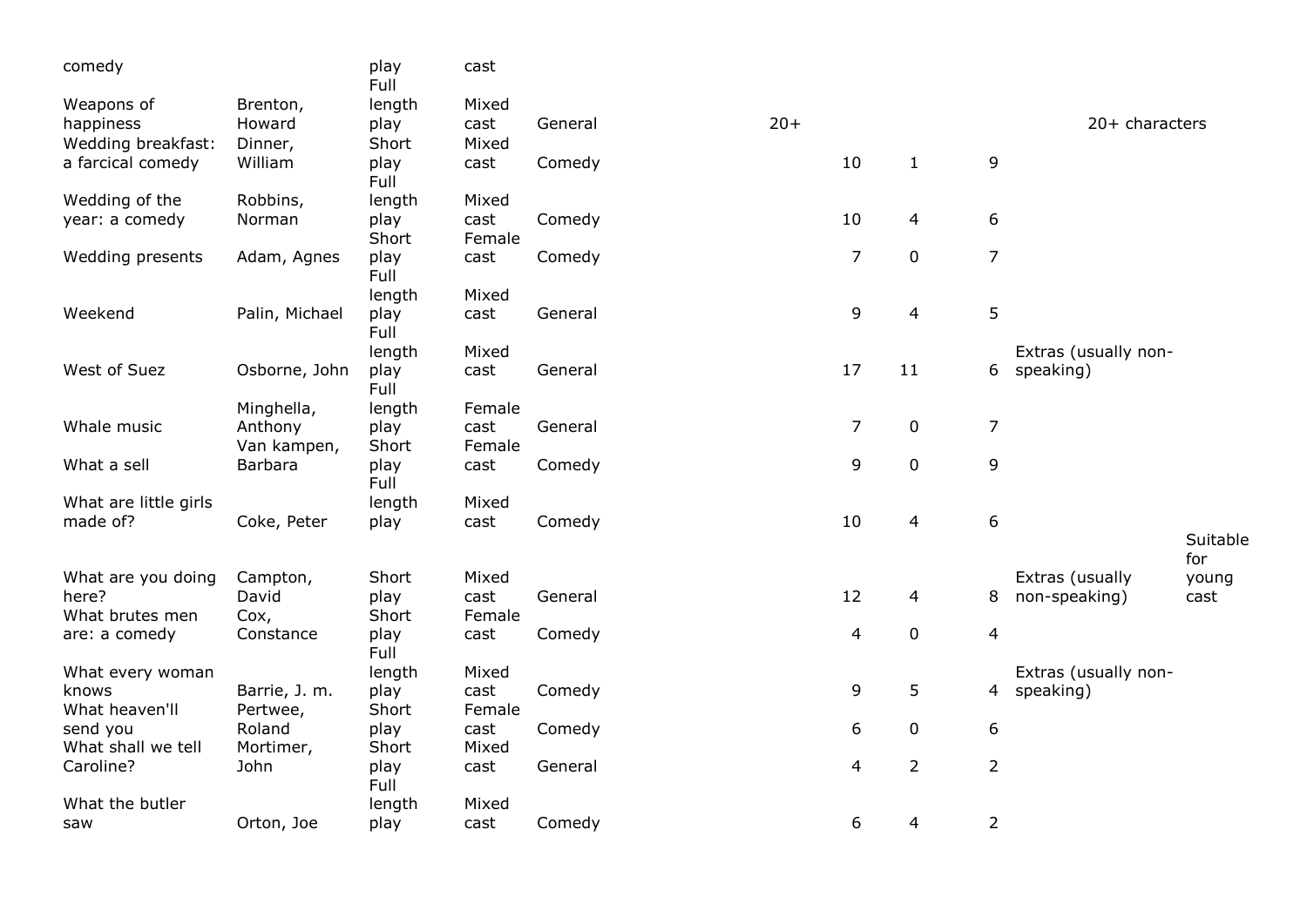| When did you last                                        |                              | Full<br>length                 | Mixed                   |               |                |                |                |                                   |
|----------------------------------------------------------|------------------------------|--------------------------------|-------------------------|---------------|----------------|----------------|----------------|-----------------------------------|
| see your trousers?                                       | Galton, Ray                  | play<br>Full                   | cast                    | Comedy        | 11             | 9              | $\overline{2}$ |                                   |
| When she danced                                          | Sherman,<br>Martin           | length<br>play<br>Full         | Mixed<br>cast           | Historical    | 8              | 3              | 5              | Extras (usually non-<br>speaking) |
| When the cat's<br>away: a comedy<br>When the cat's       | Mortimer,<br>Johnnie         | length<br>play<br>Short        | Mixed<br>cast<br>Female | Comedy        | 6              | 2              | 4              |                                   |
| away: a comedy                                           | Pierce, Gwen                 | play<br>Full                   | cast                    | Comedy        | 3              | 0              | 3              |                                   |
| When the wind<br>blows<br>When we are                    | Briggs,<br>Raymond           | length<br>play                 | Mixed<br>cast           | Dramatisation | 4              | 3              | $\mathbf{1}$   |                                   |
| married: a<br>Yorkshire farcical<br>comedy               | Priestley, J. B.             | Full<br>length<br>play         | Mixed<br>cast           | Comedy        | 15             | 8              | $\overline{7}$ |                                   |
| When we dead                                             |                              | Full<br>length                 | Mixed                   |               |                |                |                | Extras (usually non-              |
| awaken<br>Where angels fear                              | Ibsen, Henrik                | play                           | cast                    | General       | 6              | 3              | 3              | speaking)                         |
| to tread: based on<br>the novel by E.M.<br>Forster       | Hart,<br>Elizabeth           | Full<br>length<br>play<br>Full | Mixed<br>cast           | Dramatisation | 9              | 3              | 6              |                                   |
| Where there's a<br>will                                  | Robbins,<br>Norman           | length<br>play<br>Full         | Mixed<br>cast           | Comedy        | 9              | 3              | 6              |                                   |
| Where there's a<br>will: a comedy                        | Delderfield, R.<br>F.        | length<br>play<br>Full         | Mixed<br>cast           | Comedy        | 11             | 6              | 5              |                                   |
| White cat: a<br>pantomime                                | Robbins,<br>Norman           | length<br>play<br>Full         | Any<br>cast             | Pantomime     | 15             |                |                |                                   |
| White cliffs<br>White guard (The                         | Manktelow,<br><b>Bettine</b> | length<br>play                 | Mixed<br>cast           | General       | 7 <sup>7</sup> | 2              | 5              |                                   |
| days of the<br>Turbins), translated<br>by Michael Glenny | Bulgakov,<br>Mikhail         | Full<br>length<br>play         | Mixed<br>cast           | Dramatisation | 26             | 25             | $\mathbf{1}$   |                                   |
| White liars                                              | Shaffer, Peter               | Short<br>play                  | Mixed<br>cast           | General       | 3              | $\overline{2}$ | $\mathbf{1}$   |                                   |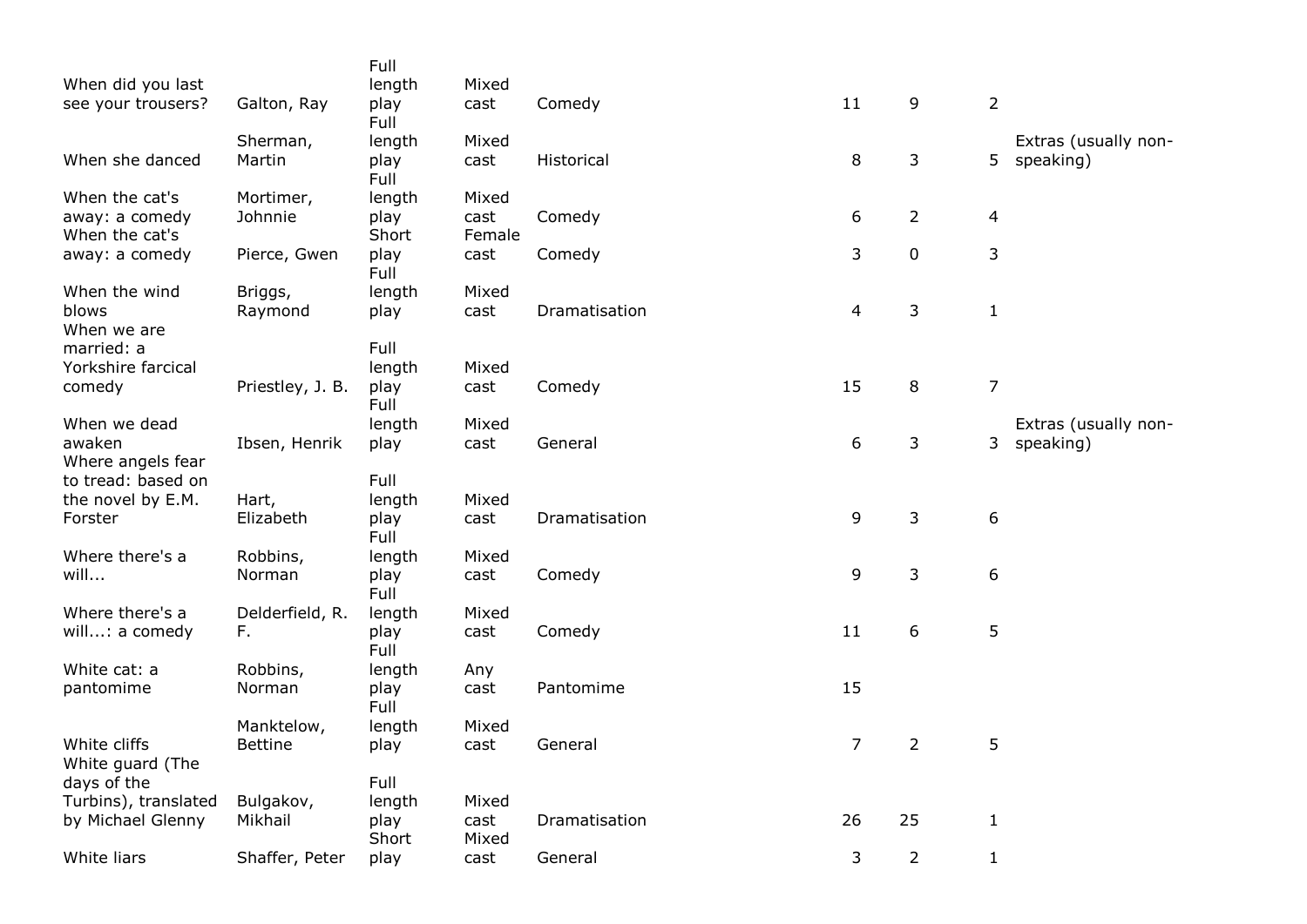| White sheep of the               | Peach,         | Full          |               |                 |                |                |                |
|----------------------------------|----------------|---------------|---------------|-----------------|----------------|----------------|----------------|
| family: a felonious              | Lawrence du    | length        | Mixed         |                 |                |                |                |
| comedy                           | Garde          | play          | cast          | Comedy          | 9              | 5              | 4              |
|                                  | Campton,       | Short         | Female        |                 |                |                |                |
| Who calls?                       | David          | play<br>Full  | cast          | General         | 6              | $\pmb{0}$      | 6              |
| Who dies wins: a                 | Matthews,      | length        | Mixed         |                 |                |                |                |
| comedy thriller                  | Seymour        | play<br>Full  | cast          | Comedy Thriller | 9              | 6              | 3              |
| Who goes bare?: a                | Harris,        | length        | Mixed         |                 |                |                |                |
| farce                            | Richard        | play<br>Full  | cast          | Comedy          | 10             | 5              | 5              |
| Who killed Santa                 |                | length        | Mixed         |                 |                |                |                |
| Claus?                           | Feely, Terence | play<br>Full  | cast          | Christmas       | 8              | 6              | $\overline{2}$ |
|                                  |                | length        | Mixed         |                 |                |                |                |
| Who says murder?<br>Whodidit?: a | King, Philip   | play<br>Short | cast<br>Mixed | Thriller        | 6              | $\mathfrak{Z}$ | 3              |
| comedy                           | Harrison, Neil | play          | cast          | Comedy          | 5              | 3              | $\overline{2}$ |
| Whodidit?: a                     |                | Short         | Any           |                 |                |                |                |
| comedy                           | Harrison, Neil | play<br>Full  | cast          | Comedy          | 17             |                |                |
| Whodunnit: a                     | Shaffer,       | length        | Mixed         |                 |                |                |                |
| comedy thriller                  | Anthony        | play<br>Full  | cast          | Thriller        | 10             | $\overline{7}$ | 3              |
| Whole truth: a play              |                | length        | Mixed         |                 |                |                |                |
| in three acts                    | Mackie, Philip | play<br>Full  | cast          | Thriller        | 8              | 5              | 3              |
|                                  | Waterhouse,    | length        | Mixed         |                 |                |                |                |
| Whoops-a-daisy                   | Keith          | play<br>Full  | cast          | Comedy          | 6              | 3              | 3              |
| Who's afraid of                  |                | length        | Mixed         |                 |                |                |                |
| Virginia Woolf?                  | Albee, Edward  | play<br>Full  | cast          | General         | $\overline{4}$ | $\overline{2}$ | $\overline{2}$ |
| Who's who?: a                    | Waterhouse,    | length        | Mixed         |                 |                |                |                |
| comedy                           | Keith          | play<br>Full  | cast          | Comedy          | 5              | $\overline{2}$ | 3              |
| Whose life is it                 |                | length        | Mixed         |                 |                |                |                |
| anyway?                          | Clark, Brian   | play          | cast          | General         | 13             | 9              | $\overline{4}$ |
| Whose wedding is it              | Bower,         | Short         | Female        |                 |                |                |                |
| anyway?                          | Margaret       | play<br>Full  | cast<br>Mixed | Comedy          | 5              | $\pmb{0}$      | 5              |
| Why me: a comedy                 | Price, Stanley | length        | cast          | Comedy          | 6              | 3              | 3              |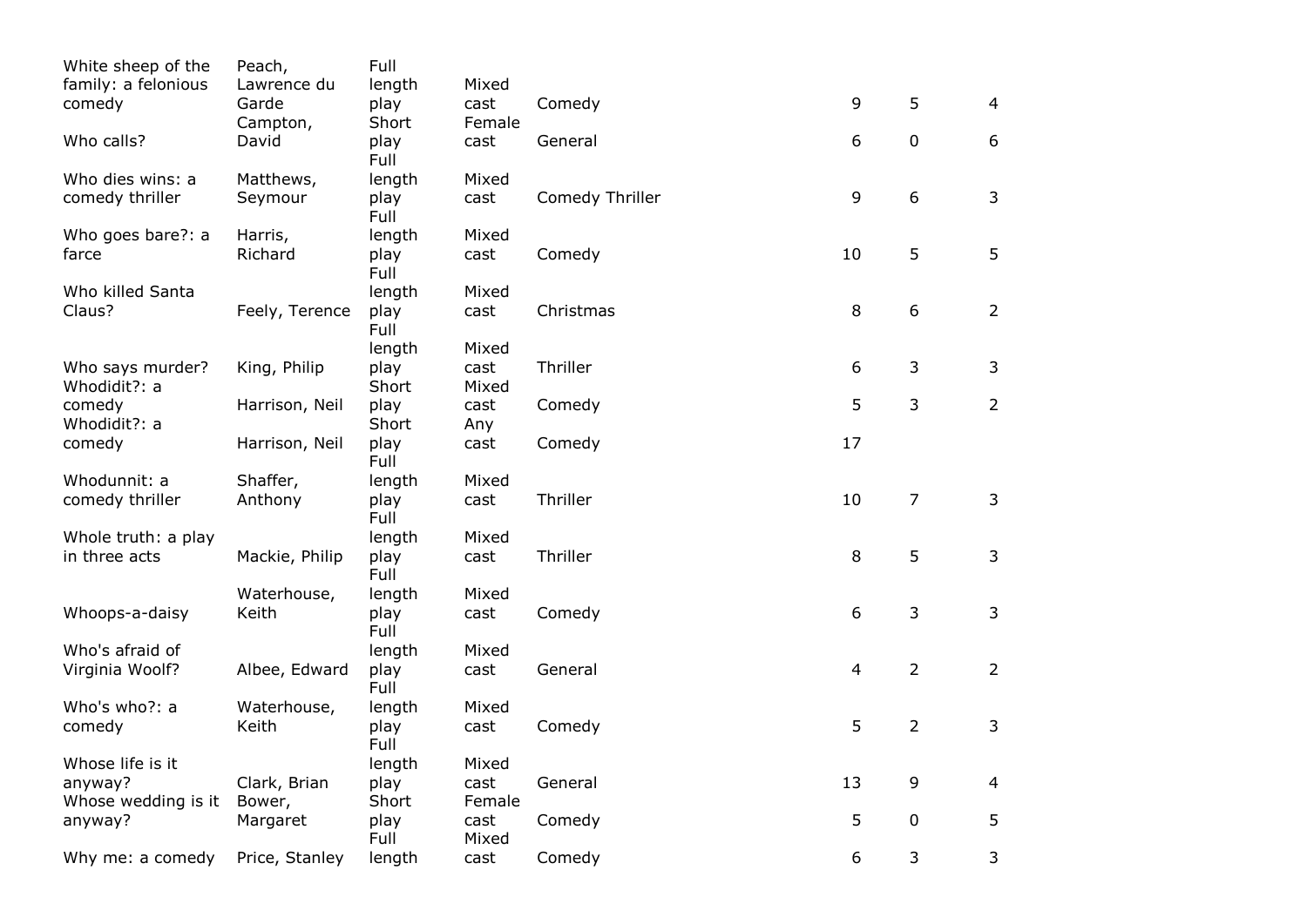|                                    |                      | play           |                |               |       |                |                |                |                      |                 |
|------------------------------------|----------------------|----------------|----------------|---------------|-------|----------------|----------------|----------------|----------------------|-----------------|
| Wife required: a<br>farce          | Cary, Falkland<br>ι. | Short<br>play  | Mixed<br>cast  | Comedy        |       | 6              | 3              | 3              |                      |                 |
|                                    | Dane,                | Full<br>length | Mixed          |               |       |                |                |                |                      |                 |
| Wild Decembers                     | Clemence             | play<br>Full   | cast           | Historical    | $20+$ |                |                |                | 20+ characters       |                 |
|                                    |                      | length         | Mixed          |               |       |                |                |                |                      |                 |
| Wild duck                          | Ibsen, Henrik        | play<br>Full   | cast           | Tragedy       | $20+$ |                |                |                | 20+ characters       |                 |
|                                    | Benfield,            | length         | Mixed          |               |       |                |                |                |                      |                 |
| Wild goose chase                   | Derek                | play<br>Full   | cast           | Comedy        |       | 10             | 5              | 5              |                      |                 |
|                                    | Chekhov,             | length         | Mixed          |               |       |                |                |                | Extras (usually non- |                 |
| Wild honey                         | Anton                | play<br>Full   | cast           | General       |       | 14             | 10             | 4              | speaking)            |                 |
| Wild oats, or The                  |                      | length         | Mixed          |               |       |                |                |                | Extras (usually non- |                 |
| strolling gentlemen                | O'Keeffe, John       | play<br>Full   | cast           | Comedy        |       | 17             | 14             | 3              | speaking)            |                 |
|                                    | Ayckbourn,           | length         | Mixed          |               |       |                |                |                |                      |                 |
| Wildest dreams                     | Alan                 | play<br>Full   | cast           | General       |       | 8              | 4              | $\overline{4}$ |                      |                 |
|                                    | Schiller,            | length         | Mixed          |               |       |                |                |                |                      |                 |
| Wilhelm Tell<br>Will of her own: a | Friedrich            | play<br>Short  | cast<br>Female | General       | $20+$ |                |                |                | 20+ characters       |                 |
| thriller                           | Day, Doris M.        | play<br>Full   | cast           | Thriller      |       | 4              | $\mathbf 0$    | $\overline{4}$ |                      |                 |
|                                    | Dane,                | length         | Mixed          |               |       |                |                |                | Extras (usually non- |                 |
| Will Shakespeare                   | Clemence             | play           | cast           | Historical    |       | 13             | 8              | 5              | speaking)            |                 |
| Wind in the                        |                      | Full           |                |               |       |                |                |                |                      | Suitable<br>for |
| willows: a family                  |                      | length         | Mixed          |               |       |                |                |                | $20+$                | young           |
| entertainment                      | Morley, John         | play<br>Full   | cast           | Dramatisation | $20+$ |                |                |                | characters           | cast            |
|                                    | Williams,            | length         | Mixed          |               |       |                |                |                |                      |                 |
| Wind of heaven                     | Emlyn                | play           | cast           | General       |       | 8              | 4              | $\overline{4}$ |                      |                 |
|                                    |                      | Short          | Male           |               |       |                |                |                |                      |                 |
| Window cleaner                     | Marcus, Frank        | play           | cast           | General       |       | 3              | 3              | $\pmb{0}$      |                      |                 |
| Window cleaner                     | Plowman,<br>Gillian  | Short          | Female         | General       |       | $\overline{2}$ |                |                |                      |                 |
|                                    |                      | play<br>Full   | cast           |               |       |                | $\mathbf{1}$   | $\mathbf{1}$   |                      | Suitable        |
|                                    |                      | length         | Mixed          |               |       |                |                |                |                      | for             |
| Winnie-the-Pooh                    | Robbins, Glyn        | play           | cast           | Dramatisation |       | 11             | $\overline{7}$ | $\overline{4}$ |                      | young           |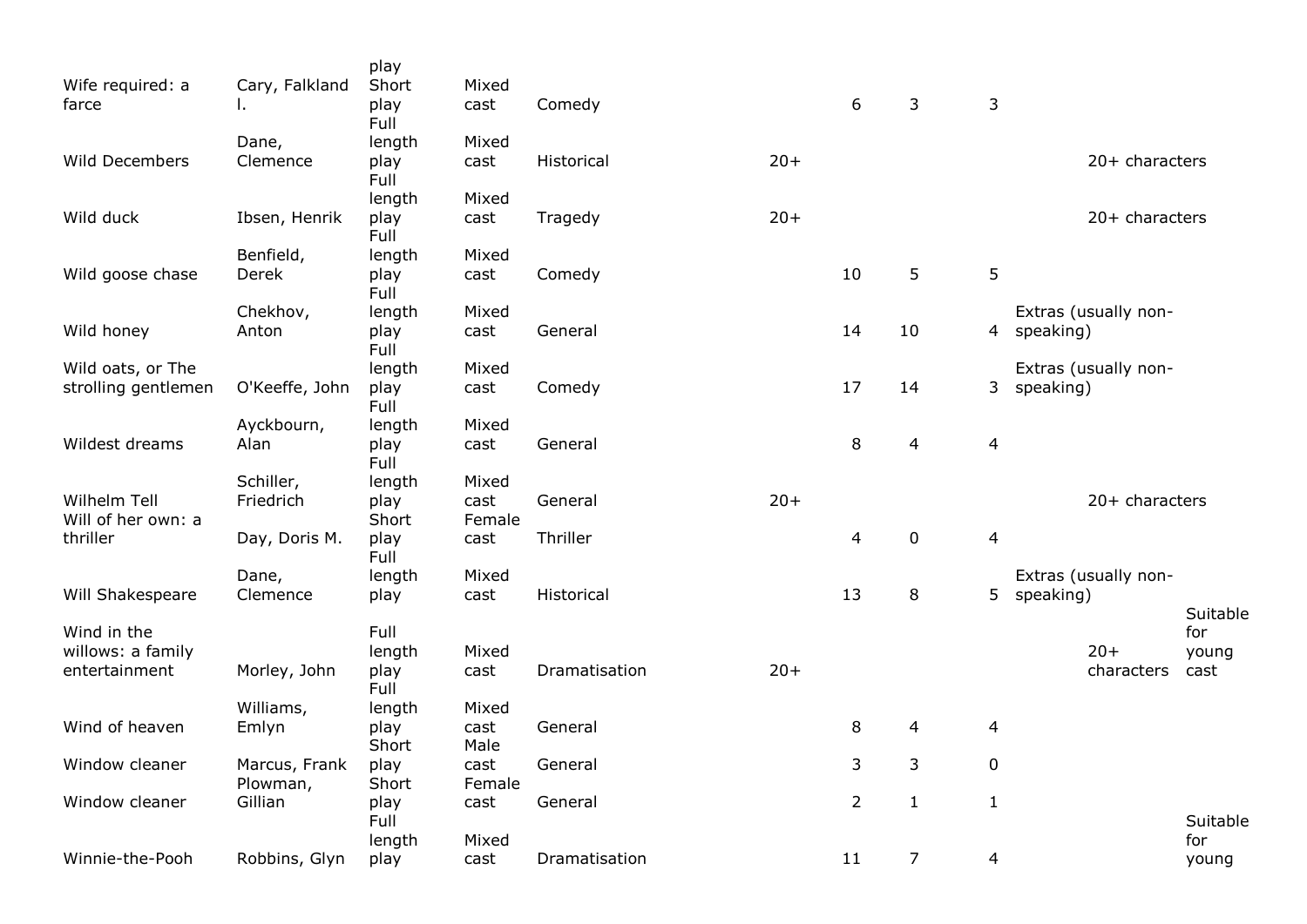|                              | Rattigan,               | Full<br>length | Mixed         |                   |                  |                |                  |                 |                 |
|------------------------------|-------------------------|----------------|---------------|-------------------|------------------|----------------|------------------|-----------------|-----------------|
| Winslow boy                  | Terence                 | play<br>Full   | cast          | General           | 11               | $\overline{7}$ | $\overline{4}$   |                 |                 |
|                              |                         | length         | Mixed         |                   |                  |                |                  |                 |                 |
| Winter glory                 | Coke, Peter             | play<br>Full   | cast          | Comedy            | 10               | 3              | $\overline{7}$   |                 |                 |
|                              |                         | length         | Mixed         |                   |                  |                |                  |                 |                 |
| Winter journey               | Odets, Clifford         | play           | cast          | General           | $\,8\,$          | 6              | $\overline{2}$   |                 |                 |
|                              | Shakespeare,            | Full<br>length | Mixed         |                   |                  |                |                  |                 |                 |
| Winter's tale                | William                 | play           | cast          | Comedy            | 19               | 13             | $\boldsymbol{6}$ |                 |                 |
| Winterthing, and,            |                         | Full           |               |                   |                  |                |                  |                 | Suitable<br>for |
| The mooncusser's             |                         | length         | Mixed         |                   |                  |                |                  |                 | young           |
| daughter                     | Aiken, Joan             | play           | cast          | General           | $\,8\,$          | $\overline{3}$ | 5                |                 | cast            |
|                              |                         | Full           | Mixed         |                   |                  |                |                  |                 |                 |
| Wise child                   | Gray, Simon             | length<br>play | cast          | General           | 4                | $\overline{2}$ | $\overline{2}$   |                 |                 |
|                              |                         |                |               |                   |                  |                |                  |                 | Suitable        |
|                              |                         | Full           |               |                   |                  |                |                  |                 | for             |
| Witches                      | Wood, David             | length<br>play | Mixed<br>cast | Dramatisation     | 10               | 4              | 6                |                 | young<br>cast   |
| Witching hour: a             | Johnson,                | Short          | Female        |                   |                  |                |                  |                 |                 |
| comedy                       | Philip                  | play           | cast          | Comedy            | $\boldsymbol{6}$ | $\pmb{0}$      | $\boldsymbol{6}$ |                 |                 |
| With vacant<br>possession: a |                         | Full           |               |                   |                  |                |                  |                 |                 |
| comedy in three              | Massey,                 | length         | Mixed         |                   |                  |                |                  |                 |                 |
| acts                         | Wilfred                 | play           | cast          | Comedy            | 10               | 3              | $\overline{7}$   |                 |                 |
|                              |                         | Full           |               |                   |                  |                |                  |                 | Suitable<br>for |
|                              | Bradley,                | length         | Any           |                   |                  |                |                  | Extras (usually | young           |
| Wizard of Oz                 | Alfred                  | play           | cast          | Dramatisation     | 9                |                |                  | non-speaking)   | cast            |
|                              |                         | Full           | Mixed         |                   |                  |                |                  |                 |                 |
| Wolf's clothing              | Horne,<br>Kenneth       | length<br>play | cast          | Comedy            | $\overline{7}$   | 3              | $\overline{a}$   |                 |                 |
|                              |                         | Full           |               |                   |                  |                |                  |                 |                 |
|                              | Reid,                   | length         | Mixed         |                   |                  |                |                  |                 |                 |
| Wolfsbane<br>Woman alive: a  | Georgina<br>Tully, John | play<br>Short  | cast<br>Mixed | General<br>Comedy | 6<br>6           | 2<br>3         | 4<br>3           |                 |                 |
|                              |                         |                |               |                   |                  |                |                  |                 |                 |

cast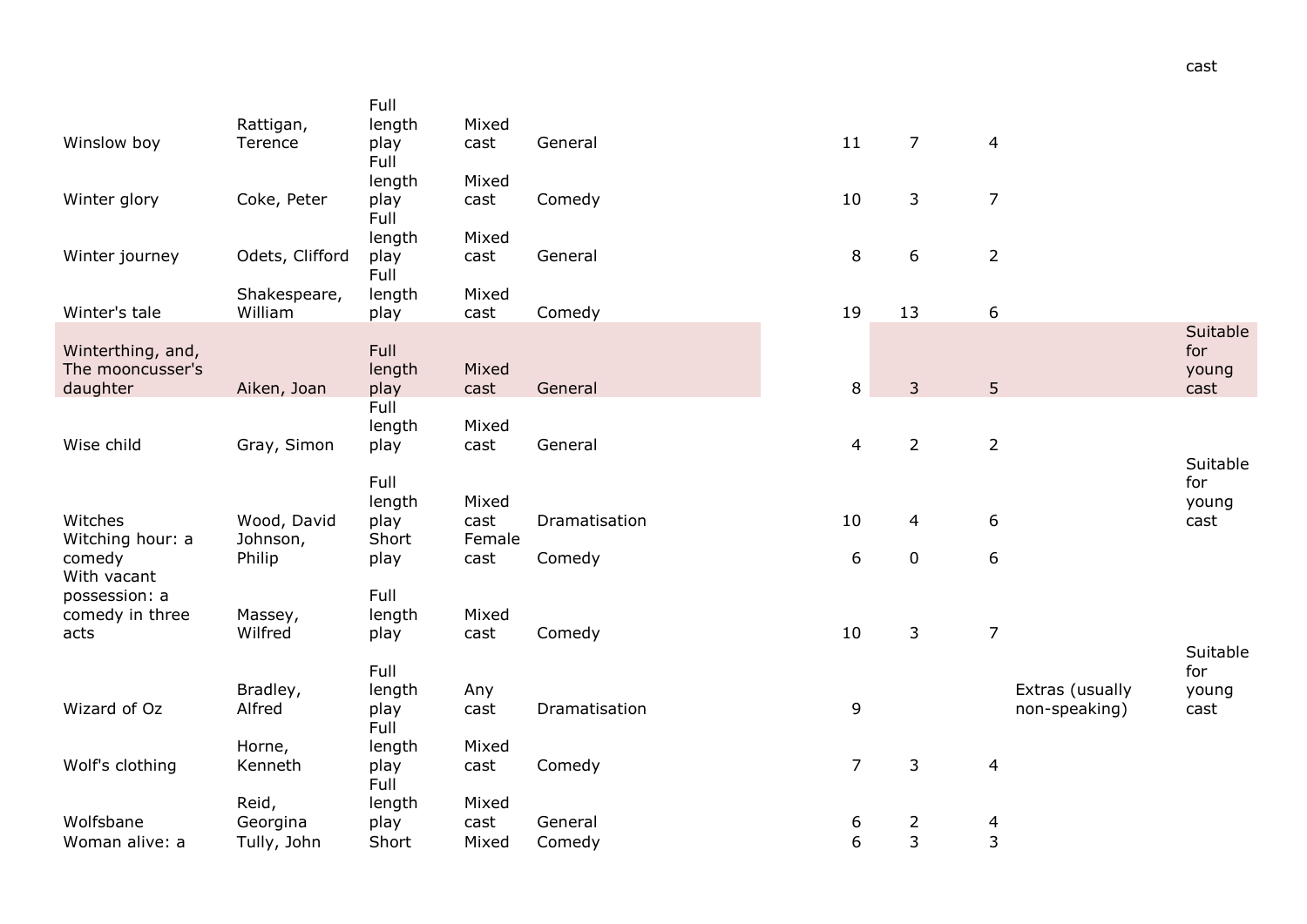| comedy                               |                    | play           | cast           |                      |       |                |                |                |                                     |
|--------------------------------------|--------------------|----------------|----------------|----------------------|-------|----------------|----------------|----------------|-------------------------------------|
| Woman in a                           |                    | Full           | Mixed          |                      |       |                |                |                |                                     |
| dressing gown: a<br>play in two acts | Willis, Ted        | length<br>play | cast           | General              |       | 6              | $\overline{2}$ |                | Extras (usually non-<br>4 speaking) |
| Woman in black:                      |                    | Full           |                |                      |       |                |                |                |                                     |
| adapted from                         | Mallatratt,        | length         | Male           |                      |       |                |                |                |                                     |
| Susan Hill's story                   | Stephen            | play           | cast           | Thriller             |       | $\overline{2}$ | $\overline{2}$ | $\mathbf 0$    |                                     |
|                                      |                    | Full           |                |                      |       |                |                |                |                                     |
| Woman: scenes of                     |                    | length         | Mixed          |                      |       |                |                |                |                                     |
| war and freedom                      | Bond, Edward       | play           | cast           | Tragedy              | $20+$ |                |                |                | $20+$ characters                    |
|                                      |                    | Full           |                |                      |       |                |                |                |                                     |
| Women beware                         | Middleton,         | length         | Mixed          |                      |       |                |                |                |                                     |
| women                                | Thomas             | play           | cast           | General              |       | 15             | 11             | $\overline{4}$ |                                     |
|                                      |                    | Short          | Female         |                      |       |                |                |                |                                     |
| Women on view                        | Russell, Roy       | play           | cast           | General              |       | 9              | $\pmb{0}$      | 9              |                                     |
| Wonderful story of                   |                    | Full           |                |                      |       |                |                |                |                                     |
| Mother Goose: a                      | Robbins,           | length         | Any            |                      |       |                |                |                | Extras (usually non-                |
| pantomime                            | Norman             | play           | cast           | Pantomime            |       | 11             |                |                | speaking)                           |
|                                      |                    | Short          | Mixed          |                      |       |                |                |                |                                     |
| Words of advice                      | Weldon, Fay        | play           | cast           | General              |       | 6              | $\overline{2}$ | 4              |                                     |
| Workhouse donkey:                    |                    | Full           |                |                      |       |                |                |                |                                     |
| a vulgar melo-                       |                    | length         | Mixed          |                      |       |                |                |                |                                     |
| drama with music                     | Arden, John        | play<br>Short  | cast<br>Mixed  | General              | $20+$ |                |                |                | 20+ characters                      |
| World première: a                    | Mander,<br>Charles |                |                |                      |       | $\overline{7}$ |                |                |                                     |
| comedy                               | Johnson,           | play<br>Short  | cast<br>Female | Comedy               |       |                | 3              | $\overline{4}$ |                                     |
| World without men                    | Philip             | play           | cast           | Comedy               |       | $\overline{7}$ | $\overline{0}$ | $\overline{7}$ |                                     |
| Worlds apart: a                      |                    | Full           |                |                      |       |                |                |                |                                     |
| play in three acts                   |                    | length         | Female         |                      |       |                |                |                |                                     |
| for women                            | Dennys, Joyce      | play           | cast           | General              |       | 15             | $\mathbf 0$    | 15             |                                     |
|                                      |                    | Full           |                |                      |       |                |                |                |                                     |
| Worlds: with The                     |                    | length         | Mixed          |                      |       |                |                |                | Extras (usually non-                |
| Activists papers                     | Bond, Edward       | play           | cast           | General              |       | 17             | 10             | 7              | speaking)                           |
|                                      |                    | Full           |                |                      |       |                |                |                |                                     |
|                                      | Delderfield, R.    | length         | Mixed          |                      |       |                |                |                | Extras (usually non-                |
| Worm's eye view                      | F.                 | play           | cast           | Comedy               |       | 9              | 6              | 3              | speaking)                           |
|                                      |                    | Full           |                |                      |       |                |                |                |                                     |
| Wrong side of the                    | Mortimer,          | length         | Mixed          |                      |       |                |                |                |                                     |
| park                                 | John               | play           | cast           | General              |       | 6              | 3              | 3              |                                     |
| Wuthering heights,                   |                    | Full           |                |                      |       |                |                |                |                                     |
| from the novel by                    |                    | length         | Mixed          |                      |       |                |                |                |                                     |
| <b>Emily Brontë</b>                  | Davison, John      | play           | cast           | <b>Dramatisation</b> |       | 9              | $\overline{5}$ | $\overline{4}$ |                                     |